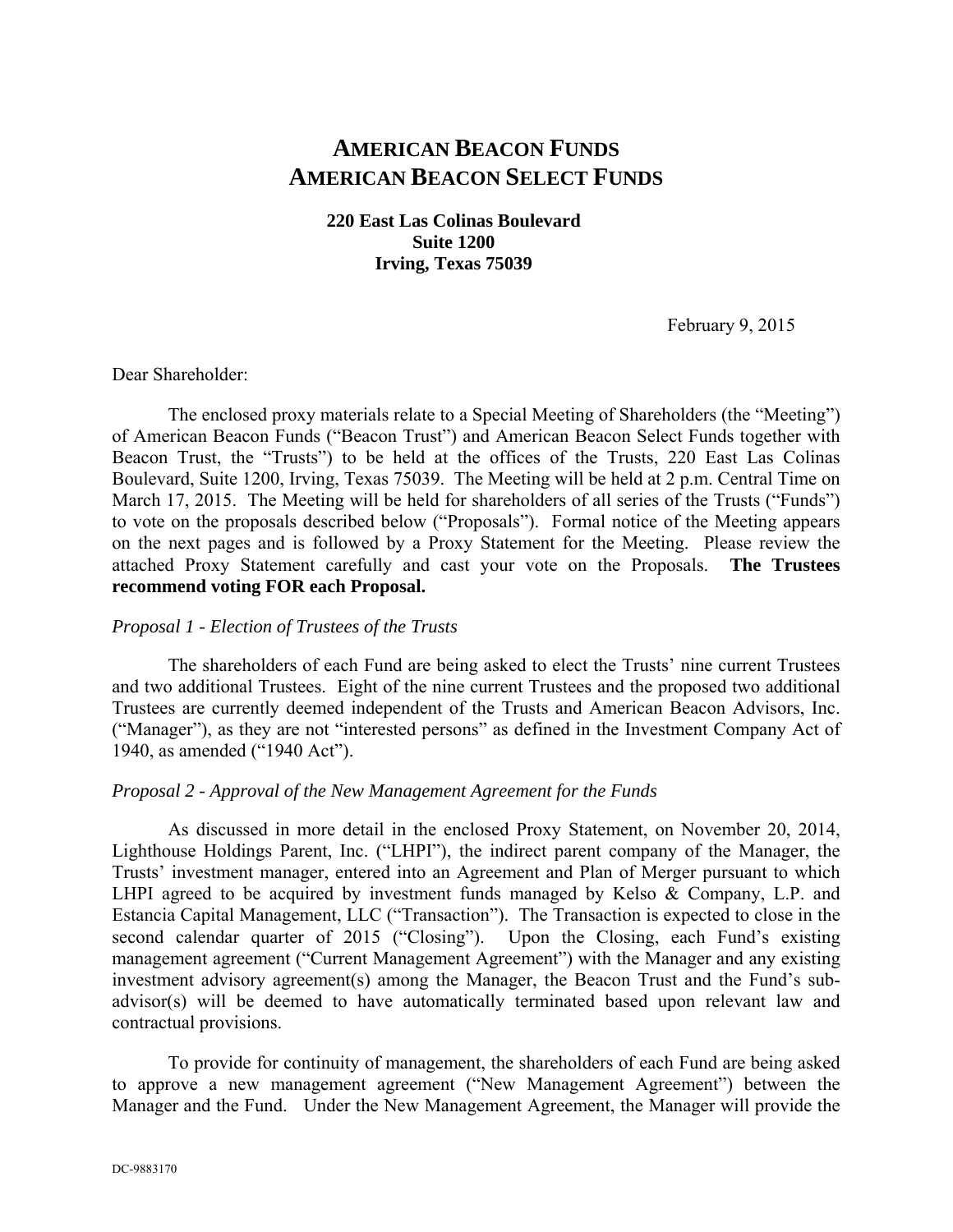same investment management services to each Fund on substantially the same terms as under the Fund's Current Management Agreement, though certain non-material changes have been made to update various provisions of the Current Management Agreement. The senior investment advisory personnel at the Manager who currently manage each Fund's portfolio are expected to continue to do so after the Closing. The fee rates for each Fund under the New Management Agreement will be the same as the fee rates charged under the Current Management Agreement.

## *Proposal 3 - Approval of the New Investment Advisory Agreement for the American Beacon Crescent Short Duration High Income Fund*

 Shareholders of the American Beacon Crescent Short Duration High Income Fund ("Crescent Fund") are being asked to approve a new investment advisory agreement ("New Crescent Agreement") among the Manager, Beacon Trust and Crescent Capital Group LP ("Crescent"), the Funds' sub-advisor. Pursuant to an exemptive order issued by the Securities and Exchange Commission, the Manager is permitted to enter into new or modified investment advisory agreements with existing or new sub-advisors without approval of a Fund's shareholders, subject to the approval of a Fund's Board and certain other conditions. This exemptive order does not apply to the Crescent Fund because it does not apply to sub-advisors that are "affiliated persons" (as defined in Section 2(a)(3) of the 1940 Act) of a Trust, a Fund, or of the Manager (other than solely by reason of serving as a sub-advisor to a Fund). Crescent is deemed to be such an affiliated person of the Manager because it serves as investment adviser to investment funds that collectively own a minority interest in LHPI. Therefore, shareholders of the Crescent Fund are being asked to approve the New Crescent Agreement.

Under the New Crescent Agreement, Crescent will provide the same investment advisory services to the Crescent Fund as under the Crescent Fund's current investment advisory agreement ("Current Crescent Agreement"), though certain non-material changes have been made to update various provisions of the Current Crescent Agreement. The same portfolio management personnel at Crescent who currently manage the Crescent Fund's portfolio are expected to continue to do so after the Closing and the fee rates under the New Crescent Agreement will be the same as the fees rates under the Current Crescent Agreement.

#### *Conclusion*

The proposals discussed above are contemplated in connection with the Transaction. Proposal 1 will become effective immediately upon approval by Fund shareholders with respect to the current Trustees. The new Trustees are expected to assume their roles by no later than July 1, 2015. If Proposals 2 and 3 are approved at the Meeting, and other conditions of the Transaction are satisfied or waived, it is expected that the New Management Agreement and New Crescent Agreement will become effective upon the Closing. **After careful consideration, the Trustees recommend that you vote FOR each Proposal.**

Your vote is important no matter how many shares you own. Voting your shares now will allow you as a Fund shareholder to avoid the inconvenience of any follow-up mail or telephone solicitation for your vote. Please take a moment now to review the proxy materials and complete, sign, date and return the enclosed proxy card promptly in the enclosed postage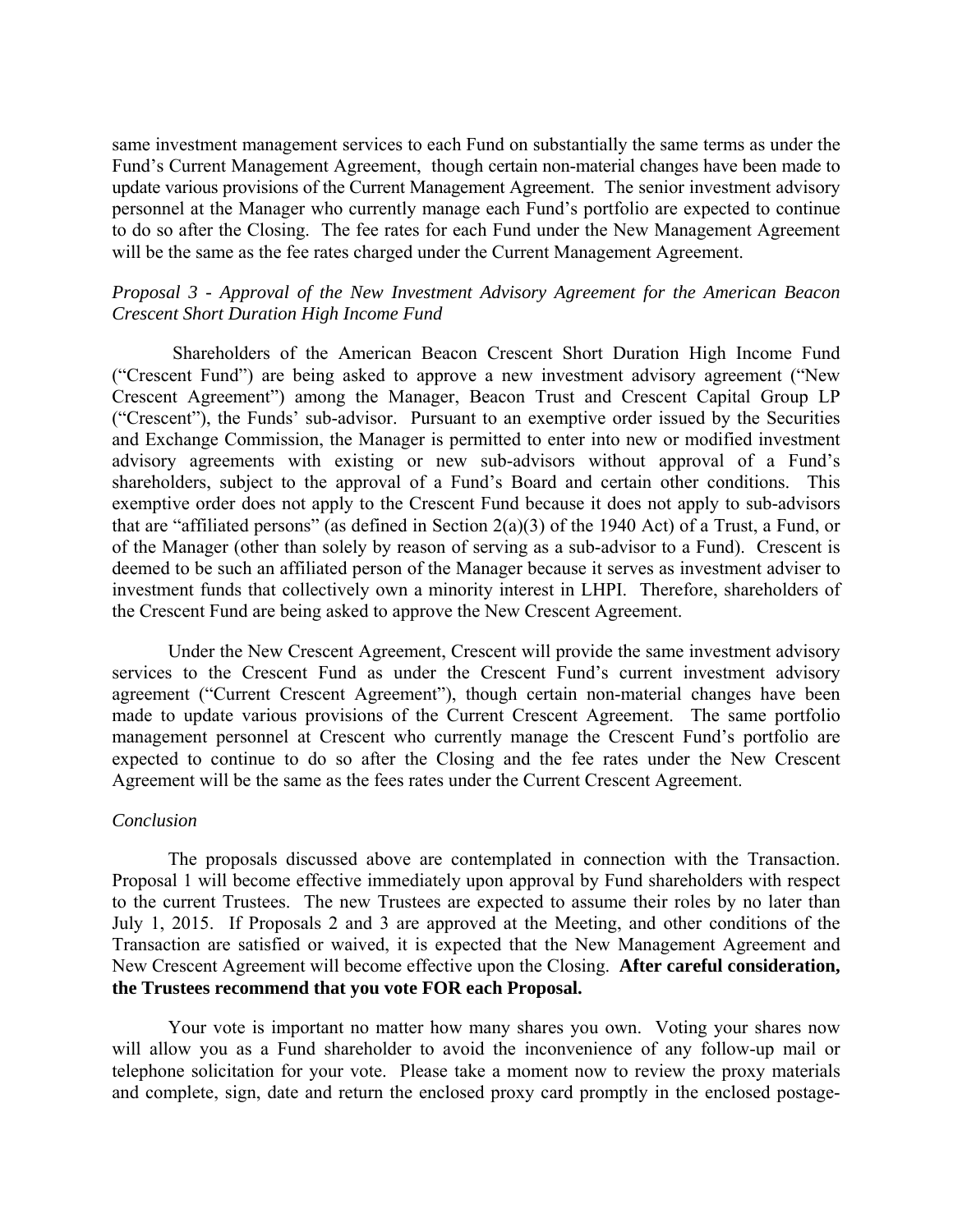paid envelope. Alternatively, you may vote via telephone, the Internet or in person. Please refer to the proxy card for instructions to vote by telephone or the Internet. If we do not hear from you by February 19, 2015, we or our proxy solicitor may contact you again for your vote. If you have any questions about these materials, please call us at  $1-855-648-2883$ .

Thank you for your vote and for your continued investment in the Funds.

Sincerely,

Jeme J. Jedle J.

Gene L. Needles, Jr. President American Beacon Funds American Beacon Select Funds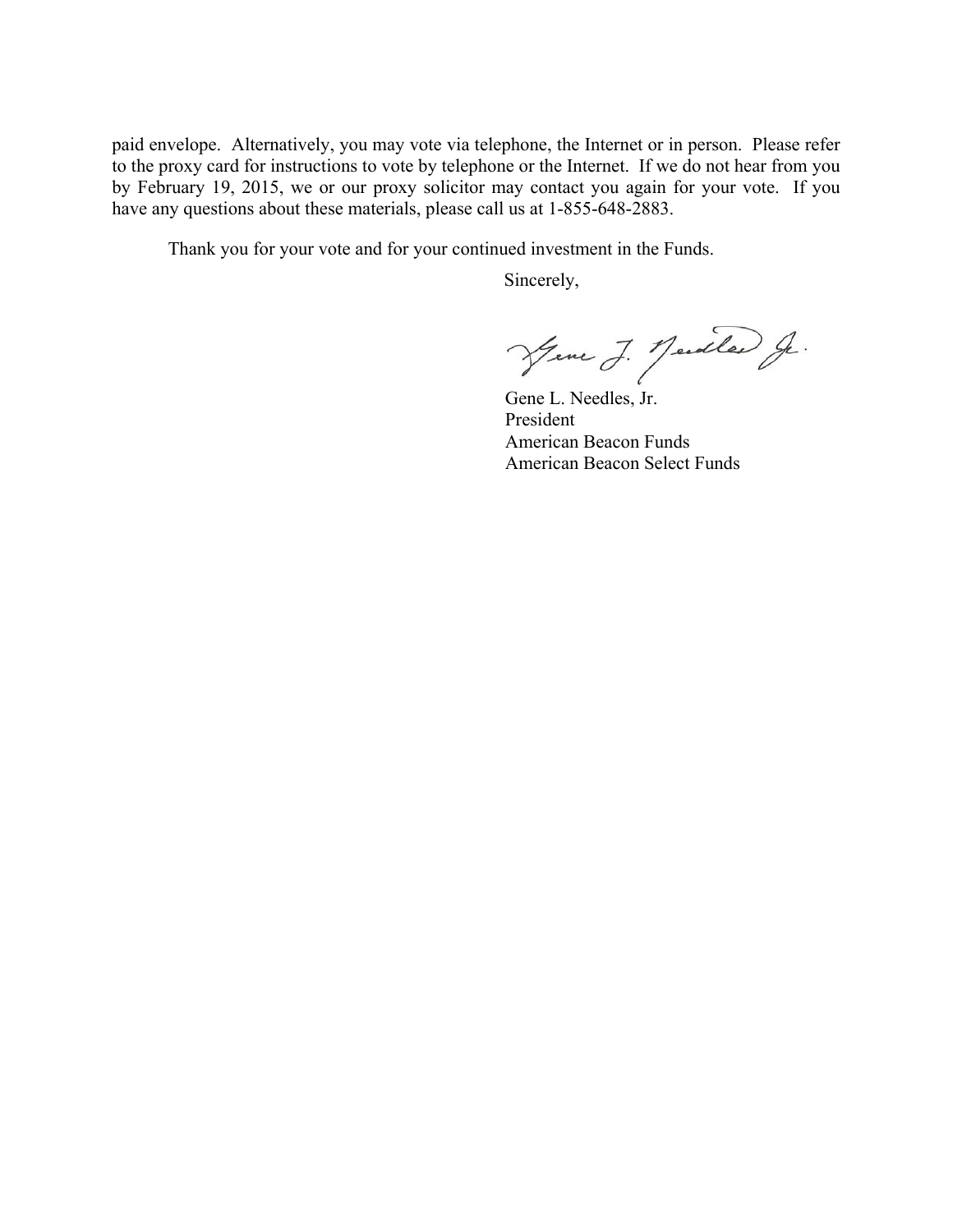# **AMERICAN BEACON FUNDS AMERICAN BEACON SELECT FUNDS**

**220 East Las Colinas Boulevard Suite 1200 Irving, Texas 75039** 

## **NOTICE OF A SPECIAL MEETING OF SHAREHOLDERS \_\_\_\_\_\_\_\_\_\_\_\_\_\_\_\_\_\_\_\_\_\_\_\_\_**

 **\_\_\_\_\_\_\_\_\_\_\_\_\_\_\_\_\_\_\_\_\_\_\_\_\_** 

Dear Shareholder:

NOTICE IS HEREBY GIVEN that a Special Meeting of Shareholders ("Meeting") of American Beacon Funds ("Beacon Trust") and American Beacon Select Funds (together with Beacon Trust, the "Trusts") will be held at 2 p.m. Central Time on March 17, 2015, at the offices of American Beacon Advisors, Inc., 220 East Las Colinas Boulevard, Suite 1200, Irving, Texas 75039. In connection with the Meeting, as a shareholder of one or more series ("Funds") of the Trusts, you are asked to consider and act upon the following proposals ("Proposals"):

- (1) to elect the current Trustees of the Trusts and elect two new Trustees for the Trusts;
- (2) to approve a new management agreement for the Funds; and
- (3) for shareholders of the American Beacon Crescent Short Duration High Income Fund ("Crescent Fund"), to approve a new investment advisory agreement for the Crescent Fund.

Shareholders will also be asked to transact any other business as may properly come before the Meeting. Only holders of record at the close of business on January 28, 2015 ("Record Date"), of shares of beneficial interest of each affected Fund are entitled to receive notice of, and vote at, the Meeting and any adjournments thereof. If you owned shares in more than one Fund as of the Record Date, you may receive more than one proxy card. **Please vote each proxy card you receive.** 

**Important Notice Regarding the Availability of Proxy Materials for the Special Meeting of Shareholders to be Held on March 17, 2015, or any adjournment thereof.** This Notice and the Proxy Statement are available on the Internet at www.americanbeaconfunds.com/31715shmtg.aspx.On this website, you will be able to access the Notice, the Proxy Statement, any accompanying materials and any amendments or supplements to the foregoing materials that are required to be furnished to shareholders.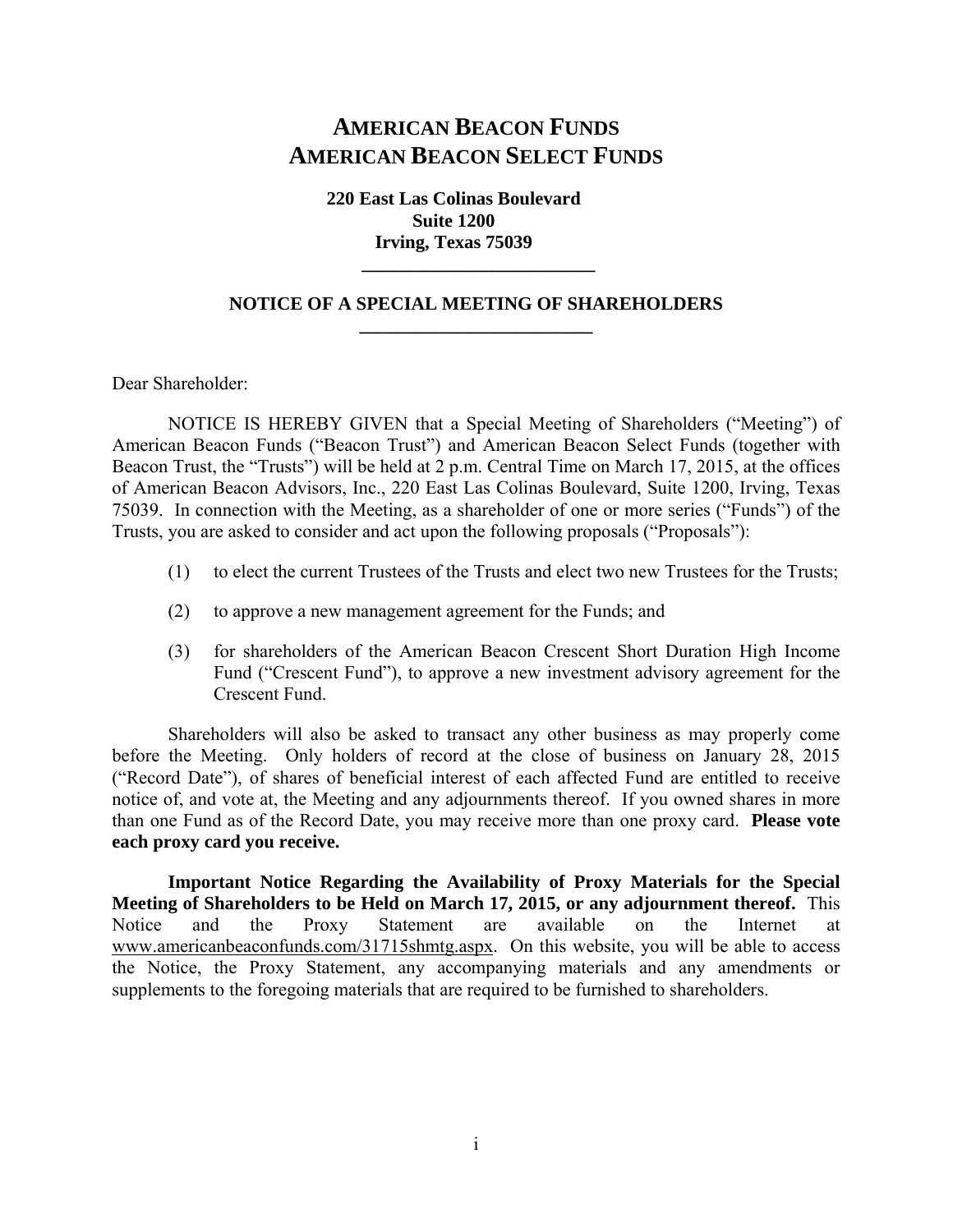By Order of the Board of Trustees,

Rosemary K. Behan

Rosemary K. Behan **Secretary** 

Irving, Texas February 9, 2015

## **YOUR VOTE IS IMPORTANT NO MATTER HOW MANY SHARES YOU OWN**

It is important that you vote even if your account was closed after the January 28, 2015 Record Date.

Please indicate your voting instructions on the enclosed proxy card, sign and date the card, and return the card by mail in the postage-paid envelope provided. If you sign, date and return the proxy card, but give no voting instructions, your shares will be voted "FOR" the Proposals described above.

To avoid the inconvenience of further solicitations for your vote, please mail your proxy card promptly. **If you receive a phone call from Boston Financial Data Services (855-648- 2883) our proxy solicitor, please take a moment to answer the call and vote via the trained proxy specialists.** 

**As an alternative to voting the proxy card by mail, you may vote by telephone, the Internet or in person. To vote by telephone, please call the toll-free number listed on the proxy card. To vote on the Internet, please follow the instructions listed on the proxy card.** Any shareholder proposal submitted to a vote at the Meeting may be voted only in person or by written proxy. If we have not received your voting instructions by February 19, 2015, we may contact you again for your vote.

Notice to Corporations and Partnerships: proxy cards submitted but not signed by the appropriate persons as set forth in the voting instructions on the proxy cards will not be voted.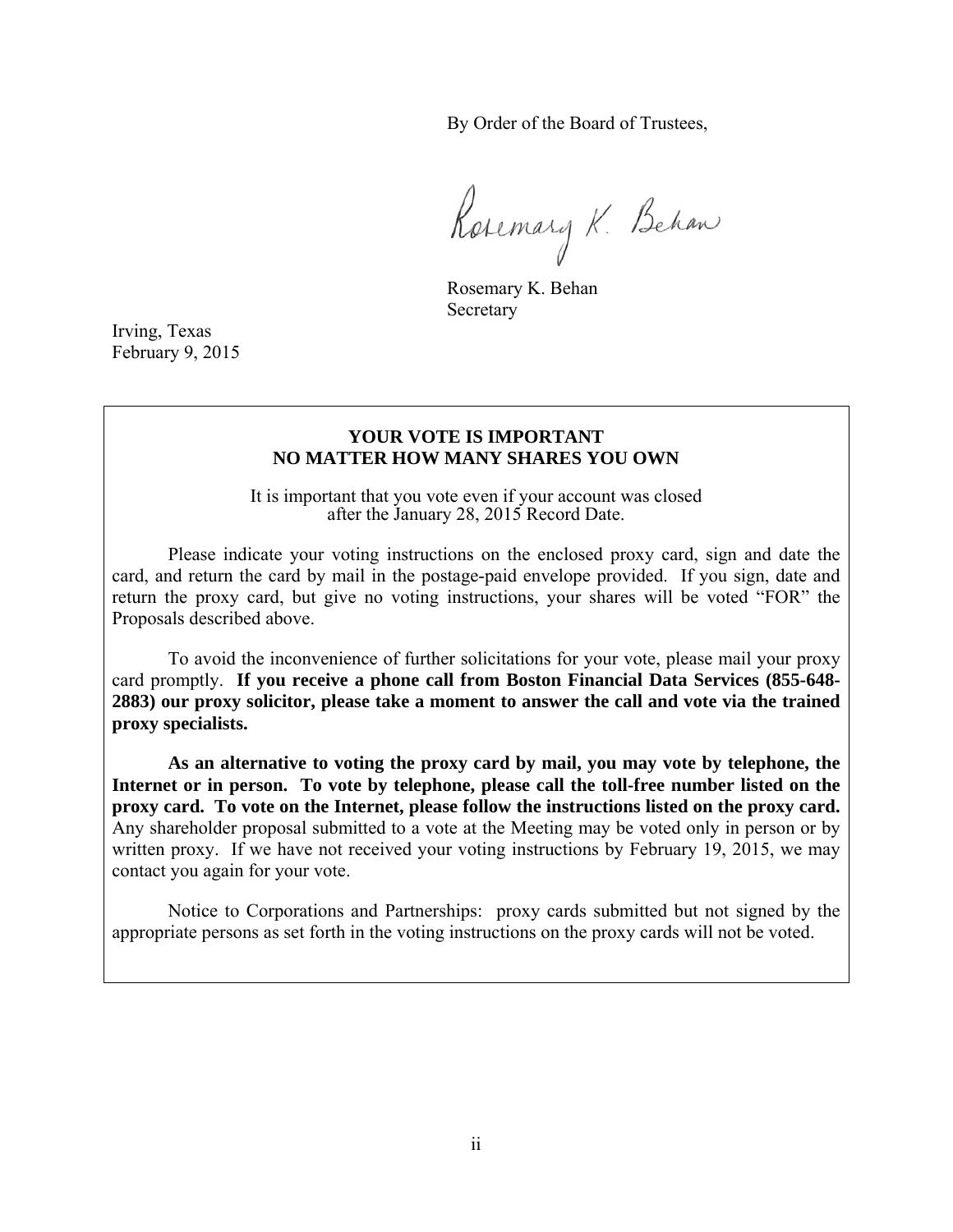# **AMERICAN BEACON FUNDS AMERICAN BEACON SELECT FUNDS**

**220 East Las Colinas Boulevard Suite 1200 Irving, Texas 75039** 

## **INFORMATION TO HELP YOU UNDERSTAND AND VOTE ON THE PROPOSALS**

**\_\_\_\_\_\_\_\_\_\_\_\_\_\_\_\_\_\_\_\_\_\_\_\_\_** 

**\_\_\_\_\_\_\_\_\_\_\_\_\_\_\_\_\_\_\_\_\_\_\_\_\_** 

While we strongly encourage you to read the full text of the enclosed Proxy Statement, we also are providing the following brief overview of the proposals in the Proxy Statement ("Proposals"), in "Question and Answer" format, to help you understand and vote on the Proposals. Your vote is important. Please vote.

## **Q: Why are you sending me this information?**

A: You are receiving these materials because, on January 28, 2015, you owned shares of one or more Funds and, as a result, have a right to vote on the Proposals.

## **Q: Why am I being asked to elect Trustees?**

A: Each Trust is governed by a Board of Trustees (each member thereof, a "Trustee" and collectively "Trustees" or "Board"). The Board is recommending that shareholders of the Funds elect the nine Trustees currently serving on each Board and two new Trustees to each Board. If elected, each of the two new nominees would serve as a non-interested Trustee ("Non-interested Trustee"), as defined in the Investment Company Act of 1940, as amended ("1940 Act"), which is one of the federal securities laws governing your Fund. The two new nominees are being proposed for election in light of recent and anticipated retirements of certain Trustees. If all nominees are elected to the Board, the Board would consist of eleven Trustees, ten of whom would be Non-interested Trustees.

### **Q: Why am I being asked to vote on a new management agreement for my Fund?**

A: Lighthouse Holdings Parent, Inc. ( "LHPI"), the indirect parent company of American Beacon Advisors, Inc. ("Manager"), which is your Fund's investment manager has entered into an Agreement and Plan of Merger pursuant to which LHPI agreed to be acquired by investment funds managed by Kelso & Company, L.P. and Estancia Capital Management, LLC ("Purchasers") ("Transaction"). The Transaction is expected to close in the second calendar quarter of 2015 ("Closing"). Upon the Closing, each Fund's existing management agreement ("Current Management Agreement") with the Manager will be deemed to have automatically terminated based upon relevant law and contractual provisions. To ensure that the management of your Fund can continue without any interruption and that the Manager can continue to provide your Fund with the same investment management services, we are seeking your approval of a new agreement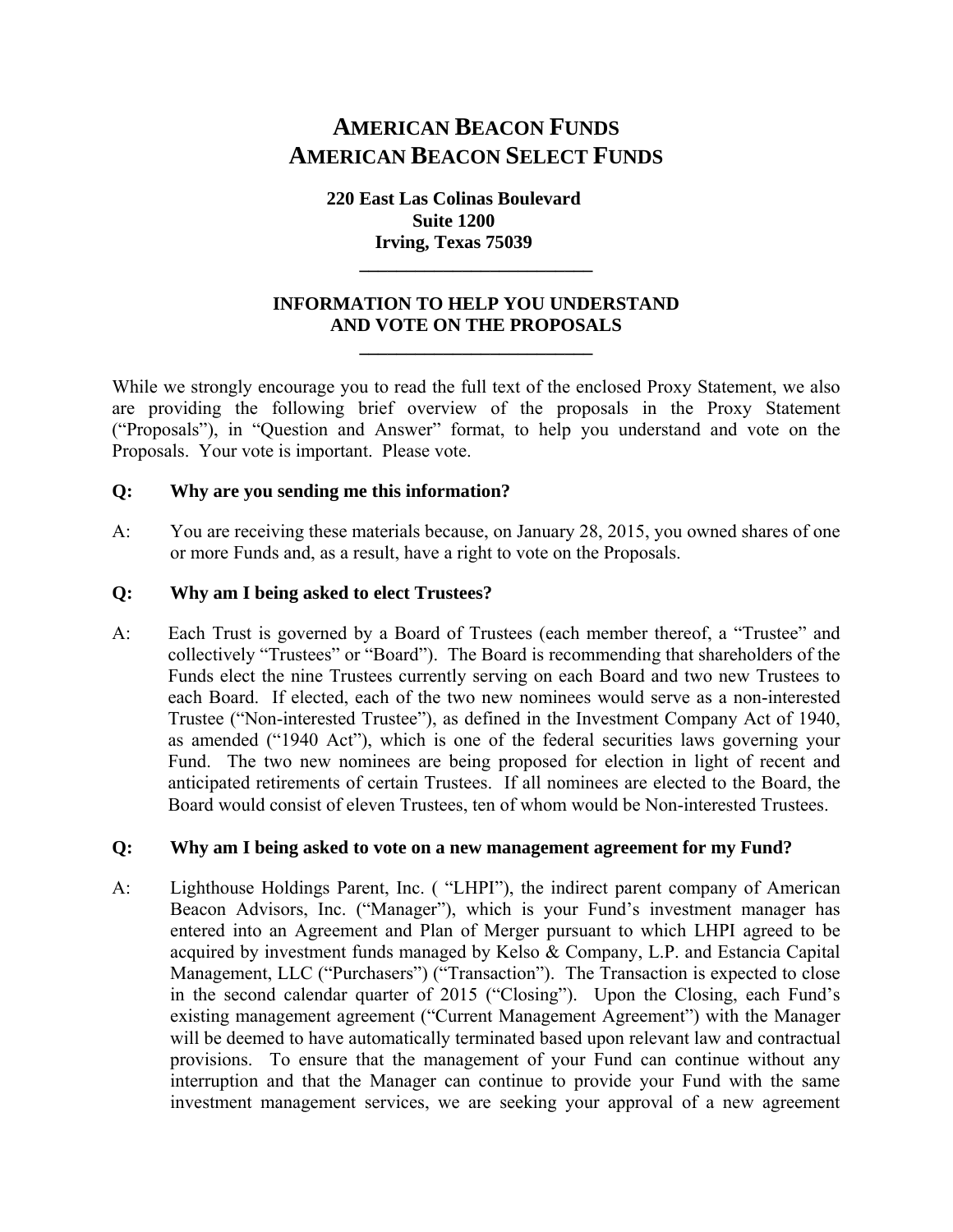between the Fund and the Manager ("New Management Agreement").

# **Q: Why are shareholders of the American Beacon Crescent Short Duration High Income Fund ("Crescent Fund") being asked to vote on a new investment advisory agreement for the Crescent Fund?**

A: Upon the Closing, the Crescent Fund's existing investment advisory agreement ("Current Crescent Agreement") with Crescent Capital Group LP ("Crescent") will be deemed to have automatically terminated. Pursuant to an exemptive order issued by the Securities and Exchange Commission, the Manager is permitted to enter into new or modified investment advisory agreements with existing or new sub-advisors without approval of a Fund's shareholders, subject to the approval of a Fund's Board and certain other conditions. This exemptive order does not apply to the Crescent Fund because it does not apply to sub-advisors that are "affiliated persons" (as defined in Section 2(a)(3) of the 1940 Act) of a Trust, a Fund, or of the Manager (other than solely by reason of serving as a sub-advisor to a Fund). Crescent is deemed to be such an affiliated person of the Manager because it serves as investment adviser to investment funds that collectively own a minority interest in LHPI. Therefore, shareholders of the Crescent Fund are being asked to approve a new investment advisory agreement ("New Crescent Agreement") to ensure that the management of the Crescent Fund can continue without interruption. Subsequent to the Closing, Crescent will no longer be deemed an affiliated person of the Manager.

# **Q: Will the portfolio manager of my Fund change?**

A: No. The Manager has advised the Board that the Manager does not anticipate any change in any Fund's portfolio managers in connection with the Transaction. In that regard, the Manager's key personnel performing or overseeing the Funds' investment programs will not change as a result of the Transaction. However, there can be no assurance that any particular employee of the Manager will choose to remain at the Manager before or after the Closing.

# **Q: Will my Fund's name change?**

A: No. Your Fund's name will not change.

# **Q: Will the management fee rate payable by my Fund increase under the New Management Agreement?**

A: No. The fee rate payable under your Fund's New Management Agreement will not increase from the Current Management Agreement.

## **Q: How does the New Management Agreement differ from the Current Management Agreement?**

A: No changes are being proposed to the level of management services provided to any Fund by the Manager. As proposed, however, each Fund's New Management Agreement will include certain non-material changes to update various provisions of the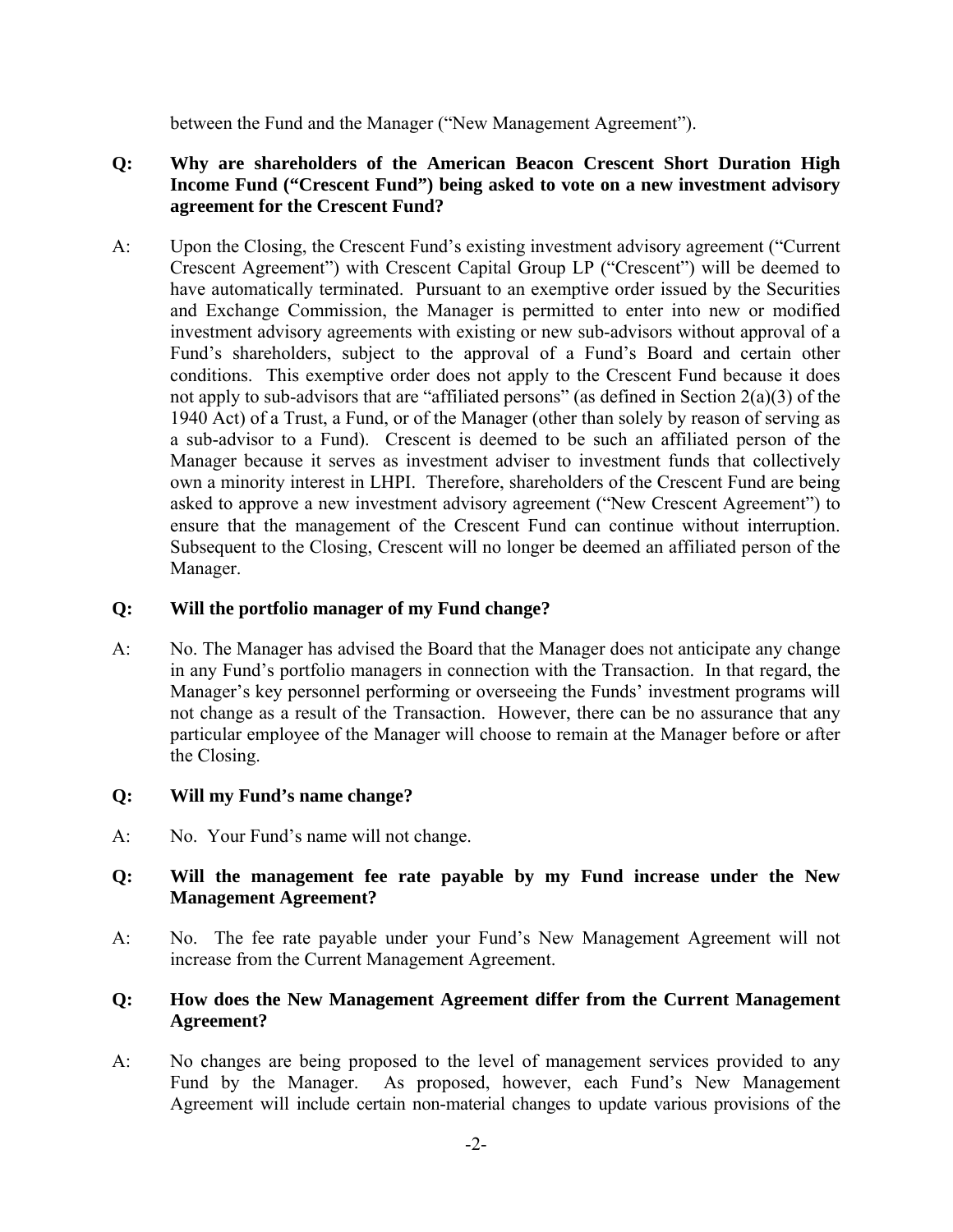Current Management Agreement. The fee rate currently charged to each Fund under the Current Management Agreement will be exactly the same as the fee rate to be charged under the New Management Agreement.

# **Q: Will the advisory fee rate payable by the Crescent Fund increase under the New Crescent Agreement?**

A: No. The fee rate payable under the Crescent Fund's New Crescent Agreement will not increase from the fee rate payable under the Current Crescent Agreement.

# **Q: How does the New Crescent Agreement differ from the Current Crescent Agreement?**

A: No changes are being proposed to the level of advisory services provided to the Crescent Fund, and the New Crescent Agreement is substantively the same as the Current Crescent Agreement. As proposed, however, the New Crescent Agreement will include certain non-material changes to update various provisions of the Current Crescent Agreement. The fee rate charged to the Crescent Fund under the New Crescent Agreement will be the same as the fee rate charged under the Current Crescent Agreement.

## **Q: If the Proposals are approved, when will the new nominees join the Board and the New Management Agreement and New Crescent Agreement take effect?**

A: Proposal 1 will become effective immediately upon approval by Fund shareholders with respect to the current Trustees. The new Trustees are expected to assume their roles by no later than July 1, 2015. If Proposals 2 and 3 are approved, they will become effective upon the Closing. In order for the Closing to occur, certain other conditions described in the Proxy Statement must be satisfied. If all necessary conditions to the Closing are satisfied (or waived), the Closing is expected to occur in the second calendar quarter of 2015. If any of the conditions to the Closing are not satisfied (and are not waived), the Transaction will not be consummated.

# **Q: Will my Fund pay for the Proxy Statement and related costs?**

A: No. LHPI and the Purchasers will bear the costs, fees and expenses incurred by the Funds in connection with the Proxy Statement, including fees of proxy solicitation firms, accountants and attorneys, the fees and expenses incurred by the Funds in connection with the Transaction, and the meeting fees of the Board for meetings held in connection with the Transaction.

## **Q: How does the Board recommend that I vote with respect to each Proposal?**

A: After careful consideration, the Board recommends that you vote FOR each of the Proposals.

# **Q: Was I supposed to receive more than one proxy card?**

A: If you own shares of more than one Fund, you may have received more than one proxy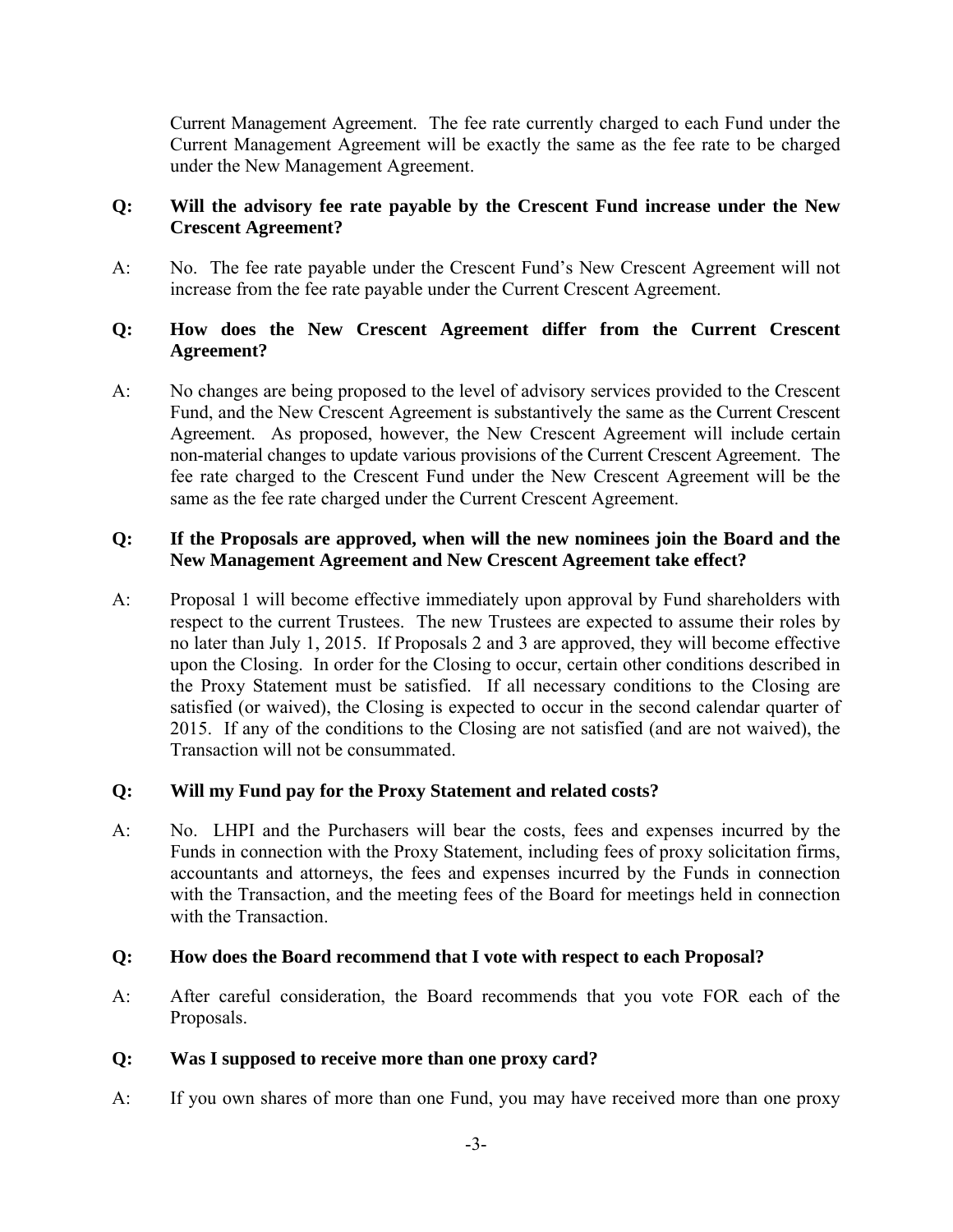card. If you only own shares of one Fund, you should only have received one proxy card.

## **Q: How do I vote my shares?**

A: Please indicate your voting instructions on the enclosed proxy card, sign and date the card, and return the card by mail in the postage-paid envelope provided. **As an alternative to voting by returning the signed and dated proxy card by mail, you may**  vote by telephone, the Internet or in person. To vote by telephone or the Internet, **please follow the instructions listed on the proxy card.** If you will attend the Meeting and vote in person, please let us know by calling 1-855-648-2883.

## **Q: Whom should I call for additional information about the Proxy Statement?**

A: If you have any questions about any Proposal or need assistance voting your shares, please call 1-855-648-2883.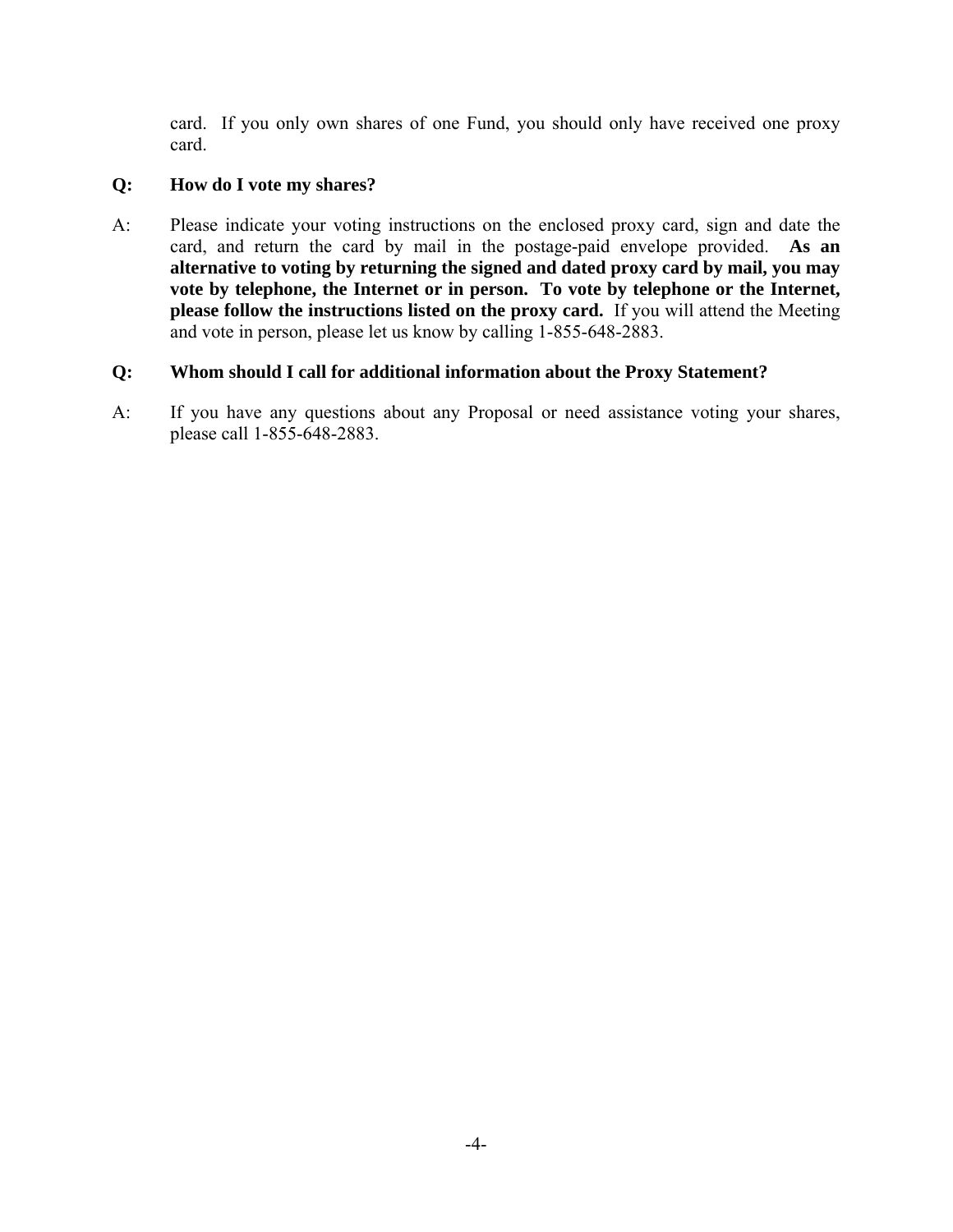# **AMERICAN BEACON FUNDS AMERICAN BEACON SELECT FUNDS**

**220 East Las Colinas Boulevard Suite 1200 Irving, Texas 75039** 

#### **PROXY STATEMENT**

 **\_\_\_\_\_\_\_\_\_\_\_\_\_\_\_\_\_\_\_\_\_\_\_\_\_** 

## **Special Meeting of Shareholders to be Held on March 17, 2015 \_\_\_\_\_\_\_\_\_\_\_\_\_\_\_\_\_\_\_\_\_\_\_\_\_**

This Proxy Statement is being furnished to the shareholders of the separate series ("Funds") of American Beacon Funds ("Beacon Trust") and American Beacon Select Funds ("Select Trust," and together with Beacon Trust, the "Trusts") in connection with the solicitation of proxies made by, and on behalf of, the Board of Trustees of the Trusts (each member thereof, a "Trustee," and collectively, the "Trustees" or "Board") to be used at a Special Meeting of Shareholders of the Funds and any adjournments thereof ("Meeting"). The Meeting will be held at 2 p.m. Central Time on March 17, 2015, at the offices of American Beacon Advisors, Inc. ("Manager"). The Manager serves as manager and administrator to each Trust. The purpose of the Meeting is set forth in the accompanying Notice. This Proxy Statement and accompanying proxy cards will be mailed to shareholders on or about February 9, 2015.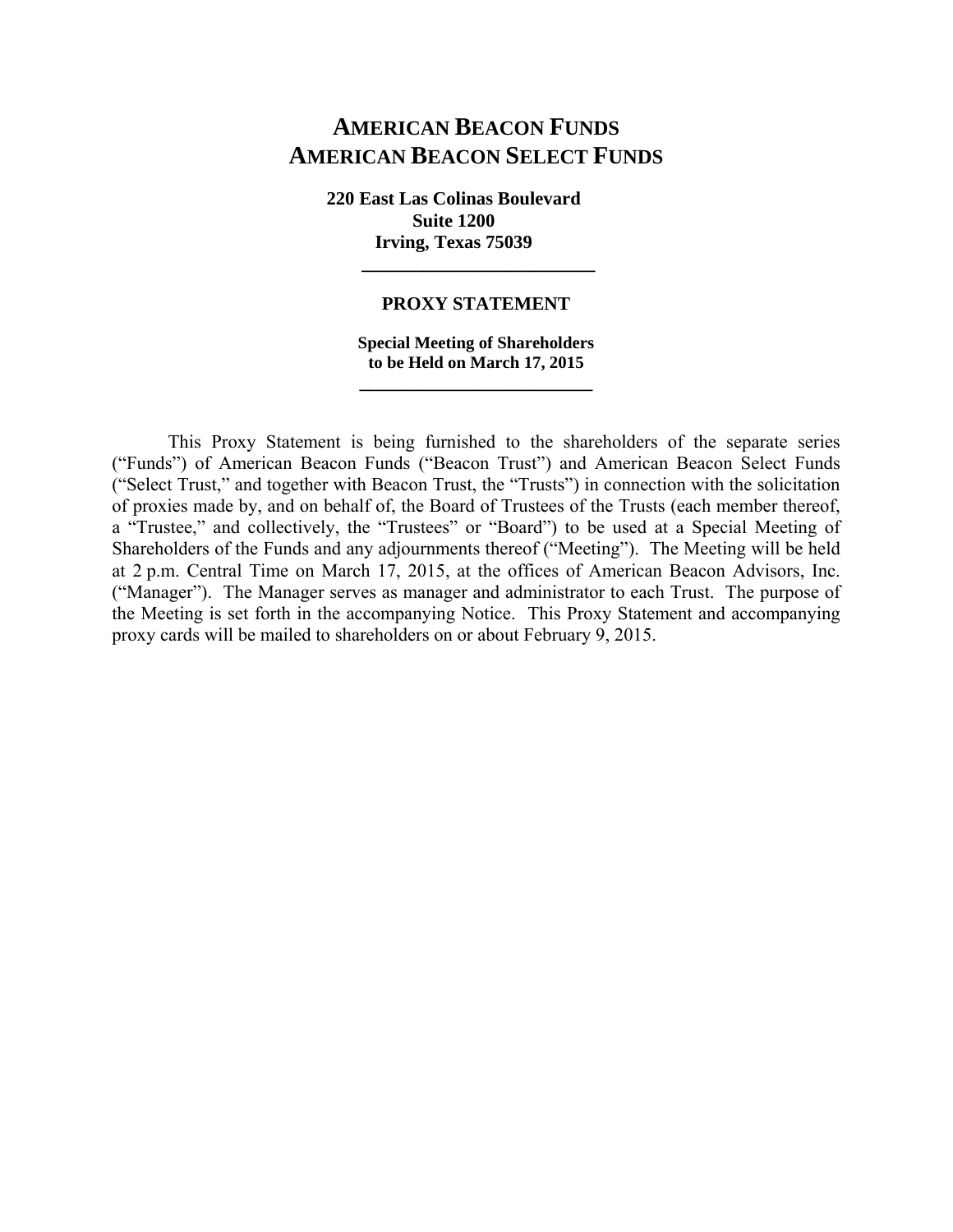The Funds that comprise the Beacon Trust and the Select Trust and their fiscal year ends are set forth below:

| <b>Beacon Trust</b>                                              |                        |  |  |  |  |  |
|------------------------------------------------------------------|------------------------|--|--|--|--|--|
| Fund                                                             | <b>Fiscal Year End</b> |  |  |  |  |  |
| American Beacon Acadian Emerging Markets Managed Volatility Fund | January 31             |  |  |  |  |  |
| American Beacon Crescent Short Duration High Income Fund         |                        |  |  |  |  |  |
| American Beacon Earnest Partners Emerging Markets Equity Fund    |                        |  |  |  |  |  |
| American Beacon Global Evolution Frontier Markets Income Fund    |                        |  |  |  |  |  |
| American Beacon SGA Global Growth Fund                           |                        |  |  |  |  |  |
| American Beacon Flexible Bond Fund                               | August 31              |  |  |  |  |  |
| American Beacon The London Company Income Equity Fund            |                        |  |  |  |  |  |
| American Beacon SiM High Yield Opportunities Fund                |                        |  |  |  |  |  |
| American Beacon Zebra Global Equity Fund                         |                        |  |  |  |  |  |
| American Beacon Zebra Small Cap Equity Fund                      |                        |  |  |  |  |  |
| American Beacon Balanced Fund                                    | October 31             |  |  |  |  |  |
| American Beacon Emerging Markets Fund                            |                        |  |  |  |  |  |
| American Beacon High Yield Bond Fund                             |                        |  |  |  |  |  |
| American Beacon Intermediate Bond Fund                           |                        |  |  |  |  |  |
| American Beacon International Equity Fund                        |                        |  |  |  |  |  |
| American Beacon Large Cap Value Fund                             |                        |  |  |  |  |  |
| American Beacon Mid-Cap Value Fund                               |                        |  |  |  |  |  |
| American Beacon Retirement Income and Appreciation Fund          |                        |  |  |  |  |  |
| American Beacon Short-Term Bond Fund                             |                        |  |  |  |  |  |
| American Beacon Small Cap Value Fund                             |                        |  |  |  |  |  |
| American Beacon Small Cap Value II Fund                          |                        |  |  |  |  |  |
| American Beacon AHL Managed Futures Strategy Fund                | December 31            |  |  |  |  |  |
| American Beacon Bahl & Gaynor Small Cap Growth Fund              |                        |  |  |  |  |  |
| American Beacon Bridgeway Large Cap Value Fund                   |                        |  |  |  |  |  |
| American Beacon Holland Large Cap Growth Fund                    |                        |  |  |  |  |  |
| American Beacon International Equity Index Fund                  |                        |  |  |  |  |  |
| American Beacon S&P 500 Index Fund                               |                        |  |  |  |  |  |
| American Beacon Small Cap Index Fund                             |                        |  |  |  |  |  |
| American Beacon Stephens Mid-Cap Growth Fund                     |                        |  |  |  |  |  |
| American Beacon Stephens Small Cap Growth Fund                   |                        |  |  |  |  |  |
| American Beacon Treasury Inflation Protected Securities Fund     |                        |  |  |  |  |  |

| <b>Select Trust</b>                                      |                        |  |  |  |  |  |  |
|----------------------------------------------------------|------------------------|--|--|--|--|--|--|
| Fund                                                     | <b>Fiscal Year End</b> |  |  |  |  |  |  |
| American Beacon Money Market Select Fund                 | December 31            |  |  |  |  |  |  |
| American Beacon U.S. Government Money Market Select Fund |                        |  |  |  |  |  |  |

Summarized below are items (1), (2) and (3) (the "Proposals"), which the shareholders of each Fund are being asked to consider:

| <b>Which Proposal Affects My Fund?</b>                                |                                                                                                                                    |  |  |  |  |  |
|-----------------------------------------------------------------------|------------------------------------------------------------------------------------------------------------------------------------|--|--|--|--|--|
| All Funds                                                             | Proposal 1: To elect Trustees to the Board of Trustees.                                                                            |  |  |  |  |  |
| All Funds                                                             | Proposal 2: To approve a new management agreement for<br>each Fund.                                                                |  |  |  |  |  |
| American Beacon Crescent<br>Short Duration High Income<br><b>Fund</b> | Proposal 3: To approve a new investment advisory agreement<br>for the American Beacon Crescent Short Duration High<br>Income Fund. |  |  |  |  |  |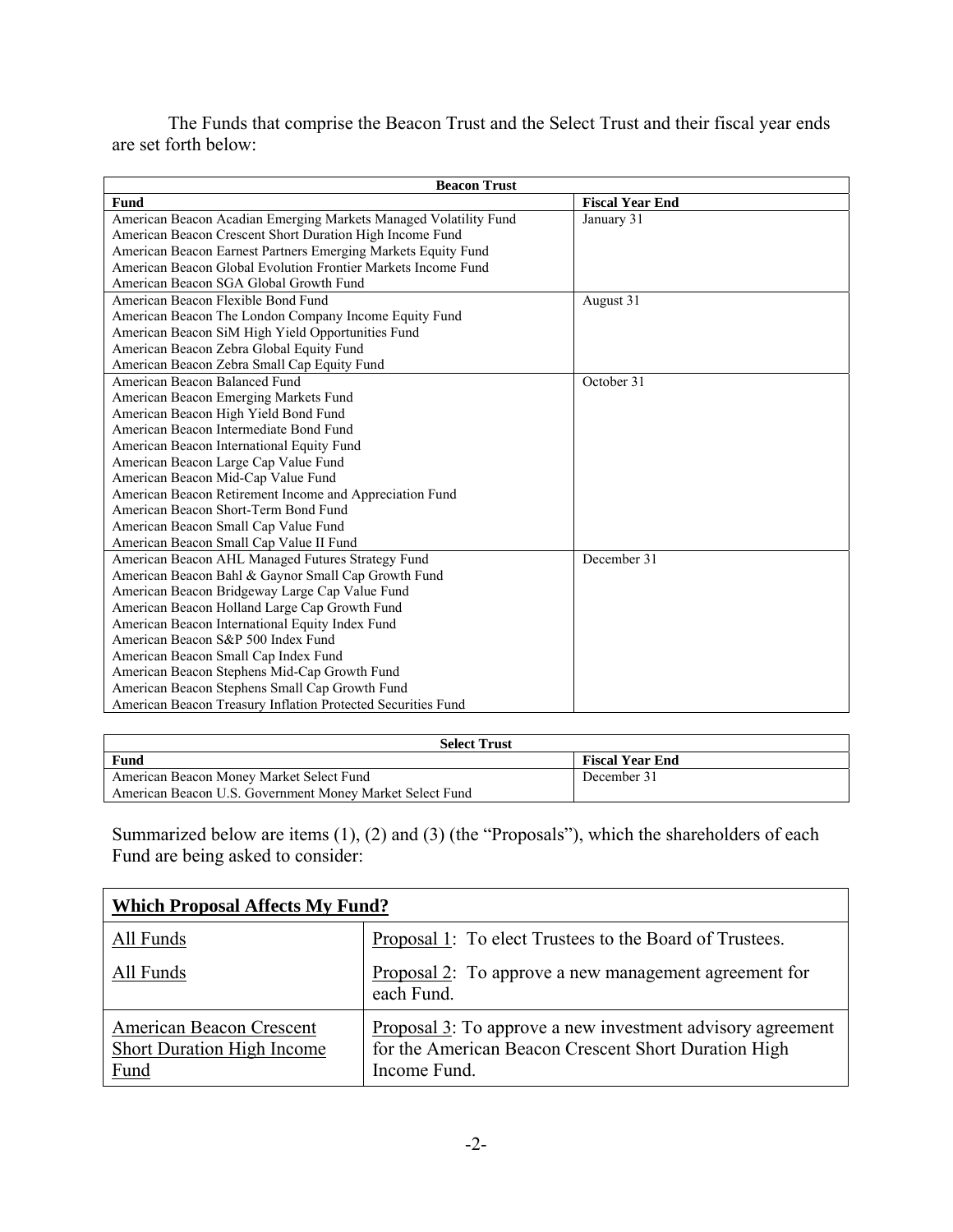# **OVERVIEW**  \_\_\_\_\_\_\_\_\_\_\_\_\_\_\_\_\_\_\_\_\_\_\_\_\_\_\_\_\_\_\_\_\_\_\_\_

\_\_\_\_\_\_\_\_\_\_\_\_\_\_\_\_\_\_\_\_\_\_\_\_\_\_\_\_\_\_\_\_\_\_\_\_

#### *Proposal 1: Election of Trustees*

The Trustees who are not "interested persons" of the Trusts ("Non-interested Trustees"), within the meaning of the Investment Company Act of 1940, as amended ("1940 Act"), recommend to shareholders the election of the nine current Trustees and two new Trustees to each Trust's Board. The new nominees are Gilbert G. Alvarado and Joseph B. Armes, who, if elected, will serve as Non-interested Trustees on each Trust's Board. If shareholders elect the nominees and all nine current Trustees, each Trust's Board will consist of eleven Trustees, ten of whom will be Non-interested Trustees and one of whom will be "interested" within the meaning of the 1940 Act. If elected by the shareholders of each Trust, the election of Trustees will be effective immediately with respect to the current Trustees. The new Trustees are expected to assume their roles by no later than July 1, 2015.

#### *Proposals 2 and 3: New Management Agreement and New Crescent Agreement*

American Beacon Advisors, Inc., the Trust's investment manager, is currently a whollyowned subsidiary of Lighthouse Holdings, Inc., which is, in turn, wholly owned by Lighthouse Holdings Parent, Inc. ("LHPI"). LHPI is majority owned by Pharos Capital Partners II, L.P., Pharos Capital Partners II-A, L.P., Pharos Co-Investment Partners, L.P., Pharos-TPG Co-Investment Fund, L.P., TPG Partners V, L.P., TPG Partners VI, L.P., TPG FOF V-A, L.P., TPG FOF V-B, L.P., TPG FOF VI SPV, LP, and Pharos-TPG Co-Investment Fund, L.P., investment funds affiliated with Pharos Capital Group, LLC ("Pharos") and TPG Capital, L.P. ("TPG"). On November 20, 2014, LHPI entered into an Agreement and Plan of Merger pursuant to which LHPI agreed to be acquired by Kelso Investment Associates VIII, L.P., KEP VI, LLC and Estancia Capital Partners L.P. ("Purchasers"), investment funds affiliated with Kelso & Company, L.P. ("Kelso") and Estancia Capital Management, LLC ("Estancia") ("Transaction"), which are private equity firms. The address of Pharos and its investment funds is 300 Crescent Court, Suite 1380, Dallas, TX 75201. The address of TPG and its investment funds is 301 Commerce Street, Suite 3300, Fort Worth, TX 76102. The address of Kelso and its investment funds is 320 Park Avenue, 24th Floor, New York, NY 10022. The address of Estancia and its investment fund is 20865 N 90th Place, Suite 200, Scottsdale, AZ 85255. The address of LHPI is 220 East Las Colinas Boulevard, Suite 1200, Irving, TX 75039.

Upon the closing of the Transaction ("Closing"), the Manager will be majority-owned indirectly by the Purchasers rather than Pharos and TPG. The investment funds affiliated with Kelso will control 85% of the Manager after the Closing, with the Estancia investment fund owning 14% of the Manager. Employees of the Manager will own the remaining 1% of the Manager. This change in control is deemed to be an "assignment" under the 1940 Act, of each Fund's existing investment management agreement ("Current Management Agreement") with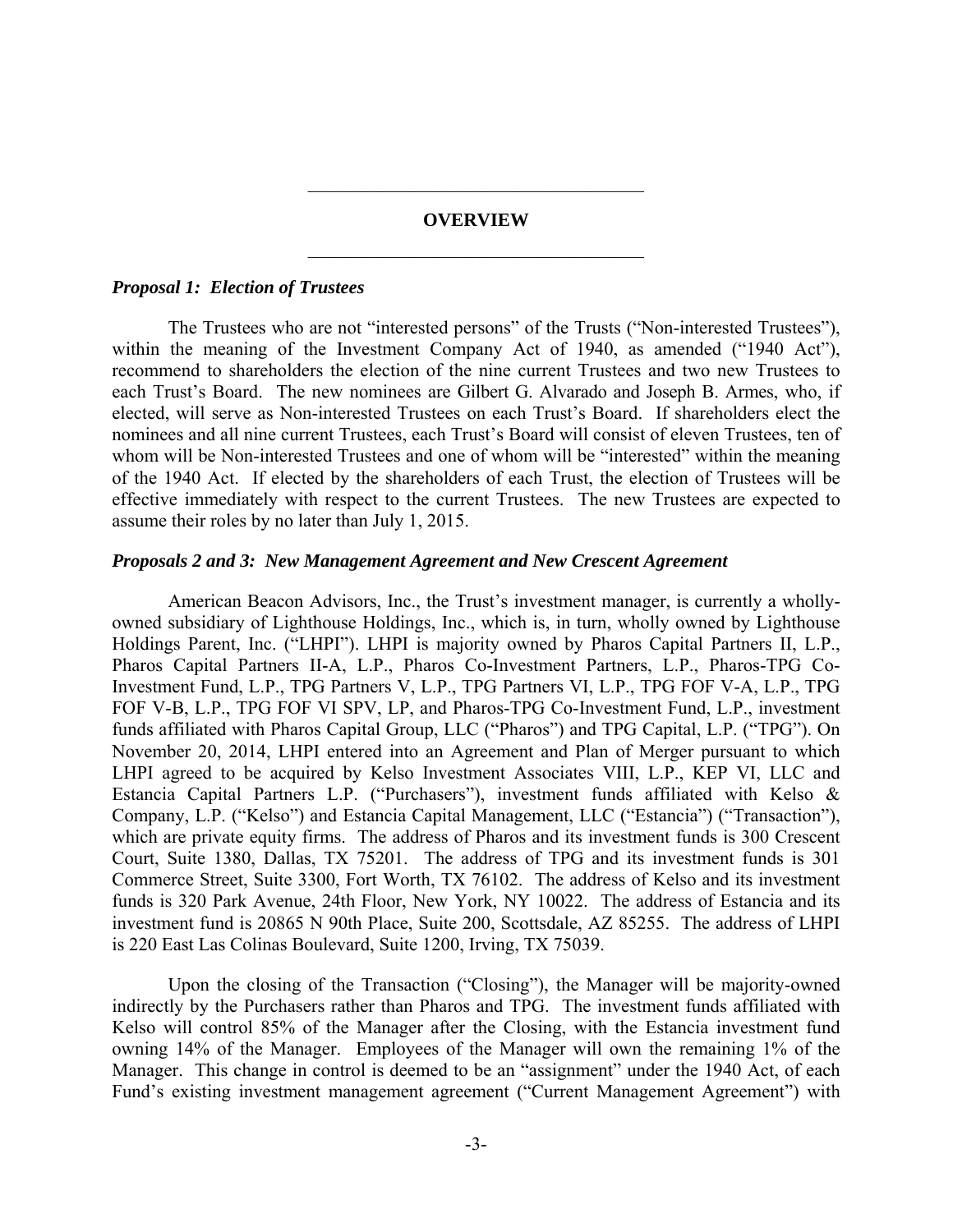the Manager. As required by the 1940 Act, each Fund's Current Management Agreement provides for its automatic termination in the event of an assignment, and each will, therefore, terminate upon the Closing.

To provide for the continuity of management for the Funds, shareholders of each Fund are being asked to approve a new management agreement ("New Management Agreement") between the Manager and the Fund. Under the New Management Agreement, the Manager will provide the same investment management services to each Fund on substantially the same terms as under the Fund's Current Management Agreement, though certain non-material changes have been made to update various provisions of the Current Management Agreement. The senior investment advisory personnel at the Manager who currently manage each Fund's portfolio are expected to continue to do so after the Closing. The fee rate for each Fund under the New Management Agreement will be the same as the fee rate imposed under the Current Management Agreement.

If approved by the shareholders of the Funds, the New Management Agreement will become effective upon the Closing. The Manager and the Purchasers anticipate that the Closing will occur in the second calendar quarter of 2015.

Upon the Closing, Kelso will indirectly control the Manager. The Purchasers currently do not anticipate any changes to the organization or structure of the Funds, to the service providers or to the aggregate fee rates under the Current Management Agreement. In addition, the portfolio managers at the Manager that currently manage the Funds and the Manager's key personnel performing or overseeing the Funds' investment programs are expected to continue to manage the Funds after the Closing. However, there can be no assurance that these personnel will choose to remain employed by the Manager before or after the Closing. The Manager and the Funds will continue to operate under their existing names. Potential benefits to the Funds as a result of the Transaction include the Purchaser's intention to support the continued growth of the Manager's mutual fund business through product development and distribution of Fund shares. Any resulting growth of Fund assets may produce economies of scale that could benefit shareholders of the Funds.

Under the Current Management Agreement, the Manager may retain sub-advisors to provide investment advisory services for all or a portion of the assets of a Fund. With respect to certain Funds, the Manager and the Trusts have entered into investment advisory agreements ("Current Investment Advisory Agreements") with various sub-advisors on behalf of those Funds. The Transaction is deemed to be an "assignment" under the 1940 Act of each Current Investment Advisory Agreement and each Current Investment Advisory Agreement will be deemed to have automatically terminated upon the Closing. The Funds and/or the Manager, as appropriate, will enter into a new investment advisory agreement ("New Investment Advisory Agreements") with each sub-adviser immediately after the Closing. Shareholder approval of the New Investment Advisory Agreements, other than the Investment Advisory Agreement ("New Crescent Agreement") with Crescent Capital Group LP ("Crescent"), is not required under the terms of the exemptive order discussed below.

Shareholders of the American Beacon Crescent Short Duration High Income Fund ("Crescent Fund") are being asked to approve the New Crescent Agreement among the Manager,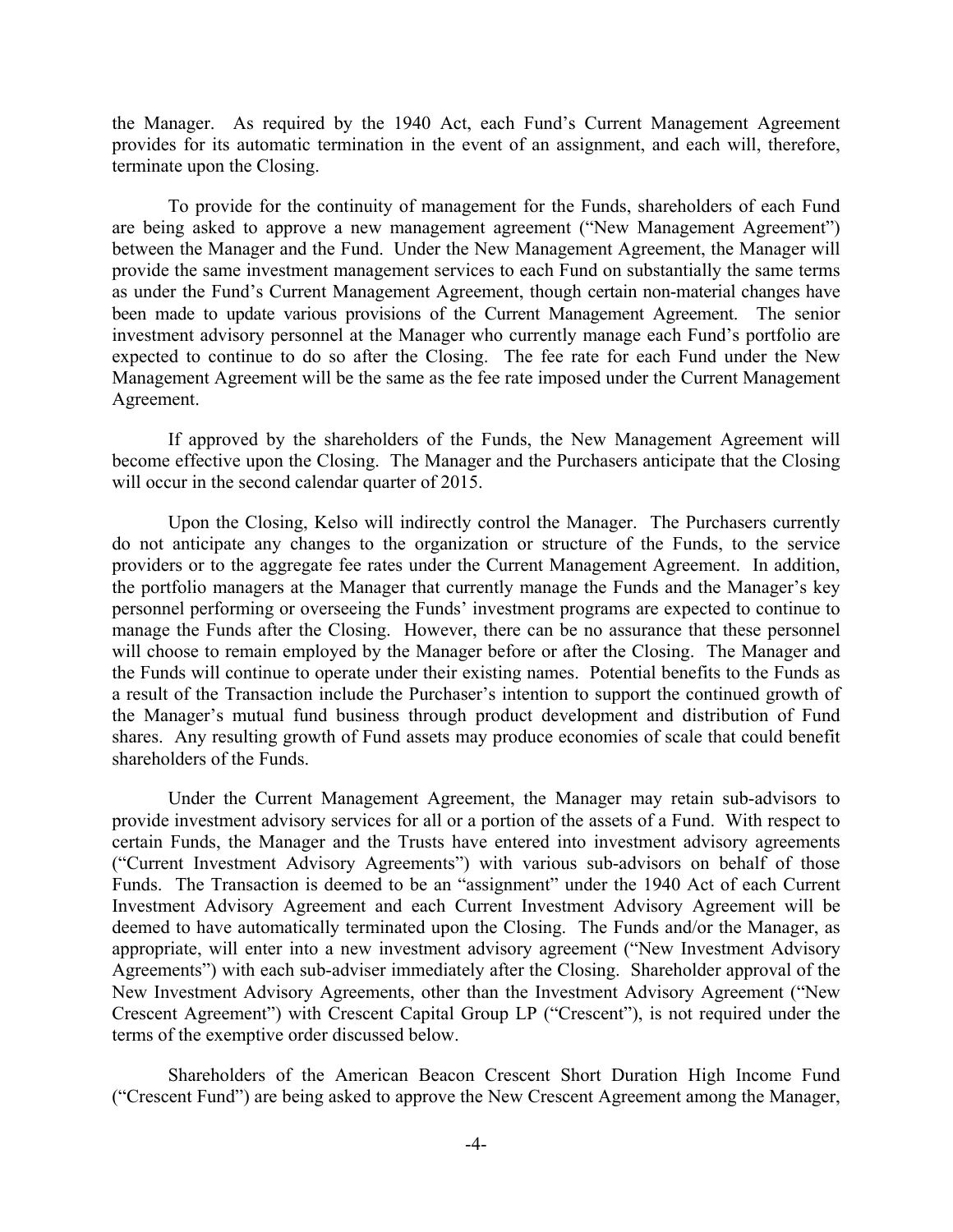Beacon Trust and Crescent, the Fund's sub-advisor. Pursuant to an exemptive order issued by the Securities and Exchange Commission, the Manager is permitted to enter into new or modified investment advisory agreements with existing or new sub-advisors without approval of a Fund's shareholders, subject to the approval of a Fund's Board and certain other conditions. This exemptive order does not apply to the Crescent Fund because it does not apply to subadvisors that are "affiliated persons" (as defined in Section  $2(a)(3)$  of the Investment Company Act of 1940, as amended ("1940 Act")) of a Trust, a Fund, or of the Manager (other than solely by reason of serving as a sub-advisor to a Fund). Crescent is deemed to be such an affiliated person of the Manager because it serves as investment adviser to investment funds that collectively own a minority interest in LHPI. Therefore, shareholders of the Crescent Fund are being asked to approve the New Crescent Agreement.

Under the New Crescent Agreement, Crescent will provide the same investment advisory services to the Crescent Fund as under the Crescent Fund's current investment advisory agreement ("Current Crescent Agreement"), though certain non-material changes have been made to update various provisions of the Current Crescent Agreement. The same portfolio management personnel at Crescent who currently manage the Crescent Fund's portfolio are expected to continue to do so after the Closing and the fee rate under the New Crescent Agreement will be the same as the fee rate under the Current Crescent Agreement. Subsequent to the Closing, Crescent will no longer be deemed an affiliated person of the Manager.

#### *Procedural Information Related to this Proxy Solicitation*

### *Solicitations*

The solicitation of proxies will be made by mail, but also may include telephone communications by the proxy solicitor and/or employees of the Manager who will not receive any compensation from the Trusts for such solicitation. The Manager has retained Boston Financial Data Services for the purposes of mailing proxy materials to shareholders and tabulating voting results at a cost of approximately \$1,500,000. LHPI and the Purchasers will bear the costs, fees and expenses incurred by the Funds in connection with the Proxy Statement; the fees and expenses of accountants and attorneys relating to the Transaction and Proxy Statement; the fees and expenses incurred by the Funds in connection with the Transaction; and the meeting fees of the Board for meetings held in connection with the Transaction.

#### *Voting, Quorum Requirement and Adjournments*

Shareholders of record on January 28, 2015 (the "Record Date"), are entitled to be present and to vote at the Meeting. Shareholders are entitled to one vote for each dollar of net asset value (number of shares owned times net asset value per share) of each Fund as to any matter on which the shareholder is entitled to vote, and each fractional dollar amount shall be entitled to a proportionate fractional vote. Regardless of the class of shares they own, shareholders of each Fund will vote as a single class on Proposals 1 and 2, and shareholders of the Crescent Fund will vote as a single class on Proposal 3. With respect to Proposal 2, Fund shareholders will vote separately with respect to each Fund. If you are a shareholder of more than one Fund, you will be voting separately with respect to each Fund in which you hold shares on Proposal 1 and Proposal 2. Shareholders of all the Funds in a particular Trust will vote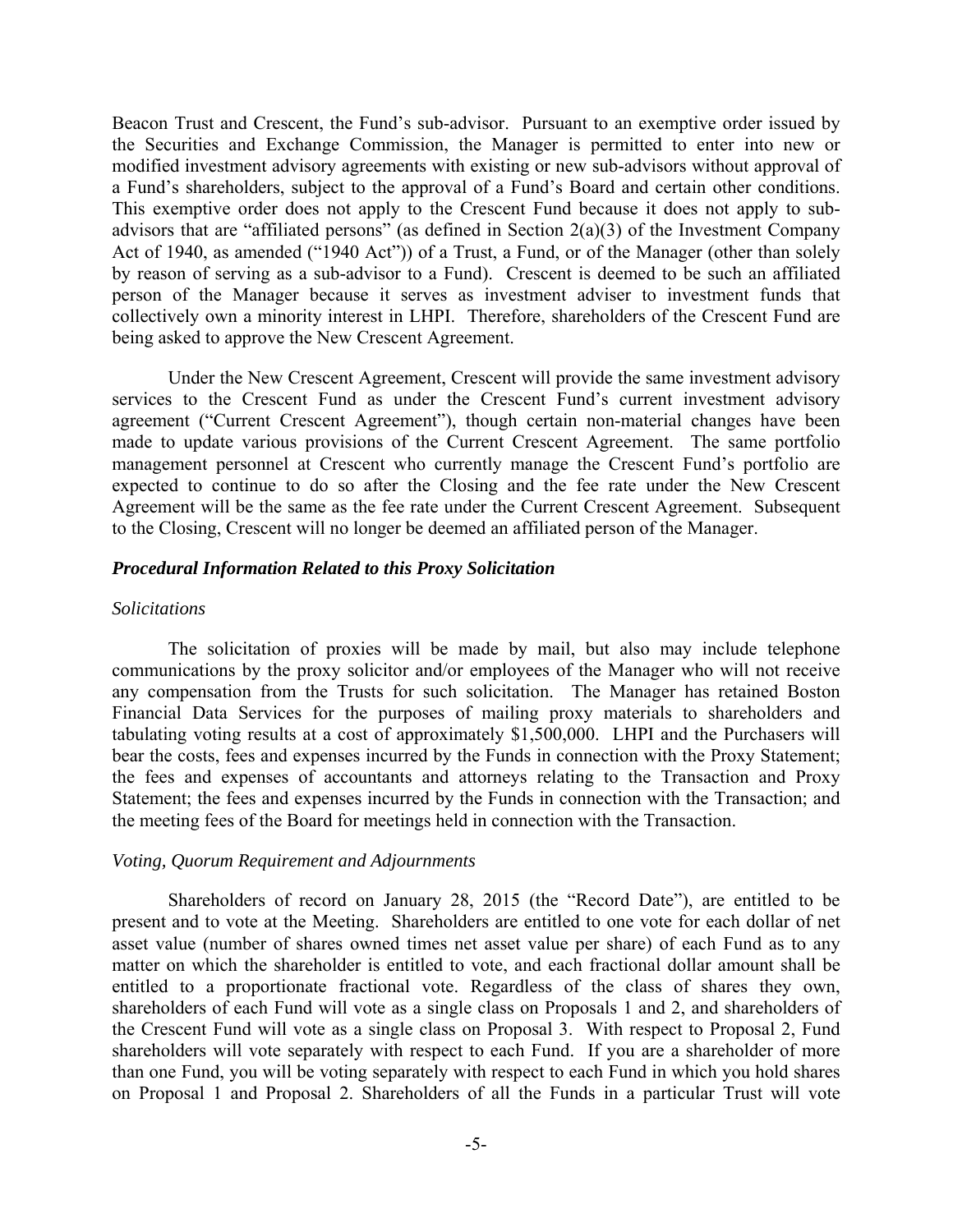together to approve the election of 11 nominees to serve on the Board of that Trust. Only shareholders of the Crescent Fund will vote on Proposal 3.

With respect to each Proposal, shareholders of at least one-third of each Fund's shares entitled to vote on the Record Date, represented in person or by proxy, constitute a quorum. Such a quorum must be present for the transaction of business with respect to each Proposal.

In the absence of a quorum, or in the event that a quorum is present at the Meeting but sufficient votes to approve any of the Proposals are not received, the persons named as proxies may propose one or more adjournments of the Meeting to permit further solicitation of proxies. If a quorum is present but sufficient votes to approve any of the Proposals are not received, the persons named as proxies will vote those proxies that they are entitled to vote FOR any such Proposal in favor of such an adjournment, and will vote those proxies required to be voted AGAINST any such Proposal against such adjournment. An adjournment requires the affirmative vote of a majority of the shares present in person or by proxy. A shareholder vote may be taken on one or more of the Proposals in this Proxy Statement prior to any such adjournment if sufficient votes have been received for such Proposal and it is otherwise appropriate.

Abstentions and broker non-votes (shares held by brokers or nominees as to which instructions have not been received from the beneficial owners or the persons entitled to vote and either (i) the broker or nominee does not have discretionary voting power or (ii) the broker or nominee returns the proxy but expressly declines to vote on a particular matter) will be counted as shares present for purposes of determining whether a quorum is present but will not be voted FOR or AGAINST any adjournment. Therefore, abstentions and broker non-votes will have no effect on the outcome of a vote on adjournment. Abstentions and broker non-votes also will not be counted as votes cast for purposes of determining whether sufficient votes have been received to approve a Proposal. Accordingly, abstentions and broker non-votes effectively will be a vote AGAINST Proposals 2 and 3 for which the required vote is an Investment Company Act Majority (as defined below) of a Fund. Abstentions and broker non-votes will have no effect on Proposal 1, for which the required vote is a plurality vote of the Trust's shares present in person or by proxy.

Broker-dealer firms holding Fund shares in "street name" for the benefit of their clients will request the instructions of such clients on how to vote their shares on the Proposals before the Meeting. Under New York Stock Exchange rules, broker-dealer firms may, without instructions, give a proxy to vote on routine matters, including the election of Trustees, if no instructions have been received prior to the date specified in the broker-dealer firm's request for voting instructions. However, for non-routine matters, including the approval of the New Agreements, a broker-dealer may not authorize any proxy without instructions from the client.

#### *"Householding"*

One copy of this Proxy Statement may be delivered to multiple shareholders who share a single address. If you would like to obtain an additional copy of this Proxy Statement or a copy of any Fund's most recent annual or semi-annual report to shareholders, free of charge, write to the Manager at 220 East Las Colinas Boulevard, Suite 1200, Irving, Texas 75039, attn: Terri L.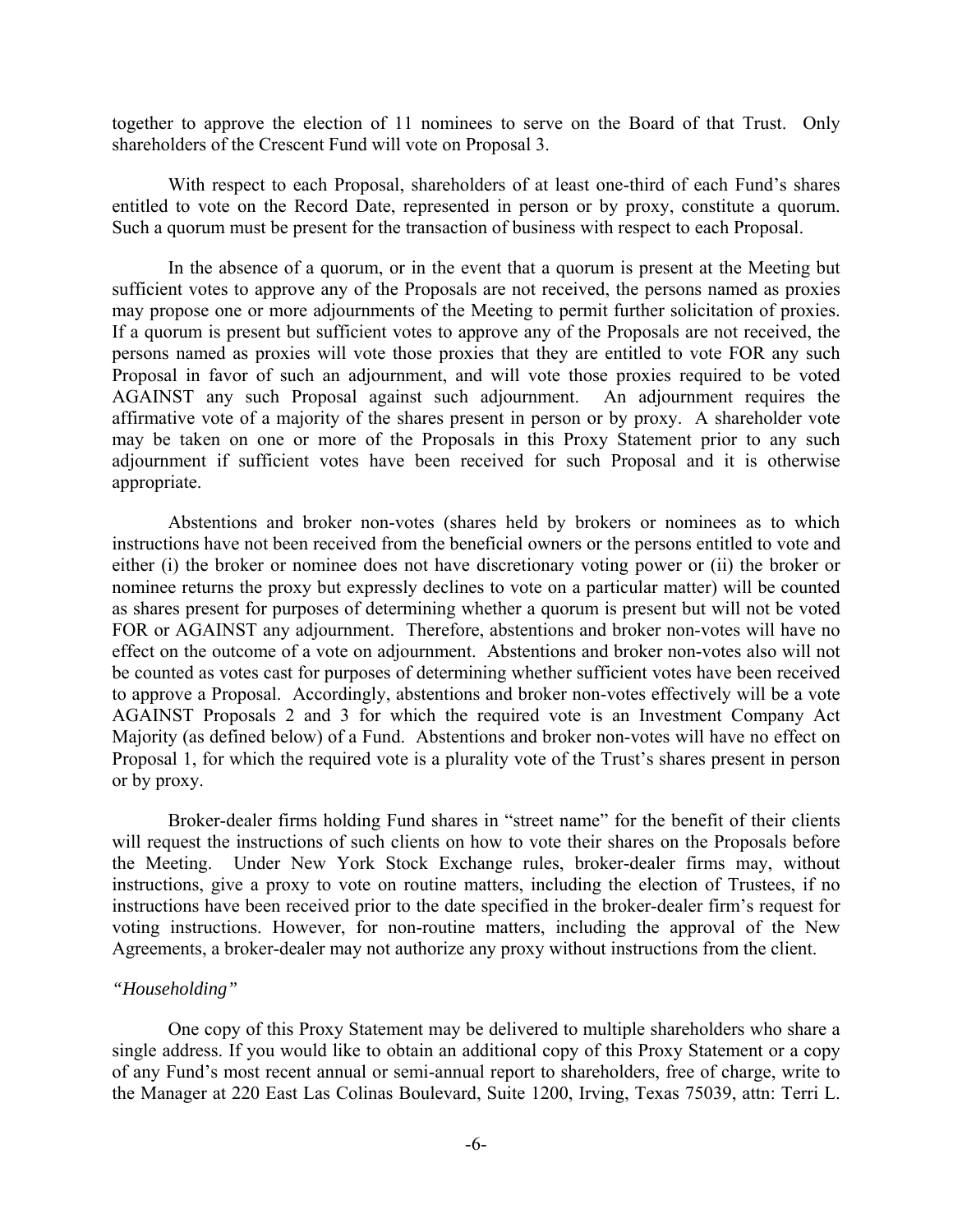McKinney, or call 1-855-648-2883. If you received a Proxy Statement for each shareholder at your address and would like to receive a single copy in the future, please contact the Manager as instructed above.

#### *How Proxies Will Be Voted*

Shareholders of record at the close of business on the Record Date will be entitled to vote at the Meeting. The individuals named as proxies on the enclosed proxy cards will vote in accordance with your directions as indicated thereon if your proxy card is received and has been properly executed. If your proxy card is properly executed and you give no voting instructions, your shares will be voted FOR the Proposals described in this Proxy Statement. The duly appointed proxies may, in their discretion, vote upon such other matters as may properly come before the Meeting. However, if the Funds have received a shareholder proposal to be presented to shareholders at the Meeting within a reasonable time before the proxy solicitation is made, the duly appointed proxies do not have discretionary authority to vote upon such proposals. You may revoke your proxy card at any time prior to its exercise by giving a later-dated proxy card, by letter, or facsimile revoking your initial proxy, or by appearing and voting at the Meeting. Any letter of revocation or later-dated proxy card must be received by the Trust at 220 East Las Colinas Boulevard, Suite 1200, Irving, Texas 75039, attn: Terri L. McKinney, prior to the Meeting and must indicate your name and account number to be effective. Proxies voted by telephone or Internet may be revoked at any time before they are voted at the Meeting in the same manner that proxies voted by mail may be revoked.

The number of shares of each class of each Fund issued and outstanding as of the Record Date is included in Appendix A. A list of shareholders who owned of record five percent (5%) or more of the shares of a class of a Fund as of the Record Date is included in Appendix B, as well as information regarding Trustee and officer ownership of Fund shares. The executive officers and Trustees, as a group, owned more than one percent of the outstanding shares of certain classes of the Funds as of the Record Date. Information regarding such ownership is included in Appendix B. To the knowledge of the Manager, the executive officers and Trustees, as a group, owned less than one percent of the outstanding shares of all other classes of the Funds as of the Record Date. Information regarding the Trusts' executive officers and the Manager's directors and officers, including information regarding their interest in the Transaction, is set forth in Appendix C. In addition, the Manager has no knowledge of any purchases or sales exceeding 1% of the outstanding securities of the Manager or its parent company by any Trustees, or nominees for election as Trustees, of the Funds since the beginning of the Funds' most recent fiscal years ended August 31, October 31 and December 31, 2014, and January 31, 2015. The Trusts will request broker-dealers, custodians, nominees and fiduciaries to forward proxy materials to the beneficial owners of the shares held of record by such persons.

#### *Required Vote*

Approval of Proposal 1 requires a plurality vote of the relevant Trust's shares voted in person or by proxy. Approval of Proposals 2 and 3 outlined below with respect to each Fund require the affirmative vote of the holders of a "majority of the outstanding voting securities" as such term is defined in the 1940 Act ("Investment Company Act Majority") of that Fund entitled to vote on such Proposals. For that purpose, a vote of the holders of a "majority of the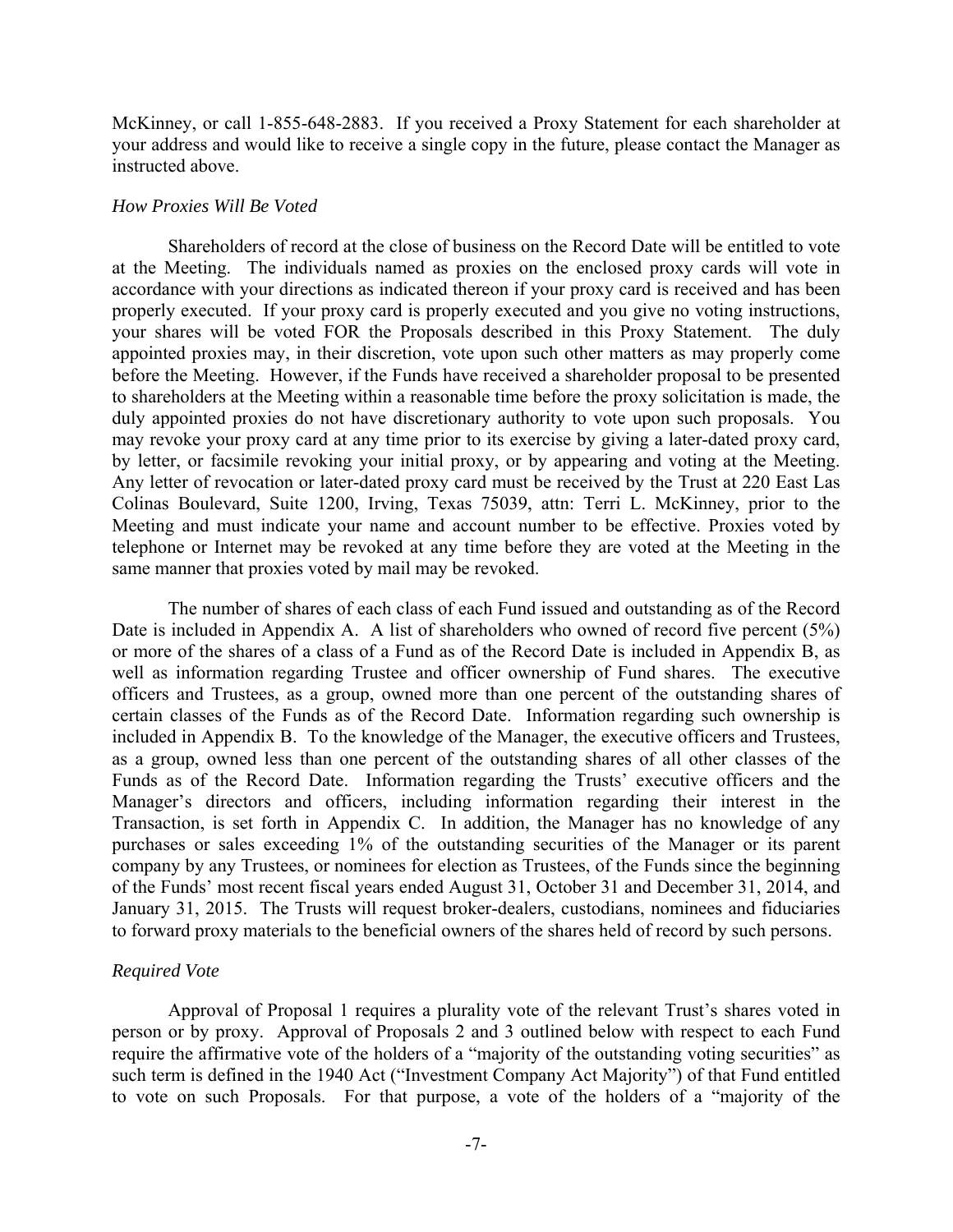outstanding voting securities" of a Fund means the lesser of either (1) the affirmative vote of 67% or more of the shares of such Fund present at the Meeting if the holders of more than 50% of the outstanding Fund shares are present or represented by proxy, or (2) the affirmative vote of the holders of more than 50% of the outstanding shares of such Fund.

### **PROPOSAL 1**

 $\overline{\phantom{a}}$  , where  $\overline{\phantom{a}}$  , where  $\overline{\phantom{a}}$  , where  $\overline{\phantom{a}}$ 

## **ELECTION OF TRUSTEES FOR EACH OF THE TRUSTS**

**\_\_\_\_\_\_\_\_\_\_\_\_\_\_\_\_\_\_\_\_\_\_\_\_\_\_\_\_\_** 

Proposal 1 relates to the election of eleven Trustees to the Board. The Board has nominated the individuals listed below for election as Trustees, each to hold office until termination, resignation or removal. Nine of the nominees (Gerard J. Arpey, W. Humphrey Bogart, Brenda A. Cline, Eugene J. Duffy, Thomas M. Dunning, Alan D. Feld, Richard A. Massman, Barbara J. McKenna and R. Gerald Turner) currently serve as Trustees of each of the Trusts. Each current Trustee has indicated a willingness to continue to serve if elected. If any of the nominees should not be available for election, the persons named as proxies (or their substitutes) may vote for other persons in their discretion. The Manager has no reason to believe that any nominee will be unavailable for election.

Gilbert G. Alvarado and Joseph B. Armes were selected by the Board's Nominating and Governance Committee and nominated by the Non-interested Trustees for election.

The persons named as proxies on the enclosed proxy card will vote FOR the election of the nominees listed below unless the shareholder specifically indicates on his or her proxy card a desire to withhold authority to vote for any nominee.

Each Trust is governed by its Board of Trustees. The Board is responsible for and oversees the overall management and operations of the Trust and the Funds, which includes the general oversight and review of the Funds' investment activities, in accordance with federal law and the law of the Commonwealth of Massachusetts as well as the stated policies of the Funds. The Board oversees each Trust's officers and service providers, including the Manager, which is responsible for the management of the day-to-day operations of the Funds based on policies and agreements reviewed and approved by the Board. In carrying out these responsibilities, the Board regularly interacts with and receives reports from senior personnel of service providers, including the Manager's investment personnel and the Trust's Chief Compliance Officer ("CCO"). The Board also is assisted by the Trust's independent registered public accounting firm (which reports directly to the Trust's Audit and Compliance Committee), independent counsel and other experts as appropriate, all of whom are selected by the Board.

Consistent with its responsibility for oversight of each Trust and its Funds, the Board oversees the management of risks relating to the administration and operation of each Trust and the Funds. The Manager, as part of its responsibilities for the day-to-day operations of the Funds, is responsible for day-to-day risk management for the Funds. The Board, in the exercise of its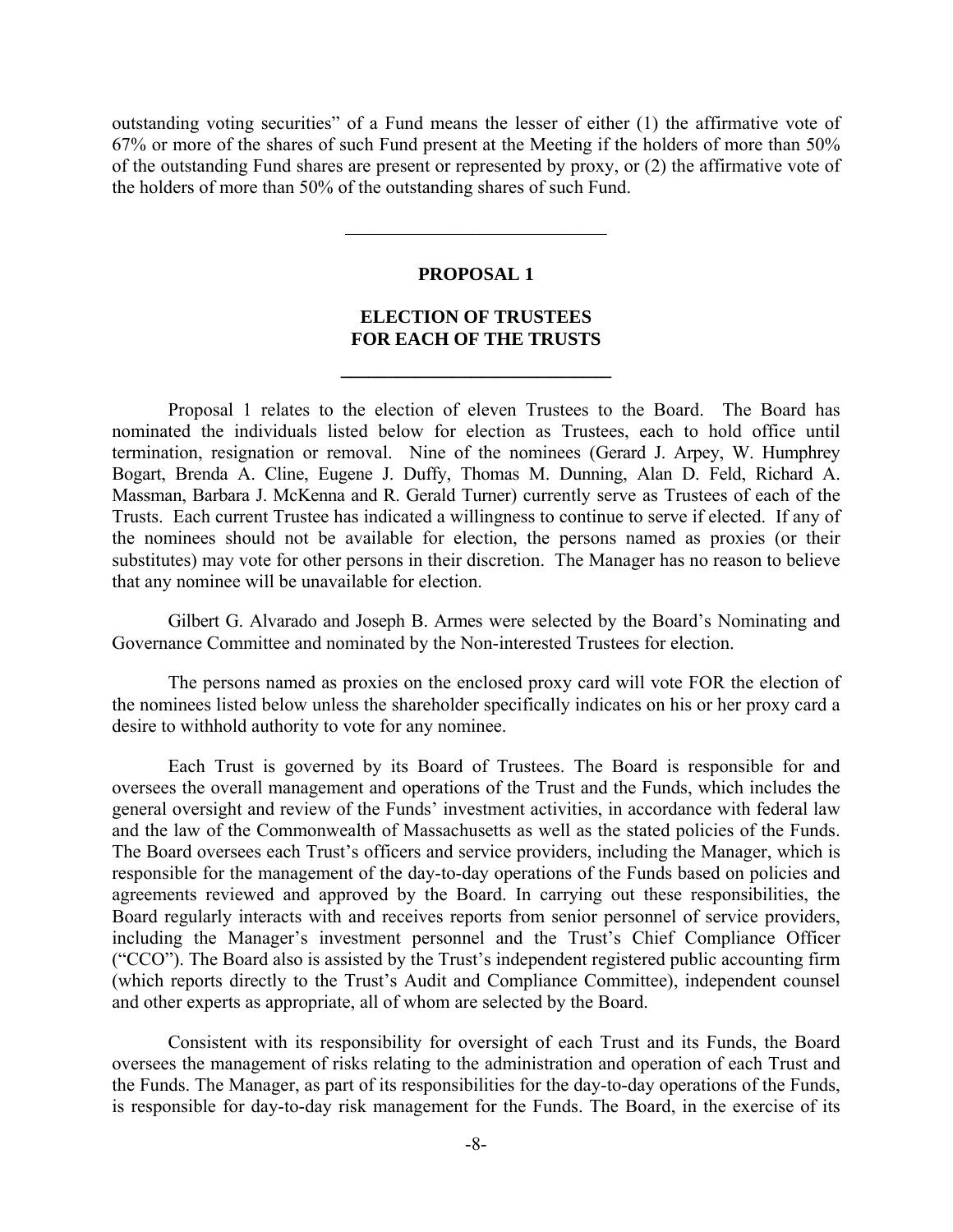reasonable business judgment, also separately considers potential risks that may impact the Funds. The Board performs this risk management oversight directly and, as to certain matters, through its committees and through the Non-interested Trustees. The following provides an overview of the principal, but not all, aspects of the Board's oversight of risk management for each Trust and the Funds.

In general, the Funds' risks include, among others, investment risk, credit risk, liquidity risk, securities selection risk and valuation risk. The Board has adopted, and periodically reviews, policies and procedures designed to address these and other risks to each Trust and the Funds. In addition, under the general oversight of the Board, the Manager, the Funds' investment advisers, and other service providers to the Funds have themselves adopted a variety of policies, procedures and controls designed to address particular risks to the Funds. Different processes, procedures and controls are employed with respect to different types of risks. Further, the Manager oversees and regularly monitors the investments, operations and compliance of the Funds' investment advisers.

The Board also oversees risk management for each Trust and the Funds through the review of regular reports, presentations and other information from officers of each Trust and other persons. Senior officers of each Trust, senior officers of the Manager, and the Funds' CCO regularly report to the Board on a range of matters, including those relating to risk management. The Board and the Investment Committee also regularly receive reports from the Manager with respect to the investments, securities trading and securities lending activities of each Fund. In addition to regular reports from the Manager, the Board also receives reports regarding other service providers to each Trust, either directly or through the Manager or the Funds' CCO, on a periodic or regular basis. At least annually, the Board receives a report from the Funds' CCO regarding the effectiveness of the Fund's compliance program. Also, on an annual basis, the Board receives reports, presentations and other information from the Manager in connection with the Board's consideration of the renewal of each of the Trusts' agreements with the Manager and the Trusts' distribution plans under Rule 12b-1 under the Investment Company Act.

Senior officers of each Trust and the Manager also report regularly to the Audit and Compliance Committee on Fund valuation matters and on the Trusts' internal controls and accounting and financial reporting policies and practices. In addition, the Audit and Compliance Committee receives regular reports from the Trusts' independent registered public accounting firm on internal control and financial reporting matters. On at least a quarterly basis, the Noninterested Trustees meet with the Funds' CCO to discuss matters relating to the Funds' compliance program.

The Non-interested Trustees constitute at least two-thirds of the Board. Richard A. Massman, a Non-interested Trustee, serves as Independent Chair of the Board. The Independent Chair's responsibilities include: setting an agenda for each meeting of the Board; presiding at all meetings of the Board and Interested Trustees; and serving as a liaison with other Trustees, the Trusts' officers and other management personnel, and counsel to the Funds. The Independent Chair shall perform such other duties as the Board may from time to time determine.

 The Trustees discharge their responsibilities collectively as a Board, as well as through Board committees, each of which operates pursuant to a charter approved by the Board that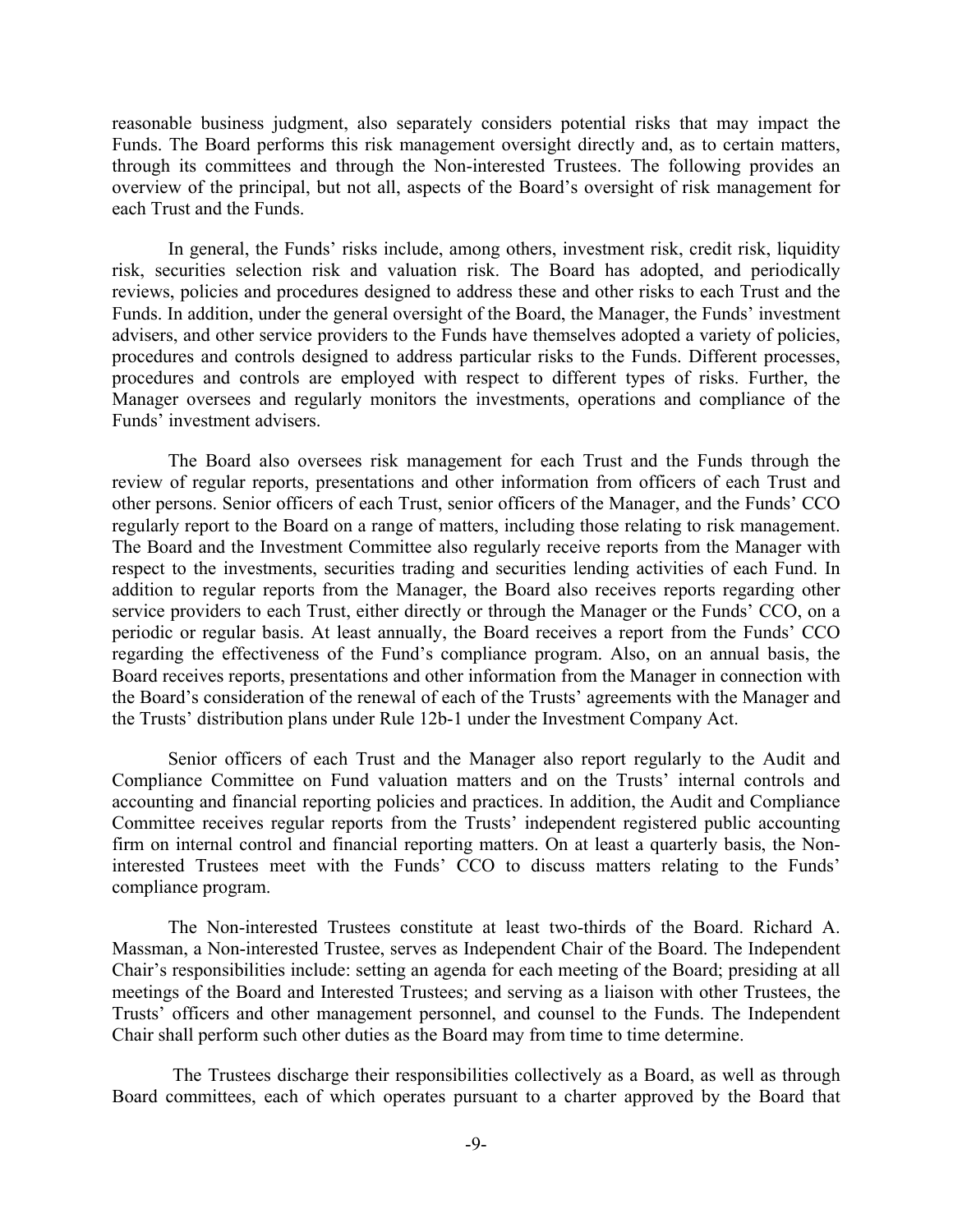delineates the specific responsibilities of that committee. The Board has established three standing committees: the Audit and Compliance Committee, the Investment Committee and the Nominating and Governance Committee. For example, the Investment Committee is responsible for oversight of the annual process by which the Board considers and approves the Funds' investment advisory agreement with the Manager, while specific matters related to oversight of the Funds' independent auditors have been delegated by the Board to its Audit and Compliance Committee, subject to approval of the Audit and Compliance Committee's recommendations by the Board.

 The Board periodically evaluates its structure and composition as well as various aspects of its operations. The Board believes that its leadership structure, including its Independent Chair position and its committees, is appropriate for the Trusts in light of, among other factors, the asset size and nature of the Funds, the number of Funds overseen by the Board, the arrangements for the conduct of the Funds' operations, the number of Trustees, and the Board's responsibilities. On an annual basis, the Board conducts a self-evaluation that considers, among other matters, whether the Board and its committees are functioning effectively and whether, given the size and composition of the Board and each of its committees, the Trustees are able to oversee effectively the number of Funds in the complex. The same persons constitute the Board of each Trust and each Trustee oversees 33 funds in the "fund complex," which includes the Beacon Trust and the Select Trust.

The Board holds five (5) regularly scheduled meetings each year. The Board may hold special meetings, as needed, either in person or by telephone, to address matters arising between regular meetings. The Non-interested Trustees also hold at least one in-person meeting each year during a portion of which management is not present and may hold special meetings, as needed, either in person or by telephone.

The Trustees of each Trust and nominees for election as Trustees of each Trust are listed below, together with their principal occupations during the past five years. The address of each person listed below is c/o American Beacon Advisors, Inc., 220 East Las Colinas Boulevard, Suite 1200, Irving, Texas 75039. Foreside Fund Services LLC, located at Three Canal Plaza, Suite 100, Portland, Maine 04101, serves as principal underwriter to the Trusts.

| Name (Age)                     | Position, Term of Office and<br><b>Length of Time Served</b><br>with Each Trust | <b>Principal Occupation(s) and Directorships During Past 5 Years</b>                                                                                                                                                                                 |
|--------------------------------|---------------------------------------------------------------------------------|------------------------------------------------------------------------------------------------------------------------------------------------------------------------------------------------------------------------------------------------------|
| <b>INTERESTED TRUSTEES</b>     |                                                                                 |                                                                                                                                                                                                                                                      |
|                                | Term<br>Lifetime of Trust until removal,<br>resignation or retirement*          |                                                                                                                                                                                                                                                      |
| Alan D. Feld** $(78)$          | Trustee since 1999                                                              | Sole Shareholder of a professional corporation which is a Partner in the law<br>firm of Akin, Gump, Strauss, Hauer & Feld, LLP (law firm) $(1960$ -Present);<br>Trustee, American Beacon Mileage Funds (1996-2012).                                  |
| <b>NON-INTERESTED TRUSTEES</b> |                                                                                 |                                                                                                                                                                                                                                                      |
|                                | Term<br>Lifetime of Trust until removal,<br>resignation or retirement*          |                                                                                                                                                                                                                                                      |
| Gerard J. Arpey (56)           | Trustee since 2012                                                              | Partner, Emerald Creek Group (private equity firm) (2011-Present);<br>Chairman and Chief Executive Officer, AMR Corp. and American Airlines,<br>Inc. $(2003-2011)$ ; Director, S. C. Johnson & Son, Inc. (privately held<br>company) (2008-present). |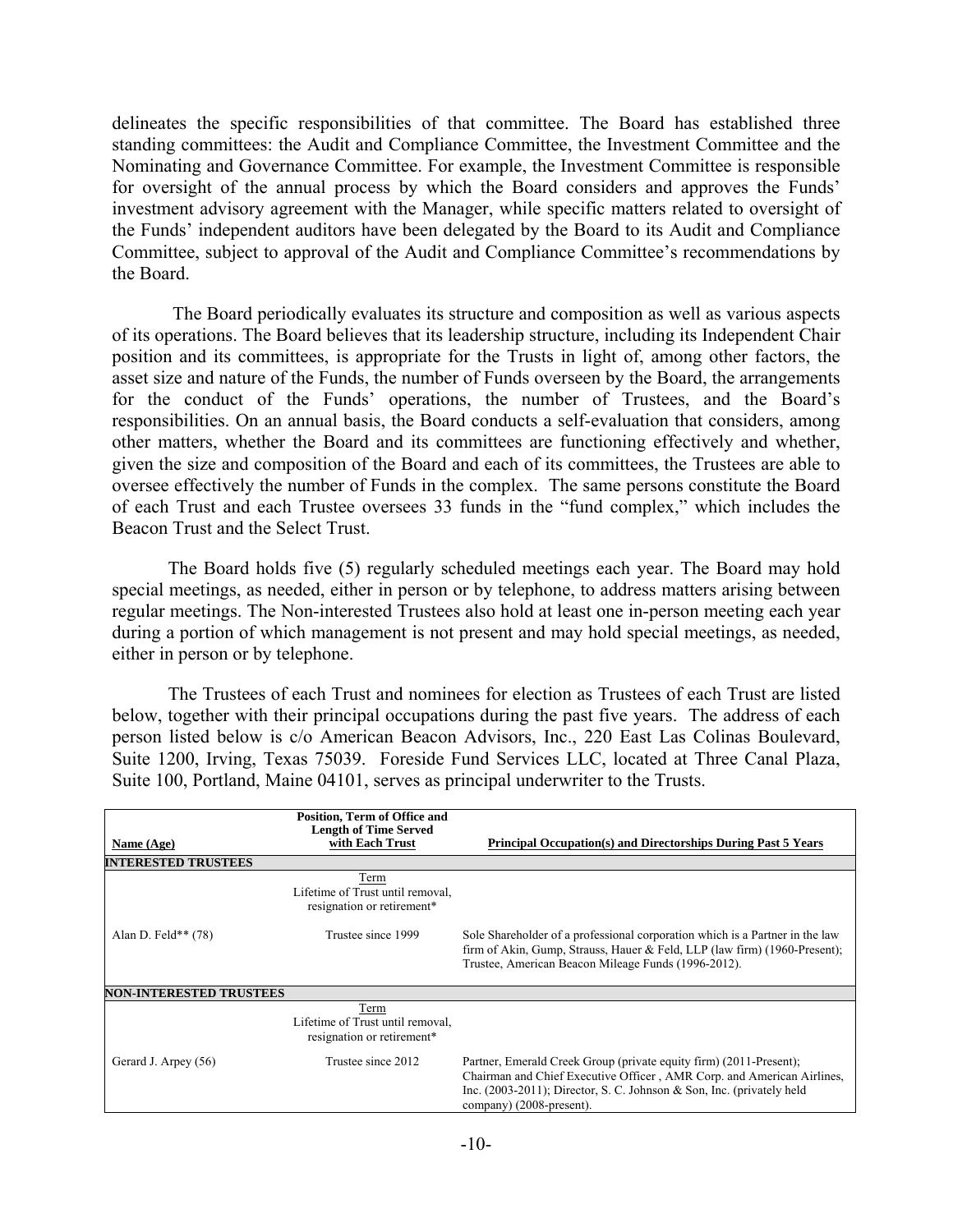| Name (Age)                     | Position, Term of Office and<br><b>Length of Time Served</b><br>with Each Trust | <b>Principal Occupation(s) and Directorships During Past 5 Years</b>                                                                                                                                                                                                                                                                                                                                                                                                             |
|--------------------------------|---------------------------------------------------------------------------------|----------------------------------------------------------------------------------------------------------------------------------------------------------------------------------------------------------------------------------------------------------------------------------------------------------------------------------------------------------------------------------------------------------------------------------------------------------------------------------|
| W. Humphrey Bogart (70)        | Trustee since 2004                                                              | Trustee, American Beacon Mileage Funds (2004-2012).                                                                                                                                                                                                                                                                                                                                                                                                                              |
| Brenda A. Cline (54)           | Trustee since 2004                                                              | Executive Vice President, Chief Financial Officer, Treasurer and Secretary,<br>Kimbell Art Foundation (1993-Present); Director, Tyler Technologies, Inc.<br>(2014 – present); Trustee, American Beacon Mileage Funds (2004-2012).                                                                                                                                                                                                                                                |
| Thomas M. Dunning (72)         | Trustee since 2008                                                              | Chairman Emeritus, (2008-Present), Lockton Dunning Benefits (consulting<br>firm in employee benefits); Board Director, Oncor Electric Delivery<br>Company LLC (2007-Present); Board Member, BancTec (2010-Present)<br>(software consulting); Trustee, American Beacon Mileage Funds (2008-<br>2012).                                                                                                                                                                             |
| Eugene J. Duffy (60)           | Trustee since 2008                                                              | Managing Director, Institutional Services, Intercontinental Real Estate<br>Corporation (2014-Present); Principal and Executive Vice President,<br>Paradigm Asset Management (1994-2014); Director, Sunrise Bank of<br>Atlanta (2008-2013); Trustee, American Beacon Mileage Funds (2008-<br>2012).                                                                                                                                                                               |
| Richard A. Massman (71)        | Trustee since 2004                                                              | Consultant and General Counsel Emeritus (2009-Present) and Senior Vice                                                                                                                                                                                                                                                                                                                                                                                                           |
|                                | Chairman since 2008                                                             | President and General Counsel (1994-2009), Hunt Consolidated, Inc.<br>(holding company engaged in oil and gas exploration and production,<br>refining, real estate, farming, ranching and venture capital activities);<br>Trustee, American Beacon Mileage Funds (2004-2012).                                                                                                                                                                                                    |
| Barbara J. McKenna (52)        | Trustee since 2012                                                              | Managing Principal, Longfellow Investment Management Company (2005-<br>Present).                                                                                                                                                                                                                                                                                                                                                                                                 |
| R. Gerald Turner (69)          | Trustee since 2001                                                              | President, Southern Methodist University (1995-Present); Director, J.C.<br>Penney Company, Inc. (1996-Present); Director, Kronus Worldwide Inc.<br>(chemical manufacturing) (2003-Present); Trustee, American Beacon<br>Mileage Funds (2001-2012).                                                                                                                                                                                                                               |
|                                |                                                                                 |                                                                                                                                                                                                                                                                                                                                                                                                                                                                                  |
| <b>NON-INTERESTED NOMINEES</b> |                                                                                 |                                                                                                                                                                                                                                                                                                                                                                                                                                                                                  |
|                                | Term<br>Lifetime of Trust until removal,<br>resignation or retirement*          |                                                                                                                                                                                                                                                                                                                                                                                                                                                                                  |
| Gilbert G. Alvarado (44)       | Nominee                                                                         | Vice President & CFO, Sierra Health Foundation (health conversion private<br>foundation) (2006-Present) Vice President & CFO, Sierra Health Foundation:<br>Center for Health Program Management (California public benefit<br>corporation) (2012-Present); Director, Innovative North State (2012-<br>Present); Director, Sacramento Regional Technology Alliance (2011-<br>Present); Director, Women's Empowerment (2009-2014).                                                 |
| Joseph B. Armes (52)           | Nominee                                                                         | Chairman, President & CEO, Capital Southwest Corporation (investment<br>company; NASDAQ:CSWC) (2013-Present); President & CEO, JBA<br>Investment Partners (family investment vehicle) (2010-Present); Chief<br>Operating Officer, Hicks Holdings, LLC (Hicks Family assets and<br>investments) (2005-2010); Trustee, Baylor University Board of Regents<br>(2001-2010); Director and Chair of Audit Committee, RSP Permian (oil and<br>gas producer, NYSE: RSPP) (2013-Present). |

The Board has adopted a retirement plan that requires Trustees, other than Mr. Feld, to retire no later than the last day of the calendar year in which they reach the age of 75.

\*\* Mr. Feld is deemed to be an "interested person" of the Trusts, as defined by the 1940 Act. Mr. Feld's law firm, Akin, Gump, Strauss, Hauer & Feld LLP, has provided legal services within the past two fiscal years to one or more sub-advisors.

In addition to the information set forth in the tables above and other relevant qualifications, experience, attributes or skills applicable to a particular Trustee or nominee, the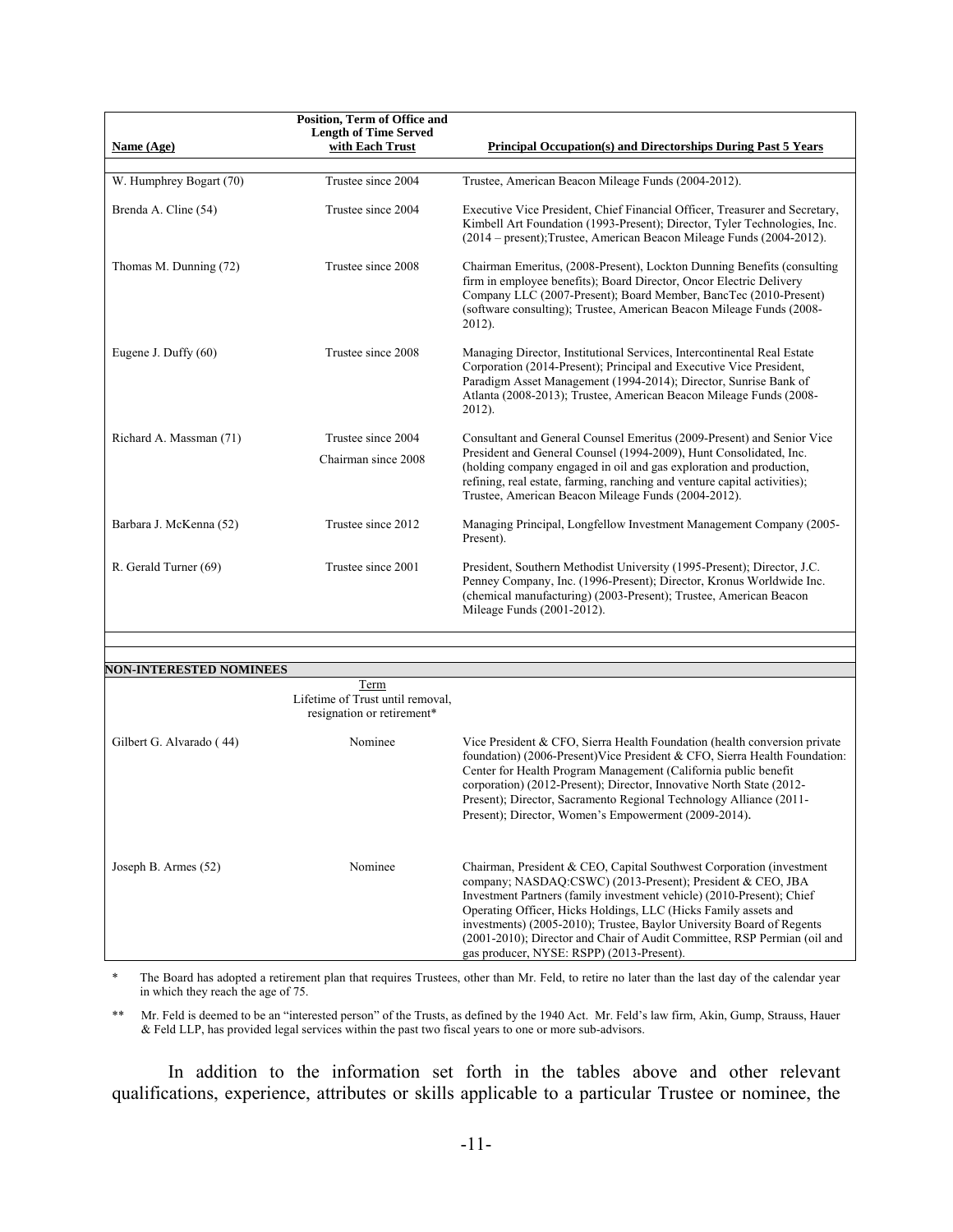following provides further information about the qualifications and experience of each Trustee and nominee.

Gerard J. Arpey: Mr. Arpey has extensive organizational management, financial and international experience serving as chairman, chief executive officer, and chief financial officer of one of the largest global airlines, service as a director of public and private companies, and service to several charitable organizations.

 W. Humphrey Bogart: Mr. Bogart has extensive experience in the investment management business including as president and chief executive officer of an investment adviser and as a consultant, significant organizational management experience through start-up efforts with a national bank, service as a board member of a university medical center foundation, and multiple years of service as a Trustee.

 Brenda A. Cline: Ms. Cline has extensive organizational management, financial and investment experience as executive vice president, chief financial officer, secretary and treasurer to a private foundation, service as a trustee to a private university, a children's hospital and a school, including acting as a member of their investment and\or audit committees, extensive experience as an audit senior manager with a large public accounting firm, and multiple years of service as a Trustee.

 Eugene J. Duffy: Mr. Duffy has extensive experience in the investment management business and organizational management experience as a member of senior management, service as a director of a bank, service as a chairman of a charitable fund and as a trustee to an association, service on the board of a private university and non-profit organization, service as chair to an financial services industry association, and multiple years of service as a Trustee.

 Thomas M. Dunning: Mr. Dunning has extensive organizational management experience founding and serving as chairman and chief executive officer of a private company, service as a director of a private company, service as chairman of a large state municipal bond issuer and chairman of a large airport authority, also an issuer of bonds, service as a board member of a state department of transportation, service as a director of various foundations, service as chair of civic organizations, and multiple years of service as a Trustee.

 Alan D. Feld: Mr. Feld has extensive experience as a business attorney, organizational management experience as chairman of a law firm, experience as a director of several publicly held companies; service as a trustee of a private university and a board member of a hospital, and multiple years of service as a Trustee.

 Richard A. Massman: Mr. Massman has extensive experience as a business attorney, organizational management experience as a founding member of a law firm, experience as a senior vice president and general counsel of a large private company, service as the chairman and director of several foundations, including services on their Investment Committees and Finance Committees, chairman of a governmental board, chairman of various professional organizations and multiple years of service as a Trustee and as Independent Chair.

 Barbara J. McKenna: Ms. McKenna has extensive experience in the investment management industry, organizational management experience as a member of senior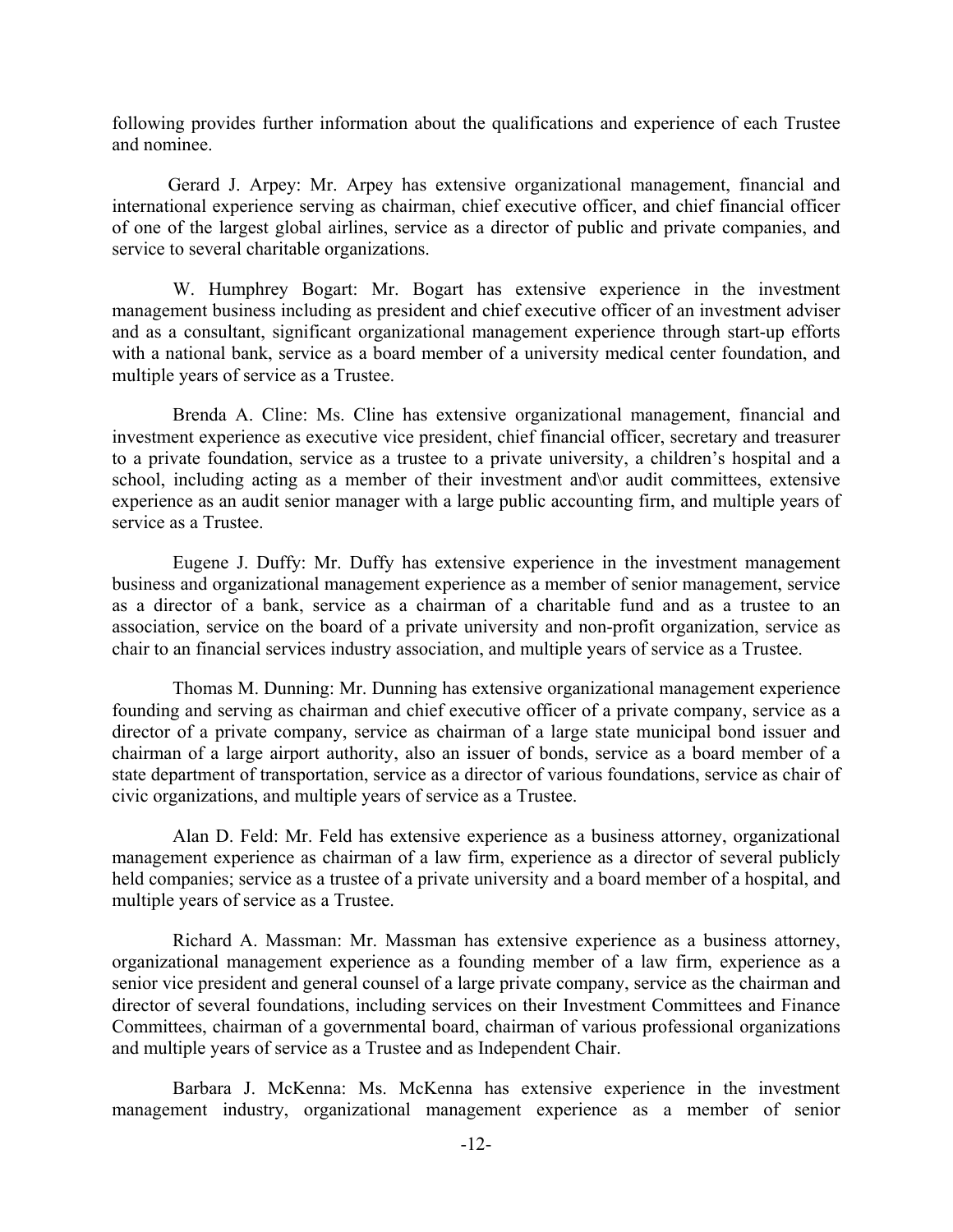management, service as a director of an investment manager, and member of numerous financial services industry associations.

 R. Gerald Turner: Mr. Turner has extensive organizational management experience as president of a private university, service as a director and member of the audit and governance committees of various publicly held companies, service as a member to several charitable boards, service as a co-chair to an intercollegiate athletic commission, and multiple years of service as a Trustee.

Gilbert G. Alvarado has extensive organizational management and financial experience as vice president and chief financial officer in public charities, and a health conversion private foundation, chief financial and information officer of a the largest health foundation on the Texas/Mexico border and an accountant with a regional health system.

Joseph B. Armes has extensive financial, investment and organizational management experience as chairman of the board of directors, president and chief executive officer of an investment company listed on NASDAQ, president and chief executive officer of a private family investment vehicle, chief operating officer of a private holding company for a family office, president, chief executive officer, chief financial officer and director of a special purpose acquisition company listed on the American Stock Exchange, a director and audit committee chair of an oil and gas exploration and production company listed on the New York Stock Exchange and as an officer of public companies and as a director and officer of private companies.

Each Trust has an Audit and Compliance Committee ("Audit Committee"). The Audit Committee consists of Ms. Cline (Chair) and Messrs. Duffy and Dunning. Mr. Massman, as Chairman of each Trust's Board, serves on the Audit Committee in an ex-officio non-voting capacity. None of the members of the committee are "interested persons" of the Trust, as defined by the 1940 Act. As set forth in its charter, the primary duties of each Trust's Audit Committee are: (a) to oversee the accounting and financial reporting processes of the Trust and the Funds and their internal controls and, as the Committee deems appropriate, to inquire into the internal controls of certain third-party service providers; (b) to oversee the quality and integrity of the Trust's financial statements and the independent audit thereof; (c) to approve, prior to appointment, the engagement of the Trust's independent auditors and, in connection therewith, to review and evaluate the qualifications, independence and performance of the Trust's independent auditors; (d) to oversee the Trust's compliance with all regulatory obligations arising under applicable federal securities laws, rules and regulations and oversee management's implementation and enforcement of the Trust's compliance policies and procedures ("Compliance Program"); and (e) to coordinate the Board's oversight of the Trust's CCO in connection with his or her implementation of the Trust's Compliance Program. The Audit Committee met four times during the fiscal years ended August 31, October 31, and December 31, 2014, and January 31, 2015.

Each Trust has an Investment Committee that is comprised of Mr. Bogart (Chair), Ms. McKenna, and Mr. Arpey. Mr. Massman, as Chairman of each Trust's Board, serves on the Investment Committee in an ex-officio non-voting capacity. As set forth in its charter, the Investment Committee's primary duties are: (a) to review and evaluate the short- and long-term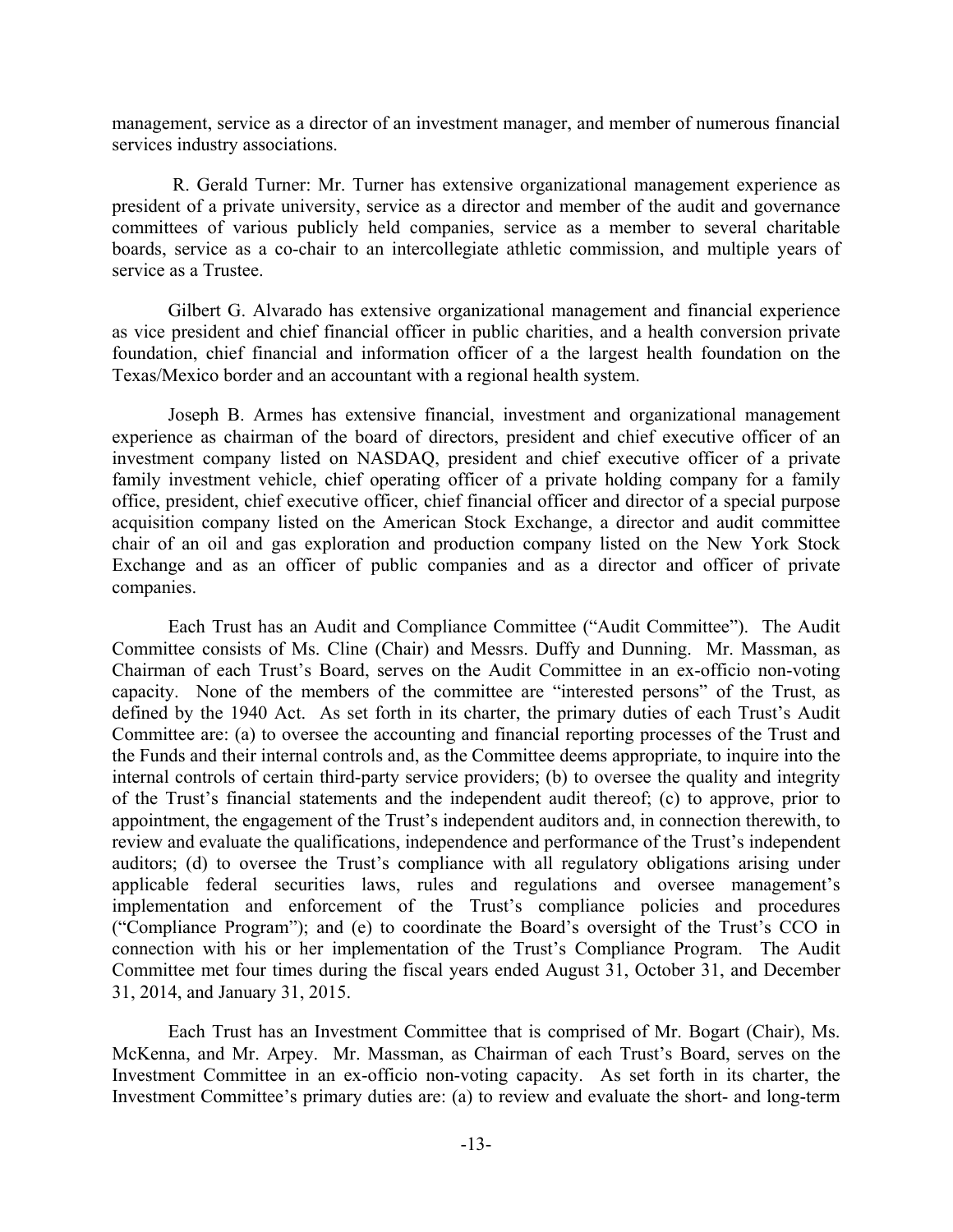investment performance of the Manager and each of the designated sub-advisors to the Funds; (b) to evaluate recommendations by the Manager regarding the hiring or removal of designated sub-advisors to the Funds; (c) to review material changes recommended by the Manager to the allocation of Fund assets to a sub-advisor; (d) to review proposed changes recommended by the Manager to the investment objective or principal investment strategies of the Funds; and (e) to review proposed changes recommended by the Manager to the material provisions of the advisory agreement with a sub-advisor, including, but not limited to, changes to the provision regarding compensation. The Investment Committee met four times during the fiscal years ended August 31, October 31, and December 31, 2014, and January 31, 2015.

Each Trust has a Nominating and Governance Committee ("Nominating Committee") that is comprised of Messrs. Feld (Chair), Turner and Massman. As set forth in its charter, the Nominating Committee's primary duties are: (a) to make recommendations regarding the nomination of non-interested Trustees to the Board; (b) to make recommendations regarding the appointment of an Independent Trustee as Chairman of the Board; (c) to evaluate qualifications of potential "interested" members of the Board and Trust officers; (d) to review shareholder recommendations for nominations to fill vacancies on the Board; (e) to make recommendations to the Board for nomination for membership on all committees of the Board; (f) to consider and evaluate the structure, composition and operation of the Board; (g) to review shareholder recommendations for proposals to be submitted for consideration during a meeting of Fund shareholders; and (h) to consider and make recommendations relating to the compensation of Non-interested Trustees and of those officers as to whom the Board is charged with approving compensation. The Nominating and Governance Committee charter is available on the Funds' website at www.americanbeaconfunds.com. Shareholder recommendations for Trustee candidates may be mailed in writing, including a comprehensive resume and any supporting documentation, to the Nominating Committee in care of the Secretary of the Funds. The Nominating Committee met four times during the fiscal years ended August 31, October 31, and December 31, 2014, and January 31, 2015.

While there is no formal list of qualifications, the Nominating Committee considers, among other things, the following criteria for candidates: (a) unquestioned personal integrity; (b) is not an "interested person" of the Manager or its affiliates within the meaning of the 1940 Act; (c) does not have a material relationship (*e.g.*, commercial, banking, consulting, legal, or accounting) that could create an appearance of lack of independence in respect of the Manager and its affiliates; (d) has the disposition to act independently in respect of the Manager and its affiliates and others in order to protect the interests of the Funds and all shareholders; (e) has the ability to attend substantially all of the meetings per year; (f) demonstrates sound business judgment gained through broad experience in significant positions where the candidate has dealt with management, technical, financial or regulatory issues; (g) has sufficient legal, financial or accounting knowledge to add value in the complex financial environment of the Funds; and (h) has the capacity for the hard work and attention to detail that is required to be an effective Noninterested Trustee. In considering nominees, the Nominating Committee also considers the diversity of the Board with respect to professional experience, education, skill and viewpoint. The Nominating Committee may determine that a candidate who does not have the type of previous experience or knowledge referred to above should nevertheless be considered as a nominee if the Nominating Committee finds that the candidate had additional qualifications such that his or her qualifications, taken as a whole, demonstrate the same level of fitness to serve as a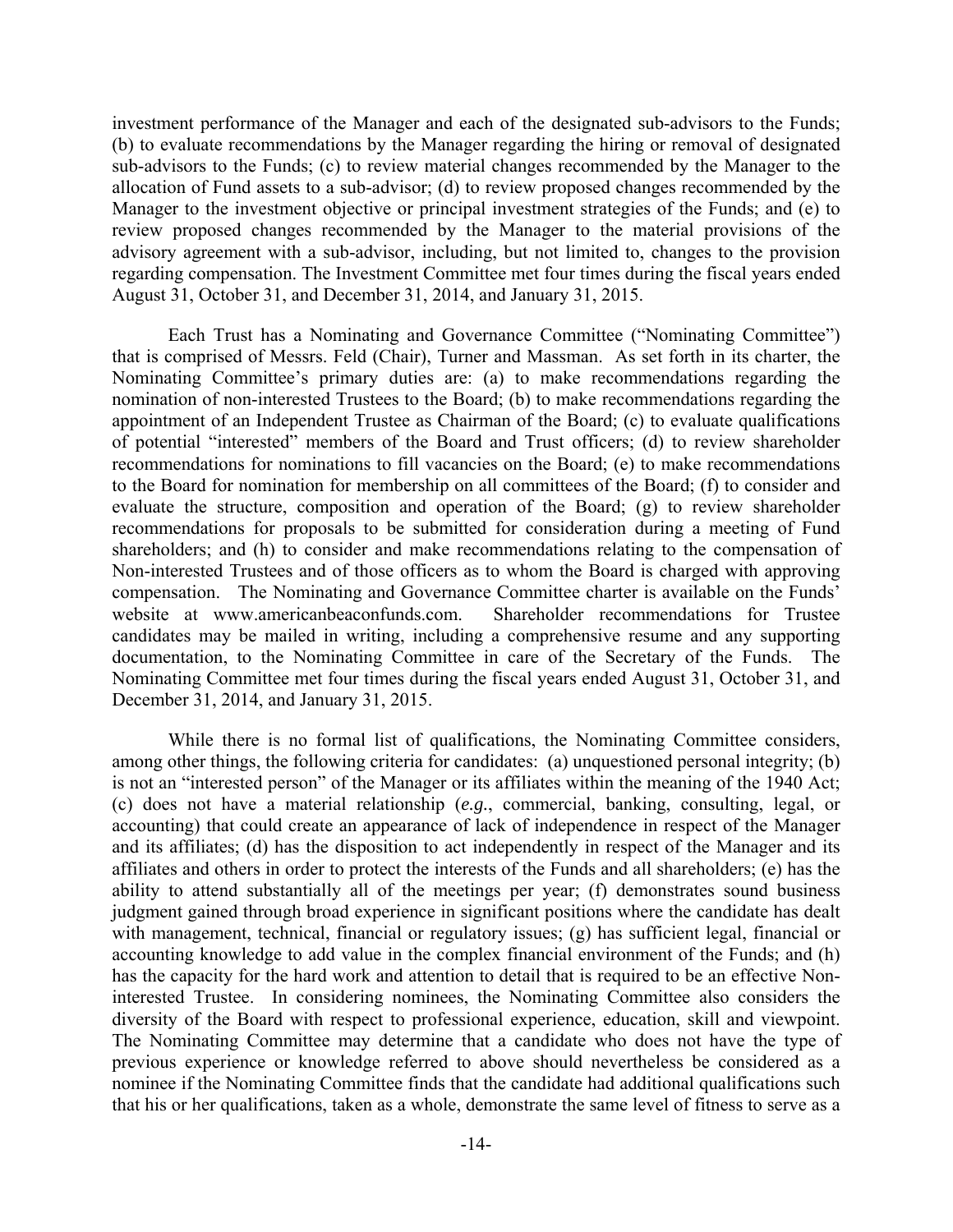Non-interested Trustee. The Nominating Committee may use a search firm or other sources to identify and evaluate Board candidates.

As part of the nomination process, Messrs. Alvarado and Armes each provided extensive relevant background information and met with members of the Nominating Committee and certain other Board members. In recommending the nomination and election of Messrs. Alvarado and Armes, and each of the current Trustees, the Nominating Committee noted the candidates' appropriate background, experience, capabilities and integrity. The Nominating Committee also noted that shareholders last voted to elect Trustees in 2008, and that it would be appropriate for shareholders to do so at this time.

During the fiscal year ended August 31, 2014, the Board held a total of five meetings. During the fiscal year ended October 31, 2014, the Board held a total of six meetings. During each fiscal year ended December 31, 2014, and January 31, 2015, the Board held a total of nine meetings. The Trusts do not hold annual shareholder meetings and, therefore, do not have a policy with respect to Trustees' attendance at such meetings.

The Trustees who owned shares of any Fund are listed in the following tables with the dollar range of their ownership in such Funds and the Trusts as a whole as of the calendar year ended December 31, 2014.

|                                                                          | Interested | Non-Interested    |               |                         |              |                         |                         |         |               |
|--------------------------------------------------------------------------|------------|-------------------|---------------|-------------------------|--------------|-------------------------|-------------------------|---------|---------------|
| <b>American Beacon Funds</b>                                             | Feld       | Arpey             | <b>Bogart</b> | Cline                   | <b>Duffy</b> | <b>Dunning</b>          | Massman                 | McKenna | <b>Turner</b> |
| Acadian Emerging<br>Markets Managed<br>Volatility Fund                   | None       | None              | None          | None                    | None         | Over<br>\$100,000       | None                    | None    | None          |
| <b>AHL Managed Futures</b><br><b>Strategy Fund</b>                       | None       | None              | None          | None                    | None         | <b>None</b>             | <b>None</b>             | None    | None          |
| Bahl & Gaynor Small<br>Cap Growth Fund                                   | None       | None              | None          | None                    | None         | None                    | None                    | None    | None          |
| <b>Balanced Fund</b>                                                     | None       | Over<br>\$100,000 | None          | Over<br>\$100,000       | None         | Over<br>\$100,000       | Over<br>\$100,000       | None    | None          |
| Bridgeway Large Cap<br>Value Fund                                        | None       | None              | None          | None                    | None         | None                    | Over<br>\$100,000       | None    | None          |
| <b>Crescent Short</b><br><b>Duration High Income</b><br>Fund             | None       | None              | None          | None                    | None         | None                    | None                    | None    | None          |
| <b>Earnest Partners</b><br><b>Emerging Markets</b><br><b>Equity Fund</b> | None       | None              | None          | None                    | None         | None                    | None                    | None    | None          |
| <b>Emerging Markets Fund</b>                                             | None       | None              | None          | $$10,001 -$<br>\$50,000 | None         | None                    | $$10,001 -$<br>\$50,000 | None    | None          |
| Flexible Bond Fund                                                       | None       | None              | None          | $$10,001 -$<br>\$50,000 | None         | None                    | $$10,001 -$<br>\$50,000 | None    | None          |
| Global Evolution<br><b>Frontier Markets</b><br><b>Income Fund</b>        | None       | None              | None          | None                    | None         | $$10,001 -$<br>\$50,000 | None                    | None    | None          |
| High Yield Bond Fund                                                     | None       | None              | None          | None                    | None         | None                    | $$10,001 -$<br>\$50,000 | None    | None          |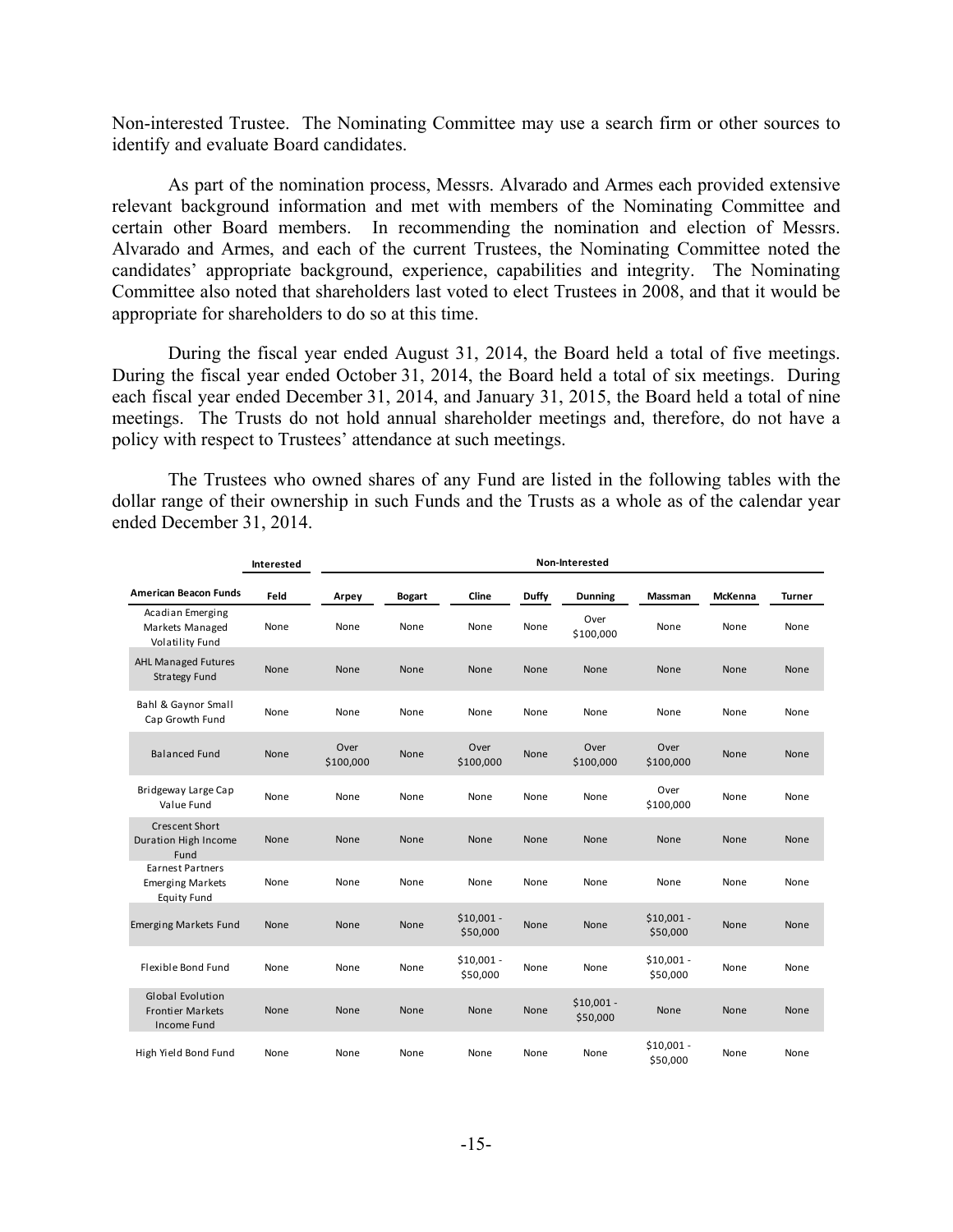|                                                                     | Interested        | Non-Interested    |                         |                        |       |                   |                          |         |                          |
|---------------------------------------------------------------------|-------------------|-------------------|-------------------------|------------------------|-------|-------------------|--------------------------|---------|--------------------------|
| American Beacon Funds                                               | Feld              | Arpey             | Bogart                  | Cline                  | Duffy | <b>Dunning</b>    | Massman                  | McKenna | <b>Turner</b>            |
| <b>Holland Large Cap</b><br>Growth Fund                             | None              | None              | None                    | None                   | None  | None              | None                     | None    | None                     |
| Intermediate Bond<br>Fund                                           | None              | None              | None                    | None                   | None  | None              | $$10,001 -$<br>\$50,000  | None    | None                     |
| International Equity<br>Fund                                        | None              | Over<br>\$100,000 | None                    | Over<br>\$100,000      | None  | None              | Over<br>\$100,000        | None    | None                     |
| International Equity<br>Index Fund                                  | None              | None              | None                    | None                   | None  | None              | $$50,001 -$<br>\$100,000 | None    | None                     |
| Large Cap Value Fund                                                | None              | Over<br>\$100,000 | None                    | None                   | None  | Over<br>\$100,000 | Over<br>\$100,000        | None    | Over<br>\$100,000        |
| Mid-Cap Value Fund                                                  | None              | None              | None                    | None                   | None  | None              | $$50,001 -$<br>\$100,000 | None    | \$10,001 -<br>\$50,000   |
| Money Market Select<br>Fund                                         | Over<br>\$100,000 | None              | None                    | None                   | None  | None              | None                     | None    | $$50,001 -$<br>\$100,000 |
| Retirement Income and<br>Appreciation Fund                          | None              | None              | None                    | None                   | None  | None              | None                     | None    | None                     |
| S&P 500 Index Fund                                                  | None              | None              | None                    | None                   | None  | None              | Over<br>\$100,000        | None    | None                     |
| <b>SGA Global Growth</b><br>Fund                                    | None              | None              | None                    | None                   | None  | None              | $$10,001 -$<br>\$50,000  | None    | None                     |
| Short-Term Bond Fund                                                | None              | None              | None                    | None                   | None  | None              | $$10,001 -$<br>\$50,000  | None    | None                     |
| SiM High Yield<br>Opportunities Fund                                | None              | None              | None                    | None                   | None  | None              | $$50,001 -$<br>\$100,000 | None    | None                     |
| Small Cap Index Fund                                                | None              | None              | None                    | None                   | None  | None              | $$50,001 -$<br>\$100,000 | None    | None                     |
| Small Cap Value Fund                                                | None              | None              | $$10,001 -$<br>\$50,000 | \$10,001 -<br>\$50,000 | None  | Over<br>\$100,000 | Over<br>\$100,000        | None    | Over<br>\$100,000        |
| Small Cap Value II<br>Fund                                          | None              | None              | None                    | None                   | None  | None              | None                     | None    | None                     |
| Stephens Mid-Cap<br>Growth Fund                                     | None              | None              | None                    | None                   | None  | None              | $$10,001 -$<br>\$50,000  | None    | None                     |
| Stephens Small Cap<br>Growth Fund                                   | None              | None              | None                    | None                   | None  | None              | $$50,001 -$<br>\$100,000 | None    | None                     |
| The London Company<br>Income Equity Fund                            | None              | None              | None                    | None                   | None  | None              | $$50,001 -$<br>\$100,000 | None    | None                     |
| <b>Treasury Inflation</b><br>Protected Securities<br>Fund           | None              | None              | None                    | None                   | None  | None              | $$10,001 -$<br>\$50,000  | None    | None                     |
| U.S. Government Money<br>Market Select Fund                         | Over<br>\$100,000 | None              | None                    | None                   | None  | None              | None                     | None    | None                     |
| Zebra Global Equity<br>Fund                                         | None              | None              | None                    | None                   | None  | Over<br>\$100,000 | None                     | None    | None                     |
| Zebra Small Cap Equity<br>Fund                                      | None              | None              | None                    | None                   | None  | None              | None                     | None    | None                     |
| <b>AGGREGATE DOLLAR</b><br><b>RANGE in ALL TRUSTS</b><br>(33 Funds) | Over<br>\$100,000 | Over<br>\$100,000 | \$10,001 -<br>\$50,000  | Over<br>\$100,000      | None  | Over<br>\$100,000 | Over<br>\$100,000        | None    | Over<br>\$100,000        |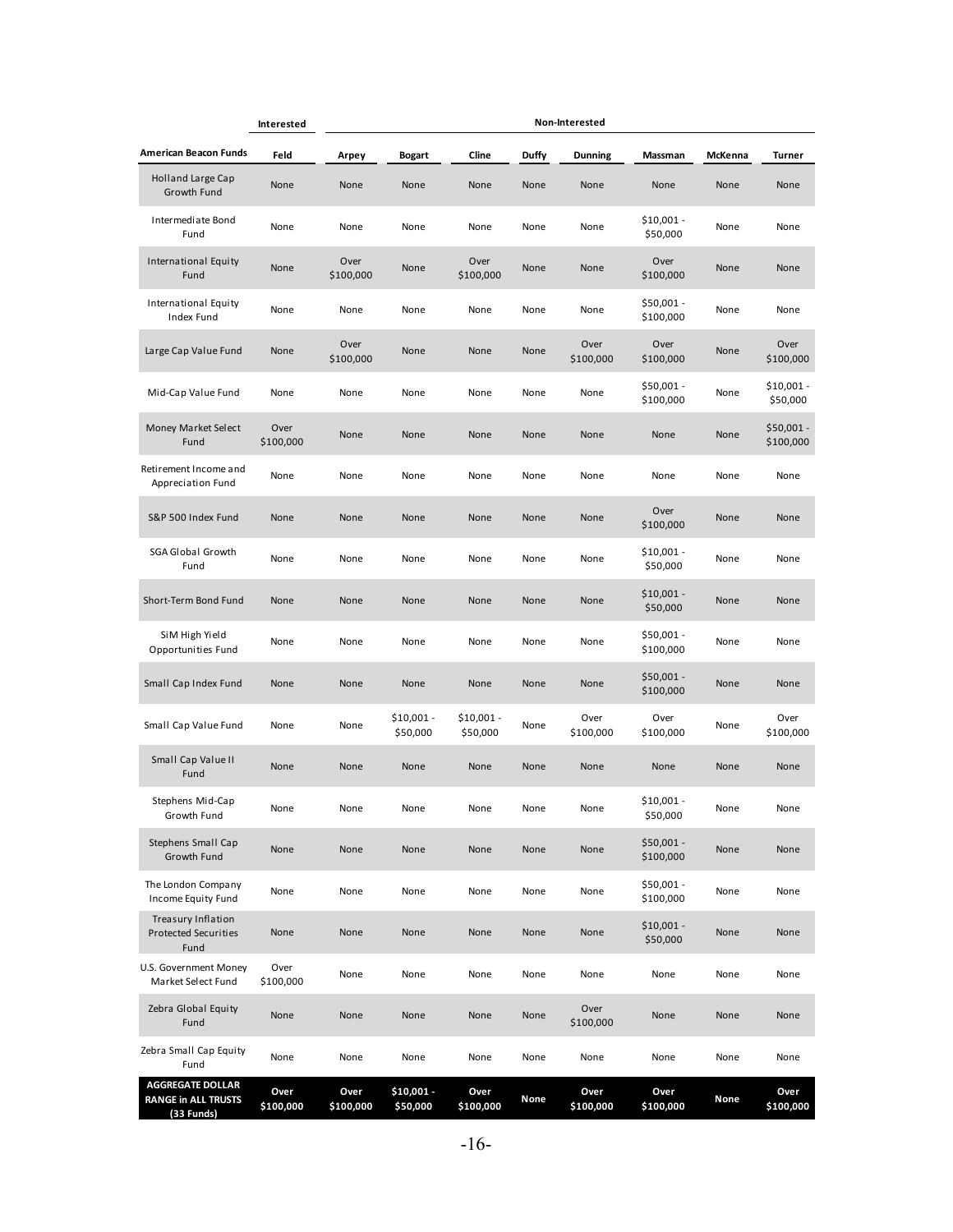Trustees also are reimbursed for any expenses incurred in attending Board meetings, Committee meetings, and relevant educational seminars. Total compensation (excluding reimbursements) is reflected in the following table for the twelve months ended December 31, 2014.

| Name of Trustee    | Aggregate<br>Compensation:<br><b>Beacon Trust</b> | Aggregate<br>Compensation:<br><b>Select Trust</b> | Pension or<br>Retirement<br><b>Benefits</b><br>Accrued as Part<br>of the Trust's | Total<br>Compensation<br>From the Trusts<br>$(33$ Funds) |
|--------------------|---------------------------------------------------|---------------------------------------------------|----------------------------------------------------------------------------------|----------------------------------------------------------|
|                    |                                                   |                                                   | <b>Expenses</b>                                                                  |                                                          |
|                    |                                                   | <b>INTERESTED TRUSTEES</b>                        |                                                                                  |                                                          |
| Alan D. Feld       | \$123,115                                         | \$5,385                                           | \$0                                                                              | \$128,500                                                |
|                    |                                                   |                                                   |                                                                                  |                                                          |
|                    |                                                   | <b>NON-INTERESTED TRUSTEES</b>                    |                                                                                  |                                                          |
| Gerard J. Arpey    | \$122,157                                         | \$5,343                                           | \$0                                                                              | \$127,500                                                |
| W. Humphrey Bogart | \$131,738                                         | \$5,762                                           | \$0                                                                              | \$137,500                                                |
| Brenda A. Cline    | \$131,738                                         | \$5,762                                           | \$0                                                                              | \$137,500                                                |
| Eugene J. Duffy    | \$124,552                                         | \$5,448                                           | \$0                                                                              | \$130,000                                                |
| Thomas M. Dunning  | \$126,948                                         | \$5,552                                           | \$0                                                                              | \$132,500                                                |
| Richard A. Massman | \$150,900                                         | \$6,600                                           | \$0                                                                              | \$157,500                                                |
| Barbara J. McKenna | \$126,948                                         | \$5,552                                           | \$0                                                                              | \$132,500                                                |
| R. Gerald Turner   | \$123,115                                         | \$5,385                                           | \$0                                                                              | \$128,500                                                |

As compensation for their service to the Trusts, each Trustee is compensated from the Funds as follows: (1) an annual retainer of \$110,000; (2) meeting attendance fee (for attendance in person or via teleconference) of (a) \$2,500 for attendance by Board members for each regularly scheduled Board meeting, (b) \$2,500 for attendance by Committee members at meetings of the Audit Committee and the Investment Committee, (c) \$1,500 for attendance by Committee members at meetings of the Nominating Committee, and (d) \$2,500 for attendance by any Trustee at an annual investment research symposium sponsored by the Manager where the Investment Committee meets with designated investment sub-advisors, and (3) reimbursement of reasonable expenses incurred in attending Board meetings, Committee meetings, and relevant educational seminars. The Trustees also may receive compensation for attendance at special Board and/or Committee meetings from time to time.

For his service as Board Chairman, Mr. Massman receives an additional annual retainer of \$25,000. Although he attends several committee meetings at each quarterly Board meeting, he receives only a single \$2,500 fee for his attendance at those meetings. The Chairman of the Audit Committee and the Chairman of the Investment Committee each also receive an additional annual retainer of \$10,000.

The Board has adopted a Trustee Retirement Policy and Trustee Emeritus and Retirement Plan ("Plan"). The Plan provides that a Trustee who served on the Board prior to September 12, 2008, and who has reached a mandatory retirement age established by the Board (currently 75) is eligible to elect Trustee Emeritus status ("Eligible Trustees"). The Eligible Trustees are Messrs. Bogart, Feld, Massman and Turner and Ms. Cline. The mandatory retirement age does not apply to Mr. Feld. Additionally, Eligible Trustees who have served on the Board of one or more Trusts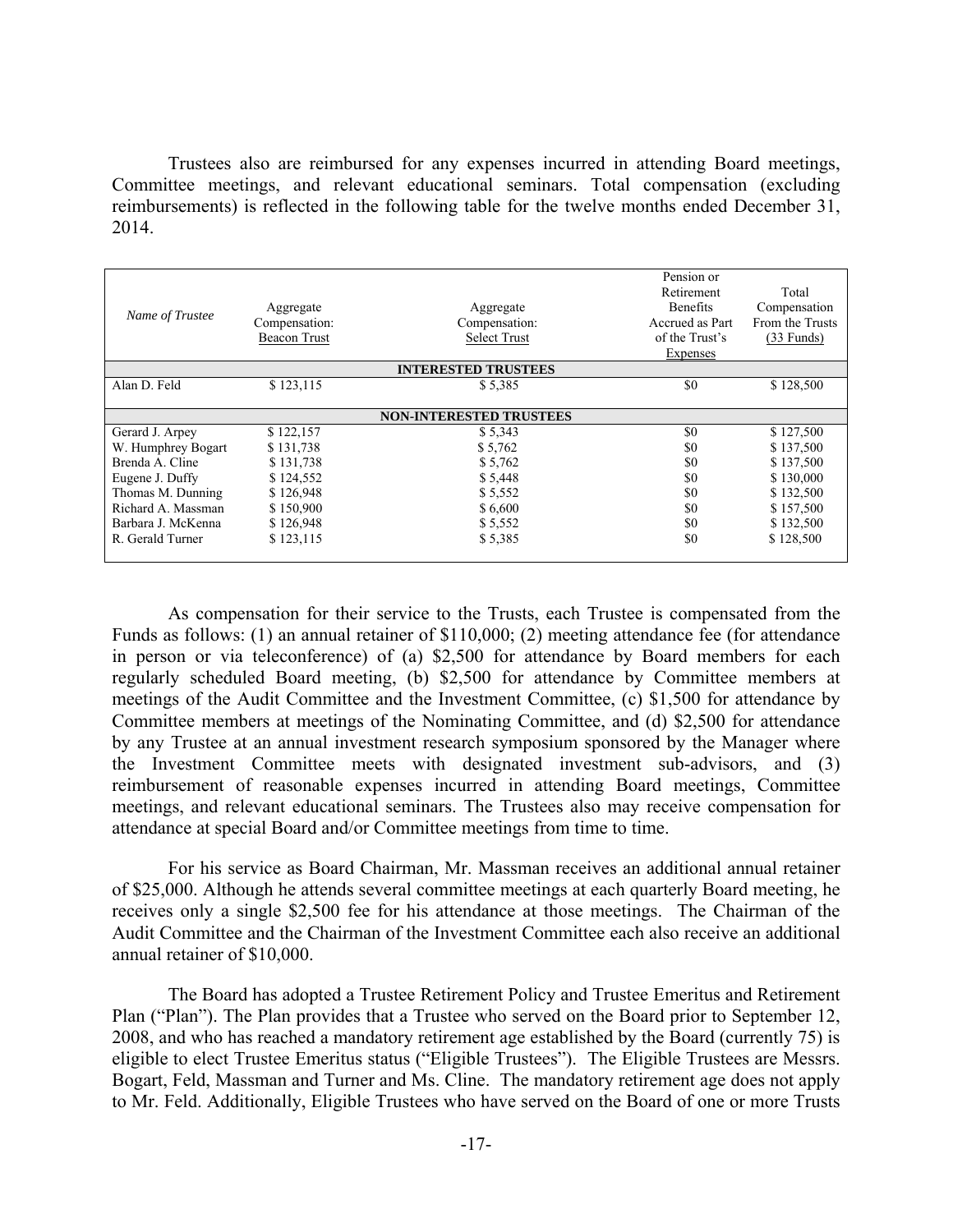for at least five years may elect to retire from the Board at an earlier age and immediately assume Trustee Emeritus status. The Board has determined that, other than the Plan established for Eligible Trustees, no other retirement benefits will accrue for current or future Trustees.

Upon assuming Trustee Emeritus status, each Eligible Trustee and his or her spouse (or designated companion) may receive annual flight benefits from the Trusts of up to \$40,000 combined, on a tax-grossed up basis, on American Airlines (a subsidiary of the Manager's former parent company) for a maximum period of 10 years, depending upon length of service prior to September 12, 2008. Eligible Trustees may opt to receive an annual retainer of \$20,000 from the Trusts in lieu of flight benefits. No retirement benefits are accrued for Board service after September 12, 2008.

A Trustee Emeritus must commit to provide certain ongoing services and advice to the Board members and the Trusts; however, a Trustee Emeritus does not have any voting rights at Board meetings and is not subject to election by shareholders of the Funds. Currently, two individuals who retired from the Board prior to September 12, 2008 have assumed Trustee Emeritus status. One receives an annual retainer of \$20,000 from the Trusts. The other individual and his spouse receive annual flight benefits of up to \$40,000 combined, on a tax-grossed up basis, on American Airlines.

#### *Required Vote*

Election of each nominee as a Trustee of each Trust requires the vote of a plurality of the votes cast at the Meeting in person or by proxy, provided that a quorum is present. **Those shareholders who wish to withhold their vote on any specific nominee(s) may do so on the proxy card.** 

## **THE BOARD UNANIMOUSLY RECOMMENDS THAT SHAREHOLDERS VOTE "FOR" EACH OF THE NOMINEES IN PROPOSAL 1**

**\_\_\_\_\_\_\_\_\_\_\_\_\_\_\_\_\_\_\_\_\_\_** 

#### **PROPOSALS 2 AND 3**

## **APPROVAL OF THE NEW MANAGEMENT AGREEMENT FOR THE FUNDS AND NEW CRESCENT AGREEMENT FOR THE CRESCENT FUND**   $\mathcal{L}_\text{max}$

Shareholders of each Fund are being asked to approve the New Management Agreement between the Trusts and the Manager, and shareholders of the Crescent Fund are being asked to approve the New Crescent Agreement among the Beacon Trust, the Manager and Crescent. Collectively, the New Management Agreement and New Crescent Agreement are referred to as the "New Agreements." As described above, each Fund's Current Management Agreement and the Current Crescent Agreement (collectively, the "Current Agreements") will be deemed to have automatically terminated upon the Closing based upon relevant law and contractual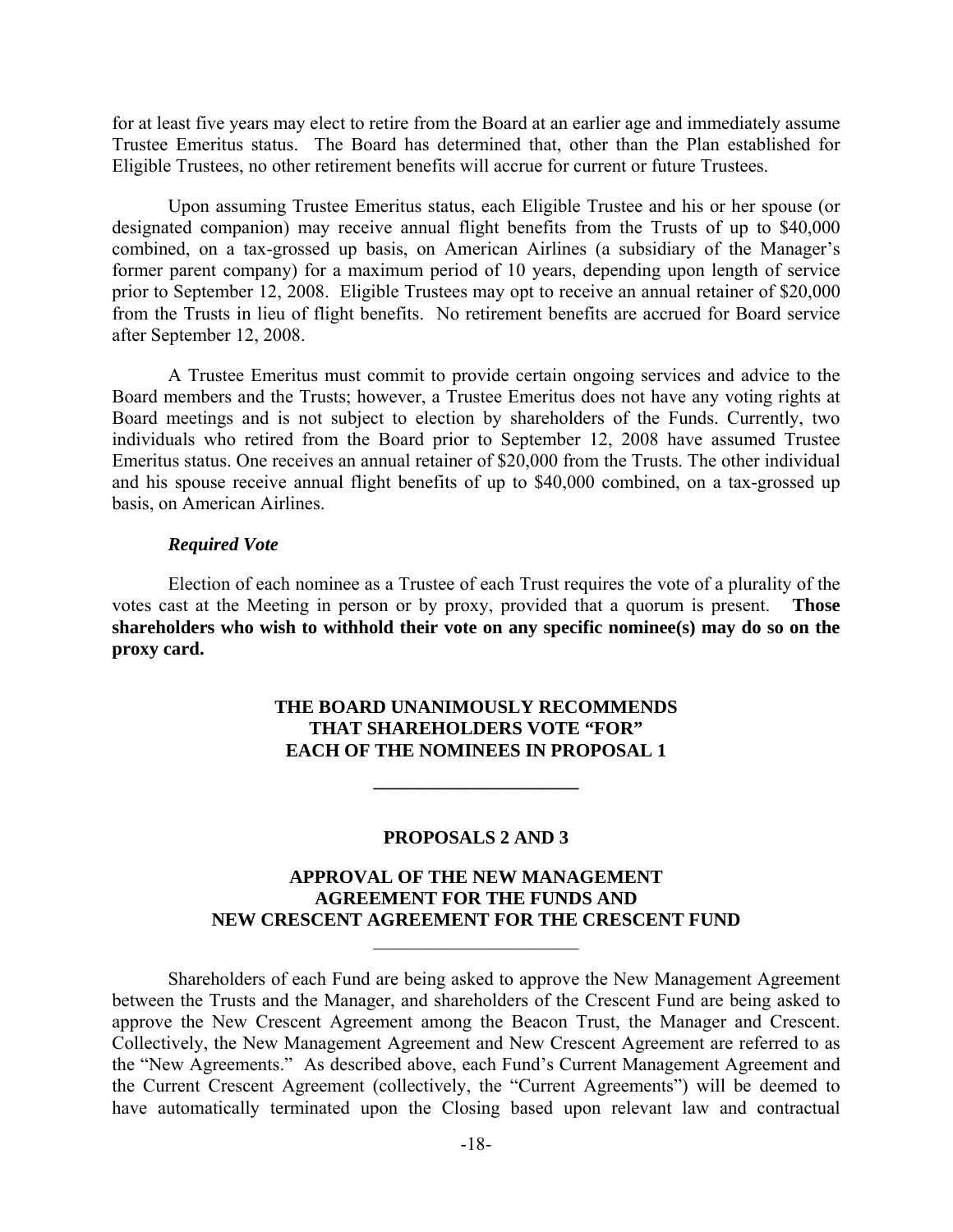provisions. Therefore, approval of the New Agreements is sought so that the operation of each Fund can continue without interruption.

## *Board Considerations, Approvals and Recommendations*

The Board met in person on November 12, 2014, and telephonically on November 26 and December 6, 2014, to discuss the Transaction and the effect that the Transaction would have on the Funds, before meeting in person again on December 10, 2014, to consider whether to approve the New Agreements. Throughout this process, the Board (including all of its Noninterested Trustees) was advised by its independent legal counsel. In connection with the approval process for the New Agreements, the Trustees received advice from their legal counsel detailing the Board's responsibilities pertaining thereto. In advance of the December 10, 2014 meeting, the Board requested and received detailed information from the Manager and the Purchasers regarding the Transaction and the New Agreements.

At the December 10, 2014 meeting, the Board considered that the Manager and Crescent would provide the same services to the Funds on substantially the same terms as under the Current Agreements. Additionally, the Board considered that each Fund would pay the same aggregate fee rates under the New Agreements as the Fund does under the Current Agreements. Based on the process undertaken and the considerations weighed by the Board during its meetings in connection with the renewal or initial approval of the Current Agreements and Board's consideration of the Transaction, the Board approved the New Management Agreement with respect to each Fund and the New Crescent Agreement with respect to the Crescent Fund. At the same time, the Board unanimously recommended that shareholders of each Fund also approve the New Management Agreement for each Fund and the New Crescent Agreement for the Crescent Fund.

In connection with the Transaction, the Board reviewed materials furnished by the Manager and the Purchasers, and met with senior representatives of the Manager and the Purchasers regarding the Transaction. The Board also reviewed the terms of the Transaction and considered its possible effects on the Funds and their shareholders. During these meetings, the representatives of the Manager and Purchasers indicated their belief that the Transaction would not adversely affect: (1) the continued operation of the Funds; (2) the capabilities of the senior investment advisory personnel who currently manage the Funds to continue to provide these and other services to the Funds at the current levels; and (3) the capabilities of each sub-advisor to continue to provide the same level of advisory and other services to the Funds. Those representatives also indicated that they believe that the Transaction may provide certain benefits to the Funds, but also indicated that there could be no assurance of any particular benefits that may result.

In connection with the Board's recommendation that shareholders of each Fund approve the New Agreements, the Trustees considered, among other information, the following factors, in addition to other factors noted in this Proxy Statement:

(1) The manner in which each Fund's assets are managed will not change as a result of the Transaction, and the same people who currently manage the Fund's assets are expected to continue to do so after the Transaction;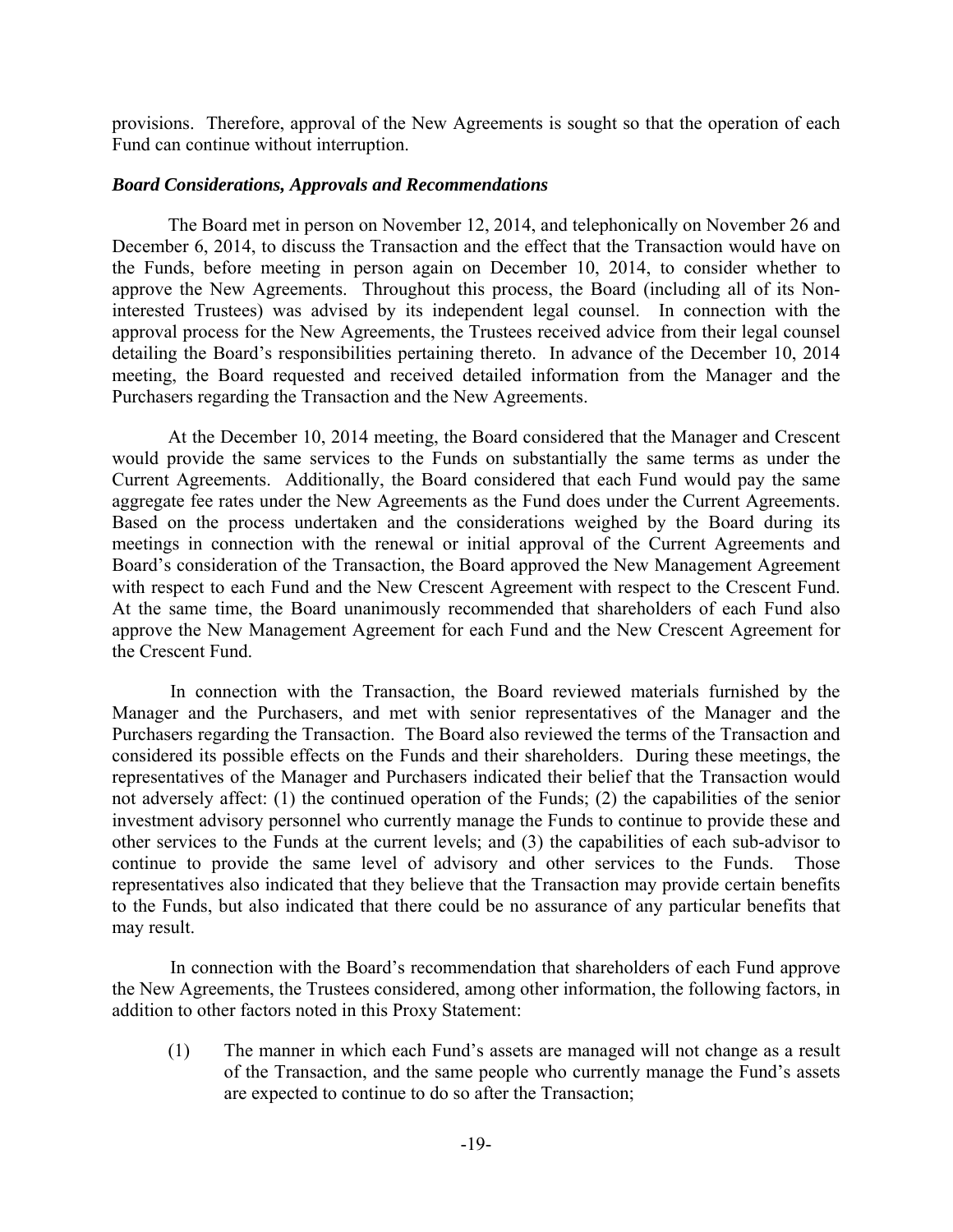- (2) The aggregate fee rates payable by each Fund under the New Agreements are the same as the fee rates payable under the Current Agreements (a schedule of those fee rates is included as Schedule A to each New Agreement in Appendix D);
- (3) The material terms regarding advisory services pursuant to the New Agreements are substantially the same as the terms of the Current Agreements;
- (4) The Manager's personnel who will provide management services to the Funds and Crescent's personnel who will provide advisory services to the Crescent Fund are not expected to change;
- (5) The adequacy of the Manager's financial condition and the post-Closing capitalization of the Purchasers;
- (6) The anticipated absence of any adverse impact of the Transaction on the Manager's day-to-day operations, including its compliance activities;
- (7) The anticipated absence of any adverse impact of the Transaction on the Funds' sub-advisors and other key service providers;
- (8) The capabilities, experience, corporate structure and resources of the Purchasers;
- (9) The long-term business goals of the Purchasers with regard to the Manager and the Manager's activities with respect to the Trusts, which goals are consistent with the Manager's current goals;
- (10) Fund shareholders will not bear any costs in connection with the Transaction, inasmuch as Purchasers and LHPI will bear the costs, fees and expenses incurred by the Funds in connection with the Proxy Statement, the fees and expenses of accountants and attorneys relating to the Transaction and Proxy Statement, the fees and expenses incurred by the Funds in connection with the Transaction, and the meeting fees of the Board for meetings held in connection with the Transaction; and
- (11) The Funds may realize benefits as a result of the Transaction, including economies of scale.

## *Description of the Current and New Agreements*

The Trusts presently have an agreement with the Manager that covers advisory services provided by the Manager. At a meeting held on December 10, 2014, the Manager proposed, and the Board approved, the New Management Agreement for all Funds, which is attached in Appendix D to this Proxy Statement. The New Management Agreement incorporates all material provisions of the Current Management Agreement, and includes certain immaterial changes. The current and proposed fee rates payable under the Current Management Agreement and the New Management Agreement are the same.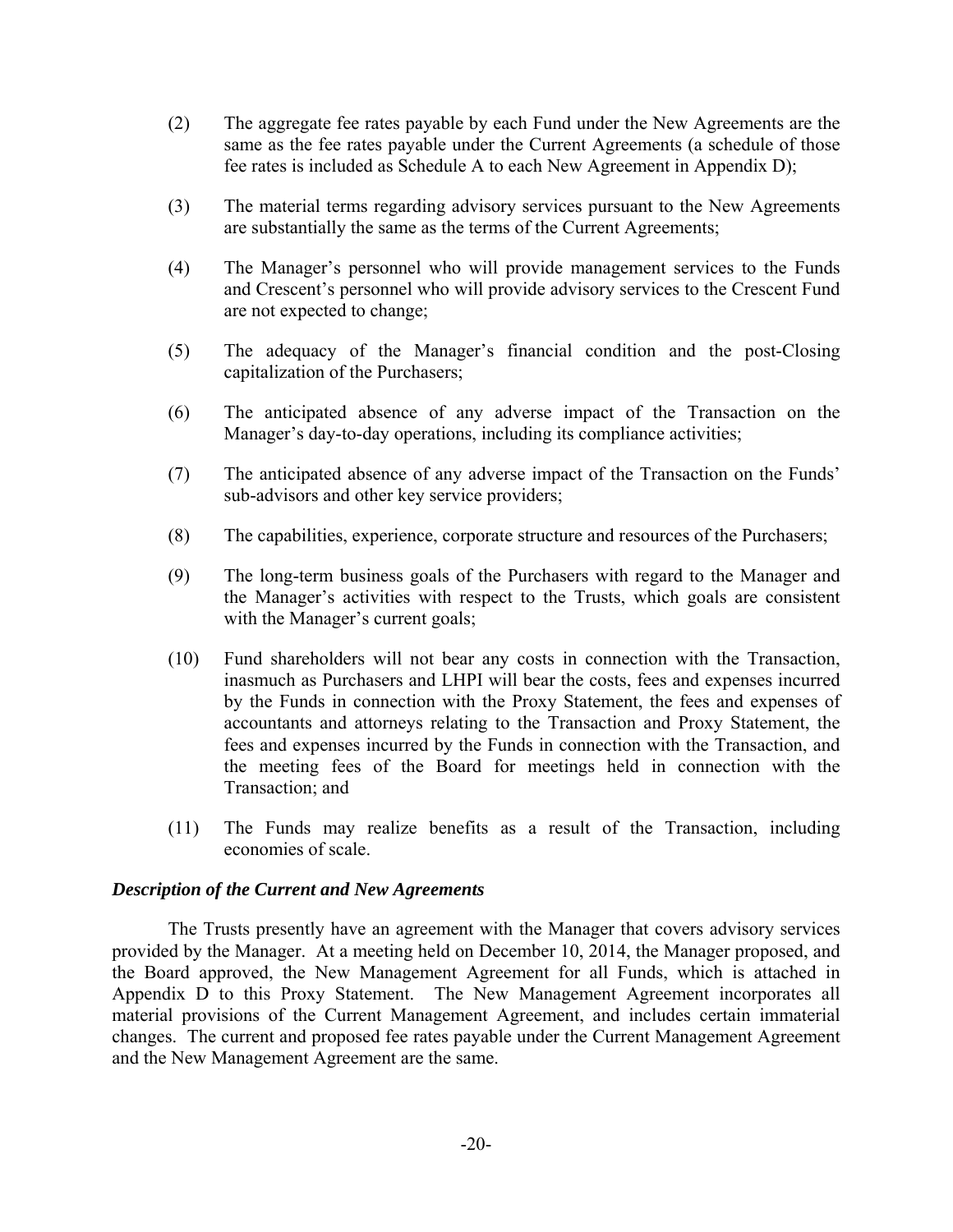On December 10, 2014, the Manager also proposed, and the Board approved, new investment advisory agreements with respect to each sub-advised Fund, including the New Crescent Agreement, which is attached in Appendix D to this Proxy Statement. The New Crescent Agreement incorporates all material provisions of the Current Crescent Agreement, and updates certain immaterial provisions. The current and proposed fee rates payable under the Current Crescent Agreement and the New Crescent Agreement are the same.

## The Current Management Agreement

The Manager currently serves as the Funds' investment manager under the Current Management Agreement. Under the Current Management Agreement, the Manager provides a continuous investment program for each Fund and may delegate certain of those duties to an investment sub-advisor. The services provided by the Manager are not exclusive and the Manager is free to furnish similar services to others. The Current Management Agreement initially was approved by the Board for a term of two years and has been approved annually thereafter in accordance with the requirements of the 1940 Act. The Board, including the Noninterested Trustees, last approved the Current Management Agreement on June 5, 2014. The date of the Current Management Agreement, the date when the Current Management Agreement was last submitted to a vote of shareholders of each Fund, including the purpose of such submission, and the aggregate amount of each Fund's advisory fees during its last fiscal year is set forth in Appendix E.

## The Current Crescent Agreement

Crescent currently serves as the sub-advisor to the Crescent Fund under the Current Crescent Agreement. Under the Current Crescent Agreement, Crescent manages the Crescent Fund's assets pursuant to its continuous investment program, subject to the Manager's oversight. The services provided by Crescent are not exclusive and Crescent is free to furnish similar services to others. The Current Crescent Agreement initially was approved by the Board, including the Non-interested Trustees, on June 5, 2014. The Current Crescent Agreement was submitted to a vote of the sole initial shareholder of the Crescent Fund on October 1, 2014.

## The New Management Agreement

 The New Management Agreement would require the Manager to provide the same investment advisory services as required by the Current Management Agreement. The aggregate fee rates charged for advisory services are not changing. A copy of the New Management Agreement is at Appendix D. The description of the New Management Agreement in this Proxy Statement is qualified in its entirety by reference to the New Management Agreement in Appendix D.

Both the Current Management Agreement and New Management Agreement provide that the Manager is responsible for supervising and managing each Fund's investments and effecting each Fund's portfolio transactions. These agreements maintain the same standard of care and indemnification provisions. In addition, the compensation for advisory services under these agreements remains the same. Additionally, the Funds' operating expenses are not expected to change as a result of the approval of the New Management Agreement. The aggregate amount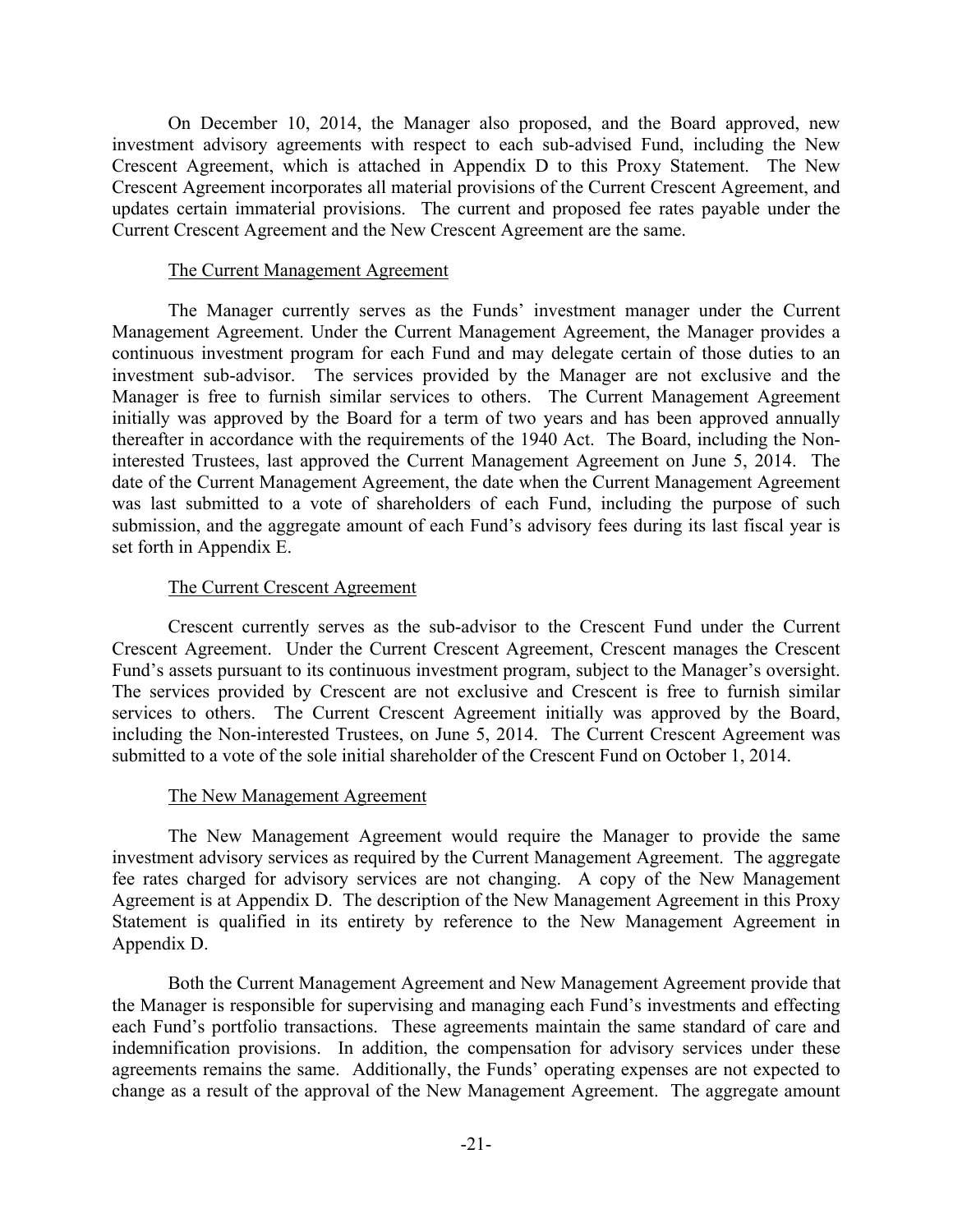of fees received by the Manager as well as other material payments are set forth in Appendix E.

## The New Crescent Agreement

The New Crescent Agreement would require Crescent to provide the same investment advisory services as required by the Current Crescent Agreement. The aggregate fee rate charged for advisory services are not changing. The New Crescent Agreement also clarifies that the agreement terminates in the event of its assignment. A copy of the New Crescent Agreement is at Appendix D. The description of the New Crescent Agreement in this Proxy Statement is qualified in its entirety by reference to the New Crescent Agreement in Appendix D.

Both the Current Crescent Agreement and New Crescent Agreement provide that Crescent is responsible for continuously reviewing, supervising, and administering the Crescent Fund's investment program, including effecting portfolio transactions. These agreements maintain the same standard of care and indemnification provisions. In addition, the compensation for advisory services under these agreements remains the same. Additionally, the Crescent Fund's operating expenses are not expected to change as a result of the approval of the New Crescent Agreement.

## *Board Considerations Regarding the New Agreements*

The 1940 Act requires that the Board review each Fund's advisory contracts and consider whether to approve them and recommend that the shareholders of each Fund approve them. At its meetings in May and June 2014, the Board, including the Non-interested Trustees, reviewed and considered the renewal of the Current Management Agreement. In June 2014, the Board, including the Non-interested Trustees, also reviewed and considered the initial approval of the Current Crescent Agreement. The Board, including the Non-interested Trustees, met in person on November 12, 2014, telephonically on November 26 and December 6, 2014, and in person on December 10, 2014, to review and consider the approval of the New Agreements, pursuant to which the Manager and Crescent would provide the same services on substantially the same terms upon the assignment and termination of the Current Agreements due to the Closing of the Transaction.

 In considering whether to approve the New Agreements, the Board focused on the effect that the Transaction would have on the Manager and the Funds. The Trustees considered that they had requested and evaluated the information relevant to the renewal of the Current Management Agreement and initial approval of the Current Crescent Agreement at in-person meetings held in May and June 2014. The Board noted that it had engaged in the same evaluation process in connection with the initial approval of the Investment Advisory Agreements with respect to each Fund and sub-advisor that were approved in the past year but that were not a part of the annual renewal process. The Manager represented to the Board that there had been no material changes or developments relating to the Manager or any of the subadvisors since the May and June 2014 meetings, or any initial approval of the Investment Advisory Agreements that were not part of the annual renewal process, other than the changes or developments subsequently reported to the Board or discussed in the due diligence materials submitted to the Trustees in connection with the Transaction. In light of the proximity of the Board's consideration of the renewal or approval of the Current Agreements and any other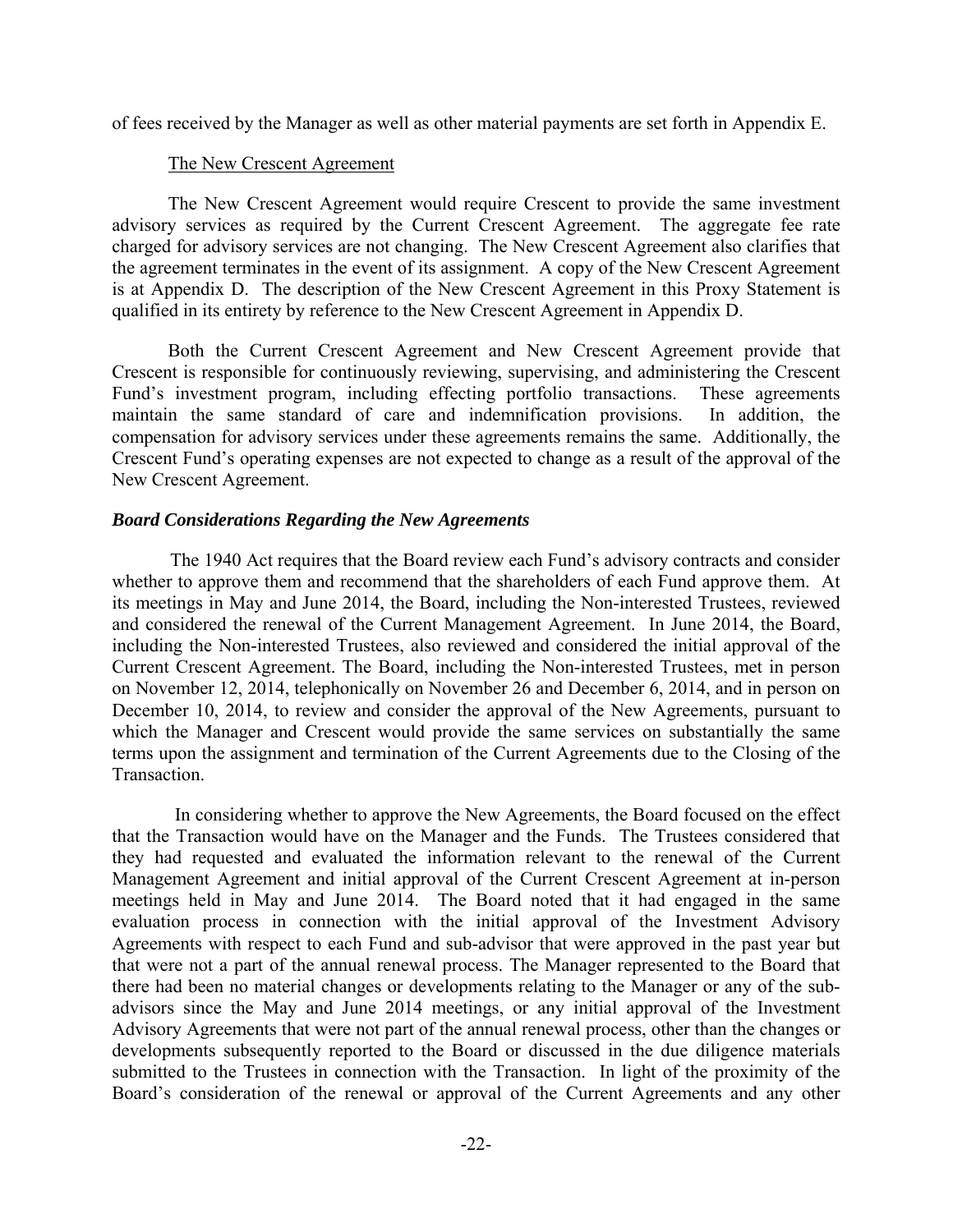Investment Advisory Agreements, and the Board's ongoing due diligence review in connection with the Transaction, the Trustees determined that it was not necessary to repeat certain aspects of the review conducted in connection with the approvals in the past year.

In connection with the November 12, November 26, December 6, and/or December 10, 2014 meetings, the Trustees received and evaluated such information as they deemed necessary. The information requested on behalf of the Board included, among other information, the following:

- a description of the Transaction, the effect of the Transaction on the Manager, the Trusts and the Board, and any proposed changes to the Trusts, their service providers, their fee structures, fee waivers, and other information;
- a description of any anticipated significant changes, if any, to principal activities, personnel, services provided to the Funds, or any other area, including how these changes might affect the Funds;
- information regarding the financial resources of the Purchasers and the Manager's capital structure after the Transaction, including confirmation that the Manager's financial condition would not raise concerns that the Manager would be unable to continue providing the same scope and quality of services to the Funds;
- information regarding the Manager's due diligence, bidding and selection process with respect to the Purchasers;
- information regarding the structure of the relationship between Kelso and Estancia and the role that each would assume in advance of and after the Closing;
- information regarding the Purchaser's ownership structure and key personnel, including information regarding affiliations of the Purchaser and the Manager after the Transaction;
- information regarding each Purchaser's asset management experience, including the experience of the Purchasers' key personnel relating to the management of investment companies registered under the 1940 Act;;
- the Purchasers' business plans with respect to the Manager after the Transaction;
- information regarding the extent to which the Purchasers expect to be involved in the Manager's day-to-day operations and the persons to whom the Manager's key personnel will report:
- information regarding any anticipated impact that the Transaction might have on the Manager's compliance activities or the resources available to the Funds' Chief Compliance Officer;
- a discussion of any potential material changes to the Current Agreements;
- a description of any expected changes in distribution or marketing efforts and strategies for the Funds as a result of the Transaction;
- information regarding whether the Purchasers or the Manager anticipated proposing any changes to the membership of the Board;
- a discussion of the length of the Purchasers' anticipated ownership of the Manager and the expected duration of the investment funds financing the Transaction;
- information regarding the ownership and investment of management personnel in the Manager;
- information regarding the Manager's employee equity incentive plan after the Closing;
- a summary of any material past, pending or anticipated litigation or regulatory proceedings involving the Purchasers, or their personnel;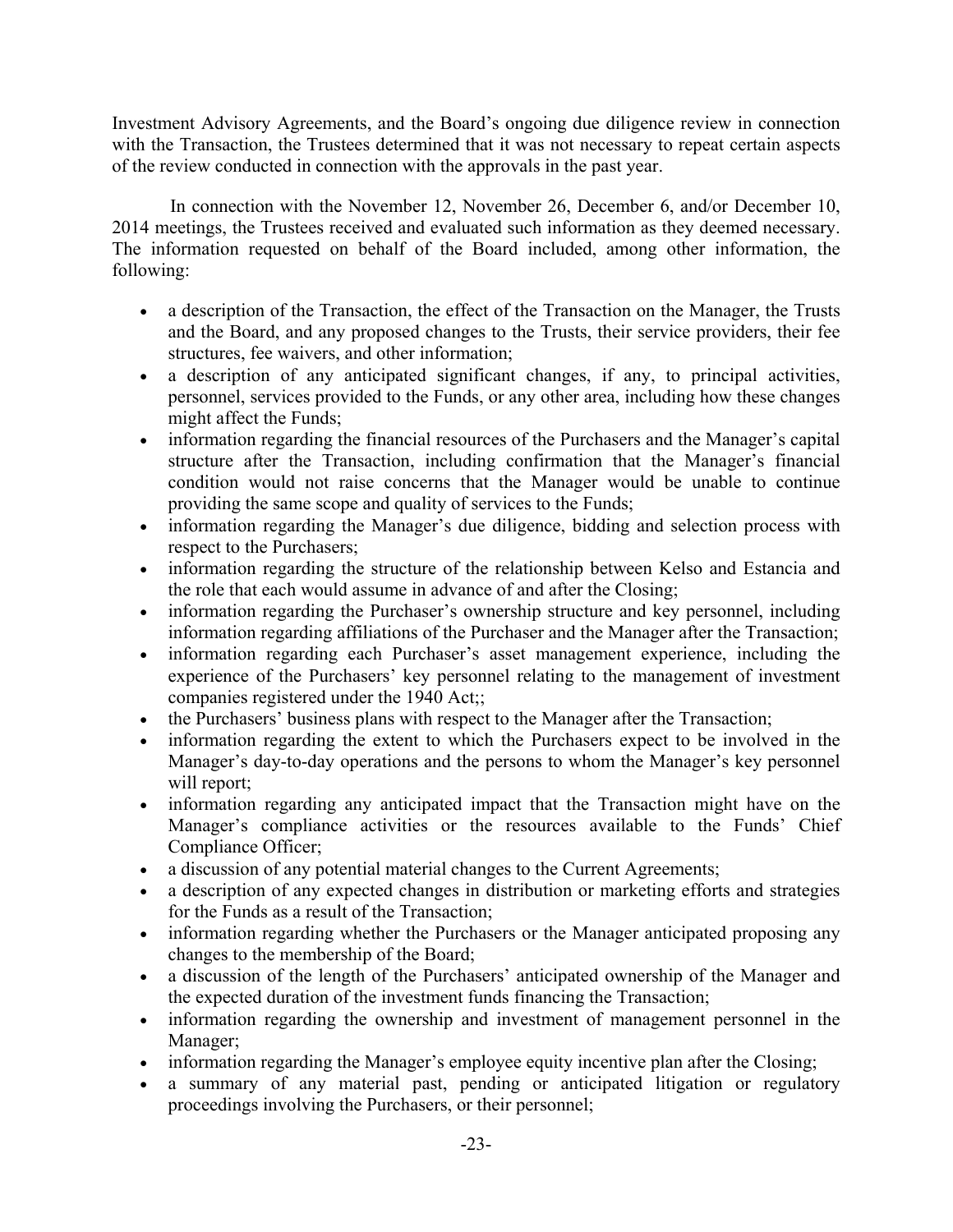- verification of the continuation of the Manager's insurance coverage after the Transaction with regard to the services provided to the Funds; and
- in-person presentations by and discussions with the Manager and representatives of the Purchasers regarding the Transaction.

Provided below is an overview of the primary factors the Board considered at its November 12, November 26, December 6, and/or December 10, 2014 meetings. The Board did not identify any particular information that was most relevant to its consideration to approve the New Agreements, and each Trustee may have afforded different weight to the various factors. Legal counsel to the Non-interested Trustees provided the Board with a memorandum regarding its responsibilities pertaining to the approval of the New Agreements. Based on its evaluation, the Board unanimously concluded that the terms of the New Agreements were reasonable and fair and that the approval of the New Agreements was in the best interests of the Funds and their shareholders.

In determining whether to approve the New Agreements, the Trustees considered the best interests of each Fund separately. The Current Agreements for all of the Funds were considered at the Board meetings in May and June 2014 and, with respect to Funds that were not part of the annual renewal process, at Board meetings within the past year. The New Agreements for all of the Funds were considered at the meetings on November 12, November 26, December 6, and/or December 10, 2014. The Board considered each Fund's investment management and subadvisory relationships separately. In each instance, the Board considered its review of the Current Agreements in May and June 2014 (as set forth in Appendix F), and the information received in November and December 2014 with respect to, among other things, the following factors: (1) the nature, extent and quality of the services provided; (2) the investment performance of a Fund and, as applicable, each sub-advisor for a Fund; (3) the costs incurred by the Manager in rendering services to the Funds and its resulting profits or losses; (4) comparisons of services and fee rates with contracts entered into by the Manager or a subadvisor or their affiliates with other clients (such as pension funds and other institutional clients); (5) the extent to which economies of scale have been taken into account in setting each fee rate schedule; (6) whether fee rate levels reflect these economies of scale for the benefit of Fund investors; and (7) any other benefits derived or anticipated to be derived by the Manager or a sub-advisor from their relationship with a Fund. The Trustees posed questions to various management personnel of the Manager and the Purchasers regarding certain key aspects of the materials submitted in support of the renewal. The Board's considerations and conclusions from May and June 2014 are included as Appendix F.

#### *Nature, Extent and Quality of the Services to be Provided*

With respect to the approval of the New Agreement for each Fund, the Board considered representations by the Manager and/or Purchasers that the Transaction will not result in any adverse impact or changes to: the personnel involved in the management of the Funds; the Manager's disciplined investment approach and goal to provide consistent above average longterm performance at a lower than average cost; the Manager's continuing efforts to enhance distribution of the Funds' shares and add new series and share classes to the Funds' product line; the Manager's compliance activities or the resources available to the Trusts' Chief Compliance Officer; or the Funds' service providers or sub-advisors, including Crescent. The Board also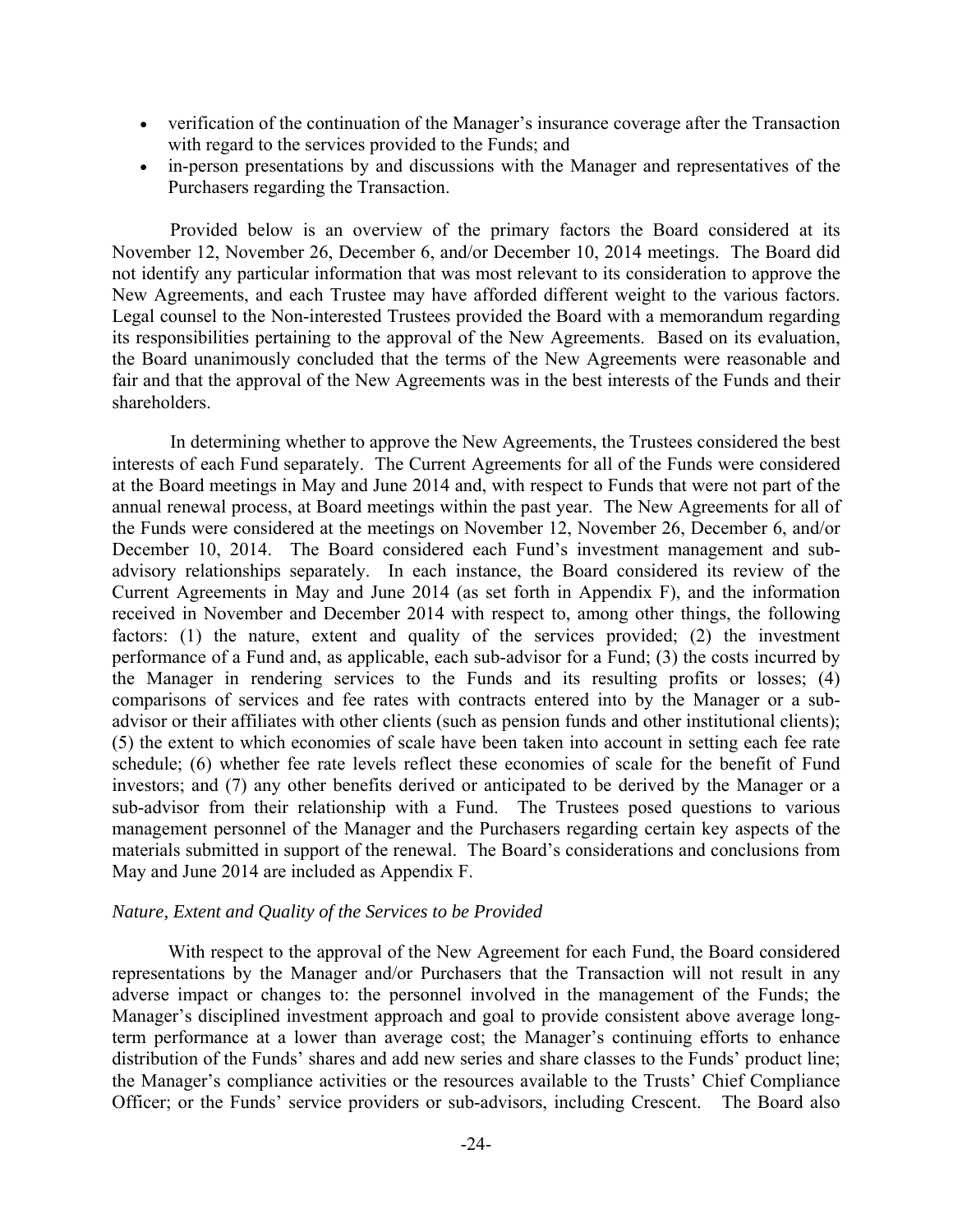considered the Manager's representation that there had been no material changes or developments regarding the Manager, Crescent or any other sub-advisor since the Board's consideration of the Current Agreements in May and June 2014 that had not previously been reported to the Board. Based on the foregoing information, the Board concluded that the nature, extent and quality of the management and advisory services provided by the Manager and Crescent were appropriate for each Fund and, thus, determined to approve the New Agreements for each Fund.

#### *Investment Performance*

The Board considered its review of the comparative information regarding each Fund's investment performance relative to its benchmark index(es) and peer group in connection with the renewal of the Current Agreements. The Board also considered the performance reports and discussions with management at Board and Committee meetings since June 2014. The Manager also noted that it generally was satisfied with the performance of the sub-advisors, including Crescent.

## *Costs of the Services to be Provided to the Funds and the Projected Profits to be Realized by the Manager from its Relationship with the Funds*

In analyzing the cost of services and profitability of the Manager by Fund, the Board considered that the Transaction would result in no changes to the fees charged to the Funds or the Manager's fee waivers currently in place with respect to each Fund. Additionally, the Board noted that there had been no material changes in this regard since its consideration of the Current Agreements in May and June 2014. Based on the foregoing information and the factors discussed in Appendix F, the Board concluded that the profitability levels were reasonable in light of the services performed by the Manager. The Board did not consider the costs of the services to be provided and profits to be realized by Crescent from its relationship with the Crescent Fund, noting instead the substantially arm's-length nature of the relationship between the Manager and Crescent with respect to the negotiation of the advisory fee rate on behalf of the Crescent Fund.

#### *Economies of Scale and Whether Fee Levels Reflect Economies of Scale*

In considering the reasonableness of the management fees, the Board considered that the Funds would pay the same fee rates to the Manager under the New Management Agreement as the Funds currently pay under the Current Management Agreement. The Board also considered that the Crescent Fund would pay the same fee rates to Crescent under the New Crescent Agreement as the Crescent Fund pays under the Current Crescent Agreement. Based on the foregoing information and the factors discussed in Appendix F, the Board concluded that the Manager's fee schedule for each Fund, and Crescent's fee schedule for the Crescent Fund, provides for a reasonable sharing of benefits from any economies of scale with the Fund.

#### *Benefits Derived by the Manager from Relationship With the Funds*

The Board considered that the "fall-out" or ancillary benefits that accrue to the Manager and/or the sub-advisors as a result of the advisory relationships with the Funds would not change as a result of the Transaction. Based on the foregoing information and the factors discussed in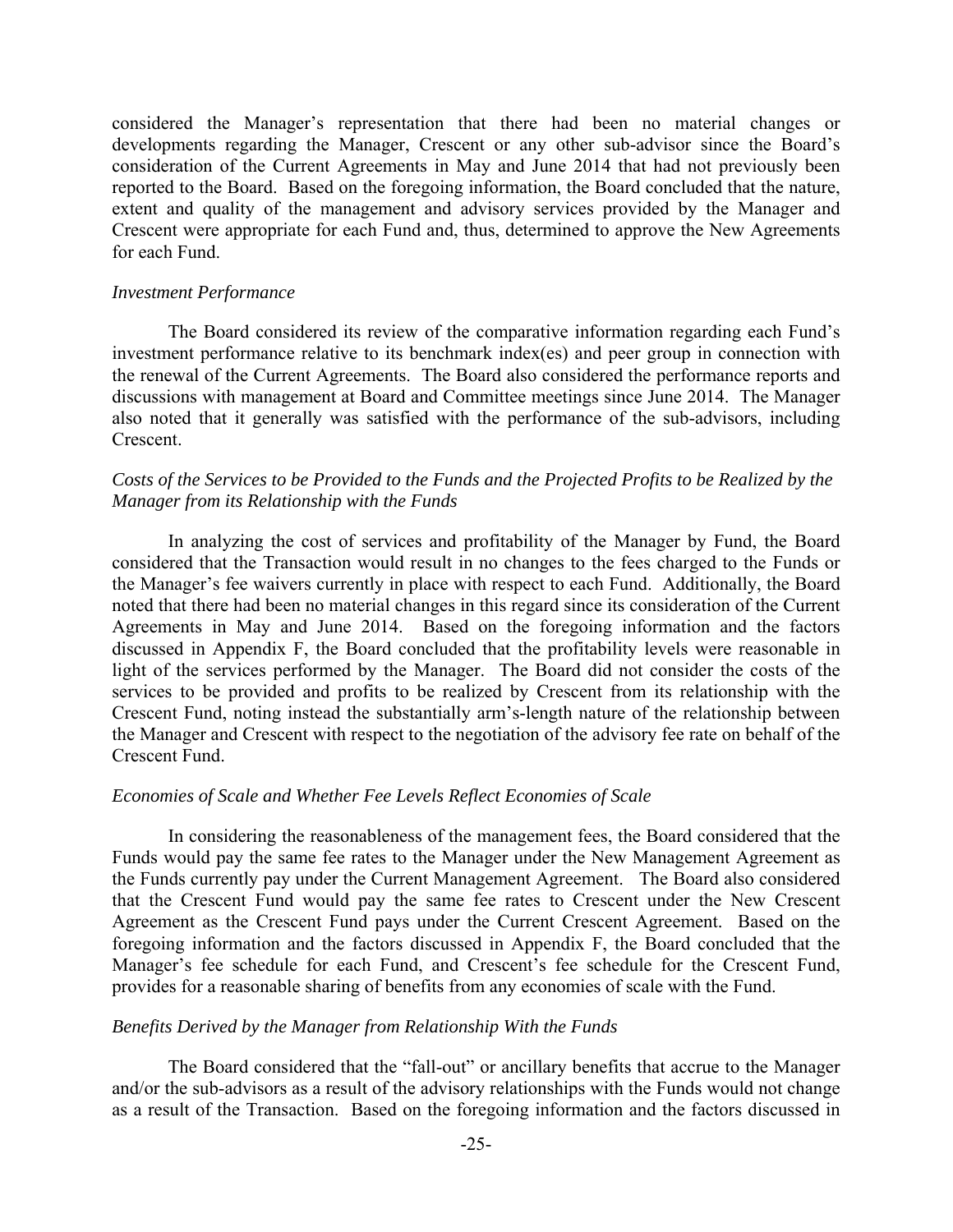Appendix F, the Board concluded that the potential benefits accruing to the Manager and Crescent under the New Management Agreement and the New Crescent Agreement by virtue of the Manager's relationship with the Funds and Crescent's relationship with the Crescent Fund appear to be fair and reasonable.

## *Section 15(f) of the 1940 Act*

The Transaction involves a sale of the Manager. The Manager has represented to the Board that it intends for the Transaction to come within the safe harbor provided by section 15(f) of the 1940 Act. Section 15(f) of the 1940 Act permits an investment advisor of a registered investment company (or any affiliated persons of the investment advisor) to receive any amount or benefit in connection with a sale of an interest in the investment advisor, provided that two conditions are satisfied.

First, an "unfair burden" may not be imposed on the investment company as a result of the sale of the interest, or any express or implied terms, conditions or understandings applicable to the sale of the interest. The term "unfair burden," as defined in the 1940 Act, includes any arrangement during the two-year period after the transaction whereby the investment advisor (or predecessor or successor advisor), or any "interested person" of the advisor (as defined in the 1940 Act), receives or is entitled to receive any compensation, directly or indirectly, from the investment company or its security holders (other than fees for bona fide investment advisory or other services), or from any person in connection with the purchase or sale of securities or other property to, from or on behalf of the investment company (other than ordinary fees for bona fide principal underwriting services). The Board has not been advised by the Manager of any circumstances arising from the Transaction that might result in the imposition of an "unfair burden" on any Fund. Moreover, the Manager has agreed that, for two years after the consummation of the Transaction, it will use reasonable best efforts to refrain from imposing, or agreeing to impose, any unfair burden on any Fund.

Second, during the three-year period after the transaction, at least 75% of the members of the investment company's board of trustees cannot be "interested persons" (as defined in the 1940 Act) of the investment advisor or its predecessor. At the present time, 88% of the Trustees are classified as Non-interested Trustees. Following the Transaction, if the nominees proposed for election in Proposal 1 are elected by shareholders, all but one of the Trustees will be classified as Non-interested Trustees. The Manager has represented that it will use its reasonable best efforts to ensure that at least 75% of the Trustees are not "interested persons" (as defined in the 1940 Act) of the Purchasers or the Manager during the three-year period after the completion of the Transaction.

## *Required Vote*

Approval of the New Management Agreement for each Fund and the New Crescent Agreement for the Crescent Fund requires the affirmative vote of a "majority of the outstanding voting securities" of each Fund, which, under the 1940 Act, means the affirmative vote of the lesser of (a) 67% or more of the shares of the Fund present at the Meeting or represented by proxy if the holders of more than 50% of the outstanding shares are present or represented by proxy, or (b) more than 50% of the outstanding shares.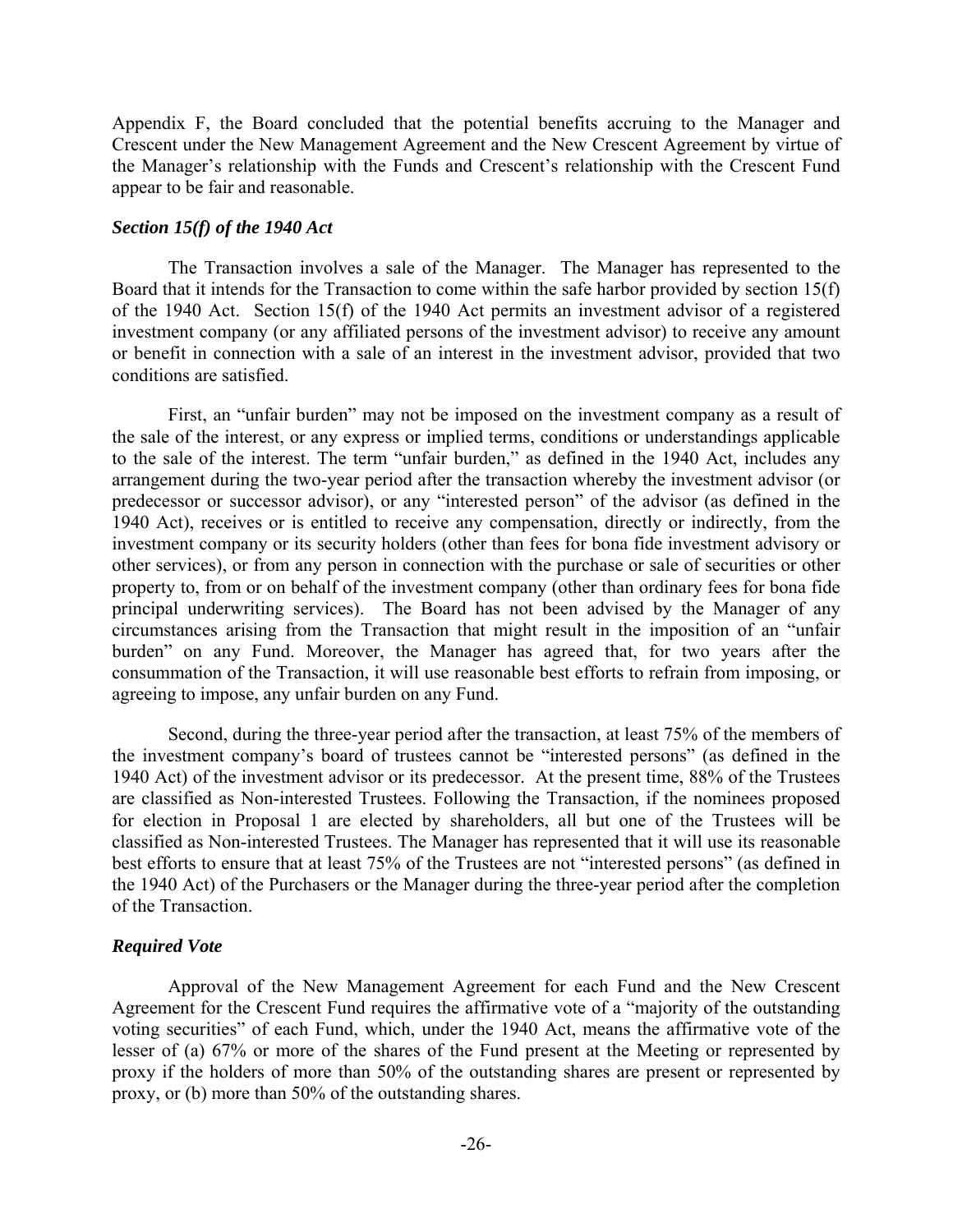The Board has determined that recommending approval of the New Management Agreement and the New Crescent Agreement is in the best interest of each Fund's shareholders.

## **THE BOARD UNANIMOUSLY RECOMMENDS THAT SHAREHOLDERS VOTE "FOR" PROPOSALS 2 AND 3**

**\_\_\_\_\_\_\_\_\_\_\_\_\_\_\_\_\_\_\_\_\_\_\_\_\_\_\_\_\_** 

### **INFORMATION ON THE TRUST'S INDEPENDENT ACCOUNTANTS**

The Trust's financial statements for the fiscal years ended December 31, 2013 and January 31, August 31, October 31, 2014, were audited by Ernst & Young LLP ("E&Y"), 2323 Victory Avenue, Suite 2000, Dallas, TX 75219. E&Y has informed the Trust that it has no material direct or indirect financial interest in any of the Funds and that investments in the Funds by its personnel and their family members are prohibited where appropriate to maintaining the auditors' independence. In the opinion of the Board, the services provided by E&Y are compatible with maintaining the independence of the auditors. The Board appointed E&Y as the independent accountants for each Trust for the respective fiscal years ending December 31, 2014 and January 31, August 31, and October 31, 2015.

Representatives of E&Y are not expected to be present at the Meeting, but have been given the opportunity to make a statement if they so desire and will be available should any matter arise requiring their presence.

#### *Audit Fees*

The aggregate fees billed by E&Y for professional services rendered for the audit of the Trusts' Funds' annual financial statements for the fiscal years ended December 31, 2013 and January 31, August 31 and October 31, 2014 and the review of the financial statements included in the Trusts' Funds' annual reports to shareholders were \$226,734, \$105,556, \$403,681 and \$396,969, respectively. The aggregate fees billed by E&Y for professional services rendered for the audit of the Trusts' Funds' annual financial statements for the fiscal years ended December 31, 2012 and August 31 and October 31 2013, and the review of the financial statements included in the Trusts' Funds' annual reports to shareholders were \$219,418, \$209,783 and \$384,699, respectively.

#### *Audit-Related Fees*

E&Y did not receive audit-related fees for the fiscal years ended December 31, 2013 and January 31, August 31and October 31, 2014 or December 31, 2012 and August 31 and October 31, 2013.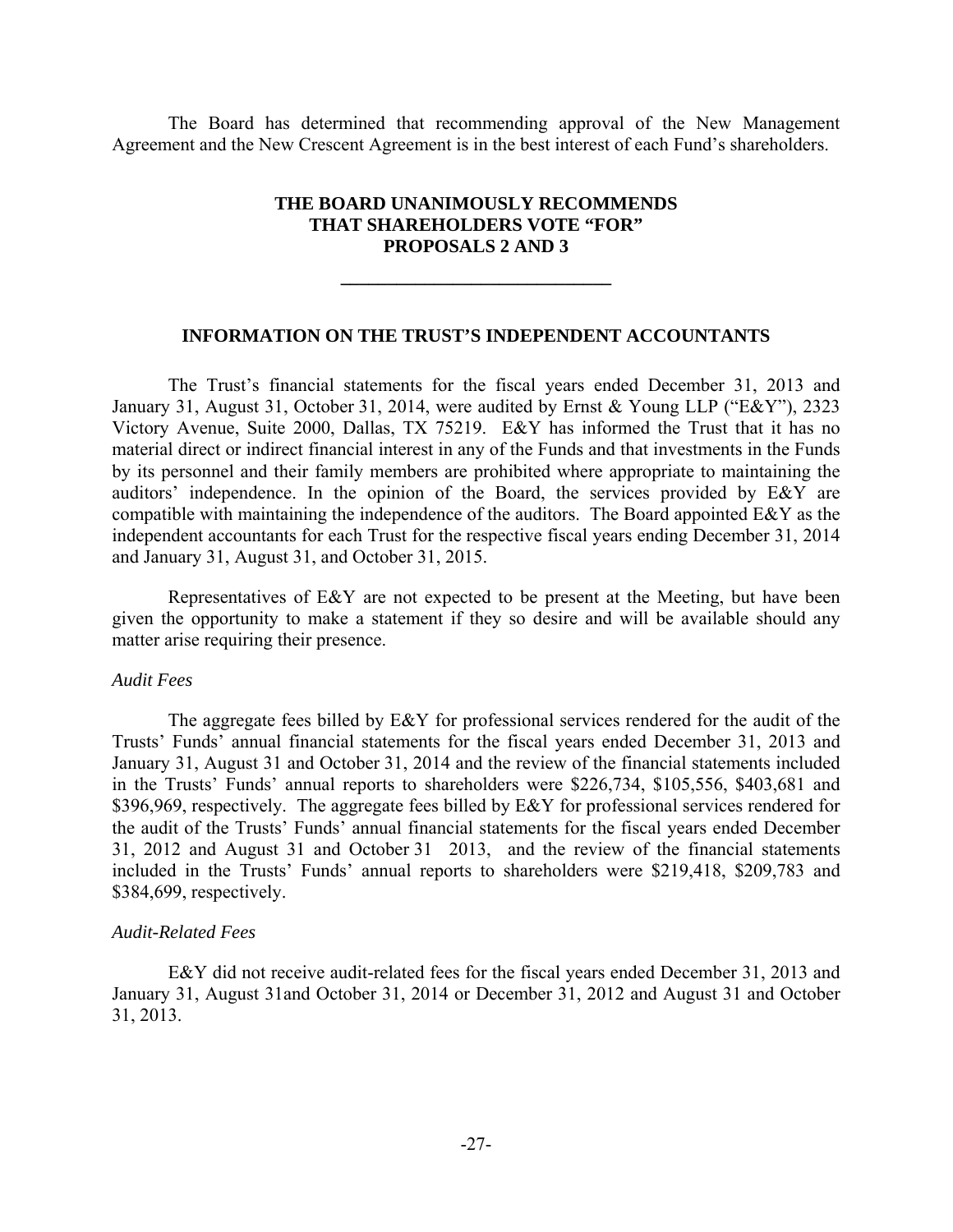### *Tax Fees*

The aggregate fees billed by E&Y during the fiscal years ended December 31, 2013 and January 31, August 31, and October 31, 2014, for professional services rendered for tax compliance, tax advice and tax planning were \$20,000, \$10,500, \$36,250 and \$63,017, respectively. These fees were paid to E&Y for their review of the Funds' 2012 and 2013 tax returns. The aggregate fees billed by E&Y during the fiscal years ended December 31, 2012 and August 31 and October 31, 2013 for professional services rendered for tax compliance, tax advice and tax planning were \$22,250, \$36,250 and \$70,713, respectively. These fees were paid to E&Y for their review of the Funds' 2011 and 2012 tax returns.

### *All Other Fees*

E&Y did not receive any other fees for the fiscal years ended December 31, 2013 and January 31, August 31, and October 31, 2014, or December 31, 2012 and August 31 and October 31, 2013, for products and services, other than the services reported above.

### *Pre-Approval Policies and Procedures*

Pursuant to its charter, the Trusts' Audit Committee shall have the following duties and powers pertaining to pre-approval of audit and non-audit services provided by the Trust's principal independent accountant to: (1) approve, prior to appointment, the engagement of auditors to annually audit and provide their opinion on the Trust's financial statements, and, in connection therewith, to review and evaluate matters potentially affecting the independence and capabilities of the auditors; (2) approve, prior to appointment, the engagement of the auditors to provide non-audit services to the Trust, an investment advisor to any Fund or any entity controlling, controlled by, or under common control with an investment advisor that provides ongoing services to the Trust, if the engagement relates directly to the operations and financial reporting of the Trust; (3) review the arrangements for and scope of the annual audit and any special audits; and (4) review and approve the fees proposed to be charged to the Trust by the auditors for each audit and non-audit service. The Audit Committee pre-approved the "Audit Fees" and "Tax Fees" described above.

### *Aggregate Non-Audit Services*

The aggregate non-audit fees billed by E&Y during the fiscal years ended December 31, 2013 and January 31, August 31and October 31, 2014, for services rendered to the Trusts were \$20,000, \$10,500, \$36,250 and \$63,017, respectively. The aggregate non-audit fees billed by E&Y during the fiscal years ended December 31, 2012 and August 31and October 31, 2013, for services rendered to the Trusts were \$22,250, \$36,250 and \$70,713, respectively.

The aggregate non-audit fees billed by E&Y during the fiscal years ended December 31, 2014 and 2013 for fiscal services rendered to the Manager were \$21,905 and \$50,950, respectively. The Trusts' Audit Committee considered that the services provided to the Manager by E&Y were compatible with maintaining E&Y's independence with respect to the Trusts.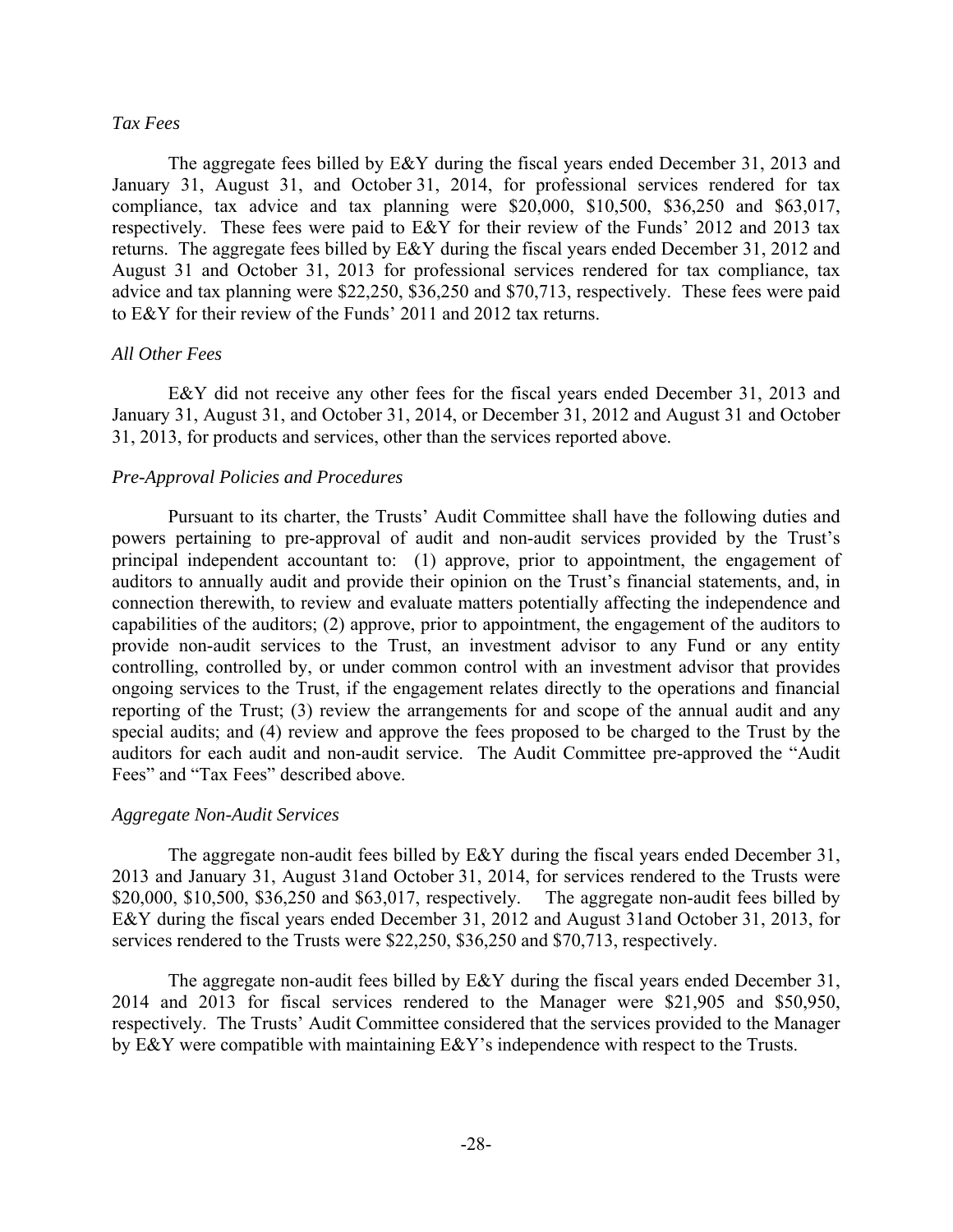### **SHAREHOLDER PROPOSALS**

As a general matter, the Trusts do not hold annual or other regular meetings of shareholders. Shareholders wishing to submit proposals for inclusion in a proxy statement for a subsequent shareholders' meeting should send their written proposals to their Fund at 220 East Las Colinas Boulevard, Suite 1200, Irving, Texas 75039, attn: Terri McKinney, so as to be received a reasonable time before the proxy solicitation for that meeting is made. Shareholder proposals that are submitted in a timely manner will not necessarily be included in a Fund's proxy materials. Inclusion of such proposals is subject to limitations under the federal securities laws. In addition, the Trusts are each required to convene a special shareholders' meeting upon written request for such a meeting by their respective shareholders owning at least ten percent of their outstanding shares.

## **OTHER BUSINESS**

The Manager knows of no business to be presented to the Meeting other than the matters set forth in this Proxy Statement, but should any other matter requiring a vote of shareholders arise, the proxies will vote thereon according to their best judgment and in the best interests of the Funds.

### **SHAREHOLDER REPORTS**

The Trusts' most recent Annual and Semi-Annual Reports have previously been sent to shareholders and may be obtained without charge by going to www.americanbeaconfunds.com, calling toll-free 1-800-658-5811 or by writing to the Trusts at 220 East Las Colinas Boulevard, Suite 1200, Irving, Texas 75039.

Dated: February 9, 2015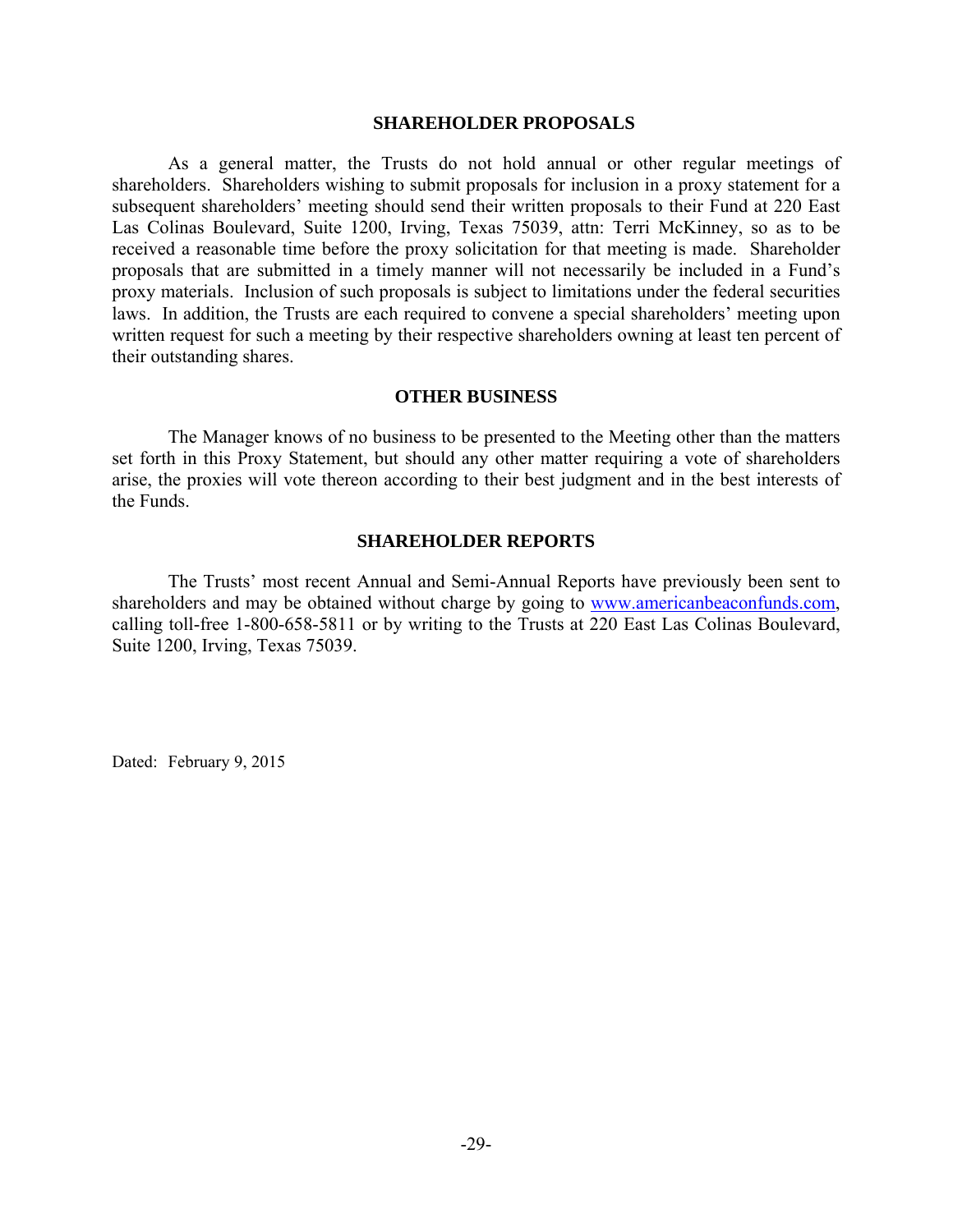#### **APPENDIX A**

# **SHARES OF BENEFICIAL INTEREST**

## **(As of January 28, 2015**)

| <b>Beacon Trust</b>                                 | A Class       | <b>Advisor Class</b> | <b>AMR Class</b> | C Class       | <b>Institutional Class</b> | <b>Investor Class</b> | <b>Retirement Class</b> | Y Class        |
|-----------------------------------------------------|---------------|----------------------|------------------|---------------|----------------------------|-----------------------|-------------------------|----------------|
| Acadian Emerging Markets Managed Volatility<br>Fund | 315,837.570   |                      |                  | 61,710.508    | 1,275,763.760              | 451,924.729           |                         | 449,943.360    |
| AHL Managed Futures Fund                            | 1,155,377.442 |                      |                  | 50,299.391    | 2,052,686.398              | 964,296.929           |                         | 388,815.755    |
| Bahl & Gaynor Small Cap Growth                      | 15,313.051    |                      |                  | 13,372.403    | 292,109.214                | 26,610.421            |                         | 105,022.663    |
| <b>Balanced Fund</b>                                | 1,912,848.111 | 1,014,256.253        | 45,507,868.737   | 2,642,835.959 | 4,814,923.172              | 11,152,943.825        |                         | 2,731,340.150  |
| Bridgeway Large Cap Value Fund                      | 4,691,278.627 |                      |                  | 1,711,488.807 | 14,746,485.525             | 29,254,492.946        |                         | 6,171,156.370  |
| Crescent Short Duration High Income Fund            | 10,102.230    |                      |                  | 10,073.783    | 3,484,642.025              | 19,539.106            |                         | 10,109.768     |
| Earnest Partners Emerging Markets Fund              | 10,114.110    |                      |                  | 10,043.427    | 307,367.389                | 158,652.219           |                         | 104,893.824    |
| <b>Emerging Markets Fund</b>                        | 94,101.089    |                      | 9,893,220.163    | 18,975.975    | 905,896.366                | 671,981.763           |                         | 176,339.135    |
| Flexible Bond Fund                                  | 2,093,990.428 |                      |                  | 941,056.835   | 13,727,421.933             | 917,492.323           |                         | 3,501,129.749  |
| Global Evolution Frontier Markets Income Fund       | 1,619,805.070 |                      |                  | 127,989.093   | 945,220.487                | 1,425,834.467         |                         | 14,134,016.919 |
| High Yield Bond Fund                                | 161,465.311   |                      | 14,393,353.680   | 188,646.329   | 9,714,458.770              | 643,084.108           |                         | 133,211.014    |
| Holland Large Cap Growth Fund                       | 41,313.206    |                      |                  | 24,548.825    | 690,425.890                | 3,139,070.415         |                         | 2,882.971      |
| Intermediate Bond Fund                              | 39,678.181    |                      |                  | 32,016.558    | 38,907,681.888             | 123,877.796           |                         | 23,351.522     |
| <b>International Equity Fund</b>                    | 426,011.496   | 462,408.704          | 23,178,146.870   | 154,273.038   | 51,752,997.164             | 19,202,967.294        | 61,174.867              | 27,819,565.996 |
| International Equity Index Fund                     |               |                      |                  |               | 54,093,915.573             |                       |                         |                |
| Large Cap Value Fund                                | 1,320,797.663 | 5,761,370.850        | 28,035,000.491   | 419,652.177   | 211,666,894.823            | 145,419,176.520       | 412,259.830             | 14,952,032.521 |
| Mid Cap Value Fund                                  | 1,322,231.721 | 661,141.224          | 8,184,357.497    | 376,380.106   | 14,291,568.995             | 17,537,656.056        |                         | 2,794,528.673  |
| Retirement Income and Appreciation Fund             | 44,141.744    |                      |                  | 204,973.423   |                            | 9,390,606.193         |                         | 67,874.470     |
| S&P 500 Index Fund                                  |               |                      |                  |               | 46,004,621.750             | 1,382,670.435         |                         |                |
| <b>SGA Global Growth Fund</b>                       | 32,557.849    |                      |                  | 29,781.639    | 380,026.025                | 8,117.959             |                         | 8,923.595      |
| Short-term Bond Fund                                | 125,629.083   |                      |                  | 129,573.777   | 28,176,458.829             | 724,461.074           |                         | 166,664.220    |
| SiM High Yield Opportunities Fund                   | 8,722,330.617 |                      |                  | 7,748,016.013 | 14,387,030.056             | 19,353,294.357        |                         | 28,724,542.057 |
| Small Cap Index Fund                                |               |                      |                  |               | 13,546,732.131             |                       |                         |                |
| Small Cap Value Fund                                | 1,336,789.644 | 4,168,184.033        | 15,459,620.675   | 439,876.056   | 163,704,235.912            | 34,511,676.583        | 491,425.761             | 8,000,660.906  |
| Small Cap Value II Fund                             |               |                      |                  |               |                            | 213,625.972           |                         | 206,404.053    |
| Stephens Mid-Cap Growth Fund                        | 940,292.346   |                      |                  | 111,751.044   | 4,612,362.071              | 1,103,444.417         |                         | 141,598.292    |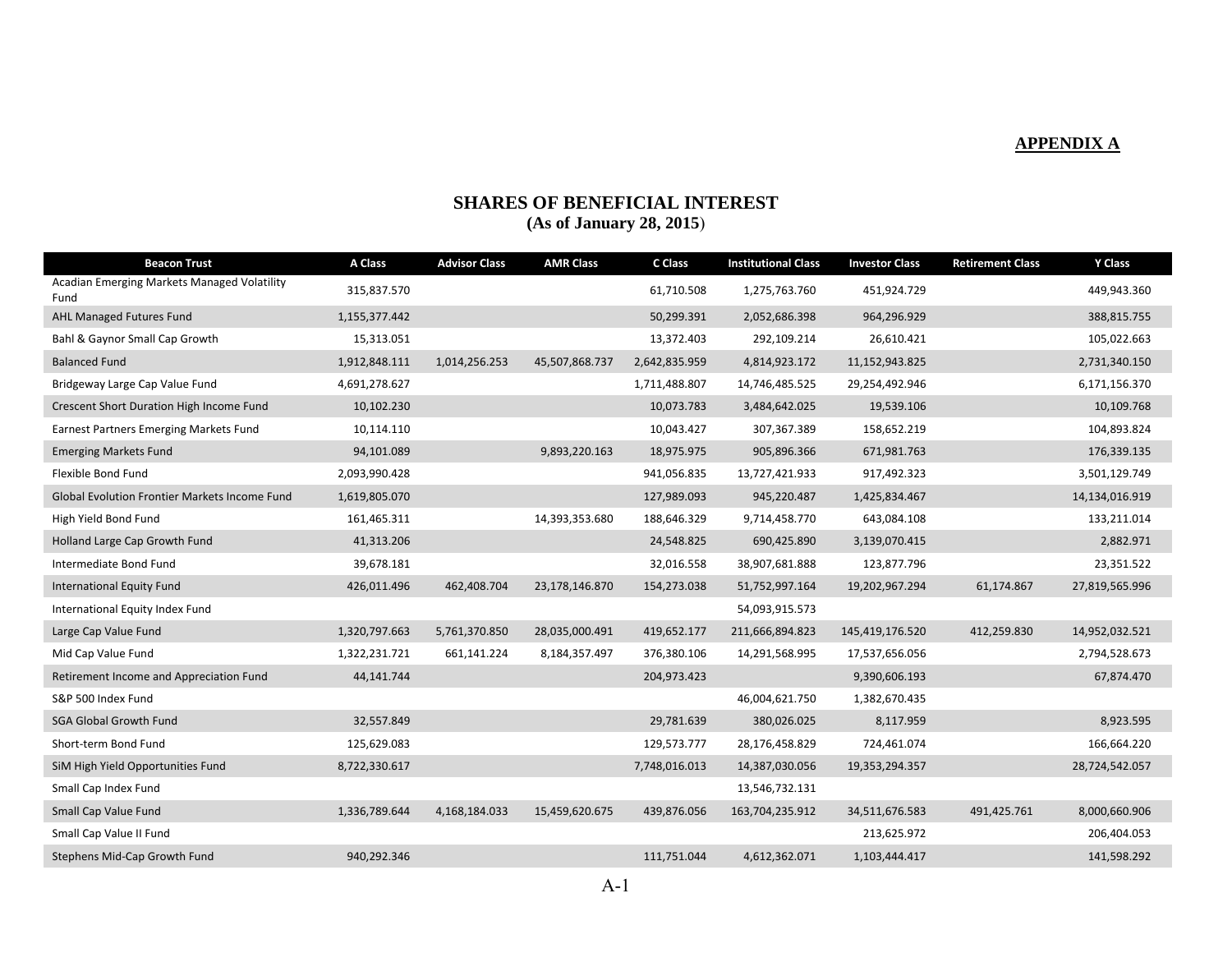| <b>Beacon Trust</b>                          | A Class       | <b>Advisor Class</b> | <b>AMR Class</b> | C Class       | <b>Institutional Class</b> | <b>Investor Class</b> | <b>Retirement Class</b> | <b>Y Class</b> |
|----------------------------------------------|---------------|----------------------|------------------|---------------|----------------------------|-----------------------|-------------------------|----------------|
| Stephens Small-Cap Growth Fund               | 584,591.219   |                      |                  | 181,503.551   | 21,847,213.021             | 9,265,109.533         |                         | 10,407,974.818 |
| The London Company Equity Income Fund        | 3,151,627.726 |                      |                  | 5,791,582.861 | 4,840,579.207              | 1,209,428.493         |                         | 14,937,601.547 |
| Treasury Inflation Protected Securities Fund | 61,707.834    |                      |                  | 10,828.313    | 23,308,547.457             | 222,020.879           |                         | 43,851.285     |
| Zebra Global Equity Fund                     | 339,189.991   |                      |                  | 88.706.222    | 58,441.475                 | 48,925.917            |                         | 70,822.120     |
| Zebra Small Cap Equity Fund                  | 319,258.129   |                      |                  | 111,820.814   | 110.877.091                | 160,993.520           |                         | 669,928.583    |

| <b>Select Trust</b>                    | <b>SelectClass</b> |
|----------------------------------------|--------------------|
| Money Market Select Fund               | 724,122,971.753    |
| US Government Money Market Select Fund | 284,577,412.550    |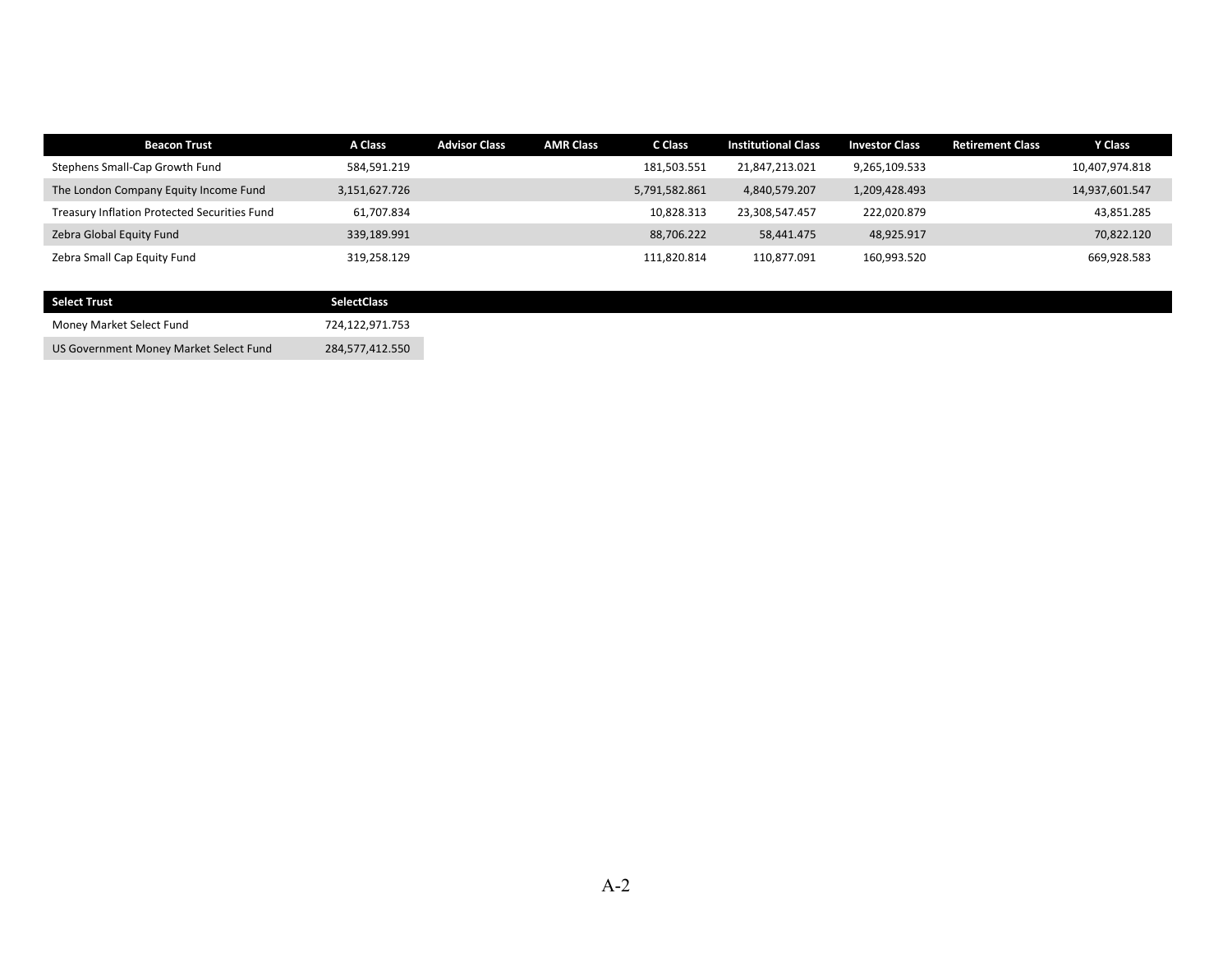## **APPENDIX B**

### **OWNERSHIP OF FUND SHARES**

### **5% Shareholders of a Class of a Fund (As of January 28, 2015)**

| FLEXIBLE BOND FUND - INSTITUTIONAL CLASS                                                                                                                                                        |                                         |                      |
|-------------------------------------------------------------------------------------------------------------------------------------------------------------------------------------------------|-----------------------------------------|----------------------|
| <b>Shareholders</b><br>CHARLES SCHWAB & CO INC<br>SPECIAL CUST A/C<br><b>EXCLUSIVE BENEFIT OF CUSTOMERS</b><br>ATTN MUTUAL FUNDS<br>101 MONTGOMERY ST<br>SAN FRANCISCO CA 94104-4151            | <b>Number of Shares</b><br>6,697,541.43 | % of Class<br>48.79% |
| NATIONAL FINANCIAL SERVICES CORP<br>FOR THE EXCLUSIVE BENEFIT OF<br>THEIR CUSTOMERS ATTN MIKE BANKS<br><b>CHURCH STREET STATION</b><br><b>100 CROSBY PKWY</b><br><b>COVINGTON KY 41015-4325</b> | 2,655,604.80                            | 19.35%               |
| <b>WELLS FARGO BANK NA FBO</b><br>AK RR PENSION-AMERICAN BEACON FLEX<br>PO BOX 1533<br>MINNEAPOLIS MN 55480-1533                                                                                | 1,102,952.54                            | 8.03%                |
| SEI PRIVATE TRUST COMPANY<br><b>FBO CLIENT ACCT</b><br>ATTN MUTUAL FUND ADMIN<br>C/O UNION BANK ID797<br>1 FREEDOM VALLEY DR<br>OAKS PA 19456-9989                                              | 975,372.23                              | 7.11%                |
| SEI PRIVATE TRUST COMPANY<br><b>FBO CLIENT ACCT</b><br>ATTN MUTUAL FUND ADMIN<br>C/O UNION BANK ID797<br>1 FREEDOM VALLEY DR<br>OAKS PA 19456-9989                                              | 707,714.75                              | 5.16%                |
| <b>BALANCED FUND - INSTITUTIONAL CLASS</b><br><b>Shareholders</b>                                                                                                                               | <b>Number of Shares</b>                 | % of Class           |
| <b>LPL FINANCIAL</b><br><b>FBO CLIENT ACCT</b><br>4707 EXECUTIVE DR<br>SAN DIEGO CA 92121-3091                                                                                                  | 1,677,196.42                            | 34.83%               |
| <b>GREAT-WEST TRUST COMPANY LLC TRUST/</b><br><b>RETIREMENT PLANS</b><br>8515 E ORCHARD RD 2T2<br>GREENWOOD VILLAGE CO 80111-5002                                                               | 1,333,062.29                            | 27.69%               |
| NATIONAL FINANCIAL SERVICES CORP<br>FOR THE EXCLUSIVE BENEFIT OF                                                                                                                                | 331,318.31                              | 6.88%                |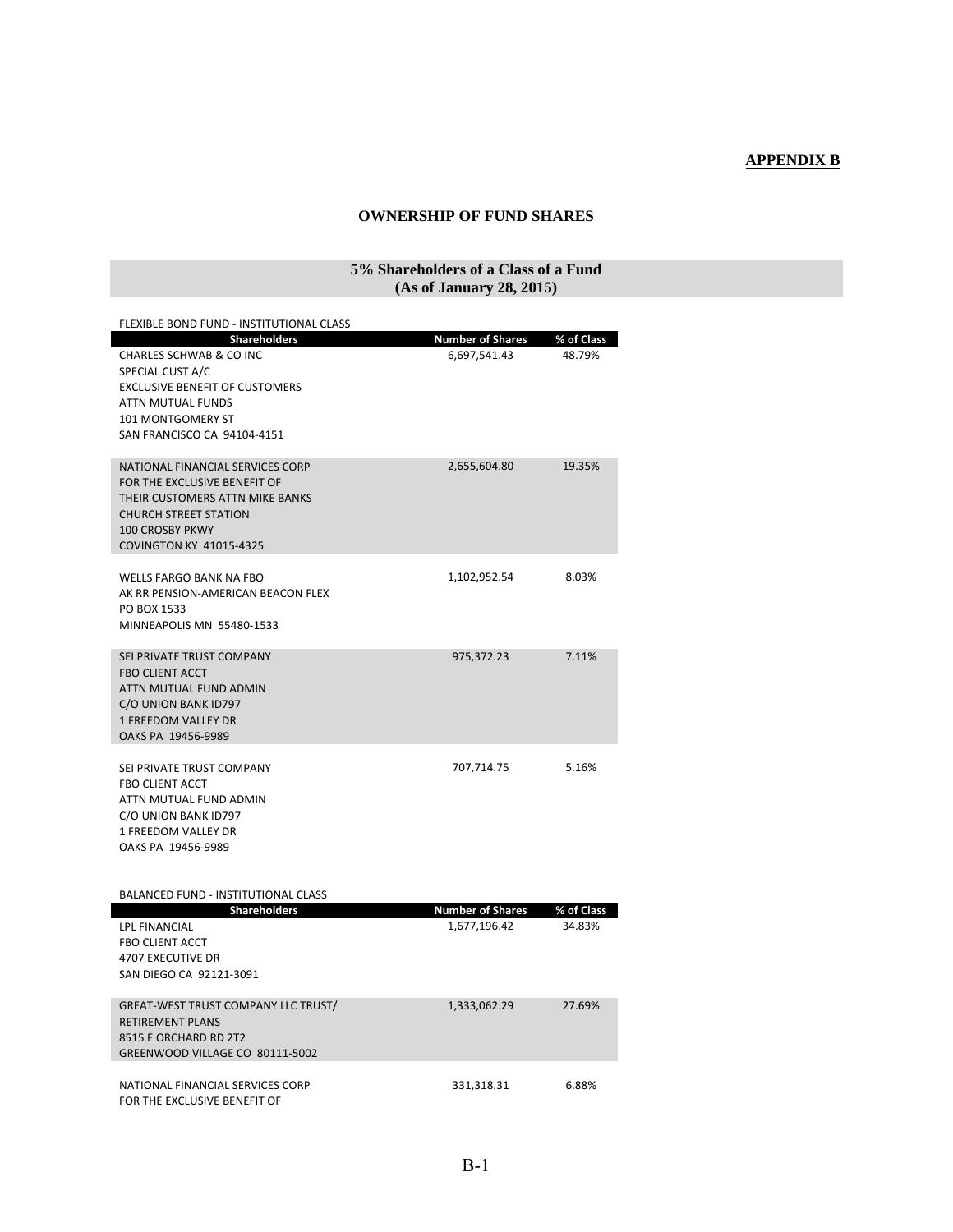| THEIR CUSTOMERS ATTN MIKE BANKS<br><b>CHURCH STREET STATION</b><br><b>100 CROSBY PKWY</b><br>COVINGTON KY 41015-4325                                                                                                   |                                           |                      |
|------------------------------------------------------------------------------------------------------------------------------------------------------------------------------------------------------------------------|-------------------------------------------|----------------------|
| <b>CR SMITH MUSEUM</b><br>ATTN ANTHONY VARGO<br>4333 AMON CARTER BLVD<br><b>FORT WORTH TX 76155-2605</b>                                                                                                               | 312,638.77                                | 6.49%                |
| T ROWE PRICE RETIREMENT PLAN<br>SERVICES FBO RETIREMENT PLAN CLIENTS<br>4515 PAINTERS MILL RD<br><b>OWINGS MILLS MD 21117-4903</b>                                                                                     | 282,640.23                                | 5.87%                |
| LARGECAP VALUE FUND-INSTITUTIONAL CLASS                                                                                                                                                                                |                                           |                      |
| <b>Shareholders</b><br>NATIONAL FINANCIAL SERVICES CORP<br>FOR THE EXCLUSIVE BENEFIT OF<br>THEIR CUSTOMERS ATTN MIKE BANKS<br><b>CHURCH STREET STATION</b><br><b>100 CROSBY PKWY</b><br><b>COVINGTON KY 41015-4325</b> | <b>Number of Shares</b><br>116,232,543.08 | % of Class<br>54.91% |
| <b>CHARLES SCHWAB &amp; CO INC</b><br>SPECIAL CUST A/C<br><b>EXCLUSIVE BENEFIT OF CUSTOMERS</b><br>ATTN MUTUAL FUNDS<br><b>101 MONTGOMERY ST</b>                                                                       | 18,343,591.57                             | 8.67%                |
| SAN FRANCISCO CA 94104-4151                                                                                                                                                                                            |                                           |                      |
| INTERNATIONAL EQUITY FUND-INSTITUTIONAL                                                                                                                                                                                |                                           |                      |
| <b>Shareholders</b><br>CHARLES SCHWAB & CO INC<br>SPECIAL CUST A/C<br><b>EXCLUSIVE BENEFIT OF CUSTOMERS</b><br>ATTN MUTUAL FUNDS<br><b>101 MONTGOMERY ST</b><br>SAN FRANCISCO CA 94104-4151                            | <b>Number of Shares</b><br>12,561,970.88  | % of Class<br>24.27% |
| NATIONAL FINANCIAL SERVICES CORP<br>FOR THE EXCLUSIVE BENEFIT OF<br>THEIR CUSTOMERS ATTN MIKE BANKS<br><b>CHURCH STREET STATION</b><br><b>100 CROSBY PKWY</b><br><b>COVINGTON KY 41015-4325</b>                        | 8,402,668.62                              | 16.24%               |
| FIRST CLEARING LLC<br>SPECIAL CUSTODY ACCT FOR THE<br><b>EXCLUSIVE BENEFIT OF CUSTOMERS</b><br>2801 MARKET ST<br>ST LOUIS MO 63103-2523                                                                                | 6,326,846.14                              | 12.23%               |
| SAXON & CO.<br><b>FBO CLIENT ACCT</b><br>PO BOX 7780-1888<br>PHILADELPHIA PA 19182-0001                                                                                                                                | 5,611,716.25                              | 10.84%               |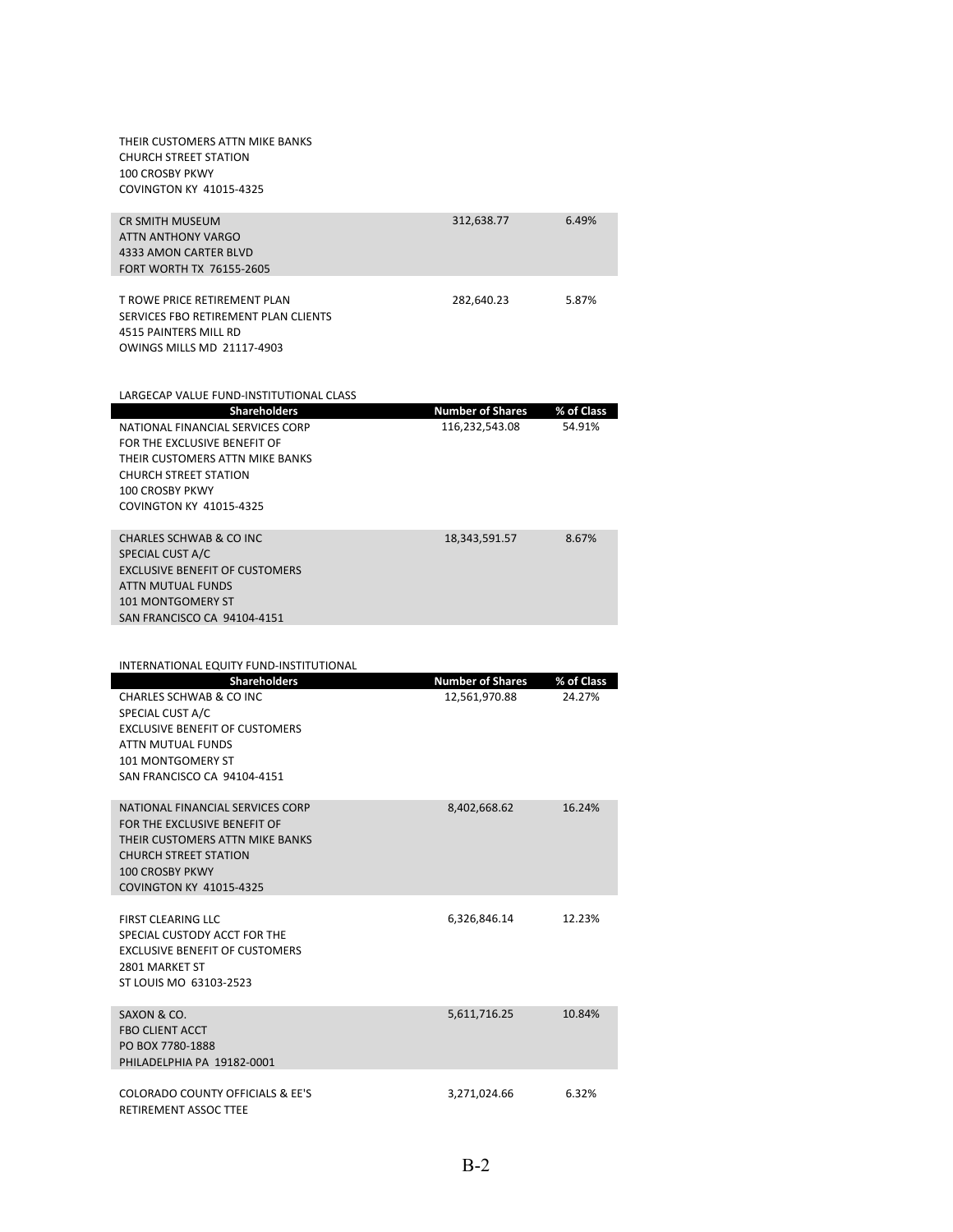CCOERA 401A & 457 PLAN C/O GREAT WEST 8515 E ORCHARD RD # 2T2 GREENWOOD VLG CO 80111‐5002

| NABANK & CO.        | 2,827,422.20 | 5.46% |
|---------------------|--------------|-------|
| PO BOX 2180         |              |       |
| TULSA OK 74101-2180 |              |       |

| <b>Shareholders</b>                                  | <b>Number of Shares</b> | % of Class |
|------------------------------------------------------|-------------------------|------------|
| CHARLES SCHWAB & CO INC                              | 494,940.12              | 53.94%     |
| SPECIAL CUST A/C                                     |                         |            |
| <b>EXCLUSIVE BENEFIT OF CUSTOMERS</b>                |                         |            |
| ATTN MUTUAL FUNDS                                    |                         |            |
| <b>101 MONTGOMERY ST</b>                             |                         |            |
| SAN FRANCISCO CA 94104-4151                          |                         |            |
|                                                      |                         |            |
| NATIONAL FINANCIAL SERVICES CORP                     | 156,654.97              | 17.07%     |
| FOR THE EXCLUSIVE BENEFIT OF OUR                     |                         |            |
| <b>CUSTOMERS ATTN MUTUAL FDS 5TH FLOOR</b>           |                         |            |
| <b>200 LIBERTY STREET</b>                            |                         |            |
| ONE WORLD FINANCIAL CENTER                           |                         |            |
| NEW YORK NY 10281-1003                               |                         |            |
|                                                      |                         |            |
| <b>AMERITRADE INC</b>                                | 68,025.34               | 7.41%      |
| PO BOX 2226                                          |                         |            |
| OMAHA NE 68103-2226                                  |                         |            |
|                                                      |                         |            |
| <b>LPL FINANCIAL</b>                                 | 56,115.54               | 6.12%      |
| <b>FBO CUSTOMER ACCOUNTS</b>                         |                         |            |
| ATTN MUTUAL FUNDS OPERATIONS                         |                         |            |
| <b>4707 EXECUTIVE DR</b>                             |                         |            |
| SAN DIEGO CA 92121-3091                              |                         |            |
|                                                      |                         |            |
|                                                      |                         |            |
| <b>BALANCED FUND - INVESTOR CLASS</b>                |                         |            |
| <b>Shareholders</b>                                  | <b>Number of Shares</b> | % of Class |
| NATIONAL FINANCIAL SERVICES CORP                     | 3,272,901.25            | 29.35%     |
| FOR THE EXCLUSIVE BENEFIT OF OUR                     |                         |            |
|                                                      |                         |            |
| <b>CUSTOMERS ATTN MUTUAL FDS 5TH FLOOR</b>           |                         |            |
| <b>200 LIBERTY STREET</b>                            |                         |            |
|                                                      |                         |            |
| ONE WORLD FINANCIAL CENTER<br>NEW YORK NY 10281-1003 |                         |            |
|                                                      |                         |            |
| <b>CHARLES SCHWAB &amp; CO FOR THE</b>               | 3,257,022.71            | 29.20%     |
| <b>EXCLUSIVE BENEFIT OF OUR CUSTOMERS</b>            |                         |            |
| ATTN MUTUAL FUNDS OPS                                |                         |            |
| 9601 E PANORAMA CIR                                  |                         |            |
| ENGLEWOOD CO 80112-3441                              |                         |            |
|                                                      |                         |            |
| MASSACHUSETTS MUTUAL INSURANCE CO                    | 1,081,852.27            | 9.70%      |
| 1295 STATE ST MTP C105                               |                         |            |
| SPRINGFIELD MA 01111-0001                            |                         |            |
|                                                      |                         |            |
| TD AMERITRADE INC FOR THE                            | 670,221.23              | 6.01%      |
| <b>EXCLUSIVE BENEFIT OF OUR CLIENTS</b>              |                         |            |
| <b>PO BOX 2226</b>                                   |                         |            |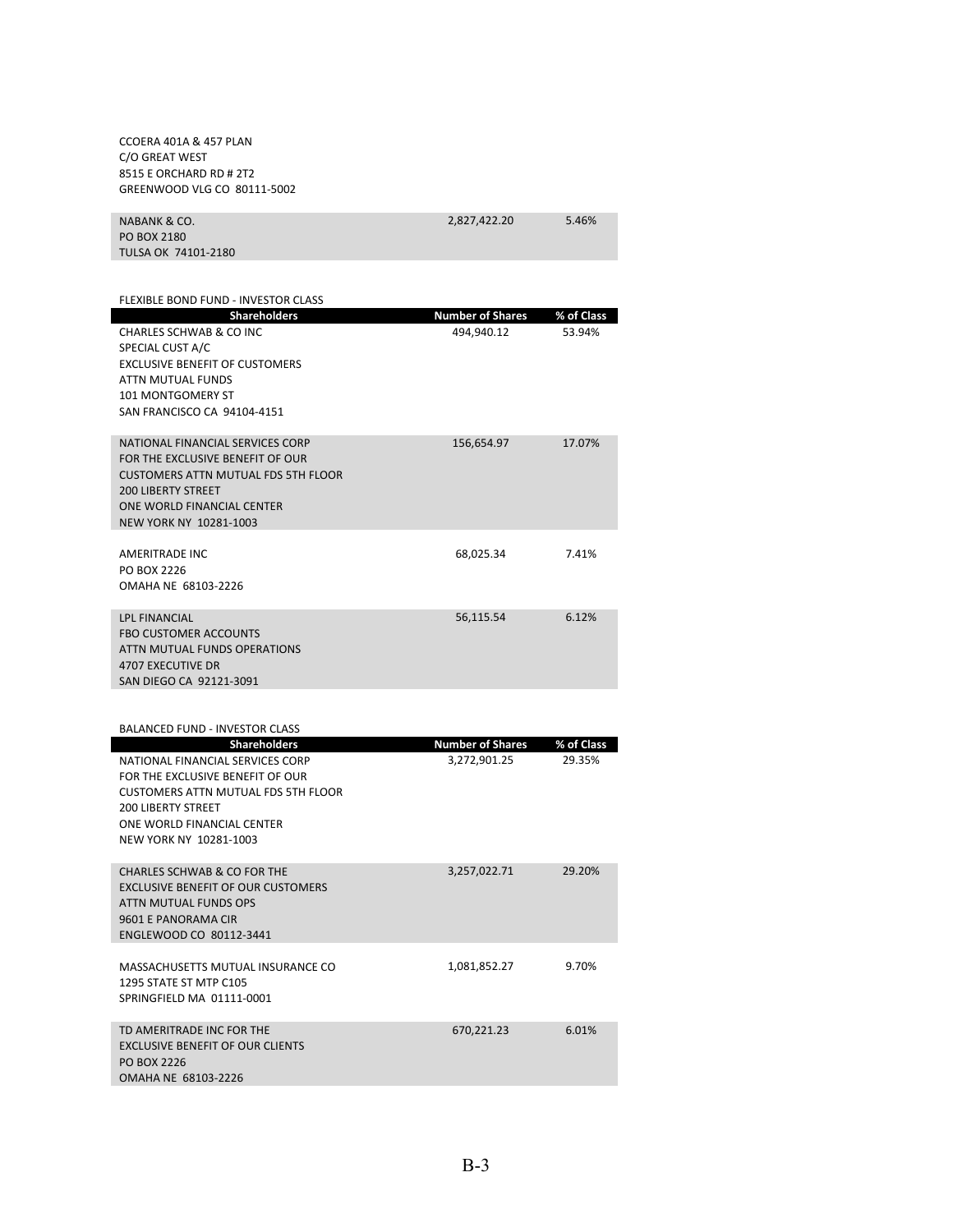| LARGE CAP VALUE FUND - INVESTOR CLASS                                   |                         |            |
|-------------------------------------------------------------------------|-------------------------|------------|
| <b>Shareholders</b>                                                     | <b>Number of Shares</b> | % of Class |
| NATIONAL FINANCIAL SERVICES CORP                                        | 69,423,510.89           | 47.74%     |
| FOR THE EXCLUSIVE BENEFIT OF OUR                                        |                         |            |
| <b>CUSTOMER</b><br><b>200 LIBERTY STREET</b>                            |                         |            |
| ONE WORLD FINANCIAL CENTER                                              |                         |            |
| NEW YORK NY 10281-1003                                                  |                         |            |
|                                                                         |                         |            |
|                                                                         |                         |            |
| <b>CHARLES SCHWAB &amp; CO FOR THE</b>                                  | 30,278,125.96           | 20.82%     |
| <b>EXCLUSIVE BENEFIT OF OUR CUSTOMERS</b><br>ATTN MUTUAL FUNDS OPS      |                         |            |
| 9601 E PANORAMA CIR                                                     |                         |            |
| ENGLEWOOD CO 80112-3441                                                 |                         |            |
|                                                                         |                         |            |
| INTERNATIONAL EQUITY FUND-INVESTOR CLASS                                |                         |            |
| <b>Shareholders</b>                                                     | <b>Number of Shares</b> | % of Class |
| NATIONAL FINANCIAL SERVICES CORP                                        | 9,565,598.21            | 49.81%     |
| FOR THE EXCLUSIVE BENEFIT OF OUR                                        |                         |            |
| <b>CUSTOMERS ATTN MUTUAL FDS 5TH FLOOR</b>                              |                         |            |
| <b>200 LIBERTY STREET</b>                                               |                         |            |
| ONE WORLD FINANCIAL CENTER<br>NEW YORK NY 10281-1003                    |                         |            |
|                                                                         |                         |            |
| <b>CHARLES SCHWAB &amp; CO FOR THE</b>                                  | 5,262,682.70            | 27.41%     |
| <b>EXCLUSIVE BENEFIT OF OUR CUSTOMERS</b>                               |                         |            |
| ATTN MUTUAL FUNDS OPS                                                   |                         |            |
| 9601 E PANORAMA CIR                                                     |                         |            |
| ENGLEWOOD CO 80112-3441                                                 |                         |            |
| PERSHING LLC                                                            | 1,500,609.30            | 7.81%      |
| 1 PERSHING PLZ                                                          |                         |            |
| JERSEY CITY NJ 07399-0001                                               |                         |            |
|                                                                         |                         |            |
| SHORT-TERM BOND FUND - INVESTOR CLASS                                   |                         |            |
| <b>Shareholders</b>                                                     | <b>Number of Shares</b> | % of Class |
| NATIONAL FINANCIAL SERVICES CORP                                        | 402,708.46              | 55.59%     |
| FOR THE EXCLUSIVE BENEFIT OF OUR                                        |                         |            |
| <b>CUSTOMER ATTN MUTUAL FDS 5TH FLOOR</b>                               |                         |            |
| <b>200 LIBERTY STREET</b>                                               |                         |            |
| ONE WORLD FINANCIAL CENTER<br>NEW YORK NY 10281-1003                    |                         |            |
|                                                                         |                         |            |
| <b>CHARLES SCHWAB &amp; CO FOR THE</b>                                  | 140,073.22              | 19.33%     |
| <b>EXCLUSIVE BENEFIT OF OUR CUSTOMERS</b>                               |                         |            |
| ATTN MUTUAL FUNDS OPS                                                   |                         |            |
| 9601 E PANORAMA CIR                                                     |                         |            |
| ENGLEWOOD CO 80112-3441                                                 |                         |            |
|                                                                         |                         |            |
| <b>EMERGING MARKETS FUND-INVESTOR CLAS</b>                              |                         |            |
| Shareholders                                                            | <b>Number of Shares</b> | % of Class |
| NATIONAL FINANCIAL SERVICES CORP                                        | 236,122.06              | 35.14%     |
| FOR THE EXCLUSIVE BENEFIT OF OUR                                        |                         |            |
| <b>CUSTOMERS ATTN MUTUAL FDS 5TH FLOOR</b><br><b>200 LIBERTY STREET</b> |                         |            |
| ONE WORLD FINANCIAL CENTER                                              |                         |            |
| NEW YORK NY 10281-1003                                                  |                         |            |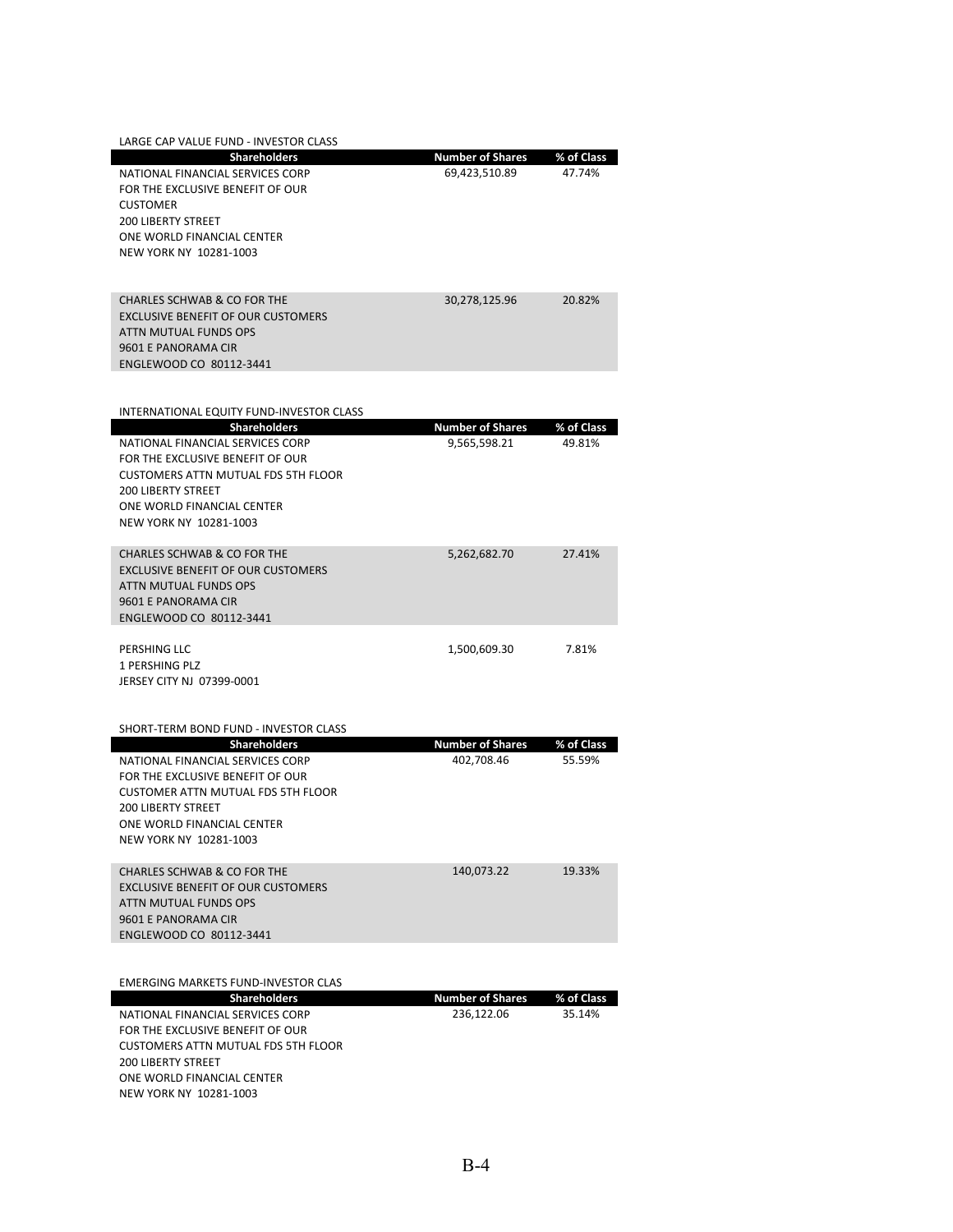| CHARLES SCHWAB & CO INC<br>SPECIAL CUST A/C<br><b>EXCLUSIVE BENEFIT OF CUSTOMERS</b><br>ATTN MUTUAL FUNDS<br><b>101 MONTGOMERY ST</b><br>SAN FRANCISCO CA 94104-4151 | 127,150.26 | 18.92% |
|----------------------------------------------------------------------------------------------------------------------------------------------------------------------|------------|--------|
| WTRISC CO IRA OMNIBUS ACCT<br>C/O ICMA RETIREMENT CORPORATION<br>777 NORTH CAPITOL STREET, NE<br>WASHINGTON DC 20002-4239                                            | 95.784.68  | 14.25% |
| SAXON & CO<br><b>FBO CLIENT ACCT</b><br>PO BOX 7780-1888<br>PHILADELPHIA PA 19182-0001                                                                               | 46,491.28  | 6.92%  |

| SMALL CAP VALUE FUND - INSTITUTIONAL CLASS      |                         |            |
|-------------------------------------------------|-------------------------|------------|
| <b>Shareholders</b>                             | <b>Number of Shares</b> | % of Class |
| NATIONAL FINANCIAL SERVICES CORP                | 79,047,413.12           | 48.29%     |
| FOR THE EXCLUSIVE BENEFIT OF                    |                         |            |
| THEIR CUSTOMERS ATTN MIKE BANKS                 |                         |            |
| <b>CHURCH STREET STATION</b><br>100 CROSBY PKWY |                         |            |
| <b>COVINGTON KY 41015-4325</b>                  |                         |            |
|                                                 |                         |            |
| <b>CHARLES SCHWAB &amp; CO INC</b>              | 20,680,131.18           | 12.63%     |
| SPECIAL CUST A/C                                |                         |            |
| <b>EXCLUSIVE BENEFIT OF CUSTOMERS</b>           |                         |            |
| <b>ATTN MUTUAL FUNDS</b>                        |                         |            |
| 101 MONTGOMERY ST                               |                         |            |
| SAN FRANCISCO CA 94104-4151                     |                         |            |
| MELLON FINANCIAL C/F                            | 10.021.696.49           | 6.12%      |
| <b>FLORIDA RETIREMENT SYSTEMS PEORP</b>         |                         |            |
| MUTUAL FUND OPS                                 |                         |            |
| PO BOX 3198                                     |                         |            |
| PITTSBURGH PA 15230-3198                        |                         |            |
|                                                 |                         |            |
| SMALL CAP VALUE FUND - INVESTOR CLASS           |                         |            |
| <b>Shareholders</b>                             | <b>Number of Shares</b> | % of Class |
| NATIONAL FINANCIAL SERVICES CORP                | 15,503,377.07           | 44.92%     |
| FOR THE EXCLUSIVE BENEFIT OF                    |                         |            |
| THEIR CUSTOMERS ATTN MIKE BANKS                 |                         |            |

| I HEIR LUSTUIVIERS AT IN IVIINE BANNS<br><b>CHURCH STREET STATION</b><br>100 CROSBY PKWY                                                               |  |              |        |
|--------------------------------------------------------------------------------------------------------------------------------------------------------|--|--------------|--------|
| COVINGTON KY 41015-4325                                                                                                                                |  |              |        |
| CHARLES SCHWAB & CO INC<br>SPECIAL CUST A/C<br>EXCLUSIVE BENEFIT OF CUSTOMERS<br>ATTN MUTUAL FUNDS<br>101 MONTGOMERY ST<br>SAN FRANCISCO CA 94104-4151 |  | 5,263,577.89 | 15.25% |
|                                                                                                                                                        |  |              |        |

| 164.634.11 | 77.07%                             |
|------------|------------------------------------|
|            |                                    |
|            | <b>Number of Shares</b> % of Class |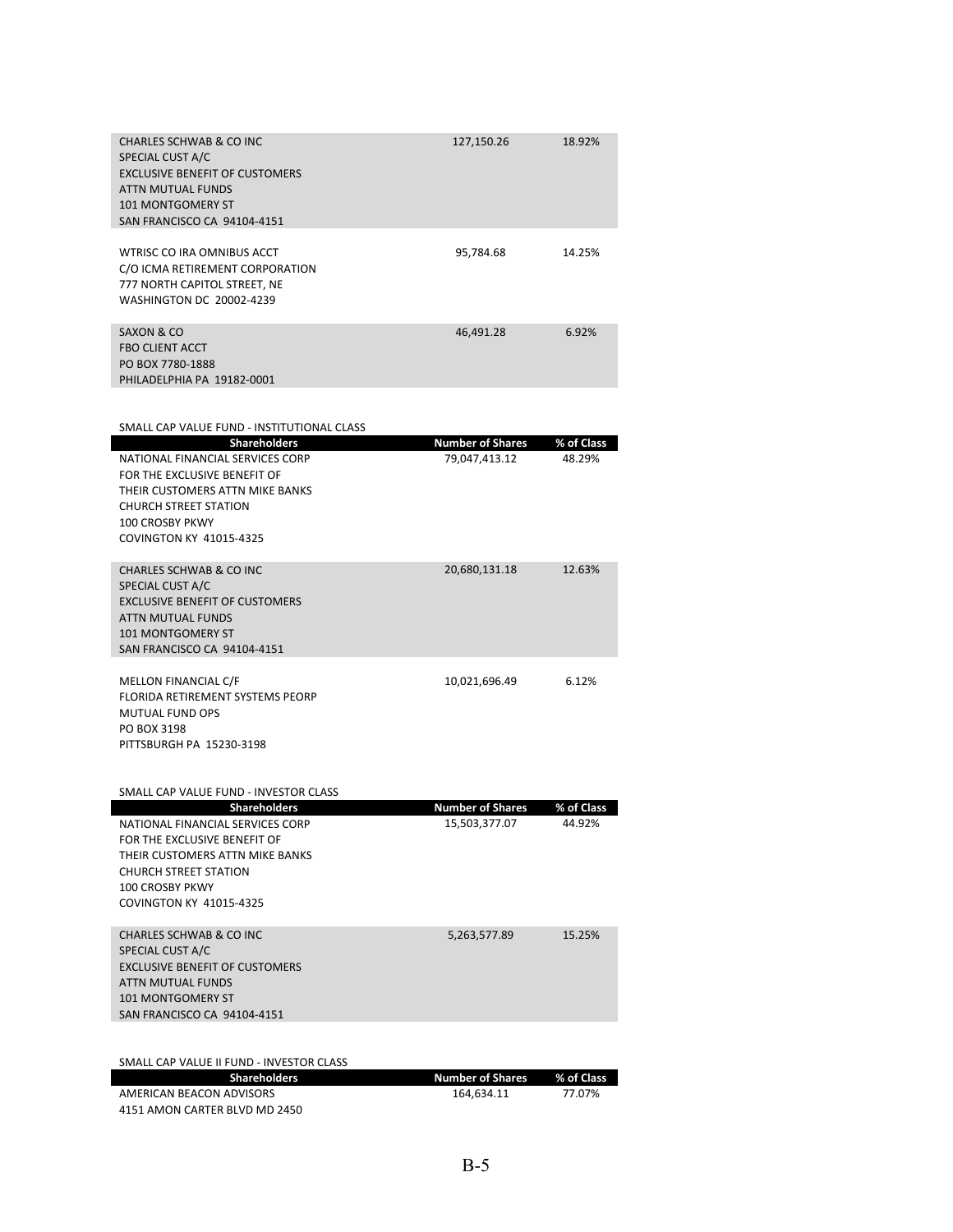#### FORT WORTH TX 76155‐2601

| <b>GREAT-WEST TRUST CO LLC</b>                  | 29,834.90               | 13.97%     |
|-------------------------------------------------|-------------------------|------------|
| FBO RECORDKEEPING FOR VARIOUS BENEFIT PL        |                         |            |
| C/O MUTUAL FUND TRADING                         |                         |            |
| 8525 E ORCHARD RD                               |                         |            |
| GREENWOOD VLG CO 80111-5002                     |                         |            |
|                                                 |                         |            |
|                                                 |                         |            |
| S & P 500 INDEX FUND-INSTITUTIONAL CLASS        |                         |            |
| <b>Shareholders</b>                             | <b>Number of Shares</b> | % of Class |
| JP MORGAN CHASE BANK TTEE                       | 44,598,318.45           | 96.94%     |
| SUPER SAVER CAP ACCUM PLAN FOR EE               |                         |            |
| OF PTP AMR CORP SUBSID                          |                         |            |
| C/O JP MORGAN/AMERICAN CENTURY RPS              |                         |            |
| PO BOX 419784                                   |                         |            |
| KANSAS CITY MO 64141-6784                       |                         |            |
|                                                 |                         |            |
| S & P 500 INDEX FUND - INVESTOR CLASS           |                         |            |
| <b>Shareholders</b>                             | <b>Number of Shares</b> | % of Class |
| CHARLES SCHWAB & CO FOR THE                     | 381,760.93              | 27.61%     |
| <b>EXCLUSIVE BENEFIT OF OUR CUSTOMERS</b>       |                         |            |
| ATTN MUTUAL FUNDS OPS                           |                         |            |
| 9601 E PANORAMA CIR                             |                         |            |
| ENGLEWOOD CO 80112-3441                         |                         |            |
|                                                 |                         |            |
| NATIONAL FINANCIAL SERVICES CORP                | 298,543.46              | 21.59%     |
| FOR THE EXCLUSIVE BENEFIT OF OUR                |                         |            |
| <b>CUSTOMERS ATTN MUTUAL FDS 5TH FLOOR</b>      |                         |            |
| <b>200 LIBERTY STREET</b>                       |                         |            |
| ONE WORLD FINANCIAL CENTER                      |                         |            |
| NEW YORK NY 10281-1003                          |                         |            |
|                                                 |                         |            |
| TD AMERITRADE INC FOR THE                       | 292,008.16              | 21.12%     |
| <b>EXCLUSIVE BENEFIT OF OUR CLIENTS</b>         |                         |            |
| PO BOX 2226                                     |                         |            |
| OMAHA NE 68103-2226                             |                         |            |
|                                                 |                         |            |
| PERSHING LLC                                    | 70,132.16               | 5.07%      |
| <b>1 PERSHING PLZ</b>                           |                         |            |
| JERSEY CITY NJ 07399-0001                       |                         |            |
|                                                 |                         |            |
|                                                 |                         |            |
| MONEY MARKET SELECT FUND<br><b>Shareholders</b> | <b>Number of Shares</b> | % of Class |
| AMERICAN AIRLINES INC                           | 563,845,617.99          | 77.87%     |
|                                                 |                         |            |

| AMERICAN AIRLINES INC        | 563,845,617.99 | 77.87% |
|------------------------------|----------------|--------|
| C/O BNY MELLON BANK          |                |        |
| ATTN MICHAEL HIEB            |                |        |
| 101 BARCLAY ST FL 7          |                |        |
| MS 101-0700                  |                |        |
| NEW YORK NY 10007-2119       |                |        |
|                              |                |        |
| <b>BANK OF NEW YORK TTEE</b> | 75,099,217.82  | 10.37% |
| NYC 05 DSR                   |                |        |
| ATTN MICHAEL WHITE           |                |        |
| 101 BARCLAY ST FRNT A # 7W   |                |        |
| NEW YORK NY 10007-2119       |                |        |
|                              |                |        |

#### HIGH YIELD BOND FUND‐INSTITUTIONAL CLASS

|  | <b>Shareholders</b> | <b>Number of Shares</b> | % of Class |
|--|---------------------|-------------------------|------------|
|--|---------------------|-------------------------|------------|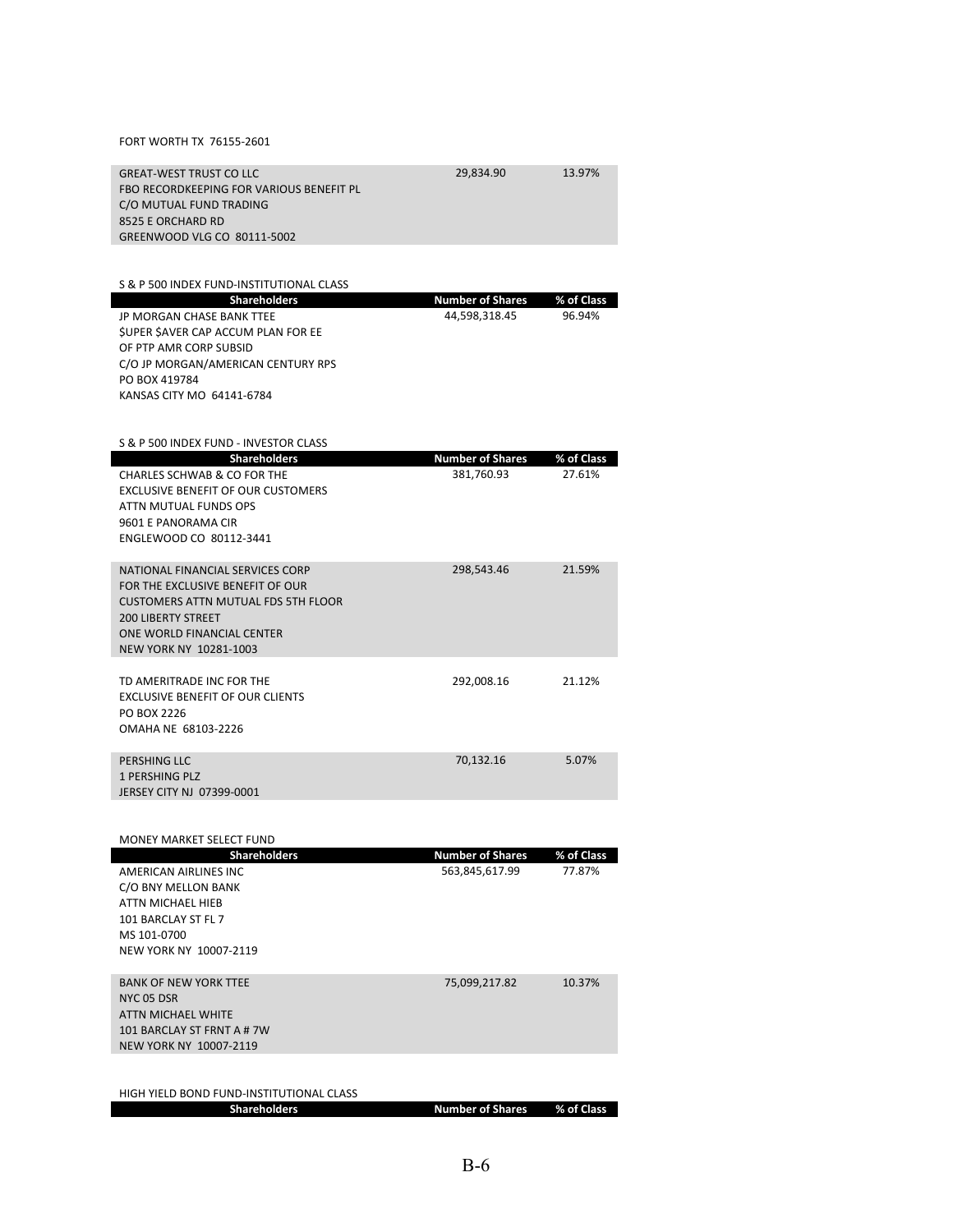FIRST CLEARING LLC 8,958,756.42 92.22% SPECIAL CUSTODY ACCT FOR THE EXCLUSIVE BENEFIT OF CUSTOMERS 2801 MARKET ST ST LOUIS MO 63103‐2523

BALANCED FUND ‐ A CLASS

| <b>Shareholders</b>                          | <b>Number of Shares</b> | % of Class |
|----------------------------------------------|-------------------------|------------|
| PERSHING LLC                                 | 206,247.00              | 10.78%     |
| 1 PERSHING PLZ                               |                         |            |
| JERSEY CITY NJ 07399-0001                    |                         |            |
|                                              |                         |            |
| <b>FIRST CLEARING LLC</b>                    | 206,069.42              | 10.77%     |
| SPECIAL CUSTODY ACCT FOR THE                 |                         |            |
| <b>EXCLUSIVE BENEFIT OF CUSTOMERS</b>        |                         |            |
| 2801 MARKET ST                               |                         |            |
| ST LOUIS MO 63103-2523                       |                         |            |
| UBS WM USA                                   | 168,811.22              | 8.83%      |
| OMNI ACCOUNT M/F                             |                         |            |
| ATTN DEPARTMENT MANAGER                      |                         |            |
| 1000 HARBOR BLVD 5TH FLR                     |                         |            |
| <b>WEEHAWKEN NJ 07086-6761</b>               |                         |            |
|                                              |                         |            |
| <b>NFS LLC FEBO</b>                          | 147,731.44              | 7.72%      |
| <b>JAN MIECZNIKOWSKI TTEE</b>                |                         |            |
| JAN S MIECZNIKOWSKI LIV TR<br>$U/A$ 4/12/04  |                         |            |
| <b>6420 TREMONT ST</b>                       |                         |            |
| WILLOWBROOK IL 60527-5477                    |                         |            |
|                                              |                         |            |
|                                              |                         |            |
| LARGE CAP VALUE FUND - A CLASS               |                         |            |
|                                              |                         |            |
| <b>Shareholders</b>                          | <b>Number of Shares</b> | % of Class |
| NFS LLC FEBO                                 | 242.422.37              | 18.35%     |
| STATE STREET BANK TRUST CO                   |                         |            |
| TTEE VARIOUS RETIREMENT PLANS                |                         |            |
| 440 MAMARONECK AVE<br>HARRISON NY 10528-2418 |                         |            |
|                                              |                         |            |
| LINCOLN RETIREMENT SERVICES COMPANY          | 191,878.34              | 14.53%     |
| FBO SYLVANIA FRANCISCAN HEALTH 403B          |                         |            |
| <b>PO BOX 7876</b>                           |                         |            |
| FORT WAYNE IN 46801-7876                     |                         |            |
|                                              |                         |            |
| LPL FINANCIAL                                | 145,176.30              | 10.99%     |
| <b>FBO CLIENT ACCT</b>                       |                         |            |
| 4707 EXECUTIVE DR<br>SAN DIEGO CA 92121-3091 |                         |            |
|                                              |                         |            |
| UBS WM USA                                   | 92,301.83               | 6.99%      |
| OMNI ACCOUNT M/F                             |                         |            |
| ATTN DEPARTMENT MANAGER                      |                         |            |
| 1000 HARBOR BLVD 5TH FLR                     |                         |            |
| <b>WEEHAWKEN NJ 07086-6761</b>               |                         |            |
| PERSHING LLC                                 | 66,737.23               | 5.05%      |
| <b>1 PERSHING PLZ</b>                        |                         |            |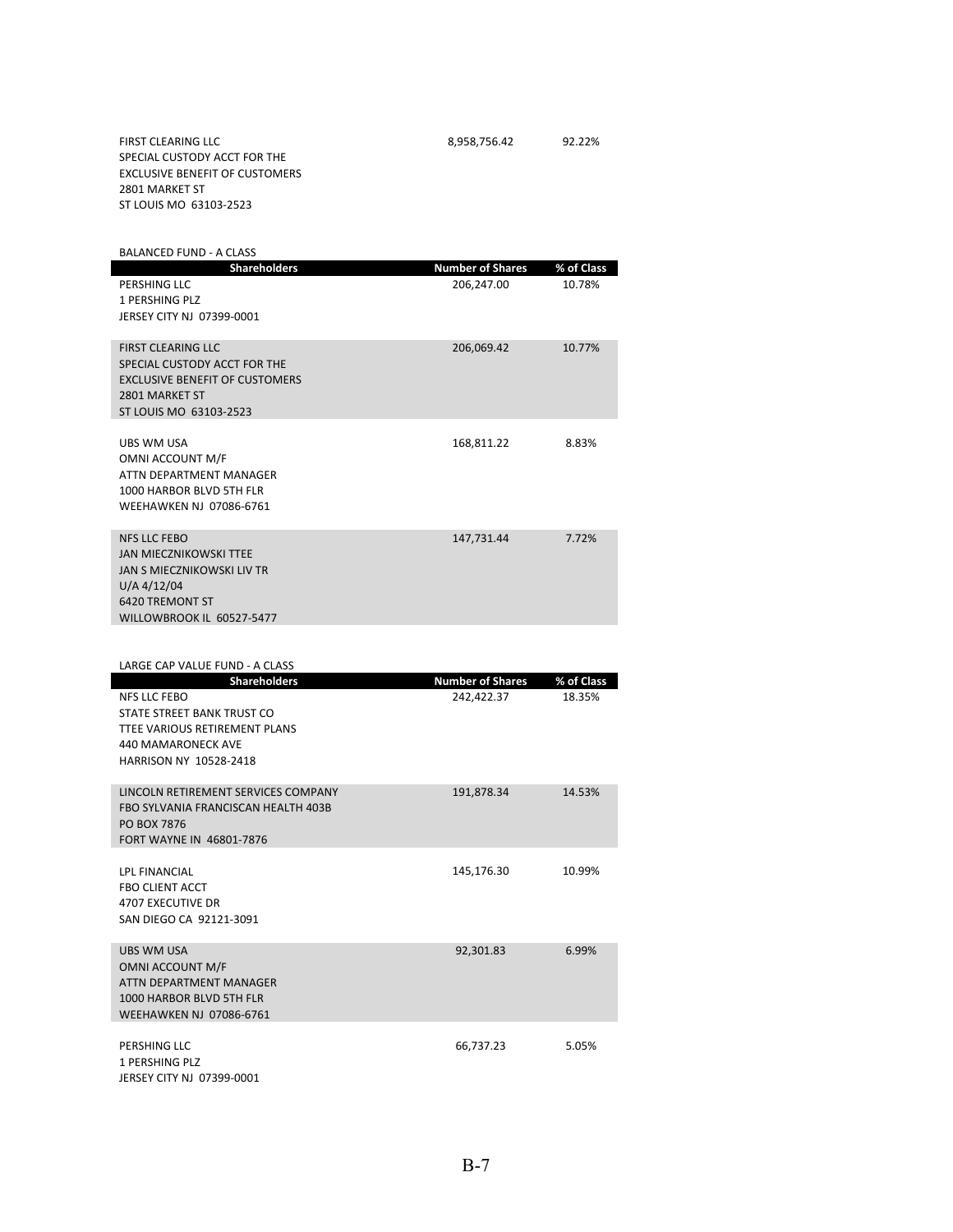| SMALL CAP VALUE FUND - A CLASS                                                                                                                                         |                                       |                      |
|------------------------------------------------------------------------------------------------------------------------------------------------------------------------|---------------------------------------|----------------------|
| <b>Shareholders</b><br><b>GREAT-WEST TRUST COMPANY LLC TTEE F</b><br><b>EMPLOYEE BENEFITS CLIENTS 401K</b><br>8515 E ORCHARD RD 2T2<br>GREENWOOD VILLAGE CO 80111-5002 | <b>Number of Shares</b><br>310,075.80 | % of Class<br>23.20% |
| <b>GREAT-WEST LIFE &amp; ANNUITY</b><br><b>FBO FUTURE FUNDS II</b><br>8515 E ORCHARD RD # 2T2<br>GREENWOOD VLG CO 80111-5002                                           | 207,212.46                            | 15.50%               |
| LPL FINANCIAL<br>A/C 1000-0005<br>4707 EXECUTIVE DR<br>SAN DIEGO CA 92121-3091                                                                                         | 117,694.31                            | 8.80%                |
| <b>EMERGING MARKETS FUND - A CLASS</b><br><b>Shareholders</b>                                                                                                          | <b>Number of Shares</b>               | % of Class           |
| RAYMOND JAMES & ASSOC INC<br><b>FBO CLIENT ACCT</b><br>6495 HIGHWAY 51<br>WILSONVILLE AL 35186-6313                                                                    | 9,677.17                              | 10.28%               |
| AMERICAN ENTERPRISE INV SVCS<br><b>FBO CLIENT ACCT</b><br><b>707 2ND AVE S</b><br>MINNEAPOLIS MN 55402-2405                                                            | 7,945.87                              | 8.44%                |
| UBS WM USA<br>OMNI ACCOUNT M/F<br>ATTN DEPARTMENT MANAGER<br>1000 HARBOR BLVD 5TH FLR<br>WEEHAWKEN NJ 07086-6761                                                       | 7,611.31                              | 8.09%                |
| PERSHING LLC<br><b>1 PERSHING PLZ</b><br>JERSEY CITY NJ 07399-0001                                                                                                     | 7,481.55                              | 7.95%                |
| RAYMOND JAMES & ASSOC INC CSDN<br><b>FBO CLIENT ACCT</b><br>800 FLETCHER RD<br>HILLSBOROUGH NC 27278-8737                                                              | 5.980.89                              | 6.36%                |
| HIGH YIELD BOND FUND - A CLASS<br><b>Shareholders</b>                                                                                                                  | <b>Number of Shares</b>               | % of Class           |
| <b>FIRST CLEARING LLC</b><br>SPECIAL CUSTODY ACCT FOR THE<br><b>EXCLUSIVE BENEFIT OF CUSTOMERS</b><br>2801 MARKET ST<br>ST LOUIS MO 63103-2523                         | 58.517.80                             | 36.24%               |
| AMERICAN ENTERPRISE INV SVCS<br><b>FBO CLIENT ACCT</b><br><b>707 2ND AVE S</b><br>MINNEAPOLIS MN 55402-2405                                                            | 9,822.67                              | 6.08%                |
| AMERICAN ENTERPRISE INV SVCS<br>FBO CLIENT ACCT                                                                                                                        | 9,365.28                              | 5.80%                |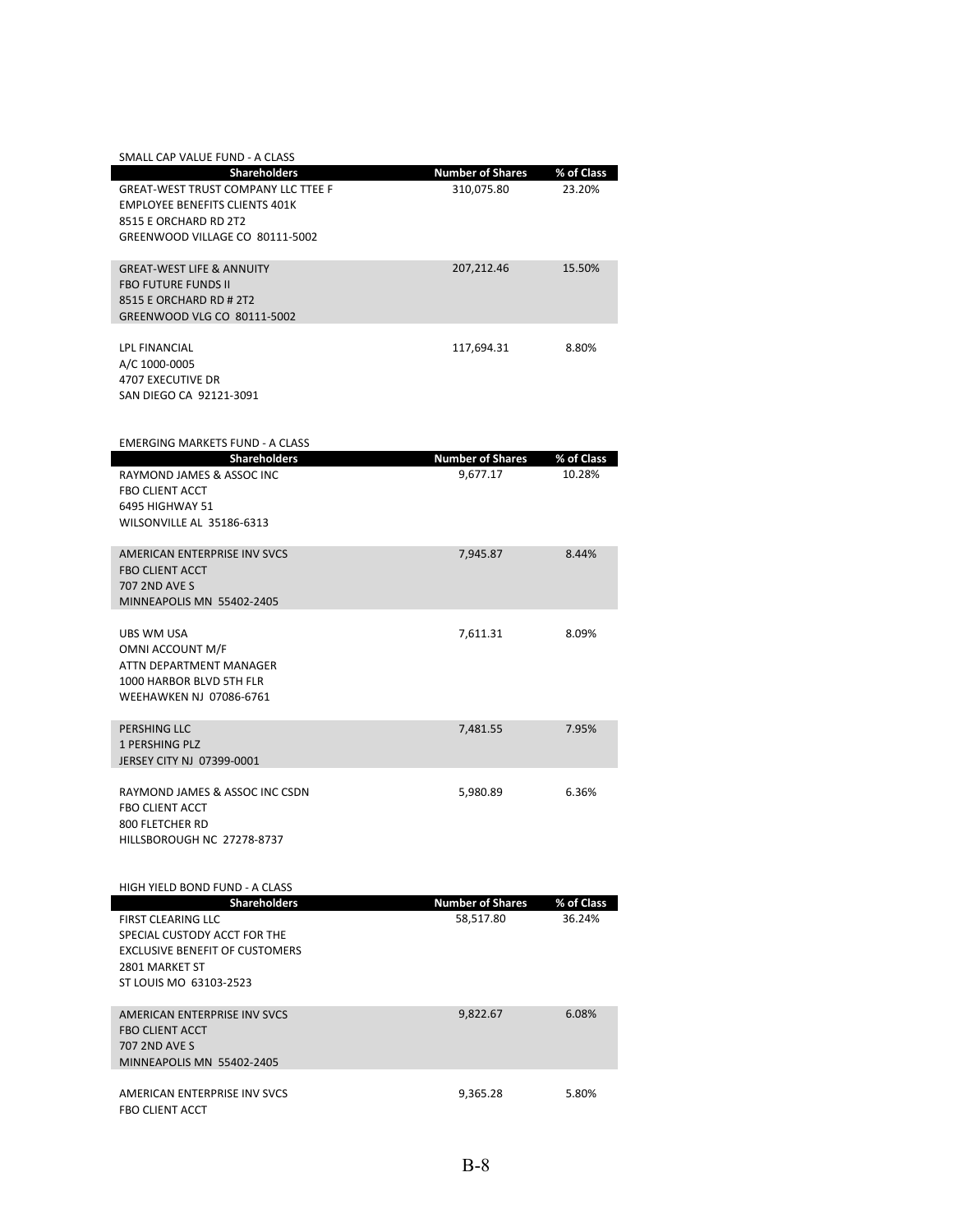#### 707 2ND AVE S MINNEAPOLIS MN 55402‐2405

| MID-CAP VALUE FUND - A CLASS                |                         |            |
|---------------------------------------------|-------------------------|------------|
| <b>Shareholders</b>                         | <b>Number of Shares</b> | % of Class |
| PERSHING LLC                                | 395,596.03              | 29.92%     |
| 1 PERSHING PLZ                              |                         |            |
| JERSEY CITY NJ 07399-0001                   |                         |            |
|                                             |                         |            |
| LINCOLN RETIREMENT SERVICES COMPANY         | 109,412.37              | 8.27%      |
| FBO MONADNOCK COMM HOSP 403B RET PL         |                         |            |
| PO BOX 7876                                 |                         |            |
| FORT WAYNE IN 46801-7876                    |                         |            |
|                                             |                         |            |
|                                             |                         |            |
| TREASURY INFLATION PROTECTED FUND - A CLASS |                         |            |
| <b>Shareholders</b>                         | <b>Number of Shares</b> | % of Class |
| PERSHING LLC                                | 14,105.84               | 22.86%     |
| 1 PERSHING PLZ                              |                         |            |
| JERSEY CITY NJ 07399-0001                   |                         |            |
|                                             |                         |            |
| <b>AMERICAN ENTERPRISE INV SVCS</b>         | 12,201.16               | 19.77%     |
| <b>FBO CLIENT ACCT</b>                      |                         |            |
| <b>707 2ND AVE S</b>                        |                         |            |
| MINNEAPOLIS MN 55402-2405                   |                         |            |
| RAYMOND JAMES & ASSOC INC                   | 11,613.81               | 18.82%     |
| FBO PLEDGED ACCOUNT - SBL                   |                         |            |
| <b>PO BOX 188</b>                           |                         |            |
| MANCHESTER ME 04351-0188                    |                         |            |
|                                             |                         |            |
| C/O LESLIE C TURNER JR CPA RJ&A             | 5,625.01                | 9.12%      |
| <b>FBO CLIENT ACCT</b>                      |                         |            |
| 1759 NE JACKSONVILLE RD                     |                         |            |
| OCALA FL 34470-4140                         |                         |            |
|                                             |                         |            |
|                                             |                         |            |
| INTERMEDIATE BOND FUND - A CLASS            |                         |            |
| <b>Shareholders</b>                         | <b>Number of Shares</b> | % of Class |
| AMERICAN ENTERPRISE INV SVCS                | 17,090.48               | 43.07%     |
| <b>FBO CLIENT ACCT</b>                      |                         |            |
| <b>707 2ND AVE S</b>                        |                         |            |
| MINNEAPOLIS MN 55402-2405                   |                         |            |
|                                             |                         |            |
| AMERICAN ENTERPRISE INV SVCS                | 4,879.11                | 12.30%     |
| <b>FBO CLIENT ACCT</b>                      |                         |            |
| <b>707 2ND AVE S</b>                        |                         |            |
| MINNEAPOLIS MN 55402-2405                   |                         |            |

AMERICAN ENTERPRISE INV SVCS 4,358.01 10.98% FBO CLIENT ACCT 707 2ND AVE S MINNEAPOLIS MN 55402‐2405

| <b>LPL FINANCIAL</b>          | 3,303.13 | 8.32% |
|-------------------------------|----------|-------|
| <b>FBO CLIENT ACCT</b>        |          |       |
| 9785 TOWNE CENTRE DR          |          |       |
| SAN DIEGO CA 92121-1968       |          |       |
|                               |          |       |
| MERRILL LYNCH PIERCE FENNER & | 2.717.88 | 6.85% |
| SMITH INC (HOUSE ACCOUNT)     |          |       |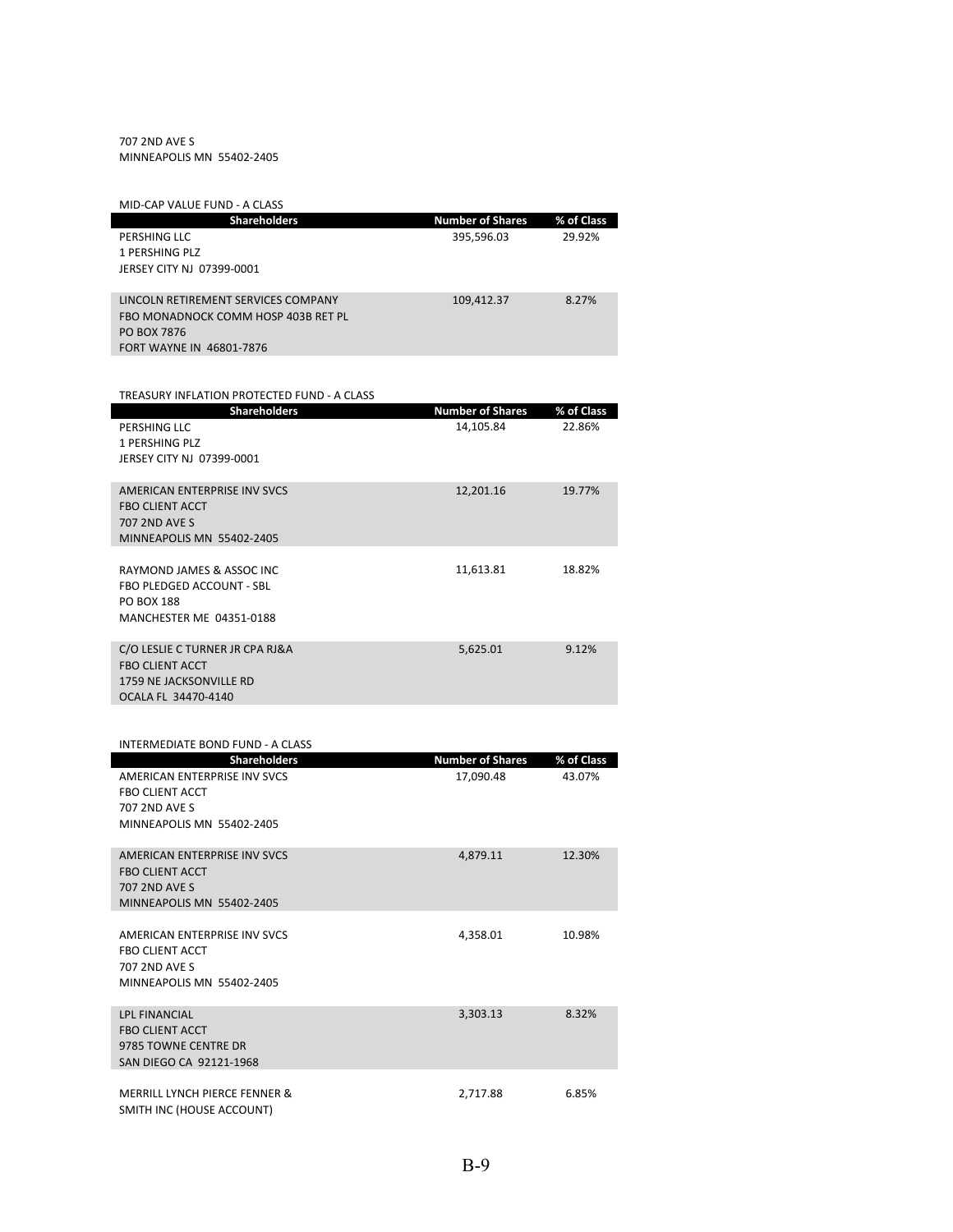THE AMERICAN BEACON FUNDS 4800 DEER LAKE DR EAST JACKSONVILLE FL 32246‐6484

| SHORT-TERM BOND FUND - A CLASS                    |                                      |                     |
|---------------------------------------------------|--------------------------------------|---------------------|
| <b>Shareholders</b>                               | <b>Number of Shares</b>              | % of Class          |
| LPL FINANCIAL                                     | 28,942.90                            | 23.04%              |
| <b>FBO CLIENT ACCT</b>                            |                                      |                     |
| 9785 TOWNE CENTRE DR                              |                                      |                     |
| SAN DIEGO CA 92121-1968                           |                                      |                     |
| <b>OPPENHEIMER &amp; CO INC</b>                   | 28,846.46                            | 22.96%              |
| <b>FBO CLIENT ACCT</b>                            |                                      |                     |
| 1192 AUGUSTA DR                                   |                                      |                     |
| <b>HOUSTON TX 77057-2210</b>                      |                                      |                     |
|                                                   |                                      |                     |
| <b>UBS WM USA</b><br>OMNI ACCOUNT M/F             | 28,175.75                            | 22.43%              |
| ATTN DEPARTMENT MANAGER                           |                                      |                     |
| 1000 HARBOR BLVD 5TH FLR                          |                                      |                     |
| WEEHAWKEN NJ 07086-6761                           |                                      |                     |
|                                                   |                                      |                     |
| AMERICAN ENTERPRISE INV SVCS                      | 11,350.74                            | 9.04%               |
| <b>FBO CLIENT ACCT</b>                            |                                      |                     |
| 707 2ND AVENUE SOUTH<br>MINNEAPOLIS MN 55402-2405 |                                      |                     |
|                                                   |                                      |                     |
| PERSHING LLC                                      | 8,332.52                             | 6.63%               |
| 1 PERSHING PLZ                                    |                                      |                     |
| JERSEY CITY NJ 07399-0001                         |                                      |                     |
|                                                   |                                      |                     |
|                                                   |                                      |                     |
| RET INCOME AND APPRECIATION FUND - A CLASS        |                                      |                     |
| <b>Shareholders</b>                               | <b>Number of Shares</b>              | % of Class          |
| AMERICAN ENTERPRISE INV SVCS                      | 10,947.62                            | 24.80%              |
| <b>FBO CLIENT ACCT</b>                            |                                      |                     |
| 707 2ND AVE S                                     |                                      |                     |
| MINNEAPOLIS MN 55402-2405                         |                                      |                     |
| PERSHING LLC                                      |                                      | 40.21%              |
| <b>1 PERSHING PLZ</b>                             | 17,749.02                            |                     |
| JERSEY CITY NJ 07399-0001                         |                                      |                     |
|                                                   |                                      |                     |
| AMERICAN ENTERPRISE INV SVCS                      | 2,770.08                             | 6.28%               |
| <b>FBO CLIENT ACCT</b><br><b>707 2ND AVE S</b>    |                                      |                     |
| MINNEAPOLIS MN 55402-2405                         |                                      |                     |
|                                                   |                                      |                     |
|                                                   |                                      |                     |
| ZEBRA GLOBAL EQUITY FUND - A CLASS                |                                      |                     |
| <b>Shareholders</b><br>UBS WM USA                 | <b>Number of Shares</b><br>27,358.94 | % of Class<br>8.07% |
| OMNI ACCOUNT M/F                                  |                                      |                     |
| ATTN DEPARTMENT MANAGER                           |                                      |                     |
| 1000 HARBOR BLVD 5TH FLR                          |                                      |                     |
| <b>WEEHAWKEN NJ 07086-6761</b>                    |                                      |                     |
|                                                   |                                      |                     |
| ZEBRA SMALL CAP EQUITY FUND - A CLASS             |                                      |                     |

| <b>Shareholders</b> | <b>Number of Shares</b> | % of Class |
|---------------------|-------------------------|------------|
| LPL FINANCIAL       | 51.188.68               | 16.03%     |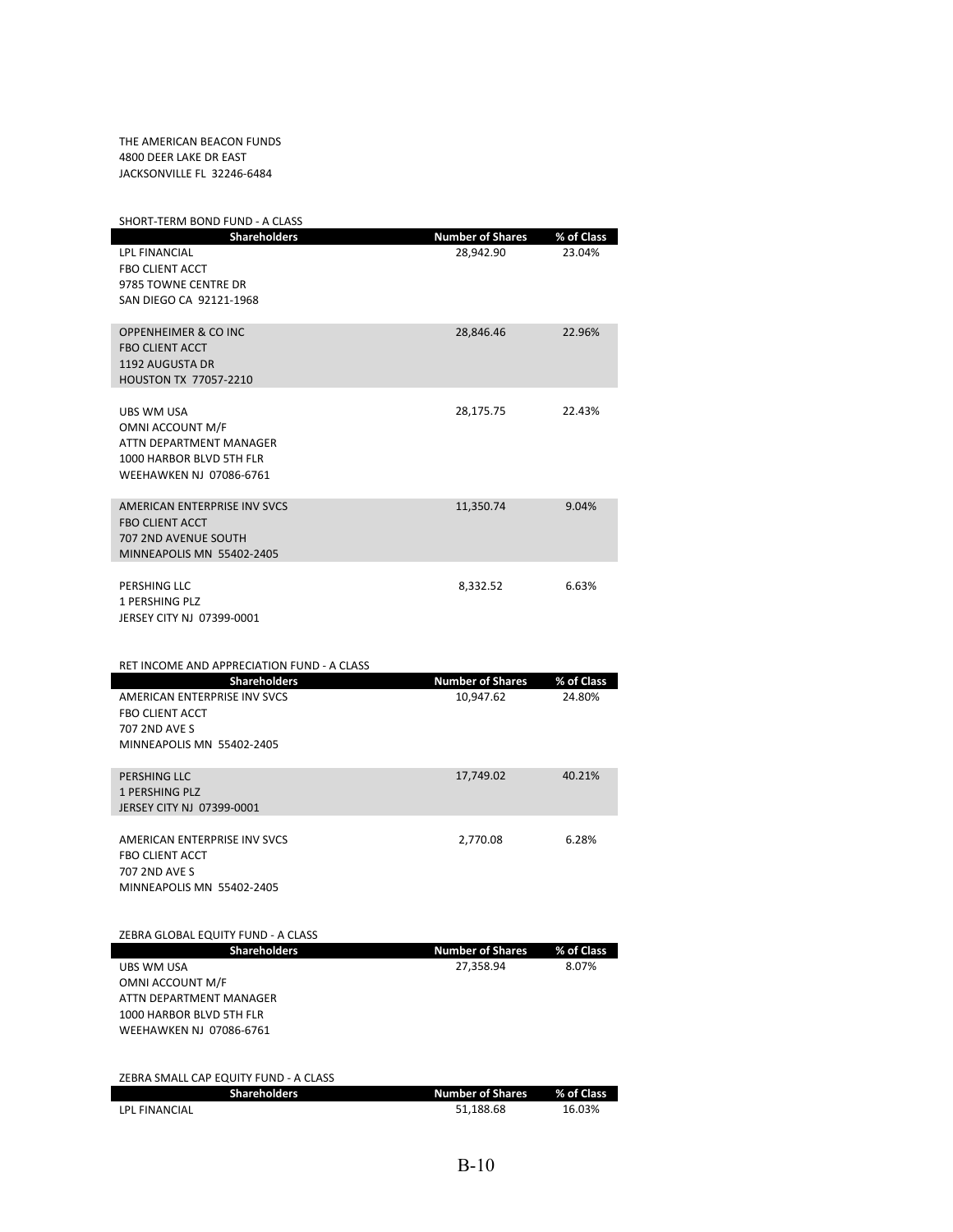FBO CLIENT ACCT 4707 EXECUTIVE DR SAN DIEGO CA 92121‐3091

SAN FRANCISCO CA 94104‐4151

| UBS WM USA<br>OMNI ACCOUNT M/F<br>ATTN DEPARTMENT MANAGER<br>1000 HARBOR BLVD 5TH FLR<br><b>WEEHAWKEN NJ 07086-6761</b> | 27,256.00                            | 8.54%                |
|-------------------------------------------------------------------------------------------------------------------------|--------------------------------------|----------------------|
|                                                                                                                         |                                      |                      |
| INTERNATIONAL EQUITY FUND - A CLASS                                                                                     |                                      |                      |
| <b>Shareholders</b><br>PERSHING LLC                                                                                     | <b>Number of Shares</b><br>35,966.96 | % of Class<br>8.44%  |
| 1 PERSHING PLZ                                                                                                          |                                      |                      |
| JERSEY CITY NJ 07399-0001                                                                                               |                                      |                      |
|                                                                                                                         |                                      |                      |
| ZEBRA GLOBAL EQUITY FUND - INVESTOR<br><b>Shareholders</b>                                                              | <b>Number of Shares</b>              | % of Class           |
| NATIONAL FINANCIAL SERVICES CORP                                                                                        | 11,941.83                            | 24.41%               |
| FOR THE EXCLUSIVE BENEFIT OF OUR CUSTOMER                                                                               |                                      |                      |
| <b>200 LIBERTY STREET</b><br>ONE WORLD FINANCIAL CENTER                                                                 |                                      |                      |
| NEW YORK NY 10281-1003                                                                                                  |                                      |                      |
| <b>CHARLES SCHWAB &amp; CO INC</b>                                                                                      | 10,583.64                            | 21.63%               |
| SPECIAL CUST A/C                                                                                                        |                                      |                      |
| <b>EXCLUSIVE BENEFIT OF CUSTOMERS</b><br>ATTN MUTUAL FUNDS                                                              |                                      |                      |
| <b>101 MONTGOMERY ST</b>                                                                                                |                                      |                      |
| SAN FRANCISCO CA 94104-4151                                                                                             |                                      |                      |
| PERSHING LLC                                                                                                            | 8,395.39                             | 17.16%               |
| 1 PERSHING PLZ<br>JERSEY CITY NJ 07399-0001                                                                             |                                      |                      |
|                                                                                                                         |                                      |                      |
| <b>LPL FINANCIAL</b><br><b>FBO CLIENT ACCT</b>                                                                          | 7,657.09                             | 15.65%               |
| <b>4707 EXECUTIVE DR</b>                                                                                                |                                      |                      |
| SAN DIEGO CA 92121-3091                                                                                                 |                                      |                      |
| TD AMERITRADE INC FOR THE EXCLUSIVE                                                                                     | 3,386.63                             | 6.92%                |
| BENEFIT OF OUR CLIENT                                                                                                   |                                      |                      |
| PO BOX 2226<br>OMAHA NE 68103-2226                                                                                      |                                      |                      |
|                                                                                                                         |                                      |                      |
| ZEBRA SMALL CAP EQUITY FUND - INVESTOR CLASS                                                                            |                                      |                      |
| <b>Shareholders</b><br>NATIONAL FINANCIAL SERVICES CORP                                                                 | <b>Number of Shares</b>              | % of Class<br>20.72% |
| FOR THE EXCLUSIVE BENEFIT OF OUR CUSTOMER                                                                               | 33,364.42                            |                      |
| <b>200 LIBERTY STREET</b>                                                                                               |                                      |                      |
| ONE WORLD FINANCIAL CENTER<br>NEW YORK NY 10281-1003                                                                    |                                      |                      |
|                                                                                                                         |                                      |                      |
| <b>CHARLES SCHWAB &amp; CO INC</b><br>SPECIAL CUST A/C                                                                  | 28,015.77                            | 17.40%               |
| <b>EXCLUSIVE BENEFIT OF CUSTOMERS</b>                                                                                   |                                      |                      |
| ATTN MUTUAL FUNDS<br>101 MONTGOMERY ST                                                                                  |                                      |                      |
|                                                                                                                         |                                      |                      |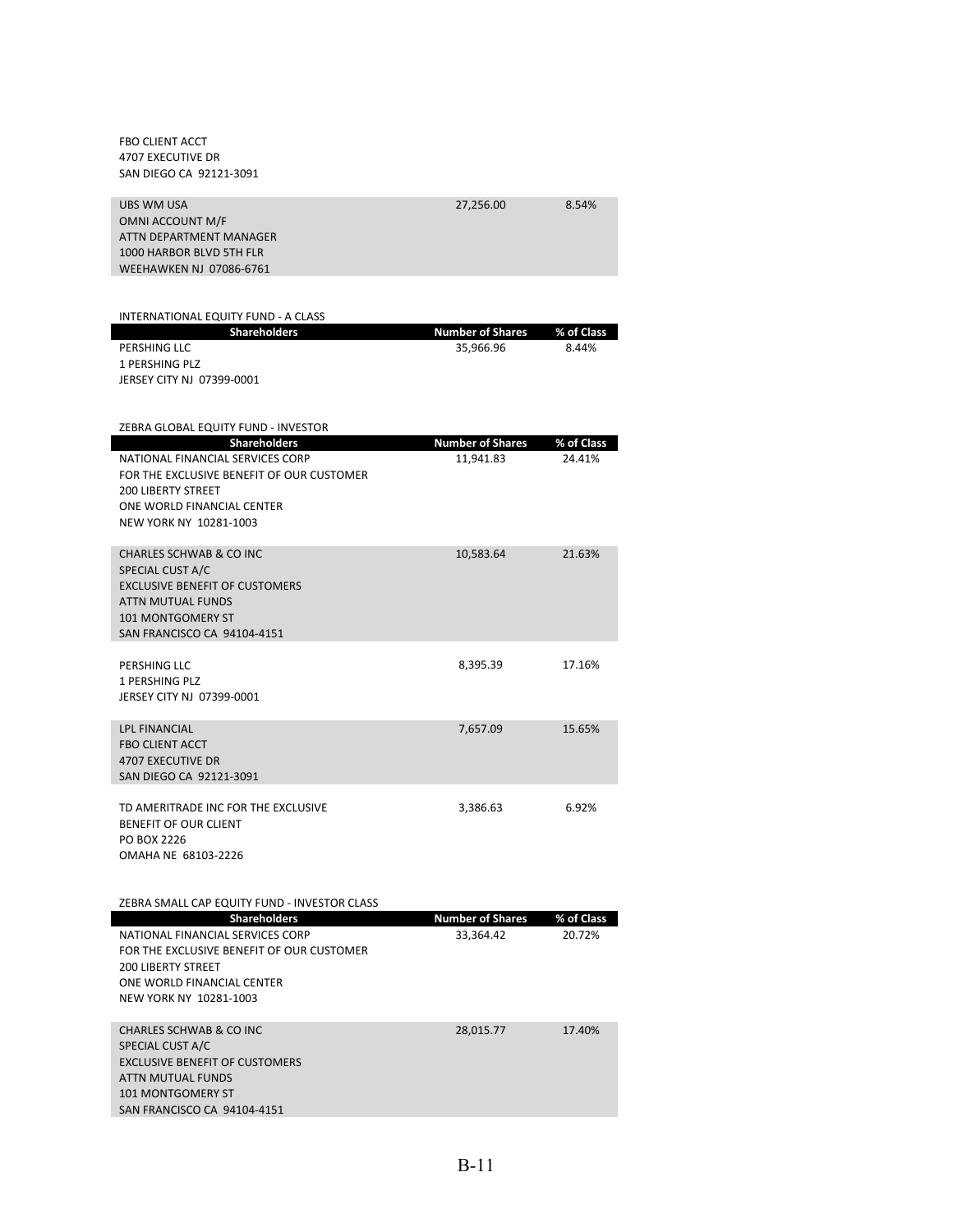| LPL FINANCIAL FBO CUSTOMER ACCOUNTS<br>ATTN MUTUAL FUND OPERATIONS<br>4707 EXECUTIVE DR<br>SAN DIEGO CA 92121-3091 | 15,768.48 | 9.79% |
|--------------------------------------------------------------------------------------------------------------------|-----------|-------|
| TD AMERITRADE INC FOR THE EXCLUSIVE<br><b>BENEFIT OF OUR CLIENT</b><br>PO BOX 2226<br>OMAHA NE 68103-2226          | 13,687.98 | 8.50% |
| PERSHING LLC<br>1 PERSHING PLZ<br>JERSEY CITY NJ 07399-0001                                                        | 12,870.74 | 7.99% |
| PERSHING LLC<br>1 PERSHING PLZ<br><b>JERSEY CITY NJ 07399-0001</b>                                                 | 8,707.46  | 5.41% |

| 39/SIM HIGH YIELD OPPORTUNITIES FUND -A CLASS |                         |            |
|-----------------------------------------------|-------------------------|------------|
| <b>Shareholders</b>                           | <b>Number of Shares</b> | % of Class |
| <b>LPL FINANCIAL</b>                          | 901,083.21              | 10.33%     |
| <b>FBO CUSTOMER ACCOUNTS</b>                  |                         |            |
| ATTN MUTUAL FUNDS OPERATIONS                  |                         |            |
| <b>4707 EXECUTIVE DR</b>                      |                         |            |
| SAN DIEGO CA 92121-3091                       |                         |            |
|                                               |                         |            |
| UBS WM USA                                    | 832,718.82              | 9.55%      |
| OMNI ACCOUNT M/F                              |                         |            |
| ATTN DEPARTMENT MANAGER                       |                         |            |
| 1000 HARBOR BLVD 5TH FLR                      |                         |            |
| <b>WEEHAWKEN NJ 07086-6761</b>                |                         |            |
|                                               |                         |            |
| PERSHING LLC                                  | 588,533.21              | 6.75%      |
| 1 PERSHING PLZ                                |                         |            |
| JERSEY CITY NJ 07399-0001                     |                         |            |

FLEXIBLE BOND FUND ‐ A CLASS

| <b>Shareholders</b>                    | <b>Number of Shares</b> | % of Class |
|----------------------------------------|-------------------------|------------|
| UBS WM USA                             | 193,463.61              | 9.24%      |
| OMNI ACCOUNT M/F                       |                         |            |
| ATTN DEPARTMENT MANAGER                |                         |            |
| 1000 HARBOR BLVD 5TH FLR               |                         |            |
| WEEHAWKEN NJ 07086-6761                |                         |            |
|                                        |                         |            |
|                                        |                         |            |
| US GOVERNMENT MONEY MARKET SELECT FUND |                         |            |
| <b>Shareholders</b>                    | <b>Number of Shares</b> | % of Class |
| BROWN BROTHERS HARRIMAN & CO           | 136,247,458.06          | 47.88%     |
| AS AGENT FOR AMERICAN BEACON           |                         |            |
| SMAIL CAP VALUE FUND                   |                         |            |
| 50 POST OFFICE SQ STE 1001             |                         |            |
| BOSTON MA 02110-1548                   |                         |            |
|                                        |                         |            |
| ABA LARGE CAP VALUE PORTEOLIO          | 50,000,000.00           | 17.57%     |
| ATTN TRICIA CORMIER SSBT CUSTODIAN     |                         |            |
| 2 COPLEY PL EL 3                       |                         |            |
| BOSTON MA 02116-6502                   |                         |            |
|                                        |                         |            |
| BROWN BROTHERS HARRIMAN & CO AS        | 37,661,250.50           | 13.23%     |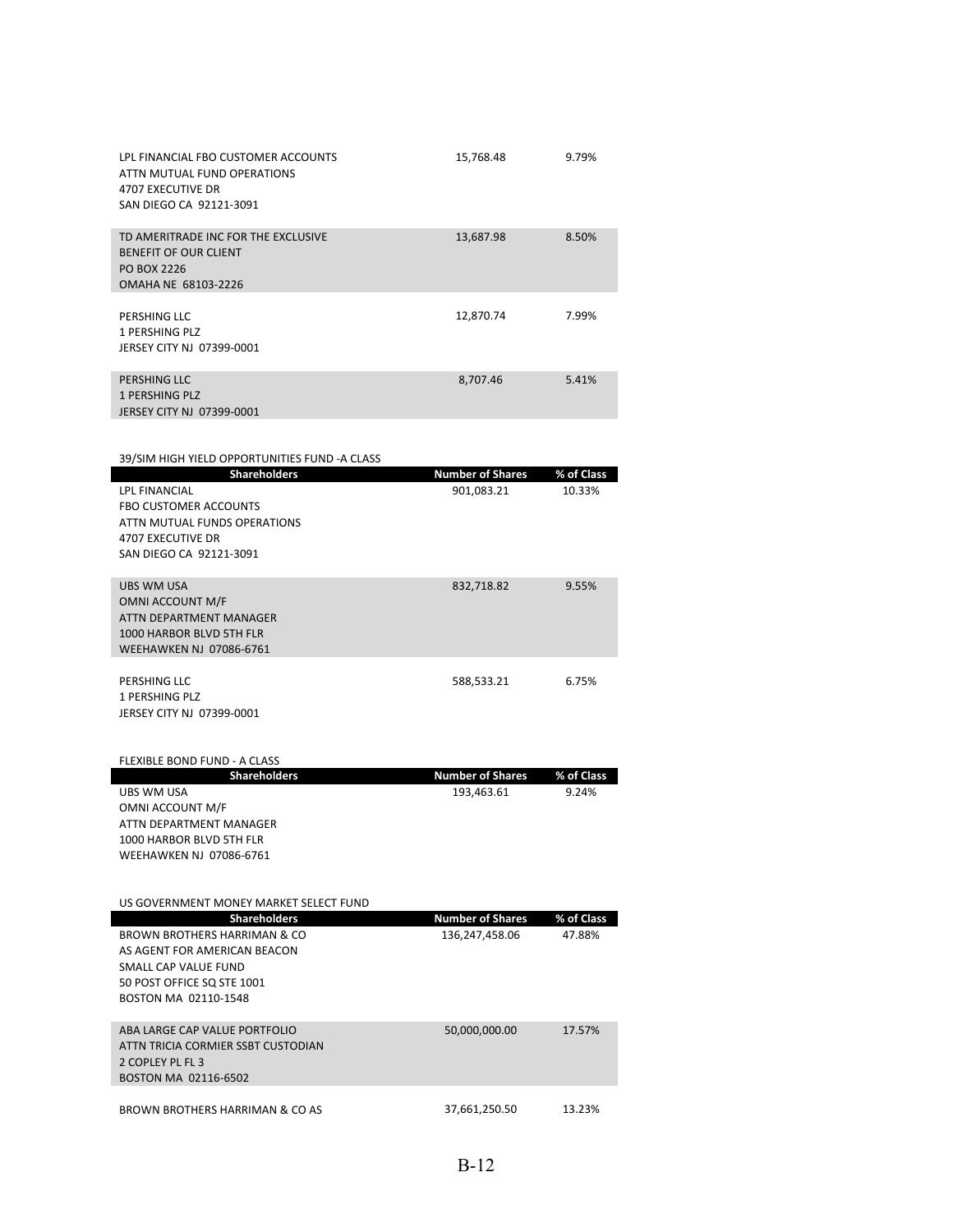| AGENT FOR AMERICAN BEACON<br>STEPHENS SMALL CAP GROWTH FUND<br>50 POST OFFICE SQ STE 1001<br>BOSTON MA 02110-1544                                                                               |                                         |                      |
|-------------------------------------------------------------------------------------------------------------------------------------------------------------------------------------------------|-----------------------------------------|----------------------|
| ABA SMALL CAP VALUE PORTFOLIO<br>ATTN TRICIA CORMIER SSBT CUSTODIAN<br>2 COPLEY PL FL 3<br>BOSTON MA 02116-6502                                                                                 | 15,000,000.00                           | 5.27%                |
| HIGH YIELD BOND FUND - INVESTOR CLASS                                                                                                                                                           |                                         |                      |
| <b>Shareholders</b><br>CHARLES SCHWAB & CO INC<br>SPECIAL CUST A/C<br><b>EXCLUSIVE BENEFIT OF CUSTOMERS</b><br>ATTN MUTUAL FUNDS<br><b>101 MONTGOMERY ST</b><br>SAN FRANCISCO CA 94104-4151     | <b>Number of Shares</b><br>253.285.50   | % of Class<br>39.39% |
| TD AMERITRADE INC FOR THE<br><b>EXCLUSIVE BENEFIT OF OUR CLIENTS</b><br>PO BOX 2226<br>OMAHA NE 68103-2226                                                                                      | 120,245.09                              | 18.70%               |
| NATIONAL FINANCIAL SERVICES CORP<br>FOR THE EXCLUSIVE BENEFIT OF OUR CUSTOMER<br><b>200 LIBERTY STREET</b><br>ONE WORLD FINANCIAL CENTER<br>NEW YORK NY 10281-1003                              | 96,477.64                               | 15.00%               |
| SIM HIGH YIELD OPPORTUNITIES FUND-INSTITUTIONAL CLASS                                                                                                                                           |                                         |                      |
| <b>Shareholders</b><br>UBS WM USA<br>OMNI ACCOUNT M/F<br>ATTN DEPARTMENT MANAGER<br>1000 HARBOR BLVD 5TH FLR<br>WEEHAWKEN NJ 07086-6761                                                         | <b>Number of Shares</b><br>4,240,479.73 | % of Class<br>29.47% |
| NATIONAL FINANCIAL SERVICES CORP<br>FOR THE EXCLUSIVE BENEFIT OF<br>THEIR CUSTOMERS ATTN MIKE BANKS<br><b>CHURCH STREET STATION</b><br><b>100 CROSBY PKWY</b><br><b>COVINGTON KY 41015-4325</b> | 3,256,918.96                            | 22.64%               |
| <b>FIRST CLEARING LLC</b><br>SPECIAL CUSTODY ACCT FOR THE<br><b>EXCLUSIVE BENEFIT OF CUSTOMERS</b><br>2801 MARKET ST<br>ST LOUIS MO 63103-2523                                                  | 2,486,711.45                            | 17.28%               |
| STATE STREET AND TRUST AS CUST<br>FBO INTUIT INC 401K PLAN<br>801 PENNSYLVANIA AVE<br>KANSAS CITY MO 64105-1307                                                                                 | 2,343,767.72                            | 16.29%               |

### EMERGING MARKETS FUND‐INSTITUTIONAL CLASS

| <b>Shareholders</b>      | Number of Shares | ■ % of Class |
|--------------------------|------------------|--------------|
| BENEFIT TRUST CO AS CUST | 668.639.90       | 73.81%       |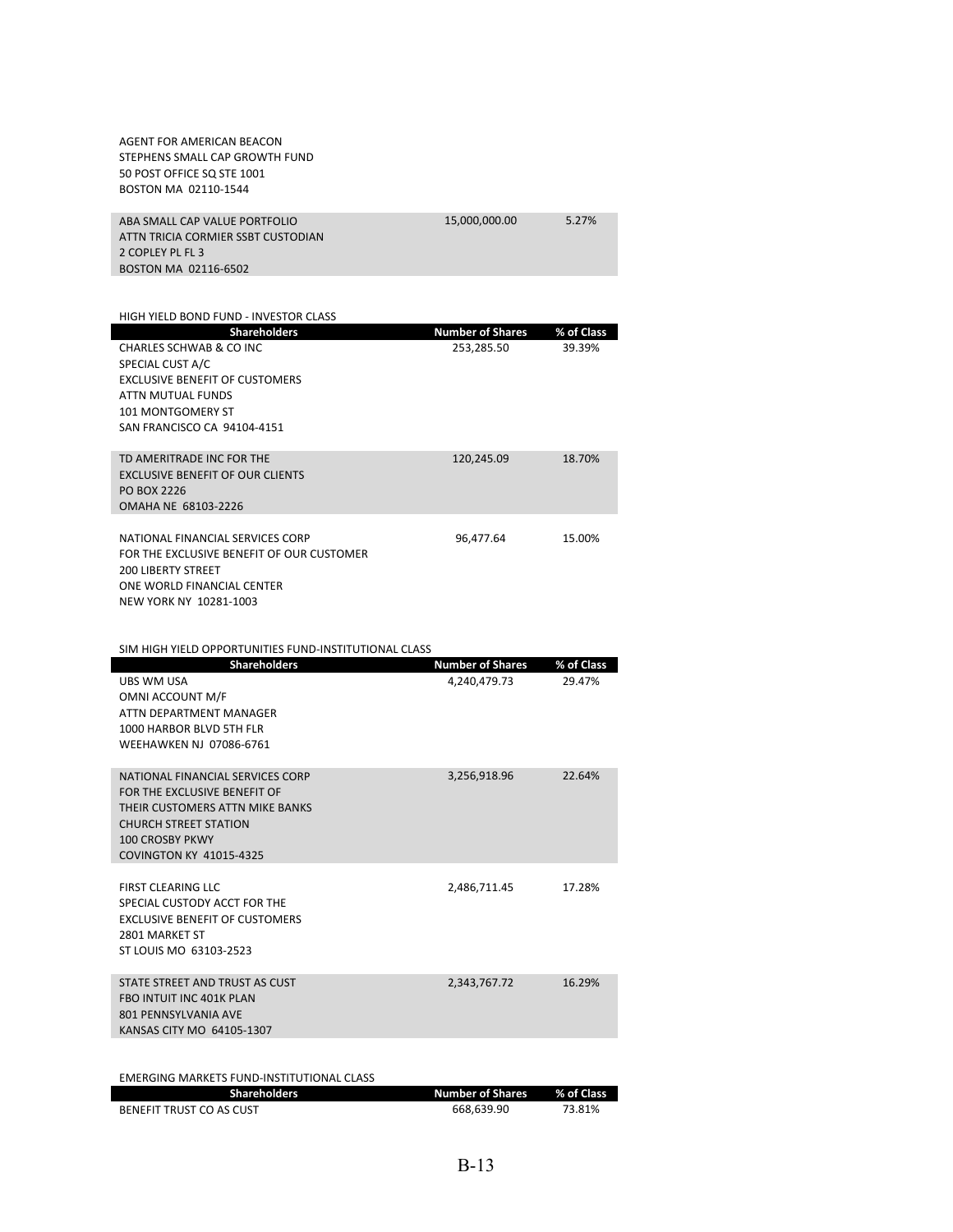| <b>FBO AKIN GUMP STRAUSS</b><br><b>HAUER &amp; FELD LLP MASTER TRUST</b><br>5901 COLLEGE BLVD STE 100<br>OVERLAND PARK KS 66211-1834                                                            |                         |            |
|-------------------------------------------------------------------------------------------------------------------------------------------------------------------------------------------------|-------------------------|------------|
| <b>WILLIAM F QUINN</b><br>DOREEN J QUINN TEN COM<br>4151 AMON CARTER BLVD<br>FORT WORTH, TEXAS 76155                                                                                            | 148,980.01              | 16.45%     |
| SMALL CAP INDEX FUND-INSTITUTIONAL CLASS                                                                                                                                                        |                         |            |
| <b>Shareholders</b>                                                                                                                                                                             | <b>Number of Shares</b> | % of Class |
| JP MORGAN CHASE BANK TTEE<br>SUPER SAVER CAP ACCUM PLAN FOR EE<br>OF PTP AMR CORP SUBSID<br>C/O JP MORGAN/AMERICAN CENTURY RPS<br>PO BOX 419784<br>KANSAS CITY MO 64141-6784                    | 13,253,479.09           | 97.84%     |
| INTERNATIONAL INDEX FUND-INSTITUTIONAL CLASS                                                                                                                                                    |                         |            |
| <b>Shareholders</b>                                                                                                                                                                             | <b>Number of Shares</b> | % of Class |
| JP MORGAN CHASE BANK TTEE<br>SUPER SAVER CAP ACCUM PLAN FOR EE<br>OF PTP AMR CORP SUBSID<br>C/O JP MORGAN/AMERICAN CENTURY RPS<br>PO BOX 419784<br>KANSAS CITY MO 64141-6784                    | 40,044,533.22           | 74.03%     |
| NATIONAL FINANCIAL SERVICES CORP<br>FOR THE EXCLUSIVE BENEFIT OF<br>THEIR CUSTOMERS ATTN MIKE BANKS<br><b>CHURCH STREET STATION</b><br><b>100 CROSBY PKWY</b><br><b>COVINGTON KY 41015-4325</b> | 2,916,952.91            | 5.39%      |
|                                                                                                                                                                                                 |                         |            |
| ZEBRA GLOBAL EQUITY FUND - INSTITUTIONAL CLASS<br><b>Shareholders</b>                                                                                                                           | <b>Number of Shares</b> | % of Class |
| LAUREL I FOOT TR<br><b>LAUREL I FOOT REV TRUST</b><br>U/A 09/16/2008<br>1704 LEXINGTON DR<br>LYNCHBURG VA 24503-1932                                                                            | 31,789.66               | 54.40%     |
| <b>CHARLES SCHWAB &amp; CO INC</b><br>SPECIAL CUST A/C<br><b>EXCLUSIVE BENEFIT OF CUSTOMERS</b><br><b>ATTN MUTUAL FUNDS</b><br>101 MONTGOMERY ST<br>SAN FRANCISCO CA 94104-4151                 | 18,453.29               | 31.58%     |
| PERSHING LLC<br>1 PERSHING PLZ<br>JERSEY CITY NJ 07399-0001                                                                                                                                     | 4,718.12                | 8.07%      |
| ZEBRA SMALL CAP EQUITY FUND - INSTITUTIONAL CLASS<br><b>Shareholders</b>                                                                                                                        | <b>Number of Shares</b> | % of Class |

| <b>PHANCHORES</b>           | <b>NUMBER OF SHUILS</b> | 70 01 610 55 |
|-----------------------------|-------------------------|--------------|
| VANGUARD BROKERAGE SERVICES | 36.530.53               | 32.95%       |
| <b>FBO CLIENT ACCT</b>      |                         |              |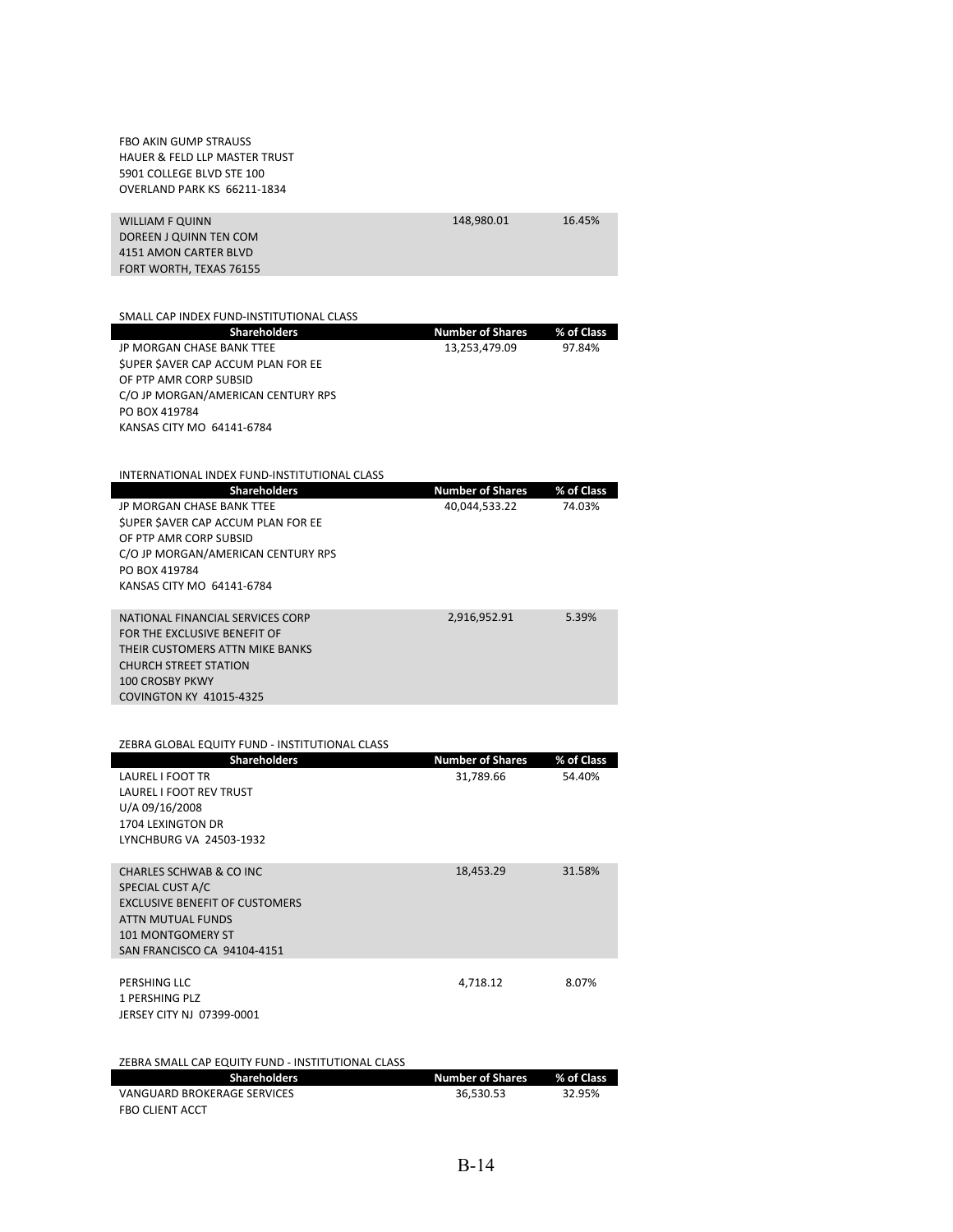PO BOX 1170 VALLEY FORGE PA 19482‐1170

| <b>LPL FINANCIAL</b><br><b>FBO CLIENT ACCT</b><br><b>4707 EXECUTIVE DR</b><br>SAN DIEGO CA 92121-3091                                                                                    | 28,369.26 | 25.59% |
|------------------------------------------------------------------------------------------------------------------------------------------------------------------------------------------|-----------|--------|
| CHARLES SCHWAB & CO INC<br>SPECIAL CUST A/C<br><b>EXCLUSIVE BENEFIT OF CUSTOMERS</b><br><b>ATTN MUTUAL FUNDS</b><br>101 MONTGOMERY ST<br>SAN FRANCISCO CA 94104-4151                     | 25,001.85 | 22.55% |
| NATIONAL FINANCIAL SERVICES CORP<br>FOR THE EXCLUSIVE BENEFIT OF<br>THEIR CUSTOMERS ATTN MIKE BANKS<br>CHURCH STREET STATION<br><b>100 CROSBY PKWY</b><br><b>COVINGTON KY 41015-4325</b> | 19,275.66 | 17.38% |
| RET INCOME AND APPRECIATION FUND - INVESTOR<br><b>CLASS</b>                                                                                                                              |           |        |

| <b>Shareholders</b>                   | <b>Number of Shares</b> | % of Class |
|---------------------------------------|-------------------------|------------|
| NATIONAL FINANCIAL SERVICES CORP      | 8,594,990.19            | 91.53%     |
| FOR THE EXCLUSIVE BENEFIT OF OUR      |                         |            |
| CUSTOMERS ATTN MUTUAL FDS 5TH FLOOR   |                         |            |
| <b>200 LIBERTY STREET</b>             |                         |            |
| ONE WORLD FINANCIAL CENTER            |                         |            |
| NEW YORK NY 10281-1003                |                         |            |
|                                       |                         |            |
| CHARLES SCHWAB & CO INC               | 650.676.23              | 6.93%      |
| SPECIAL CUST A/C                      |                         |            |
| <b>EXCLUSIVE BENEFIT OF CUSTOMERS</b> |                         |            |
| ATTN MUTUAL FUNDS                     |                         |            |
| <b>101 MONTGOMERY ST</b>              |                         |            |
| SAN FRANCISCO CA 94104-4151           |                         |            |

| INTERNATIONAL EQUITY FUND - ADVISOR CLASS |                         |            |
|-------------------------------------------|-------------------------|------------|
| <b>Shareholders</b>                       | <b>Number of Shares</b> | % of Class |
| FIIOC FBO                                 | 53,556.81               | 11.58%     |
| STOUT RISIUS ROSS INC                     |                         |            |
| 401(K) PSP                                |                         |            |
| 100 MAGELLAN WAY                          |                         |            |
| <b>COVINGTON KY 41015-1987</b>            |                         |            |
|                                           |                         |            |
| <b>FIIOC FBO</b>                          | 38,836.90               | 8.40%      |
| DOT HILL SYSTEMS CORP 401(K) PLAN         |                         |            |
| 100 MAGFII AN WAY                         |                         |            |
| <b>COVINGTON KY 41015-1987</b>            |                         |            |
| TD AMFRITRADE INC FOR THE                 | 31,218.62               | 6.75%      |
| <b>EXCLUSIVE BENEFIT OF OUR CLIENTS</b>   |                         |            |
| <b>PO BOX 2226</b>                        |                         |            |
| OMAHA NE 68103-2226                       |                         |            |
|                                           |                         |            |
| STATE STREET BANK TTEE CUSTODIAN          | 30,420.93               | 6.58%      |
| FBO ADP ACCESS 401K PLAN                  |                         |            |
| <b>1 LINCOLN STREET</b>                   |                         |            |
|                                           |                         |            |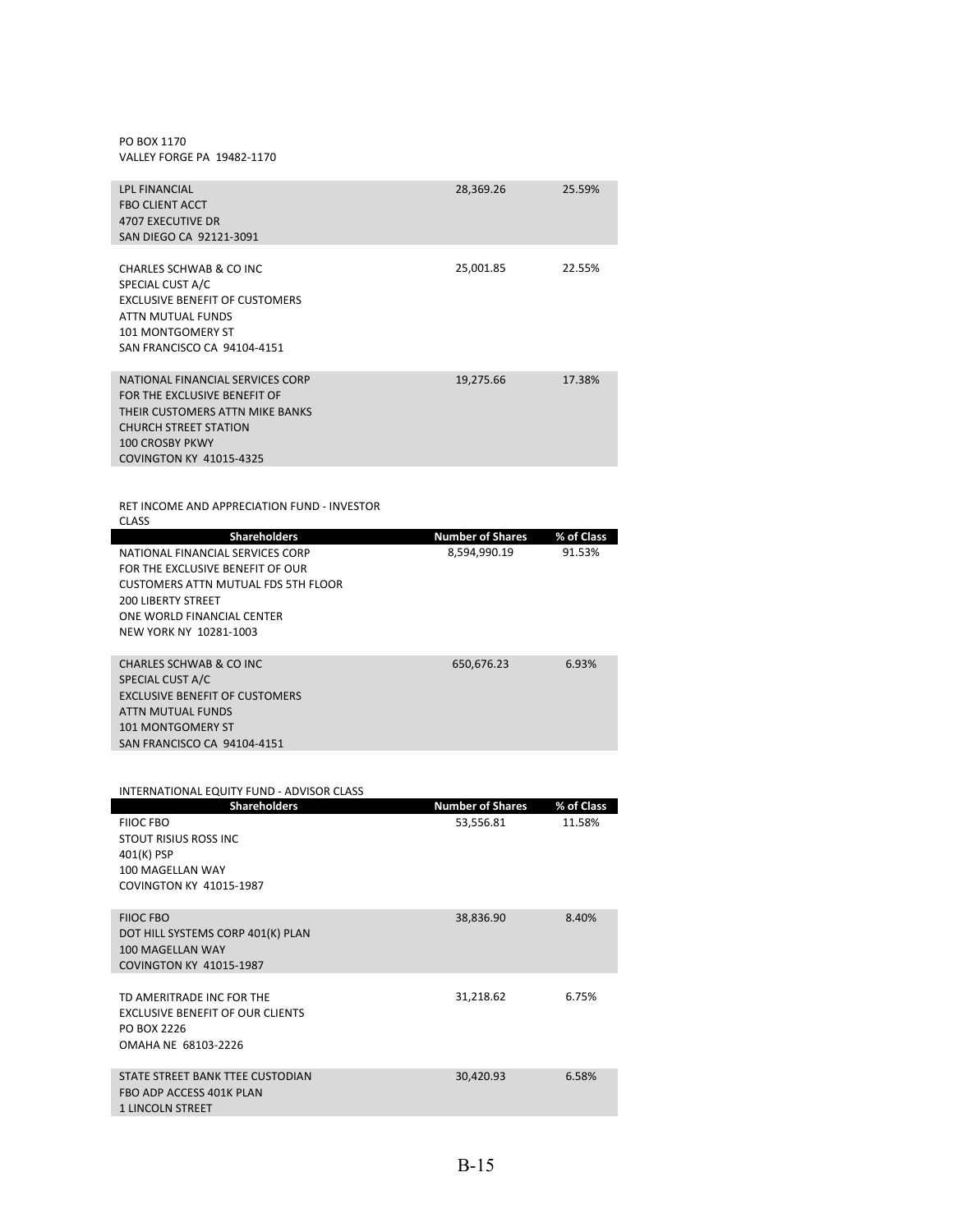| BOSTON MA 02111-2901                                                                                                                                                 |           |       |
|----------------------------------------------------------------------------------------------------------------------------------------------------------------------|-----------|-------|
| CHARLES SCHWAB & CO INC<br>SPECIAL CUST A/C<br><b>EXCLUSIVE BENEFIT OF CUSTOMERS</b><br>ATTN MUTUAL FUNDS<br><b>101 MONTGOMERY ST</b><br>SAN FRANCISCO CA 94104-4151 | 27,844.37 | 6.02% |
| RELIANCE TRUST COMPANY FBO<br><b>MASSMUTUAL DMF</b><br>P.O. BOX 48529<br>ATLANTA GA 30362-1529                                                                       | 23,338.70 | 5.05% |

INTERNATIONAL EQUITY FUND ‐ ADVISOR CLASS

| <u><b>INTERNATIONAL LQUITT TUND</b></u><br>ננהשט חטנו זער  |                         |            |
|------------------------------------------------------------|-------------------------|------------|
| Shareholders                                               | <b>Number of Shares</b> | % of Class |
| PIMS/PRUDENTIAL RETIREMENT                                 | 53,963.00               | 11.67%     |
| AS NOMINEE FOR THE TTEE/CUST PL 719                        |                         |            |
| PO BOX 488                                                 |                         |            |
| DENVER NC 28037-0488                                       |                         |            |
|                                                            |                         |            |
| DCGT AS TTEE AND/OR CUST                                   | 36,025.32               | 7.79%      |
| <b>FBO PLIC VARIOUS RETIREMENT PLANS</b>                   |                         |            |
| ATTN NPIO TRADE DESK                                       |                         |            |
| <b>711 HIGH STREET</b>                                     |                         |            |
| <b>DES MOINES IA 50392-0001</b>                            |                         |            |
|                                                            |                         |            |
| SMALL CAP VALUE FUND - ADVISOR CLASS                       |                         |            |
| <b>Shareholders</b>                                        | <b>Number of Shares</b> | % of Class |
| NATIONAL FINANCIAL SERVICES CORP                           | 673,353.50              | 16.15%     |
| FOR THE EXCLUSIVE BENEFIT OF                               |                         |            |
| THEIR CUSTOMERS ATTN MIKE BANKS                            |                         |            |
| <b>CHURCH STREET STATION</b>                               |                         |            |
| 100 CROSBY PKWY                                            |                         |            |
| <b>COVINGTON KY 41015-4325</b>                             |                         |            |
|                                                            |                         |            |
| DCGT AS TTEE AND/OR CUST                                   | 549,962.71              | 13.19%     |
| <b>FBO PLIC VARIOUS RETIREMENT PLANS</b>                   |                         |            |
| <b>ATTN NPIO TRADE DESK</b>                                |                         |            |
| 711 HIGH STREET                                            |                         |            |
| DES MOINES IA 50392-0001                                   |                         |            |
|                                                            |                         |            |
| PIMS/PRUDENTIAL RETIREMENT                                 | 401,685.27              | 9.64%      |
| AS NOMINEE FOR THE TTEE/CUST PL 008                        |                         |            |
| THE INFIRMARY 401(K) PLAN<br><b>5 MOBILE INFIRMARY CIR</b> |                         |            |
| MOBILE AL 36607-3513                                       |                         |            |
|                                                            |                         |            |
| <b>SAXON &amp; CO PARTNERSHIP</b>                          | 373,026.95              | 8.95%      |
| <b>FBO CLIENT ACCT</b>                                     |                         |            |
| PO BOX 7780-1888                                           |                         |            |
| PHILADELPHIA PA 19182-0001                                 |                         |            |
|                                                            |                         |            |
| <b>GREAT-WEST TRUST COMPANY LLC TTEE F</b>                 | 259,475.61              | 6.23%      |
| <b>EMPLOYEE BENEFITS CLIENTS 401K</b>                      |                         |            |
| 8515 E ORCHARD RD 2T2                                      |                         |            |
| GREENWOOD VILLAGE CO 80111-5002                            |                         |            |

TREAS INFLATION PROTECTED SECURITIES FUND‐INSTITUTIONAL CLASS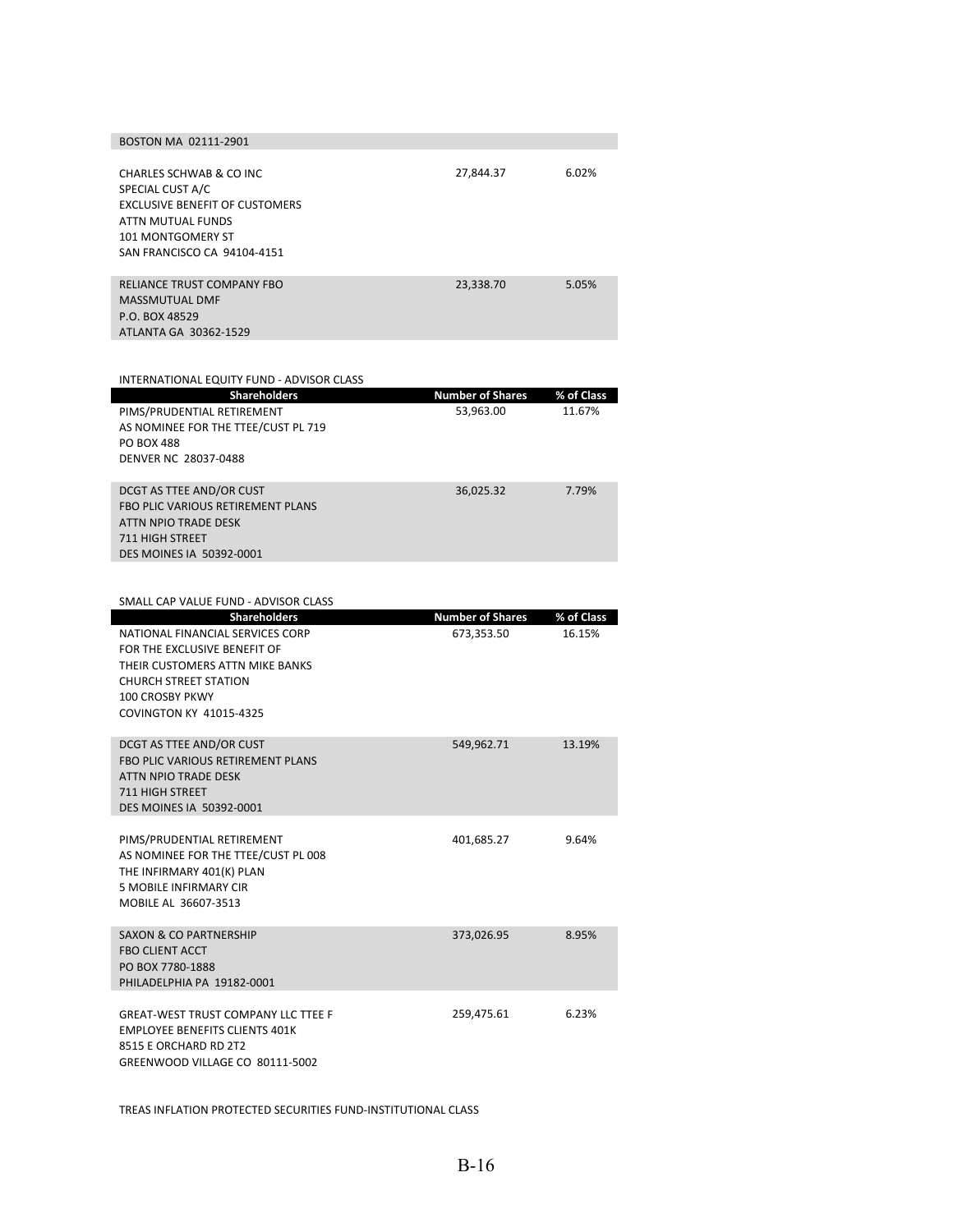| <b>Shareholders</b><br>CHARLES SCHWAB & CO INC<br>SPECIAL CUST A/C                                                                                                                          | <b>Number of Shares</b><br>9,748,456.60 | % of Class<br>41.82% |
|---------------------------------------------------------------------------------------------------------------------------------------------------------------------------------------------|-----------------------------------------|----------------------|
| <b>EXCLUSIVE BENEFIT OF CUSTOMERS</b><br>ATTN MUTUAL FUNDS<br><b>101 MONTGOMERY ST</b><br>SAN FRANCISCO CA 94104-4151                                                                       |                                         |                      |
| JP MORGAN CHASE BANK TTEE<br>SUPER SAVER CAP ACCUM PLAN FOR EE<br>OF PTP AMR CORP SUBSID<br>C/O JP MORGAN/AMERICAN CENTURY RPS<br>PO BOX 419784<br>KANSAS CITY MO 64141-6784                | 5,334,206.04                            | 22.89%               |
| PERSHING LLC<br>1 PERSHING PLZ<br>JERSEY CITY NJ 07399-0001                                                                                                                                 | 2,571,999.21                            | 11.03%               |
| JP MORGAN CHASE BANK TTEE<br><b>SUPER SAVER CAP PTP AMR CORP</b><br><b>MODERATE LIFESTYLE PORTFOLIO</b><br>C/O JP MORGAN/AMERICAN CENTURY RPS<br>PO BOX 419784<br>KANSAS CITY MO 64141-6784 | 2,565,461.70                            | 11.01%               |
| JP MORGAN CHASE BANK TTEE<br>SUPER SAVER CAP PTP AMR CORP<br>CONSERVATIVE LIFESTYLE PORTFOLIO<br>C/O JP MORGAN/AMERICAN CENTURY RPS<br>PO BOX 419784<br>KANSAS CITY MO 64141-6784           | 1,522,244.77                            | 6.53%                |
| MID-CAP VALUE FUND-AMR CLASS<br><b>Shareholders</b>                                                                                                                                         | <b>Number of Shares</b>                 | % of Class           |
| JP MORGAN CHASE BANK TTEE<br>SUPER SAVER CAP ACCUM PLAN FOR EE<br>OF PTP AMR CORP SUBSID<br>C/O JP MORGAN/AMERICAN CENTURY RPS<br>PO BOX 419784<br>KANSAS CITY MO 64141-6784                | 3,895,798.85                            | 47.60%               |
| JP MORGAN CHASE BANK TTEE<br><b>\$UPER \$AVER CAP PTP AMR CORP</b><br>AGGRESSIVE LIFESTYLE PORTFOLIO<br>C/O JP MORGAN/AMERICAN CENTURY RPS<br>PO BOX 419784<br>KANSAS CITY MO 64141-6784    | 1,979,558.11                            | 24.19%               |
| JP MORGAN CHASE BANK TTEE<br>SUPER SAVER CAP PTP AMR CORP<br>MODERATE LIFESTYLE PORTFOLIO<br>C/O JP MORGAN/AMERICAN CENTURY RPS<br>PO BOX 419784<br>KANSAS CITY MO 64141-6784               | 1,865,143.87                            | 22.79%               |
| INTERMEDIATE BOND FUND- INSTITUTIONAL CLASS<br><b>Shareholders</b>                                                                                                                          | <b>Number of Shares</b>                 | % of Class           |
| JP MORGAN CHASE BANK TTEE<br>SUPER SAVER CAP ACCUM PLAN FOR EE                                                                                                                              | 29,492,719.19                           | 75.80%               |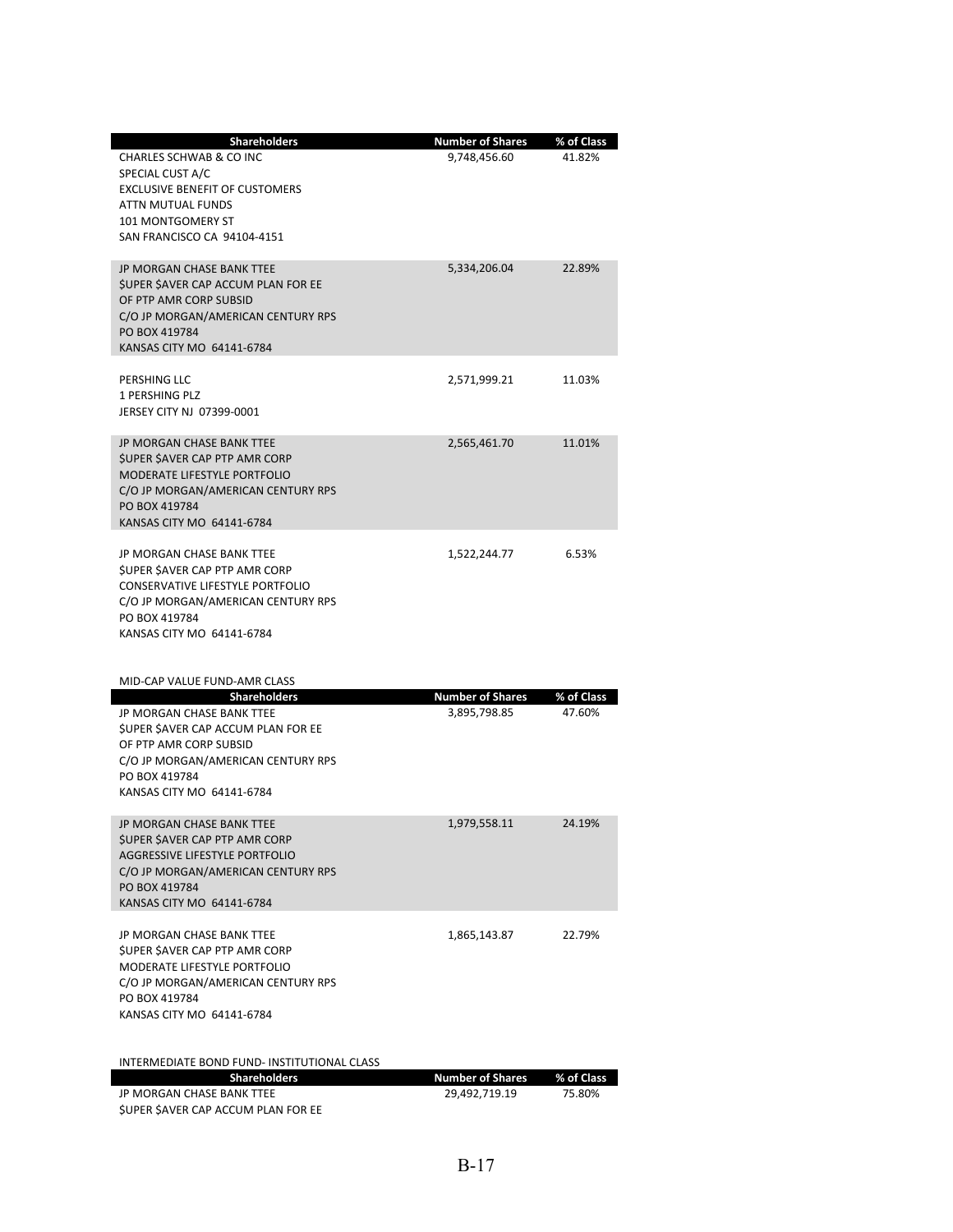| OF PTP AMR CORP SUBSID<br>C/O JP MORGAN/AMERICAN CENTURY RPS<br>PO BOX 419784<br>KANSAS CITY MO 64141-6784                                                                                         |                                       |                      |
|----------------------------------------------------------------------------------------------------------------------------------------------------------------------------------------------------|---------------------------------------|----------------------|
| <b>JP MORGAN CHASE BANK TTEE</b><br><b>SUPER SAVER CAP PTP AMR CORP</b><br><b>MODERATE LIFESTYLE PORTFOLIO</b><br>C/O JP MORGAN/AMERICAN CENTURY RPS<br>PO BOX 419784<br>KANSAS CITY MO 64141-6784 | 4,946,411.14                          | 12.71%               |
| JP MORGAN CHASE BANK TTEE<br>SUPER SAVER CAP PTP AMR CORP<br><b>CONSERVATIVE LIFESTYLE PORTFOLIO</b><br>C/O JP MORGAN/AMERICAN CENTURY RPS<br>PO BOX 419784<br>KANSAS CITY MO 64141-6784           | 3,913,425.61                          | 10.06%               |
| SHORT-TERM BOND FUND-INSTITUTIONAL CLASS<br>Shareholders                                                                                                                                           | <b>Number of Shares</b>               | % of Class           |
| JP MORGAN CHASE BANK TTEE<br>SUPER SAVER CAP ACCUM PLAN FOR EE<br>OF PTP AMR CORP SUBSID<br>C/O JP MORGAN/AMERICAN CENTURY RPS<br>PO BOX 419784<br>KANSAS CITY MO 64141-6784                       | 25,071,205.50                         | 88.98%               |
| <b>CHARLES SCHWAB &amp; CO INC</b><br>SPECIAL CUST A/C<br><b>EXCLUSIVE BENEFIT OF CUSTOMERS</b><br><b>101 MONTGOMERY ST</b><br>SAN FRANCISCO CA 94104-4151                                         | 1,517,416.88                          | 5.39%                |
|                                                                                                                                                                                                    |                                       |                      |
| <b>BALANCED FUND - ADVISOR CLASS</b>                                                                                                                                                               |                                       |                      |
| <b>Shareholders</b><br>STATE STREET BANK & TRUST CO<br>FBO TAYNIK AND CO<br>C/O INVESTORS BANK & TRUST CO<br>1200 CROWN COLONY DR<br>QUINCY MA 02169-0938                                          | <b>Number of Shares</b><br>310,662.85 | % of Class<br>30.63% |
| SAXON AND CO<br><b>FBO CLIENT ACCT</b><br>P.O. BOX 7780-1888<br>PHILADELPHIA PA 19182-0001                                                                                                         | 287,086.42                            | 28.31%               |
| LPL FINANCIAL<br><b>FBO CLIENT ACCT</b><br>4707 EXECUTIVE DR<br>SAN DIEGO CA 92121-3091                                                                                                            | 187,005.14                            | 18.44%               |
| <b>WELLS FARGO BANK FBO</b><br><b>VARIOUS RETIREMENT PLANS</b><br>1525 WEST WT HARRIS BLVD<br>CHARLOTTE NC 28288-1076                                                                              | 69,707.29                             | 6.87%                |
| NATIONAL FINANCIAL SERVICES CORP<br>FOR THE EXCLUSIVE BENEFIT OF<br>THEIR CUSTOMERS ATTN MIKE BANKS                                                                                                | 68,584.04                             | 6.76%                |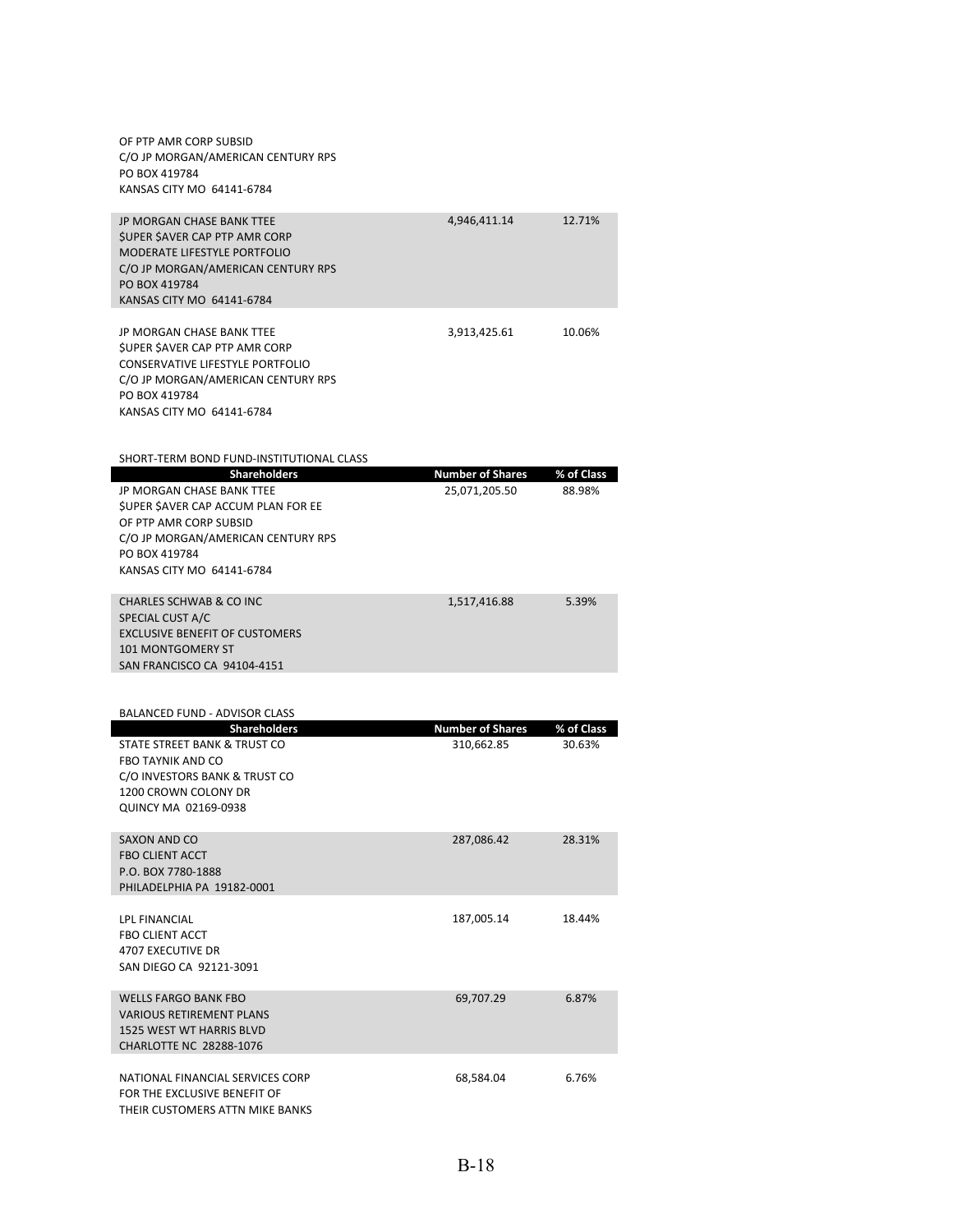CHURCH STREET STATION 100 CROSBY PKWY COVINGTON KY 41015‐4325

| LARGE CAP VALUE FUND - ADVISOR CLASS                |                         |            |
|-----------------------------------------------------|-------------------------|------------|
| <b>Shareholders</b>                                 | <b>Number of Shares</b> | % of Class |
| MASSACHUSETTS MUTUAL INSURANCE CO                   | 1,165,280.26            | 20.23%     |
| 1295 STATE ST MTP C105<br>SPRINGFIELD MA 01111-0001 |                         |            |
|                                                     |                         |            |
| TAYNIK AND CO S/O STATE STREET                      | 698,613.79              | 12.13%     |
| <b>BANK AND TRUST CO</b>                            |                         |            |
| C/O INVESTORS BANK & TRUST                          |                         |            |
| 200 CLARENDON ST PFG 90                             |                         |            |
| BOSTON MA 02116-5021                                |                         |            |
| <b>WELLS FARGO BANK FBO</b>                         | 603,293.82              | 10.47%     |
| <b>VARIOUS RETIREMENT PLANS</b>                     |                         |            |
| 1525 WEST WT HARRIS BLVD                            |                         |            |
| CHARLOTTE NC 28288-1076                             |                         |            |
|                                                     |                         |            |
| STATE STREET BANK & TRUST CUST                      | 502,861.25              | 8.73%      |
| <b>FBO STATIONARY ENGINEERS LOCAL 39</b>            |                         |            |
| 20 NEWPORT AVE EXT JQB513<br>QUINCY MA 02171        |                         |            |
|                                                     |                         |            |
| DCGT AS TTEE AND/OR CUST                            | 415,561.07              | 7.21%      |
| <b>FBO PLIC VARIOUS RETIREMENT PLANS</b>            |                         |            |
| ATTN NPIO TRADE DESK                                |                         |            |
| 711 HIGH STREET                                     |                         |            |
| DES MOINES IA 50392-0001                            |                         |            |
|                                                     |                         |            |
| MID-CAP VALUE FUND-INSTITUTIONAL CLASS              |                         |            |
| <b>Shareholders</b>                                 | <b>Number of Shares</b> | % of Class |
| STATE STREET BANK AND TRUST CO                      | 3,030,197.81            | 21.20%     |
| FBO BAYLOR HEALTH CARE SYSTEM                       |                         |            |
| RETIREMENT SAVINGS PLAN                             |                         |            |
| ONE LINCOLN ST                                      |                         |            |
|                                                     |                         |            |
| BOSTON MA 02111-2900                                |                         |            |
| NATIONAL FINANCIAL SERVICES CORP                    | 2,847,255.17            | 19.92%     |
| FOR THE EXCLUSIVE BENEFIT OF                        |                         |            |
| THEIR CUSTOMERS ATTN MIKE BANKS                     |                         |            |
| <b>CHURCH STREET STATION</b>                        |                         |            |
| <b>100 CROSBY PKWY</b>                              |                         |            |
| <b>COVINGTON KY 41015-4325</b>                      |                         |            |
|                                                     |                         |            |
| LARGE CAP VALUE FUND-RETIREMENT CLASS               |                         |            |
| <b>Shareholders</b>                                 | <b>Number of Shares</b> | % of Class |
| VOYA RETIREMENT INSURANCE AND                       | 177,832.46              | 43.14%     |
| ANNUITY COMPANY                                     |                         |            |
| ATTN MICHAEL KAMINSKI                               |                         |            |
| ONE ORANGE WAY                                      |                         |            |
| WINDSOR CT 06095-4773                               |                         |            |
| DCGT AS TTEE AND/OR CUST                            | 119,197.58              | 28.91%     |
| FBO PLIC VARIOUS RETIREMENT PLANS                   |                         |            |
| 711 HIGH STREET<br>DES MOINES IA 50392-0001         |                         |            |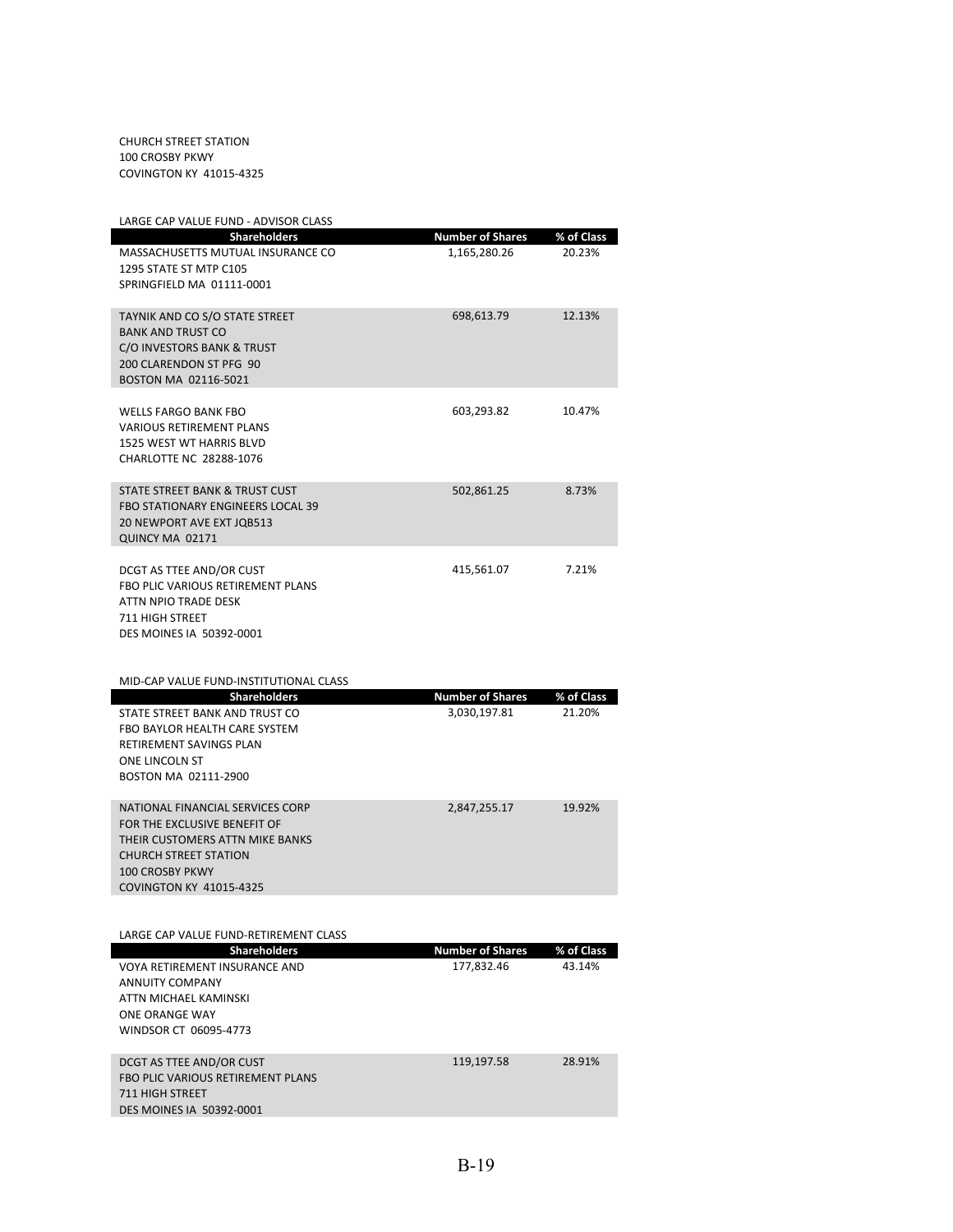| TD AMERITRADE TRUST COMPANY | 34.971.63 | 8.48% |  |
|-----------------------------|-----------|-------|--|
| P.O. BOX 17748              |           |       |  |

| DENVER CO 80217-0748 |  |
|----------------------|--|
|                      |  |

| INTERNATIONAL EQUITY FUND-RETIREMENT CLASS                  |                         |            |
|-------------------------------------------------------------|-------------------------|------------|
| <b>Shareholders</b>                                         | <b>Number of Shares</b> | % of Class |
| DCGT AS TTEE AND/OR CUST                                    | 32,016.13               | 52.34%     |
| FBO PLIC VARIOUS RETIREMENT PLANS                           |                         |            |
| <b>711 HIGH STREET</b>                                      |                         |            |
| DES MOINES IA 50392-0001                                    |                         |            |
|                                                             |                         |            |
| <b>MATRIX TRUST COMPANY CUST. FBO</b>                       | 9,700.90                | 15.86%     |
| WILLIAMS ALL SEASONS COMPANY PROFIT<br>717 17TH ST STE 1300 |                         |            |
| DENVER CO 80202-3304                                        |                         |            |
|                                                             |                         |            |
| STATE STREET BANK TTEE CUSTODIAN                            | 8,168.94                | 13.35%     |
| FBO ADP ACCESS 401K PLAN                                    |                         |            |
| <b>1 LINCOLN STREET</b>                                     |                         |            |
| BOSTON MA 02111-2901                                        |                         |            |
|                                                             |                         |            |
| <b>ASCENSUS TRUST FBO</b>                                   | 7,323.30                | 11.97%     |
| BRIAN W DOSSETT M D LTD PROFIT SHA                          |                         |            |
| PO BOX 10758                                                |                         |            |
| FARGO ND 58106-0758                                         |                         |            |
|                                                             |                         |            |
| <b>FIIOC FBO</b>                                            | 3,457.85                | 5.65%      |
| <b>CENTURY STRATEGIES LLC</b>                               |                         |            |
| 401(K) PROFIT SHARING PLAN<br>100 MAGELLAN WAY (KW1C)       |                         |            |
| <b>COVINGTON KY 41015-1999</b>                              |                         |            |
|                                                             |                         |            |
|                                                             |                         |            |
|                                                             |                         |            |
| SMALL CAP VALUE FUND-RETIREMENT CLASS                       |                         |            |
| <b>Shareholders</b>                                         | <b>Number of Shares</b> | % of Class |
| VOYA RETIREMENT INSURANCE AND                               | 170,420.29              | 34.68%     |
| ANNUITY COMPANY                                             |                         |            |
| ONE ORANGE WAY                                              |                         |            |
| WINDSOR CT 06095-4773                                       |                         |            |
|                                                             |                         |            |
| DCGT AS TTEE AND/OR CUST                                    | 107,496.06              | 21.87%     |
| FBO PLIC VARIOUS RETIREMENT PLANS                           |                         |            |
| ATTN NPIO TRADE DESK                                        |                         |            |
| <b>711 HIGH STREET</b>                                      |                         |            |
| <b>DES MOINES IA 50392-0001</b>                             |                         |            |
|                                                             |                         |            |
| <b>FLEXIBLE BOND FUND - Y CLASS</b>                         |                         |            |
| <b>Shareholders</b>                                         | <b>Number of Shares</b> | % of Class |
| UBS WM USA                                                  | 1,582,904.98            | 45.21%     |
| OMNI ACCOUNT M/F                                            |                         |            |
| 1000 HARBOR BLVD 5TH FLR                                    |                         |            |
| WEEHAWKEN NJ 07086-6761                                     |                         |            |
|                                                             |                         |            |
| <b>CHARLES SCHWAB &amp; CO INC</b><br>SPECIAL CUST A/C      | 640,508.78              | 18.29%     |

101 MONTGOMERY ST SAN FRANCISCO CA 94104‐4151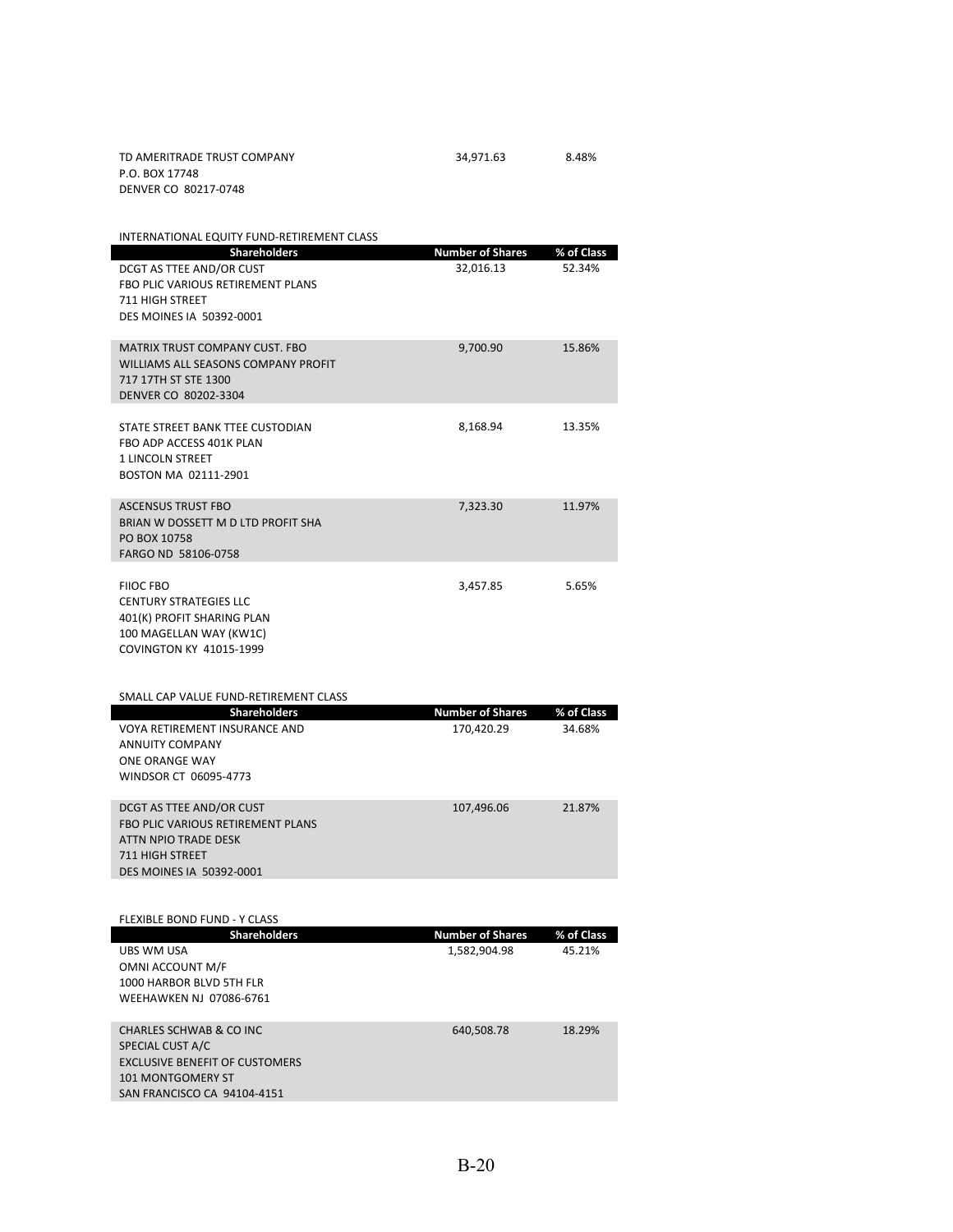| NATIONAL FINANCIAL SERVICES CORP<br>FOR THE EXCLUSIVE BENEFIT OF OUR<br><b>CUSTOMERS ATTN MUTUAL FDS 5TH FLOOR</b><br><b>200 LIBERTY STREET</b><br>ONE WORLD FINANCIAL CENTER<br>NEW YORK NY 10281-1003 | 466,301.03                               | 13.32%               |
|---------------------------------------------------------------------------------------------------------------------------------------------------------------------------------------------------------|------------------------------------------|----------------------|
| <b>FIRST CLEARING LLC</b><br>SPECIAL CUSTODY ACCT FOR THE<br><b>EXCLUSIVE BENEFIT OF CUSTOMERS</b><br>2801 MARKET ST<br>SAINT LOUIS MO 63103-2523                                                       | 333,993.90                               | 9.54%                |
| <b>LPL FINANCIAL</b><br><b>FBO CUSTOMER ACCOUNTS</b><br>4707 EXECUTIVE DR<br>SAN DIEGO CA 92121-3091                                                                                                    | 186,829.86                               | 5.34%                |
| SMALL CAP VALUE II FUND - Y CLASS                                                                                                                                                                       |                                          |                      |
| <b>Shareholders</b><br>AMERICAN BEACON ADVISORS<br>4151 AMON CARTER BLVD MD 2450<br>FORT WORTH TX 76155-2601<br>SIM HIGH YIELD OPPORTUNITIES FUND-INVESTOR CLASS                                        | <b>Number of Shares</b><br>205,212.83    | % of Class<br>99.42% |
| <b>Shareholders</b>                                                                                                                                                                                     | <b>Number of Shares</b>                  | % of Class           |
| NATIONAL FINANCIAL SERVICES LLC<br>FOR THE EXCLUSIVE BENEFIT OF OUR                                                                                                                                     | 12,984,258.23                            | 67.09%               |
| <b>CUSTOMERS ATTN MF DEPT 5TH FL</b><br><b>200 LIBERTY STREET</b><br>ONE WORLD FINANCIAL CENTER<br>NEW YORK NY 10281-1003                                                                               |                                          |                      |
| <b>CHARLES SCHWAB &amp; CO INC</b><br>SPECIAL CUST A/C<br><b>EXCLUSIVE BENEFIT OF CUSTOMERS</b><br>101 MONTGOMERY ST<br>SAN FRANCISCO CA 94104-4151                                                     | 2,474,276.03                             | 12.78%               |
| LPL FINANCIAL<br><b>FBO CUSTOMER ACCOUNTS</b><br>4707 EXECUTIVE DR<br>SAN DIEGO CA 92121-3091                                                                                                           | 1,728,261.63                             | 8.93%                |
| <b>BALANCED FUND - AMR CLASS</b>                                                                                                                                                                        |                                          |                      |
| <b>Shareholders</b><br>JP MORGAN CHASE BANK TTEE<br>SUPER SAVER CAP ACCUM PLAN FOR EE<br>OF PTP AMR CORP SUBSID<br>C/O JP MORGAN/AMERICAN CENTURY RPS<br>PO BOX 419784<br>KANSAS CITY MO 64141-6784     | <b>Number of Shares</b><br>22,593,607.12 | % of Class<br>49.65% |
| LONG TERM DISABILITY TRUST<br>C/O SSB MASTER TR DIVISION<br>2 AVE DE LAFAYETTE LCC2<br>BOSTON MA 02111                                                                                                  | 9,944,191.76                             | 21.85%               |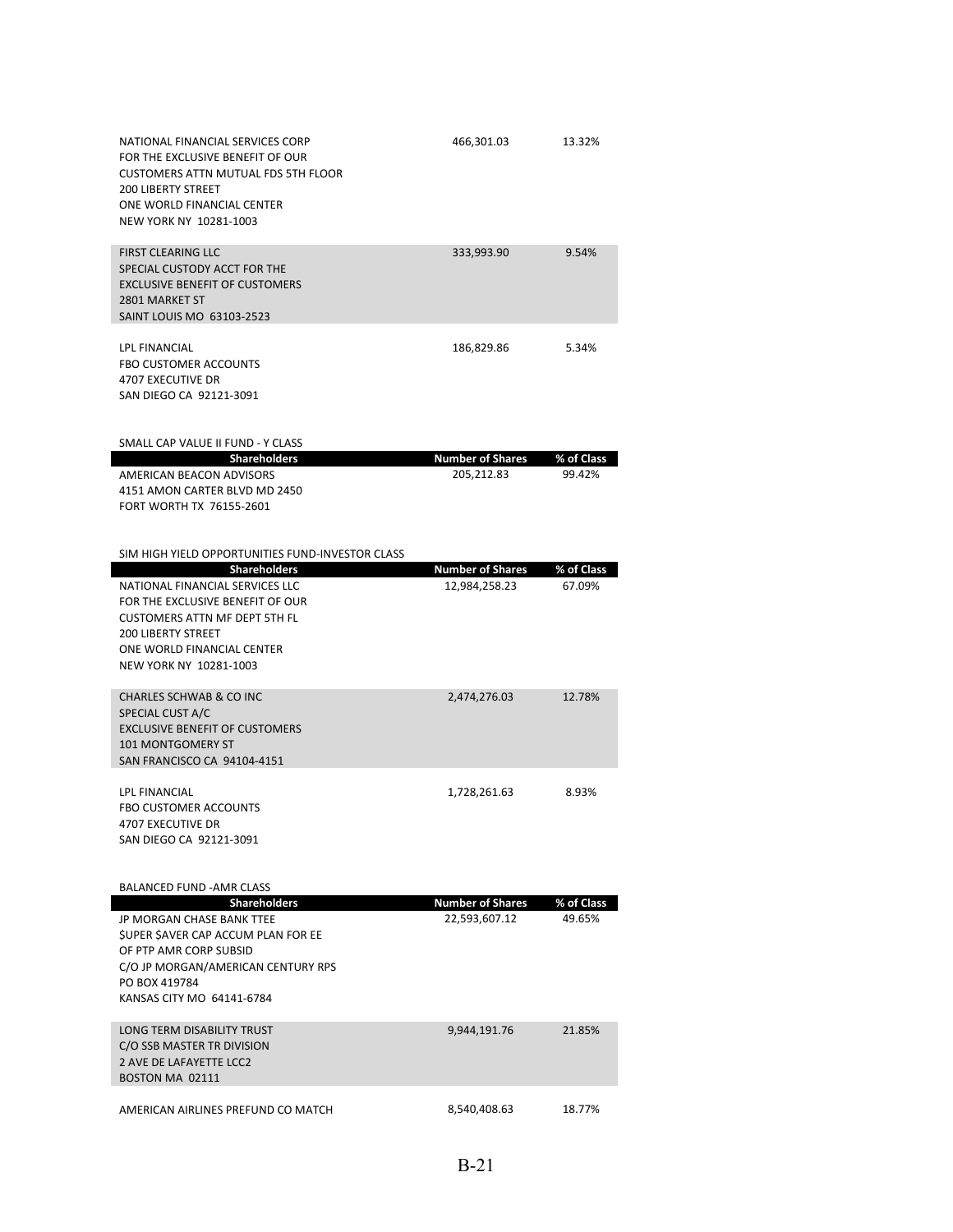| C/O SSB MASTER TR DIVISION<br>2 AVE DE LAFAYETTE LCC2<br>BOSTON MA 02111                                                                                                                            |                                          |                      |
|-----------------------------------------------------------------------------------------------------------------------------------------------------------------------------------------------------|------------------------------------------|----------------------|
| <b>STATE STREET BANK FBO</b><br>MASTER TR AMERICAN AIRLINES PREFUND<br>FA UNION ER TR FUND 5Y5R<br>1776 HERITAGE DR<br>NORTH QUINCY MA 02171-2119                                                   | 2,437,766.52                             | 5.36%                |
|                                                                                                                                                                                                     |                                          |                      |
| LARGE-CAP VALUE FUND - AMR CLASS                                                                                                                                                                    |                                          |                      |
| <b>Shareholders</b><br>JP MORGAN CHASE BANK TTEE<br>SUPER SAVER CAP ACCUM PLAN FOR EE<br>OF PTP AMR CORP SUBSID<br>C/O JP MORGAN/AMERICAN CENTURY RPS<br>PO BOX 419784<br>KANSAS CITY MO 64141-6784 | <b>Number of Shares</b><br>24,867,485.33 | % of Class<br>88.70% |
| INTERNATIONAL EQUITY FUND - AMR CLASS                                                                                                                                                               |                                          |                      |
| <b>Shareholders</b><br>JP MORGAN CHASE BANK TTEE<br>SUPER SAVER CAP ACCUM PLAN FOR EE<br>OF PTP AMR CORP SUBSID<br>C/O JP MORGAN/AMERICAN CENTURY RPS<br>PO BOX 419784<br>KANSAS CITY MO 64141-6784 | <b>Number of Shares</b><br>13,154,390.32 | % of Class<br>56.75% |
| JP MORGAN CHASE BANK TTEE<br><b>\$UPER \$AVER CAP PTP AMR CORP</b><br>MODERATE LIFESTYLE PORTFOLIO<br>C/O JP MORGAN/AMERICAN CENTURY RPS<br>PO BOX 419784<br>KANSAS CITY MO 64141-6784              | 2,180,136.14                             | 9.41%                |
| LONG TERM DISABILITY TRUST<br>C/O SSB MASTER TR DIVISION<br>2 AVE DE LAFAYETTE LCC2<br>BOSTON MA 02111                                                                                              | 2,146,997.71                             | 9.26%                |
| JP MORGAN CHASE BANK TTEE<br>\$UPER \$AVER CAP PTP AMR CORP<br>AGGRESSIVE LIFESTYLE PORTFOLIO<br>C/O JP MORGAN/AMERICAN CENTURY RPS<br>PO BOX 419784<br>KANSAS CITY MO 64141-6784                   | 2,054,452.35                             | 8.86%                |
| AMERICAN AIRLINES PREFUND CO MATCH<br>C/O SSB MASTER TR DIVISION<br>ATTN SEAN GRAY<br>2 AVE DE LAFAYETTE LCC2<br>BOSTON MA 02111                                                                    | 1,884,542.30                             | 8.13%                |

| SMALL-CAP VALUE FUND - AMR CLASS         |                  |            |
|------------------------------------------|------------------|------------|
| <b>Shareholders</b>                      | Number of Shares | % of Class |
| JP MORGAN CHASE BANK TTEE                | 13.082.582.73    | 84.62%     |
| <b>SUPER SAVER CAP ACCUM PLAN FOR EE</b> |                  |            |
| OF PTP AMR CORP SUBSID                   |                  |            |
| C/O JP MORGAN/AMERICAN CENTURY RPS       |                  |            |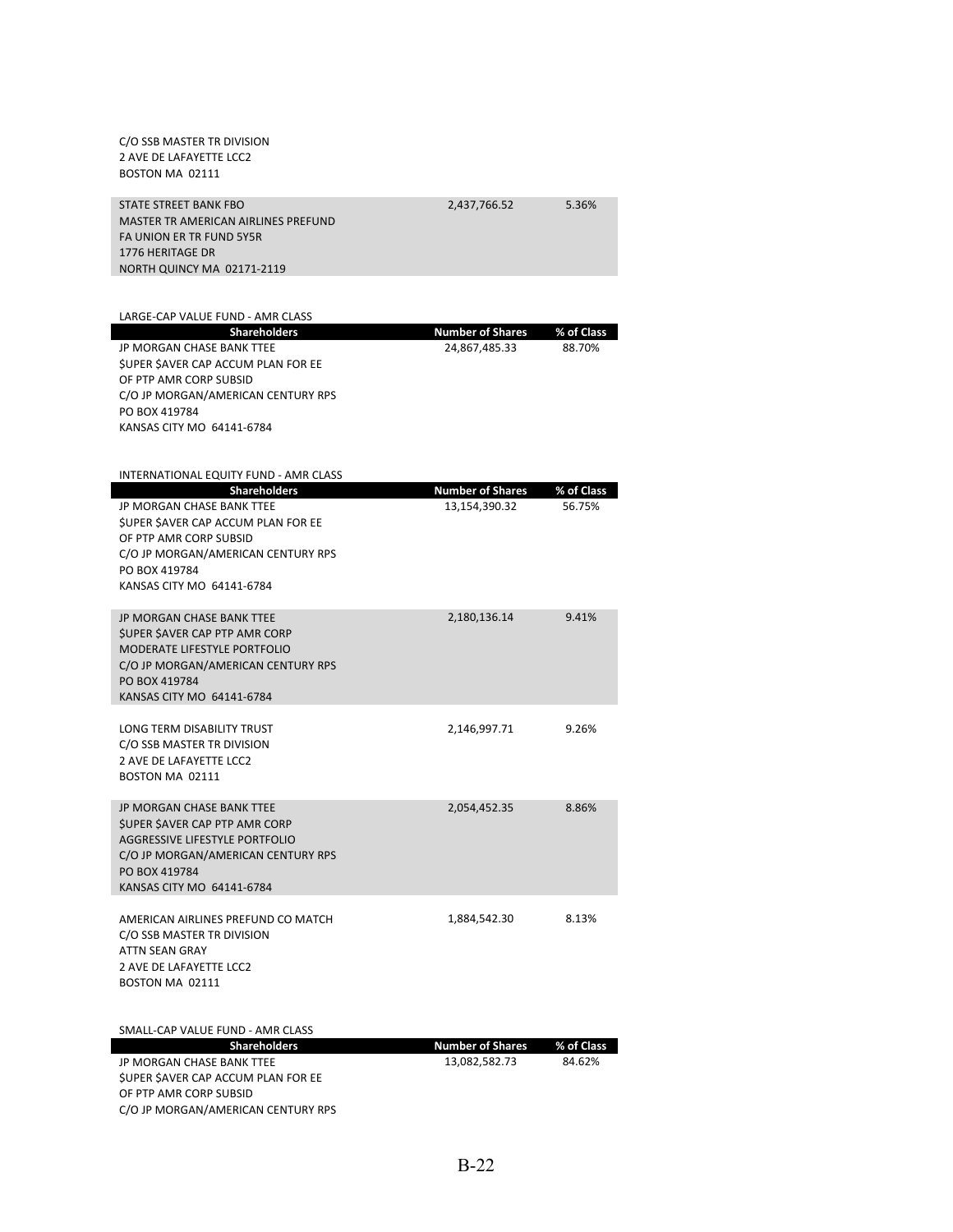PO BOX 419784 KANSAS CITY MO 64141‐6784

| <b>JP MORGAN CHASE BANK TTEE</b><br>SUPER SAVER CAP PTP AMR CORP<br>MODERATE LIFESTYLE PORTFOLIO<br>C/O JP MORGAN/AMERICAN CENTURY RPS<br>PO BOX 419784<br>KANSAS CITY MO 64141-6784 | 823,889.66 | 5.33% |
|--------------------------------------------------------------------------------------------------------------------------------------------------------------------------------------|------------|-------|
|                                                                                                                                                                                      |            |       |
| JP MORGAN CHASE BANK TTEE<br>SUPER SAVER CAP PTP AMR CORP<br>AGGRESSIVE LIFESTYLE PORTEOLIO<br>C/O JP MORGAN/AMERICAN CENTURY RPS<br>PO BOX 419784<br>KANSAS CITY MO 64141-6784      | 777,174.73 | 5.03% |
|                                                                                                                                                                                      |            |       |
|                                                                                                                                                                                      |            |       |

| EMERGING MARKETS FUND - AMR CLASS                                                                                                                                                      |                                         |                      |
|----------------------------------------------------------------------------------------------------------------------------------------------------------------------------------------|-----------------------------------------|----------------------|
| <b>Shareholders</b>                                                                                                                                                                    | <b>Number of Shares</b>                 | % of Class           |
| JP MORGAN CHASE BANK TTEE<br>SUPER SAVER CAP ACCUM PLAN FOR EE<br>OF PTP AMR CORP SUBSID<br>C/O JP MORGAN/AMERICAN CENTURY RPS<br>PO BOX 419784<br>KANSAS CITY MO 64141-6784           | 4,507,743.76                            | 45.56%               |
| <b>LONG TERM DISABILITY TRUST</b><br>C/O SSB MASTER TR DIVISION<br>2 AVE DE LAFAYETTE LCC2<br>BOSTON MA 02111                                                                          | 1,610,695.55                            | 16.28%               |
| AMERICAN AIRLINES PREFUND CO MATCH<br>C/O SSB MASTER TR DIVISION<br>2 AVE DE LAFAYETTE LCC2<br>BOSTON MA 02111                                                                         | 1,356,102.20                            | 13.71%               |
| JP MORGAN CHASE BANK TTEE<br><b>SUPER SAVER CAP PTP AMR CORP</b><br>AGGRESSIVE LIFESTYLE PORTFOLIO<br>C/O JP MORGAN/AMERICAN CENTURY RPS<br>PO BOX 419784<br>KANSAS CITY MO 64141-6784 | 907,984.16                              | 9.18%                |
| JP MORGAN CHASE BANK TTEE<br>SUPER SAVER CAP PTP AMR CORP<br><b>MODERATE LIFESTYLE PORTFOLIO</b><br>C/O JP MORGAN/AMERICAN CENTURY RPS<br>PO BOX 419784<br>KANSAS CITY MO 64141-6784   | 641,963.38                              | 6.49%                |
| MID-CAP VALUE FUND - INVESTOR CLASS                                                                                                                                                    |                                         |                      |
| <b>Shareholders</b><br>RELIANCE TRUST COMPANY FBO<br>INSPER 401K<br>P.O. BOX 48529<br>ATLANTA GA 30362-1529                                                                            | <b>Number of Shares</b><br>6,918,898.78 | % of Class<br>39.45% |
| NATIONAL FINANCIAL SERVICES CORP<br>FOR THE EXCLUSIVE BENEFIT OF OUR<br><b>CUSTOMERS ATTN MUTUAL FDS 5TH FLOOR</b>                                                                     | 4,368,071.01                            | 24.91%               |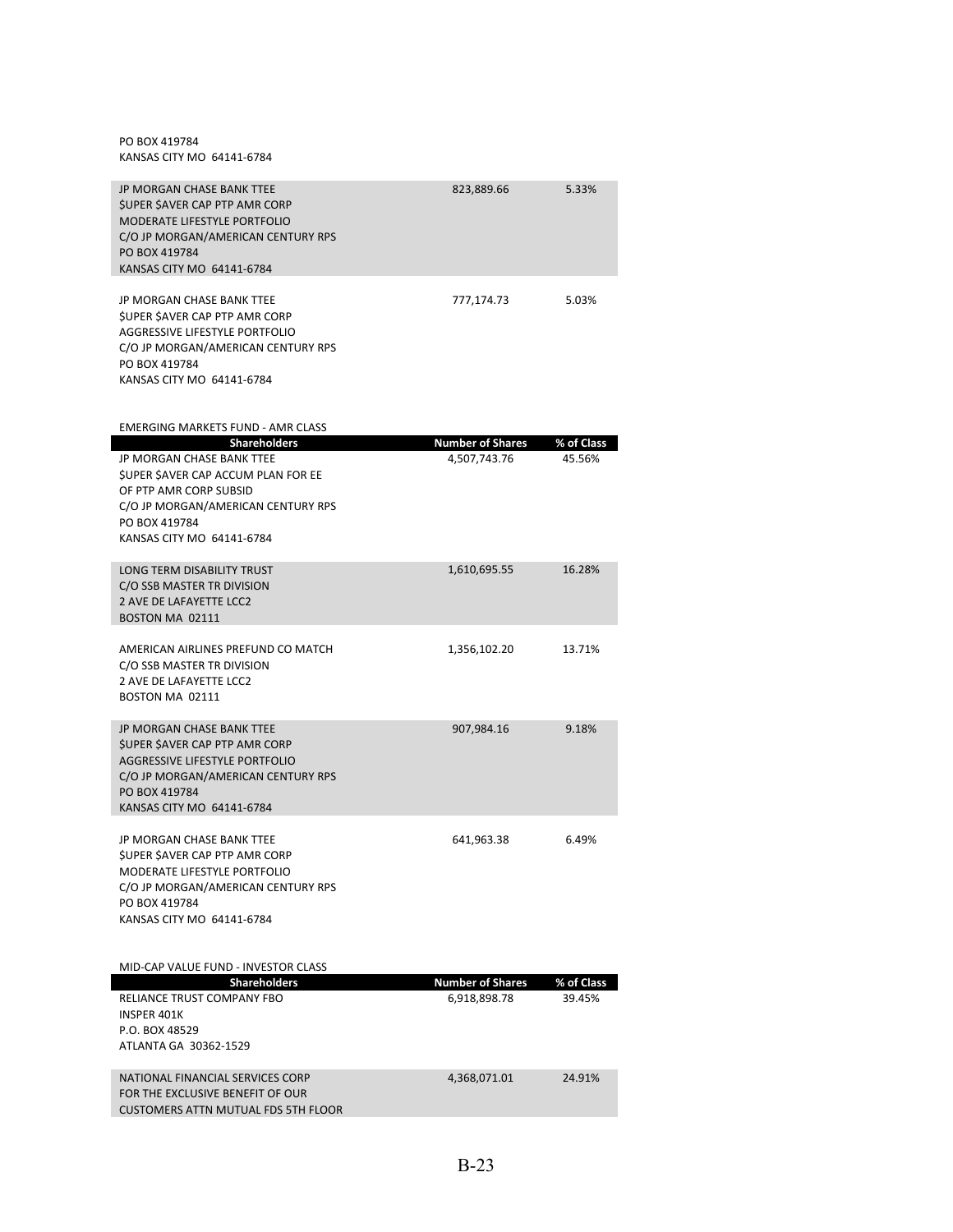| <b>200 LIBERTY STREET</b><br>ONE WORLD FINANCIAL CENTER<br>NEW YORK NY 10281-1003                                                                                                      |                                       |                      |
|----------------------------------------------------------------------------------------------------------------------------------------------------------------------------------------|---------------------------------------|----------------------|
| CHARLES SCHWAB & CO FOR THE<br>EXCLUSIVE BENEFIT OF OUR CUSTOMERS<br>9601 E PANORAMA CIR<br>ENGLEWOOD CO 80112-3441                                                                    | 1,399,956.34                          | 7.98%                |
| MID-CAP VALUE FUND - ADVISOR CLASS                                                                                                                                                     |                                       |                      |
| <b>Shareholders</b><br>NATIONAL FINANCIAL SERVICES CORP<br>FOR THE EXCLUSIVE BENEFIT OF<br>THEIR CUSTOMERS ATTN MIKE BANKS<br>100 CROSBY PKWY<br><b>COVINGTON KY 41015-4325</b>        | <b>Number of Shares</b><br>117,821.70 | % of Class<br>17.82% |
| <b>FIIOC FBO</b><br>AT&T INTERACTIVE 401(K)<br><b>SUCCESS SHARING PLAN</b><br>100 MAGELLAN WAY (KWIC)<br><b>COVINGTON KY 41015-1987</b>                                                | 104,552.01                            | 15.81%               |
| LINCOLN RETIREMENT SERVICES COMPANY<br>FBO HBCS 401K RETIREMENT<br>PO BOX 7876<br>FORT WAYNE IN 46801-7876                                                                             | 72,810.15                             | 11.01%               |
| <b>VRSCO</b><br>FBO AIGFSB [CUST] [TTEE] FBO<br>CALDWELL MEMORIAL HOSPITAL 403(B)<br>2929 ALLEN PARKWAY, A6-20<br>HOUSTON TX 77019-7117                                                | 64,133.90                             | 9.70%                |
| DCGT AS TTEE AND/OR CUST<br>FBO PLIC VARIOUS RETIREMENT PLANS<br>ATTN NPIO TRADE DESK<br><b>711 HIGH STREET</b><br>DES MOINES IA 50392-0001                                            | 60,986.94                             | 9.22%                |
| <b>CBNA AS CUSTODIAN FBO</b><br><b>GARRETT-STOTZ CO PROFIT SHARING PLA</b><br>6 RHOADS DR STE 7<br>UTICA NY 13502-6317                                                                 | 40,184.04                             | 6.08%                |
|                                                                                                                                                                                        |                                       |                      |
| HIGH YIELD BOND FUND - AMR CLASS<br><b>Shareholders</b>                                                                                                                                | <b>Number of Shares</b>               | % of Class           |
| JP MORGAN CHASE BANK TTEE<br>SUPER SAVER CAP PTP AMR CORP<br>MODERATE LIFESTYLE PORTFOLIO<br>C/O JP MORGAN/AMERICAN CENTURY RPS<br>PO BOX 419784<br>KANSAS CITY MO 64141-6784          | 4,804,942.90                          | 33.38%               |
| JP MORGAN CHASE BANK TTEE<br><b>SUPER SAVER CAP PTP AMR CORP</b><br>AGGRESSIVE LIFESTYLE PORTFOLIO<br>C/O JP MORGAN/AMERICAN CENTURY RPS<br>PO BOX 419784<br>KANSAS CITY MO 64141-6784 | 4,532,074.56                          | 31.49%               |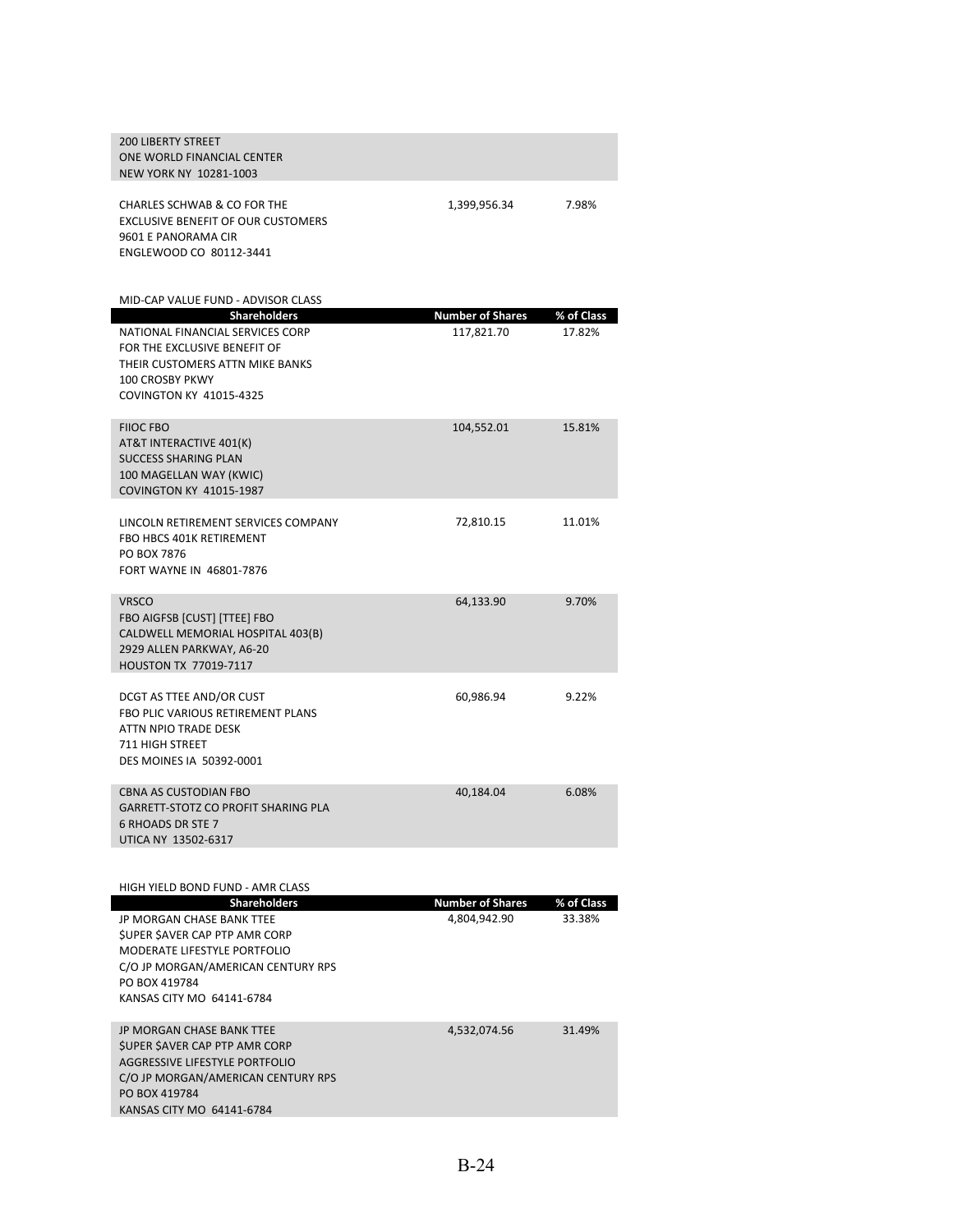| JP MORGAN CHASE BANK TTEE<br>SUPER SAVER CAP ACCUM PLAN FOR EE<br>OF PTP AMR CORP SUBSID<br>C/O JP MORGAN/AMERICAN CENTURY RPS<br>PO BOX 419784<br>KANSAS CITY MO 64141-6784                            | 3,732,373.64            | 25.93%               |
|---------------------------------------------------------------------------------------------------------------------------------------------------------------------------------------------------------|-------------------------|----------------------|
| JP MORGAN CHASE BANK TTEE<br>SUPER SAVER CAP PTP AMR CORP<br><b>CONSERVATIVE LIFESTYLE PORTFOLIO</b><br>C/O JP MORGAN/AMERICAN CENTURY RPS<br>PO BOX 419784<br>KANSAS CITY MO 64141-6784                | 1,267,362.12            | 8.81%                |
|                                                                                                                                                                                                         |                         |                      |
| INTERMEDIATE BOND FUND- INVESTOR CLASS<br><b>Shareholders</b>                                                                                                                                           | <b>Number of Shares</b> |                      |
| NATIONAL FINANCIAL SERVICES CORP<br>FOR THE EXCLUSIVE BENEFIT OF OUR<br><b>CUSTOMERS ATTN MUTUAL FDS 5TH FLOOR</b><br><b>200 LIBERTY STREET</b><br>ONE WORLD FINANCIAL CENTER<br>NEW YORK NY 10281-1003 | 57,136.16               | % of Class<br>46.12% |
| CHARLES SCHWAB & CO INC<br>SPECIAL CUST A/C<br><b>EXCLUSIVE BENEFIT OF CUSTOMERS</b><br>101 MONTGOMERY ST<br>SAN FRANCISCO CA 94104-4151                                                                | 34,780.75               | 28.08%               |
| FIIOC FBO CLIENT ACCT<br>100 MAGELLAN WAY (KW1C)<br><b>COVINGTON KY 41015-1999</b>                                                                                                                      | 8,053.02                | 6.50%                |
| TREASURY INFLATION PROTECTED SECURITIES FUND-INVESTOR CLASS                                                                                                                                             |                         |                      |
| <b>Shareholders</b>                                                                                                                                                                                     | <b>Number of Shares</b> | % of Class           |
| NATIONAL FINANCIAL SERVICES CORP<br>FOR THE EXCLUSIVE BENEFIT OF OUR<br><b>CUSTOMERS ATTN MUTUAL FDS 5TH FLOOR</b><br><b>200 LIBERTY STREET</b><br>ONE WORLD FINANCIAL CENTER<br>NEW YORK NY 10281-1003 | 98,274.14               | 44.26%               |
| <b>CHARLES SCHWAB &amp; CO INC</b><br>SPECIAL CUST A/C<br><b>EXCLUSIVE BENEFIT OF CUSTOMERS</b><br>101 MONTGOMERY ST<br>SAN FRANCISCO CA 94104-4151                                                     | 56,842.08               | 25.60%               |
| FIDELITY INVESTMENT INST OPS CO INC<br>FBO SOLECTRON CORP PLANS 02652<br>100 MAGELLAN WAY KW1C<br><b>COVINGTON KY 41015-1999</b>                                                                        | 12,030.53               | 5.42%                |
| LPL FINANCIAL<br><b>FBO CLIENT ACCT</b><br>4707 EXECUTIVE DR<br>SAN DIEGO CA 92121-3091                                                                                                                 | 12,687.27               | 5.71%                |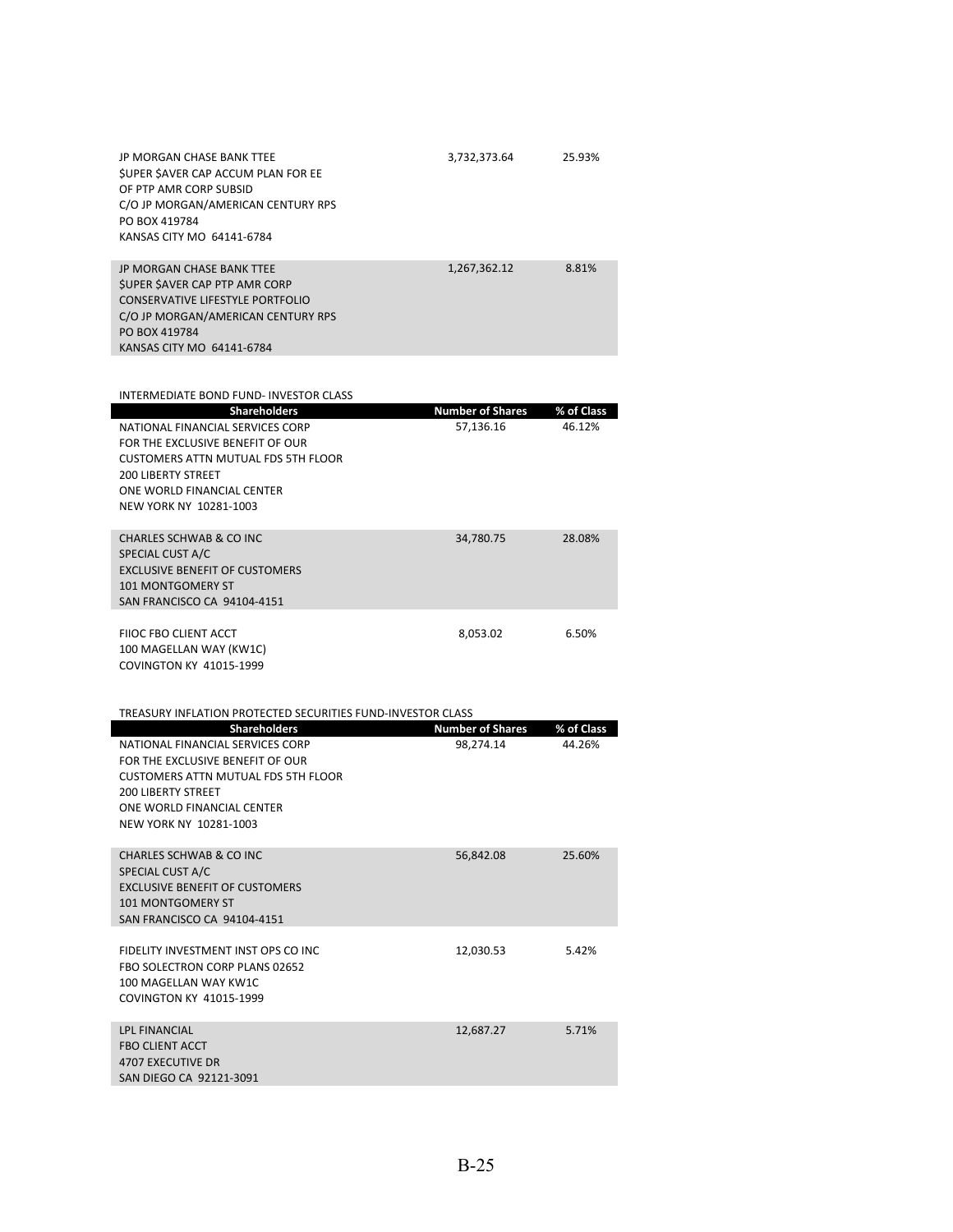| ZEBRA GLOBAL EQUITY FUND - Y CLASS    |                         |            |
|---------------------------------------|-------------------------|------------|
| <b>Shareholders</b>                   | <b>Number of Shares</b> | % of Class |
| UBS WM USA                            | 53,463.12               | 75.49%     |
| 1000 HARBOR BLVD 5TH FLR              |                         |            |
| WEEHAWKEN NJ 07086-6761               |                         |            |
|                                       |                         |            |
| CHARLES SCHWAB & CO INC               | 8,589.86                | 12.13%     |
| SPECIAL CUST A/C                      |                         |            |
| <b>EXCLUSIVE BENEFIT OF CUSTOMERS</b> |                         |            |
| 101 MONTGOMERY ST                     |                         |            |
| SAN FRANCISCO CA 94104-4151           |                         |            |
|                                       |                         |            |
| <b>LPL FINANCIAL</b>                  | 8,191.06                | 11.57%     |
| <b>FBO CLIENT ACCT</b>                |                         |            |
| <b>4707 EXECUTIVE DR</b>              |                         |            |
| SAN DIEGO CA 92121-3091               |                         |            |

| ZEBRA SMALL CAP EQUITY FUND - Y CLASS                                                                                                                                 |                                       |                      |
|-----------------------------------------------------------------------------------------------------------------------------------------------------------------------|---------------------------------------|----------------------|
| <b>Shareholders</b><br><b>FIRST CLEARING LLC</b><br>SPECIAL CUSTODY ACCT FOR THE<br><b>EXCLUSIVE BENEFIT OF CUSTOMERS</b><br>2801 MARKET ST<br>ST LOUIS MO 63103-2523 | <b>Number of Shares</b><br>346,515.16 | % of Class<br>51.72% |
| <b>UBS WM USA</b><br>1000 HARBOR BLVD 5TH FLR<br>WEEHAWKEN NJ 07086-6761                                                                                              | 181,481.04                            | 27.09%               |
| LPL FINANCIAL<br><b>FBO CLIENT ACCT</b><br><b>4707 EXECUTIVE DR</b><br>SAN DIEGO CA 92121-3091                                                                        | 107,109.85                            | 15.99%               |
| <b>BALANCED FUND - Y CLASS</b><br><b>Shareholders</b>                                                                                                                 | <b>Number of Shares</b>               | % of Class           |
| <b>FIRST CLEARING LLC</b><br>SPECIAL CUSTODY ACCT FOR THE<br><b>EXCLUSIVE BENEFIT OF CUSTOMERS</b><br>2801 MARKET ST<br>ST LOUIS MO 63103-2523                        | 1,165,360.67                          | 42.67%               |
| <b>CHARLES SCHWAB &amp; CO INC</b><br><b>101 MONTGOMERY ST</b><br>SAN FRANCISCO CA 94104-4151                                                                         | 572,935.91                            | 20.98%               |
| <b>LPL FINANCIAL</b><br><b>FBO CLIENT ACCT</b><br>4707 EXECUTIVE DR<br>SAN DIEGO CA 92121-3091                                                                        | 391,107.81                            | 14.32%               |
| MID-CAP VALUE FUND - Y CLASS                                                                                                                                          |                                       |                      |
| <b>Shareholders</b><br><b>NFS LLC FEBO</b><br><b>FIIOC AS AGENT FOR</b><br><b>QUALIFIED EMPLOYEE BENEFIT</b>                                                          | <b>Number of Shares</b><br>742,685.40 | % of Class<br>26.58% |

PLANS (401K) FINOPS‐IC FUNDS 100 MAGELLAN WAY # KW1C COVINGTON KY 41015‐1987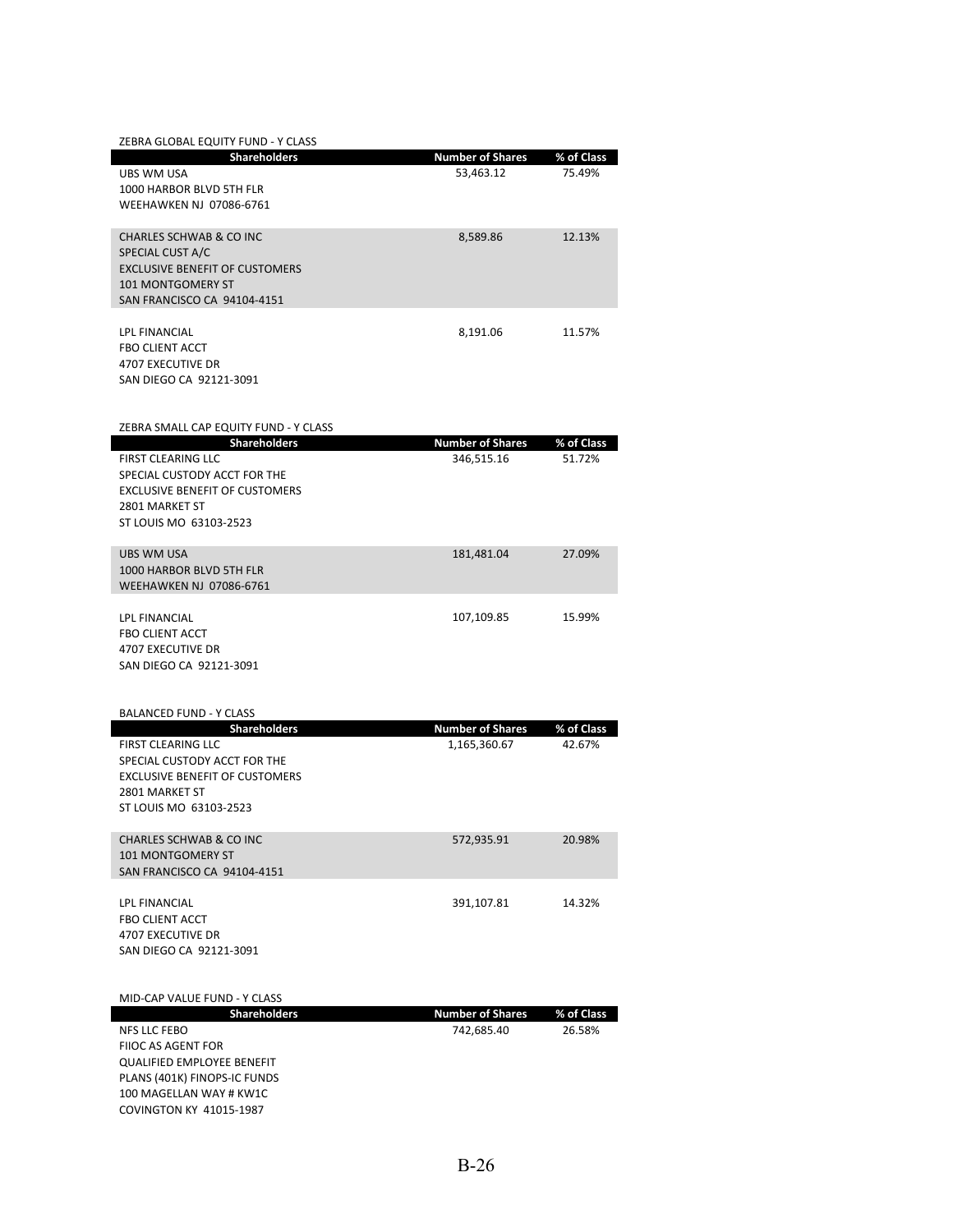| UBS WM USA<br>551,434.26<br>19.73%<br>ATTN DEPARTMENT MANAGER<br>1000 HARBOR BLVD 5TH FLR<br><b>WEEHAWKEN NJ 07086-6761</b> |  |
|-----------------------------------------------------------------------------------------------------------------------------|--|
|                                                                                                                             |  |
| CHARLES SCHWAB & CO INC<br>12.66%<br>353.748.76                                                                             |  |
| SPECIAL CUST A/C                                                                                                            |  |
| <b>EXCLUSIVE BENEFIT OF CUSTOMERS</b>                                                                                       |  |
| 101 MONTGOMERY ST                                                                                                           |  |
| SAN FRANCISCO CA 94104-4151                                                                                                 |  |
|                                                                                                                             |  |
| <b>GREAT-WEST TRUST COMPANY LLC TTEE F</b><br>232,993.92<br>8.34%                                                           |  |
| <b>EMPLOYEE BENEFITS CLIENTS 401K</b>                                                                                       |  |
| 8515 E ORCHARD RD 2T2                                                                                                       |  |
| GREENWOOD VILLAGE CO 80111-5002                                                                                             |  |

| <b>EMERGING MARKETS FUND - Y CLASS</b> |                         |            |
|----------------------------------------|-------------------------|------------|
| <b>Shareholders</b>                    | <b>Number of Shares</b> | % of Class |
| CHARLES SCHWAB & CO INC                | 95,385.59               | 54.09%     |
| SPECIAL CUST A/C                       |                         |            |
| <b>EXCLUSIVE BENEFIT OF CUSTOMERS</b>  |                         |            |
| <b>101 MONTGOMERY ST</b>               |                         |            |
| SAN FRANCISCO CA 94104-4151            |                         |            |
|                                        |                         |            |
| <b>FIRST CLEARING LLC</b>              | 36.555.93               | 20.73%     |
| SPECIAL CUSTODY ACCT FOR THE           |                         |            |
| <b>EXCLUSIVE BENEFIT OF CUSTOMERS</b>  |                         |            |
| 2801 MARKET ST                         |                         |            |
| ST LOUIS MO 63103-2523                 |                         |            |

| <b>Shareholders</b>                                                                                                           | <b>Number of Shares</b> | % of Class |
|-------------------------------------------------------------------------------------------------------------------------------|-------------------------|------------|
| <b>UBS WM USA</b><br>1000 HARBOR BLVD 5TH FLR<br><b>WEEHAWKEN NJ 07086-6761</b>                                               | 57,764.43               | 43.36%     |
| <b>MERRILL LYNCH PIERCE FENNER &amp;</b><br>SMITH INC (HOUSE ACCOUNT)<br>4800 DEER LAKE DR EAST<br>JACKSONVILLE FL 32246-6484 | 41,132.41               | 30.88%     |
| PERSHING LLC<br>1 PERSHING PLZ<br>JERSEY CITY NJ 07399-0001                                                                   | 24,337.37               | 18.27%     |
| <b>LPL FINANCIAL</b><br><b>FBO CLIENT ACCT</b><br>4707 EXECUTIVE DR<br>SAN DIEGO CA 92121-3091                                | 8,038.48                | 6.03%      |

| LARGE CAP VALUE FUND-Y CLASS     |                         |            |
|----------------------------------|-------------------------|------------|
| <b>Shareholders</b>              | <b>Number of Shares</b> | % of Class |
| NATIONAL FINANCIAL SERVICES CORP | 6,030,962.67            | 40.34%     |
| FOR THE EXCLUSIVE BENEFIT OF     |                         |            |
| THEIR CUSTOMERS ATTN MIKE BANKS  |                         |            |
| <b>CHURCH STREET STATION</b>     |                         |            |
| 100 CROSBY PKWY                  |                         |            |
| <b>COVINGTON KY 41015-4325</b>   |                         |            |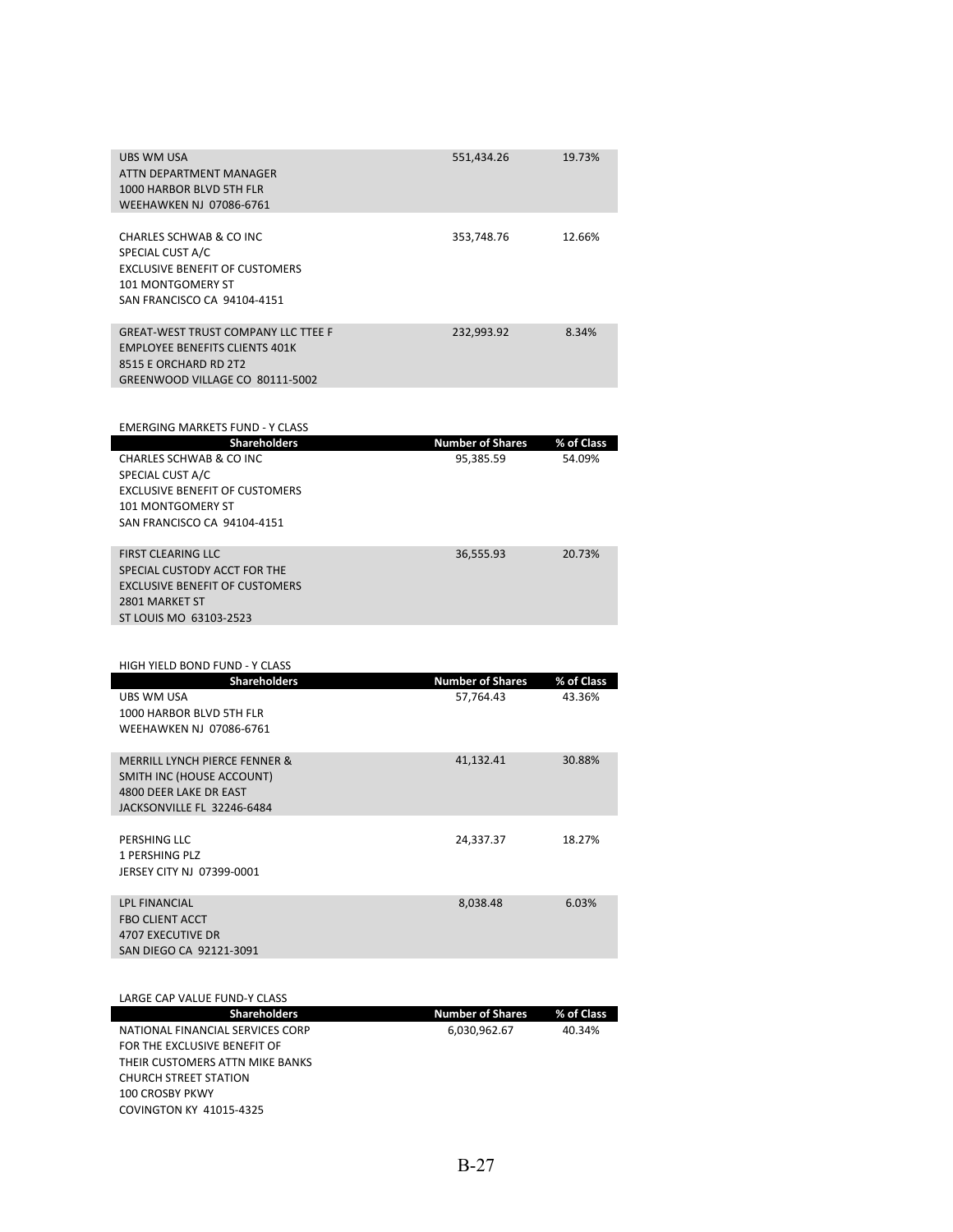| <b>CHARLES SCHWAB &amp; CO INC</b><br>SPECIAL CUST A/C<br><b>EXCLUSIVE BENEFIT OF CUSTOMERS</b><br><b>101 MONTGOMERY ST</b><br>SAN FRANCISCO CA 94104-4151                                               | 1,226,038.69                             | 8.20%                |
|----------------------------------------------------------------------------------------------------------------------------------------------------------------------------------------------------------|------------------------------------------|----------------------|
| PIMS/PRUDENTIAL RETIREMENT<br>AS NOMINEE FOR THE TTEE/CUST PL 008<br><b>EVONIK CORPORATION 401(K)</b><br><b>299 JEFFERSON RD</b><br>PARSIPPANY NJ 07054-2827                                             | 2,427,200.26                             | 16.23%               |
| <b>INTERNATIONAL EQUITY FUND-Y CLASS</b>                                                                                                                                                                 |                                          |                      |
| <b>Shareholders</b><br>NATIONAL FINANCIAL SERVICES CORP<br>FOR THE EXCLUSIVE BENEFIT OF<br>THEIR CUSTOMERS ATTN MIKE BANKS<br><b>CHURCH STREET STATION</b><br>100 CROSBY PKWY<br>COVINGTON KY 41015-4325 | <b>Number of Shares</b><br>23,934,331.29 | % of Class<br>86.03% |
| USAA FEDERAL SAVINGS BANK<br>PO BOX 690827<br>SAN ANTONIO TX 78269-0827                                                                                                                                  | 1,426,150.55                             | 5.13%                |
| SMALL CAP VALUE FUND-Y CLASS                                                                                                                                                                             |                                          |                      |
| <b>Shareholders</b>                                                                                                                                                                                      | <b>Number of Shares</b>                  | % of Class           |
| MELLE EADCO DANIVEDO                                                                                                                                                                                     | 1 1 E 1 0 D 2 D 0                        | 14. 2007             |

| SIVIALL CAP VALUE FUIVD-I CLASS                                                                                                                                                                 |                         |            |
|-------------------------------------------------------------------------------------------------------------------------------------------------------------------------------------------------|-------------------------|------------|
| <b>Shareholders</b>                                                                                                                                                                             | <b>Number of Shares</b> | % of Class |
| <b>WELLS FARGO BANK FBO</b><br><b>VARIOUS RETIREMENT PLANS</b><br>1525 WEST WT HARRIS BLVD<br>CHARLOTTE NC 28288-1076                                                                           | 1,151,023.30            | 14.39%     |
| MERCER TRUST COMPANY TTEE FBO<br>SOUTHERN WINE & SPIRITS OF AMERICA<br>401(K) PLAN<br>ATTN DC PLAN ADMIN MS U-I-G<br><b>1 INVESTORS WAY</b><br>NORWOOD MA 02062-1599                            | 909,610.67              | 11.37%     |
| <b>LPL FINANCIAL</b><br><b>FBO CLIENT ACCT</b><br><b>4707 EXECUTIVE DR</b><br>SAN DIEGO CA 92121-3091                                                                                           | 618,983.32              | 7.74%      |
| NATIONAL FINANCIAL SERVICES CORP<br>FOR THE EXCLUSIVE BENEFIT OF<br>THEIR CUSTOMERS ATTN MIKE BANKS<br><b>CHURCH STREET STATION</b><br><b>100 CROSBY PKWY</b><br><b>COVINGTON KY 41015-4325</b> | 610.431.79              | 7.63%      |
| <b>MERRILL LYNCH PIERCE FENNER &amp;</b><br>SMITH INC (HOUSE ACCOUNT)<br>4800 DEER LAKE DR EAST<br>JACKSONVILLE FL 32246-6484                                                                   | 534,869.71              | 6.69%      |
| CHARLES SCHWAB & CO INC<br>SPECIAL CUST A/C<br><b>EXCLUSIVE BENEFIT OF CUSTOMERS</b>                                                                                                            | 422,871.49              | 5.29%      |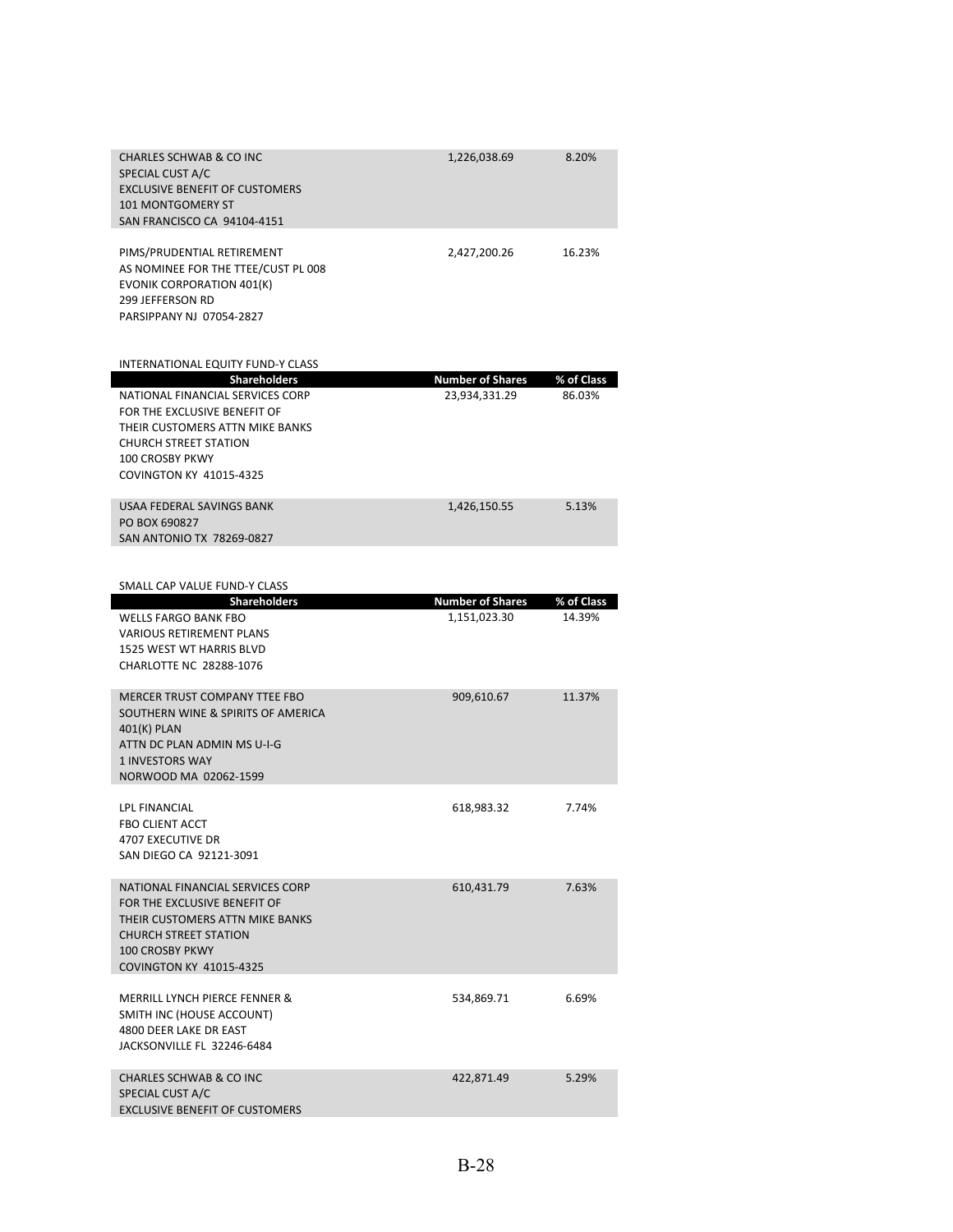## 101 MONTGOMERY ST

SAN FRANCISCO CA 94104‐4151

| SMALL CAP VALUE FUND-Y CLASS                          |                                     |                      |
|-------------------------------------------------------|-------------------------------------|----------------------|
| <b>Shareholders</b>                                   | <b>Number of Shares</b>             | % of Class           |
| SAXON & CO                                            | 623,795.49                          | 7.80%                |
| <b>FBO CLIENT ACCT</b><br>PO BOX 7780-1888            |                                     |                      |
| PHILADELPHIA PA 19182-0001                            |                                     |                      |
|                                                       |                                     |                      |
| <b>GREAT-WEST TRUST CO LLC</b>                        | 916,310.16                          | 11.45%               |
| FBO RECORDKEEPING FOR VARIOUS BENEFIT PL              |                                     |                      |
| 8525 E ORCHARD RD                                     |                                     |                      |
| GREENWOOD VILLAGE CO 80111-5002                       |                                     |                      |
|                                                       |                                     |                      |
| RET INCOME AND APPRECIATION FUND - Y CLASS            |                                     |                      |
| <b>Shareholders</b>                                   | <b>Number of Shares</b>             | % of Class           |
| MERRILL LYNCH PIERCE FENNER &                         | 3,831.89                            | 5.65%                |
| SMITH INC (HOUSE ACCOUNT)<br>4800 DEER LAKE DR EAST   |                                     |                      |
| JACKSONVILLE FL 32246-6484                            |                                     |                      |
|                                                       |                                     |                      |
| <b>WILLIAM F QUINN</b>                                | 41,206.23                           | 60.71%               |
| DOREEN J QUINN TEN COM                                |                                     |                      |
| 4151 AMON CARTER BLVD<br>FORT WORTH, TX 76155         |                                     |                      |
|                                                       |                                     |                      |
| <b>FIRST CLEARING LLC</b>                             | 11,031.05                           | 16.25%               |
| SPECIAL CUSTODY ACCT FOR THE                          |                                     |                      |
| <b>EXCLUSIVE BENEFIT OF CUSTOMERS</b>                 |                                     |                      |
| 2801 MARKET ST                                        |                                     |                      |
| ST LOUIS MO 63103-2523                                |                                     |                      |
|                                                       |                                     |                      |
| <b>INTERMEDIATE BOND FUND - Y CLASS</b>               |                                     |                      |
| <b>Shareholders</b><br>MERRILL LYNCH PIERCE FENNER &  | <b>Number of Shares</b><br>8,414.62 | % of Class<br>36.03% |
| SMITH INC (HOUSE ACCOUNT)                             |                                     |                      |
| 4800 DEER LAKE DR EAST                                |                                     |                      |
| JACKSONVILLE FL 32246-6484                            |                                     |                      |
|                                                       |                                     |                      |
| <b>LPL FINANCIAL</b><br><b>FBO CLIENT ACCT</b>        | 1,740.59                            | 7.45%                |
| <b>4707 EXECUTIVE DR</b>                              |                                     |                      |
| SAN DIEGO CA 92121-3091                               |                                     |                      |
|                                                       |                                     |                      |
| UBS WM USA                                            | 12,559.28                           | 53.78%               |
| OMNI ACCOUNT M/F<br>1000 HARBOR BLVD 5TH FLR          |                                     |                      |
| <b>WEEHAWKEN NJ 07086-6761</b>                        |                                     |                      |
|                                                       |                                     |                      |
|                                                       |                                     |                      |
| SHORT-TERM BOND FUND - Y CLASS<br><b>Shareholders</b> | <b>Number of Shares</b>             | % of Class           |
| MERRILL LYNCH PIERCE FENNER &                         | 62,504.44                           | 37.50%               |
| SMITH INC (HOUSE ACCOUNT)                             |                                     |                      |
| 4800 DEER LAKE DR EAST                                |                                     |                      |
| JACKSONVILLE FL 32246-6484                            |                                     |                      |
|                                                       |                                     |                      |
| <b>CHARLES SCHWAB &amp; CO INC</b>                    | 46,144.58                           | 27.69%               |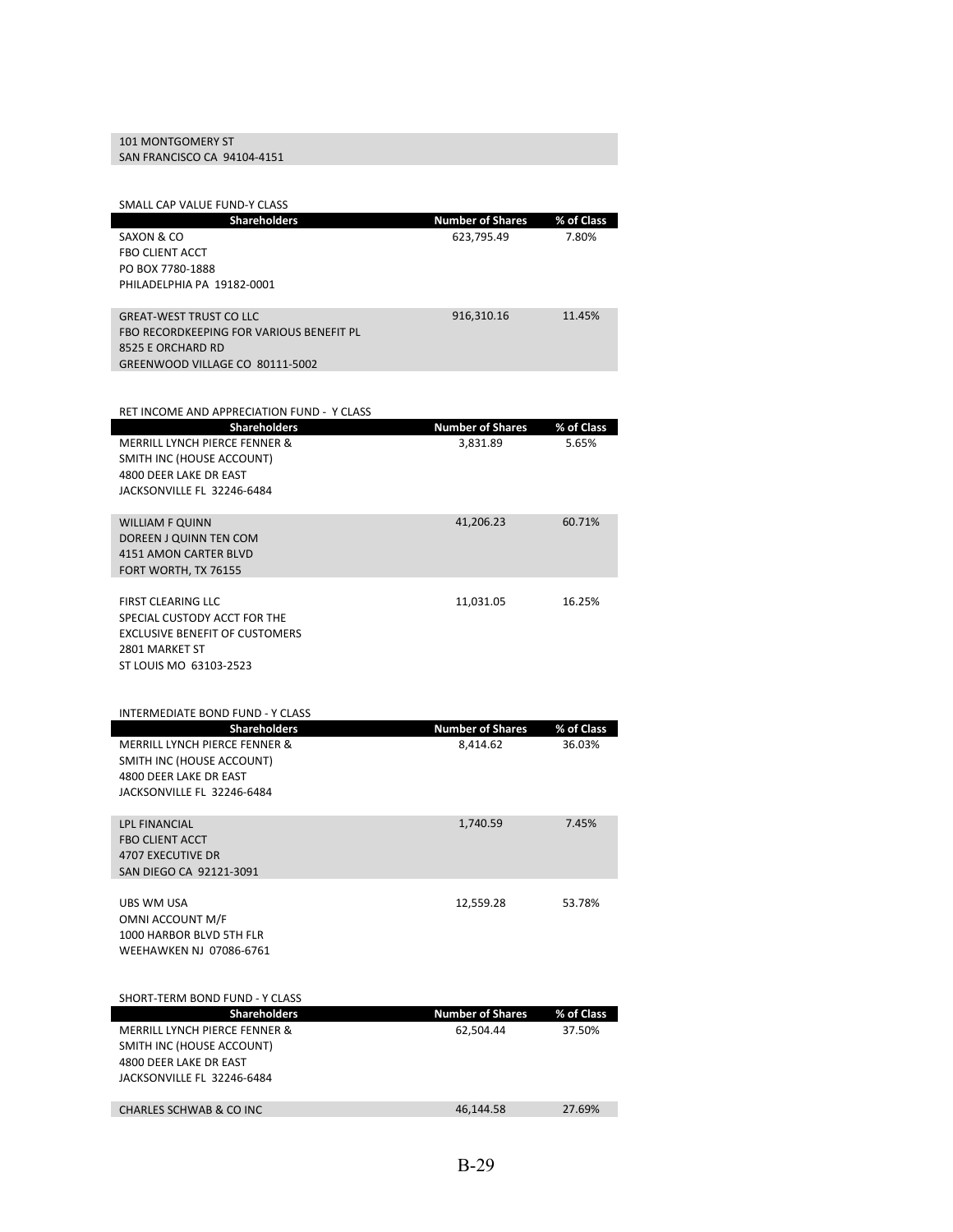| SPECIAL CUST A/C                      |           |        |
|---------------------------------------|-----------|--------|
| <b>EXCLUSIVE BENEFIT OF CUSTOMERS</b> |           |        |
| 101 MONTGOMERY ST                     |           |        |
| SAN FRANCISCO CA 94104-4151           |           |        |
|                                       |           |        |
| UBS WM USA                            | 34,436.80 | 20.66% |
| OMNI ACCOUNT M/F                      |           |        |
| 1000 HARBOR BLVD 5TH FLR              |           |        |
| WEEHAWKEN NJ 07086-6761               |           |        |
|                                       |           |        |
| PERSHING LLC                          | 16,144.87 | 9.69%  |
| <b>1 PERSHING PLZ</b>                 |           |        |

| JERSEY CITY NJ 07399-0001 |  |  |
|---------------------------|--|--|

| TREASURY INFLATION PROTECTED SECURITIES FUND - Y CLASS |                         |            |
|--------------------------------------------------------|-------------------------|------------|
| <b>Shareholders</b>                                    | <b>Number of Shares</b> | % of Class |
| <b>FIRST CLEARING LLC</b>                              | 17,189.29               | 39.20%     |
| SPECIAL CUSTODY ACCT FOR THE                           |                         |            |
| <b>EXCLUSIVE BENEFIT OF CUSTOMERS</b>                  |                         |            |
| 2801 MARKET ST                                         |                         |            |
| ST LOUIS MO 63103-2523                                 |                         |            |
|                                                        |                         |            |
| <b>LPL FINANCIAL</b>                                   | 12,472.56               | 28.44%     |
| <b>FBO CLIENT ACCT</b>                                 |                         |            |
| <b>4707 EXECUTIVE DR</b>                               |                         |            |
| SAN DIEGO CA 92121-3091                                |                         |            |
|                                                        |                         |            |
| UBS WM USA                                             | 11,268.92               | 25.70%     |
| OMNI ACCOUNT M/F                                       |                         |            |
| 1000 HARBOR BLVD 5TH FLR                               |                         |            |
| WEEHAWKEN NJ 07086-6761                                |                         |            |

| SIM HIGH YIELD OPPORTUNITIES FUND -Y CLASS                                                                                                      |                                          |                      |
|-------------------------------------------------------------------------------------------------------------------------------------------------|------------------------------------------|----------------------|
| <b>Shareholders</b><br><b>UBS WM USA</b><br>OMNI ACCOUNT M/F<br>1000 HARBOR BLVD 5TH FLR<br><b>WEEHAWKEN NJ 07086-6761</b>                      | <b>Number of Shares</b><br>12,375,309.87 | % of Class<br>43.08% |
| <b>FIRST CLEARING LLC</b><br>SPECIAL CUSTODY ACCT FOR THE<br><b>EXCLUSIVE BENEFIT OF CUSTOMERS</b><br>2801 MARKET ST<br>ST LOUIS MO 63103-2523  | 3,620,591.29                             | 12.60%               |
| CHARLES SCHWAB & CO INC<br>SPECIAL CUST A/C<br><b>EXCLUSIVE BENEFIT OF CUSTOMERS</b><br><b>101 MONTGOMERY ST</b><br>SAN FRANCISCO CA 94104-4151 | 3.449.966.09                             | 12.01%               |
| MERRILL LYNCH PIERCE FENNER &<br>SMITH INC (HOUSE ACCOUNT)<br>4800 DEER LAKE DR EAST<br>JACKSONVILLE FL 32246-6484                              | 2,928,984.06                             | 10.20%               |
| <b>LPL FINANCIAL</b><br><b>FBO CUSTOMER ACCOUNTS</b><br><b>4707 EXECUTIVE DR</b><br>SAN DIEGO CA 92121-3091                                     | 2,484,799.08                             | 8.65%                |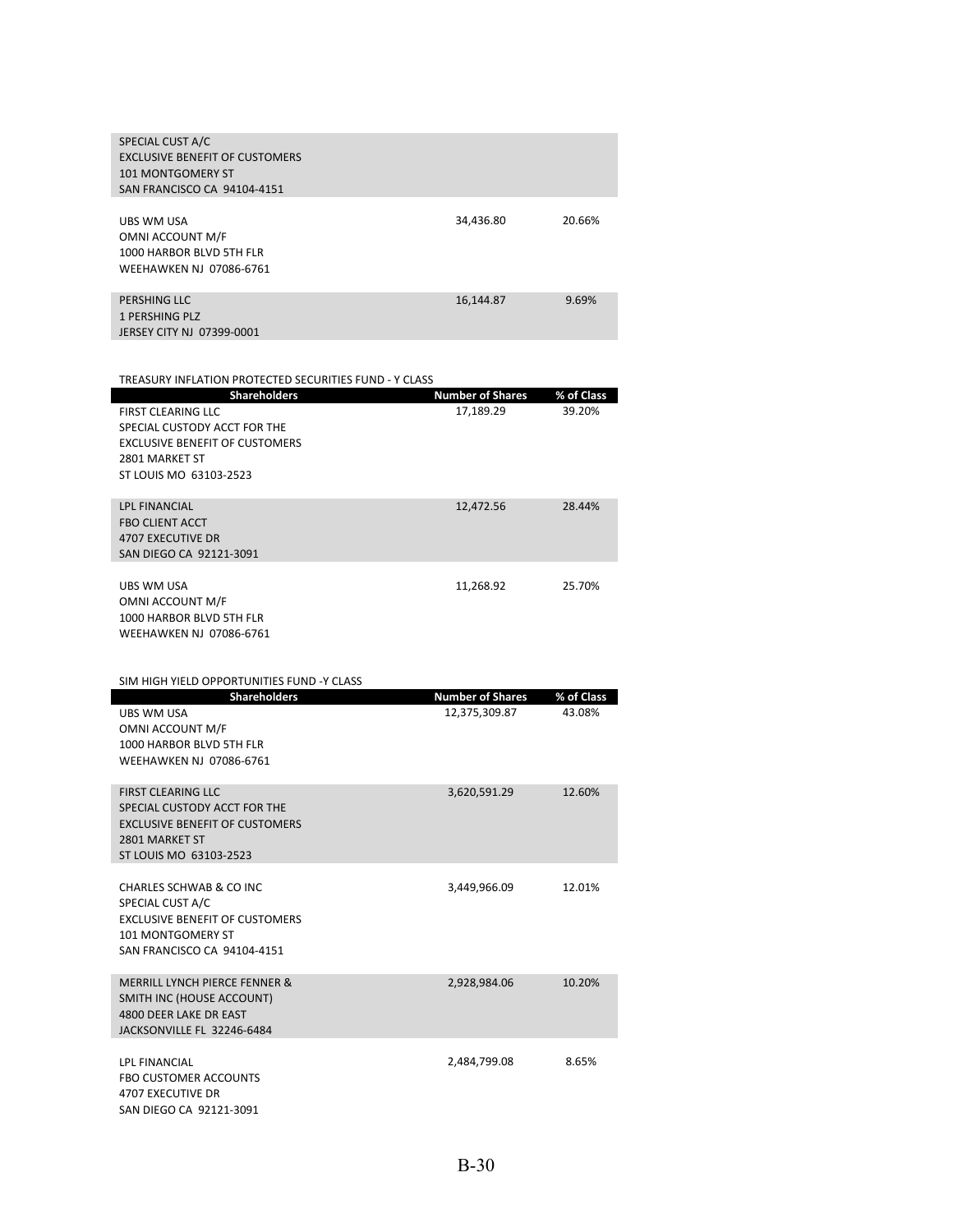| BRIDGEWAY LARGE CAP VALUE - INSTIT |                         |            |
|------------------------------------|-------------------------|------------|
| <b>Shareholders</b>                | <b>Number of Shares</b> | % of Class |
| NATIONAL FINANCIAL SERVICES LLC    | 3,912,583.88            | 26.53%     |
| <b>FBO OUR CUSTOMERS</b>           |                         |            |
| <b>200 LIBERTY STREET</b>          |                         |            |
| ONE WORLD FINANCIAL CENTER         |                         |            |
| ATTN MUTUAL FUNDS DEPT 5TH FLOOR   |                         |            |
| NEW YORK NY 10281-1003             |                         |            |
|                                    |                         |            |
| AMERITRADE INC FOR THE             | 1,985,929.72            | 13.47%     |
| EXCLUSIVE BENEFIT OF OUR CUSTOMERS |                         |            |
| PO BOX 2226                        |                         |            |
| OMAHA NE 68103-2226                |                         |            |
|                                    |                         |            |
| PERSHING LLC                       | 1,222,007.66            | 8.29%      |
| 1 PERSHING PLZ                     |                         |            |
| JERSEY CITY NJ 07399-0001          |                         |            |
|                                    |                         |            |
| CHARLES SCHWAB CO INC              | 888,111.49              | 6.02%      |
| <b>101 MONTGOMERY ST</b>           |                         |            |
| SAN FRANCISCO CA 94104-4151        |                         |            |

| BRIDGEWAY LARGE CAP VALUE - INVESTOR CLASS |
|--------------------------------------------|
|--------------------------------------------|

| <b>Shareholders</b>                   | <b>Number of Shares</b> | % of Class |
|---------------------------------------|-------------------------|------------|
| CHARLES SCHWAB & CO INC               | 18,705,742.57           | 63.94%     |
| SPECIAL CUST A/C                      |                         |            |
| <b>EXCLUSIVE BENEFIT OF CUSTOMERS</b> |                         |            |
| <b>101 MONTGOMERY ST</b>              |                         |            |
| SAN FRANCISCO CA 94104-4151           |                         |            |
|                                       |                         |            |
| NATIONAL FINANCIAL SERVICES CORP      | 6.409.731.80            | 21.91%     |
| FOR THE EXCLUSIVE BENEFIT OF OUR      |                         |            |
| CUSTOMERS ATTN MUTUAL FDS 5TH FLOOR   |                         |            |
| <b>200 LIBERTY STREET</b>             |                         |            |
| ONE WORLD FINANCIAL CENTER            |                         |            |
| NEW YORK NY 10281-1003                |                         |            |

| BRIDGEWAY LARGE CAP VALUE FUND - A CLASS |                         |            |
|------------------------------------------|-------------------------|------------|
| <b>Shareholders</b>                      | <b>Number of Shares</b> | % of Class |
| PERSHING LLC                             | 1,208,264.16            | 25.76%     |
| 1 PERSHING PLZ                           |                         |            |
| JERSEY CITY NJ 07399-0001                |                         |            |
|                                          |                         |            |
| <b>LPL FINANCIAL</b>                     | 750,168.73              | 15.99%     |
| <b>FBO CUSTOMER ACCOUNTS</b>             |                         |            |
| PO BOX 509046                            |                         |            |
| SAN DIEGO CA 92150-9046                  |                         |            |
|                                          |                         |            |
|                                          |                         |            |

| BRIDGEWAY LARGE CAP VALUE FUND- C CLASS |                         |            |
|-----------------------------------------|-------------------------|------------|
| <b>Shareholders</b>                     | <b>Number of Shares</b> | % of Class |
| <b>FIRST CLEARING LLC</b>               | 326,612.52              | 19.08%     |
| SPECIAL CUSTODY ACCT FOR THE            |                         |            |
| EXCLUSIVE BENEFIT OF CUSTOMERS          |                         |            |
| 2801 MARKET ST                          |                         |            |
| ST LOUIS MO 63103-2523                  |                         |            |
|                                         |                         |            |
| PERSHING LLC                            | 243.512.68              | 14.23%     |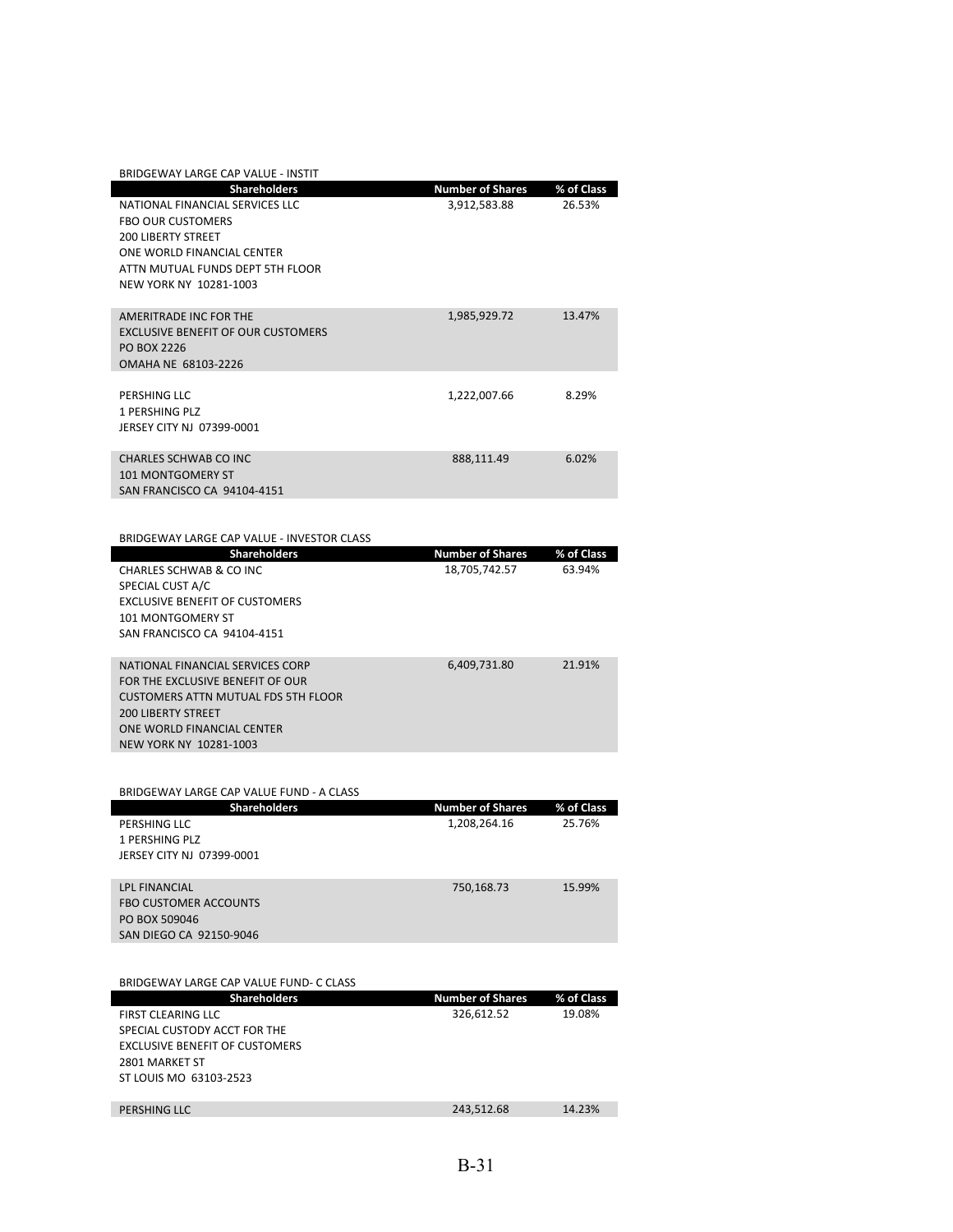| 1 PERSHING PLZ<br>JERSEY CITY NJ 07399-0001                                                                                     |            |       |
|---------------------------------------------------------------------------------------------------------------------------------|------------|-------|
| MERRILL LYNCH PIERCE FENNER & SMITH<br>FOR THE SOLE BENEFIT OF ITS CUSTOME<br>4800 DEER LAKE DR E<br>JACKSONVILLE FL 32246-6484 | 133,759.18 | 7.82% |
| UBS WM USA<br>OMNI ACCOUNT M/F<br>1000 HARBOR BLVD 5TH FLR<br>WEEHAWKEN NJ 07086-6761                                           | 97.607.18  | 5.70% |

| BRIDGEWAY LARGE CAP VALUE FUND - Y CLASS |                         |            |
|------------------------------------------|-------------------------|------------|
| <b>Shareholders</b>                      | <b>Number of Shares</b> | % of Class |
| CHARLES SCHWAR & CO INC.                 | 1,639,360.34            | 26.56%     |
| SPECIAL CUST A/C                         |                         |            |
| <b>EXCLUSIVE BENEFIT OF CUSTOMERS</b>    |                         |            |
| <b>101 MONTGOMERY ST</b>                 |                         |            |
| SAN FRANCISCO CA 94104-4151              |                         |            |
| <b>URS WM USA</b>                        |                         | 17.88%     |
| OMNI ACCOUNT M/F                         | 1,103,313.37            |            |
| 1000 HARROR BLVD 5TH FLR                 |                         |            |
| <b>WEEHAWKEN NJ 07086-6761</b>           |                         |            |
|                                          |                         |            |
| FIRST CLEARING LLC                       | 1,095,197.02            | 17.75%     |
| SPECIAL CUSTODY ACCT FOR THE             |                         |            |
| <b>EXCLUSIVE BENEFIT OF CUSTOMERS</b>    |                         |            |
| 2801 MARKET ST                           |                         |            |
| ST LOUIS MO 63103-2523                   |                         |            |
|                                          |                         |            |
| <b>LPL FINANCIAL</b>                     | 775,316.25              | 12.56%     |
| <b>FBO CLIENT ACCT</b>                   |                         |            |
| <b>4707 EXECUTIVE DR</b>                 |                         |            |
| SAN DIEGO CA 92121-3091                  |                         |            |

STEPHENS MID‐CAP GROWTH FUND ‐ INSTITUTIONAL<br>CLASS

| CLASS                                                                                                                                            |                         |            |
|--------------------------------------------------------------------------------------------------------------------------------------------------|-------------------------|------------|
| <b>Shareholders</b>                                                                                                                              | <b>Number of Shares</b> | % of Class |
| VOYA RETIREMENT INSURANCE AND<br><b>ANNUITY COMPANY</b><br><b>ONE ORANGE WAY</b><br>WINDSOR CT 06095-4773                                        | 942,688.09              | 20.44%     |
| <b>NFS LLC FEBO</b><br>STATE STREET BANK TRUST CO<br>TTEE VARIOUS RETIREMENT PLANS<br><b>440 MAMARONECK AVE</b><br><b>HARRISON NY 10528-2418</b> | 495,838.99              | 10.75%     |
| <b>WELLS FARGO BANK FBO</b><br><b>VARIOUS RETIREMENT PLANS</b><br><b>1525 WEST WT HARRIS BLVD</b><br>CHARLOTTE NC 28288-1076                     | 465,318.53              | 10.09%     |
| <b>NFS LLC FEBO</b><br><b>TOMPKINS TRUST COMPANY</b><br>110 N TIOGA ST<br><b>ITHACA NY 14850-4320</b>                                            | 361,906.07              | 7.85%      |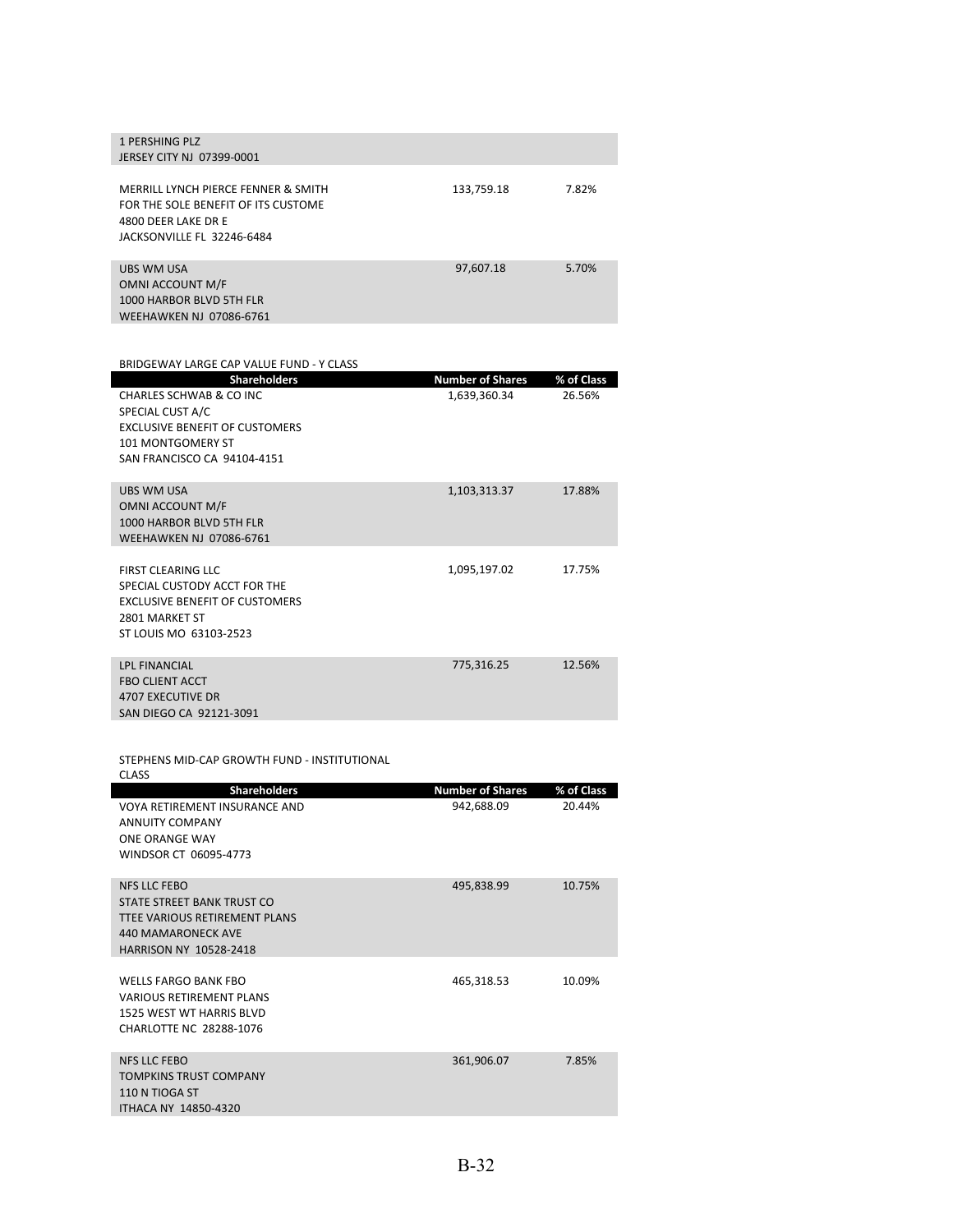CHARLES SCHWAB & CO., INC. 297,409.00 6.45% SPECIAL CUSTODY ACCT FBO CUSTOMERS 101 MONTGOMERY ST SAN FRANCISCO CA 94104‐4151

STEPHENS MID‐CAP GROWTH FUND ‐ INVESTOR CLASS

| <b>Shareholders</b>                    | <b>Number of Shares</b> | % of Class |
|----------------------------------------|-------------------------|------------|
| CHARLES SCHWAB & CO., INC.             | 727,890.52              | 65.97%     |
| SPECIAL CUSTODY ACCT FBO CUSTOMERS     |                         |            |
| <b>101 MONTGOMERY ST</b>               |                         |            |
| SAN FRANCISCO CA 94104-4151            |                         |            |
|                                        |                         |            |
| STEPHENS MID-CAP GROWTH FUND - A CLASS |                         |            |
|                                        |                         |            |
| <b>Shareholders</b>                    | <b>Number of Shares</b> | % of Class |
| CHARLES SCHWAR & CO INC.               | 95,175.79               | 10.12%     |
| SPECIAL CUSTODY A/C FBO CUSTOMERS      |                         |            |
| <b>ATTN TREASURY CAPITAL MKTS</b>      |                         |            |
| 101 MONTGOMERY 120KNY-13               |                         |            |
| SAN FRANCISCO CA 94104-4151            |                         |            |
|                                        |                         |            |
| STEPHENS MID-CAP GROWTH FUND - C CL    |                         |            |
|                                        |                         |            |
| <b>Shareholders</b>                    | <b>Number of Shares</b> | % of Class |
| CHARLES SCHWAB & CO INC                | 14,040.46               | 12.56%     |
| SPECIAL CUSTODY A/C FBO CUSTOMERS      |                         |            |
| ATTN TREASURY CAPITAL MKTS             |                         |            |
| 101 MONTGOMERY 120KNY-13               |                         |            |
| SAN FRANCISCO CA 94104-4151            |                         |            |
|                                        |                         |            |

| STEPHENS MID-CAP GROWTH FUND - Y CLASS                                                                                         |                         |            |
|--------------------------------------------------------------------------------------------------------------------------------|-------------------------|------------|
| <b>Shareholders</b>                                                                                                            | <b>Number of Shares</b> | % of Class |
| <b>UBS WM USA</b><br>OMNI ACCOUNT M/F<br>1000 HARBOR BLVD 5TH FLR<br>WEEHAWKEN NJ 07086-6761                                   | 37,642.07               | 26.58%     |
| <b>LPL FINANCIAL</b><br><b>FBO CLIENT ACCT</b><br>9785 TOWNE CENTRE DRIVE<br>SAN DIEGO CA 92121-1968                           | 16.743.84               | 11.82%     |
| MERRILL LYNCH PIERCE FENNER &<br>SMITH INC (HOUSE ACCOUNT)<br>4800 DEER LAKE DR EAST<br>JACKSONVILLE FL 32246-6484             | 14,588.90               | 10.30%     |
| RAYMOND JAMES & ASSOC INC CSDN<br><b>FBO CLIENT ACCT</b><br>23 W SHADY LN<br><b>HOUSTON TX 77063-1303</b>                      | 9.929.57                | 7.01%      |
| <b>GREAT-WEST TRUST CO LLC</b><br>FBO RECORDKEEPING FOR VARIOUS BENEFIT PL<br>8525 E ORCHARD RD<br>GREENWOOD VLG CO 80111-5002 | 8.451.46                | 5.97%      |
| SEI PRIVATE TRUST COMPANY<br>C/O FROST NATIONAL BANK ID 390                                                                    | 7,242.21                | 5.11%      |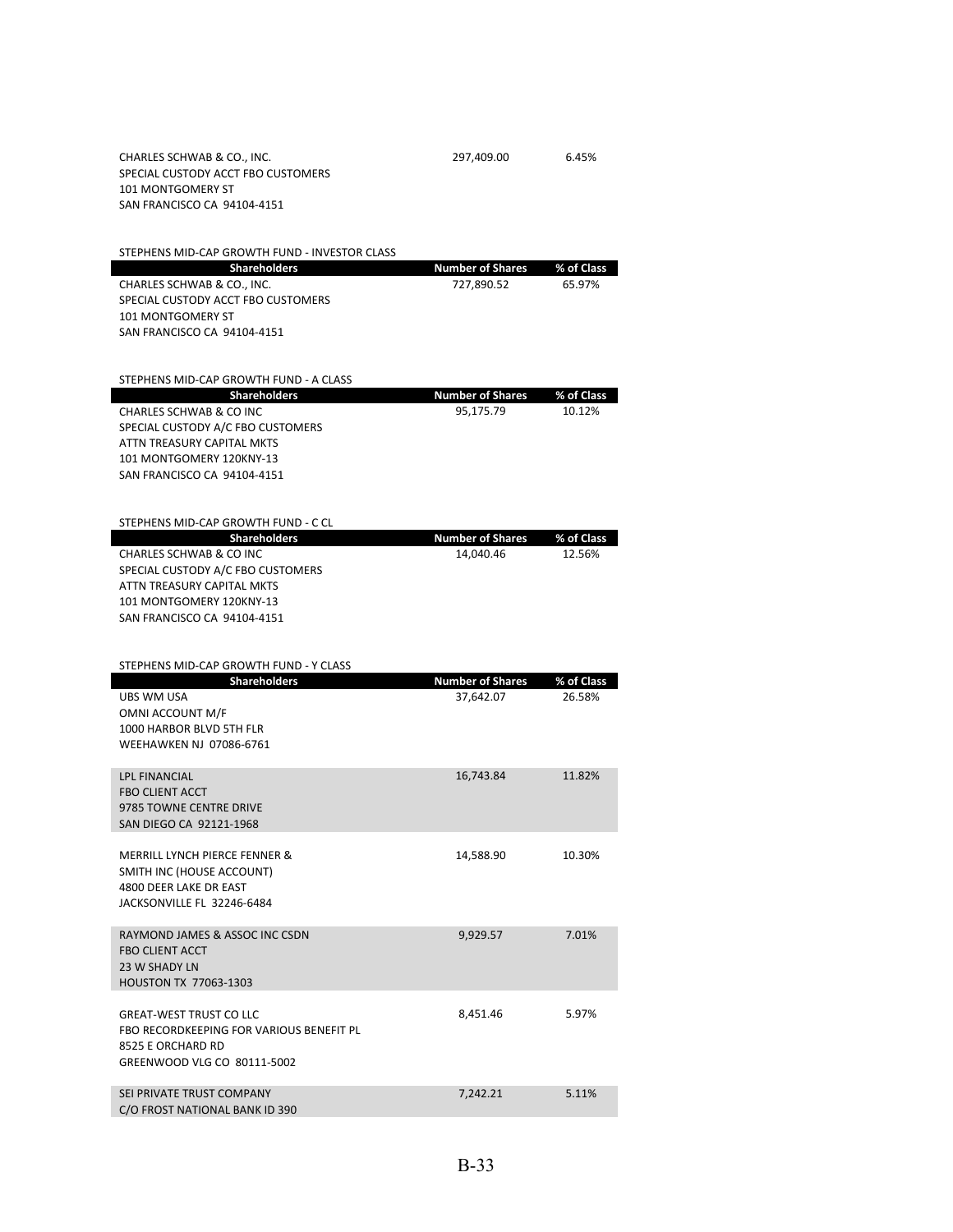### ONE FREEDOM VALLEY DRIVE OAKS PA 19456‐9989

| STEPHENS SMALL CAP GROWTH FUND-INSTITUTIONAL CLASS                                                                                                                                             |                                         |                      |
|------------------------------------------------------------------------------------------------------------------------------------------------------------------------------------------------|-----------------------------------------|----------------------|
| <b>Shareholders</b><br><b>NFS LLC FEBO</b><br>FIIOC AS AGENT FOR<br><b>QUALIFIED EMPLOYEE BENEFIT</b><br>PLANS 401K FINOPS-IC FUNDS<br>100 MAGELLAN WAY KW1C<br><b>COVINGTON KY 41015-1987</b> | <b>Number of Shares</b><br>5,400,238.51 | % of Class<br>24.72% |
| CHARLES SCHWAB & CO., INC.<br>SPECIAL CUSTODY ACCT FBO CUSTOMERS<br>101 MONTGOMERY ST<br>SAN FRANCISCO CA 94104-4151                                                                           | 2,399,384.85                            | 10.98%               |
| <b>WELLS FARGO BANK FBO</b><br><b>VARIOUS RETIREMENT PLANS</b><br>1525 WEST WT HARRIS BLVD<br>CHARLOTTE NC 28288-1076                                                                          | 2,138,191.56                            | 9.79%                |
| NEW YORK LIFE TRUST COMPANY<br>690 CANTON ST STE 100<br>WESTWOOD MA 02090-2344                                                                                                                 | 1,873,948.33                            | 8.58%                |
| <b>NFS LLC FEBO</b><br>STATE STREET BANK TRUST CO<br>TTEE VARIOUS RETIREMENT PLANS<br>440 MAMARONECK AVE<br>HARRISON NY 10528-2418                                                             | 1,384,141.12                            | 6.34%                |
|                                                                                                                                                                                                |                                         |                      |
| STEPHENS SMALL CAP GROWTH FUND-INVESTOR CLASS                                                                                                                                                  |                                         |                      |
| Shareholders<br>CHARLES SCHWAB & CO., INC.<br>SPECIAL CUSTODY ACCT FBO CUSTOMERS<br><b>101 MONTGOMERY ST</b><br>SAN FRANCISCO CA 94104-4151                                                    | <b>Number of Shares</b><br>3,846,539.34 | % of Class<br>41.52% |
| STANDARD INSURANCE CO<br>P11D ATTN SEPARATE ACCOUNT A<br><b>1100 SW 6TH AVE</b><br>PORTLAND OR 97204-1093                                                                                      | 2,571,344.66                            | 27.75%               |
| <b>WELLS FARGO BANK FBO</b><br><b>VARIOUS RETIREMENT PLANS</b><br>1525 WEST WT HARRIS BLVD<br>CHARLOTTE NC 28262-8522                                                                          | 848,066.28                              | 9.15%                |
| STEPHENS SMALL CAP GROWTH FUND-A CLASS                                                                                                                                                         |                                         |                      |
| <b>Shareholders</b><br>CHARLES SCHWAB & CO INC<br>SPECIAL CUSTODY A/C FBO CUSTOMERS<br>ATTN TREASURY CAPITAL MKTS<br>101 MONTGOMERY 120KNY-13<br>SAN FRANCISCO CA 94104-4151                   | <b>Number of Shares</b><br>191,387.31   | % of Class<br>32.74% |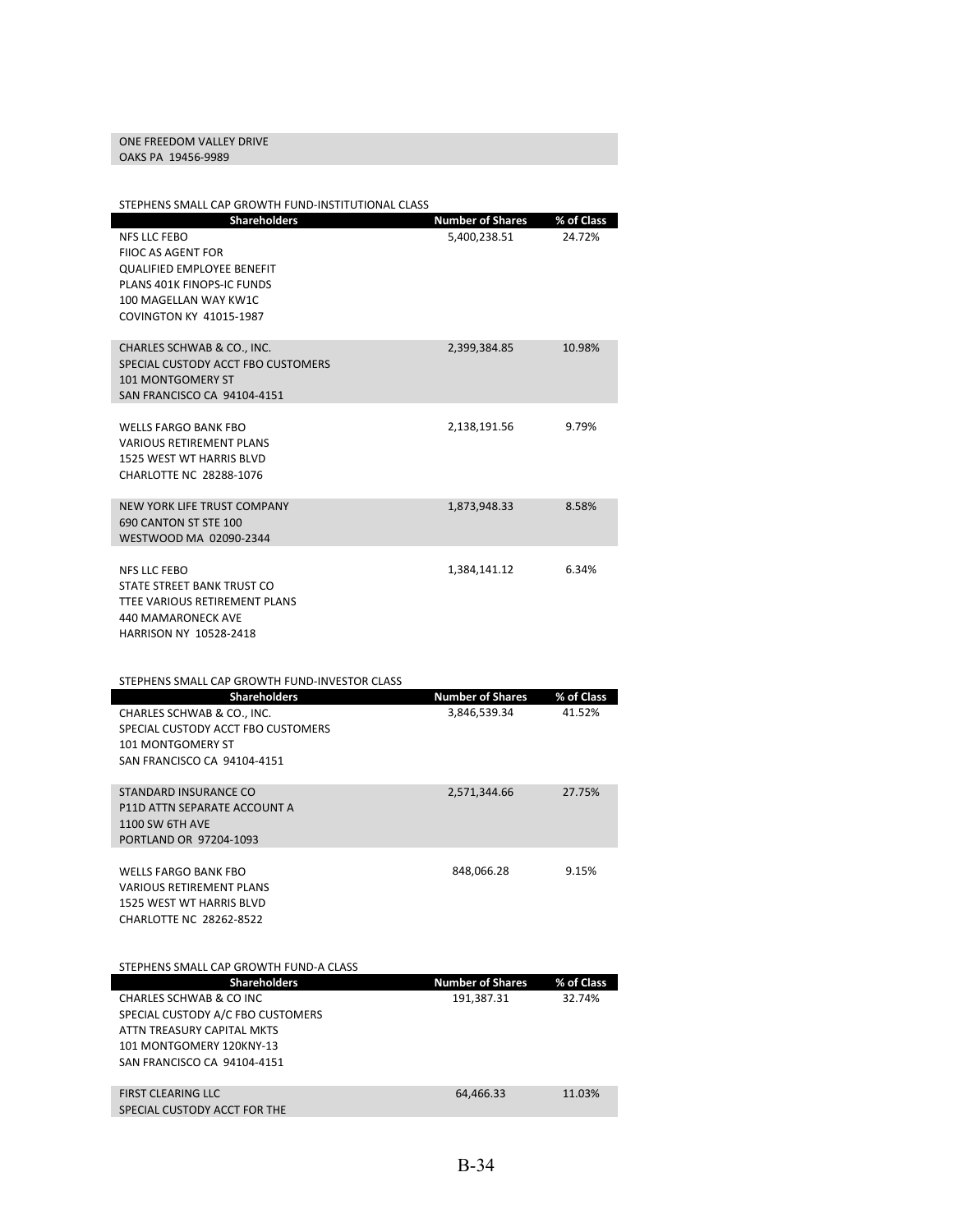| <b>EXCLUSIVE BENEFIT OF CUSTOMERS</b><br>2801 MARKET ST<br>ST LOUIS MO 63103-2523            |           |        |
|----------------------------------------------------------------------------------------------|-----------|--------|
| PERSHING LLC<br>1 PERSHING PLZ<br>JERSEY CITY NJ 07399-0001                                  | 62,720.52 | 10.73% |
| UBS WM USA<br>OMNI ACCOUNT M/F<br>1000 HARBOR BLVD 5TH FLR<br><b>WEEHAWKEN NJ 07086-6761</b> | 43,913.79 | 7.51%  |

| STEPHENS SMALL CAP GROWTH FUND-C CLASS               |                         |            |
|------------------------------------------------------|-------------------------|------------|
| <b>Shareholders</b>                                  | <b>Number of Shares</b> | % of Class |
| UBS WM USA                                           | 46.527.64               | 25.63%     |
| OMNI ACCOUNT M/F                                     |                         |            |
| 1000 HARBOR BLVD 5TH FLR                             |                         |            |
| WEEHAWKEN NJ 07086-6761                              |                         |            |
| <b>FIRST CLEARING LLC</b>                            | 12,172.93               | 6.71%      |
| SPECIAL CUSTODY ACCT FOR THE                         |                         |            |
| <b>EXCLUSIVE BENEFIT OF CUSTOMERS</b>                |                         |            |
| 2801 MARKET ST                                       |                         |            |
| ST LOUIS MO 63103-2523                               |                         |            |
|                                                      |                         |            |
| <b>MERRILL LYNCH PIERCE FENNER &amp;</b>             | 9,875.52                | 5.44%      |
| SMITH INC (HOUSE ACCOUNT)                            |                         |            |
| 4800 DEER LAKE DR EAST<br>JACKSONVILLE FL 32246-6484 |                         |            |
|                                                      |                         |            |
|                                                      |                         |            |
| STEPHENS SMALL CAP GROWTH FUND-Y CLASS               |                         |            |
| <b>Shareholders</b>                                  | <b>Number of Shares</b> | % of Class |
| CHARLES SCHWAB & CO INC                              | 3,693,880.02            | 35.49%     |
| SPECIAL CUST A/C                                     |                         |            |
| <b>EXCLUSIVE BENEFIT OF CUSTOMERS</b>                |                         |            |
| 101 MONTGOMERY ST                                    |                         |            |
| SAN FRANCISCO CA 94104-4151                          |                         |            |
| EDWARD D JONES & CO                                  | 1,280,628.34            | 12.30%     |
| SHAREHOLDER ACCOUNTING                               |                         |            |
| <b>201 PROGRESS PKWY</b>                             |                         |            |
| MARYLAND HTS MO 63043-3042                           |                         |            |
|                                                      |                         |            |
| NATIONAL FINANCIAL SERVICES CORP                     | 629,220.19              | 6.05%      |
| FOR THE EXCLUSIVE BENEFIT OF                         |                         |            |
| THEIR CUSTOMERS ATTN MIKE BANKS                      |                         |            |

HOLLAND LARGE CAP GROWTH FUND ‐ INSTITUTIONAL CLASS

CHURCH STREET STATION 100 CROSBY PKWY COVINGTON KY 41015‐4325

| <b>Shareholders</b>              | Number of Shares | % of Class |
|----------------------------------|------------------|------------|
| THE NORTHERN TRUST CO AS TTEE    | 586.367.49       | 84.93%     |
| FBO MCDONALDS PROFIT SHARING AND |                  |            |
| SAVINGS PLAN-DV                  |                  |            |
| PO BOX 92994                     |                  |            |
| CHICAGO IL 60675-2994            |                  |            |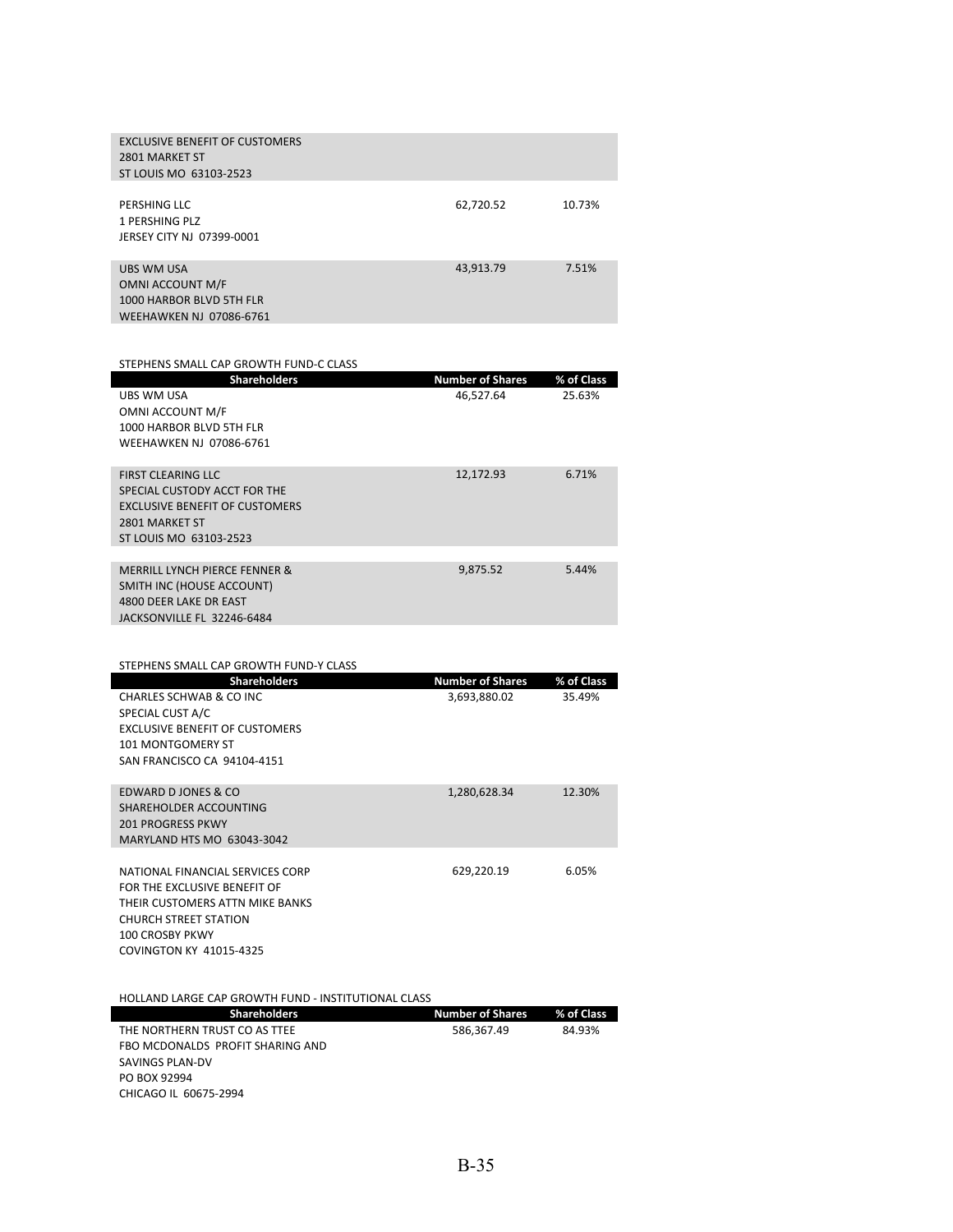| <b>HOLLAND LARGE CAP GROWTH FUND - INVESTOR CLASS</b> |                         |            |
|-------------------------------------------------------|-------------------------|------------|
| <b>Shareholders</b>                                   | <b>Number of Shares</b> | % of Class |
| VALIC                                                 | 2,599,317.87            | 82.81%     |
| 2929 ALLEN PKWY STE A6-20                             |                         |            |
| HOUSTON TX 77019-7117                                 |                         |            |
|                                                       |                         |            |
| <b>VOYA RETIREMENT INSURANCE AND</b>                  | 367,482.85              | 11.71%     |
| <b>ANNUITY COMPANY</b>                                |                         |            |
| <b>ONE ORANGE WAY</b><br>WINDSOR CT 06095-4773        |                         |            |
|                                                       |                         |            |
|                                                       |                         |            |
| <b>HOLLAND LARGE CAP GROWTH FUND - A</b>              |                         |            |
| <b>Shareholders</b>                                   | <b>Number of Shares</b> | % of Class |
| <b>LPL FINANCIAL</b>                                  | 4,435.46                | 10.74%     |
| <b>FBO CLIENT ACCT</b>                                |                         |            |
| 9785 TOWNE CENTRE DR                                  |                         |            |
| SAN DIEGO CA 92121-1968                               |                         |            |
|                                                       |                         |            |
| <b>LPL FINANCIAL</b>                                  | 2,673.91                | 6.47%      |
| <b>FBO CLIENT ACCT</b>                                |                         |            |
| 9785 TOWNE CENTRE DR                                  |                         |            |
| SAN DIEGO CA 92121-1968                               |                         |            |
| LPL FINANCIAL                                         | 2,584.13                | 6.25%      |
| <b>FBO CUSTOMER ACCOUNTS</b>                          |                         |            |
| <b>4707 EXECUTIVE DR</b>                              |                         |            |
| SAN DIEGO CA 92121-3091                               |                         |            |
|                                                       |                         |            |
| <b>LPL FINANCIAL</b>                                  | 2,169.62                | 5.25%      |
| <b>FBO CLIENT ACCT</b>                                |                         |            |
| 9785 TOWNE CENTRE DR                                  |                         |            |
| SAN DIEGO CA 92121-1968                               |                         |            |
|                                                       |                         |            |
| LPL FINANCIAL                                         | 2,169.62                | 5.25%      |
| <b>FBO CLIENT ACCT</b>                                |                         |            |
| 9785 TOWNE CENTRE DR                                  |                         |            |
| SAN DIEGO CA 92121-1968                               |                         |            |
| <b>LPL FINANCIAL</b>                                  | 2,124.15                | 5.14%      |
| <b>FBO CLIENT ACCT</b>                                |                         |            |
| 9785 TOWNE CENTRE DR                                  |                         |            |
| SAN DIEGO CA 92121-1968                               |                         |            |
|                                                       |                         |            |
|                                                       |                         |            |
| <b>HOLLAND LARGE CAP GROWTH FUND - A</b>              |                         |            |
| <b>Shareholders</b>                                   | <b>Number of Shares</b> | % of Class |
| LPL FINANCIAL                                         | 2,066.14                | 5.00%      |
| <b>FBO CLIENT ACCT</b>                                |                         |            |
| 9785 TOWNE CENTRE DR                                  |                         |            |
| SAN DIEGO CA 92121-1968                               |                         |            |
|                                                       |                         |            |
| HOLLAND LARGE CAP GROWTH FUND - C                     |                         |            |
| <b>Shareholders</b>                                   | <b>Number of Shares</b> | % of Class |
| PERSHING LLC                                          | 4,322.93                | 17.61%     |
| 1 PERSHING PLZ                                        |                         |            |
| JERSEY CITY NJ 07399-0001                             |                         |            |
|                                                       |                         |            |
| RAYMOND JAMES & ASSOC INC CSDN                        | 3,636.44                | 14.81%     |
| <b>FBO CLIENT ACCT</b>                                |                         |            |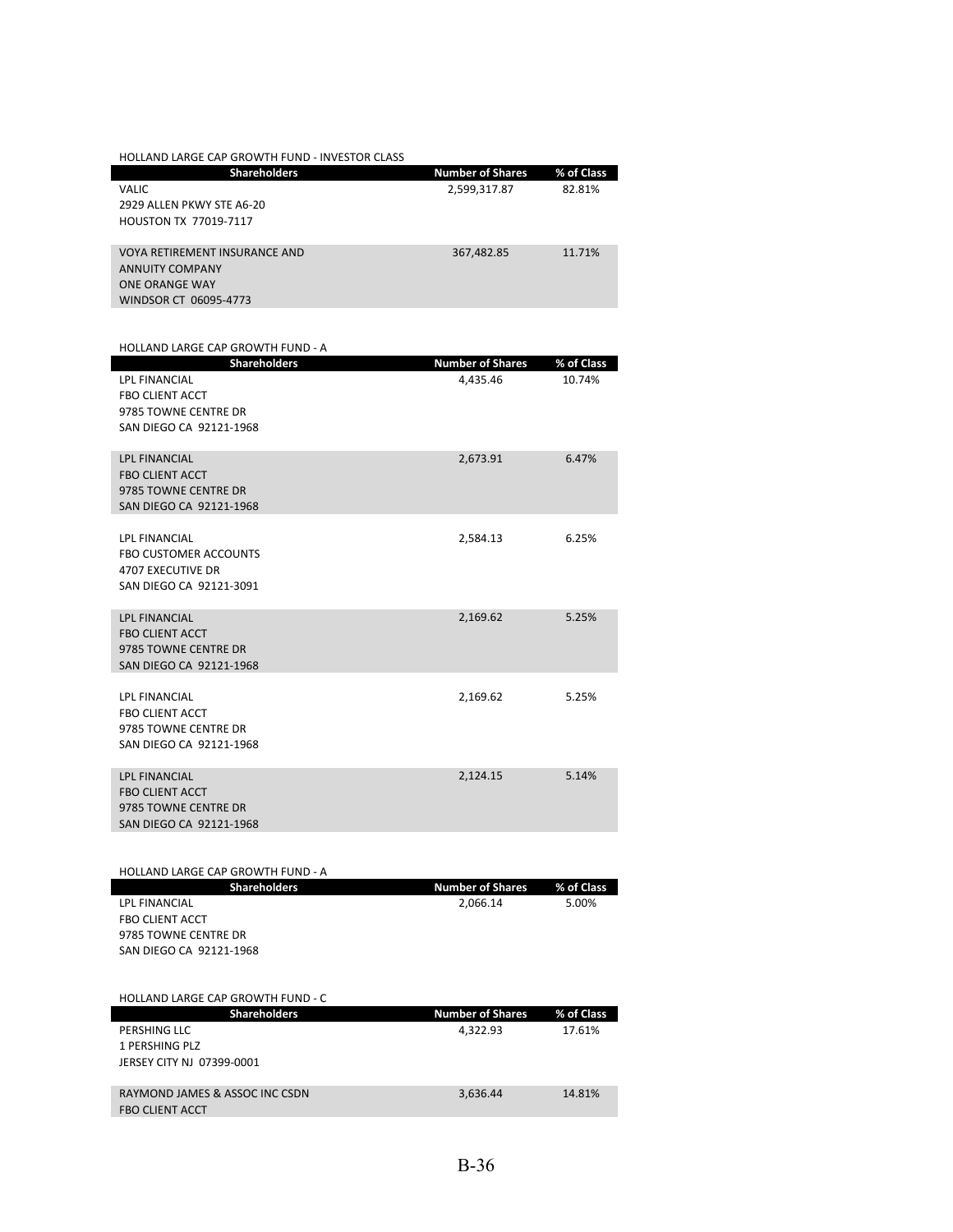| 314 E BLUE JAY WAY<br><b>ONTARIO CA 91761-5906</b>                                                                                                                    |                                       |                      |
|-----------------------------------------------------------------------------------------------------------------------------------------------------------------------|---------------------------------------|----------------------|
| OPPENHEIMER & CO INC.<br><b>FBO CLIENT ACCT</b><br>9170 DEGLER CIR<br><b>CHANHASSEN MN 55317-4780</b>                                                                 | 2,894.44                              | 11.79%               |
| <b>LPL FINANCIAL</b><br><b>FBO CLIENT ACCT</b><br>9785 TOWNE CENTRE DR<br>SAN DIEGO CA 92121-1968                                                                     | 2,408.32                              | 9.81%                |
| NFS LLC FEBO<br>NFS/FMTC IRA<br><b>FBO CLIENT ACCT</b><br>911 S 57TH ST<br>OMAHA NE 68106-1206                                                                        | 1,792.97                              | 7.30%                |
| RAYMOND JAMES & ASSOC INC CSDN<br><b>FBO CLIENT ACCT</b><br>632 W BOYD CT<br>UPLAND CA 91786-2755                                                                     | 1,494.57                              | 6.09%                |
| <b>HOLLAND LARGE CAP GROWTH FUND - C CLASS</b>                                                                                                                        |                                       |                      |
| <b>Shareholders</b><br>LPL FINANCIAL<br><b>FBO CLIENT ACCT</b><br>9785 TOWNE CENTRE DR<br>SAN DIEGO CA 92121-1968                                                     | <b>Number of Shares</b><br>1,596.79   | % of Class<br>6.50%  |
| HOLLAND LARGE CAP GROWTH FUND - Y CLASS                                                                                                                               |                                       |                      |
| <b>Shareholders</b>                                                                                                                                                   | <b>Number of Shares</b>               | % of Class           |
| PERSHING LLC<br>1 PERSHING PLZ<br>JERSEY CITY NJ 07399-0001                                                                                                           | 1,399.06                              | 48.53%               |
| <b>VANGUARD BROKERAGE SERVICES</b><br><b>FBO CLIENT ACCT</b><br>P.O. BOX 1170<br><b>VALLEY FORGE PA 19482-1170</b>                                                    | 784.404                               | 27.21%               |
| LPL FINANCIAL<br><b>FBO CLIENT ACCT</b><br>9785 TOWNE CENTRE DRIVE<br>SAN DIEGO CA 92121-1968                                                                         | 699.504                               | 24.26%               |
| <b>BALANCED FUND-C CLASS</b>                                                                                                                                          |                                       |                      |
| <b>Shareholders</b><br><b>FIRST CLEARING LLC</b><br>SPECIAL CUSTODY ACCT FOR THE<br><b>EXCLUSIVE BENEFIT OF CUSTOMERS</b><br>2801 MARKET ST<br>ST LOUIS MO 63103-2523 | <b>Number of Shares</b><br>429,582.48 | % of Class<br>16.25% |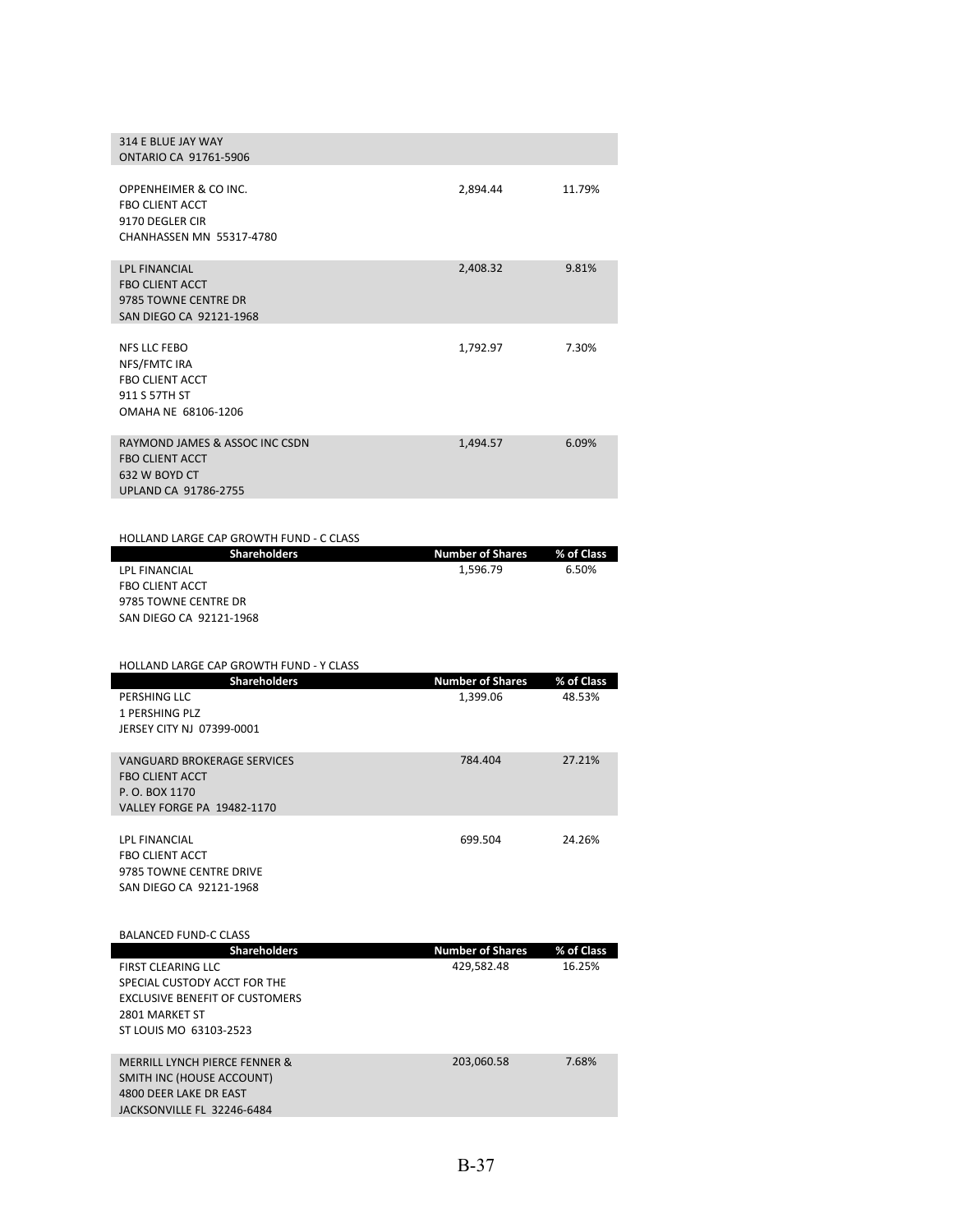| <b>UBS WM USA</b>              | 166,137.36 | 6.29% |
|--------------------------------|------------|-------|
| OMNI ACCOUNT M/F               |            |       |
| 1000 HARBOR BLVD 5TH FLR       |            |       |
| <b>WEEHAWKEN NJ 07086-6761</b> |            |       |
|                                |            |       |
| PERSHING LLC                   | 136,917.82 | 5.18% |
| 1 PERSHING PLZ                 |            |       |
| JERSEY CITY NJ 07399-0001      |            |       |

| LARGE CAP VALUE FUND-C CLASS                               |                                      |                      |
|------------------------------------------------------------|--------------------------------------|----------------------|
| <b>Shareholders</b><br>PERSHING LLC                        | <b>Number of Shares</b><br>64,510.57 | % of Class<br>15.37% |
| 1 PERSHING PLZ                                             |                                      |                      |
| JERSEY CITY NJ 07399-0001                                  |                                      |                      |
|                                                            |                                      |                      |
| <b>FIRST CLEARING LLC</b>                                  | 43,409.57                            | 10.34%               |
| SPECIAL CUSTODY ACCT FOR THE                               |                                      |                      |
| <b>EXCLUSIVE BENEFIT OF CUSTOMERS</b>                      |                                      |                      |
| 2801 MARKET ST<br>ST LOUIS MO 63103-2523                   |                                      |                      |
|                                                            |                                      |                      |
| DCGT AS TTEE AND/OR CUST                                   | 33,549.34                            | 7.99%                |
| FBO PLIC VARIOUS RETIREMENT PLANS                          |                                      |                      |
| <b>711 HIGH STREET</b>                                     |                                      |                      |
| DES MOINES IA 50392-0001                                   |                                      |                      |
| MERRILL LYNCH PIERCE FENNER &                              | 32,209.01                            | 7.68%                |
| SMITH INC (HOUSE ACCOUNT)                                  |                                      |                      |
| 4800 DEER LAKE DR EAST                                     |                                      |                      |
| JACKSONVILLE FL 32246-6484                                 |                                      |                      |
|                                                            |                                      |                      |
| <b>INTERNATIONAL EQUITY FUND-C CLASS</b>                   |                                      |                      |
| <b>Shareholders</b>                                        | <b>Number of Shares</b>              | % of Class           |
|                                                            |                                      |                      |
| MERRILL LYNCH PIERCE FENNER &                              | 8,502.38                             | 5.51%                |
| SMITH INC (HOUSE ACCOUNT)                                  |                                      |                      |
| 4800 DEER LAKE DR EAST                                     |                                      |                      |
| JACKSONVILLE FL 32246-6484                                 |                                      |                      |
|                                                            |                                      |                      |
| SMALL CAP VALUE FUND-C CLASS                               |                                      |                      |
| <b>Shareholders</b>                                        | <b>Number of Shares</b>              | % of Class<br>12.29% |
| MERRILL LYNCH PIERCE FENNER &<br>SMITH INC (HOUSE ACCOUNT) | 54,042.95                            |                      |
| 4800 DEER LAKE DR EAST                                     |                                      |                      |
| JACKSONVILLE FL 32246-6484                                 |                                      |                      |
|                                                            |                                      | 11.29%               |
| <b>FIRST CLEARING LLC</b><br>SPECIAL CUSTODY ACCT FOR THE  | 49,672.94                            |                      |
| <b>EXCLUSIVE BENEFIT OF CUSTOMERS</b>                      |                                      |                      |
| 2801 MARKET ST                                             |                                      |                      |
| ST LOUIS MO 63103-2523                                     |                                      |                      |
| UBS WM USA                                                 | 37,461.14                            | 8.52%                |
| OMNI ACCOUNT M/F                                           |                                      |                      |
| 1000 HARBOR BLVD 5TH FLR                                   |                                      |                      |
| WEEHAWKEN NJ 07086-6761                                    |                                      |                      |
| PERSHING LLC                                               | 31,053.24                            | 7.06%                |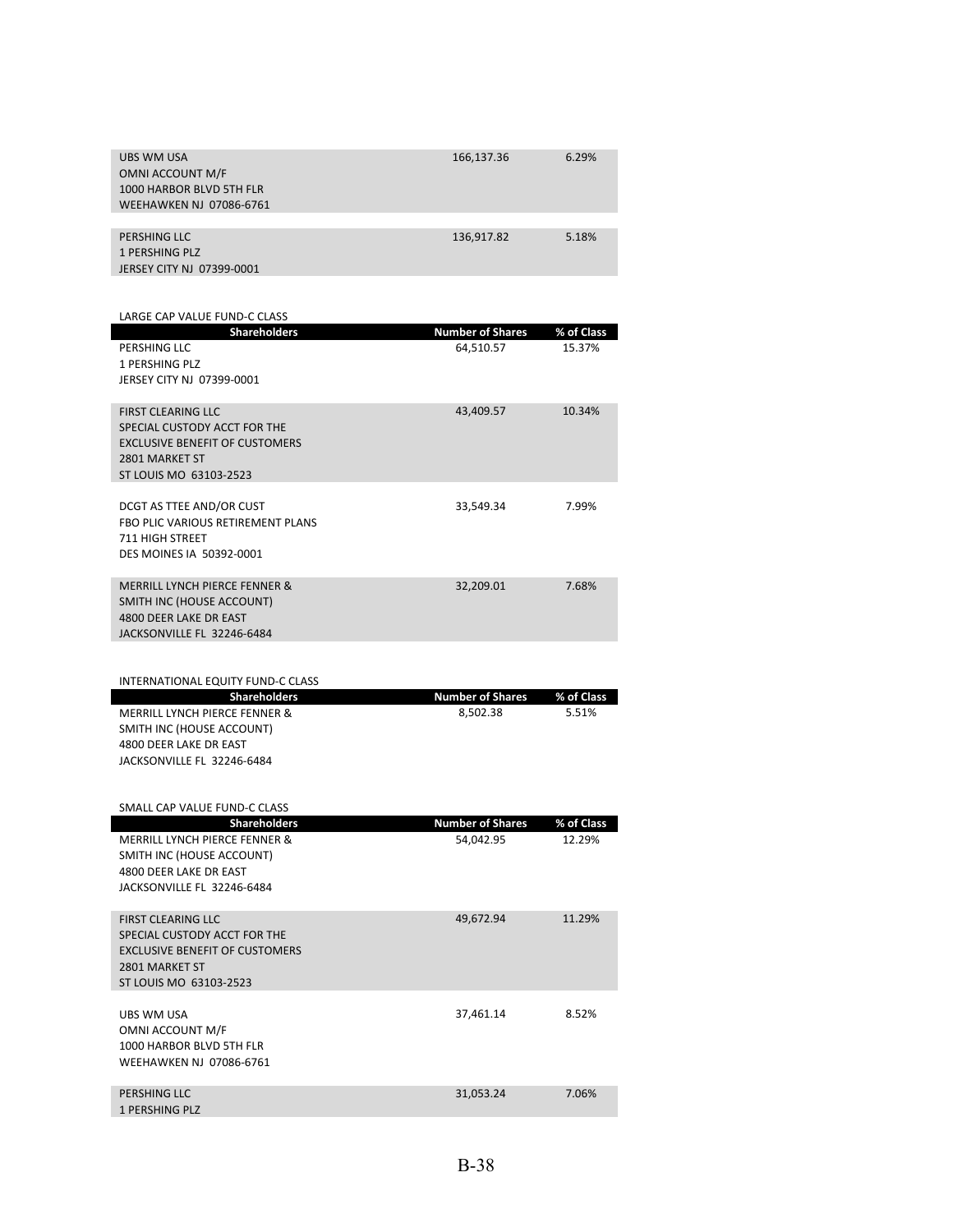### JERSEY CITY NJ 07399‐0001

| <b>EMERGING MARKETS FUND-C CLASS</b>                                                                                                                 |                                      |                      |
|------------------------------------------------------------------------------------------------------------------------------------------------------|--------------------------------------|----------------------|
| <b>Shareholders</b><br>RAYMOND JAMES & ASSOC INC CSDN<br><b>FBO CLIENT ACCT</b><br><b>1055 47TH AVE SW</b><br><b>VERO BEACH FL 32968-4834</b>        | <b>Number of Shares</b><br>3,781.39  | % of Class<br>19.93% |
| PERSHING LLC<br><b>1 PERSHING PLZ</b><br>JERSEY CITY NJ 07399-0001                                                                                   | 2,080.64                             | 10.96%               |
| <b>STEVE VENICK &amp;</b><br><b>HOLLY VENICK JT WROS</b><br>3314 OLD FOREST RD<br>BALTIMORE MD 21208-3101                                            | 1.814.44                             | 9.56%                |
| RAYMOND JAMES & ASSOC INC CSDN<br><b>FBO CLIENT ACCT</b><br>8046 E WOODSBORO AVE<br>ANAHEIM CA 92807-2508                                            | 1,712.33                             | 9.02%                |
| MSSB C/F<br><b>FBO CLIENT ACCT</b><br>7400 LIBERTY RD<br><b>FAIRVIEW TN 37062-8337</b>                                                               | 1,381.77                             | 7.28%                |
| MERRILL LYNCH PIERCE FENNER &<br>SMITH INC (HOUSE ACCOUNT)<br>4800 DEER LAKE DR EAST<br>JACKSONVILLE FL 32246-6484                                   | 1,046.44                             | 5.51%                |
|                                                                                                                                                      |                                      |                      |
| <b>EMERGING MARKETS FUND-C CLASS</b><br><b>Shareholders</b><br>UBS WM USA<br>OMNI ACCOUNT M/F<br>1000 HARBOR BLVD 5TH FLR<br>WEEHAWKEN NJ 07086-6761 | <b>Number of Shares</b><br>4,432.00  | % of Class<br>23.36% |
| MSSB C/F<br><b>FBO CLIENT ACCT</b><br><b>5906 CARTHAGE HWY</b><br>LEBANON TN 37087-9572                                                              | 1,169.94                             | 6.17%                |
| HIGH YIELD BOND FUND-C CLASS                                                                                                                         |                                      |                      |
| <b>Shareholders</b><br>UBS WM USA<br>OMNI ACCOUNT M/F<br>1000 HARBOR BLVD 5TH FLR<br>WEEHAWKEN NJ 07086-6761                                         | <b>Number of Shares</b><br>49,695.26 | % of Class<br>26.34% |
| <b>FIRST CLEARING LLC</b><br>SPECIAL CUSTODY ACCT FOR THE<br><b>EXCLUSIVE BENEFIT OF CUSTOMERS</b>                                                   | 43,155.19                            | 22.88%               |

| 2801 MARKET ST         |           |        |
|------------------------|-----------|--------|
| ST LOUIS MO 63103-2523 |           |        |
|                        |           |        |
| PERSHING LLC           | 27.984.57 | 14.83% |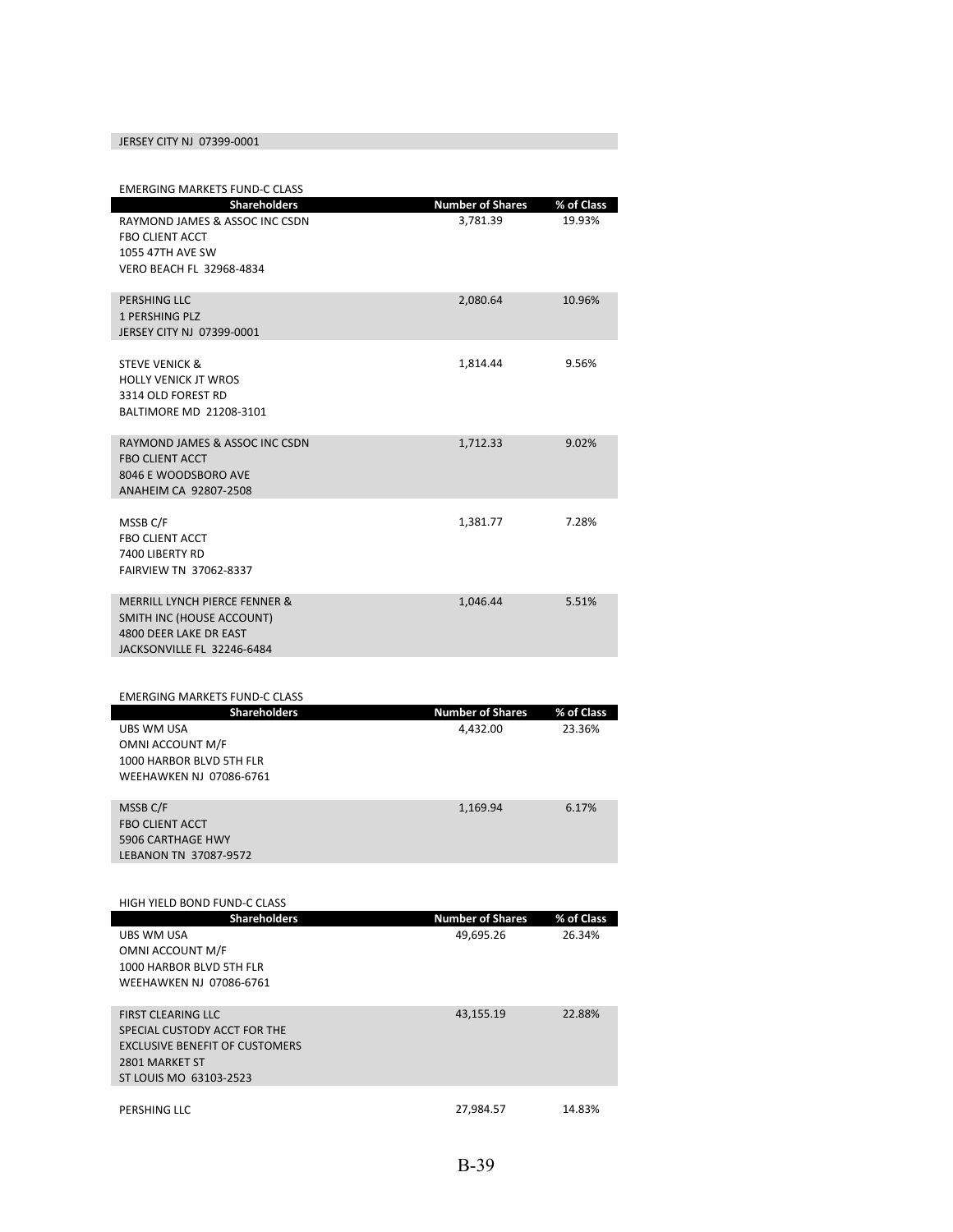### 1 PERSHING PLZ JERSEY CITY NJ 07399‐0001

| MID-CAP VALUE FUND-C CLASS                                 |                         |            |
|------------------------------------------------------------|-------------------------|------------|
| <b>Shareholders</b>                                        | <b>Number of Shares</b> | % of Class |
| UBS WM USA                                                 | 50,044.21               | 13.30%     |
| OMNI ACCOUNT M/F                                           |                         |            |
| 1000 HARBOR BLVD 5TH FLR<br><b>WEEHAWKEN NJ 07086-6761</b> |                         |            |
|                                                            |                         |            |
| PERSHING LLC                                               | 30,432.91               | 8.09%      |
| <b>1 PERSHING PLZ</b>                                      |                         |            |
| JERSEY CITY NJ 07399-0001                                  |                         |            |
|                                                            |                         |            |
| TREASURY INFLATION PROTECTED SECURITIES FUND-C CLASS       |                         |            |
| <b>Shareholders</b>                                        | <b>Number of Shares</b> | % of Class |
| CHARLES SCHWAB & CO INC                                    | 5,852.77                | 54.05%     |
| SPECIAL CUSTODY A/C FBO CUSTOMERS                          |                         |            |
| ATTN TREASURY CAPITAL MKTS                                 |                         |            |
| 101 MONTGOMERY 120KNY-13                                   |                         |            |
| SAN FRANCISCO CA 94104-4151                                |                         |            |
|                                                            |                         |            |
| RAYMOND JAMES & ASSOC INC                                  | 972.763                 | 8.98%      |
| <b>FBO CLIENT ACCT</b>                                     |                         |            |
| 4851 SW 67TH AVE<br>MIAMI FL 33155-5741                    |                         |            |
|                                                            |                         |            |
| UBS WM USA                                                 | 4.002.78                | 36.97%     |
| OMNI ACCOUNT M/F                                           |                         |            |
| 1000 HARBOR BLVD 5TH FLR                                   |                         |            |
| WEEHAWKEN NJ 07086-6761                                    |                         |            |

### INTERMEDIATE BOND FUND‐C CLASS

| <b>Shareholders</b>                                                                                                                     | <b>Number of Shares</b> | % of Class |
|-----------------------------------------------------------------------------------------------------------------------------------------|-------------------------|------------|
| FIRST CLEARING LLC<br>SPECIAL CUSTODY ACCT FOR THE<br><b>EXCLUSIVE BENEFIT OF CUSTOMERS</b><br>2801 MARKET ST<br>ST LOUIS MO 63103-2523 | 9,316.36                | 29.10%     |
| MERRILL LYNCH PIFRCF FENNER &<br>SMITH INC (HOUSE ACCOUNT)<br>4800 DEER LAKE DR EAST<br>JACKSONVILLE FL 32246-6484                      | 5.143.75                | 16.07%     |
| RAYMOND JAMES & ASSOC INC CSDN<br><b>FBO CLIENT ACCT</b><br>1750 BOWLING GREEN DR<br>LAKE FOREST IL 60045-3504                          | 4,954.99                | 15.48%     |
| RAYMOND JAMES & ASSOC INC CSDN<br><b>FBO CLIENT ACCT</b><br>3288 STANDING PFACHTRFF TRL NW<br>KENNESAW GA 30152-5811                    | 4.590.65                | 14.34%     |
| RAYMOND JAMES & ASSOC INC CSDN<br><b>FBO CLIENT ACCT</b><br>1265 W 29TH ST<br>SAN BERNARDINO CA 92405-1909                              | 2.319.59                | 7.24%      |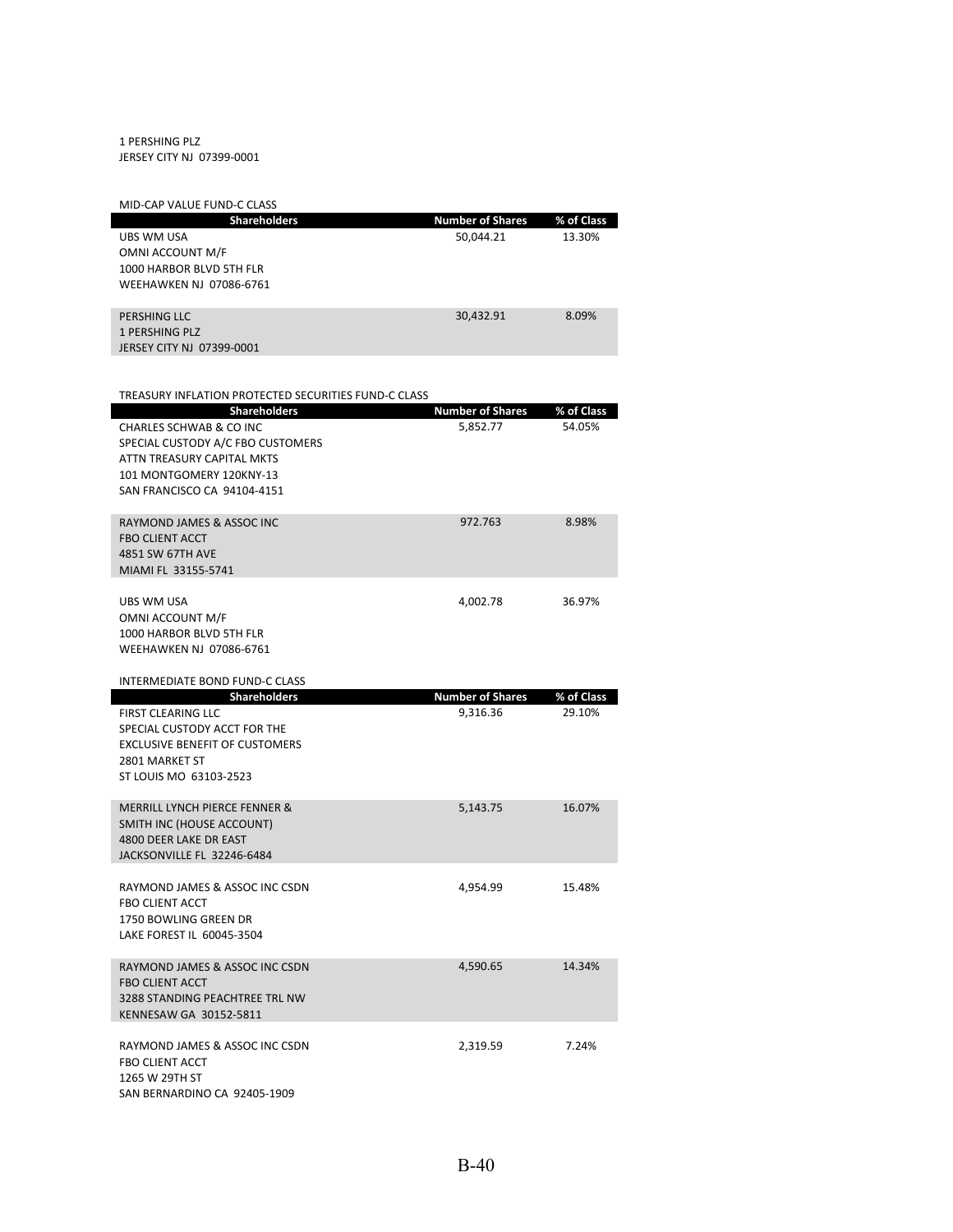| <b>NFS LLC FEBO</b><br><b>FBO CLIENT ACCT</b><br>192 STABLE LN<br><b>FRIEDENS PA 15541-6144</b>                                                   | 2,267.28                             | 7.08%                |
|---------------------------------------------------------------------------------------------------------------------------------------------------|--------------------------------------|----------------------|
| INTERMEDIATE BOND FUND-C CLASS                                                                                                                    |                                      |                      |
| <b>Shareholders</b><br>RAYMOND JAMES & ASSOC INC CSDN<br><b>FBO CLIENT ACCT</b><br>4429 SYLVIA DR NW<br>MARIETTA GA 30064-1533                    | <b>Number of Shares</b><br>1,965.76  | % of Class<br>6.14%  |
| SHORT-TERM BOND FUND-C CLASS<br><b>Shareholders</b>                                                                                               | <b>Number of Shares</b>              | % of Class           |
| RAYMOND JAMES & ASSOC INC CSDN<br><b>FBO CLIENT ACCT</b><br>5255 WYNTERCREEK WAY<br>ATLANTA GA 30338-3820                                         | 31,543.62                            | 24.34%               |
| <b>UBS WM USA</b><br>OMNI ACCOUNT M/F<br>1000 HARBOR BLVD 5TH FLR<br>WEEHAWKEN NJ 07086-6761                                                      | 12,958.42                            | 10.00%               |
| RAYMOND JAMES & ASSOC INC CSDN<br><b>FBO CLIENT ACCT</b><br>2525 CEDAR CANYON RD SE<br>MARIETTA GA 30067-6658                                     | 11,625.27                            | 8.97%                |
| RAYMOND JAMES & ASSOC INC CSDN<br><b>FBO CLIENT ACCT</b><br>4405 DUNMORE RD NE<br>MARIETTA GA 30068-4224                                          | 11,279.96                            | 8.71%                |
| RAYMOND JAMES & ASSOC INC CSDN<br><b>FBO CLIENT ACCT</b><br>2383 JOHNSTON CT SW<br>MARIETTA GA 30064-2638                                         | 9,400.24                             | 7.25%                |
| MERRILL LYNCH PIERCE FENNER &<br>SMITH INC (HOUSE ACCOUNT)<br>4800 DEER LAKE DR EAST<br>JACKSONVILLE FL 32246-6484                                | 7,472.74                             | 5.77%                |
|                                                                                                                                                   |                                      |                      |
| SHORT-TERM BOND FUND-C CLASS<br><b>Shareholders</b><br>LPL FINANCIAL<br><b>FBO CLIENT ACCT</b><br>9785 TOWNE CENTRE DR<br>SAN DIEGO CA 92121-1968 | <b>Number of Shares</b><br>6,857.43  | % of Class<br>5.29%  |
| RET INCOME AND APPRECIATION FUND - C CLASS<br><b>Shareholders</b><br>PERSHING LLC                                                                 | <b>Number of Shares</b><br>49,544.17 | % of Class<br>24.17% |
| 1 PERSHING PLZ<br>JERSEY CITY NJ 07399-0001                                                                                                       |                                      |                      |
| RAYMOND JAMES & ASSOC INC                                                                                                                         | 21,291.17                            | 10.39%               |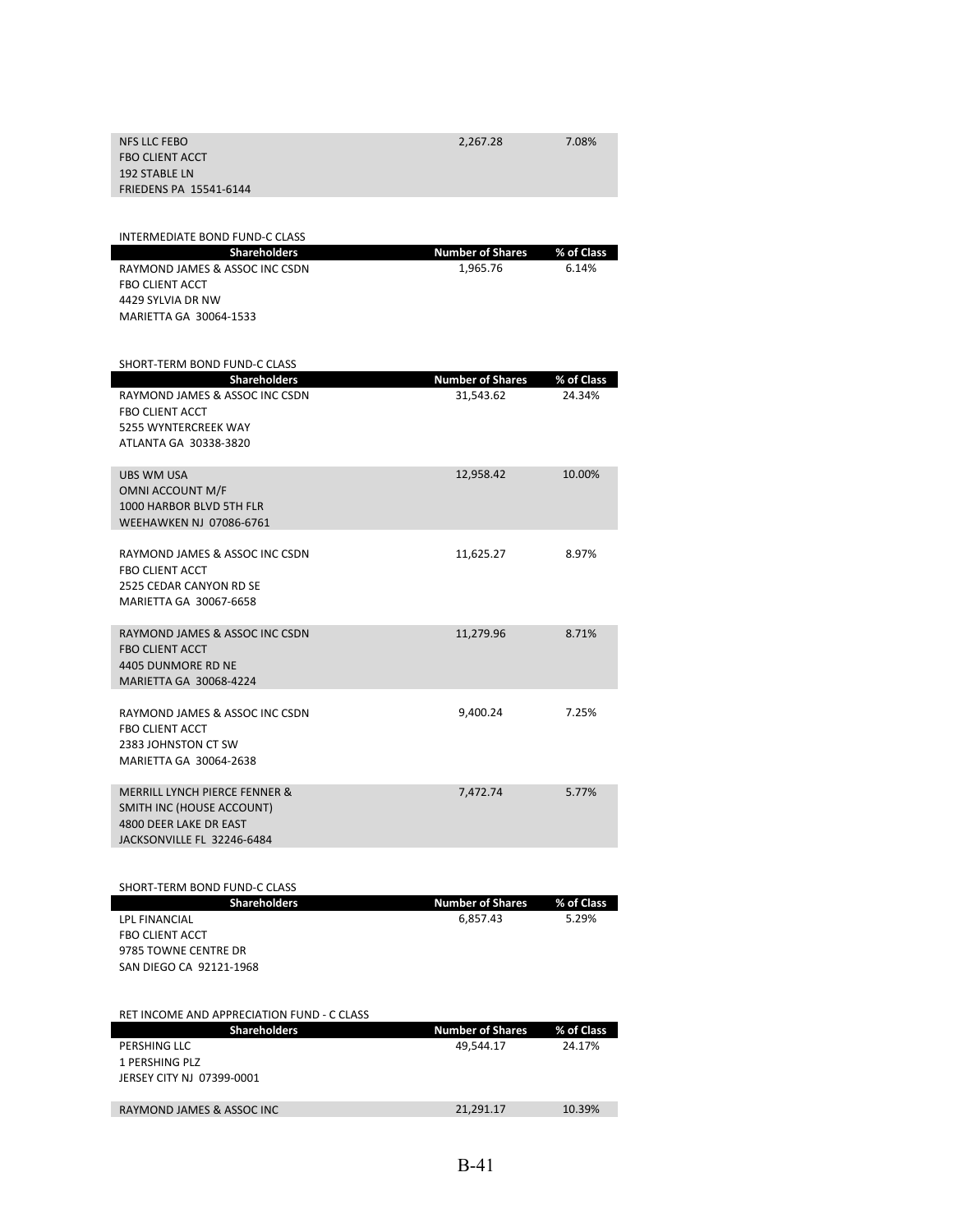| <b>FBO CLIENT ACCT</b><br>6903 NW 77TH ST                             |                                     |                     |
|-----------------------------------------------------------------------|-------------------------------------|---------------------|
| TAMARAC FL 33321-5241                                                 |                                     |                     |
| RAYMOND JAMES & ASSOC INC CSDN                                        | 18,140.79                           | 8.85%               |
| <b>FBO CLIENT ACCT</b><br>1100 PEMBRIDGE DR APT 324                   |                                     |                     |
| LAKE FOREST IL 60045-4217                                             |                                     |                     |
|                                                                       |                                     |                     |
| RAYMOND JAMES & ASSOC INC<br><b>FBO CLIENT ACCT</b>                   | 10,665.59                           | 5.20%               |
| 700 WEST HARBOR DRIVE #1901                                           |                                     |                     |
| SAN DIEGO CA 92101-7758                                               |                                     |                     |
|                                                                       |                                     |                     |
| ZEBRA GLOBAL EQUITY FUND-C CLASS                                      |                                     |                     |
| <b>Shareholders</b><br>AMERICAN ENTERPRISE INV SVCS                   | <b>Number of Shares</b><br>4,881.66 | % of Class<br>5.50% |
| <b>FBO CLIENT ACCT</b>                                                |                                     |                     |
| <b>707 2ND AVE S</b>                                                  |                                     |                     |
| MINNEAPOLIS MN 55402-2405                                             |                                     |                     |
|                                                                       |                                     |                     |
| ZEBRA SMALL CAP EQUITY FUND-C CLASS<br><b>Shareholders</b>            | <b>Number of Shares</b>             | % of Class          |
|                                                                       |                                     |                     |
| <b>UBS WM USA</b>                                                     | 24,231.94                           | 21.67%              |
| OMNI ACCOUNT M/F                                                      |                                     |                     |
| 1000 HARBOR BLVD 5TH FLR                                              |                                     |                     |
| WEEHAWKEN NJ 07086-6761                                               |                                     |                     |
| PERSHING LLC                                                          | 6,974.35                            | 6.24%               |
| <b>1 PERSHING PLZ</b>                                                 |                                     |                     |
| JERSEY CITY NJ 07399-0001                                             |                                     |                     |
| <b>FIRST CLEARING LLC</b>                                             | 6,338.77                            | 5.67%               |
| SPECIAL CUSTODY ACCT FOR THE                                          |                                     |                     |
| <b>EXCLUSIVE BENEFIT OF CUSTOMERS</b><br>2801 MARKET ST               |                                     |                     |
| ST LOUIS MO 63103-2523                                                |                                     |                     |
|                                                                       |                                     |                     |
| SIM HIGH YIELD OPPORTUNITIES FUND - C CLASS                           |                                     |                     |
| <b>Shareholders</b>                                                   | <b>Number of Shares</b>             | % of Class          |
| UBS WM USA<br>OMNI ACCOUNT M/F                                        | 2,421,559.69                        | 31.25%              |
| 1000 HARBOR BLVD 5TH FLR                                              |                                     |                     |
| WEEHAWKEN NJ 07086-6761                                               |                                     |                     |
| <b>FIRST CLEARING LLC</b>                                             | 985,053.58                          | 12.71%              |
| SPECIAL CUSTODY ACCT FOR THE<br><b>EXCLUSIVE BENEFIT OF CUSTOMERS</b> |                                     |                     |

| <b>MERRILL LYNCH PIERCE FENNER &amp;</b> | 983.516.20 | 12.69% |
|------------------------------------------|------------|--------|
| SMITH INC (HOUSE ACCOUNT)                |            |        |
| 4800 DEER LAKE DR EAST                   |            |        |
| JACKSONVILLE FL 32246-6484               |            |        |
|                                          |            |        |
|                                          |            |        |

SAINT LOUIS MO 63103‐2523

| FLEXIBLE BOND FUND - C CLASS |                                    |  |
|------------------------------|------------------------------------|--|
| <b>Shareholders</b>          | <b>Number of Shares</b> % of Class |  |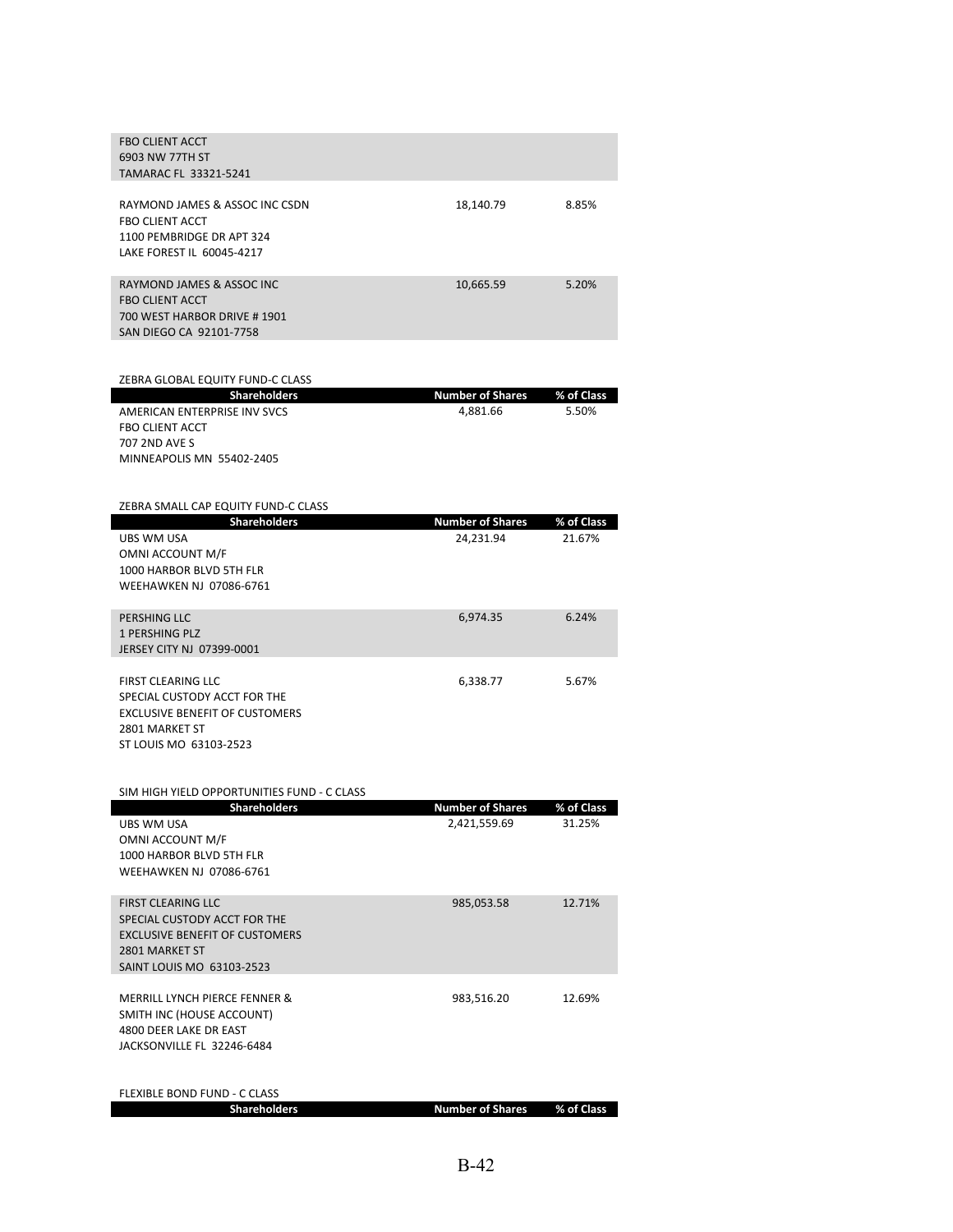| UBS WM USA<br>OMNI ACCOUNT M/F<br>1000 HARBOR BLVD 5TH FLR<br>WEEHAWKEN NJ 07086-6761                                                   | 285,740.52 | 30.36% |
|-----------------------------------------------------------------------------------------------------------------------------------------|------------|--------|
| <b>FIRST CLEARING LLC</b><br>SPECIAL CUSTODY ACCT FOR THE<br>EXCLUSIVE BENEFIT OF CUSTOMERS<br>2801 MARKET ST<br>ST LOUIS MO 63103-2523 | 49.312.22  | 5.24%  |

| THE LONDON COMPANY INCOME EQUITY-INSTITUTIONAL CLASS            |                         |            |
|-----------------------------------------------------------------|-------------------------|------------|
| <b>Shareholders</b>                                             | <b>Number of Shares</b> | % of Class |
| NATIONAL FINANCIAL SERVICES CORP                                | 2,289,491.08            | 47.30%     |
| FOR THE EXCLUSIVE BENEFIT OF<br>THEIR CUSTOMERS ATTN MIKE BANKS |                         |            |
| <b>CHURCH STREET STATION</b>                                    |                         |            |
| 100 CROSBY PKWY                                                 |                         |            |
| <b>COVINGTON KY 41015-4325</b>                                  |                         |            |
| <b>STEPHEN GODDARD</b>                                          | 654,153.74              | 13.51%     |
| $C/O$ ABA                                                       |                         |            |
| 4151 AMON CARTER BLVD                                           |                         |            |
| FORT WORTH, TX 76155                                            |                         |            |
| <b>WELLS FARGO BANK NA FBO</b>                                  | 588,544.67              | 12.16%     |
| <b>CLIENT ACCT</b>                                              |                         |            |
| PO BOX 1533                                                     |                         |            |
| MINNEAPOLIS MN 55480-1533                                       |                         |            |
| WILMINGTON TRUST RISC AS TTEE FBO                               | 322,516.73              | 6.66%      |
| <b>CLIENT ACCT</b>                                              |                         |            |
| PO BOX 52129<br>PHOENIX AZ 85072-2129                           |                         |            |
|                                                                 |                         |            |
| <b>WELLS FARGO BANK NA FBO</b>                                  | 254,320.84              | 5.25%      |
| <b>CLIENT ACCT</b>                                              |                         |            |
| PO BOX 1533                                                     |                         |            |
| MINNEAPOLIS MN 55480-1533                                       |                         |            |
|                                                                 |                         |            |

| THE LONDON COMPANY INCOME EQUITY FUND-INVESTOR CLASS |  |
|------------------------------------------------------|--|
|------------------------------------------------------|--|

| <b>Shareholders</b>                 | <b>Number of Shares</b> | % of Class |
|-------------------------------------|-------------------------|------------|
| NATIONAL FINANCIAL SERVICES CORP    | 354,103.11              | 29.28%     |
| FOR THE EXCLUSIVE BENEFIT OF OUR    |                         |            |
| CUSTOMERS ATTN MUTUAL FDS 5TH FLOOR |                         |            |
| 499 WASHINGTON BLVD                 |                         |            |
| JERSEY CITY NJ 07310-2010           |                         |            |
|                                     |                         |            |
| CHARLES SCHWAB & CO INC             | 206,545.78              | 17.08%     |
| SPECIAL CUSTODY ACCOUNT             |                         |            |
| FOR THE BENEFIT OF CUSTOMERS        |                         |            |
| 101 MONTGOMERY 120KNY-13            |                         |            |
| SAN FRANCISCO CA 94104-4151         |                         |            |
|                                     |                         |            |
| <b>LPL FINANCIAL</b>                | 138.168.92              | 11.42%     |
| <b>FBO CUSTOMER ACCOUNTS</b>        |                         |            |
| <b>4707 EXECUTIVE DR</b>            |                         |            |
| SAN DIEGO CA 92121-3091             |                         |            |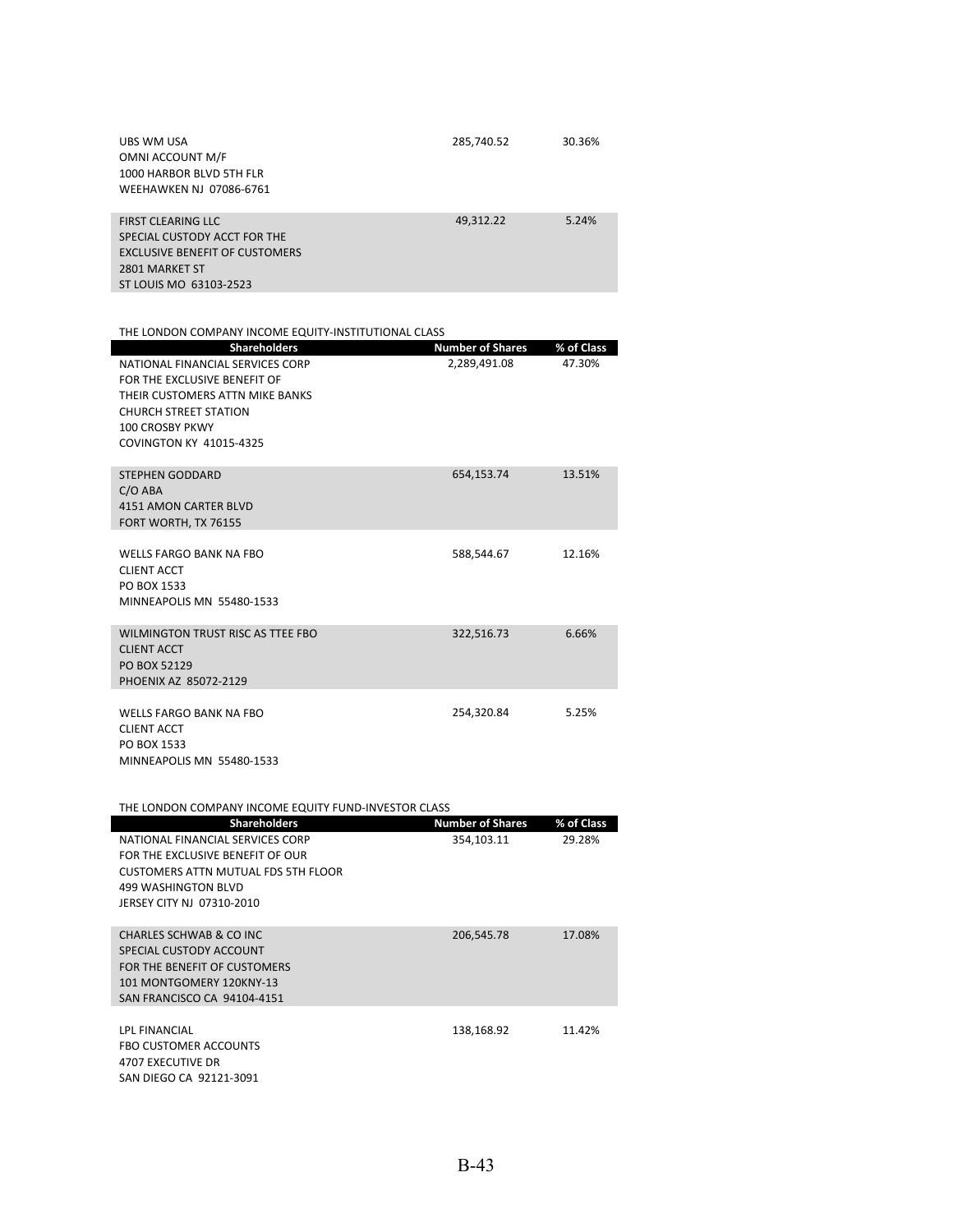THE LONDON COMPANY INCOME EQUITY FUND ‐ A

| <b>CLASS</b>                                                                                                                                                             |                                          |                      |
|--------------------------------------------------------------------------------------------------------------------------------------------------------------------------|------------------------------------------|----------------------|
| <b>Shareholders</b><br>MERRILL LYNCH PIERCE FENNER &<br>SMITH INC (HOUSE ACCOUNT)<br>4800 DEER LAKE DR EAST<br>JACKSONVILLE FL 32246-6484                                | <b>Number of Shares</b><br>1,443,549.49  | % of Class<br>45.80% |
| <b>LPL FINANCIAL</b><br><b>FBO CUSTOMER ACCOUNTS</b><br><b>4707 EXECUTIVE DR</b><br>SAN DIEGO CA 92121-3091                                                              | 322,518.02                               | 10.23%               |
| <b>UBS WM USA</b><br>OMNI ACCOUNT M/F<br>1000 HARBOR BLVD 5TH FLR<br>WEEHAWKEN NJ 07086-6761                                                                             | 163,794.69                               | 5.20%                |
| THE LONDON COMPANY INCOME EQUITY FUND - C<br><b>CLASS</b>                                                                                                                |                                          |                      |
| <b>Shareholders</b><br>MERRILL LYNCH PIERCE FENNER &<br>SMITH INC (HOUSE ACCOUNT)<br>4800 DEER LAKE DR EAST<br>JACKSONVILLE FL 32246-6484                                | <b>Number of Shares</b><br>4,521,615.39  | % of Class<br>78.07% |
| THE LONDON COMPANY INCOME EQUITY FUND - Y<br><b>CLASS</b>                                                                                                                |                                          |                      |
| <b>Shareholders</b><br>MERRILL LYNCH PIERCE FENNER &<br>SMITH INC (HOUSE ACCOUNT)<br>4800 DEER LAKE DR EAST<br>JACKSONVILLE FL 32246-6484                                | <b>Number of Shares</b><br>10,544,273.08 | % of Class<br>70.59% |
| UBS WM USA<br>OMNI ACCOUNT M/F<br>1000 HARBOR BLVD 5TH FLR<br><b>WEEHAWKEN NJ 07086-6761</b>                                                                             | 1,494,156.35                             | 10.00%               |
| <b>CHARLES SCHWAB &amp; CO INC</b><br>SPECIAL CUST A/C<br><b>EXCLUSIVE BENEFIT OF CUSTOMERS</b><br>ATTN MUTUAL FUNDS<br>101 MONTGOMERY ST<br>SAN FRANCISCO CA 94104-4151 | 972,448.71                               | 6.51%                |
| GLOBAL EVOLUTION FRONTIER MKTS INCOME FUND-INSTITUTIONAL CLASS<br><b>Shareholders</b>                                                                                    | <b>Number of Shares</b>                  | % of Class           |
| TD AMERITRADE INC FOR THE<br><b>EXCLUSIVE BENEFIT OF OUR CLIENTS</b><br>PO BOX 2226<br>OMAHA NE 68103-2226                                                               | 828,612.57                               | 87.66%               |
| <b>LPL FINANCIAL</b><br><b>FBO CLIENT ACCT</b><br>4707 EXECUTIVE DR<br>SAN DIEGO CA 92121-3091                                                                           | 47,268.07                                | 5.00%                |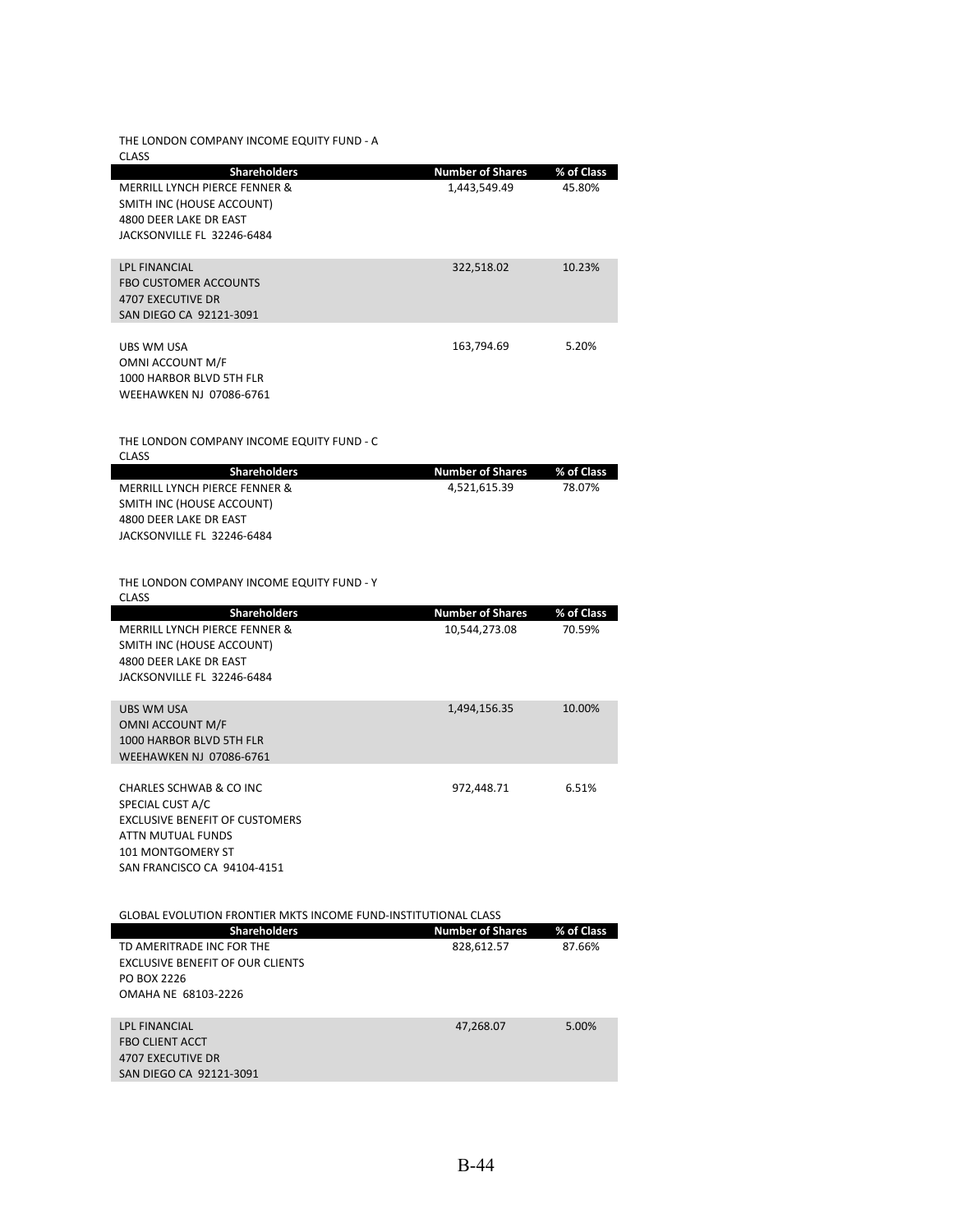| <b>GLOBAL EVOLUTION FRONTIER MKTS INCOME FUND-INVESTOR CLASS</b> |                         |            |
|------------------------------------------------------------------|-------------------------|------------|
| <b>Shareholders</b>                                              | <b>Number of Shares</b> | % of Class |
| CHARLES SCHWAR & CO INC.                                         | 374,122.13              | 26.24%     |
| SPECIAL CUST A/C                                                 |                         |            |
| <b>EXCLUSIVE BENEFIT OF CUSTOMERS</b>                            |                         |            |
| <b>101 MONTGOMERY ST</b>                                         |                         |            |
| SAN FRANCISCO CA 94104-4151                                      |                         |            |
|                                                                  |                         |            |
| NATIONAL FINANCIAL SERVICES CORP                                 | 359,344.83              | 25.20%     |
| FOR THE EXCLUSIVE BENEFIT OF OUR                                 |                         |            |
| <b>CUSTOMERS ATTN MUTUAL FDS 5TH FLOOR</b>                       |                         |            |
| 200 LIBERTY STREET                                               |                         |            |
| ONE WORLD FINANCIAL CENTER                                       |                         |            |
| NEW YORK NY 10281-1003                                           |                         |            |
| <b>IPI FINANCIAL</b>                                             |                         | 15.76%     |
| <b>FBO CLIENT ACCT</b>                                           | 224,717.63              |            |
| <b>4707 EXECUTIVE DR</b>                                         |                         |            |
| SAN DIEGO CA 92121-3091                                          |                         |            |
|                                                                  |                         |            |
| TD AMFRITRADE INC FOR THE                                        | 139,168.27              | 9.76%      |
| EXCLUSIVE BENEFIT OF OUR CLIENTS                                 |                         |            |
| PO BOX 2226                                                      |                         |            |
| OMAHA NE 68103-2226                                              |                         |            |

#### GLOBAL EVOLUTION FRONTIER MKTS INCOME FUND ‐ A CLASS

| <b>Shareholders</b>       | <b>Number of Shares</b> | % of Class |
|---------------------------|-------------------------|------------|
| PERSHING LLC              | 802,679.53              | 49.55%     |
| 1 PERSHING PLZ            |                         |            |
| JERSEY CITY NJ 07399-0001 |                         |            |
|                           |                         |            |
| <b>LPL FINANCIAL</b>      | 669,505.78              | 41.33%     |
| <b>FBO CLIENT ACCT</b>    |                         |            |
| 4707 EXECUTIVE DR         |                         |            |
| SAN DIEGO CA 92121-3091   |                         |            |

| <b>GLOBAL EVOLUTION FRONTIER MKTS INCOME FUND - C CLASS</b>  |                         |            |
|--------------------------------------------------------------|-------------------------|------------|
| <b>Shareholders</b>                                          | <b>Number of Shares</b> | % of Class |
| PERSHING LLC                                                 | 19,173.01               | 14.98%     |
| 1 PERSHING PLZ                                               |                         |            |
| JERSEY CITY NJ 07399-0001                                    |                         |            |
|                                                              |                         |            |
| <b>URS WM USA</b>                                            | 15,450.04               | 12.07%     |
| 1000 HARBOR BLVD 5TH FLR                                     |                         |            |
| <b>WEEHAWKEN NJ 07086-6761</b>                               |                         |            |
|                                                              |                         |            |
|                                                              |                         |            |
|                                                              |                         |            |
| <b>GLOBAL EVOLUTION FRONTIER MKTS INC FUND - Y</b>           |                         |            |
| <b>CLASS</b>                                                 |                         |            |
| <b>Shareholders</b>                                          | <b>Number of Shares</b> | % of Class |
| CHARLES SCHWAB & CO INC                                      | 12,392,296.68           | 87.68%     |
| SPECIAL CUST A/C                                             |                         |            |
| <b>EXCLUSIVE BENEFIT OF CUSTOMERS</b>                        |                         |            |
| <b>101 MONTGOMERY ST</b>                                     |                         |            |
| SAN FRANCISCO CA 94104-4151                                  |                         |            |
|                                                              |                         |            |
| EARNEST PARTNERS EMERGING MKTS EQ FIND - INSTITUTIONAL CLASS |                         |            |
| <b>Shareholders</b>                                          | <b>Number of Shares</b> | % of Class |
| AMERICAN BEACON ADVISORS                                     | 271,225.89              | 88.24%     |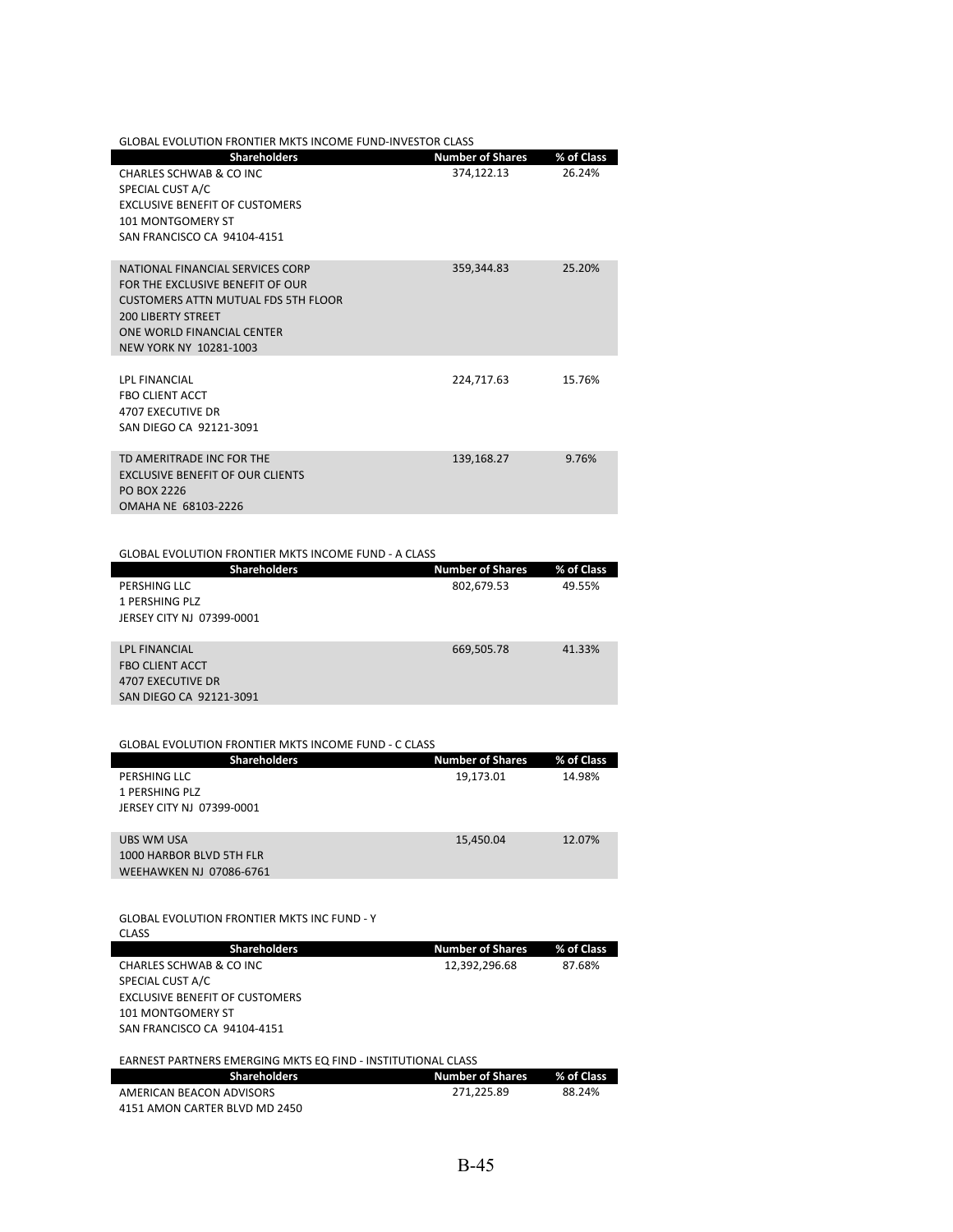### FORT WORTH TX 76155‐2601

| TD AMERITRADE INC FOR THE        | 35.133.19 | 11.43% |
|----------------------------------|-----------|--------|
| EXCLUSIVE BENEFIT OF OUR CLIENTS |           |        |
| PO BOX 2226                      |           |        |
| OMAHA NE 68103-2226              |           |        |

| EARNEST PARTNERS EMERGING MKTS EQ FUND - INVESTOR CLASS      |                         |            |
|--------------------------------------------------------------|-------------------------|------------|
| <b>Shareholders</b>                                          | <b>Number of Shares</b> | % of Class |
| CHARLES SCHWAB & CO INC                                      | 135,019.59              | 85.10%     |
| SPECIAL CUST A/C                                             |                         |            |
| <b>EXCLUSIVE BENEFIT OF CUSTOMERS</b>                        |                         |            |
| 101 MONTGOMERY ST                                            |                         |            |
| SAN FRANCISCO CA 94104-4151                                  |                         |            |
|                                                              |                         |            |
| AMERICAN BEACON ADVISORS                                     | 10,042.96               | 6.33%      |
| 4151 AMON CARTER BLVD MD 2450                                |                         |            |
| <b>FORT WORTH TX 76155-2601</b>                              |                         |            |
|                                                              |                         |            |
|                                                              |                         |            |
| EARNEST PARTNERS EMERGING MKTS EQ FUND - A                   |                         |            |
| <b>CLASS</b>                                                 |                         |            |
| <b>Shareholders</b>                                          | <b>Number of Shares</b> | % of Class |
| AMERICAN BEACON ADVISORS                                     | 10,043.01               | 99.30%     |
| 4151 AMON CARTER BLVD MD 2450                                |                         |            |
| FORT WORTH TX 76155-2601                                     |                         |            |
|                                                              |                         |            |
|                                                              |                         |            |
| EARNEST PARTNERS EMERGING MKTS EQ FUND - C<br><b>CLASS</b>   |                         |            |
| <b>Shareholders</b>                                          | <b>Number of Shares</b> | % of Class |
| AMERICAN BEACON ADVISORS                                     | 10,043.43               | 100.00%    |
| 4151 AMON CARTER BLVD MD 2450                                |                         |            |
| FORT WORTH TX 76155-2601                                     |                         |            |
|                                                              |                         |            |
|                                                              |                         |            |
| EARNEST PARTNERS EMERGING MKTS EQ FUND - Y CLAS              |                         |            |
| <b>Shareholders</b>                                          | <b>Number of Shares</b> | % of Class |
| CHARLES SCHWAB & CO INC                                      | 82,973.85               | 79.10%     |
| SPECIAL CUST A/C                                             |                         |            |
| <b>EXCLUSIVE BENEFIT OF CUSTOMERS</b>                        |                         |            |
| 101 MONTGOMERY ST                                            |                         |            |
| SAN FRANCISCO CA 94104-4151                                  |                         |            |
|                                                              |                         |            |
| <b>LPL FINANCIAL</b>                                         | 11,877.15               | 11.32%     |
| <b>FBO CUSTOMER ACCOUNTS</b>                                 |                         |            |
| <b>4707 EXECUTIVE DR</b>                                     |                         |            |
| SAN DIEGO CA 92121-3091                                      |                         |            |
|                                                              |                         |            |
| AMERICAN BEACON ADVISORS                                     | 10,042.83               | 9.57%      |
| 4151 AMON CARTER BLVD MD 2450                                |                         |            |
| <b>FORT WORTH TX 76155-2601</b>                              |                         |            |
|                                                              |                         |            |
|                                                              |                         |            |
| ACADIAN EMERGING MKTS MANAGED VOL FUND - INSTITUTIONAL CLASS |                         |            |
| <b>Shareholders</b>                                          | <b>Number of Shares</b> | % of Class |
| MILLPENCIL US LP                                             | 506,172.91              | 39.68%     |
| 200 CLARENDON ST FL 53                                       |                         |            |
| BOSTON MA 02116-5045                                         |                         |            |
|                                                              |                         |            |
| AMERICAN BEACON ADVISORS                                     | 475,853.41              | 37.30%     |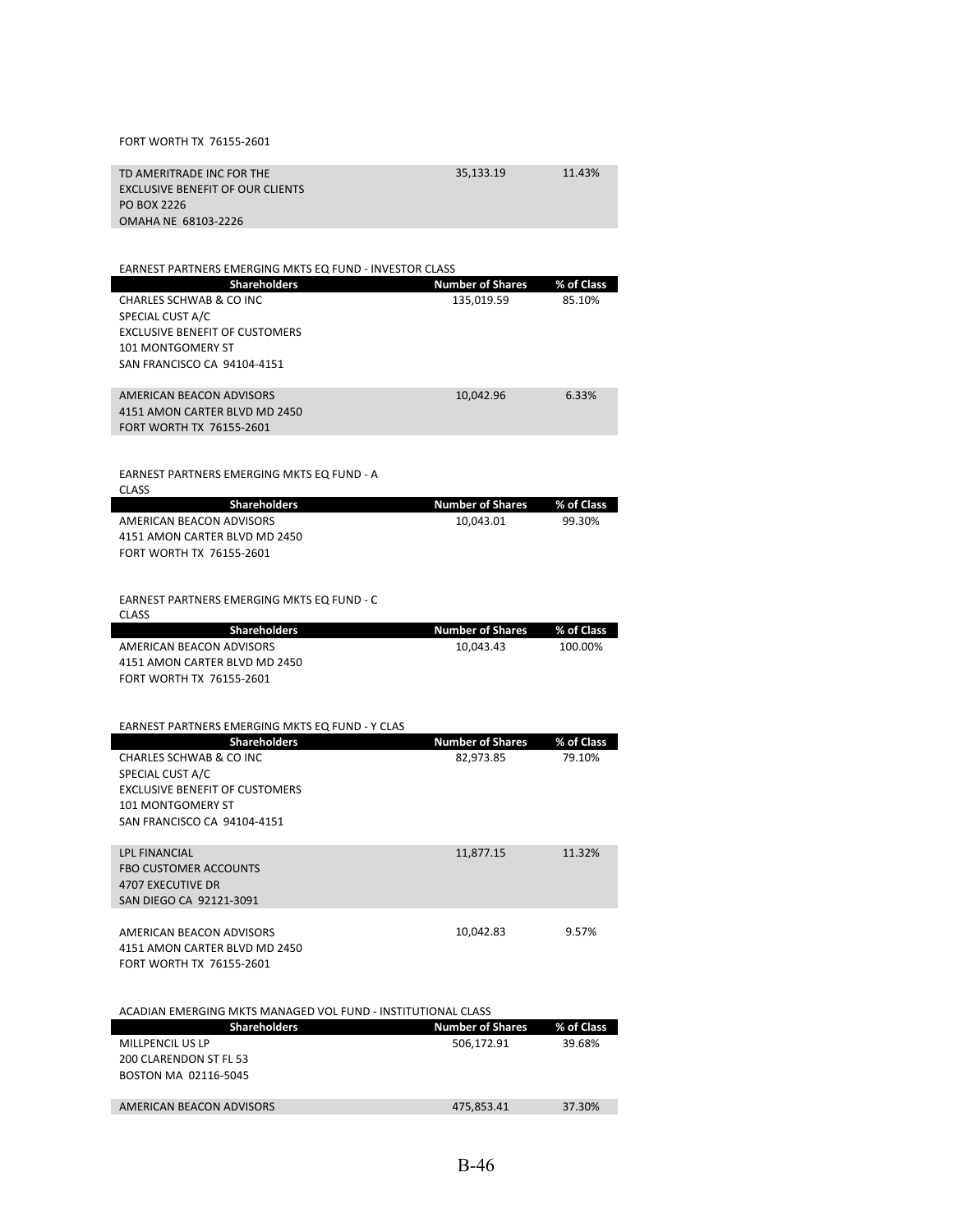| 4151 AMON CARTER BLVD MD 2450<br>FORT WORTH TX 76155-2601                                                                                                                                |            |        |
|------------------------------------------------------------------------------------------------------------------------------------------------------------------------------------------|------------|--------|
| NATIONAL FINANCIAL SERVICES CORP<br>FOR THE EXCLUSIVE BENEFIT OF<br>THEIR CUSTOMERS ATTN MIKE BANKS<br><b>CHURCH STREET STATION</b><br>100 CROSBY PKWY<br><b>COVINGTON KY 41015-4325</b> | 141,422.57 | 11.09% |
| PERSHING LLC<br>1 PERSHING PLZ                                                                                                                                                           | 89.512.85  | 7.02%  |

JERSEY CITY NJ 07399‐0001

ACADIAN EMERGING MKTS MANAGED VOL FUND ‐ INVESTOR CLASS

| <b>Shareholders</b>                   | <b>Number of Shares</b> | % of Class |
|---------------------------------------|-------------------------|------------|
| CHARLES SCHWAB & CO INC               | 209,659.46              | 46.39%     |
| SPECIAL CUST A/C                      |                         |            |
| <b>EXCLUSIVE BENEFIT OF CUSTOMERS</b> |                         |            |
| <b>101 MONTGOMERY ST</b>              |                         |            |
| SAN FRANCISCO CA 94104-4151           |                         |            |
|                                       |                         |            |
| NATIONAL FINANCIAL SERVICES CORP      | 31,662.76               | 7.01%      |
| FOR THE EXCLUSIVE BENEFIT OF OUR      |                         |            |
| CUSTOMERS ATTN MUTUAL FDS 5TH FLOOR   |                         |            |
| <b>200 LIBERTY STREET</b>             |                         |            |
| ONE WORLD FINANCIAL CENTER            |                         |            |
| NEW YORK NY 10281-1003                |                         |            |
|                                       |                         |            |
| RBC CAPITAL MARKETS LLC               | 30,170.25               | 6.68%      |
| <b>FBO CLIENT ACCT</b>                |                         |            |
| <b>1505 RIVER SHORE DR</b>            |                         |            |
| <b>HASTINGS MN 55033-8547</b>         |                         |            |

ACADIAN EMERGING MKTS MANAGED VOL FUND‐A

| CLASS                                    |                         |            |
|------------------------------------------|-------------------------|------------|
| <b>Shareholders</b>                      | <b>Number of Shares</b> | % of Class |
| PERSHING LLC                             | 128,292.24              | 40.62%     |
| 1 PERSHING PLZ                           |                         |            |
| JERSEY CITY NJ 07399-0001                |                         |            |
|                                          |                         |            |
| <b>IPI FINANCIAL</b>                     | 98,510.74               | 31.19%     |
| <b>FBO CUSTOMER ACCOUNTS</b>             |                         |            |
| <b>4707 EXECUTIVE DR</b>                 |                         |            |
| SAN DIEGO CA 92121-3091                  |                         |            |
|                                          |                         |            |
| STIFEL NICOLAUS & CO INC                 | 16,275.81               | 5.15%      |
| <b>FRO CLIENT ACCT</b>                   |                         |            |
| 501 N BROADWAY FL 8                      |                         |            |
| SAINT LOUIS MO 63102-2188                |                         |            |
|                                          |                         |            |
| ACADIAN EMERGING MKTS MANAGED VOL FUND-C |                         |            |
| <b>CLASS</b>                             |                         |            |
| <b>Shareholders</b>                      | <b>Number of Shares</b> | % of Class |
| AMERICAN BEACON ADVISORS                 | 10,090.26               | 16.35%     |
| 4151 AMON CARTER BLVD MD 2450            |                         |            |
| FORT WORTH TX 76155-2601                 |                         |            |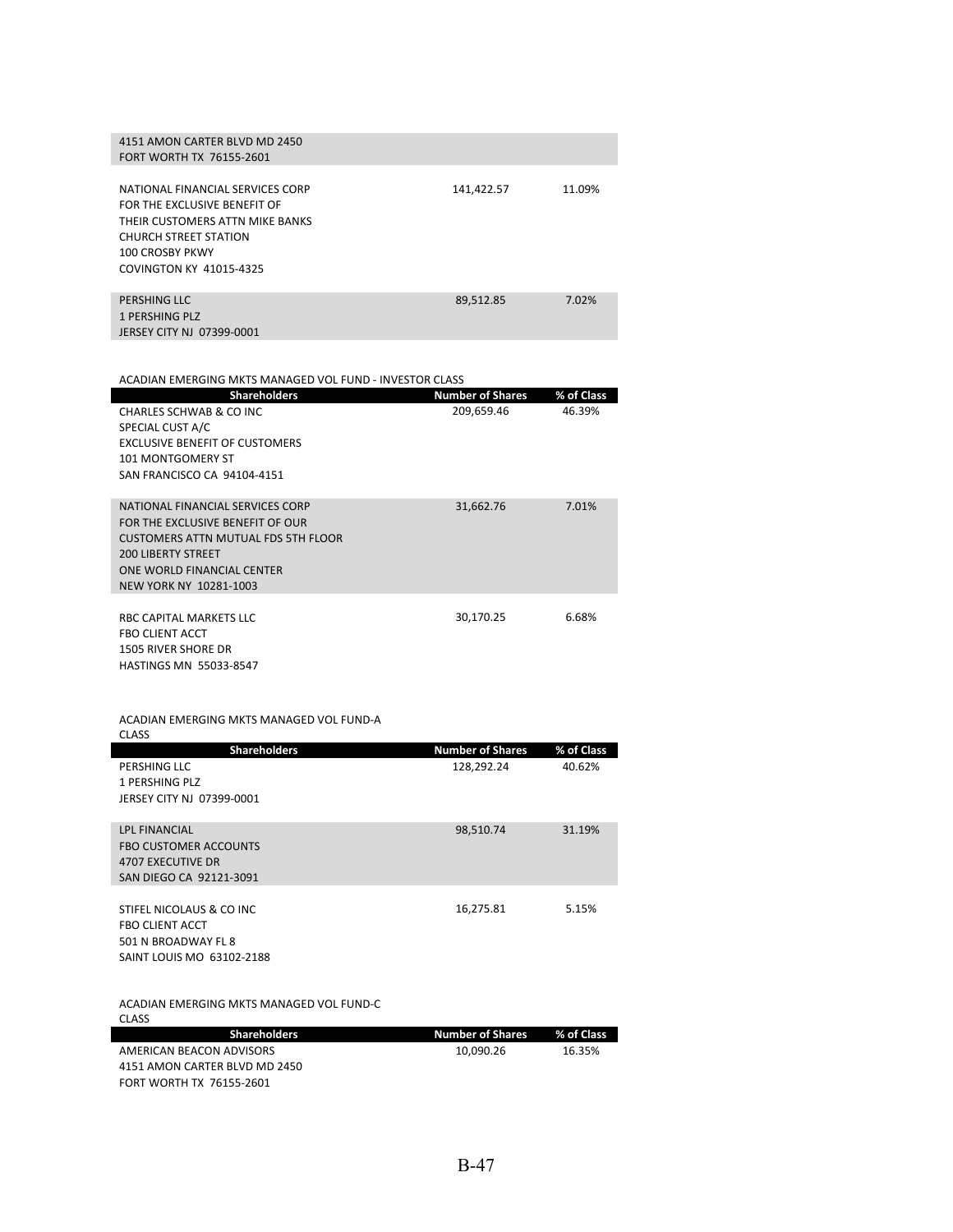| RAYMOND JAMES & ASSOC INC CSDN<br><b>FBO CLIENT ACCT</b><br>1800 HIGHGROVE CLUB DR<br>ALPHARETTA GA 30004-6958     | 4.733.32 | 7.67% |
|--------------------------------------------------------------------------------------------------------------------|----------|-------|
| RAYMOND JAMES & ASSOC INC CSDN<br><b>FBO CLIENT ACCT</b><br><b>13 LEONARD RD</b><br>MENDON MA 01756-1063           | 4,518.53 | 7.32% |
| RAYMOND JAMES & ASSOC INC CSDN<br><b>FBO CLIENT ACCT</b><br>17 BRIARCLIFF LN<br>PAXTON MA 01612-1431               | 3.441.63 | 5.58% |
| RBC CAPITAL MARKETS LLC.<br><b>FBO CLIENT ACCT</b><br>1070 LAKEWOOD NESHANNOCK FALLS RD<br>VOLANT PA 16156-6518    | 3,308.70 | 5.36% |
| RAYMOND JAMES & ASSOC INC CSDN<br><b>FBO CLIENT ACCT</b><br><b>36 RIDGE WAY</b><br><b>STURBRIDGE MA 01566-1079</b> | 3.211.82 | 5.20% |

ACADIAN EMERGING MKTS MANAGED VOL FUND‐Y **CLASS CLASS** 

| <b>Shareholders</b>              | <b>Number of Shares</b> | % of Class |
|----------------------------------|-------------------------|------------|
| <b>LPL FINANCIAL</b>             | 181,205.58              | 40.27%     |
| <b>FBO CUSTOMER ACCOUNTS</b>     |                         |            |
| 4707 EXECUTIVE DR                |                         |            |
| SAN DIEGO CA 92121-3091          |                         |            |
|                                  |                         |            |
| PERSHING LLC                     | 156,010.30              | 34.67%     |
| 1 PERSHING PLZ                   |                         |            |
| <b>JERSEY CITY NJ 07399-0001</b> |                         |            |

| SGA GLOBAL GROWTH FD - INSTITUTIONAL CLAS   |                         |            |
|---------------------------------------------|-------------------------|------------|
| <b>Shareholders</b>                         | <b>Number of Shares</b> | % of Class |
| CHARLES SCHWAB & CO INC                     | 118,099.88              | 31.08%     |
| SPECIAL CUST A/C                            |                         |            |
| <b>EXCLUSIVE BENEFIT OF CUSTOMERS</b>       |                         |            |
| <b>101 MONTGOMERY ST</b>                    |                         |            |
| SAN FRANCISCO CA 94104-4151                 |                         |            |
|                                             |                         |            |
| <b>GEORGE P FRAISE &amp;</b>                | 42,394.18               | 11.16%     |
| <b>CATHERINE L FRAISE JT WROS</b>           |                         |            |
| $C/O$ ABA                                   |                         |            |
| 4151 AMON CARTER BLVD                       |                         |            |
| FORT WORTH TX 76155                         |                         |            |
|                                             |                         |            |
| GORDON M MARCHAND &                         | 42,386.00               | 11.15%     |
| MARY E MARCHAND JT WROS                     |                         |            |
| C/O ABA                                     |                         |            |
| 4151 AMON CARTER BLVD                       |                         |            |
| FORT WORTH TX 76155                         |                         |            |
|                                             |                         |            |
| STATE STREET BANK & TRUST CUST              | 33,186.59               | 8.73%      |
| <b>FBO CLIENT ACCT</b><br><b>281 NOD RD</b> |                         |            |
|                                             |                         |            |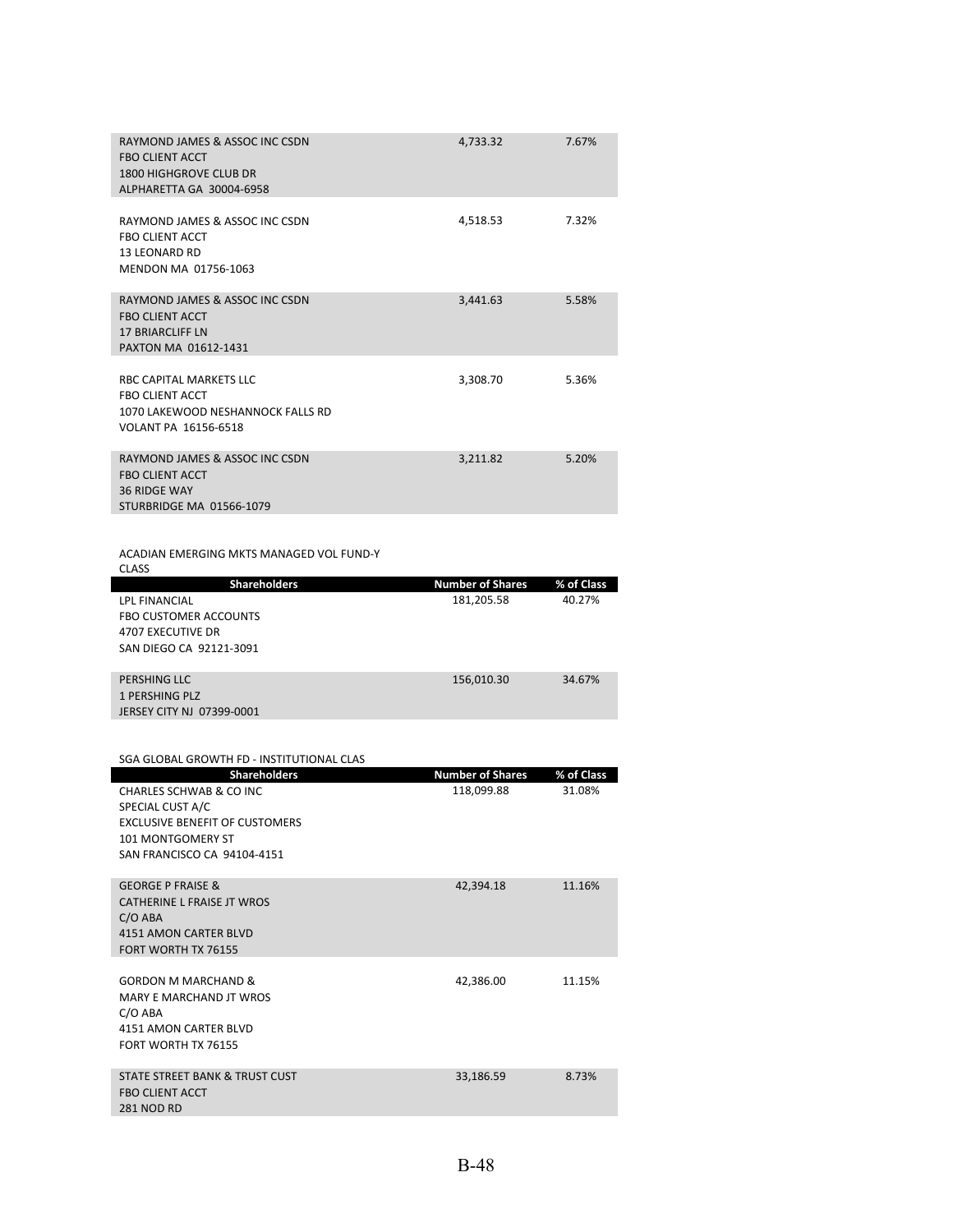| RIDGEFIELD CT 06877-5812                                                                                            |                                      |                      |
|---------------------------------------------------------------------------------------------------------------------|--------------------------------------|----------------------|
| STATE STREET BANK & TRUST CUST<br><b>FBO CLIENT ACCT</b><br>7 HUCKLEBERRY HILL RD<br>WILTON CT 06897-2802           | 27,219.03                            | 7.16%                |
| SGA GLOBAL GROWTH FUND - INVESTOR CLASS                                                                             |                                      |                      |
| <b>Shareholders</b><br><b>AMERICAN BEACON ADVISORS</b><br>4151 AMON CARTER BLVD MD 2450<br>FORT WORTH TX 76155-2601 | <b>Number of Shares</b><br>7,921.41  | % of Class<br>97.58% |
| SGA GLOBAL GROWTH FUND - A CLASS                                                                                    |                                      |                      |
| <b>Shareholders</b><br>PERSHING LLC<br>1 PERSHING PLZ<br>JERSEY CITY NJ 07399-0001                                  | <b>Number of Shares</b><br>20,736.70 | % of Class<br>63.69% |
| AMERICAN BEACON ADVISORS<br>4151 AMON CARTER BLVD MD 2450<br>FORT WORTH TX 76155-2601                               | 7,921.58                             | 24.33%               |
| <b>NFS LLC FEBO</b><br><b>FBO CLIENT ACCT</b><br>905 FORD RD<br>WARNE NC 28909-6100                                 | 3,723.68                             | 11.44%               |
|                                                                                                                     |                                      |                      |
| SGA GLOBAL GROWTH FUND - C CLASS                                                                                    |                                      |                      |
| <b>Shareholders</b><br>AMERICAN BEACON ADVISORS<br>4151 AMON CARTER BLVD MD 2450<br>FORT WORTH TX 76155-2601        | <b>Number of Shares</b><br>7,924.13  | % of Class<br>26.61% |
| <b>NFS LLC FEBO</b><br><b>FBO CLIENT ACCT</b><br>6627 N ODELL AVE<br>CHICAGO IL 60631-1406                          | 3,914.36                             | 13.14%               |
| NFS LLC FEBO<br><b>CLIENT ACCT</b><br>2970 N LAKE SHORE DR<br>CHICAGO IL 60657-5792                                 | 2,982.85                             | 10.02%               |
| <b>NFS LLC FEBO</b><br><b>FBO CLIENT ACCT</b><br>62 N. MAIN STREET<br>GLEN ELLYN IL 60137-5706                      | 2,306.55                             | 7.74%                |
| <b>NFS LLC FEBO</b><br><b>FBOCLIENT ACCT</b><br>5207 N MOODY AVE<br>CHICAGO IL 60630-1038                           | 2,161.38                             | 7.26%                |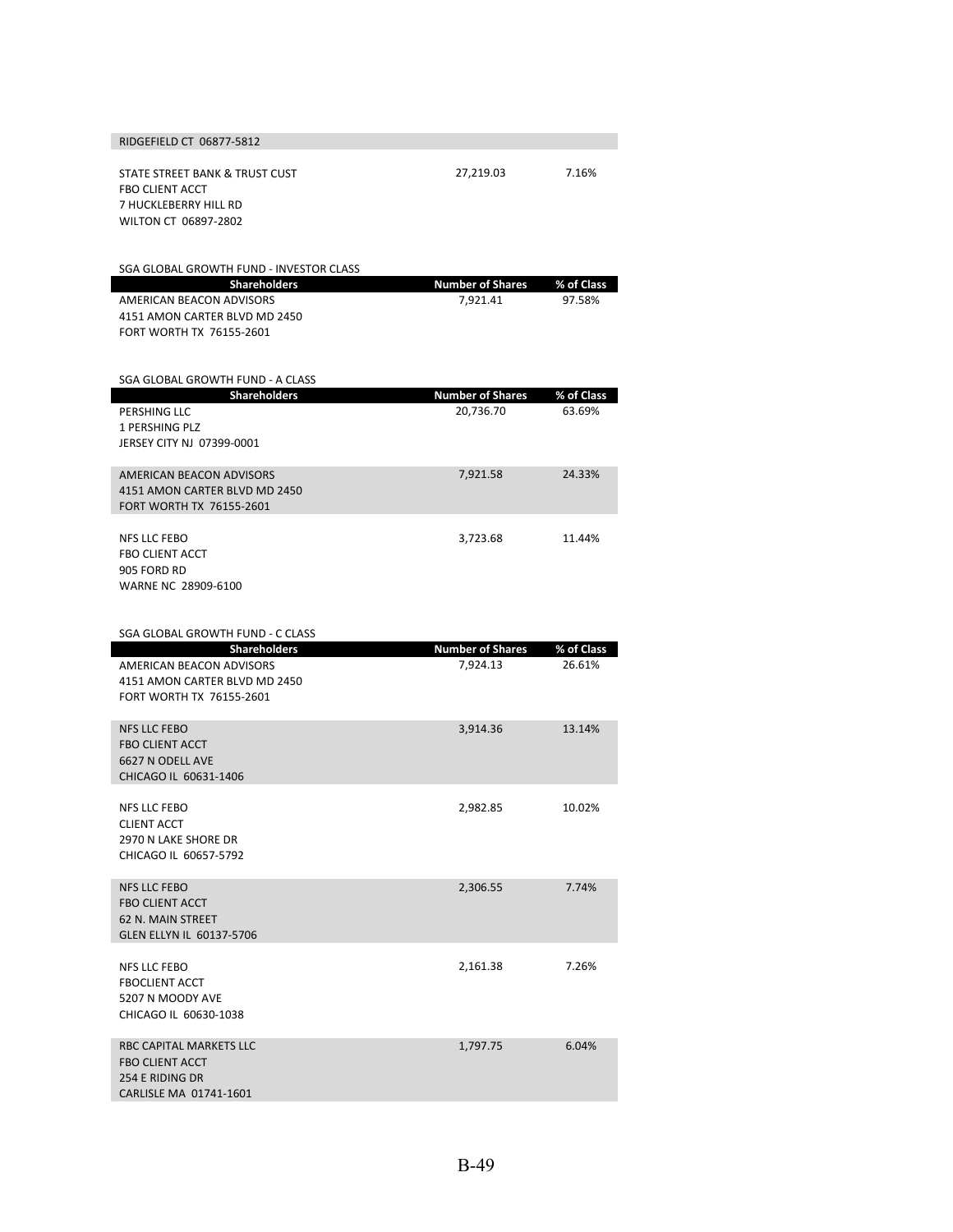| SGA GLOBAL GROWTH FUND - C CLASS |                         |            |
|----------------------------------|-------------------------|------------|
| <b>Shareholders</b>              | <b>Number of Shares</b> | % of Class |
| <b>NFS LLC FEBO</b>              | 2,969.56                | 9.97%      |
| <b>FBO CLIENT ACCT</b>           |                         |            |
| 523 N ELMWOOD AVE                |                         |            |
| OAK PARK IL 60302-2227           |                         |            |
|                                  |                         |            |
| <b>LPL FINANCIAL</b>             | 2,316.93                | 7.78%      |
| <b>FBO CLIENT ACCT</b>           |                         |            |
| 9785 TOWNE CENTRE DR             |                         |            |
| SAN DIEGO CA 92121-1968          |                         |            |

| SGA GLOBAL GROWTH FUND - Y CLASS |                         |            |
|----------------------------------|-------------------------|------------|
| <b>Shareholders</b>              | <b>Number of Shares</b> | % of Class |
| AMERICAN BEACON ADVISORS         | 7.920.46                | 88.76%     |
| 4151 AMON CARTER BLVD MD 2450    |                         |            |
| FORT WORTH TX 76155-2601         |                         |            |
|                                  |                         |            |
| PERSHING LLC                     | 633.04                  | 7.09%      |
| 1 PERSHING PLZ                   |                         |            |
| JERSEY CITY NJ 07399-0001        |                         |            |

### AHL MANAGED FUTURES STRATEGY FUND‐ INSTITUTIONAL CLASS

| <b>Shareholders</b>                                                                                                                                        | <b>Number of Shares</b> | % of Class |
|------------------------------------------------------------------------------------------------------------------------------------------------------------|-------------------------|------------|
| MAN INVESTMENTS(USA) CORPORATION<br>452 5TH AVE 26TH FL<br>NEW YORK NY 10018-2777                                                                          | 1,424,077.95            | 69.38%     |
|                                                                                                                                                            |                         |            |
| AMERICAN BEACON ADVISORS<br>4151 AMON CARTER BLVD MD 2450<br>FORT WORTH TX 76155-2601                                                                      | 499,136.41              | 24.32%     |
| NATIONAL FINANCIAL SVCS LLC<br>FOR THE BENE OF OUR CUST<br>ATTN MUTUAL FUNDS DEPT 4TH FL<br>100 CROSBY PKWY<br><b>COVINGTON KY 41015-4325</b>              | 119,406.03              | 5.82%      |
| AHL MANAGED FUTURES STRATEGY FUND-INVESTOR<br><b>CLASS</b>                                                                                                 |                         |            |
| <b>Shareholders</b>                                                                                                                                        | <b>Number of Shares</b> | % of Class |
| TD AMERITRADE INC FOR THE<br><b>EXCLUSIVE BENEFIT OF OUR CLIENTS</b><br>PO BOX 2226<br>OMAHA NE 68103-2226                                                 | 402,660.44              | 41.76%     |
| <b>CHARLES SCHWAB &amp; CO INC</b><br>SPECIAL CUST A/C<br><b>EXCLUSIVE BENEFIT OF CUSTOMERS</b><br><b>101 MONTGOMERY ST</b><br>SAN FRANCISCO CA 94104-4151 | 358,449.34              | 37.17%     |
| <b>LPL FINANCIAL</b><br><b>FBO CUSTOMER ACCOUNTS</b><br>4707 EXECUTIVE DR<br>SAN DIEGO CA 92121-3091                                                       | 133,162.44              | 13.81%     |
| NATIONAL FINANCIAL SERVICES CORP                                                                                                                           | 56,236.33               | 5.83%      |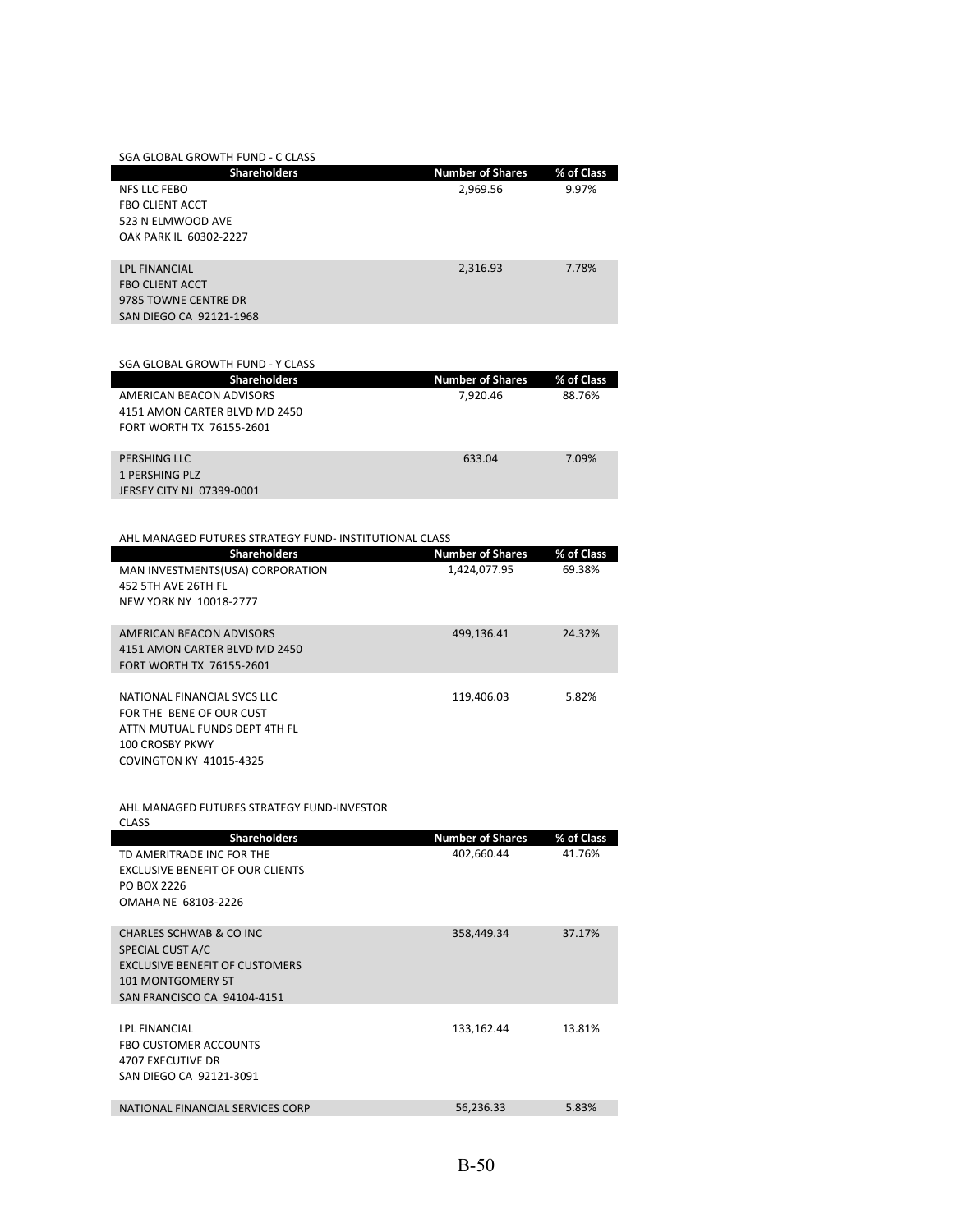FOR THE EXCLUSIVE BENEFIT OF OUR CUSTOMERS ATTN MUTUAL FDS 5TH FLOOR 200 LIBERTY STREET ONE WORLD FINANCIAL CENTER NEW YORK NY 10281‐1003

| AHL MANAGED FUTURES STRATEGY FUND- A CLASS  |                         |            |
|---------------------------------------------|-------------------------|------------|
| <b>Shareholders</b>                         | <b>Number of Shares</b> | % of Class |
| LPL FINANCIAL                               | 805,305.15              | 69.70%     |
| <b>FBO CUSTOMER ACCOUNTS</b>                |                         |            |
| 4707 EXECUTIVE DR                           |                         |            |
| SAN DIEGO CA 92121-3091                     |                         |            |
|                                             |                         |            |
| PERSHING LLC                                | 317,451.38              | 27.48%     |
| <b>1 PERSHING PLZ</b>                       |                         |            |
| JERSEY CITY NJ 07399-0001                   |                         |            |
|                                             |                         |            |
|                                             |                         |            |
| AHL MANAGED FUTURES STRATEGY FUND- C CLASS  |                         |            |
| <b>Shareholders</b>                         | <b>Number of Shares</b> | % of Class |
| <b>AMERICAN BEACON ADVISORS</b>             | 10,360.95               | 20.60%     |
| 4151 AMON CARTER BLVD MD 2450               |                         |            |
| FORT WORTH TX 76155-2601                    |                         |            |
|                                             |                         |            |
| <b>LPL FINANCIAL</b>                        | 4,675.52                | 9.30%      |
| <b>FBO CLIENT ACCT</b>                      |                         |            |
| <b>4707 EXECUTIVE DR</b>                    |                         |            |
| SAN DIEGO CA 92121-3091                     |                         |            |
|                                             |                         |            |
| <b>LPL FINANCIAL</b>                        | 3,958.34                | 7.87%      |
| <b>FBO CLIENT ACCT</b>                      |                         |            |
| <b>4707 EXECUTIVE DR</b>                    |                         |            |
| SAN DIEGO CA 92121-3091                     |                         |            |
|                                             |                         |            |
| <b>LPL FINANCIAL</b>                        | 3,700.34                | 7.36%      |
| <b>FBO CLIENT ACCT</b>                      |                         |            |
| <b>4707 EXECUTIVE DR</b>                    |                         |            |
| SAN DIEGO CA 92121-3091                     |                         |            |
| LPL FINANCIAL                               | 3,513.89                | 6.99%      |
| <b>FBO CLIENT ACCT</b>                      |                         |            |
| <b>4707 EXECUTIVE DR</b>                    |                         |            |
| SAN DIEGO CA 92121-3091                     |                         |            |
|                                             |                         |            |
| PERSHING LLC                                | 3,504.04                | 6.97%      |
| <b>1 PERSHING PLZ</b>                       |                         |            |
| JERSEY CITY NJ 07399-0001                   |                         |            |
|                                             |                         |            |
|                                             |                         |            |
| AHL MANAGED FUTURES STRATEGY FUND - C CLASS |                         |            |
| <b>Shareholders</b>                         | <b>Number of Shares</b> | % of Class |
| LPL FINANCIAL                               | 4,608.30                | 9.16%      |
| <b>FBO CLIENT ACCT</b>                      |                         |            |
| <b>4707 EXECUTIVE DR</b>                    |                         |            |
| SAN DIEGO CA 92121-3091                     |                         |            |

| LPL FINANCIAL           | 3.275.12 | 6.51% |
|-------------------------|----------|-------|
| <b>FBO CLIENT ACCT</b>  |          |       |
| 4707 EXECUTIVE DR       |          |       |
| SAN DIEGO CA 92121-3091 |          |       |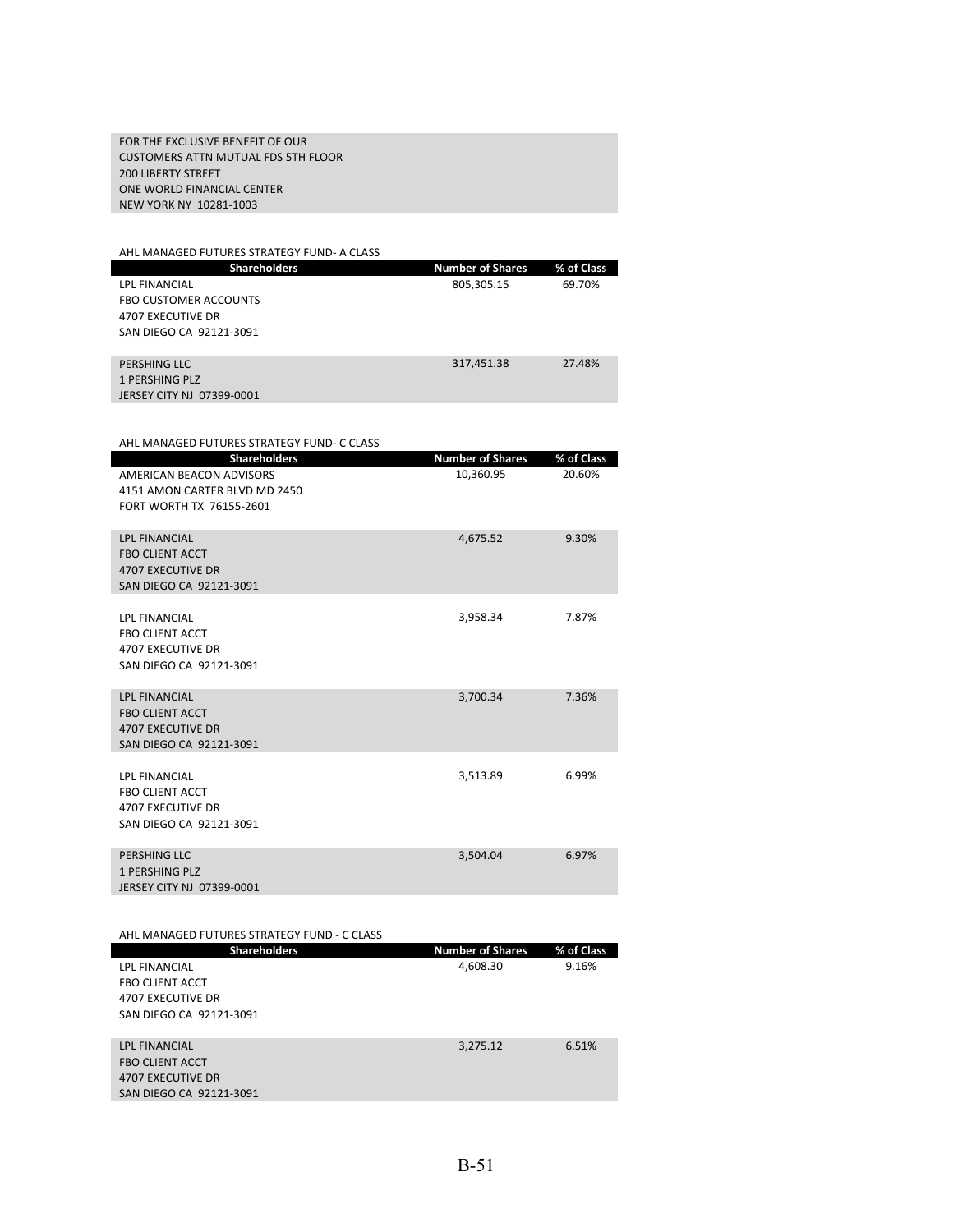| AHL MANAGED FUTURES STRATEGY FUND-Y CLASS |                         |            |
|-------------------------------------------|-------------------------|------------|
| <b>Shareholders</b>                       | <b>Number of Shares</b> | % of Class |
| CHARLES SCHWAB & CO INC                   | 301,233.89              | 77.47%     |
| SPECIAL CUST A/C                          |                         |            |
| <b>EXCLUSIVE BENEFIT OF CUSTOMERS</b>     |                         |            |
| <b>211 MAIN ST FL 17</b>                  |                         |            |
| SAN FRANCISCO CA 94105-1901               |                         |            |
|                                           |                         |            |
| <b>LPL FINANCIAL</b>                      | 59,512.30               | 15.31%     |
| <b>FBO CUSTOMER ACCOUNTS</b>              |                         |            |
| 4707 EXECUTIVE DR                         |                         |            |
| SAN DIEGO CA 92121-3091                   |                         |            |

BAHL & GAYNOR SMALL CAP GROWTH FUND‐INSTITUTIONAL CLASS

|  | <b>Shareholders</b>           | Number of Shares 3% of Class |        |
|--|-------------------------------|------------------------------|--------|
|  | AMERICAN BEACON ADVISORS      | 270.161.96                   | 92.49% |
|  | 4151 AMON CARTER BLVD MD 2450 |                              |        |
|  | FORT WORTH TX 76155-2601      |                              |        |

#### BAHL & GAYNOR SMALL CAP GROWTH FUND‐INVESTOR CLASS

| <b>Shareholders</b>                                                                                                                                                       | <b>Number of Shares</b> | % of Class |
|---------------------------------------------------------------------------------------------------------------------------------------------------------------------------|-------------------------|------------|
| <b>AMERICAN BEACON ADVISORS</b><br>4151 AMON CARTER BLVD MD 2450<br><b>FORT WORTH TX 76155-2601</b>                                                                       | 10,016.64               | 37.64%     |
| <b>CHARLES SCHWAB &amp; CO INC</b><br>SPECIAL CUST A/C<br><b>EXCLUSIVE BENEFIT OF CUSTOMERS</b><br><b>101 MONTGOMERY ST</b><br>SAN FRANCISCO CA 94104-4151                | 7,344.18                | 27.60%     |
| NATIONAL FINANCIAL SERVICES LLC<br>FOR THE EXCLUSIVE BENEFIT OF OUR CUSTOMERS<br>ATTN MUTUAL FUNDS DEPT 4TH FL<br><b>499 WASHINGTON BLVD</b><br>JERSEY CITY NJ 07310-2010 | 4,761.12                | 17.89%     |
| OPPENHEIMER & CO INC CUSTODIAN<br><b>FBO CLIENT ACCT</b><br><b>139 STONEBRIDGE RD</b><br>SAINT PAUL MN 55118-4481                                                         | 1.906.58                | 7.16%      |
| OPPENHEIMER & CO INC CUSTODIAN<br><b>FBO CLIENT ACCT</b><br><b>603 BARRINGTON DR E</b><br>SHAKOPEE MN 55379-8976                                                          | 1,603.73                | 6.03%      |
| BAHL & GAYNOR SMALL CAP GROWTH FUND - A CLASS                                                                                                                             |                         |            |
| <b>Shareholders</b>                                                                                                                                                       | <b>Number of Shares</b> | % of Class |
| AMERICAN BEACON ADVISORS<br>4151 AMON CARTER BLVD MD 2450<br><b>FORT WORTH TX 76155-2601</b>                                                                              | 10,016.65               | 65.41%     |
| <b>LPL FINANCIAL</b><br><b>FBO CLIENT ACCT</b><br><b>4707 EXECUTIVE DR</b><br>SAN DIEGO CA 92121-3091                                                                     | 2,897.78                | 18.92%     |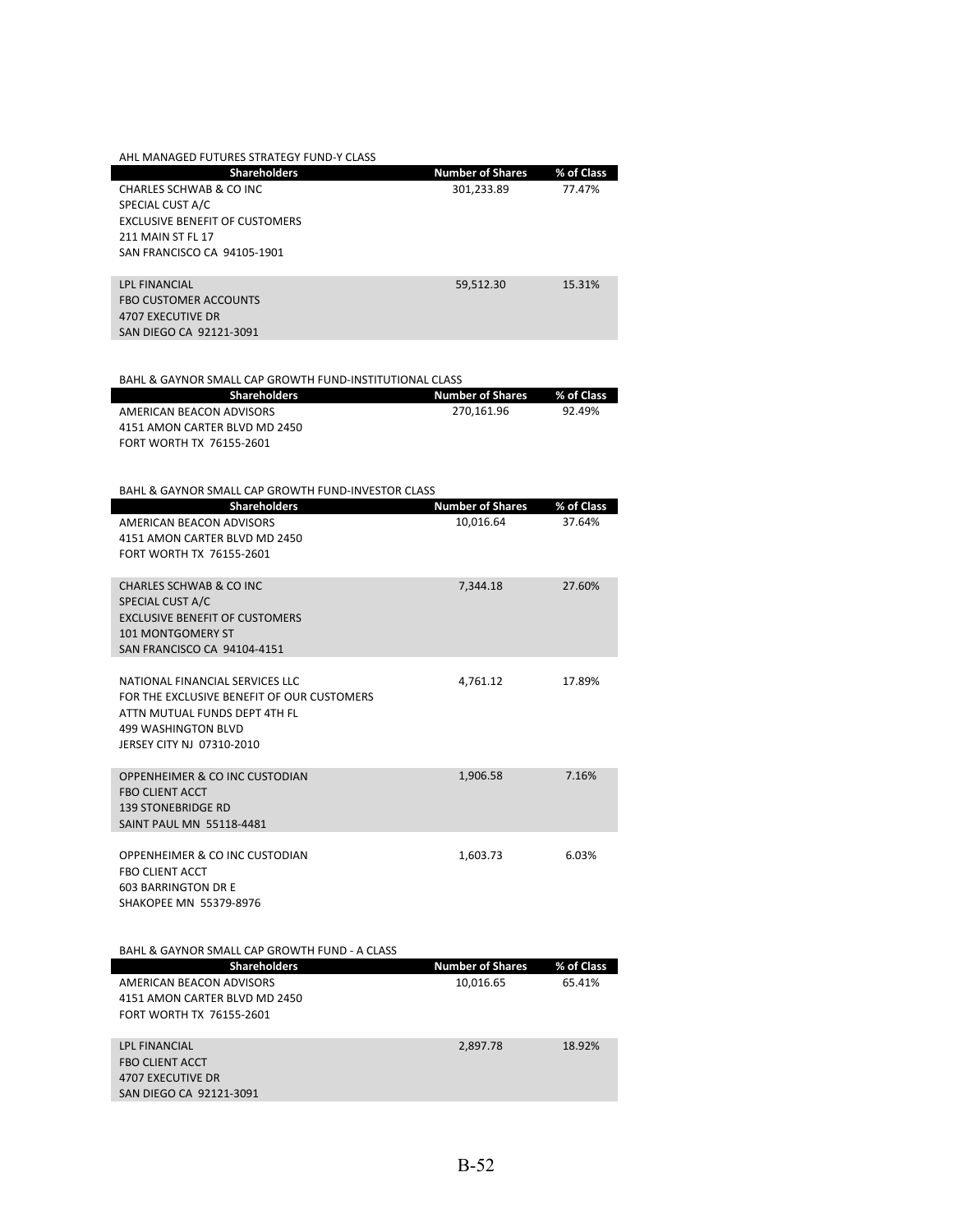|                                 | BAHL & GAYNOR SMALL CAP GROWTH FUND - C CLASS |                         |            |
|---------------------------------|-----------------------------------------------|-------------------------|------------|
|                                 | <b>Shareholders</b>                           | <b>Number of Shares</b> | % of Class |
| AMERICAN BEACON ADVISORS        |                                               | 10,016.70               | 74.91%     |
| 4151 AMON CARTER BLVD MD 2450   |                                               |                         |            |
| <b>FORT WORTH TX 76155-2601</b> |                                               |                         |            |
|                                 |                                               |                         |            |
| NFS LLC FEBO                    |                                               | 3,355.71                | 25.09%     |
| <b>FBO CLIENT ACCT</b>          |                                               |                         |            |
| 297 KINDERKAMACK RD STE 277     |                                               |                         |            |
| ORADELL NJ 07649-1538           |                                               |                         |            |

| BAHL & GAYNOR SMALL CAP GROWTH FUND-Y CLASS |                         |            |
|---------------------------------------------|-------------------------|------------|
| <b>Shareholders</b>                         | <b>Number of Shares</b> | % of Class |
| AMERICAN BEACON ADVISORS                    | 10,016.62               | 9.54%      |
| 4151 AMON CARTER BLVD MD 2450               |                         |            |
| FORT WORTH TX 76155-2601                    |                         |            |
|                                             |                         |            |
| <b>LPL FINANCIAL</b>                        | 68,004.08               | 64.75%     |
| <b>FBO CUSTOMER ACCOUNTS</b>                |                         |            |
| 4707 EXECUTIVE DR                           |                         |            |
| SAN DIEGO CA 92121-3091                     |                         |            |

| CRESCENT SHRT DURATION HIGH INC FUND. INSTITUTIONAL CLASS |                         |            |
|-----------------------------------------------------------|-------------------------|------------|
| <b>Shareholders</b>                                       | <b>Number of Shares</b> | % of Class |
| ALLIED WORLD INSURANCE COMPANY                            | 2,511,458.53            | 72.07%     |
| <b>199 WATER ST FL 25</b>                                 |                         |            |
| NEW YORK NY 10038-3516                                    |                         |            |
|                                                           |                         |            |
| AMERICAN BEACON ADVISORS                                  | 970.081.12              | 27.84%     |
| 4151 AMON CARTER BLVD MD 2450                             |                         |            |
| FORT WORTH TX 76155-2601                                  |                         |            |

| <b>Shareholders</b>                               | <b>Number of Shares</b> | % of Class |
|---------------------------------------------------|-------------------------|------------|
| AMERICAN BEACON ADVISORS                          | 10,102.71               | 51.71%     |
| 4151 AMON CARTER BLVD MD 2450                     |                         |            |
| FORT WORTH TX 76155-2601                          |                         |            |
|                                                   |                         |            |
| <b>LPL FINANCIAL</b>                              | 5,113.02                | 26.17%     |
| <b>FBO CUSTOMER ACCOUNTS</b><br>4707 EXECUTIVE DR |                         |            |
| SAN DIEGO CA 92121-3091                           |                         |            |
|                                                   |                         |            |
| CHARLES SCHWAB & CO INC                           | 4,323.37                | 22.13%     |
| SPECIAL CUST A/C                                  |                         |            |
| <b>EXCLUSIVE BENEFIT OF CUSTOMERS</b>             |                         |            |
| ATTN MUTUAL FUNDS                                 |                         |            |
| <b>101 MONTGOMERY ST</b>                          |                         |            |
| SAN FRANCISCO CA 94104-4151                       |                         |            |
|                                                   |                         |            |
|                                                   |                         |            |

| CRESCENT SHRT DURATION HIGH INC. FUND - A CLASS |
|-------------------------------------------------|
|-------------------------------------------------|

**Shareholders Number of Shares % of Class**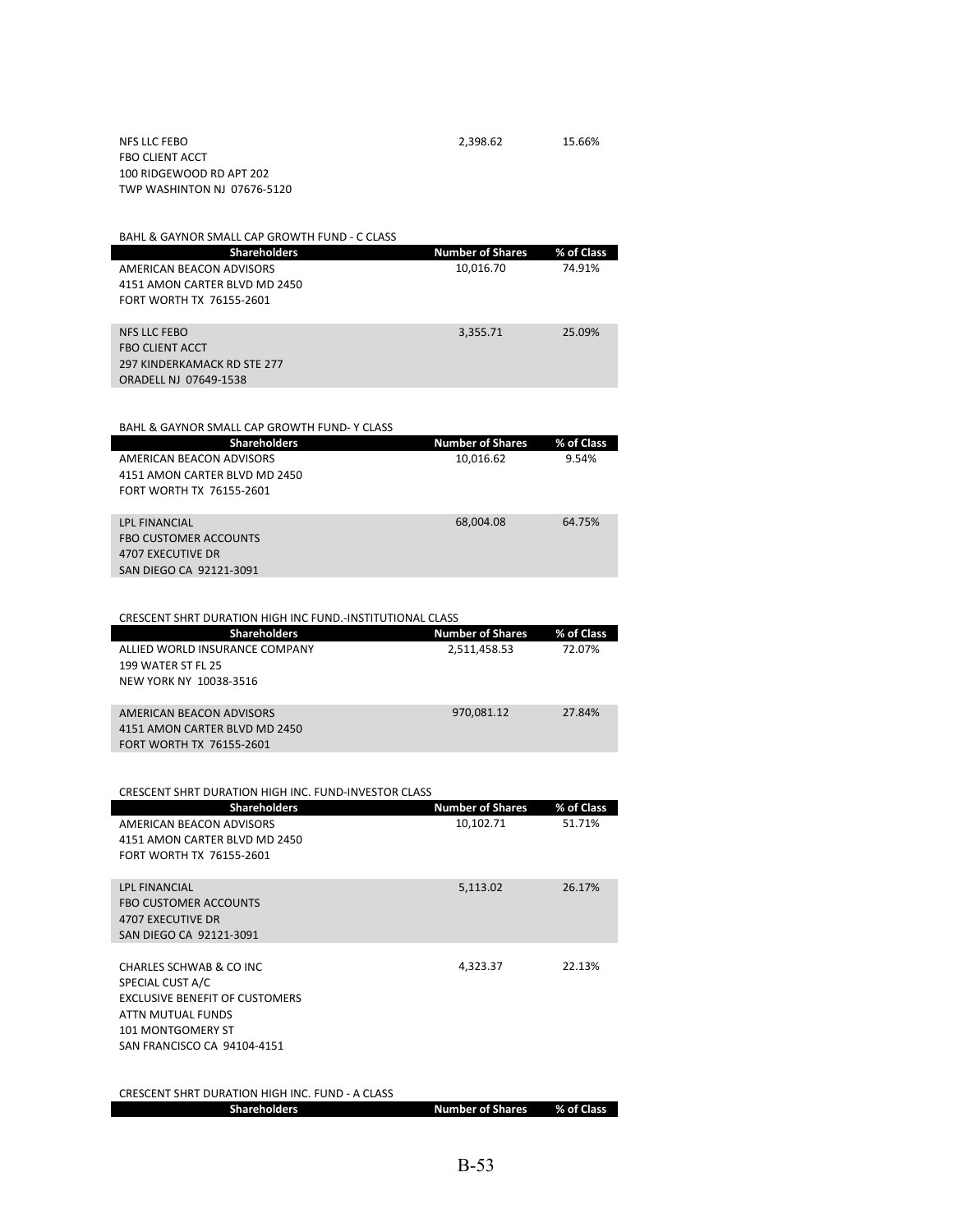| AMERICAN BEACON ADVISORS      | 10.102.23 | 100.00% |
|-------------------------------|-----------|---------|
| 4151 AMON CARTER BLVD MD 2450 |           |         |
| FORT WORTH TX 76155-2601      |           |         |

FBO CUSTOMER ACCOUNTS 4707 EXECUTIVE DR SAN DIEGO CA 92121‐3091

| 10,102.23 |  |
|-----------|--|
|-----------|--|

| <b>CRESCENT SHRT DURATION HIGH INC. FUND - C CLASS</b> |                         |            |
|--------------------------------------------------------|-------------------------|------------|
| <b>Shareholders</b>                                    | <b>Number of Shares</b> | % of Class |
| AMERICAN BEACON ADVISORS                               | 9,038.59                | 89.72%     |
| 4151 AMON CARTER BLVD MD 2450                          |                         |            |
| FORT WORTH TX 76155-2601                               |                         |            |
|                                                        |                         |            |
| <b>LPL FINANCIAL</b>                                   | 1,035.20                | 10.28%     |
| <b>FBO CLIENT ACCT</b>                                 |                         |            |
| 4707 EXECUTIVE DR                                      |                         |            |
| SAN DIEGO CA 92121-3091                                |                         |            |
|                                                        |                         |            |
|                                                        |                         |            |
| CRESCENT SHRT DURATION HIGH INC. FUND - Y CLASS        |                         |            |
| <b>Shareholders</b>                                    | <b>Number of Shares</b> | % of Class |
| AMERICAN BEACON ADVISORS                               | 7,591.67                | 75.09%     |
| 4151 AMON CARTER BLVD MD 2450                          |                         |            |
| FORT WORTH TX 76155-2601                               |                         |            |
|                                                        |                         |            |
| <b>LPL FINANCIAL</b>                                   | 2.518.10                | 24.91%     |

As of January 28, 2015, the Trustees and officers of the Trusts, as a group, owned more than one percent of the outstanding shares of the following classes of the Funds. None of the Trustees owned shares of the classes of the Funds listed below.

| <b>American Beacon Fund</b>                         | <b>Number of Shares</b> | Value        | <b>Percentage of Class</b> |
|-----------------------------------------------------|-------------------------|--------------|----------------------------|
| Emerging Markets Fund - Investor Class              | 9801.54                 | \$101,544.00 | 1.46%                      |
| Flexible Bond Fund - Investor Class                 | 11151.79                | \$112,410.00 | 1.24%                      |
| Intermediate Bond Fund - Investor Class             | 18237.26                | \$199,698.00 | 14.72%                     |
| <b>SGA Global Growth Fund - Institutional Class</b> | 4468.56                 | \$59,834.00  | 1.18%                      |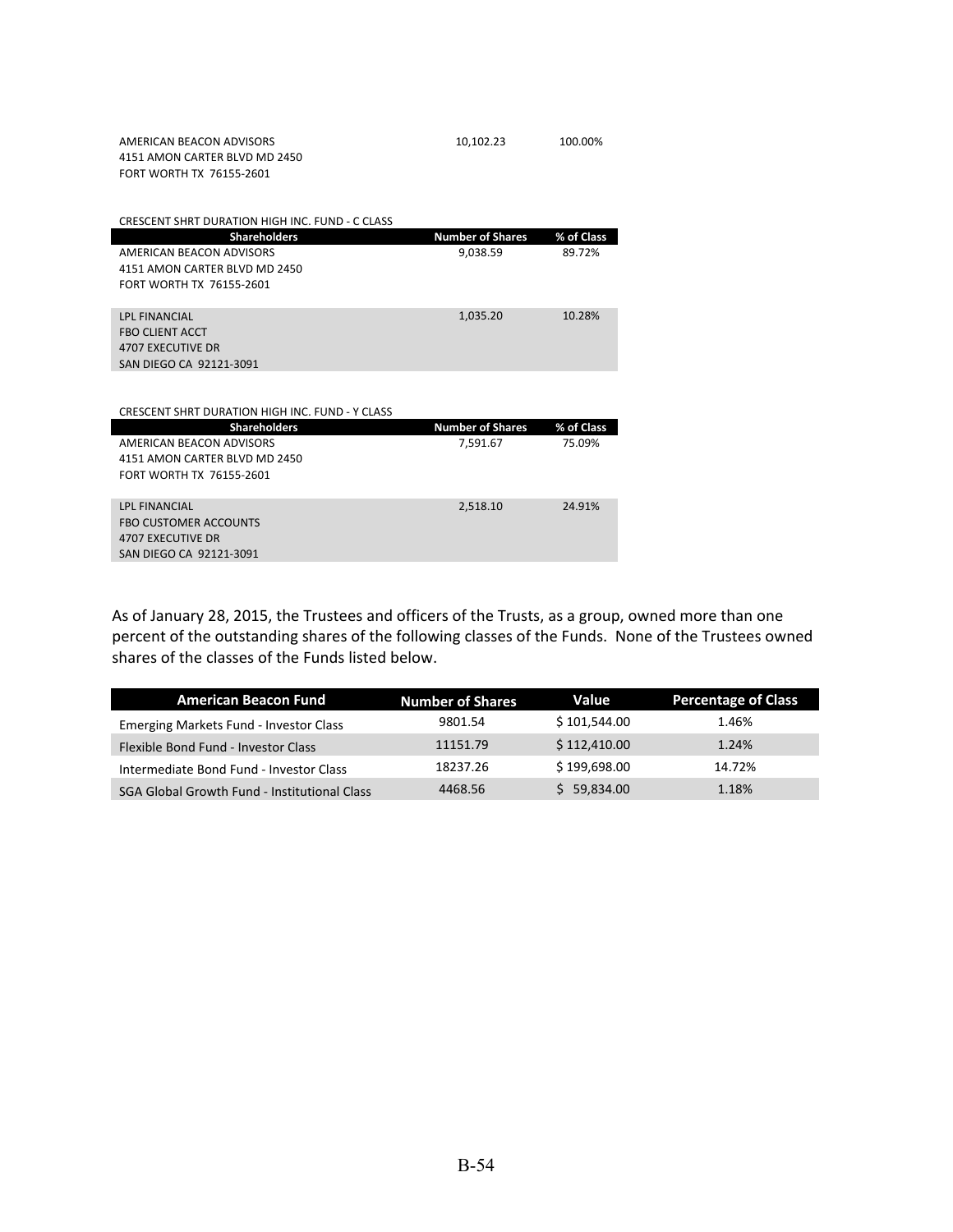#### **APPENDIX C**

### **EXECUTIVE OFFICERS OF THE TRUSTS DIRECTORS AND OFFICERS OF THE MANAGER\***

None of the current Trustees of the Trusts, or nominees for Trustee, is an officer or director of the Manager.

|                                                  | <b>Trust Office and</b><br><b>Length of Time</b><br>Served with each |                                                                                                                                                                                                                                                                                                                                                                                                                                                                                                 |
|--------------------------------------------------|----------------------------------------------------------------------|-------------------------------------------------------------------------------------------------------------------------------------------------------------------------------------------------------------------------------------------------------------------------------------------------------------------------------------------------------------------------------------------------------------------------------------------------------------------------------------------------|
| <b>Trust Officer</b>                             | <b>Trust</b>                                                         | <b>Principal Occupation(s) and Directorships During Past 5 Years</b>                                                                                                                                                                                                                                                                                                                                                                                                                            |
| Gene L. Needles, Jr.<br>(60)                     | President since 2009 Executive<br>Vice President 2009                | President, CEO and Director, American Beacon Advisors, Inc. (2009-Present); President, CEO and Director, Lighthouse<br>Holdings, Inc.; (2009-Present); President and CEO, Lighthouse Holdings Parent, Inc. (2009-Present); Manager and<br>President, American Private Equity Management, L.L.C. (2012-Present); President, American Beacon Cayman Managed<br>Futures Strategy Fund, Ltd. (2014-Present); President, Touchstone Investments (2008-2009).                                         |
| Jeffrey K. Ringdahl<br>(39)                      | Vice President since 2010                                            | Chief Operating Officer, American Beacon Advisors, Inc. (2010-Present); Vice President, American Private Equity<br>Management, L.L.C. (2012-Present); Senior Vice President, Lighthouse Holdings, Inc. (2013-Present), Senior Vice<br>President, Lighthouse Holdings Parent, Inc. (2013-Present); Director and Vice President, American Beacon Cayman<br>Managed Futures Strategy Fund, Ltd. (2014-Present); Vice President, Product Management, Touchstone Advisors, Inc.<br>$(2007 - 2010)$ . |
| Rosemary K. Behan<br>(55)                        | Vice President, Secretary and<br>Chief Legal Officer since 2006      | Secretary, American Beacon Advisors, Inc. (2006-Present); Secretary, Lighthouse Holdings, Inc. (2008-Present);<br>Secretary, Lighthouse Holdings Parent, Inc. (2008-Present); Secretary, American Private Equity Management, L.L.C.<br>(2008-Present); Secretary, American Beacon Cayman Managed Futures Strategy Fund, Ltd. (2014-Present).                                                                                                                                                    |
| Brian E. Brett (54)<br>Wyatt L. Crumpler<br>(48) | Vice President since 2004<br>Vice President since 2007               | Vice President, Director of Sales, American Beacon Advisors, Inc. (2004-Present).<br>Chief Investment Officer (2012-Present), Vice President, Asset Management (2009-2012), Vice President, Trust<br>Investments (2007-2009), American Beacon Advisors, Inc.; Vice President, American Private Equity Management,<br>L.L.C. (2012-Present).                                                                                                                                                     |
| Erica B. Duncan (44)                             | Vice President since 2011                                            | Vice President, Marketing & Client Services, American Beacon Advisors, Inc. (2011-Present); Supervisor, Brand<br>Marketing, Invesco (2010-2011); Supervisor, Marketing Communications (2009-2010) and Senior Financial Writer<br>(2004-2009), Invesco AIM.                                                                                                                                                                                                                                      |
| Michael W. Fields<br>(60)                        | Vice President since 1989                                            | Chief Fixed Income Officer (2011-Present) and Vice President, Fixed Income Investments (1988-2011), American<br>Beacon Advisors, Inc.; Director, American Beacon Global Funds SPC (2002-2011).                                                                                                                                                                                                                                                                                                  |
| Melinda G. Heika<br>(53)                         | Treasurer since 2010                                                 | Treasurer (2010-Present); Controller (2005-2009); American Beacon Advisors, Inc.; Treasurer, Lighthouse Holdings,<br>Inc. (2010-Present); Treasurer, Lighthouse Holdings Parent Inc., (2010-Present); Treasurer, American Private Equity<br>Management, L.L.C. (2012-Present), Director and Treasurer, American Beacon Cayman Managed Futures Strategy<br>Fund, Ltd. (2014-Present).                                                                                                            |
| Terri L. McKinney<br>(51)                        | Vice President since 2010                                            | Vice President, Enterprise Services (2009-Present), Managing Director (2003-2009), American Beacon Advisors, Inc.                                                                                                                                                                                                                                                                                                                                                                               |
| Samuel J. Silver (51)                            | Vice President since 2011                                            | Vice President, Fixed Income Investments (2011-Present) and Senior Portfolio Manager, Fixed Income Investments<br>(1999-2011), American Beacon Advisors, Inc.                                                                                                                                                                                                                                                                                                                                   |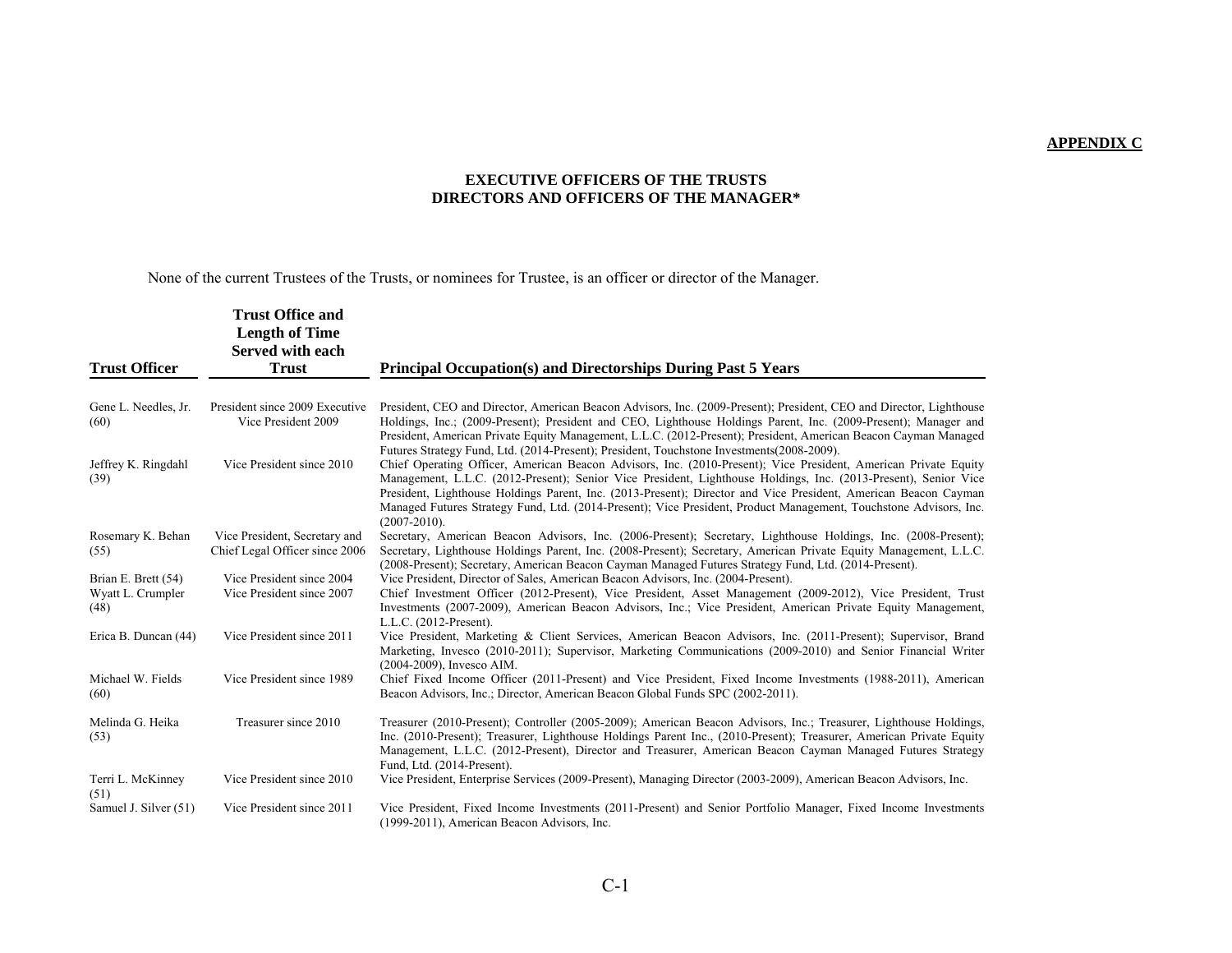| Sonia L. Bates (58) | Asst. Treasurer since 2011 | Director, Tax and Financial Reporting (2011 - Present), Manager, Tax and Financial Reporting (2005 - 2010), American                       |
|---------------------|----------------------------|--------------------------------------------------------------------------------------------------------------------------------------------|
|                     |                            | Beacon Advisors, Inc.; Asst. Treasurer, Lighthouse Holdings, Inc. (2011-Present); Asst. Treasurer, Lighthouse Holdings                     |
|                     |                            | Parent Inc. (2011-Present); Asst. Treasurer, American Private Equity Management, L.L.C. (2012-Present).                                    |
| Christina E. Sears  |                            | Chief Compliance Officer since Chief Compliance Officer, American Beacon Advisors, Inc. (2004-Present); Chief Compliance Officer, American |
| (43)                |                            | 2004 and Asst. Secretary since Private Equity Management, L.L.C. (2012-Present).                                                           |
|                     | 1999                       |                                                                                                                                            |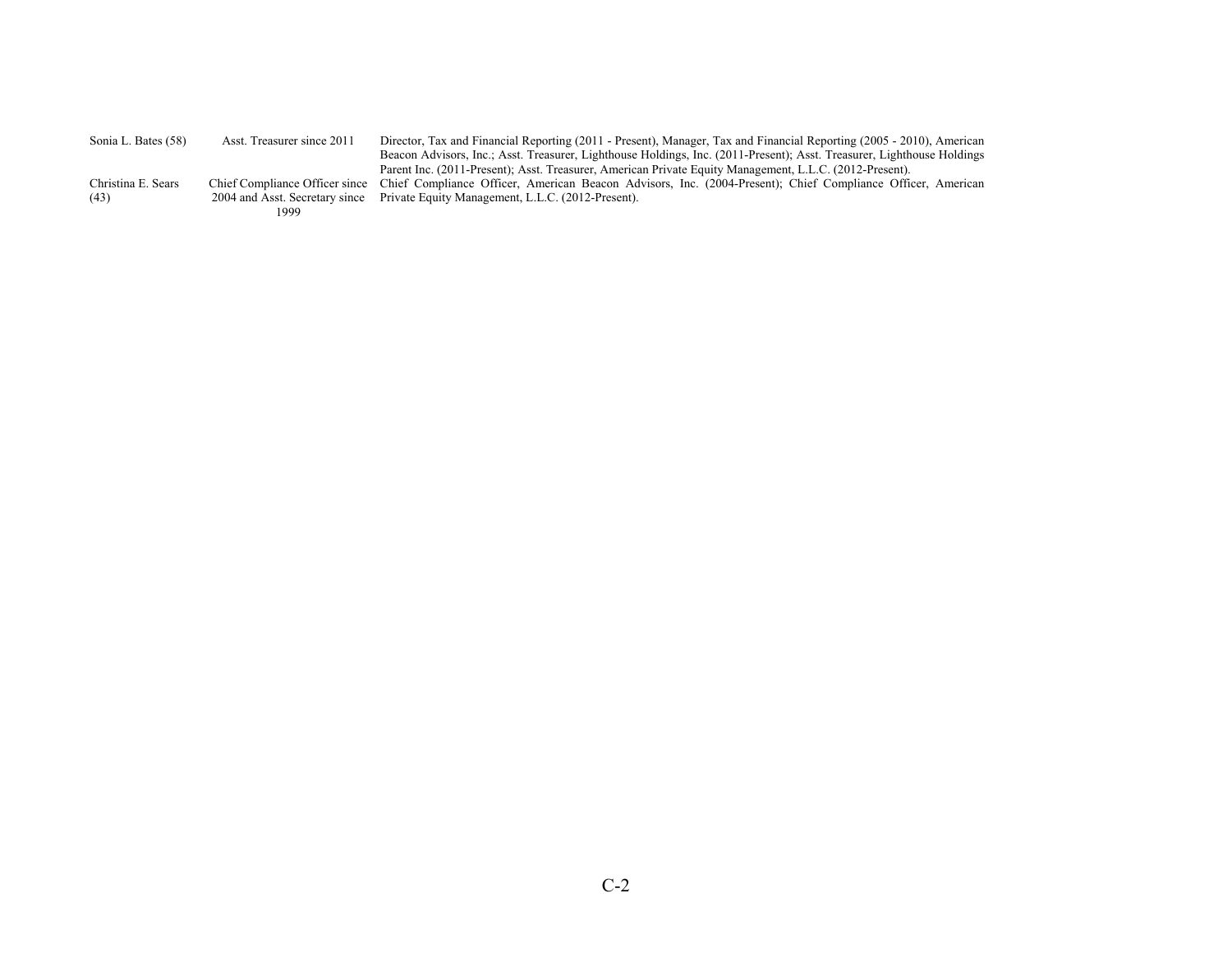| Directors/Officers of the Manager                            |                                                        |  |
|--------------------------------------------------------------|--------------------------------------------------------|--|
| Director/Officer of<br><b>American Beacon Advisors, Inc.</b> | <b>Position with Manager</b>                           |  |
| William F. Ouinn                                             | Chairman & Director                                    |  |
| Gene L. Needles, Jr.                                         | President & CEO                                        |  |
| Jeffrey K. Ringdahl                                          | Vice President & Chief Operating Officer               |  |
| Rosemary K. Behan                                            | Vice President/Chief Legal Officer/Corporate Secretary |  |
| Melinda G. Heika                                             | Vice President & Chief Financial Officer               |  |
| Brian E. Brett                                               | Vice President                                         |  |
| Wyatt L. Crumpler                                            | Vice President                                         |  |
| Erica B. Duncan                                              | Vice President                                         |  |
| Michael W. Fields                                            | Vice President                                         |  |
| Terri L. McKinney                                            | Vice President                                         |  |
| Samuel J. Silver                                             | Vice President                                         |  |
| Christina E. Sears                                           | Chief Compliance Officer                               |  |

The officers of the Trusts as listed above, who are also officers of the Manager, participate in the Manager Equity Incentive Plan ("the Plan"). In accordance with the Plan, the valuation of options granted under the Plan is based upon stockholders' equity in the Manager as established by an estimate of the Manager or, in the event of a sale of the Manager, the sales price and the Manager's cash flows. Interests in the Plan vests over the course of five years following the date of grant and unexercised interests in the Plan, whether vested or unvested, expire ten years following the date of grant. Thus, holders of interests may have an interest in the Transaction, including shareholder approval of the New Management Agreement as required for consummation of the Transaction.

Additionally, the following officers of the Trust, who are also officers of the Manager, participate in the Manager's Stockholders Agreement ("the Agreement"): Michael W. Fields, Brian E. Brett, Rosemary K. Behan, Wyatt L. Crumpler, Terri L. McKinney, and Samuel J. Silver. In accordance with the Agreement, the valuation of LHPI Class A shares of common stock is based upon stockholders' equity in the Manager as established by an estimate of the Manager or, in the event of a sale of the Manager, the sales price and the Manager's cash flows. Thus, holders of Class A shares of common stock may have an interest in the Transaction, including shareholder approval of the New Management Agreement as required for consummation of the Transaction.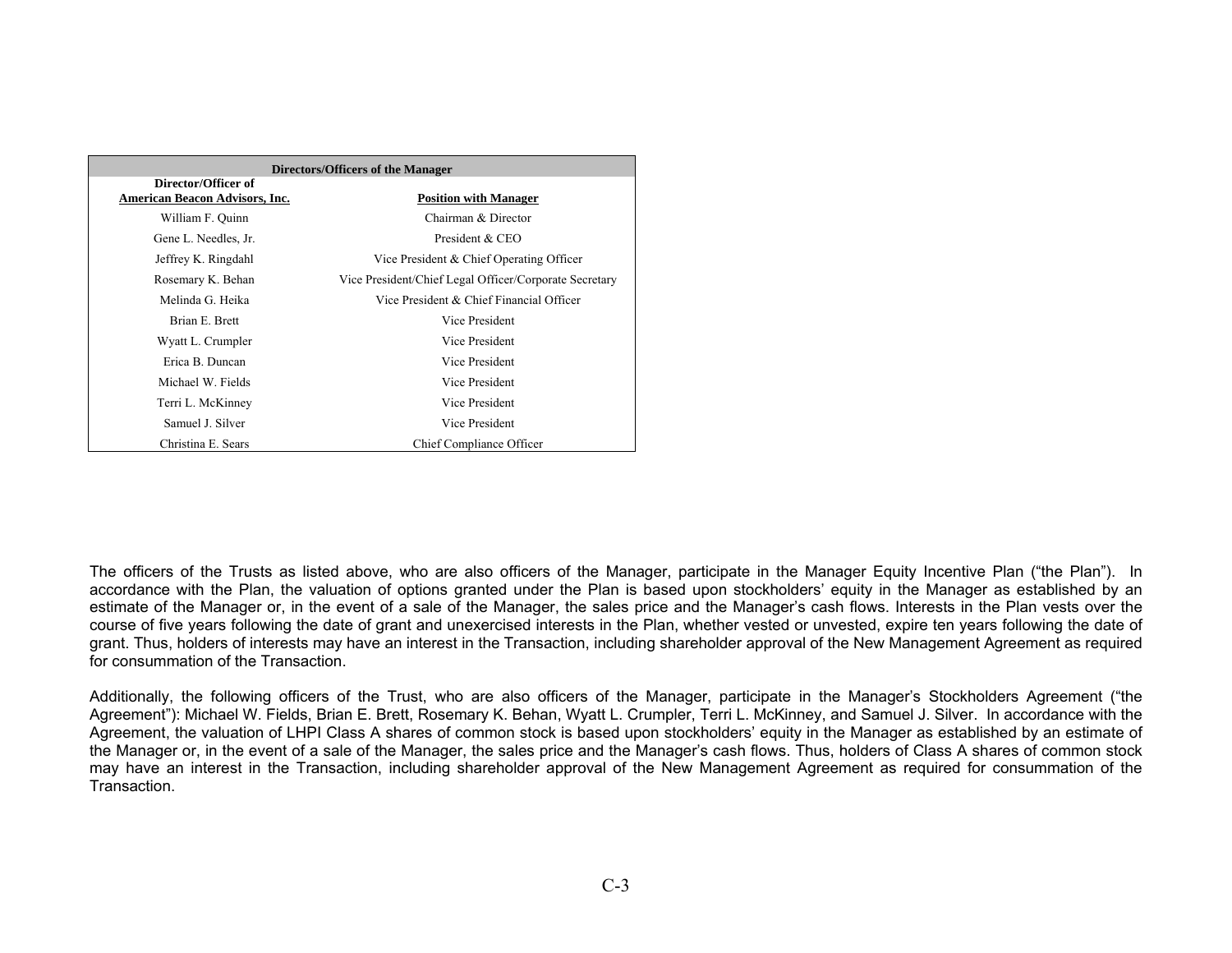### **APPENDIX D**

### **FORM OF MANAGEMENT AGREEMENT**

### **AMERICAN BEACON FUNDS AMERICAN BEACON SELECT FUNDS**

# **MANAGEMENT AGREEMENT**

 This Amended and Restated Agreement ("Agreement") is made as of , 2015, by and among the American Beacon Funds and the American Beacon Select Funds, each a Massachusetts business trust (each, a "Trust"), on behalf of each Fund of a Trust listed on Schedule A hereto, as may be amended from time to time (each, a "Fund"), and American Beacon Advisors, Inc., a Delaware corporation ("Manager").

 WHEREAS, each Trust is registered under the Investment Company Act of 1940, as amended ("1940 Act"), as an open-end management investment company consisting of one or more separate Funds, each having its own assets and investment objective(s), policies and restrictions; and

 WHEREAS, the Manager is registered as an investment adviser under the Investment Advisers Act of 1940, as amended ("Advisers Act"), and as a commodity pool operator ("CPO") with the Commodity Futures Trading Commission ("CFTC") and is a member of the National Futures Association ("NFA");

 WHEREAS, each Trust desires to retain the Manager to provide investment advisory and portfolio management services to each Fund pursuant to the terms and provisions of this Agreement, and the Manager is willing to furnish such services; and

WHEREAS, pursuant to Section 10 of this Agreement, the parties may amend this Agreement by an instrument in writing signed by the party against which enforcement of the change, waiver, discharge or termination is sought, provided, however, that, no material amendment of this Agreement as to a given Fund shall be effective until approved by the Board of Trustees of the Trusts (the "Board") and such Fund shareholders to the extent required by the 1940 Act.

 NOW, THEREFORE, in consideration of the premises and mutual covenants herein contained, it is agreed between the parties hereto as follows:

**1. Appointment**. Each Trust hereby appoints the Manager to serve as the investment adviser of the Trust and each Fund for the period and on the terms set forth in this Agreement. The Manager accepts such appointment and agrees to render the services herein set forth for compensation as set forth on Schedule A. In the performance of its duties, the Manager will act in the best interests of each Trust and each Fund and will perform its duties hereunder for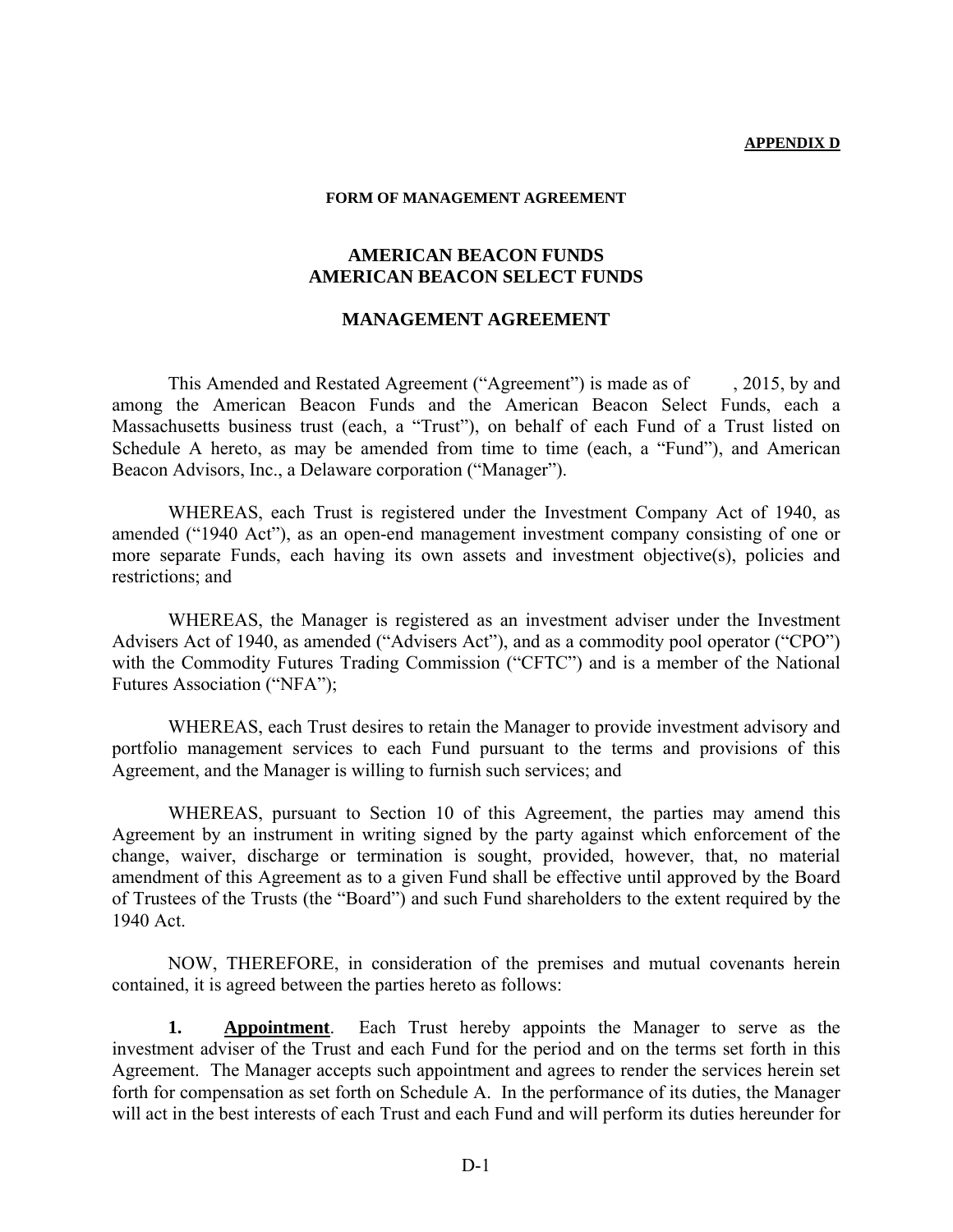each Trust and each Fund in conformity with (a) applicable laws and regulations, including, but not limited to, the 1940 Act, the Advisers Act, and the Commodity Exchange Act, as amended ("CEA"), and the rules and regulations under each such act, (b) the terms of this Agreement, (c) the investment objectives, policies and restrictions of each applicable Fund as stated in each Trust's currently effective registration statement under the Securities Act of 1933, as amended, and the 1940 Act, (d) each Trust's Declaration of Trust and Bylaws; and (e) such other guidelines as the Board reasonably may establish or approve. The Manager will be an independent contractor and will have no authority to act for or represent a Trust or Fund in any way or otherwise be deemed to be an agent of a Trust or Fund unless expressly authorized in this Agreement or in another appropriate written format.

# **2. Duties of the Manager.**

(a) Investment Program. Subject to supervision by the Board, the Manager will provide a continuous investment program for each Fund and shall determine what securities, commodity interests and other investments will be purchased, retained, sold or loaned by each Fund and what portion of such assets will be invested or held uninvested as cash. The Manager will exercise full discretion and act for each Fund in the same manner and with the same force and effect as such Fund itself might or could do with respect to purchases, sales, or other transactions, as well as with respect to all other things necessary or incidental to the furtherance or conduct of such purchases, sales or other transactions. The Manager will be responsible for preserving the confidentiality of information concerning the holdings, transactions, and business activities of each Trust and each Fund in conformity with the requirements of the 1940 Act, other applicable laws and regulations, and any policies that are approved by the Board.

 (b) Securities Lending Activities. The Manager shall provide the following services with respect to securities lending activities on behalf of each Fund that engages in such activities: (i) assist the securities lending agent for each such Fund (the "Agent") to determine which securities are available for loan, (ii) monitor the Agent's activities to ensure that securities loans are effected in accordance with the Manager's instructions and in accordance with applicable procedures and guidelines adopted by the Board, (iii) make recommendations to the Board regarding eligible Funds to participate in securities lending; (iv) prepare appropriate periodic reports for, and seek appropriate periodic approvals from, the Board with respect to securities lending activities, (v) respond to Agent inquiries concerning Agent's activities, and (vi) such other related duties as may be necessary or appropriate.

 (c) Exercise of Rights. The Manager, unless and until otherwise directed by the Board, will exercise all rights of security holders with respect to securities held by each Fund, including, but not limited to: voting proxies, converting, tendering, exchanging or redeeming securities; acting as a claimant in class action litigation (including litigation with respect to securities previously held), and exercising rights in the context of a bankruptcy or other reorganization.

 (d) Execution of Transactions and Selection of Broker Dealers. The Manager shall be responsible for effecting transactions for each Fund and selecting brokers, dealers or futures commission merchants to execute such transactions for each Fund. In the selection of brokers or dealers (which may include brokers or dealers affiliated with the Manager) and the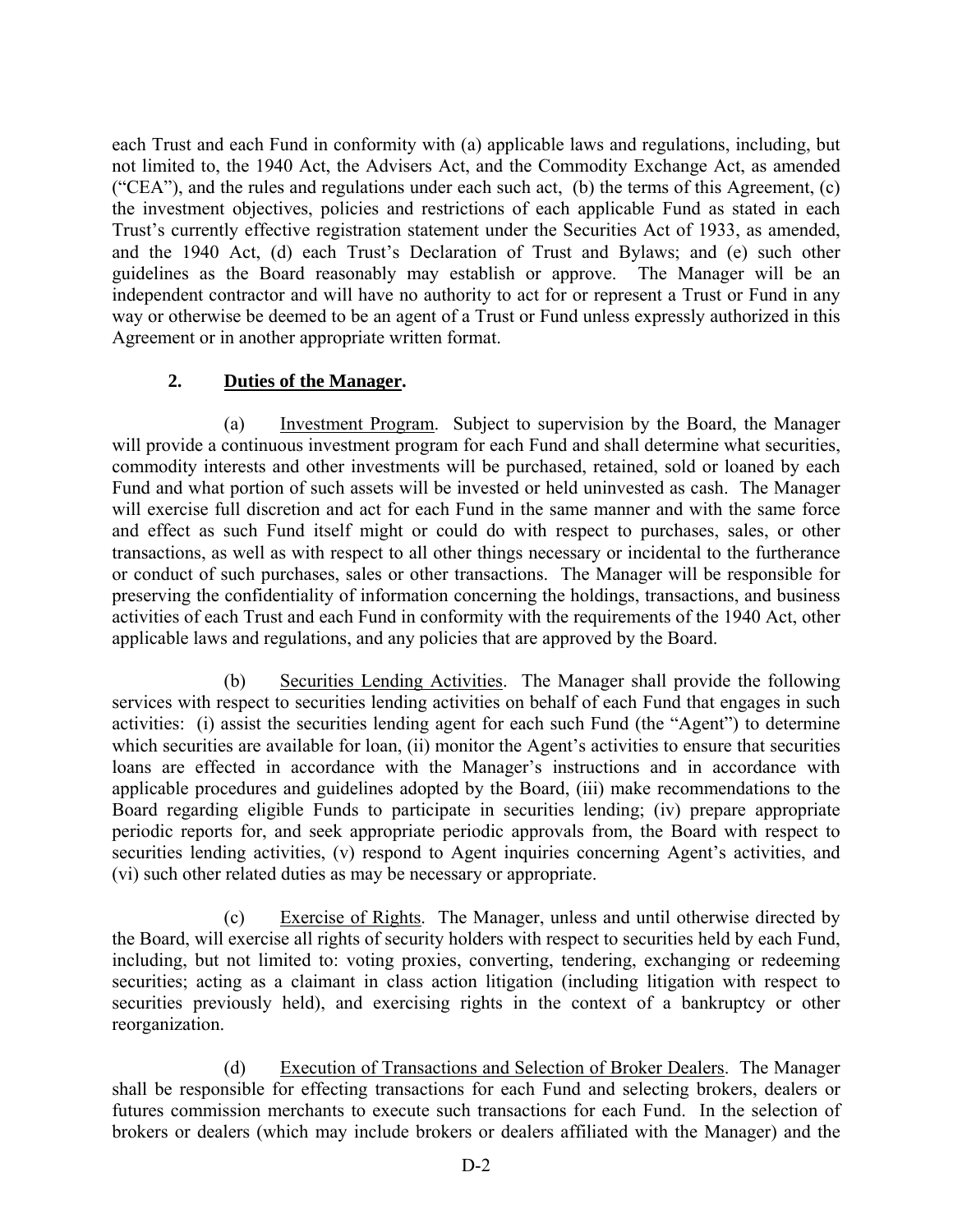placement of orders for the purchase and sale of portfolio investments for each Fund, the Manager shall use its best efforts to obtain for each Fund the best execution available, except to the extent that it may be permitted to pay higher brokerage commissions for brokerage or research services as described below. In using its best efforts to obtain the best execution available, the Manager, bearing in mind each Fund's best interests at all times, shall consider all factors it deems relevant, including by way of illustration, price, the size of the transaction, the nature of the market for the security, the amount of the commission, the timing of the transaction taking into account market prices and trends, the reputation, experience and financial stability of the broker or dealer involved and the quality of execution and research services provided by the broker or dealer. Subject to such policies as the Board may determine, the Manager shall not be deemed to have acted unlawfully or to have breached any duty created by this Agreement or otherwise solely by reason of its having caused a Fund to pay a broker or dealer that provides brokerage or research services to the Manager an amount of commission for effecting a portfolio investment transaction in excess of the amount of commission another broker or dealer would have charged for effecting that transaction if the Manager determines in good faith that such amount of commission is reasonable in relation to the value of the brokerage or research services provided by such broker or dealer, viewed in terms of either that particular transaction or the Manager's overall responsibilities with respect to such Fund and to other clients of the Manager as to which the Manager exercises investment discretion. Each Trust hereby agrees that any entity or person associated with the Manager which is a member of a national securities exchange is authorized to effect any transaction on such exchange for the account of a Trust which is permitted by Section 11(a) of the Securities Exchange Act of 1934, as amended, and the Trusts hereby consent to the retention of compensation for such transactions.

 (e) Reports to the Board. Upon request, the Manager shall provide to the Board such analyses and reports as may be required by law or otherwise reasonably required to fulfill its responsibilities under this Agreement.

 (f) Delegation of Authority. Any of the duties specified in this Paragraph 2 with respect to one or more Funds may be delegated by the Manager, at a Fund's expense (unless designated otherwise in Schedule A) to an appropriate party, including an affiliated party ("Subadviser"), subject to such approval by the Board and shareholders of the applicable Fund to the extent required by the 1940 Act. The retention of one or more Subadvisers by the Manager pursuant to this Paragraph 2(f) shall in no way reduce the obligations of the Manager under this Agreement and the Manager shall be responsible to each Trust for all acts or omissions of each Subadviser in connection with the performance of the Manager's duties under this Agreement. In connection with the delegation of responsibilities to a Subadviser, the Manager shall:

- (i) Oversee the performance of delegated functions by each Subadviser and furnish the Board with periodic reports concerning the performance of delegated responsibilities by the Subadviser;
- (ii) Allocate the portion of the assets of a Fund to be managed by one or more Subadvisers for such Fund and coordinate the activities of all Subadvisers;
- (iii) If appropriate, recommend changes in a Subadviser or the addition of a Subadviser, subject to the necessary approvals under the 1940 Act; and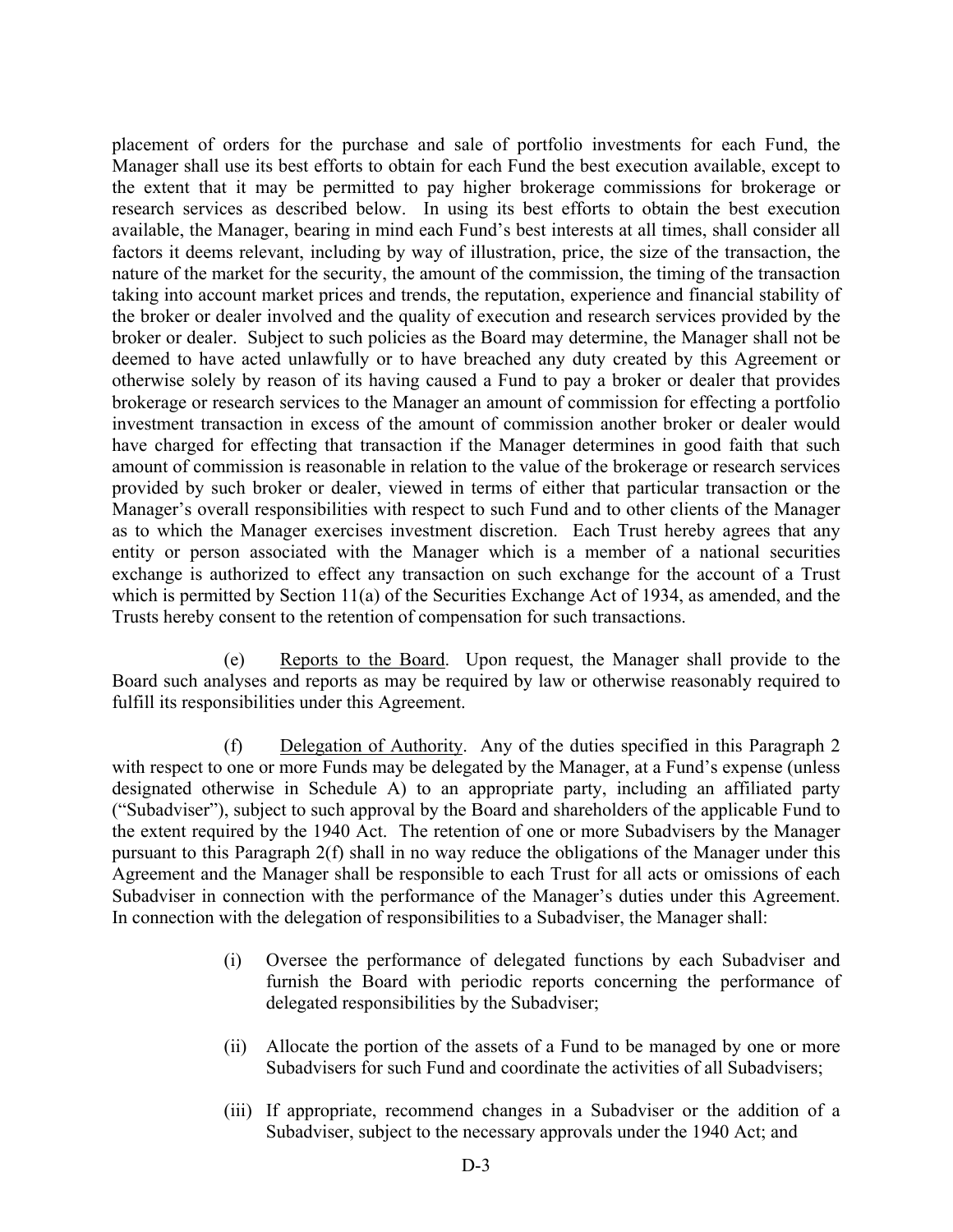(iv) Oversee the activities of a lead Subadviser, to the extent any of the foregoing functions are performed by a lead Subadviser.

 (g) CPO Registration. The Manager is registered with the CFTC as a CPO and is a member of the NFA. The Manager shall maintain such registration or license in effect and in good standing at all times during the term of this Agreement to the extent required for the Manager to perform its duties hereunder.

**3. Services Not Exclusive**. The services furnished by the Manager hereunder are not to be deemed exclusive and the Manager shall be free to furnish similar services to others so long as its services under this Agreement are not impaired thereby. Nothing in this Agreement shall limit or restrict the right of any director, officer or employee of the Manager, who may also be a Trustee, officer, or employee of a Trust, to engage in any other business or to devote his or her time and attention in part to the management or other aspects of any other business, whether of a similar or dissimilar nature.

**4. Compliance with Rule 38a-1.** The Manager shall maintain policies and procedures that are reasonably designed to prevent violations of the federal securities laws, and shall employ personnel to administer the policies and procedures who have the requisite level of skill and competence required to effectively discharge its responsibilities. The Manager shall also provide the Trusts' chief compliance officer with periodic reports regarding its compliance with the federal securities laws, and shall promptly provide special reports in the event of any material violation of the federal securities laws.

**5. Books and Records**. The Manager will maintain all accounts, books and records with respect to each Fund as are required pursuant to the 1940 Act, Advisers Act, the CEA and the rules and regulations under each such act. In compliance with the requirements of Rule 31a-3 under the 1940 Act, the Manager hereby agrees that all records which it maintains for each Trust are the property of that Trust and further agrees to surrender promptly to the Trust any of such records upon a Trust's request. The Manager further agrees to preserve for the periods prescribed by Rule 31a-2 under the 1940 Act the records required to be maintained by Rule 31a-1 under the 1940 Act.

**6.** Expenses of the Manager and the Trusts. During the term of this Agreement, each Fund will bear all fees and expenses not specifically waived, assumed or agreed to be paid by the Manager and incurred in its operations and the offering of its shares. Expenses borne by each Fund will include, but not be limited to, the following (or each Fund's proportionate share of the following): brokerage commissions and issue and transfer taxes relating to securities and commodity interest positions purchased or sold by the Fund or any losses incurred in connection therewith; expenses of organizing the Fund; filing fees and expenses relating to the registration and qualification of the Fund's shares under federal or state securities laws and maintaining such registrations and qualifications; distribution and service fees; securities lending fees; fees and salaries payable to the Trustees and officers of a Trust who are not officers, directors/trustees, partners or employees of the Manager or its affiliates; taxes (including any income or franchise taxes) and governmental fees; costs of any liability, uncollectible items of deposit and other insurance (including directors' and officers' errors and omissions insurance) or fidelity bonds; any costs, expenses or losses arising out of any liability of or claim for damage or other relief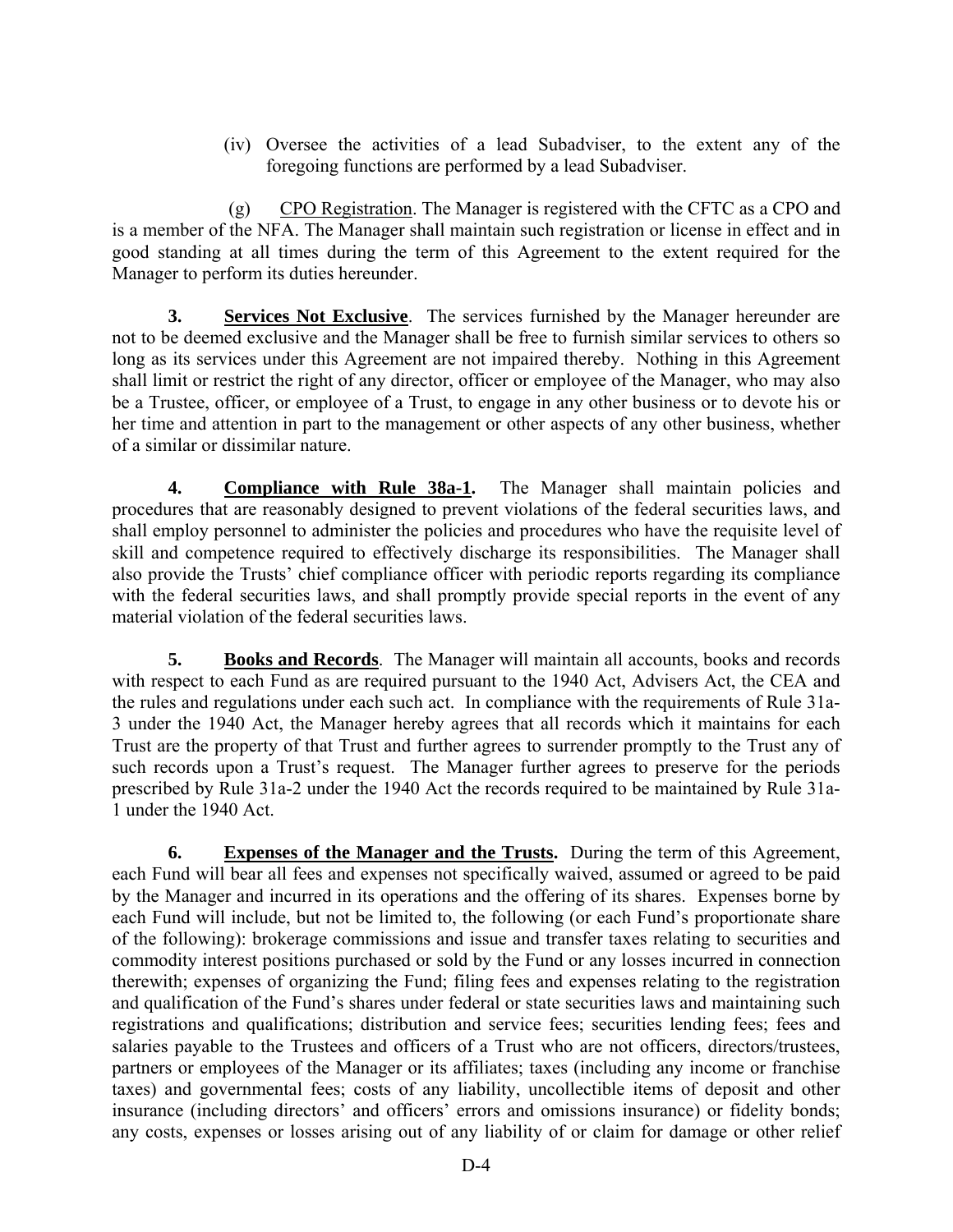asserted against a Trust or Fund for violation of any law; legal, accounting and auditing expenses, including legal fees of counsel to the Trusts or any Fund for services rendered to a Trust or the Fund and legal fees of special counsel for the independent trustees; charges of custodians, transfer agents, proxy voting services and expenses relating to proxy solicitation and tabulation services and services of other agents; costs of preparing share certificates; expenses of printing and mailing prospectuses and supplements thereto for shareholders, reports and statements to shareholders and proxy materials; all expenses incidental to holding shareholder and Board meetings; costs incurred for any pricing or valuation services; any expenses of the Manager resulting from new services necessitated by regulatory or legal changes affecting mutual funds occurring after the date of this Agreement; any extraordinary expenses (including fees and disbursements of counsel) incurred by a Trust or Fund; and fees and other expenses incurred in connection with membership in investment company organizations.

**7. Compensation**. For the services provided and the expenses assumed pursuant to this Agreement with respect to each Fund, each Trust will pay the Manager, effective from the date of this Agreement, a fee which is computed daily and paid monthly from each Fund's assets at the annual rates as percentages of that Fund's average daily net assets as set forth in the attached Schedule A, which Schedule can be modified from time to time to reflect changes in annual rates or the addition or deletion of a Fund from the terms of this Agreement, subject to appropriate approvals required by the 1940 Act. If this Agreement becomes effective or terminates with respect to any Fund before the end of any month, the fee for the period from the effective date to the end of the month or from the beginning of such month to the date of termination, as the case may be, shall be prorated according to the proportion that such period bears to the full month in which such effectiveness or termination occurs. Any fees payable by a Fund to a Subadviser pursuant to a separate agreement among a Trust, on behalf of a Fund, the Manager and a Subadviser, shall be in addition to the fees payable by the Fund to the Manager as set forth in Schedule A.

**8. Limitation of Liability of the Manager**. The Manager shall not be liable for any error of judgment or mistake of law or for any loss suffered by a Trust or any Fund in connection with the matters to which this Agreement relate except a loss resulting from the willful misfeasance, bad faith or gross negligence on its part in the performance of its duties or from reckless disregard by it of its obligations and duties under this Agreement. Any person, even though also an officer, partner, employee, or agent of the Manager, who may be or become an officer, Board member, employee or agent of a Trust shall be deemed, when rendering services to a Trust or acting in any business of a Trust, to be rendering such services to or acting solely for a Trust and not as an officer, partner, employee, or agent or one under the control or direction of the Manager even though paid by it. The U.S. federal and state securities laws impose liabilities on persons who act in good faith, and, therefore, nothing in this Agreement is intended to limit the obligations of the Manager under such laws.

# **9. Duration and Termination**.

 (a) Effectiveness. This Agreement shall become effective upon the date hereinabove written, provided that, with respect to a Fund, this Agreement shall not take effect unless it has first been approved, to the extent required by the 1940 Act (i) by a vote of a majority of those members of the Board who are not parties to this Agreement or interested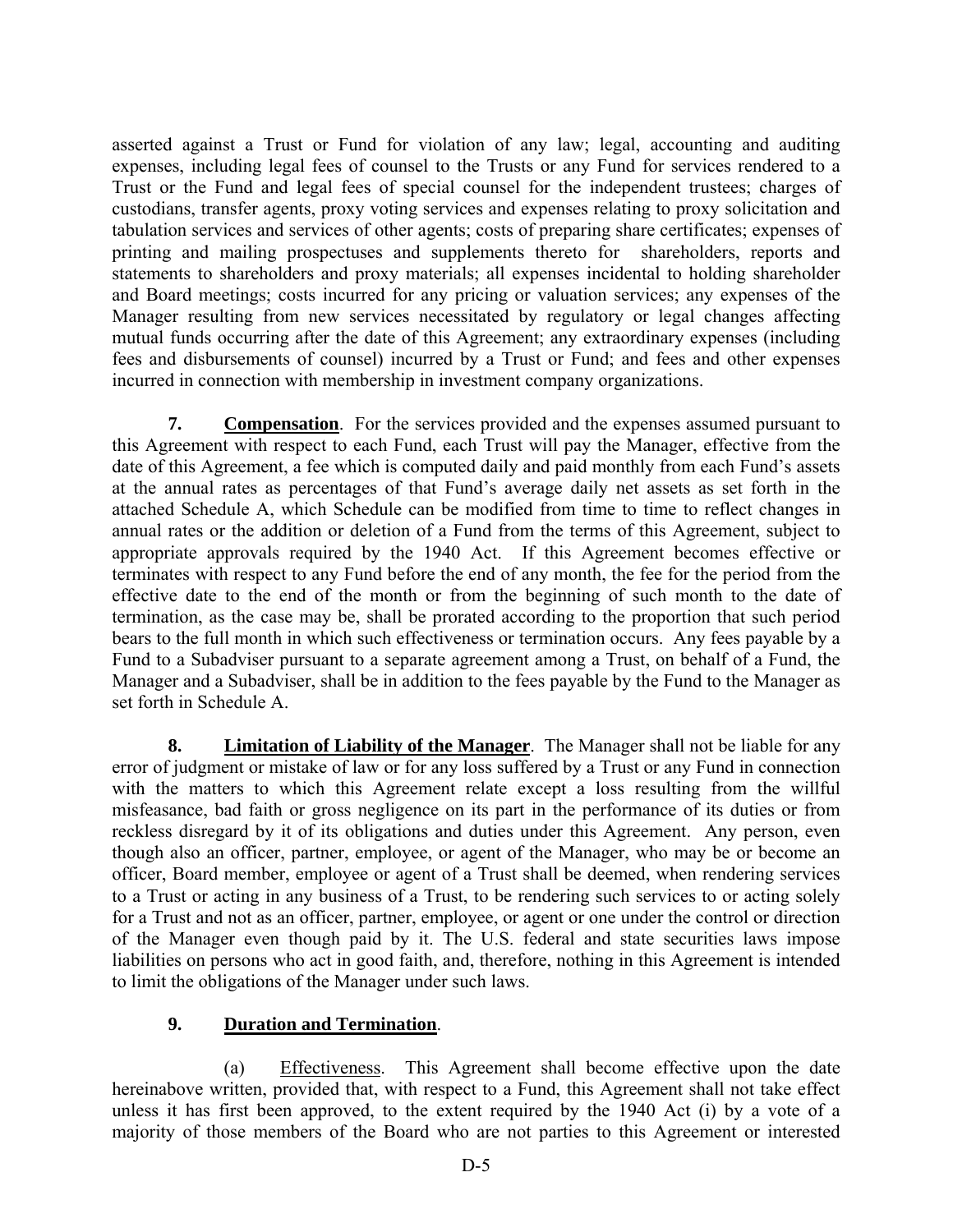persons of any such party ("Independent Board Members") cast in person at a meeting called for the purpose of voting on such approval, and (ii) by an affirmative vote of a majority of the outstanding voting securities of such Fund.

 (b) Renewal. Unless sooner terminated as provided herein, this Agreement shall continue in effect for two years from the above written date, except that with respect to any new Fund, this Agreement will continue in effect for two years from the date the Fund is added to this Agreement. Thereafter, if not terminated, this Agreement shall continue in effect provided that such continuance is specifically approved at least annually in conformity with the requirements of the 1940 Act (and any related rules, orders and interpretations).

 (c) Termination. Notwithstanding the foregoing, with respect to any Fund, this Agreement may be terminated at any time by vote of the Board, including a majority of the Independent Board Members, or by vote of a majority of the outstanding voting securities of such Fund on 60 days' written notice delivered or mailed by registered mail, postage prepaid, to the Manager. The Manager may at any time terminate this Agreement on 60 days' written notice delivered or mailed by registered mail, postage prepaid, to a Trust. This Agreement automatically and immediately will terminate in the event of its assignment. Termination of this Agreement pursuant to this Paragraph 9(c) shall be without the payment of any penalty. Termination of this Agreement with respect to a given Fund shall not affect the continued validity of this Agreement or the performance thereunder with respect to any other Fund.

**10. Amendments**. No provision of this Agreement may be changed, waived, discharged or terminated orally, but only by an instrument in writing signed by the party against which enforcement of the change, waiver, discharge or termination is sought, and no material amendment of this Agreement as to a given Fund shall be effective until approved by the Board and such Fund shareholders to the extent required by the 1940 Act.

**11. Name of Trusts**. Each Trust or any Fund may use the name "American Beacon Funds" or "American Beacon Select Funds" for only so long as this Agreement or any extension, renewal or amendment hereof remains in effect, including any similar agreement with any organization which shall have succeeded to the business of the Manager. At such time as such an agreement shall no longer be in effect, a Trust and each Fund will (to the extent that it lawfully can) cease to use any name derived from American Beacon Advisors, Inc. or any successor organization.

**12. Trust and Shareholder Liability**. The Manager is hereby expressly put on notice of the limitation of shareholder liability as set forth in each Trust's Declaration of Trust and agrees that obligations assumed by a Trust pursuant to this Agreement shall be limited in all cases to a Trust and its assets, and if the liability relates to one or more Fund, the obligations hereunder shall be limited to the respective assets of that Fund. The Manager further agrees that it shall not seek satisfaction of any such obligation from the shareholders or any individual shareholder of the Fund, nor from the Trustees or any individual Trustee of a Trust.

 **13. Non-Binding Agreement**. This Agreement is executed by each Trust's Trustees and/or officers in their capacities as Trustees and/or officers and the obligations of this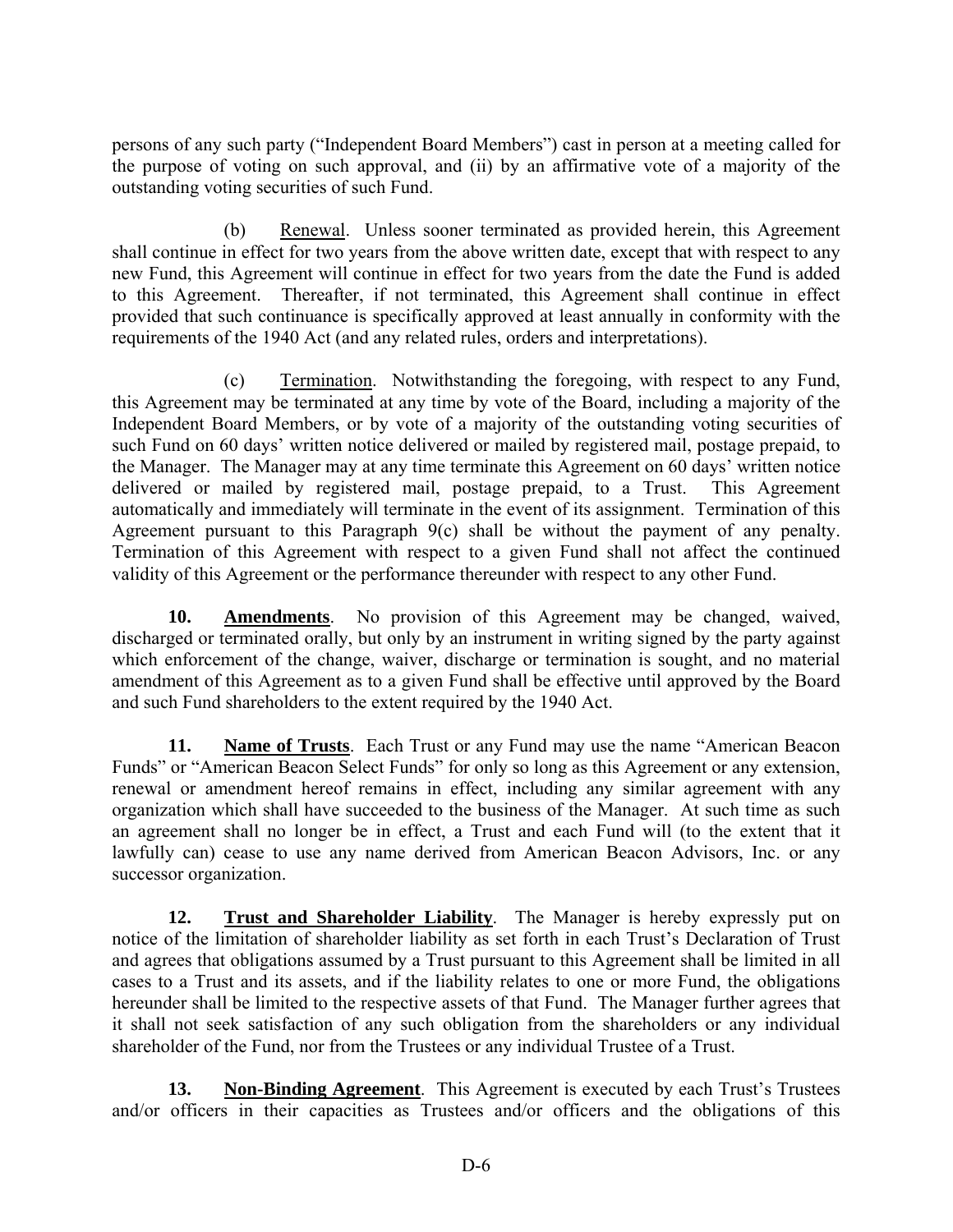Agreement are not binding upon any of them or the shareholders individually; rather, they are binding only upon the assets and property of that Trust.

**14.** Governing Law. This Agreement shall be construed in accordance with the laws of the State of Texas, without giving effect to the conflicts of laws principles thereof, and in accordance with the 1940 Act. To the extent that the applicable laws of the State of Texas conflict with the applicable provisions of the 1940 Act, the latter shall control.

**15. Definitions**. As used in this Agreement, the terms "majority of the outstanding voting securities," "interested person," and "assignment" shall have the same meanings as such terms have in the 1940 Act.

16. Notices. All notices required to be given pursuant to this Agreement shall be delivered or mailed to the last known business address of the Trusts (attention: Secretary) or the Manager (attention: General Counsel) (or to such other address or contact as shall be designated by a Trust or the Manager in a written notice to the other party) in person or by registered or certified mail or a private mail or delivery service providing the sender with notice of receipt. Notice shall be deemed to be given on the date delivered or mailed in accordance with this Paragraph 16.

 **17. Force Majeure.** The Manager shall not be liable for delays or errors occurring by reason of circumstances beyond its control, including but not limited to acts of civil or military authority, national emergencies, work stoppages, fire, flood, catastrophe, acts of God, insurrection, war, riot, or failure of communication or power supply. In the event of equipment breakdowns beyond its control, the Manager shall take reasonable steps to minimize service interruptions but shall have no liability with respect thereto.

**18.** Severability. If any provision of this Agreement shall be held or made invalid by a court decision, statute, rule or otherwise, the remainder of this Agreement shall not be affected thereby. This Agreement shall be binding upon and shall inure to the benefit of the parties hereto and their respective successors.

 **19. The 1940 Act**. Where the effect of a requirement of the 1940 Act reflected in any provision of this Agreement is altered by a rule, regulation or order of the SEC, whether of special or general application, such provision shall be deemed to incorporate the effect of such rule, regulation or order.

**20. Headings**. The headings in this Agreement are included for convenience of reference only and in no way define or delimit any of the provisions hereof or otherwise affect their construction or effect.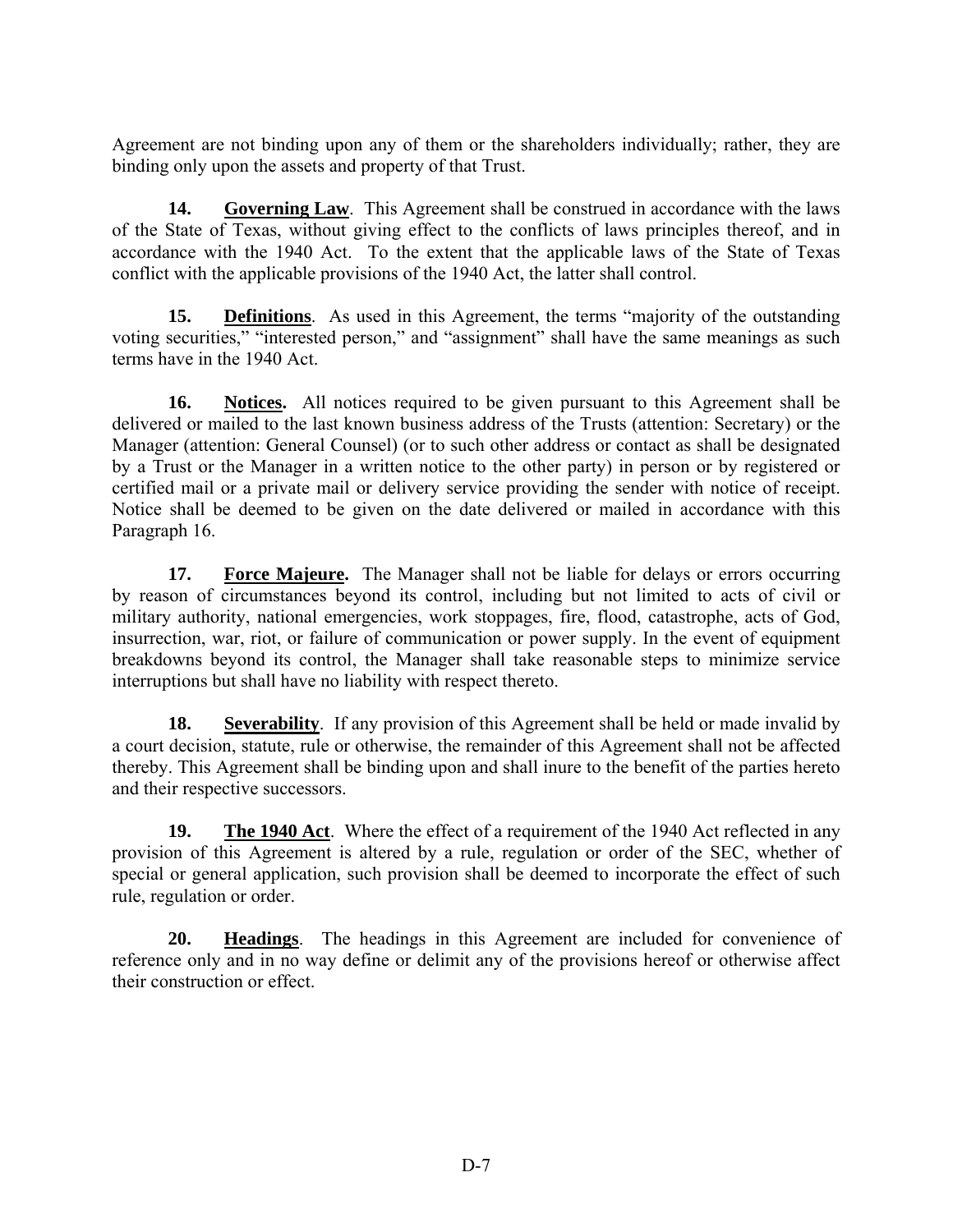IN WITNESS WHEREOF, the parties hereto have caused this instrument to be executed by their officers designated below as of the day and year first above written.

# AMERICAN BEACON FUNDS AMERICAN BEACON SELECT FUNDS

 $\mathbf{By:}$ 

 Gene L. Needles, Jr. President

# AMERICAN BEACON ADVISORS, INC.

 $\mathbf{By:}$ 

 Jeffrey K. Ringdahl Chief Operating Officer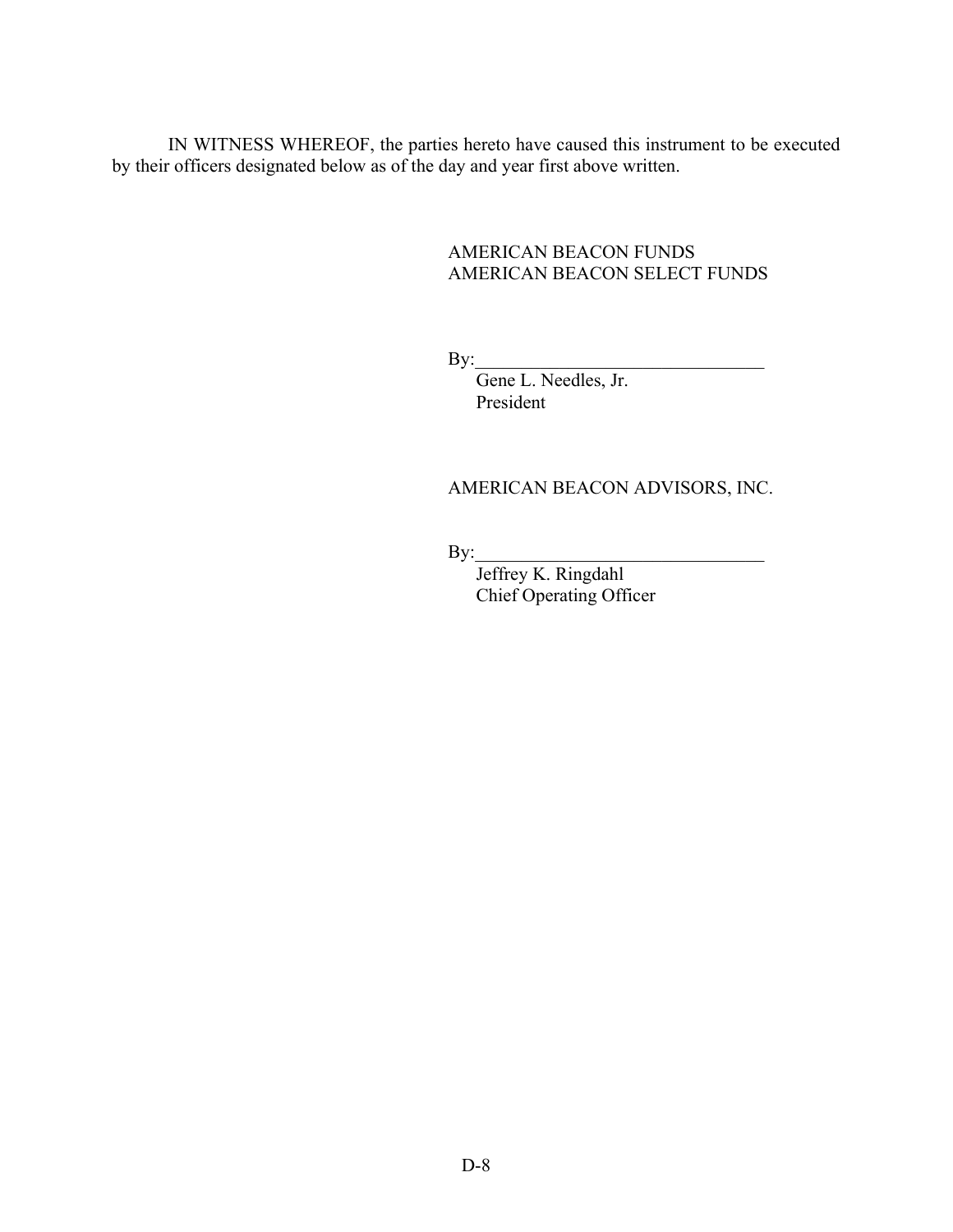# **AMERICAN BEACON FUNDS AMERICAN BEACON SELECT FUNDS**

## **MANAGEMENT AGREEMENT**

# **SCHEDULE A**

## **I. Management Fees**

As compensation pursuant to Paragraph 7 of the Management Agreement for services rendered pursuant to such Agreement (other than the securities lending services set forth in Paragraph 2(b) of the Agreement), the American Beacon Funds and the American Beacon Select Funds shall pay to the Manager a fee, computed daily and paid monthly, at the following annual rates as a percentage of each applicable Fund's average daily net assets. For the Funds listed below for which an asterisk appears next to the fee rates, the Manager shall be responsible for paying the fees of any Subadviser to whom it directly delegates duties pursuant to Paragraph 2(f) of the Management Agreement; in all other instances, the Funds shall pay such fees.

### **A. American Beacon Funds**

| Acadian Emerging Markets Managed Volatility Fund     | 0.05%     |
|------------------------------------------------------|-----------|
| <b>AHL Managed Futures Strategy Fund</b>             | 0.05%     |
| Bahl & Gaynor Small Cap Growth Fund                  | 0.05%     |
| <b>Balanced Fund</b>                                 | 0.05%     |
| Bridgeway Large Cap Value Fund                       | 0.05%     |
| Crescent Short Duration High Income Fund             | 0.05%     |
| <b>Earnest Partners Emerging Markets Equity Fund</b> | 0.05%     |
| <b>Emerging Markets Fund</b>                         | 0.05%     |
| <b>Flexible Bond Fund</b>                            | 0.05%     |
| Global Evolution Frontier Markets Income Fund        | 0.05%     |
| High Yield Bond Fund                                 | 0.05%     |
| Holland Large Cap Growth Fund                        | 0.05%     |
| Intermediate Bond Fund                               | $0.20\%*$ |
| <b>International Equity Fund</b>                     | 0.05%     |
| <b>International Equity Index Fund</b>               | 0.05%     |
| Large Cap Value Fund                                 | 0.05%     |
| Mid-Cap Value Fund                                   | 0.05%     |
| Retirement Income and Appreciation Fund              | 0.05%     |
| S&P 500 Index Fund                                   | 0.05%     |
| SiM High Yield Opportunities Fund                    | 0.05%     |
| <b>SGA Global Growth Fund</b>                        | 0.05%     |
| Short-Term Bond Fund                                 | $0.20\%*$ |
| Small Cap Index Fund                                 | 0.05%     |
| Small Cap Value Fund                                 | 0.05%     |
| Small Cap Value II Fund                              | 0.05%     |
| Stephens Mid-Cap Growth Fund                         | 0.05%     |
| <b>Stephens Small Cap Growth Fund</b>                | 0.05%     |
| The London Company Income Equity Fund                | 0.05%     |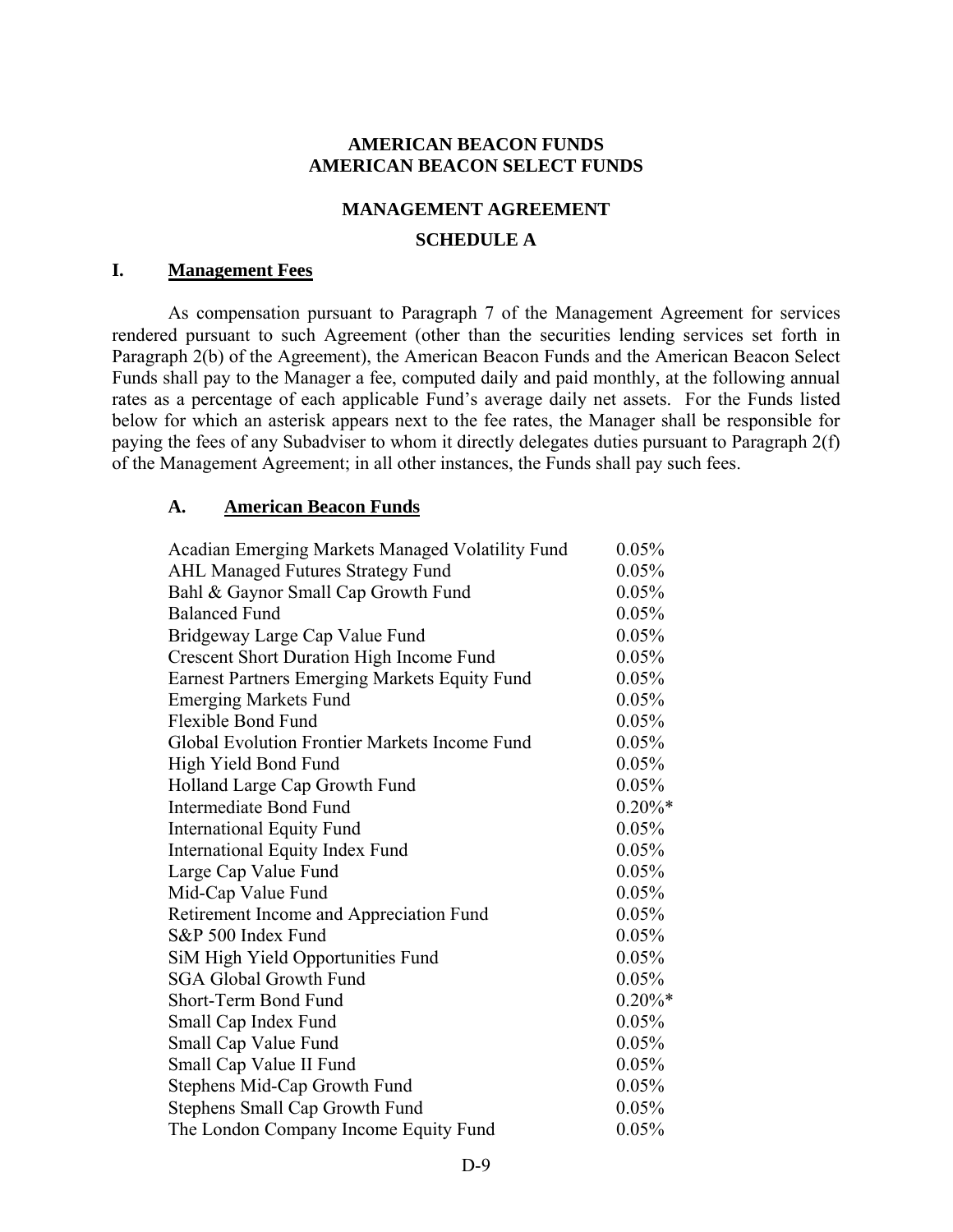| <b>Treasury Inflation Protected Securities Fund</b> | $0.05\%$ |
|-----------------------------------------------------|----------|
| Zebra Global Equity Fund                            | $0.05\%$ |
| Zebra Small Cap Equity Fund                         | $0.05\%$ |

 For purposes of computing the fee payable by the AHL Managed Futures Strategy Fund hereunder, the average daily net assets of the AHL Managed Futures Strategy Fund shall include the assets invested by the Fund in the Fund's wholly-owned subsidiary, the American Beacon Cayman Managed Futures Strategy Fund, Ltd.

To the extent and for such periods of time that a Fund invests all of its investable assets (i.e., securities and cash) in another registered investment company pursuant to a master-feeder arrangement, then such Fund will not pay the Manager a fee pursuant to the schedule set forth above.

# **B. American Beacon Select Funds**

| Money Market Select Fund                 | $0.09\%*$  |
|------------------------------------------|------------|
| U.S. Government Money Market Select Fund | $0.09\%$ * |

 To the extent and for such periods of time that a Fund invests all of its investable assets (i.e., securities and cash) in another registered investment company pursuant to a master-feeder arrangement, then such Fund shall not pay the Manager a fee pursuant to the schedule set forth above.

# **II. Advisory Fees**

 As compensation pursuant to Paragraph 7 of the Management Agreement for direct portfolio management of a portion of a Fund's assets (which is in addition to the direct portfolio management services of a Fund's short-term cash assets) rendered pursuant to such Agreement (other than the management services set forth in Paragraph 2 and the securities lending services set forth in Paragraph 2(b) of that Agreement), the American Beacon Funds shall pay to the Manager an advisory fee, computed daily and paid monthly, at the following annual rates as a percentage of the portion of the Fund's average daily net assets managed by the Manager:

| Balanced Fund                           | $0.15\%$ |
|-----------------------------------------|----------|
| Retirement Income and Appreciation Fund | $0.15\%$ |

# **III. Securities Lending Fees**

As compensation for services provided by the Manager in connection with securities lending activities of each Fund of a Trust, a lending Fund shall pay to the Manager, with respect to cash collateral posted by borrowers, a fee of up to 25% of the net monthly interest income (the gross interest income earned by the investment of cash collateral, less the amount paid to borrowers as well as related expenses) from such activities and, with respect to loan fees paid by borrowers when a borrower posts collateral other than cash, a fee up to 25% of such loan fees.

Dated: 2015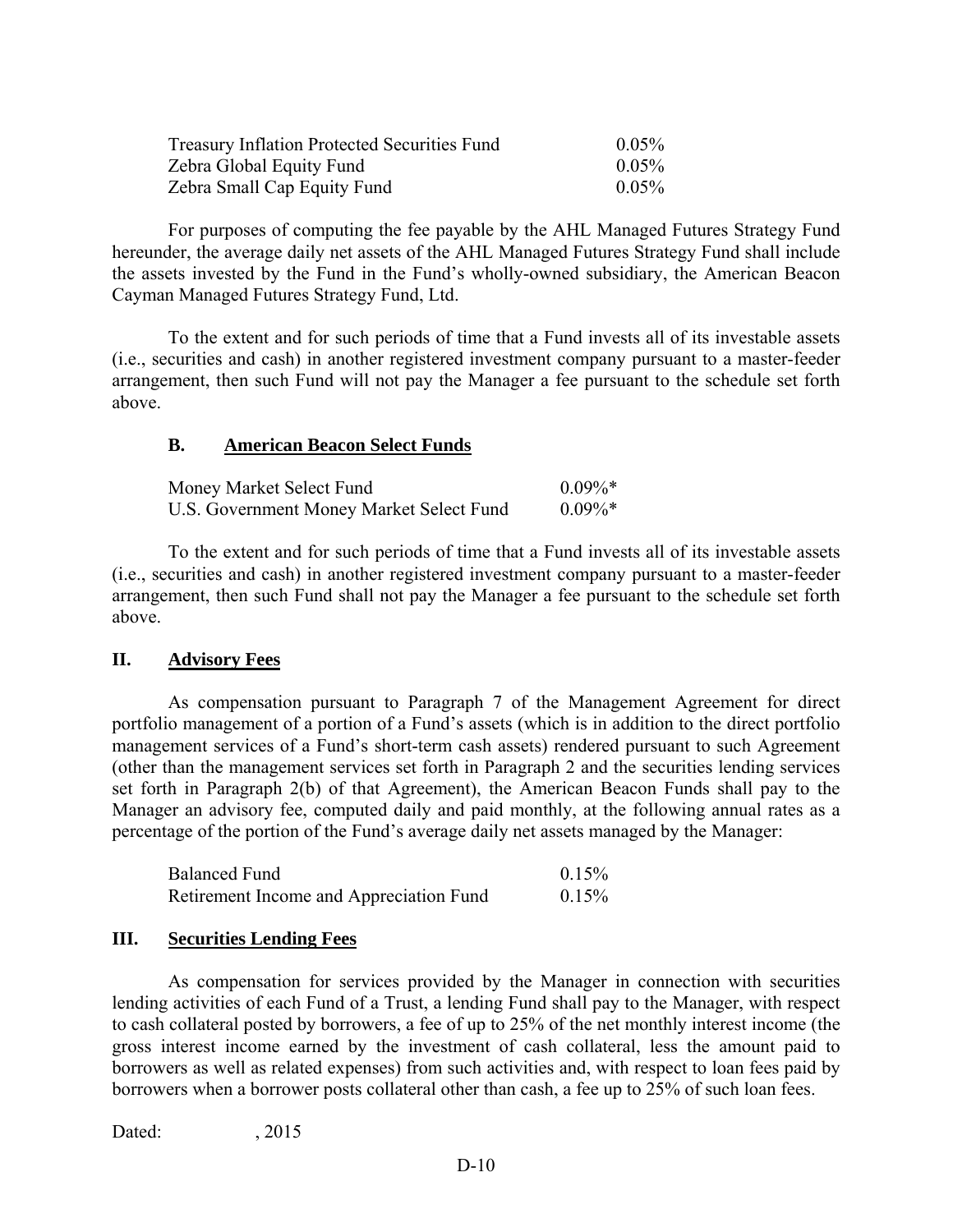### **FORM OF CRESCENT AGREEMENT**

# **AMERICAN BEACON FUNDS INVESTMENT ADVISORY AGREEMENT**

AGREEMENT made this day of , 2015. by and among American Beacon Funds, a Massachusetts Business Trust ("Trust"), American Beacon Advisors, Inc., a Delaware Corporation (the "Manager"), and Crescent Capital Group LP, a Delaware limited partnership (the "Adviser");

 WHEREAS, the Trust is an open-end, diversified management investment company registered under the Investment Company Act of 1940, as amended ("Investment Company Act"), consisting of several series funds of shares, each having its own investment policies; and

 WHEREAS, the Trust has retained the Manager to provide the Trust with business and asset management services, subject to the control of the Board of Trustees (the "Board"); and

 WHEREAS, the Trust's agreement with the Manager permits the Manager to delegate to other parties certain of its asset management responsibilities; and

 WHEREAS, the Adviser is registered as an investment adviser under the Investment Advisers Act of 1940, as amended ("Advisers Act");

 WHEREAS, the Manager and the Trust desire to retain the Adviser to render investment management services to the Trust with respect to a certain fund and such other funds as the Trust and the Adviser may agree upon and so specify in the Schedule attached hereto (the "Fund") and as described in the Trust's registration statement on Form N-1A as amended or supplemented from time to time, and the Adviser is willing to render such services;

 NOW, THEREFORE, in consideration of mutual covenants herein contained, the parties hereto agree as follows:

1. (a) Duties of the Adviser. The Manager and the Trust appoint the Adviser to manage the investment and reinvestment of such portion, if any, of the Fund's assets as is designated by the Manager from time to time by written notice to the Adviser (as specified further below), and, with respect to such assets, to continuously review, supervise, and administer the investment program of the Fund, to determine in the Adviser's discretion the securities to be purchased or sold, to provide the Manager and the Trust with records concerning the Adviser's activities which the Trust is required to maintain, and to render regular reports to the Manager and to the Trust's officers and Trustees concerning the Adviser's discharge of the foregoing responsibilities. The Adviser shall discharge the foregoing responsibilities (1) in conformity with all applicable securities law, including but not limited to the Investment Company Act, the Advisers Act, the Commodity Exchange Act, the Securities Act of 1933 ("Securities Act"), and the Securities Exchange Act of 1934 ("Exchange Act"), (2) subject to the Manager's oversight and the control of the officers and the Trustees of the Trust and in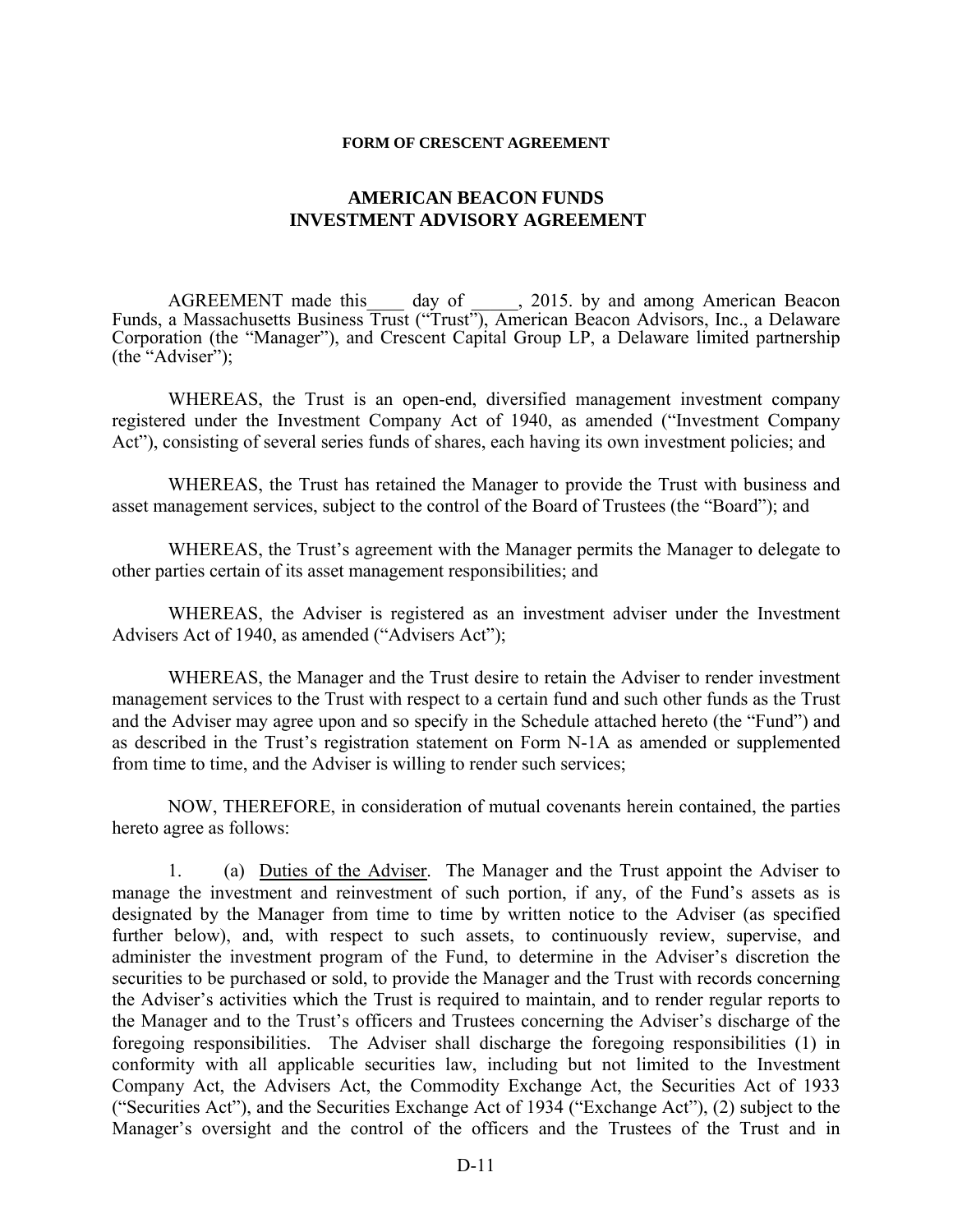compliance with such policies and procedures as the Board may from time to time establish, (3) in compliance with the objectives, policies, and limitations for each such Fund set forth in the Trust's current registration statement as amended from time to time and applicable laws and regulations, and (4) in compliance with such other investment guidelines or restrictions established from time to time by the Manager or the Trust ("Investment Guidelines"), which shall be communicated in writing by the Manager to the Adviser in advance. The Manager shall discharge its responsibilities in conformity with all applicable securities law, including but not limited to the Investment Company Act, the Advisers Act, the Commodity Exchange Act, the Securities Act, the Exchange Act and Subchapter M of the Internal Revenue Code. The Adviser accepts such appointment and agrees to render the services for the compensation specified herein and to provide at its own expense the office space, furnishings and equipment and the personnel required by it to perform the services on the terms and for the compensation provided herein. (With respect to any of the Fund assets allocated for management by the Adviser, the Manager will make the investment decisions with respect to that portion of assets which the Adviser deems should be invested in short-term money market instruments. The Manager agrees to provide this service.)

The Manager will instruct the Trust's custodian(s) to hold and/or transfer the Fund's assets in accordance with Proper Instructions received from the Adviser. (For this purpose, the term "Proper Instructions" shall have the meaning(s) specified in the applicable agreement(s) between the Trust and its custodian(s), but generally refers to a writing by the representatives of the Adviser who have been authorized by the Trust's Board from time to time to provide instructions to the Trust's custodian. For the purpose of clarification, "Proper Instructions" can be instructions in any format, including without limitation, electronic instructions that are agreed upon by the Adviser and the Trust's custodian.)

The Adviser is authorized on behalf of the Fund, and consistent with the investment discretion delegated to the Adviser herein, to: (i) enter into agreements and execute any documents including without limitation, futures and options transactions, brokerage agreements, clearing agreements, account documentation, futures and option agreements, swap agreements, and other investment related agreements required to meet the obligations of the Trust with respect to any investments made for the Fund. Such documentation includes, but may not be limited to, any market and/or industry standard documentation and the standard representations contained therein. Adviser is authorized on behalf of Manager to make all elections required in such agreements, instruments and documentation and make and to receive all related notices from brokers or other counterparties. Manager also authorizes Adviser as agent and attorney-infact to make transactions in futures contracts and options on futures contracts on margin, for the Portfolio, and authorizes each broker with whom Adviser makes such transactions to follow its instructions with respect to such transactions. This power-of-attorney is a continuing power-ofattorney and shall remain in full force and effect until revoked by the Manager or the Trust in writing, but any such revocation shall not affect any transaction initiated prior to receipt by the Adviser of such notice. Manager understands and agrees that Adviser will determine that such transactions are permitted before instructing a broker to enter into such transactions and that any broker receiving an order for any such transaction will have no independent obligation to ensure that the transactions are consistent with the Trust's registration statement or the Fund's Investment Guidelines; and (ii) acknowledge the receipt of brokers' risk disclosure statements, electronic trading disclosure statements and similar disclosures, provided, however, that (a) the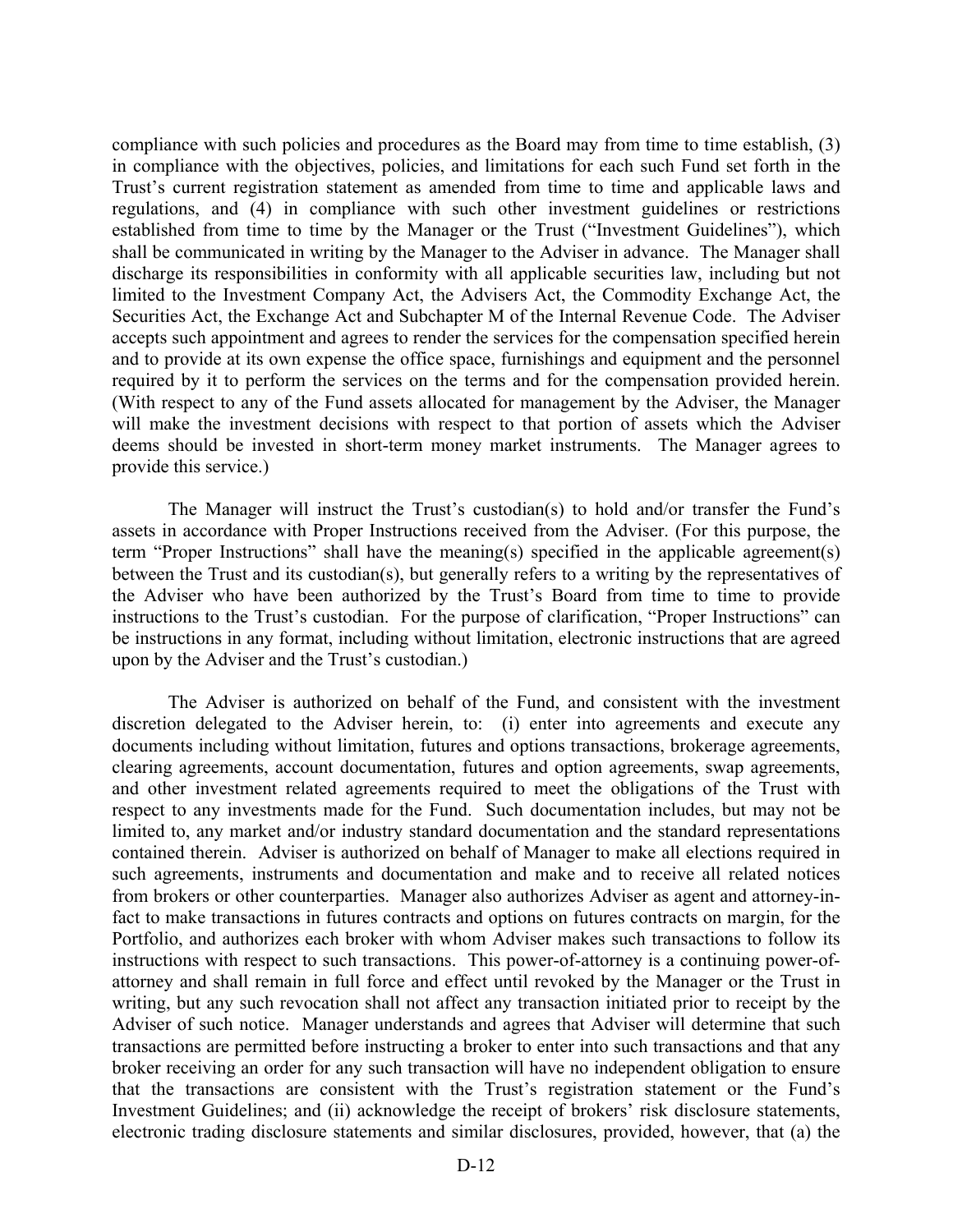Adviser shall be responsible for ensuring that any such statements and disclosures are consistent with the relevant Fund's investment policies and other governing documents; (b) the Adviser shall be responsible for providing all notifications and delivering all documents required to be provided or delivered by a Fund under such documentation; and (c) the Adviser shall promptly notify the Manager of any event of default, potential event of default or termination event affecting the Fund under such documentation. The Adviser further shall have the authority to instruct the custodian to: (i) pay cash for securities and other property delivered for the Fund, (ii) deliver or accept delivery of, upon receipt of payment or payment upon receipt of, securities, commodities or other property underlying any futures or options contracts, and other property purchased or sold for the Fund; (iii) deposit margin or collateral which shall include the transfer of money, securities or other property to the extent necessary to meet the obligations of the Fund with respect to any investments made pursuant to the Trust's registration statement, provided, however, that unless otherwise approved by the Manager, any such deposit of margin or collateral shall be effected by transfer or segregation within an account maintained for the Fund by its custodian subject to a control agreement, acceptable in form and substance to the Manager, pursuant to which such custodian agrees and accepts entitlement, orders or instructions from the secured party with respect to such margin or collateral. The Adviser shall not have the authority to cause the Manager or the Trust to deliver securities or other property, or pay cash to the Adviser other than payment of the management fee provided for in this Agreement. The Adviser will not be responsible for the cost of securities or brokerage commissions or any other Trust expenses except as specified in this Agreement.

(b) Valuation. In accordance with procedures and methods established by the Board, which may be amended from time to time, the Adviser will provide, or procure the provision of, reasonable assistance to the Manager in order to help the Manager determine or confirm the fair value of all securities and other investments owned by the Fund, and use reasonable efforts to arrange for the provision of valuation information or prices from parties independent of the Adviser with respect to the securities or other investments owned by the Fund for which market prices are not readily available. The Adviser will provide reasonable assistance to the Manager in monitoring the securities and other investments owned by the Fund for potential significant events that could affect their values and will notify the Manager when, in its opinion, a significant event has occurred that may not be reflected in the market values of such securities. Notwithstanding the foregoing, the Manager understands and agrees that it, and not the Adviser or any of its affiliates, shall be ultimately responsible for the valuation of all portfolio securities held by the Fund. The Adviser will maintain adequate records with respect to securities valuation information provided hereunder, and shall provide such information to Manager upon request.

 (c) Compliance and Other Matters. The Adviser, at its expense, shall provide the Manager with such compliance reports and certifications relating to its duties under this Agreement and the federal securities laws as may be agreed upon by such parties from time to time. In addition, the Manager and the Adviser represent and warrant that:

(i) the Manager and Adviser shall continue to be duly formed legal entities, validly existing under the laws of their jurisdiction of formation, fully authorized to enter into this Agreement and carry out their duties and obligations hereunder, and this Agreement has been duly executed and delivered by the Manager and the Adviser;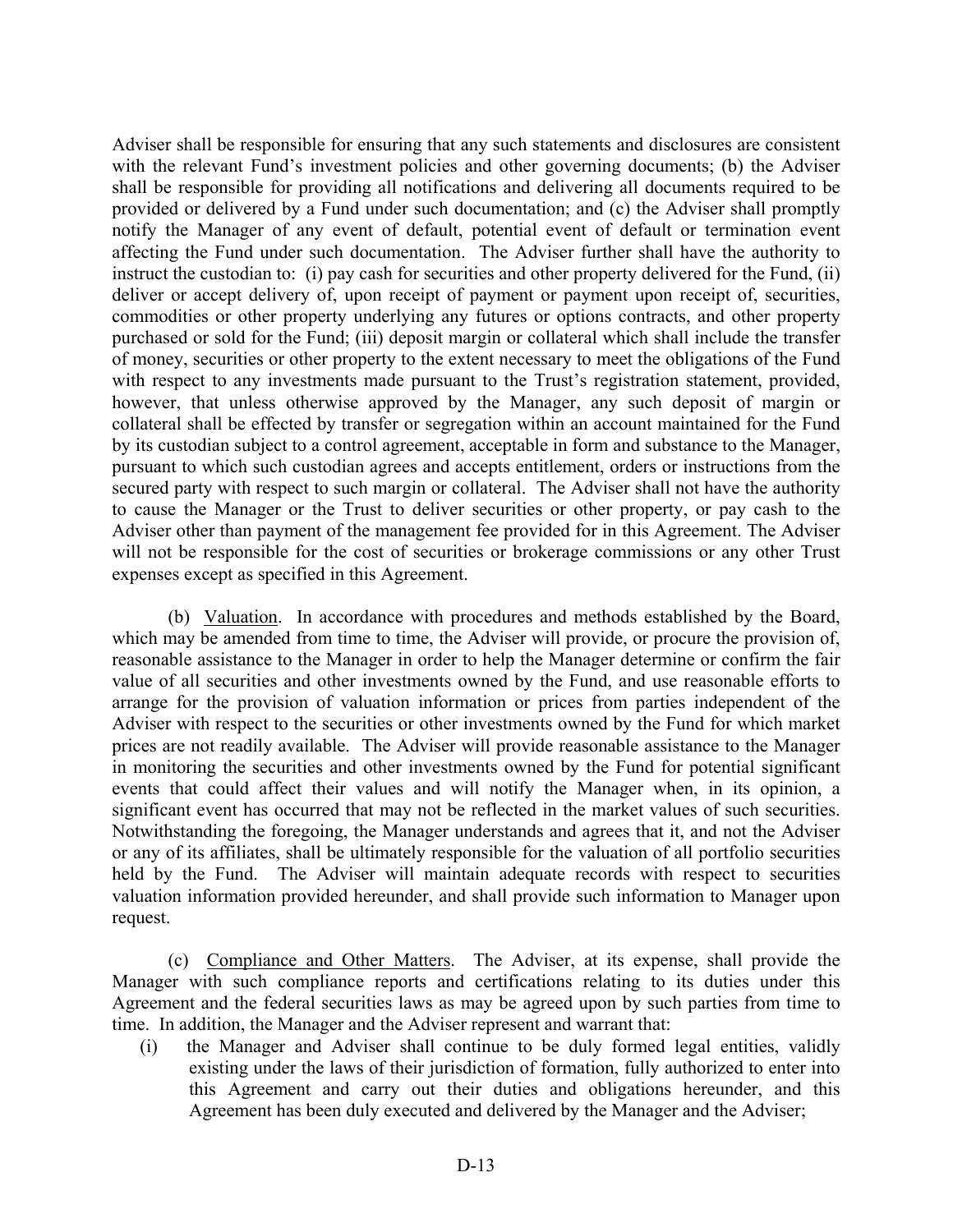- (ii) the Manager and the Adviser shall be registered as investment advisers with the U.S. Securities and Exchange Commission (the "SEC") under the Advisers Act, and be registered or licensed as investment advisers under the laws of all jurisdictions in which their activities require to be so registered or licensed, except where the failure to be so licensed would not have an adverse effect on the Adviser, Manager or Trust. The Manager and the Adviser shall maintain such registrations or licenses in effect and in good standing at all times during the term of this Agreement;
- (iii) the Manager and the Adviser shall maintain any necessary registrations, licenses, or exemptions, to the extent required, with the U.S. Commodity Futures Trading Commission ("CFTC") and/or National Futures Association ;
- (iv) the Adviser shall at all times provide its commercially reasonable best judgment and effort to the Manager and the Trust in carrying out its obligations hereunder;
- (v) the Adviser shall use the same care and skill in providing such services as it uses in providing services to other accounts for which it has investment management responsibilities;
- (vi)(i) the Adviser shall cooperate with and provide, or procure the provision of, reasonable assistance to the Manager, the Trust's administrator, custodian, transfer agent and pricing agents and all other agents and representatives of the Funds, the Trust and the Manager; (ii) keep all such persons fully informed as to such matters as they may reasonably deem necessary to the performance of their obligations to the Funds, the Trust and the Manager; (iii) provide prompt responses to reasonable requests made by such persons; and (iv) maintain any appropriate interfaces with each so as to promote the efficient exchange of information. Without limitation of the foregoing, the Adviser shall comply with all statutory and regulatory requirements relating to derivatives transactions entered into by the Adviser for or on behalf of the Trust or any of its Funds, including without limitation, compliance with all recordkeeping and reporting requirements pursuant to Parts 43, 45 and 46 of the regulations of the CFTC and comparable rules of the SEC (collectively, the "Derivatives Recordkeeping and Reporting Rules");
- (vii) the Manager and the Adviser shall each maintain a written Code of Ethics complying with the requirements of Rule 17j-1 under the Investment Company Act and the Adviser shall provide the Manager with a current copy of its Code of Ethics. The Adviser shall periodically certify to the Manager that the Adviser has materially complied, to the best of the Adviser's knowledge and after due inquiry, with the requirements of Rule 17j-1 and that there have been no material violations of the Code of Ethics or, if such a violation has occurred, that appropriate action has been taken in response to such violation. Upon written request of the Manager, the Adviser shall permit representatives of the Manager to examine the reports (or summaries of the reports) required to be made under the Code of Ethics and other records evidencing enforcement of the Code of Ethics;
- (viii) the Adviser shall assist the Trust and the Trust's Chief Compliance Officer ("CCO") in complying with Rule 38a-1 under the Investment Company Act. Specifically, the Adviser represents that it shall maintain a compliance program in accordance with the requirements of Rule 206(4)-7 under the Advisers Act, as amended, and shall provide the CCO with reasonable access to information regarding the Adviser's compliance program, which access shall include on-site visits with the Adviser as may be reasonably requested from time to time by the Trust. In connection with the periodic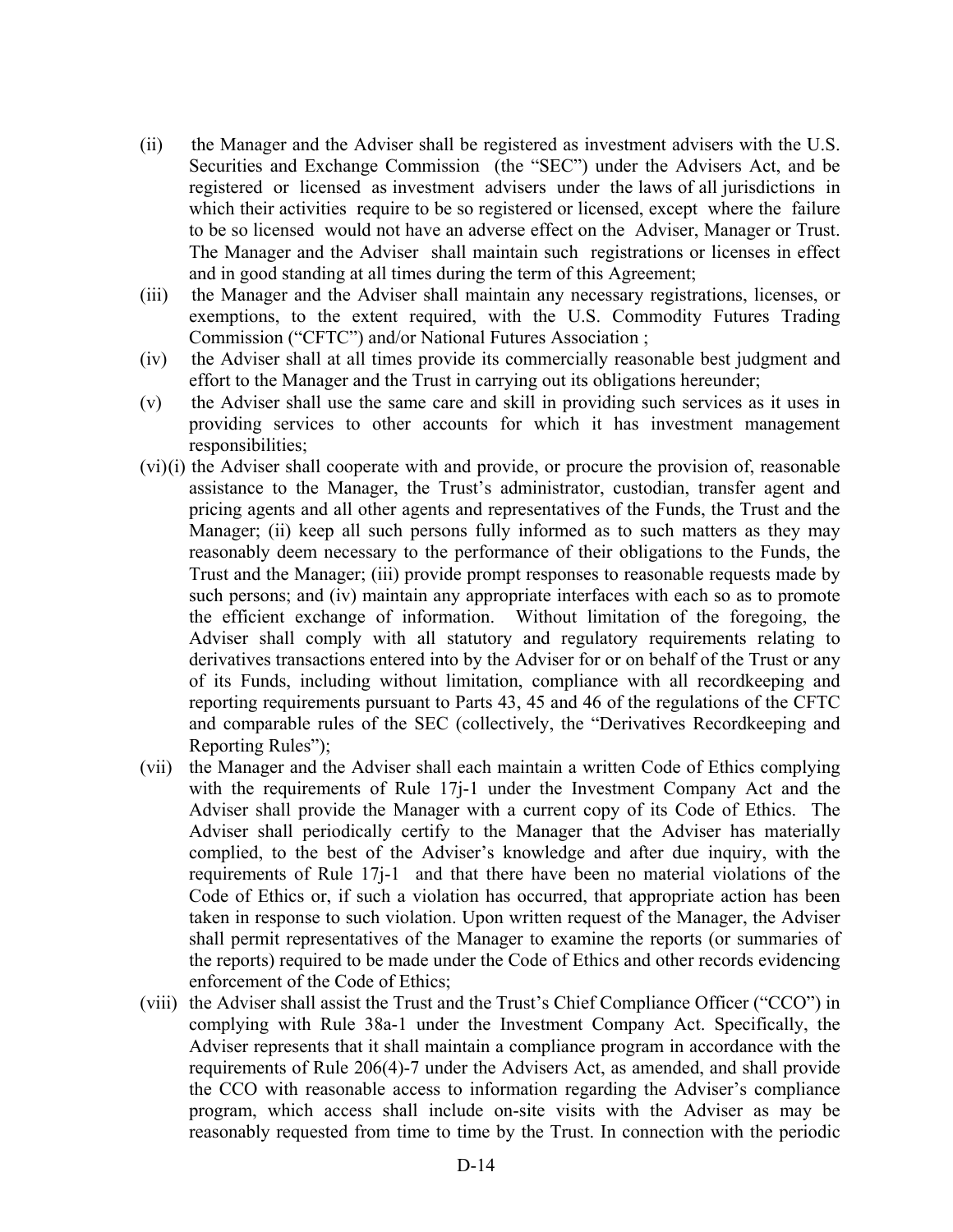review and annual report required to be prepared by the CCO pursuant to Rule 38a-1, the Adviser agrees to provide certifications as may be reasonably requested by the CCO related to the design and implementation of the Adviser's compliance program;

- (ix) the Adviser shall comply with the Trusts' policy on selective disclosure of portfolio holdings of the Fund as described in the Trusts' current registration statement, and upon request from the Manager, provide a certification to the Manager with respect to compliance with the Fund's selective disclosure policy;
- (x) the Adviser shall treat confidentially and as proprietary all records and other information relating to the Fund, and not use records and information for any purpose other than performance of its responsibilities and duties hereunder, except after prior notification to and approval in writing by the Manager or when so requested by the Manager or required by law or regulation;
- (xi) the Adviser shall promptly notify the Manager, in writing, of any impending change of a portfolio manager, portfolio management or any other material matter that may require disclosure to the Board and/or shareholders of the Fund;
- (xii) the Adviser shall provide the Manager with a current and complete copy of the Adviser's Form ADV, and any supplements or amendments thereto;
- (xiii) the Adviser shall provide the Manager with a current list of persons the Adviser wishes to have authorized to give instructions to the Trust's custodian regarding assets of the Fund;
- (xiv) the Adviser shall be responsible for the filing of Schedule 13D/13G and Form 13F, and any non-U.S. securities filing equivalents of these filings, on behalf of the Trust reflecting holdings over which the Adviser and its affiliates have investment and/or voting discretion;
- (xv) the Adviser shall provide, or procure the provision of, reasonable assistance to the Manager, the Trust or its agent in processing class action paperwork, for any security held within the Fund managed by the Adviser;
- (xvi) neither the Adviser nor any "affiliated person," as defined in of Section  $2(a)(3)$  of the 1940 Act, of the Adviser is or has been permanently or temporarily enjoined by reason of any misconduct, by order, judgment, or decree of any court of competent jurisdiction, from acting as an investment adviser or from engaging in or continuing any conduct or practice in connection with any such activity or in connection with the purchase or sale of any security, as set forth in Section 9 of the 1940 Act;
- (xvii) the Adviser shall regularly report to the Manager on the investment program for the Fund and the issuers and securities represented in the Fund, and furnish the Manager, with respect to the Fund (i) such periodic and special reports as the Manager may reasonably request (either in person (at the sole cost of the Manager) or by telephone or other electronic means), including, but not limited to, reports concerning transactions and performance of each Fund, provided that the Adviser is provided with such notice of any new requested report as is reasonably sufficient to allow the Adviser to respond to such request, and that the form of such reports is mutually agreed upon by the parties, (ii) reports regarding compliance with the Trust's procedures pursuant to Rules 17e-1, 17a-7, 10f-3 and 12d3-1 under the Investment Company Act, Section 28(e) of the Exchange Act, compliance with investment guidelines and restrictions, and (iii) reports regarding trade errors, liquidity determinations, and compliance with the Adviser's Code of Ethics, and such other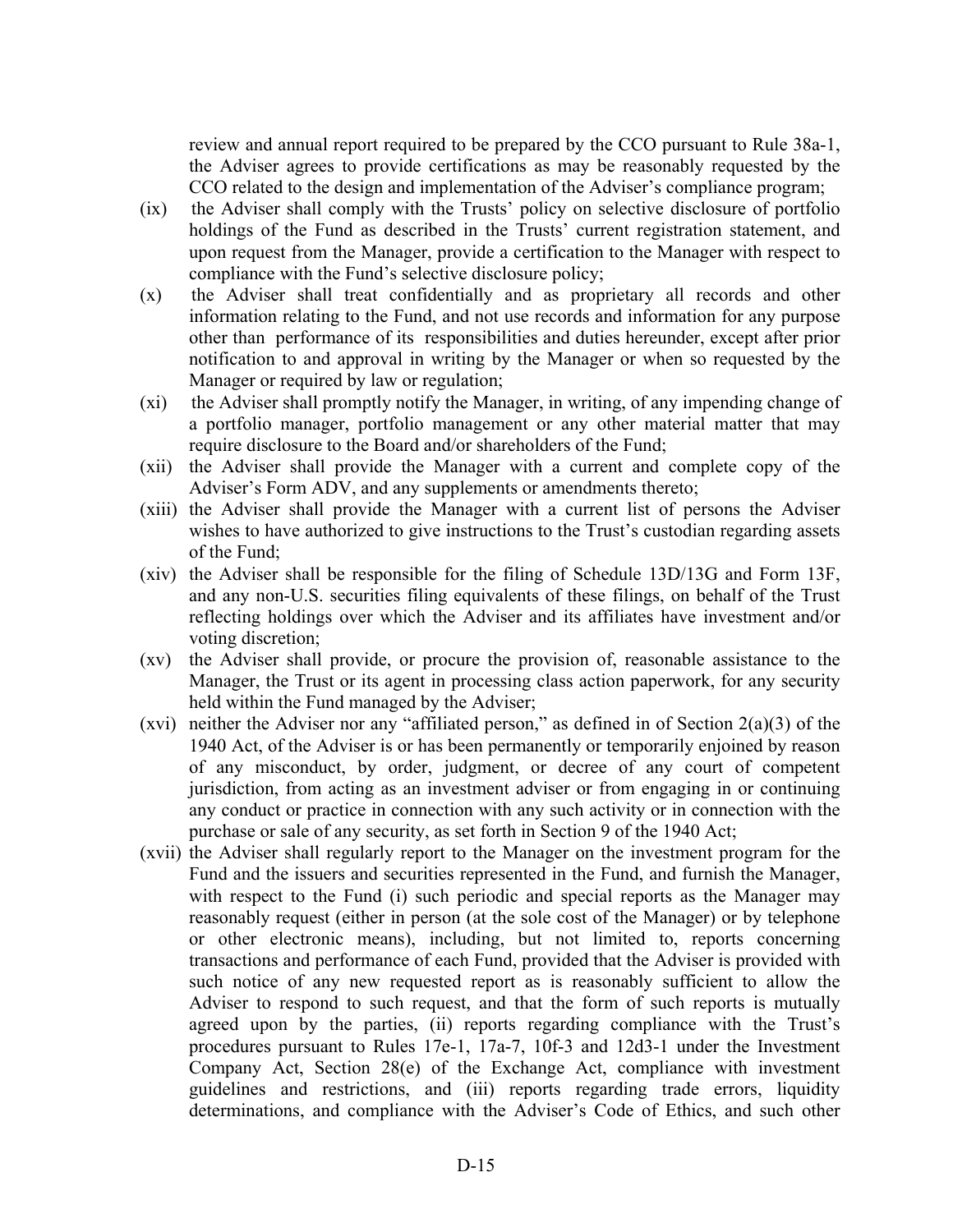procedures or requirements that the Manager may reasonably request from time to time;

- (xviii)the Adviser shall promptly review those portions of the Trust's prospectus and statement of additional information applicable to the Fund, and any amendments or supplements thereto, which relate to the Adviser or the Fund and confirm that, with respect to the disclosure respecting or relating to the Adviser (including any performance information the Adviser provides that is included in, or serves as the basis for, information included in the prospectus or statement of additional information), such prospectus or statement of additional information contains no untrue statement of any material fact and does not omit any statement of material fact which was required to be stated therein or necessary to make the statements contained therein not misleading. The Adviser further agrees to notify the Manager immediately of any material fact known to the Adviser respecting or relating to the Adviser that is not contained in the prospectus or statement of additional information for the Trust, or any amendment or supplement thereto, or of any statement respecting or relating to the Adviser contained therein that becomes untrue in any material respect. With respect to the disclosure respecting each Fund, the Adviser represents and agrees that as of the date of the Fund's inception, the description in the Trust's prospectus and statement of additional information regarding investment objectives and strategies is consistent with the manner in which the Adviser intends to manage the Fund, and the description of risks is consistent with risks known to the Adviser that arise in connection with the manner in which the Adviser intends to manage the Fund. The Adviser further agrees to notify the Manager promptly in the event that the Adviser becomes aware that the prospectus or statement of additional information for a Fund is inconsistent in any material respect with the manner in which the Adviser is managing the Fund, and in the event that the principal risks description is inconsistent in any material respect with the risks known to the Adviser that arise in connection with the manner in which the Adviser is managing the Fund. In addition, the Adviser agrees to comply with the Manager's reasonable request for information regarding the personnel of the Adviser who are responsible for the day-to-day management of the Trust's assets as may be required to be disclosed in the prospectus or statement of additional information;
- (xix) the Adviser shall, upon request, provide certifications to the principal executive and financial officers of the Trust (the "certifying officers") that support the certifications required to be made by the certifying officers in connection with the preparation and/or filing of the Trust's Form N-CSRs, N-Qs, N-SARs, shareholder reports, financial statements, and other disclosure documents or regulatory filings, in such form and content as the Trust shall reasonably request or in accordance with procedures adopted by the Trust; and
- (xx) the Adviser shall provide the Manager with such other compliance reports and certifications relating to the Adviser's duties under this Agreement and the federal securities laws as may be reasonably necessary.

 2. Portfolio Transactions. The Adviser is authorized to select the brokers or dealers (including, to the extent permitted by law and applicable Trust guidelines, the Adviser or any of its affiliates) that will execute the purchases and sales of portfolio securities for the Fund and is directed to use its best efforts to obtain best execution as described in the Trust's current registration statement as amended from time to time. In selecting brokers or dealers, the Adviser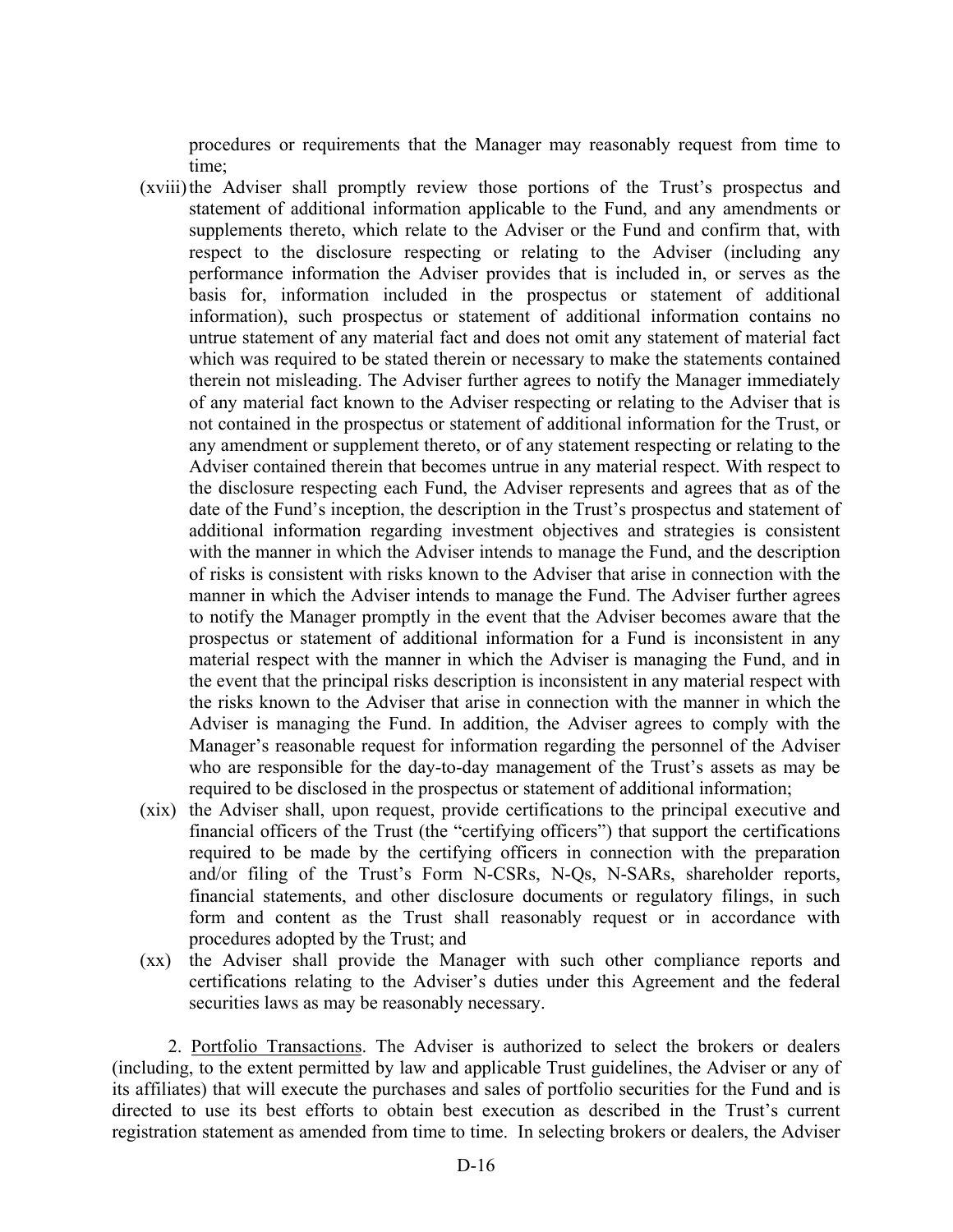may give consideration to factors other than price, including, but not limited to, research services and market information. Any such services or information which the Adviser receives in connection with activities for the Trust may also be used for the benefit of other clients and customers of the Adviser or any of its affiliates. The Adviser will promptly communicate to the Manager and to the officers and the Trustees of the Trust such information relating to portfolio transactions as they may reasonably request. The Adviser shall not, without the prior approval of the Manager, effect any transactions which would cause the portion of the Fund's assets allocated to the Adviser to be out of compliance with the Investment Guidelines or the Fund's registration statement. The Adviser shall not consult with any other investment adviser of the Fund concerning transactions for the Fund in securities or other assets.

3. Voting Rights. Unless otherwise directed by the Manager, the Adviser shall receive and exercise the voting rights with respect to any and all proxies regarding the assets in the Fund in the best interest of Portfolio shareholders and in accordance with the Adviser's then current proxy voting policy and procedures, a copy of which has been provided to the Manager. The Adviser shall report to the Manager in a timely manner a record of all proxies voted, in such form and format that complies with acceptable federal statutes and regulations (e.g., requirements of Form N-PX), including a record of all proxies not voted and/or voted inconsistently with Adviser's proxy voting guidelines. The Adviser shall certify at least annually, or more often as may reasonably be requested by the Manager, as to the compliance of its proxy voting policies and procedures with applicable federal statutes and regulations. The Adviser shall be permitted to retain, subject to the Adviser's ultimate responsibility and oversight, a third party service provider to assume primary responsibility for the coordination and execution of proxy votes, where applicable. The Manager reserves the right to exercise voting rights on any assets held in the Fund on an individual security or ongoing basis.

4. Compensation of the Adviser. For the services to be rendered by the Adviser as provided in Sections 1, 2, and 3 of this Agreement, the Trust shall pay to the Adviser compensation at the rate specified in Schedule A attached hereto and made a part of this Agreement. Such compensation shall be accrued daily and paid to the Adviser monthly in arrears, and the Trust shall calculate the fee by applying the annual percentage rate(s) as specified in the attached Schedule(s) to the average daily assets of the specified Fund during the relevant month. Solely for the purpose of calculating the applicable annual percentage rates specified in the attached Schedule(s), there shall be included such other assets as are specified in said Schedule(s). The Trust is solely responsible for the payment of fees to the Adviser.

 The Adviser agrees: (1) that the blended fee rate in basis points contracted hereunder with respect to the American Beacon Crescent Short Duration High Income Fund will not exceed the blended fee rate in basis points contracted with a client with a Similar Account (defined below) that is the same or smaller in size than such Fund (including other accounts managed for the same client); and (2) that the actual annual dollar fee paid by any other client with a Similar Account of a larger size for whom the Adviser provides investment advisory services under an asset based fee arrangement will not be less than the actual annual dollar fee paid hereunder. In the event that the fee charged hereunder exceeds the fee charged to a Similar Account described in (1) or (2) above, the Adviser shall promptly notify the Manager and the fee charged hereunder shall automatically be reduced to match the fee charged to such Similar Account from the time such fee is charged to such Similar Account. "Similar Account" shall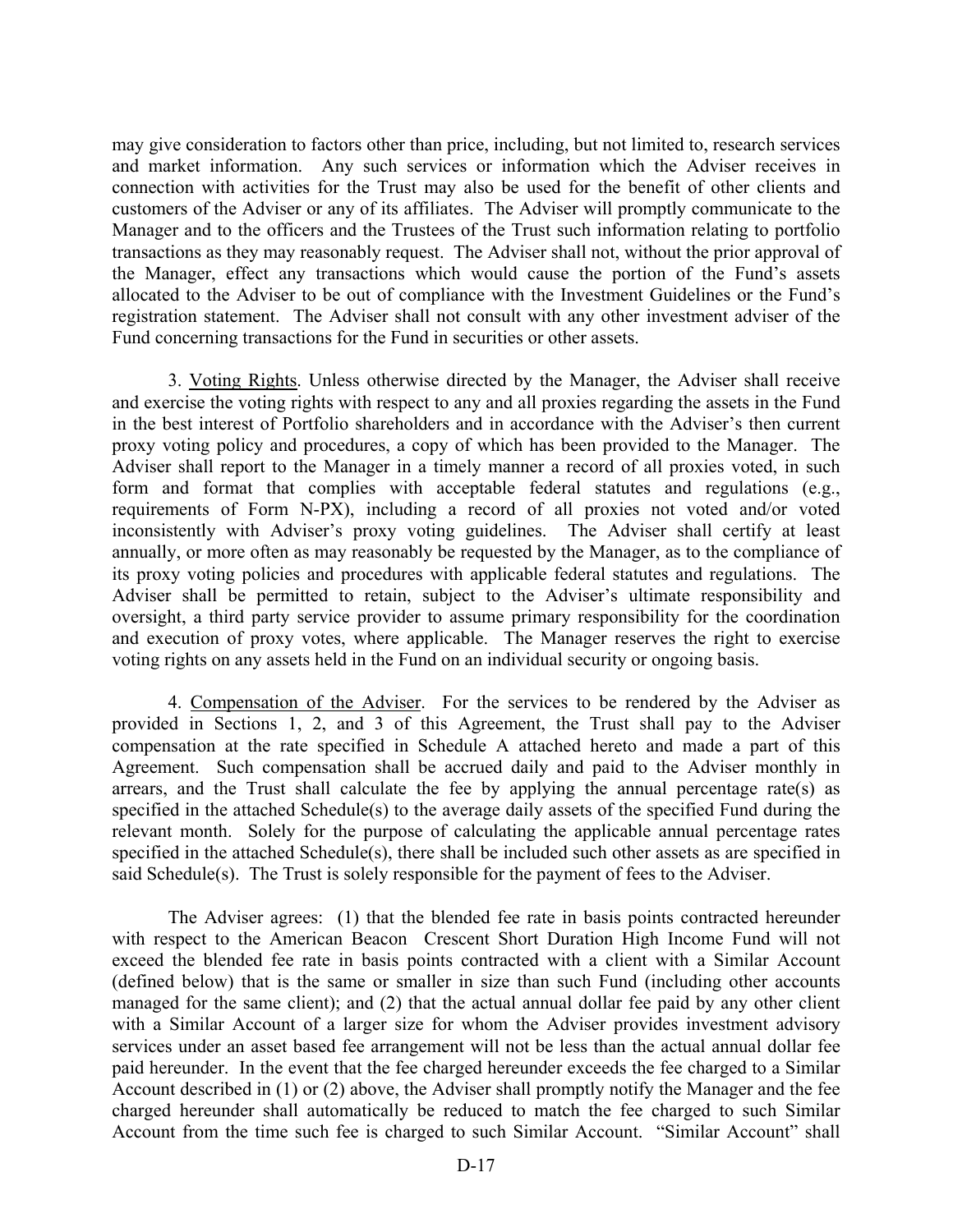mean an account that (a) invests in the same type of investment assets allocated to the Fund, within the same relative asset allocation ranges, and (b) does not include a performance or incentive fee arrangement as a component of its fee schedule.

 The Adviser shall bear all expenses incurred by it and its staff with respect to all activities in connection with the performance of the Adviser's services under this Agreement, including but not limited to salaries, benefits, overhead, travel, and preparation of reports. Upon request by the Manager, Adviser agrees to reimburse the Manager for costs associated with certain supplements to the Fund's disclosure documents ("Supplements"). Such Supplements are those generated due to changes by Adviser requiring prompt disclosure in the Trust's prospectus, statement of additional information, and/or information statement and for which, at the time of notification by Adviser to Manager of such changes, the Trust is not already generating a supplement for other purposes or for which the Manager may not be able to reasonably add such changes to a pending supplement. Such changes by Adviser include, but are not limited to, changes to its structure, to key investment personnel, to investment style or management. Adviser shall reimburse the Manager or the Trust, as applicable, for all of the costs associated with generating such Supplements, and/or any required Board and/or proxy expenses related to approving a change in control of the Adviser. Reimbursable costs may include, but are not limited to, costs of preparation, filing, printing, postage, and/or distribution of such Supplements to all existing Fund shareholders and any additions or modifications to the Adviser's operations necessary to perform its services hereunder in compliance with this Agreement, any policies and procedures adopted by the Trust and applicable law. The Fund shall be responsible for payment of brokerage commissions, transfer fees, investment-related registration costs, transaction-related taxes (including transfer taxes and premiums), taxes withheld on foreign dividends, investmentrelated interest expense, borrowing charges on securities sold short, dividends on securities sold but not yet purchased, loan settlement costs (*e.g.*, ClearPar), margin fees and other similar costs and transaction-related expenses and fees arising out of transactions effected on behalf of the Fund, which shall be deducted from the portion of assets of the Fund allocated to the Adviser.

 5. Other Services. At the request of the Trust or the Manager, the Adviser in its discretion may make available to the Trust office facilities, equipment, personnel, and other services. Such office facilities, equipment, personnel and services shall be provided for or rendered by the Adviser and billed to the Trust or the Manager at a price to be agreed upon by the Adviser and the Trust or the Manager.

 6. Reports. The Manager (on behalf of the Trust) and the Adviser agree to furnish promptly to each other, if applicable, current prospectuses, statements of additional information, proxy statements, reports to shareholders, certified copies of their financial statements, and such other information with regard to their affairs as each may reasonably request.

 7. Status of Adviser. The Adviser and its directors, officers, employees and affiliates shall be free to render similar services to others pursuant to exclusivity terms negotiated between the Manager and Adviser so long as Adviser's services to the Trust are not impaired thereby. The Adviser may on occasion give advice or take action with respect to other investment entities that it manages with different investment guidelines than the Fund where such advice or action differs from the advice given with respect to the portion of assets of the Fund allocated to the Adviser. The Adviser shall be deemed to be an independent contractor and shall, unless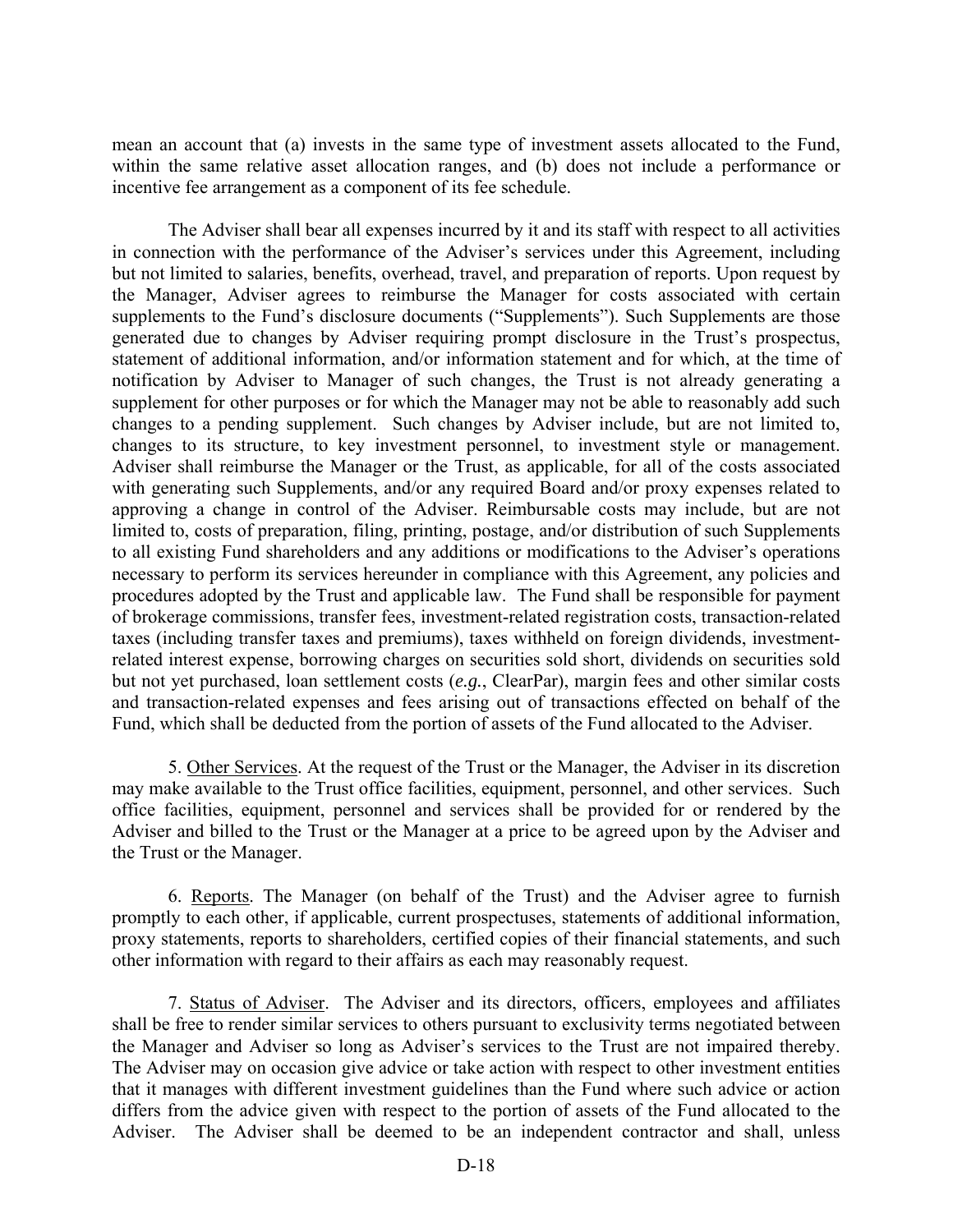otherwise expressly provided or authorized, have no authority to act for or represent the Manager or the Trust in any way or otherwise be deemed an agent to the Manager of the Trust.

 8. Certain Records. Any records required to be maintained and preserved pursuant to the provisions of Rule 31a-1 and Rule 31a-2 promulgated under the Investment Company Act or the Derivatives Recordkeeping and Reporting Rules that are prepared or maintained by the Adviser on behalf of the Manager or the Trust are the property of the Manager or the Trust and will be surrendered promptly to the Manager or Trust on request, provided that the Adviser shall be entitled to retain a copy of such records if it is legally required to do so. Adviser authorizes Manager's use of the Adviser's service marks and/or trademarks in connection with the marketing of the Fund, including but not limited to, the Fund's registration statements and fact sheets. In addition, the Manager acknowledges and agrees that it has no rights in or to the Adviser's name beyond the limited use rights granted in Section 13 hereof. Notwithstanding anything to the contrary, the Adviser shall be permitted to retain copies of the Fund's books and records at its own cost and expense (and may retain originals and provide the Fund or the Manager with copies to the extent necessary to comply with Rule 204-2 under the Advisers Act).

 9. Liability of Adviser. Neither the Adviser nor any director, officer or employee of the Adviser performing services for the Trust in connection with the Adviser's discharge of its obligations hereunder shall have liability to the Trust, its shareholders or any third party arising out of or related to this Agreement, provided however, the Adviser agrees to indemnify and hold harmless, the Manager, any affiliated person within the meaning of Section 2(a)(3) of the Investment Company Act, and each person, if any, who, within the meaning of Section 15 of the Securities Act, controls the Manager, against any and all losses, claims, damages, liabilities or litigation (including reasonable legal and other expenses), to which the Manager or such affiliated person or controlling person may become subject under the securities laws, any other federal or state law, at common law or otherwise, arising out of the Adviser's responsibilities to the Trust which may be based upon any willful misfeasance, bad faith, gross negligence, or reckless disregard of, the Adviser's obligations and/or duties under this Agreement by the Adviser or by any of its directors, officers, employees, agents, or any affiliate acting on behalf of the Adviser.

In no event will the Adviser or its affiliates be responsible for any operations of the Trust or any portion of the Fund not managed by the Adviser (including, without limitation, any actions or omissions of the Board or of the Manager or any broker, dealer, underwriter, administrator or other service provider to the Trust except those actions or omissions that directly result from the Adviser's instructions or actions or omissions) except as expressly set forth in this Agreement. In no event will the Adviser or its affiliates have any responsibility for any other funds of the Trust, for any portion of the Fund not managed by the Adviser or for the acts or omissions of any other investment adviser to the Trust or Fund. The indemnification in this Section shall survive the termination of this Agreement.

 10. Permissible Interests. To the extent permitted by law, Trustees, agents, and shareholders of the Trust are or may be interested in the Adviser (or any successor thereof) as directors, partners, officers, or shareholders, or otherwise; directors, partners, officers, agents, and shareholders of the Adviser are or may be interested in the Trust as Trustees, shareholders or otherwise; and the Adviser (or any successor thereof) is or may be interested in the Trust as a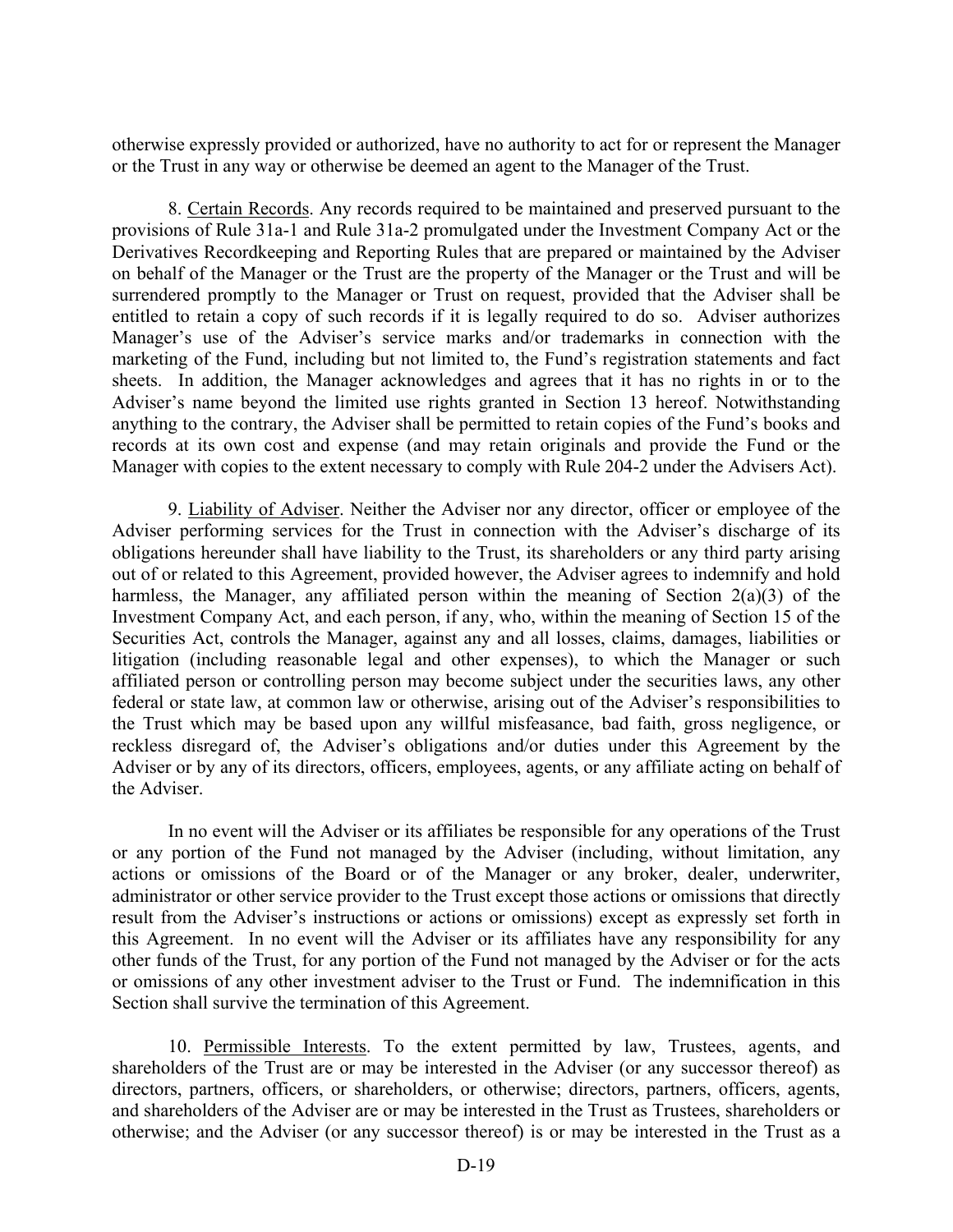shareholder or otherwise; provided that all such interests shall be fully disclosed between the parties on an ongoing basis and in the Trust's registration statement as required by law.

 11. Duration and Termination. This Agreement, unless sooner terminated as provided herein, shall continue for two years after its initial approval as to each Fund and thereafter provided that such continuance is specifically approved at least annually (a) by the vote of a majority of those Trustees of the Trust who are not parties to this Agreement or interested persons of any such party, cast in person at a meeting called for the purpose of voting on such approval, and (b) by the Trustees of the Trust or by vote of a majority of the outstanding voting securities of each Fund (within the meaning of the Investment Company Act); provided, however, that if the shareholders of any Fund fail to approve the Agreement as provided herein, the Adviser may continue to serve hereunder in the manner and to the extent permitted by the Investment Company Act and rules thereunder. The foregoing requirement that continuance of this Agreement be "specifically approved at least annually" shall be construed in a manner consistent with the Investment Company Act and the rules and regulations thereunder. This Agreement may be terminated as to any Fund at any time, without the payment of any penalty, by the Manager upon not less than (30) thirty days nor more than (60) sixty days prior notice to the Adviser, by vote of a majority of the Board of the Trust or by vote of a majority of the outstanding voting securities of the Fund on not less than (30) thirty days nor more than (60) sixty days written notice to the Adviser, or by the Adviser at any time without the payment of any penalty, on sixty (60) days written notice to the Trust. This Agreement will automatically and immediately terminate in the event of its assignment.

 A notice period provided in this Section may be waived by the party required to be notified, in their absolute discretion.

 As used in this Section 11, the terms "assignment", "interested persons", and a "vote of a majority of the outstanding voting securities" shall have the respective meanings set forth in the Investment Company Act and the rules and regulations thereunder, subject to such exemptions as may be granted by the SEC under said Act.

 12. Confidentiality. The Manager shall not use, nor will it allow any investor in the Fund to use, the information provided by the Adviser to trade for its own account or for the account of any other person or try to "reverse engineer" the investment and trading methodologies and strategies of the Adviser. In addition, the Manager will not disclose information regarding portfolio holdings of the portion of assets of the Fund allocated to the Adviser to any other adviser of the Trust, any other service provider to the Trust or any other person, except to the extent that such disclosure (i) is already publicly known, (ii) is ascertainable from public sources; (iii) is permitted under the Trust's policies on disclosure of portfolio holdings; (iv) is expressly required or requested by applicable federal, state or other governmental regulatory authorities or any self-regulatory organizations or (v) is to a service provider to the Trust (not including any other adviser) that has a need to know such information in order to perform its duties to the Trust.

 The confidentiality provisions of this Section 12 will not apply to any information that either party hereto can show: (a) is or subsequently becomes publicly available without breach of any obligation owed to the other party; (b) became known to either party from a source other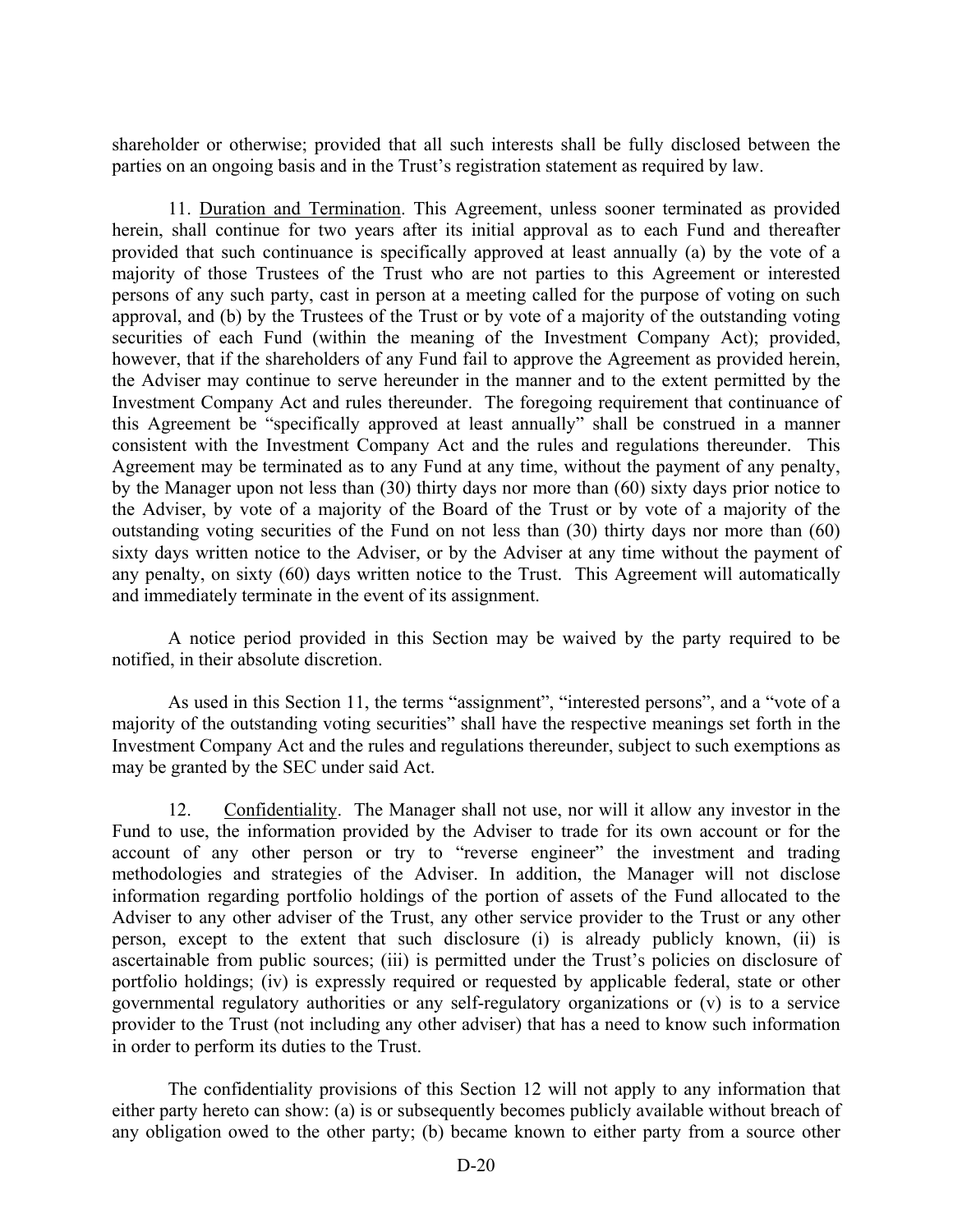than the other party, and without breach of an obligation of confidentiality owed to the other party; (c) is independently developed by either party without reference to the information required by this Agreement to be treated confidentially; or (d) is used by either party in order to enforce any of its rights, claims or defenses under, or as otherwise contemplated in, this Agreement. Nothing in this Section 12 will be deemed to prevent either party to this Agreement from disclosing any information received hereunder pursuant to any applicable law, rule or regulation or in response to a request from a duly constituted regulatory, self-regulatory or other judicial authority with appropriate jurisdiction over such party.

13. Use of Adviser Name. Adviser hereby grants to the Trust and the Manager the license to use Adviser's name in the name of the Fund for so long as Adviser serves as investment adviser with respect to at least a portion of the Fund's assets. Prior to using marketing materials with respect to the Fund, the Manager shall (i) provide the Adviser with samples of materials to be used in the marketing of the Fund, including the Trust's disclosure documents, shareholder communications, advertising, sales literature and similar communications that contain or reference the Adviser's name and/or the names of its affiliates, and (ii) not distribute, or cause to be distributed, any such materials to any third party prior to receipt of written approval from the Adviser in respect of any information therein related to the Adviser or its affiliates (the "Adviser Information"), provided that the Adviser shall not unreasonably withhold such approval. Following such approval, the Manager may only alter, edit or amend the Adviser Information without the further prior written approval of the Adviser provided that such alterations, edits or amendments are not substantive, do not cause any information therein to be misleading or inaccurate and do not result in the omission of a material fact required to be stated therein or necessary to make the statements therein, in the light of the circumstances under which they were made, not misleading. Materials which have been approved by the Adviser in accordance with this paragraph are referred to herein as "Approved Materials". In connection with the marketing of the Fund, Adviser authorizes Manager to use Adviser's trademarks and/or service marks (the "Marks"). Manager acknowledges that Adviser owns the Marks and Manager has no right to alienate the Marks, nor does Manager have permission to use the Marks for any purpose other than the marketing or distribution of the Fund.

 14. Severability. If any provision of this Agreement shall be held or made invalid or unenforceable by a court of competent jurisdiction, statute, rule or otherwise, such provision will be modified, rewritten or interpreted to include as much of its nature and scope as will render it enforceable. If it cannot be so modified, rewritten or interpreted to be valid and enforceable in any respect, it will not be given effect, and the remainder of the Agreement will be enforced as if such provision had never been included.

 15. Amendments. This Agreement may be amended by mutual written consent, subject to approval by (i) the Board and (ii) the Fund's shareholders to the extent required by the Investment Company Act (except, in the case of (ii), pursuant to the terms and conditions of an SEC exemptive order permitting amendment of the Agreement without a shareholder vote).

16. Miscellaneous.

(a) Governing Law and Venue. This Agreement shall be governed by the laws of Texas without giving effect to any conflict of laws provisions thereof.

(b) Counterparts. This Agreement may be executed in several counterparts, each of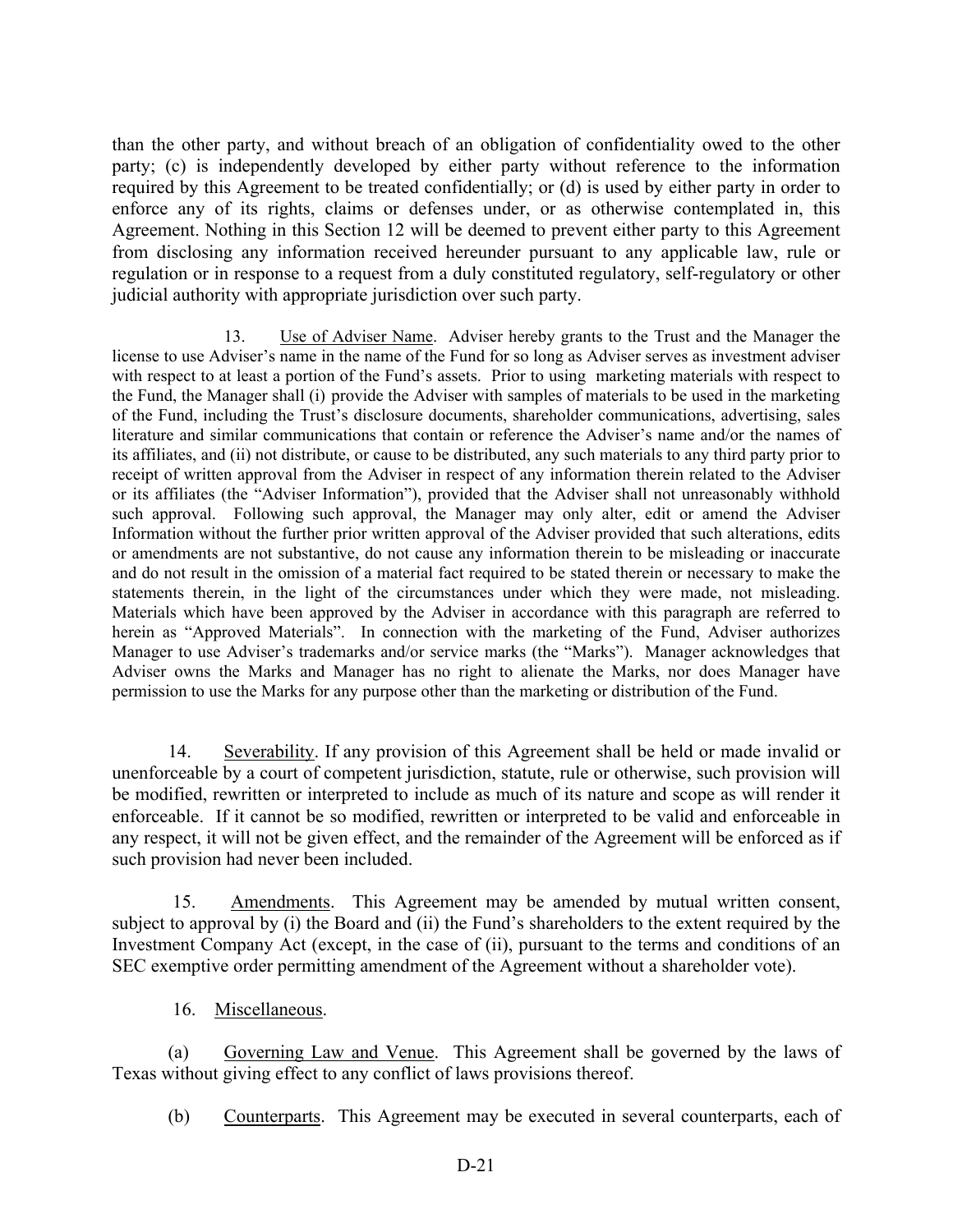which shall be deemed to be an original, and all such counterparts shall together constitute one and the same Agreement.

(c) No Implied Waiver. Either party's failure to insist in any one or more instances upon strict performance by the other party of the terms of this Agreement shall not be construed as a waiver of any continuing or subsequent failure to perform or delay in performance of any term hereof.

(d) Entire Agreement. This Agreement constitutes the entire understanding between the parties and supersedes any and all prior or contemporaneous understandings and agreements, whether oral or written, between the parties, with respect to the subject matter hereof.

(e) Headings. Headings used in this Agreement are provided for convenience only and shall not be used to construe meaning or intent.

(f) Notices. Any notices required to be given hereunder may be delivered by hand, facsimile, deposited with a nationally recognized overnight carrier, or mailed by certified mail, return receipt requested, postage prepaid, in each case, to the address of the other party listed below (or such other address as may be furnished by a party in accordance with this paragraph). All such notices or communications shall be deemed to have been given and received (a) in the case of personal delivery or facsimile, on the date of such delivery, (b) in the case of delivery by a nationally recognized overnight carrier, the earlier of (i) the date of receipt or (ii) the third business day following dispatch and (c) in the case of mailing, on the seventh business day following such mailing. All such notices shall be delivered to:

A. If to the Manager:

American Beacon Advisors, Inc. 220 East Las Colinas Boulevard Suite 1200 Irving, Texas 75039 Attention: Chief Investment Officer with a copy to General Counsel at the same address. Facsimile: 817-391-6131

B. If to the Adviser:

Crescent Capital Group LP 11100 Santa Monica Boulevard, Ste. 2000 Los Angeles, CA 90025 Attention: Chief Operating Officer with a copy to General Counsel at the same address Facsimile: (310) 861-1473

 17. Trust and Shareholder Liability. The Adviser is hereby expressly put on notice of the limitation of shareholder liability as set forth in the Declaration of Trust and agrees that obligations assumed by the Trust pursuant to this Agreement shall be limited in all cases to the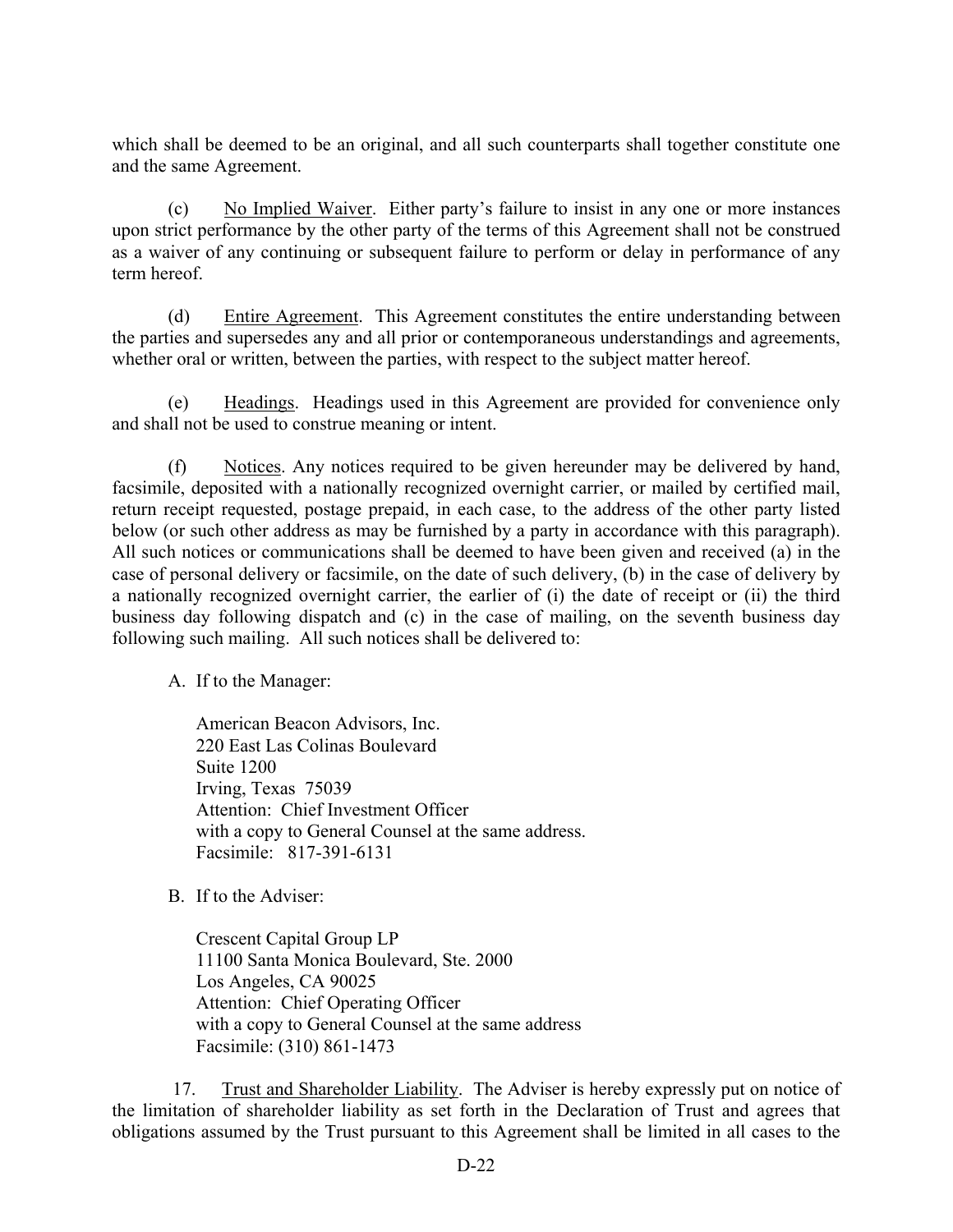Trust and its assets, and if the liability relates to one or more Fund, the obligations hereunder shall be limited to the respective assets of that Fund. The Adviser further agrees that it shall not seek satisfaction of any such obligation from the shareholders or any individual shareholder of the Fund, nor from the Trustees or any individual Trustee of the Trust.

 A copy of the Declaration of Trust of the Trust is on file with the Secretary of The Commonwealth of Massachusetts, and notice is hereby given that this instrument is not binding upon any of the Trustees, officers, or shareholders of the Trust individually.

 IN WITNESS WHEREOF, the parties hereto have caused this Agreement to be executed as of the day and year first written above.

Crescent Capital Group LP American Beacon Advisors, Inc.

| By:    |  |
|--------|--|
| Name:  |  |
| Title: |  |

Jeffrey K. Ringdahl Chief Operating Officer

American Beacon Funds

By:  $\Box$ 

 Gene L. Needles, Jr. President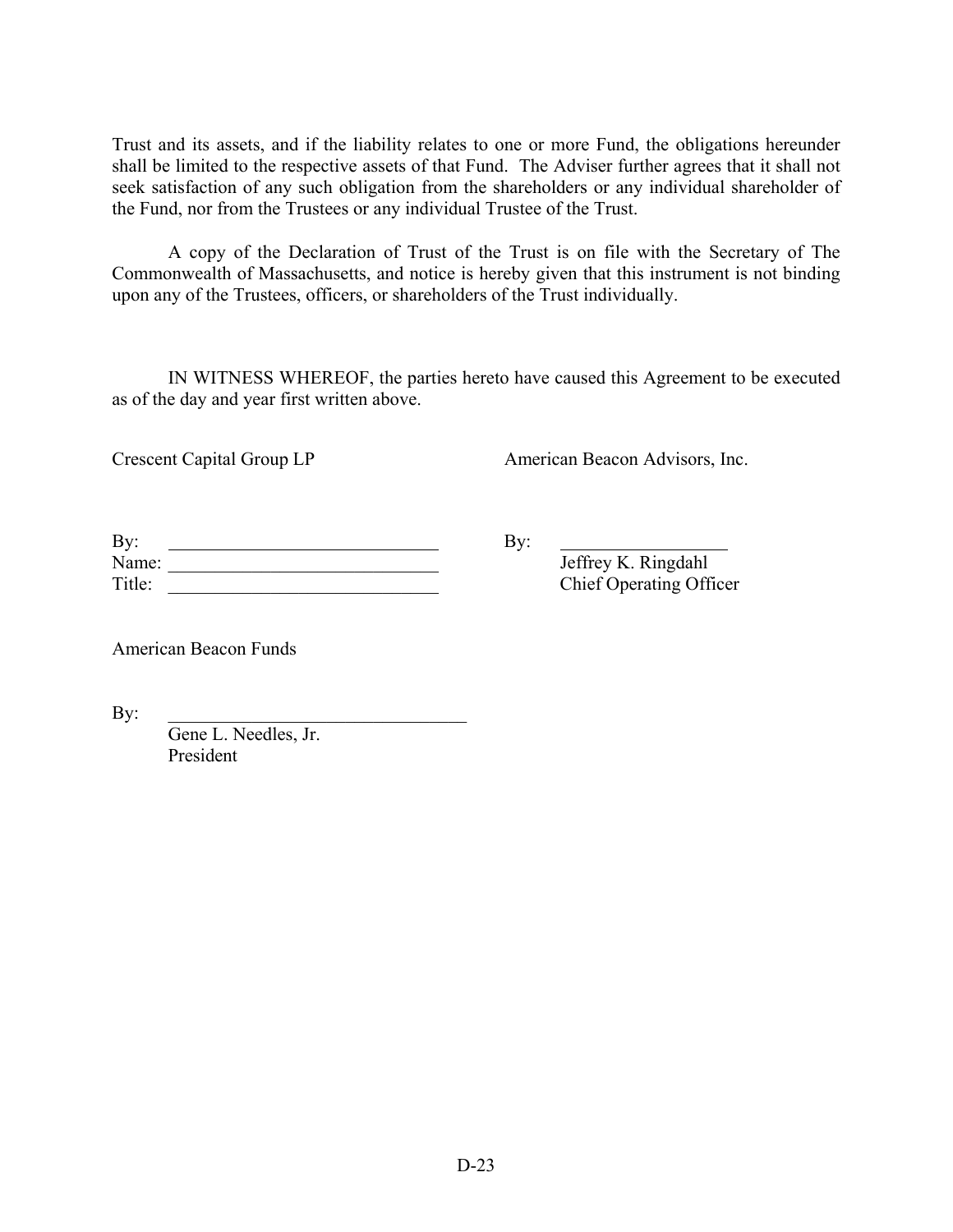### **SCHEDULE A**

To the Investment Advisory Agreement Among American Beacon Funds American Beacon Advisors, Inc. and Crescent Capital Group LP

The American Beacon Crescent Short Duration High Income Fund (the "Fund"), a series of American Beacon Funds (the "Trust") shall pay compensation to Crescent Capital Group LP ("Adviser") pursuant to Section 4 of the Investment Advisory Agreement among the Trust, American Beacon Advisors, Inc. and the Adviser for rendering investment management services with respect to the Fund the following fee for all Fund assets under Adviser's management.

| Assets                      | Fee      |
|-----------------------------|----------|
| Up to $$250$ million        | 0.40%    |
| \$250 million - \$1 billion | $0.35\%$ |
| Over \$1 billion            | $0.30\%$ |

 If the management of the accounts commences or terminates at any time other than the beginning or end of a calendar month, the fee shall be prorated based on the portion of such calendar month during which the Agreement was in force.

Dated: as of  $, 2015$ 

Crescent Capital Group LP American Beacon Advisors, Inc.

| By:    |         |
|--------|---------|
| Name:  | Jeffrey |
| Title: | Chief O |

Jeffrey K. Ringdahl Chief Operating Officer

American Beacon Funds

By:  $\qquad \qquad$ 

 Gene L. Needles, Jr. President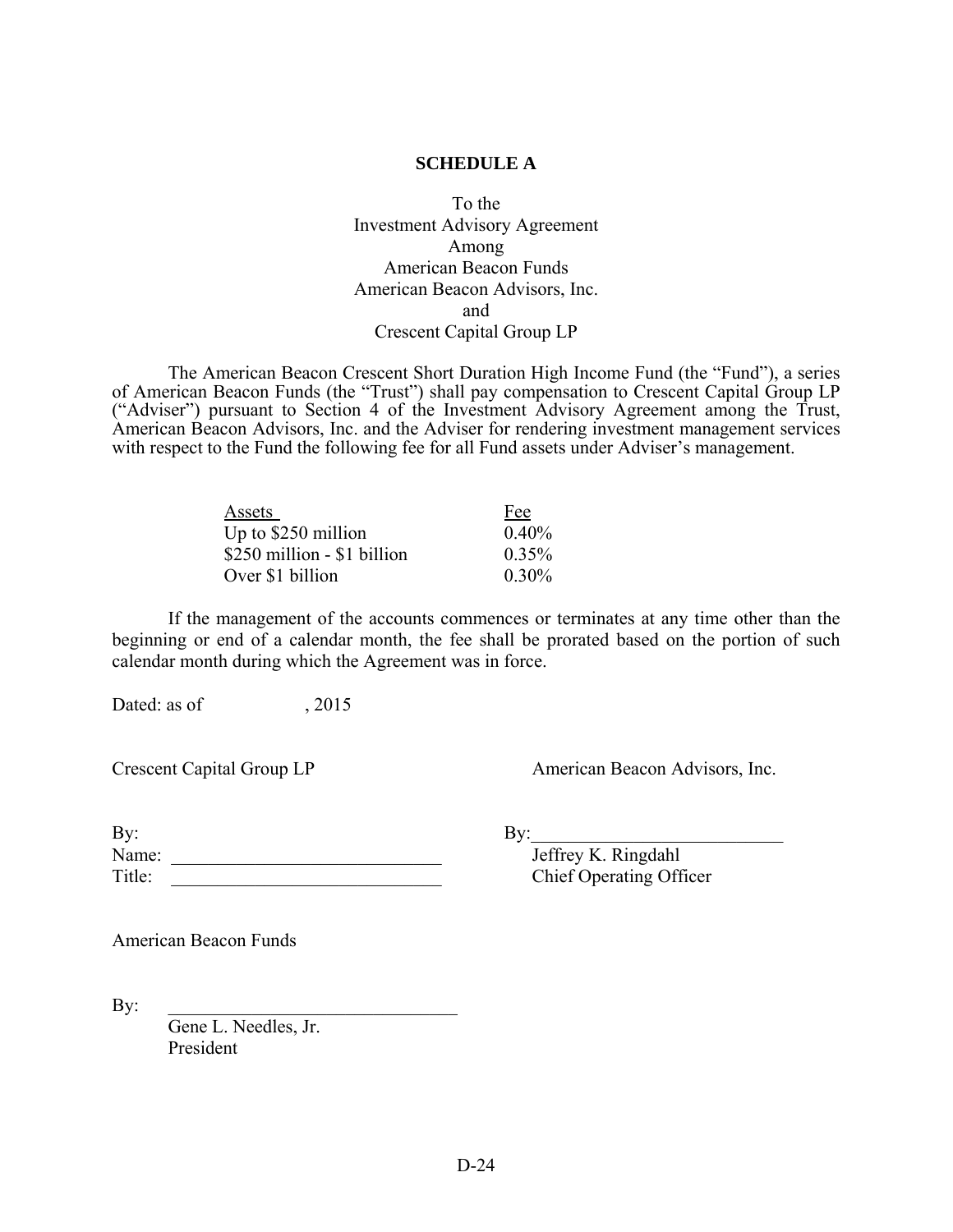#### **APPENDIX E**

#### **CURRENT AGREEMENTS AND PAYMENTS**

#### **A. American Beacon Funds**

- Management Agreement with American Beacon Advisors, Inc. ("American Beacon"), dated September 12, 2008.
- Last approved by shareholders of the Emerging Markets Fund, High Yield Bond Fund, Intermediate Bond Fund, International Equity Fund, Mid-Cap Value Fund, Short-Term Bond Fund, International Equity Index Fund, S&P 500 Index Fund, Small Cap Index Fund and Treasury Inflation Protected Securities Fund on August 22, 2008, in connection with the change of control of American Beacon.
- Last approved by shareholders of the Large Cap Value Fund and the Small Cap Value Fund on September 9, 2008, in connection with the change of control of American Beacon.
- Last approved by shareholders of the Balanced Fund and the Retirement Income and Appreciation Fund on February 13, 2009, in connection with the change of control of American Beacon.
- Last approved by the sole initial shareholder of the Acadian Emerging Markets Managed Volatility Fund on September 26, 2013.
- Last approved by the sole initial shareholder of the Crescent Short Duration High Income Fund on October 1, 2014.
- Last approved by the sole initial shareholder of the Earnest Partners Emerging Markets Equity Fund on September 19, 2013.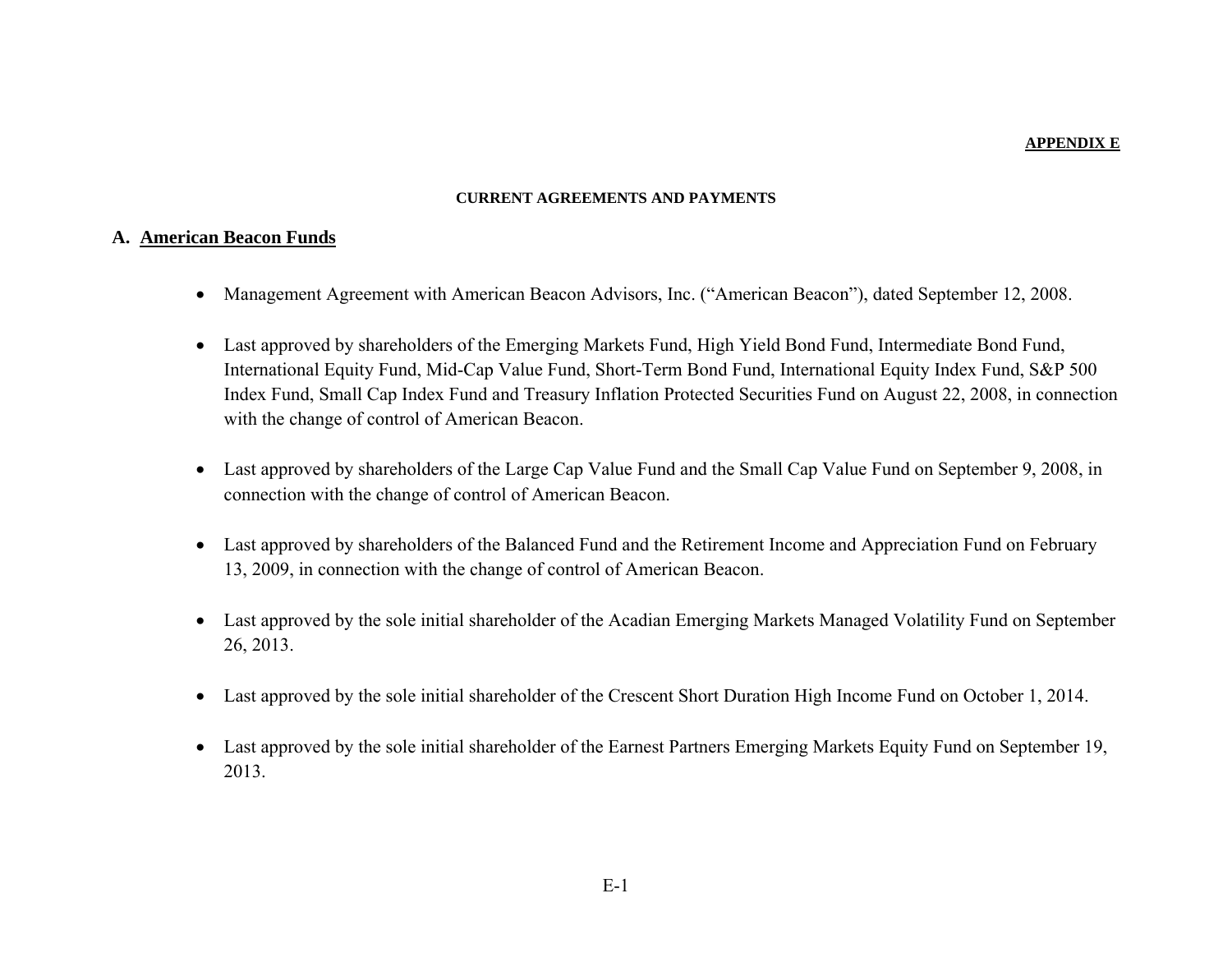- Last approved by the sole initial shareholder of the Global Evolution Frontier Markets Income Fund on February 25, 2014.
- Last approved by the sole initial shareholder of the SGA Global Growth Fund on October 3, 2013.
- Last approved by the sole initial shareholder of the Flexible Bond Fund on July 5, 2011.
- Last approved by the sole initial shareholder of The London Company Income Equity Fund on May 29, 2012.
- Last approved by the sole initial shareholder of the SiM High Yield Opportunities Fund on February 14, 2011.
- Last approved by the sole initial shareholder of the Zebra Global Equity Fund on June 1, 2010.
- Last approved by the sole initial shareholder of the Zebra Small Cap Equity Fund on June 1, 2010.
- Last approved by the sole initial shareholder of the Small Cap Value II Fund on November 14, 2011.
- Last approved by the sole initial shareholder of the AHL Managed Futures Strategy Fund on August 19, 2014.
- Last approved by the sole initial shareholder of the Bahl & Gaynor Small Cap Growth Fund on July 15, 2014.
- Last approved by the sole initial shareholder of the Bridgeway Large Cap Value Fund on February 23, 2012.
- Last approved by the sole initial shareholder of the Holland Large Cap Growth Fund on March 23, 2012.
- Last approved by the sole initial shareholder of the Stephens Mid-Cap Growth Fund on February 24, 2012.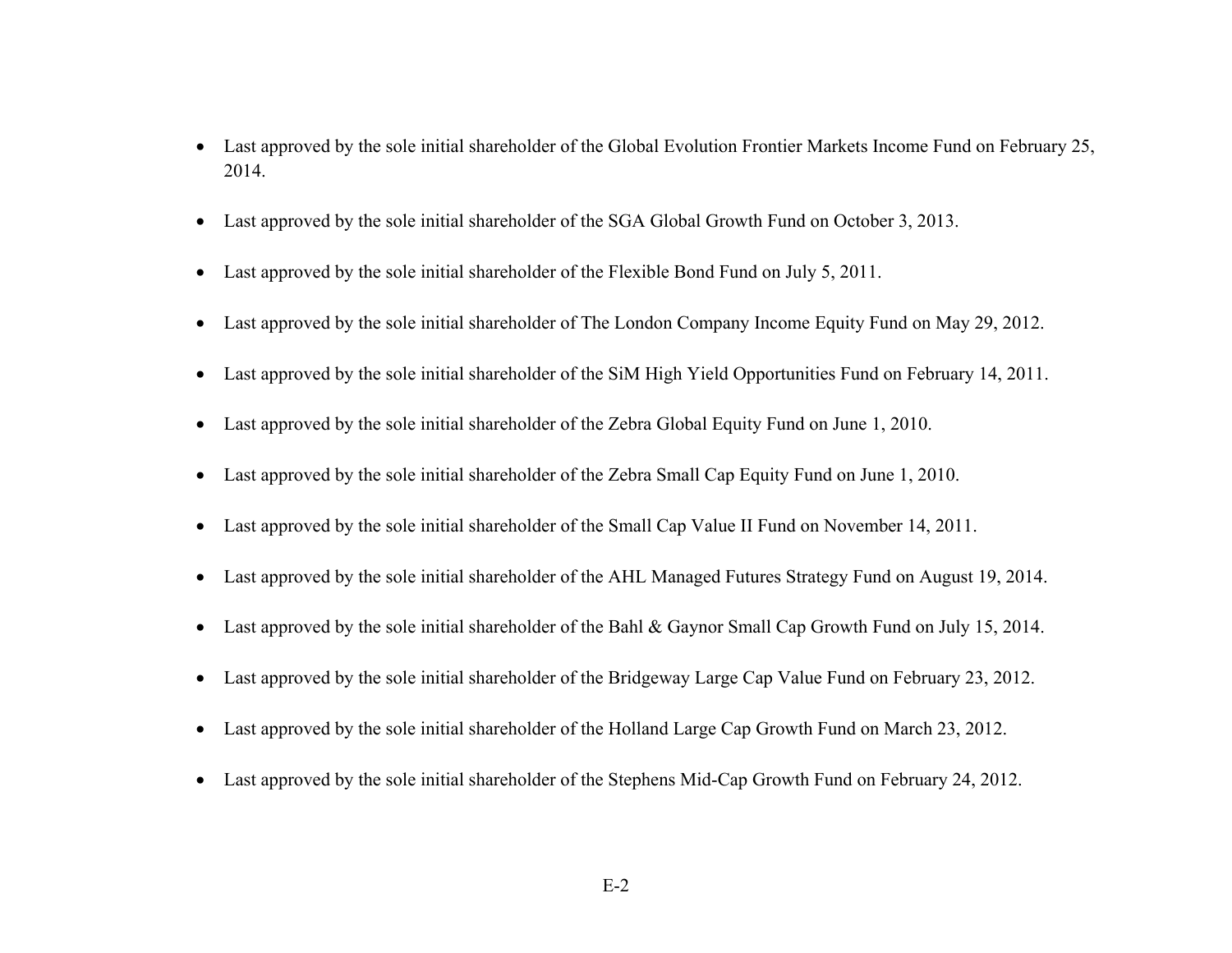- Last approved by the sole initial shareholder of the Stephens Small Cap Growth Fund on February 24, 2012.
- Amended and Restated Management Agreement dated July 14, 2014, was approved by the Board of Trustees on November 12, 2013, to incorporate non-material revisions.
- Last approved by the Board of Trustees on June 5, 2014.

# **B. American Beacon Select Funds**

- Management Agreement with American Beacon Advisors, Inc., dated September 12, 2008.
- Last approved by shareholders of the U.S. Government Money Market Select Fund and the Money Market Select Fund on August 22, 2008, in connection with the change of control of American Beacon.
- $\bullet$  Amended and Restated Management Agreement dated July 14, 2014, was approved by the Board of Trustees on November 12, 2013, to incorporate non-material revisions.
- Last approved by the Board of Trustees on June 5, 2014.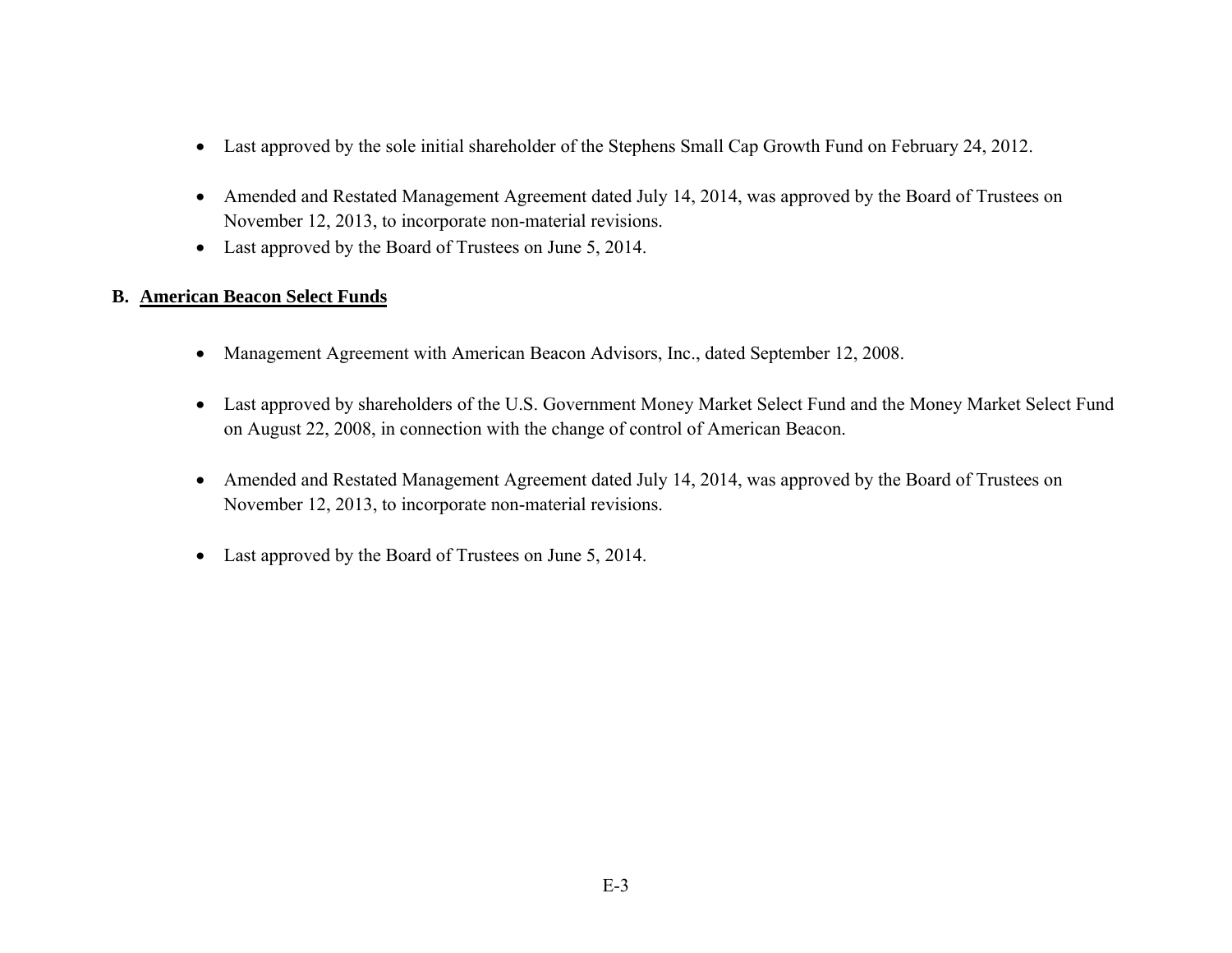# **C. Investment Advisory Fees and Other Material Payments**

The following are the advisory fees and other fees paid to the Manager by each Fund during the fiscal years ended 2014:

| <b>AMERICAN BEACON FUNDS</b>                         | <b>Total Management Fee</b>    | <b>Administrative Services</b> | 12b-1 Fees           |    | <b>Service Plan</b> | <b>Securities Lending</b>      |
|------------------------------------------------------|--------------------------------|--------------------------------|----------------------|----|---------------------|--------------------------------|
| Acadian Emerging Markets Managed Volatility Fund     | \$<br>(187.45)                 | \$<br>59.50                    | \$<br>8.23           | \$ | 13.08               | \$                             |
| AHL Managed Futures Strategy Fund                    | \$<br>(365.87)                 | \$<br>32.28                    | \$<br>2.43           | \$ | 1.79                | \$                             |
| Bahl & Gaynor Small Cap Growth Fund                  | \$<br>(132.12)                 | \$<br>4.70                     | \$<br>0.65           | \$ | 0.38                | \$                             |
| <b>Balanced Fund</b>                                 | \$<br>676.08                   | \$<br>1,254.13                 | \$<br>332.65         | \$ | 619.35              | \$                             |
| Bridgeway Large Cap Value Fund                       | \$<br>471.49                   | \$<br>2,367.34                 | \$<br>269.98         | \$ | 1,881.47            |                                |
| Crescent Short Duration High Income Fund             | \$<br>(110.67)                 | \$<br>26.11                    | \$<br>0.31           | \$ | 0.19                | \$                             |
| Earnest Partners Emerging Markets Equity Fund        | \$<br>(223.77)                 | \$<br>16.11                    | \$<br>1.22           | \$ | 4.07                | \$                             |
| <b>Emerging Markets Fund</b>                         | \$<br>20.71                    | \$<br>113.65                   | \$<br>3.22           | \$ | 21.80               |                                |
| Flexible Bond Fund                                   | \$<br>(860.49)                 | \$<br>894.57                   | \$<br>187.38         | \$ | 178.61              |                                |
| <b>Global Evolution Frontier Markets Income Fund</b> | \$<br>(178.74)                 | \$<br>158.62                   | \$<br>19.40          | \$ | 55.48               | \$                             |
| High Yield Bond Fund                                 | \$<br>86.03                    | \$<br>372.86                   | \$<br>22.53          | \$ | 25.50               |                                |
| Holland Large Cap Growth Fund                        | \$<br>93.04                    | \$<br>283.00                   | \$<br>10.14          | \$ | 215.02              |                                |
| Intermediate Bond Fund                               | \$<br>494.03                   | \$<br>207.20                   | \$<br>3.63           | \$ | 5.30                |                                |
| <b>International Equity Fund</b>                     | \$<br>992.44                   | \$<br>6,228.36                 | \$<br>68.19          | \$ | 1,854.17            | \$<br>168.05                   |
| International Equity Index Fund                      | \$                             | \$<br>329.51                   | \$                   | \$ |                     | \$                             |
| Large Cap Value Fund                                 | \$<br>5,748.28                 | \$<br>33,399.38                | \$<br>517.60         |    | \$15,831.06         |                                |
| Mid-Cap Value Fund                                   | \$<br>279.44                   | \$<br>1,025.83                 | \$<br>83.07          | \$ | 389.78              | \$<br>3.40                     |
| Retirement Income & Appreciation Fund                | \$<br>158.77                   | \$<br>299.93                   | \$<br>20.41          | \$ | 365.93              | \$<br>$\overline{\phantom{a}}$ |
| S&P 500 Index Fund                                   | \$<br>$\overline{\phantom{a}}$ | \$<br>619.22                   | \$<br>$\blacksquare$ | \$ | 82.35               | \$<br>÷,                       |
| <b>SGA Global Growth Fund</b>                        | \$<br>(184.40)                 | \$<br>18.67                    | \$<br>3.84           | \$ | 1.43                | \$<br>$\overline{a}$           |
| Short-Term Bond Fund                                 | \$<br>352.90                   | \$<br>130.49                   | \$<br>11.82          | \$ | 21.14               | \$                             |
| SiM High Yield Opportunities Fund                    | \$<br>333.08                   | \$<br>2,065.23                 | \$<br>954.93         | \$ | 1,122.66            | \$                             |
| Small Cap Index Fund                                 | \$                             | \$<br>104.52                   | \$                   | \$ |                     | \$                             |
| Small Cap Value Fund                                 | \$<br>2,764.60                 | \$<br>15,991.66                | \$<br>502.37         | \$ | 3,796.43            | \$<br>428.15                   |
| Small Cap Value II Fund                              | \$<br>(68.01)                  | \$<br>22.81                    | \$                   | Ś  | 11.35               | \$                             |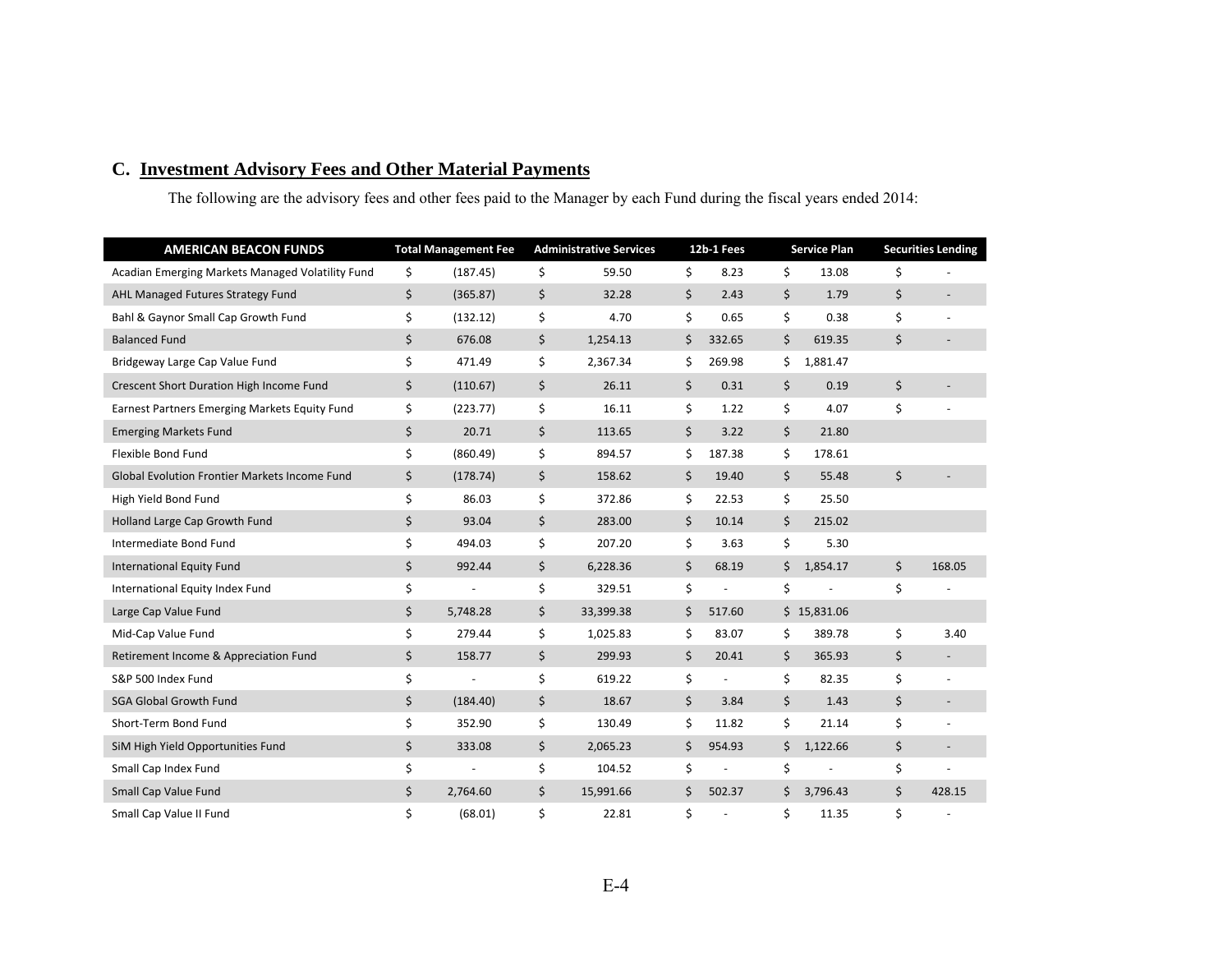| <b>AMERICAN BEACON FUNDS</b>                 | <b>Total Management Fee</b> |   | <b>Administrative Services</b> | 12b-1 Fees | <b>Service Plan</b> |   | <b>Securities Lending</b> |
|----------------------------------------------|-----------------------------|---|--------------------------------|------------|---------------------|---|---------------------------|
| Stephens Mid-Cap Growth Fund                 | 57.63                       |   | 414.67                         | 68.01      | 101.89              |   | 11.88                     |
| Stephens Small Cap Growth Fund               | 567.94                      | Ć | 2.243.81                       | 54.28      | 645.35              |   | 152.78                    |
| The London Company Income Equity Fund        | 126.93                      |   | 795.91                         | 487.27     | 258.28              |   | $\overline{\phantom{a}}$  |
| Treasury Inflation Protected Securities Fund | (116.06)                    |   | 415.00                         | 4.37       | 9.59                |   | $\overline{\phantom{a}}$  |
| Zebra Global Equity Fund                     | (126.18)                    |   | 24.33                          | 20.05      | 10.27               | Ś | $\overline{a}$            |
| Zebra Small Cap Equity Fund                  | (98.29)                     |   | 61.21                          | 26.10      | 27.13               |   | 0.33                      |
|                                              | 10,571.34                   | S | 69,980.61                      | \$3,684.08 | \$27,550.85         |   | 764.59                    |

| AMERICAN BEACON SELECT FUNDS             |        | Total Management Fee Administrative Services |
|------------------------------------------|--------|----------------------------------------------|
| Money Market Select Fund                 | 700.56 | 77.84                                        |
| U.S. Government Money Market Select Fund | 266.51 | 40.67                                        |
|                                          | 967.06 | 118.51                                       |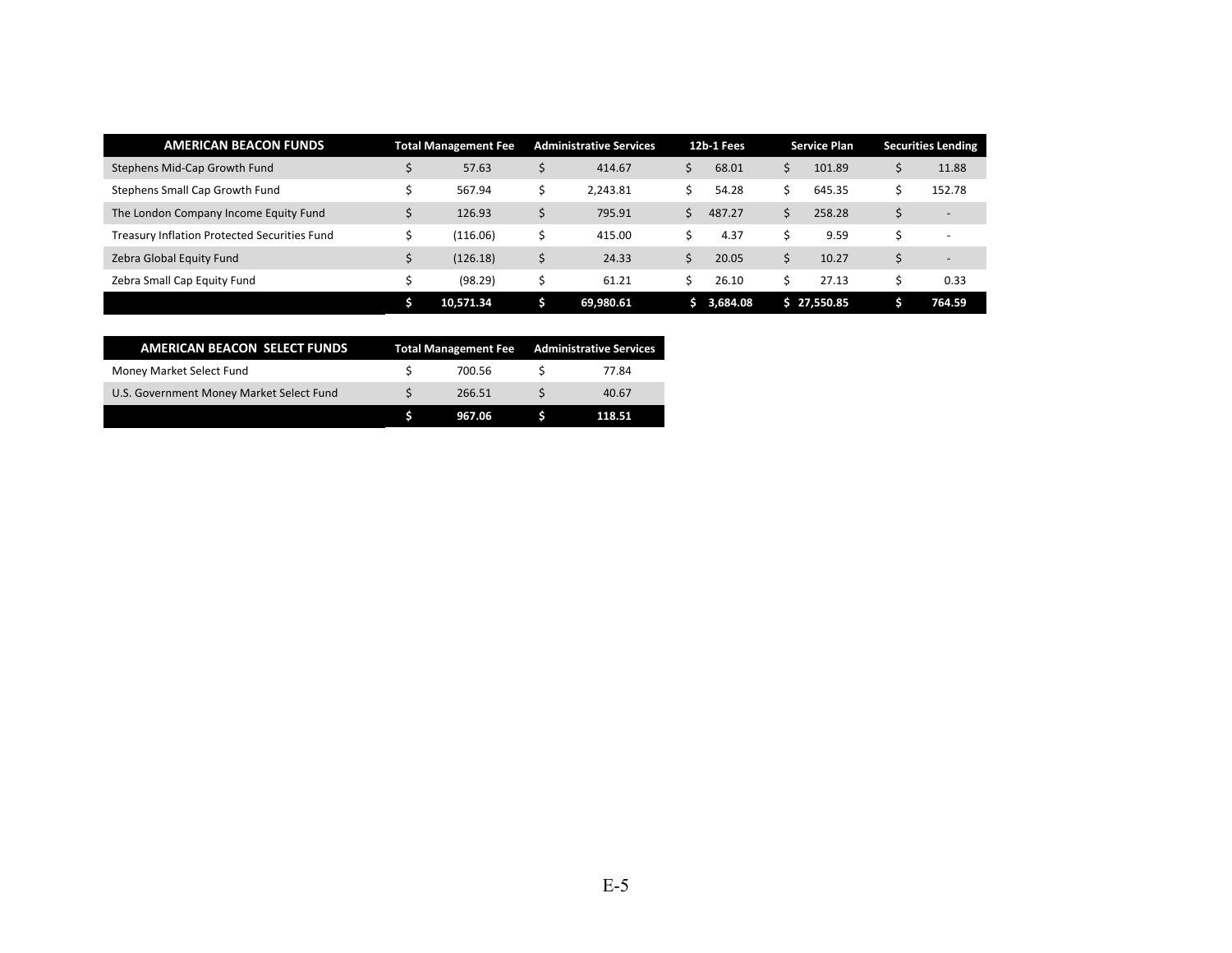#### **Board Considerations from May 15 and June 5, 2014**

### *With respect to all Funds except the Crescent Fund and the American Beacon AHL Managed Futures Strategy Fund:*

#### **Renewal and Approval of Management Agreement**

At in-person meetings held on May 15, 2014 and June 5, 2014 (collectively, the "Meetings"), the Board of Trustees ("Board") considered and then, at its June 5, meeting, approved: (1) the renewal of the Management Agreement between American Beacon Advisors, Inc. ("Manager") and the American Beacon Funds ("Beacon Trust") and American Beacon Select Funds ("Select Trust") on behalf of each of their series that had been operational for at least one year (collectively, the "Funds"). In preparation for the Board to consider the renewal of the Management Agreement, the Board undertook steps to gather and consider information furnished by the Manager, the subadvisors, Lipper, Inc. ("Lipper"), Morningstar, Inc. ("Morningstar"), Bobroff Consulting, Inc. and Callan Associates, Inc. ("Callan"). The Board, with the assistance of independent legal counsel, requested and received certain relevant information from the Manager and each subadvisor.

In advance of the Meetings, the Board's Investment Committee coordinated the production of information from Lipper and Morningstar regarding the performance, fees and expenses of the Funds as well as information from the Manager and the Funds' subadvisors. At the Meetings, the Board considered the information provided. Further, the Board took into consideration information furnished for the Board's review and consideration throughout the year at regular meetings of the Board and its committees, as well as information specifically prepared in connection with the renewal process.

In connection with the Board's consideration of the Management Agreement, the Trustees received and evaluated such information as they deemed necessary. The information requested on behalf of the Board included, among other information, the following materials. References herein to the "firm" refer to the Manager and/or each applicable subadvisor.

- comparisons of the performance of an appropriate share class of each Fund to comparable investment companies and appropriate benchmark indices, including peer group averages and performance analyses provided by Lipper and Morningstar, and to the performance of any similar accounts managed by the firm;
- for Funds having multiple firms managing assets, information regarding the performance of the individual firms with respect to their allocated portions of a Fund's portfolio, and the performance of certain relevant benchmarks and other similar accounts managed by the firm;
- comparisons of each Fund's management and subadvisory fee rates and expense ratio with those of comparable mutual funds, including peer group averages and fee and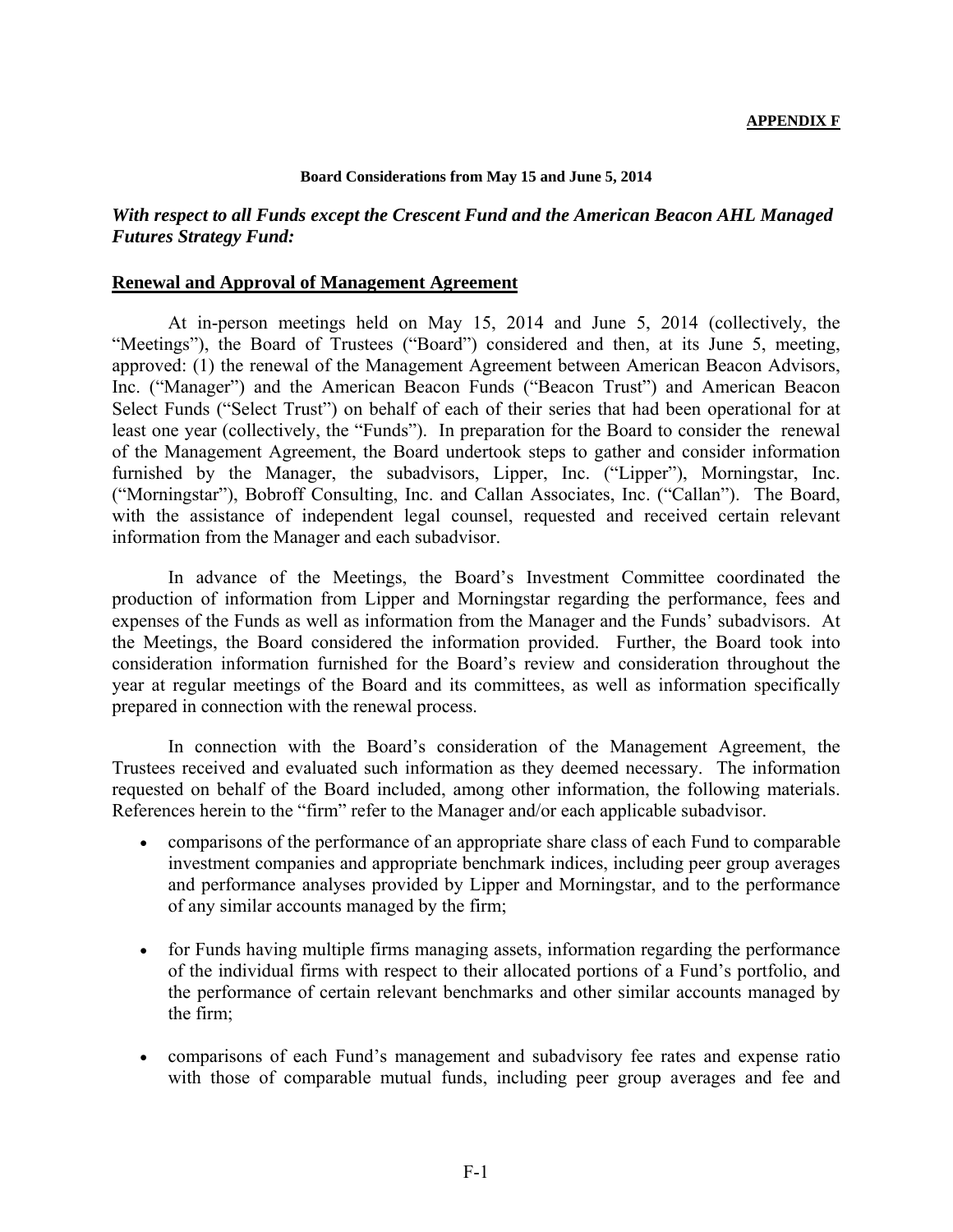expense analyses provided by Lipper and Morningstar, and the advisory fee rates charged to other clients for which similar services are provided;

- a description of any applicable fee waivers and/or expense reimbursements in place for each Fund during the past year, and any proposed changes to the expense caps;
- the Manager's profitability with respect to the services that it provided to each Fund;
- any actual or anticipated economies of scale in relation to the services the firm provides or will provide to each Fund and whether the current fee rates charged or to be charged to each Fund reflect these economies of scale for the benefit of the Fund's investors;
- an evaluation of any other benefits to the firm or Funds as a result of their relationship, if any;
- information regarding the securities lending, cash management, administrative and accounting-related services that the Manager provides to certain Funds and the fees that the Manager receives for such services, including Callan's review of the Fund's securities lending program; and
- information regarding a firm's financial condition, the personnel who are or will be assigned primary responsibility for managing the Funds, staffing levels, portfolio managers' compensation, disaster recovery plans, insurance coverage, material pending litigation, code of ethics, compliance matters, trading activities, and actual or potential conflicts of interest that the firm experiences, or anticipates that it will experience, in providing services to the Funds.

The Board considered that the Manager provides management and administrative services to the Funds pursuant to separate agreements. The Board noted, in this regard, that many mutual funds have a single contract governing both types of services, and observed that the actual management fee rates provided by Lipper for peer group funds reflect the combined advisory and administrative expenses, reduced by any waivers and/or reimbursements.

For each Fund with more than one class of shares, the class of shares used for comparative performance purposes was the share class with the lowest expenses available for purchase by the general public, which, in most cases, was the Institutional Class. For the American Beacon Holland Large Cap Growth Fund, the comparison was made using the Investor Class of shares due to the short period of time that its Institutional Class of shares has been in existence. The Board also considered that the use of Institutional Class performance generally facilitates a meaningful comparison for expense and performance purposes.

Provided below is an overview of certain factors the Board considered in connection with its renewal and approval of the Management Agreement. The Board did not identify any particular information that was most relevant to its consideration to renew or approve the Management Agreement, and each Trustee may have afforded different weight to the various factors. Legal counsel to the independent Trustees provided the Board with a memorandum regarding its responsibilities pertaining to the renewal and approval of the Management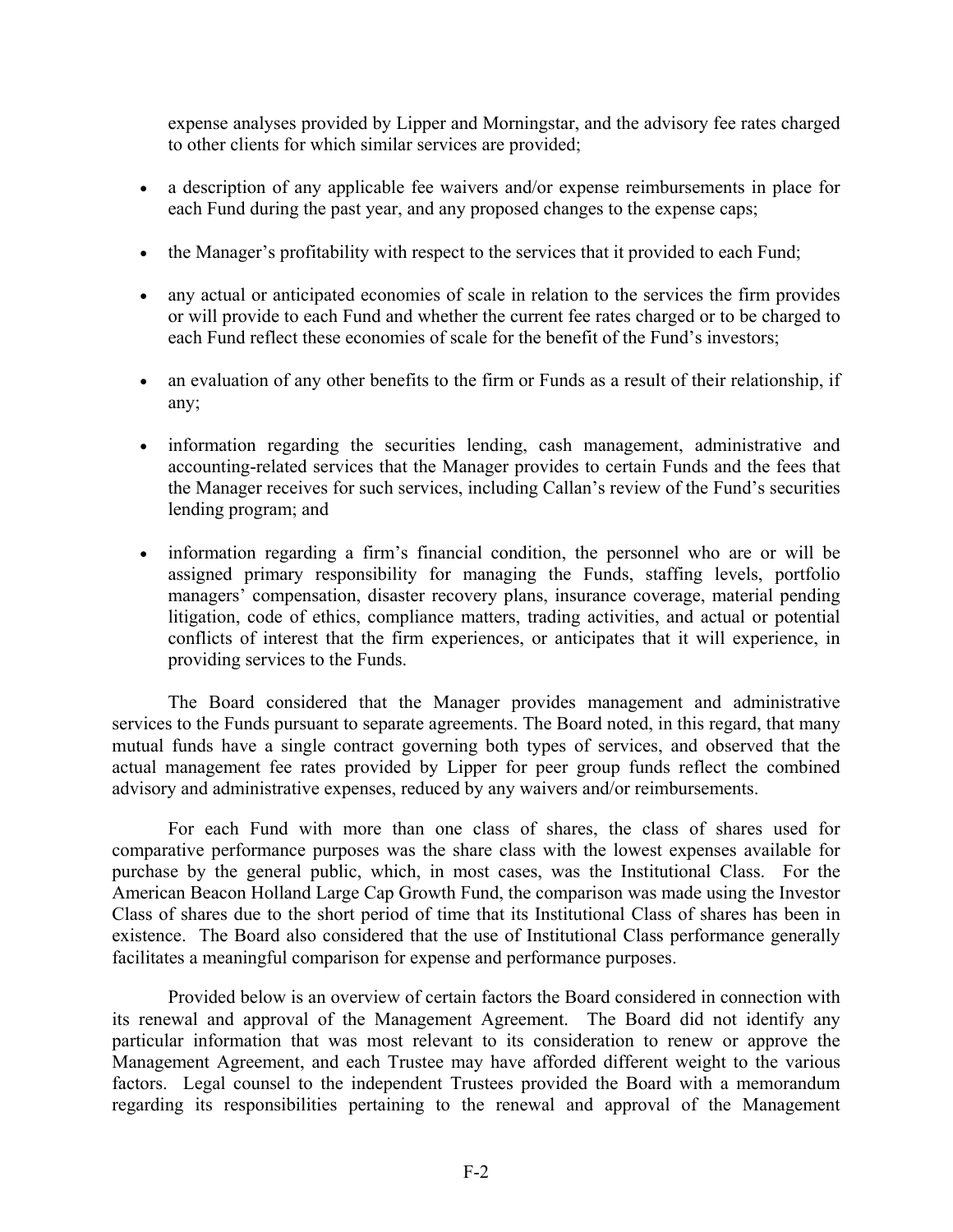Agreement. The memorandum explained the regulatory requirements surrounding the Trustees' process for evaluating investment advisors and the terms of the contracts. Based on its evaluation, the Board unanimously concluded that the terms of the Management Agreement were reasonable and fair and that the renewal and approval of the Management Agreement was in the best interests of the Funds and their shareholders.

## **I. Considerations With Respect to the Renewal of the Management Agreement**

 In determining whether to renew the Management Agreement on behalf of the Funds, the Trustees considered the best interests of each Fund separately. While the Management Agreement for all of the Funds was considered at the Meetings, the Board considered each Fund's investment management relationship separately.

 In each instance, the Board considered, among other things, the following factors: (1) the nature, extent and quality of the services provided; (2) the investment performance of a Fund; (3) the costs incurred by the Manager in rendering services to the Funds and its resulting profits or losses; (4) comparisons of services and fee rates with contracts entered into by the Manager or its affiliates with other clients (such as pension funds and other institutional clients); (5) the extent to which economies of scale have been taken into account in setting each fee rate schedule; (6) whether fee rate levels reflect these economies of scale for the benefit of Fund investors; and (7) any other benefits derived or anticipated to be derived by the Manager from its relationship with a Fund. The Trustees posed questions to various management personnel of the Manager regarding certain key aspects of the materials submitted in support of the renewal.

 *Nature, Extent and Quality of Services.* With respect to the renewal of the Management Agreement, the Board considered, among other factors: each Fund's long-term performance and the background and experience of key investment personnel at the Manager; the cost structure of the Funds; the Manager's culture of compliance and support for compliance operations that reduce risks to the Funds; the Manager's commitment to enhance the Funds' product line and increase assets in the Funds; the Manager's quality of services; the Manager's active role in monitoring and, as appropriate, recommending additional or replacement subadvisors; the Manager's commitment to training employees; and the Manager's efforts to retain key employees and maintain staffing levels.

*Investment Performance.* The Board evaluated the comparative information provided by Lipper and the Manager regarding each Fund's investment performance relative to its Lipper performance universe, Lipper performance group, and/or benchmark index(es) as well as the Fund's Morningstar rating. The Board considered the information provided by Lipper regarding its independent peer selection methodology to select all performance groups and universes. The Board also considered that the performance groups and universes selected by Lipper may not provide appropriate comparisons for certain Funds. In addition, the Board considered the performance reports and discussions with management at Board and Committee meetings throughout the year. A discussion regarding the Board's considerations with respect to each Fund's performance appears below under "Additional Considerations and Conclusions with Respect to Each Fund."

 *Costs of the Services Provided to the Funds and the Profits Realized by the Manager*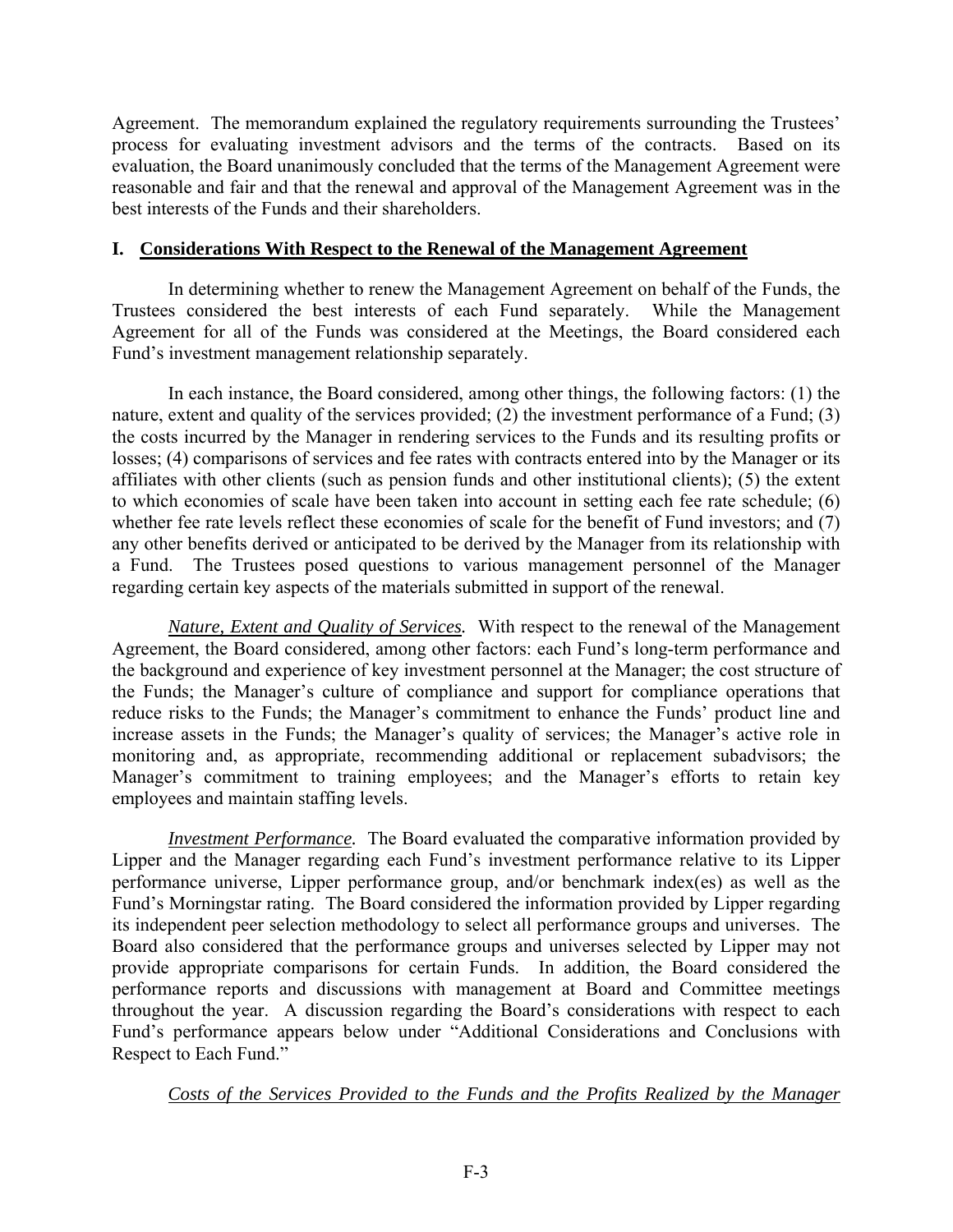*from its Relationship with the Funds.* In analyzing the cost of services and profitability of the Manager, the Board considered the revenues earned and the expenses incurred by the Manager. The profits or losses were noted at both an aggregate level for all Funds and at an individual Fund level, with some Funds being profitable for the Manager and with the Manager sustaining losses with respect to other Funds. Although the Board noted that, in certain cases, the fee rates paid by other clients of the Manager are lower than the fee rates paid by the Funds, the Manager represented that the difference reflects the greater level of responsibility and regulatory requirements associated with managing the Funds.

 The Board also noted that the Manager proposed to continue the expense waivers and reimbursements for certain Funds and share classes that were in place during the last fiscal year. The Board further considered that, with respect to each Fund, the Management Agreement provides for the Manager to receive a management fee comprised of an annualized fee that is retained by the Manager and, in some instances, the amount payable by the Manager to a subadvisor. The Board also considered that the Manager receives service and administrative fees to compensate the Manager for providing administrative services to the Funds and to compensate third-party administrators and broker-dealers for services to Fund shareholders. In addition, the Board considered that the Manager receives management fees for overseeing the securities lending program on behalf of certain Funds. In considering the management fees for overseeing the securities lending program, the Board reviewed the analysis of the securities lending program prepared by Callan. The Board also noted that certain share classes of the Funds maintain higher expense ratios in order to compensate third-party distributors.

 Based on the foregoing information, the Board concluded that the profitability levels of the Manager were reasonable in light of the services performed by the Manager. A discussion regarding the Board's considerations with respect to each Fund's fee rates is set forth below under "Additional Considerations and Conclusions with Respect to Each Fund."

 *Economies of Scale.* In considering the reasonableness of the management fee rates, the Board considered whether economies of scale will be realized as the Funds grow and whether fee rate levels reflect these economies of scale for the benefit of Fund shareholders. In addition, the Board noted the Manager's representation that many of the Funds benefit from economies of scale because comparably low fee rate levels are reflected in the current fee rates the Manager charges. The Board further noted the Manager's representation that many of the Funds benefit from these comparably low fee rate levels despite not having yet reached an asset size at which economies of scale would traditionally be considered to exist, and the Manager's belief that breakpoints are not appropriate at this time. Based on the foregoing information, the Board concluded that the Manager and subadvisor fee rate schedules for each Fund provide for a reasonable sharing of benefits from any economies of scale with the Funds.

 *Benefits Derived from the Relationship with the Funds.* The Board considered the "fallout" or ancillary benefits that accrue to the Manager as a result of the advisory relationship with the Funds, including greater exposure in the marketplace with respect to the Manager's investment process and expanding the level of assets under management by the Manager.

 In addition, the Manager noted that the Funds also derive benefits from their association with the Manager. Specifically, the Board noted the Manager's representation that it provides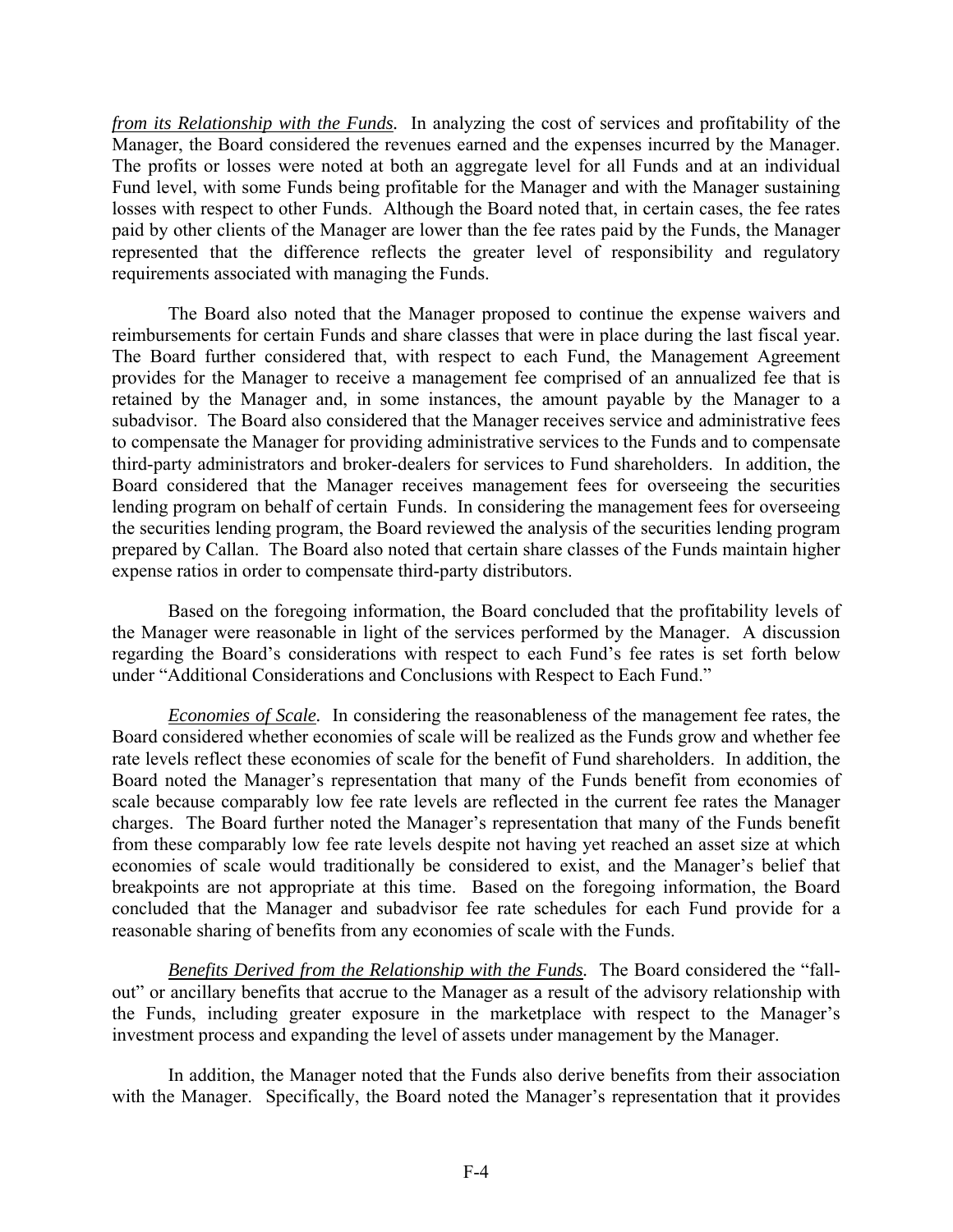services to most Funds at a lower than industry average cost. The Board considered that certain subadvisors reimburse the Manager for certain costs relating to distribution activities for the Funds. Based on the foregoing information, the Board concluded that the potential benefits accruing to the Manager by virtue of its relationship with the Funds appear to be fair and reasonable

#### **Additional Considerations and Conclusions with Respect to Each Fund**

 The performance comparisons below were made versus each Fund's Lipper performance universe and Lipper performance group, with the 1<sup>st</sup> Quintile representing the top twenty percent of the universe or group based on performance and the  $5<sup>th</sup>$  Quintile representing the bottom twenty percent of the universe or group based on performance. References below to each Fund's Lipper performance group and Lipper performance universe are to the respective group or universe of comparable mutual funds included in the analysis provided by Lipper. A Lipper performance group consists of the Fund and a representative sample of funds with similar investment classifications and objectives as the Fund, as selected by Lipper. A Lipper performance universe is an expansion of the performance group, providing a broader view of performance across the Fund's investment classification/objective and allowing for a more extensive comparison. In reviewing the performance, the Trustees viewed longer-term performance over a full market cycle, typically five years or longer, as the most important consideration, because relative performance over shorter periods may be significantly impacted by market or economic events that do not reflect manager skill.

 The expense comparisons below were made versus each Fund's Lipper expense universe and Lipper expense group, with the  $1<sup>st</sup>$  Quintile representing the top twenty percent of the universe or group based on lowest total expense and the  $5<sup>th</sup>$  Quintile representing the bottom twenty percent of the universe or group based on highest total expense. References below to each Fund's expense group and expense universe are to the respective group or universe of comparable mutual funds included in the analysis by Lipper. A Lipper expense group consists of the Fund and a representative sample of funds with similar operating structures, as selected by Lipper. A Lipper expense universe includes all funds in the investment classification/objective with a similar load type to the share class of the Fund included in the Lipper comparative information and provides a broader view of expenses across the Fund's investment classification/objective. For all Funds, other than for the American Beacon Money Market Select Fund and American Beacon U.S. Government Money Market Select Fund for which information was not available, the Trustees also considered a Fund's Morningstar fee level category. In reviewing expenses, the Trustees considered the positive impact of fee waivers where applicable and the Manager's agreement to continue the fee waivers. In addition, information regarding the use of soft dollars was requested from the Manager and was considered by the Trustees.

## **Additional Considerations and Conclusions with Respect to the American Beacon Balanced Fund**

 In considering the renewal of the Management Agreement for the American Beacon Balanced Fund, the Trustees considered the following additional factors: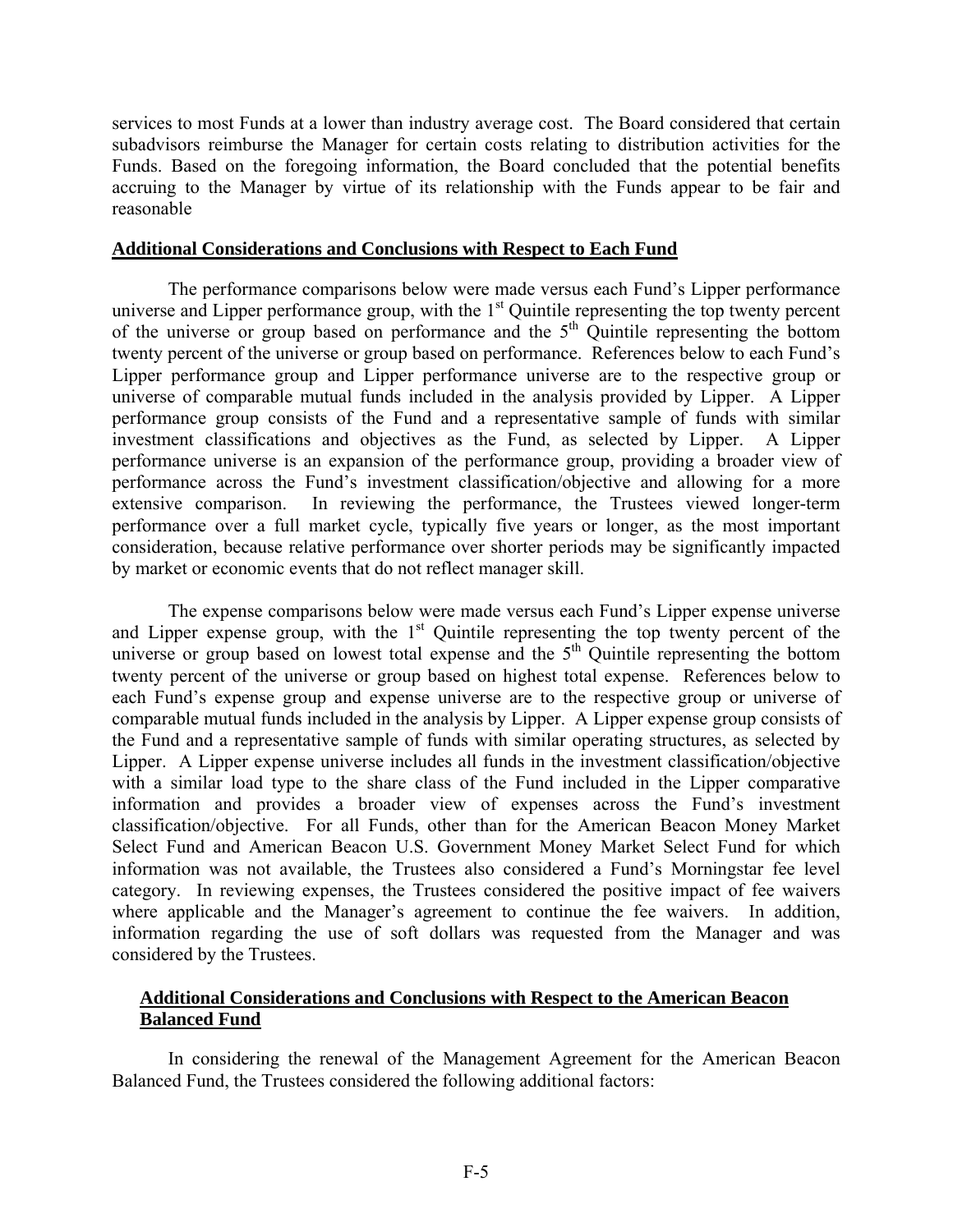Lipper Total Expense Analysis and Morningstar Fee Level Ranking

| Compared to Lipper Expense Universe                 | $1st$ Quintile    |
|-----------------------------------------------------|-------------------|
| Compared to Lipper Expense Group                    | $1st$ Ouintile    |
| Morningstar Fee Level Ranking – Institutional Class | Low Expense Ratio |

Lipper Fund Performance Analysis (five-year period ended March 31, 2014)

| Compared to Lipper Performance Universe           | $\sim$ nd $\sim$<br>Juintile |  |  |  |  |  |  |
|---------------------------------------------------|------------------------------|--|--|--|--|--|--|
| $\sim$ nd<br>Compared to Lipper Performance Group | Juintile                     |  |  |  |  |  |  |

(1) The Fund was designed by the Manager to be benchmarked against a blend of 60% Russell Large Cap Value Index and 40% Barclays Capital Aggregate Index, whereas the Lipper universe is the institutional Mixed-Asset Target Allocation growth funds universe which is defined by Lipper as "A fund that, by portfolio practice, maintains a mix of between 60%-80% equity securities, with the remainder invested in bonds, cash, and cash equivalents" and thus peer performance comparisons are not as meaningful; (2) the Manager's representation that a comparison of its performance relative to the Manager's benchmark index rather than its Lipper performance universe may be more appropriate because the Manager only manages an investment grade fixed income portion of the Fund; and (3) the Manager outperformed its applicable benchmark index for the five-year period ended March 31, 2014.

 Based on these and other considerations, the Trustees: (1) concluded that the fees paid to the Manager under the Management Agreement are fair and reasonable; (2) determined that the American Beacon Balanced Fund and its shareholders would benefit from the Manager's continued management of the Fund; and (3) approved the renewal of the Management Agreement with respect to the American Beacon Balanced Fund.

## **Additional Considerations and Conclusions with Respect to the American Beacon Bridgeway Large Cap Value Fund**

 In considering the renewal of the Management Agreement for the American Beacon Bridgeway Large Cap Value Fund, the Trustees considered the following additional factors:

| $\mathbf{L}_{\text{L}}$                                    |                       |
|------------------------------------------------------------|-----------------------|
| Compared to Lipper Expense Universe                        | $2nd$ Quintile        |
| Compared to Lipper Expense Group                           | $1st$ Ouintile        |
| <b>Morningstar Fee Level Ranking – Institutional Class</b> | Average Expense Ratio |
|                                                            |                       |

Lipper Total Expense Analysis and Morningstar Fee Level Ranking

Lipper Fund Performance Analysis (five-year period ended March 31, 2014)

| $Lip$ por T and T criterinance T mary sis (five-year period ended material, 2014) |                          |  |  |  |  |
|-----------------------------------------------------------------------------------|--------------------------|--|--|--|--|
| Compared to Lipper Performance Universe                                           | $2nd$ Ouintile           |  |  |  |  |
| Compared to Lipper Performance Group                                              | <sup>1 st</sup> Ouintile |  |  |  |  |

(1) The American Beacon Bridgeway Large Cap Value Fund acquired all of the assets of the Bridgeway Large Cap Value Fund, a series of Bridgeway Funds, Inc. ("Acquired Fund"), on February 3, 2012, and that the Fund's performance prior to that date is that of the Acquired Fund.

 Based on these and other considerations, the Trustees: (1) concluded that the fees paid to the Manager under the Management Agreement are fair and reasonable; (2) determined that the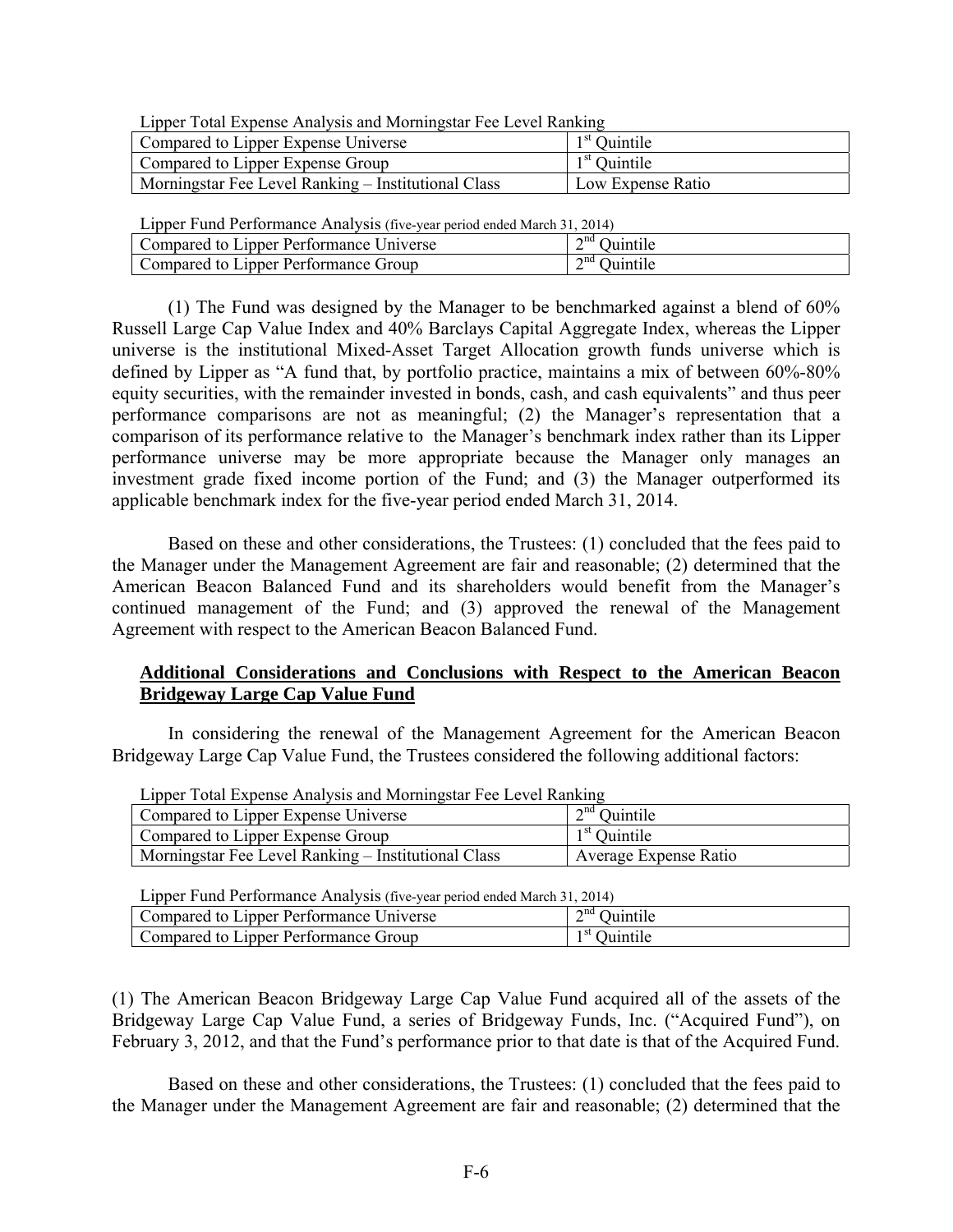Bridgeway Large Cap Value Fund and its shareholders would benefit from the Manager's continued management of the Fund; and (3) approved the renewal of the Management Agreement with respect to the Bridgeway Large Cap Value Fund.

## **Additional Considerations and Conclusions with Respect to the American Beacon Emerging Markets Fund**

 In considering the renewal of the Management Agreement for the American Beacon Emerging Markets Fund, the Trustees considered the following additional factors:

|  | Lipper Total Expense Analysis and Morningstar Fee Level Ranking |  |
|--|-----------------------------------------------------------------|--|
|  |                                                                 |  |

| Compared to Lipper Expense Universe                 | $3rd$ Ouintile        |
|-----------------------------------------------------|-----------------------|
| Compared to Lipper Expense Group                    | $2nd$ Ouintile        |
| Morningstar Fee Level Ranking – Institutional Class | Average Expense Ratio |

Lipper Fund Performance Analysis (five-year period ended March 31, 2014)

| Compared to Lipper Performance Universe | <sup>3rd</sup> Ouintile |
|-----------------------------------------|-------------------------|
| Compared to Lipper Performance Group    | $1st$ Ouintile          |

Based on these and other considerations, the Trustees: (1) concluded that the fees paid to the Manager under the Management Agreement are fair and reasonable; (2) determined that the American Beacon Emerging Markets Fund and its shareholders would benefit from the Manager's continued management of the Fund; and (3) approved the renewal of the Management Agreement with respect to the American Beacon Emerging Markets Fund.

## **Additional Considerations and Conclusions with Respect to the American Beacon Flexible Bond Fund**

 In considering the renewal of the Management Agreement for the American Beacon Flexible Bond Fund, the Trustees considered the following additional factors:

| Lipper Total Lapense Analysis and Morningstal Fee Level Kanking |                       |  |  |  |
|-----------------------------------------------------------------|-----------------------|--|--|--|
| Compared to Lipper Expense Universe                             | $3rd$ Ouintile        |  |  |  |
| Compared to Lipper Expense Group                                | $4th$ Ouintile        |  |  |  |
| Morningstar Fee Level Ranking – Institutional Class             | Average Expense Ratio |  |  |  |

Lipper Total Expense Analysis and Morningstar Fee Level Ranking

Lipper Fund Performance Analysis (one-year period ended March 31, 2014)

| <u>LIBBU T MIN I VITOHIMIIVU TIIMI POLO TOID VÕII BUHOU OINOU MAIVIL 21. LÕI 17</u> |                   |  |  |  |
|-------------------------------------------------------------------------------------|-------------------|--|--|--|
| Compared to Lipper Performance Universe                                             | rth.<br>Juintile  |  |  |  |
| Compared to Lipper Performance Group                                                | $-th$<br>Juintile |  |  |  |

 Based on these and other considerations, the Trustees: (1) concluded that the fees paid to the Manager under the Management Agreement are fair and reasonable; (2) the Fund's performance since inception has met the Manager's performance objectives; (3) determined that the American Beacon Flexible Bond Fund and its shareholders would benefit from the Manager's continued management of the Fund; and (4) approved the renewal of the Management Agreement with respect to the American Beacon Flexible Bond Fund.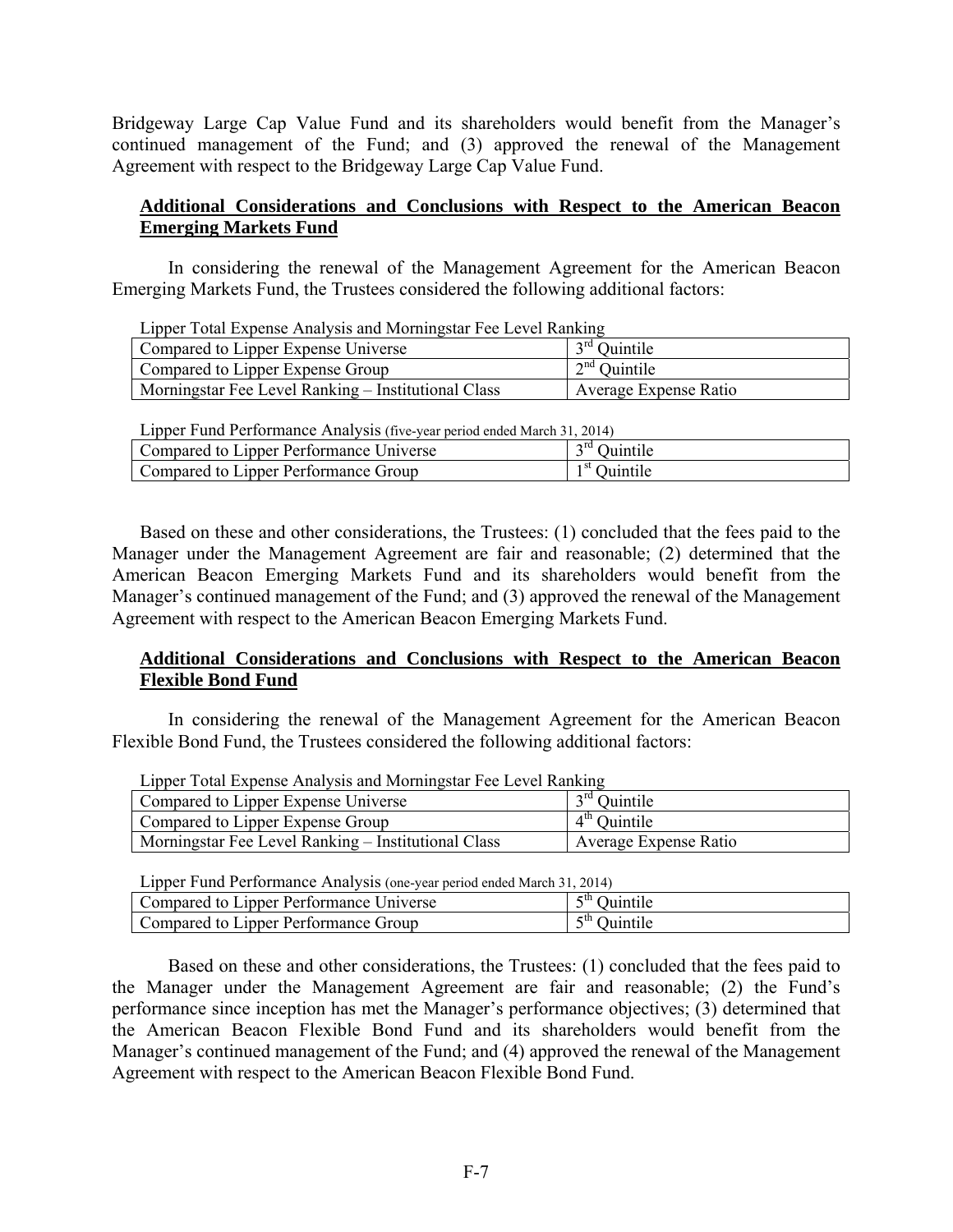## **Additional Considerations and Conclusions with Respect to the American Beacon Holland Large Cap Growth Fund**

 In considering the renewal of the Management Agreement with Holland Capital Management LLC ("Holland") for the American Beacon Holland Large Cap Growth Fund, the Trustees considered the following additional factors:

| Lipper Total Expense Analysis and Morningstar Fee Level Ranking |                       |  |  |  |
|-----------------------------------------------------------------|-----------------------|--|--|--|
| Compared to Lipper Expense Universe                             | $3rd$ Ouintile        |  |  |  |
| $2nd$ Ouintile<br>Compared to Lipper Expense Group              |                       |  |  |  |
| Morningstar Fee Level Ranking – Institutional Class             | Average Expense Ratio |  |  |  |

Lipper Total Expense Analysis and Morningstar Fee Level Ranking

| Lipper Fund Performance Analysis (three-year period ended March 31, 2014) |  |  |  |  |  |  |  |  |  |
|---------------------------------------------------------------------------|--|--|--|--|--|--|--|--|--|
|---------------------------------------------------------------------------|--|--|--|--|--|--|--|--|--|

| Lipper 1 and 1 criterinance 7 mary 313 (unce-year period chaca march 31, 2014) |                               |  |  |  |
|--------------------------------------------------------------------------------|-------------------------------|--|--|--|
| Compared to Lipper Performance Universe                                        | <sup>2rd</sup> Ouintile       |  |  |  |
| Compared to Lipper Performance Group                                           | $\gamma^{\text{nd}}$ Ouintile |  |  |  |

(1) The American Beacon Holland Large Cap Growth Fund acquired all of the assets of the Lou Holland Growth Fund, a series of the Forum Funds ("Acquired Fund"), on March 23, 2012, and that the Fund's performance prior to that date is that of the Acquired Fund.

 Based on these and other considerations, the Trustees: (1) concluded that the fees paid to the Manager under the Management Agreement are fair and reasonable; (2) determined that the American Beacon Holland Large Cap Growth Fund and its shareholders would benefit from the Manager's continued management of the Fund; and (3) approved the renewal of the Management Agreement with respect to the American Beacon Holland Large Cap Growth Fund.

## **Additional Considerations and Conclusions with Respect to the American Beacon High Yield Bond Fund**

 In considering the renewal of the Management Agreement for the American Beacon High Yield Bond Fund, the Trustees considered the following additional factors:

| Lipper Total Experise Analysis and Morningstal Fee Level Nativility |                             |  |  |  |
|---------------------------------------------------------------------|-----------------------------|--|--|--|
| Compared to Lipper Expense Universe                                 | $4th$ Quintile              |  |  |  |
| Compared to Lipper Expense Group                                    | $3rd$ Ouintile              |  |  |  |
| Morningstar Fee Level Ranking – Institutional Class                 | Above Average Expense Ratio |  |  |  |

Lipper Total Expense Analysis and Morningstar Fee Level Ranking

Lipper Fund Performance Analysis (five-year period ended March 31, 2014)

| English T and T encountered than you (not you pended there in the sixteen in |                    |  |  |  |
|------------------------------------------------------------------------------|--------------------|--|--|--|
| Compared to Lipper Performance Universe                                      | $\gamma$ rd $\cap$ |  |  |  |
| Compared to Lipper Performance Group                                         | Not Available      |  |  |  |

(1) The Fund's assets are relatively small and are divided among three subadvisors; therefore, the Fund's expense ratio is likely to decrease as the Fund grows.

 Based on these and other considerations, the Trustees: (1) concluded that the fees paid to the Manager under the Management Agreement are fair and reasonable; (2) determined that the American Beacon High Yield Bond Fund and its shareholders would benefit from the Manager's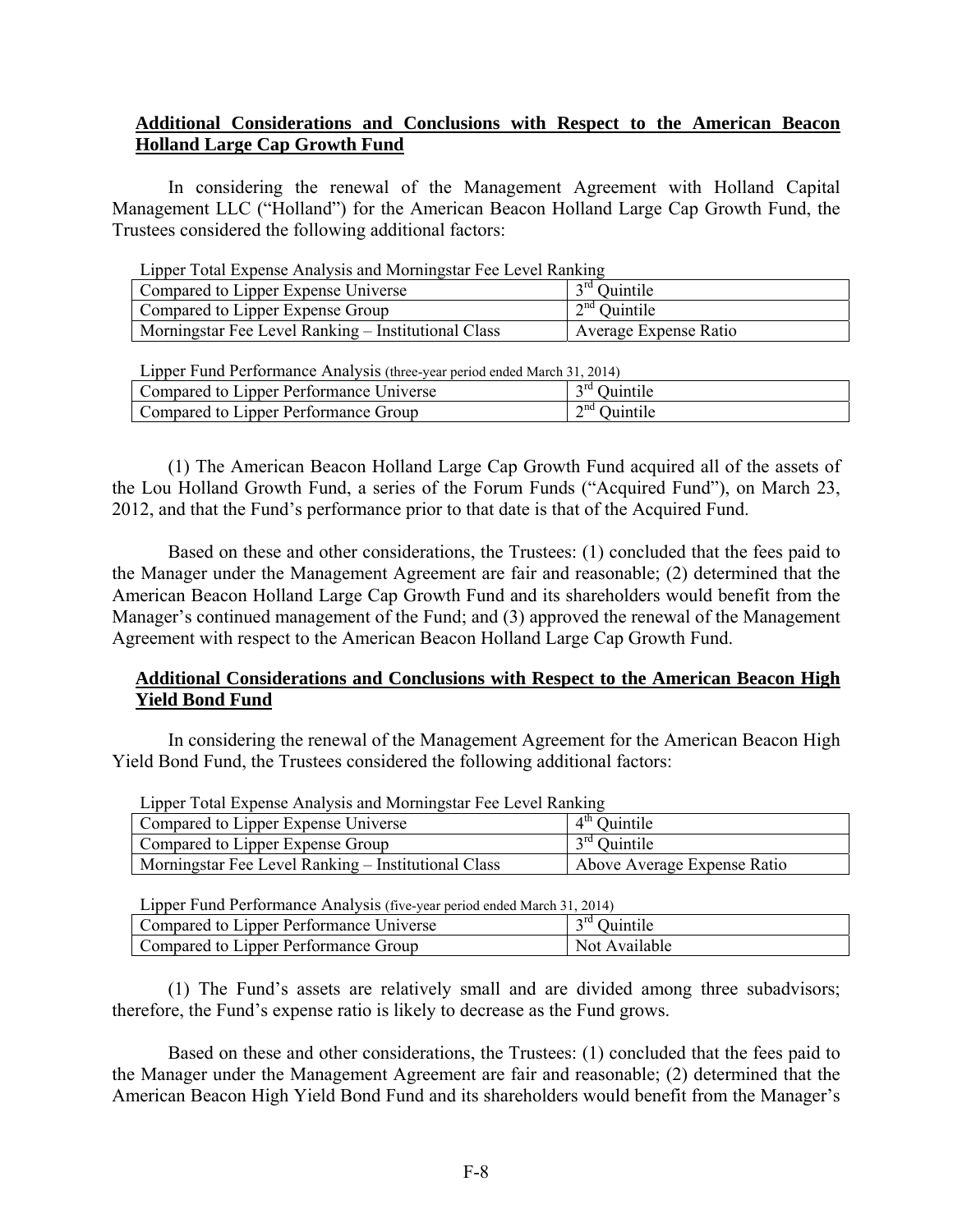continued management of the Fund; and (3) approved the renewal of the Management Agreement with respect to the American Beacon High Yield Bond Fund.

## **Additional Considerations and Conclusions with Respect to the American Beacon Intermediate Bond Fund**

 In considering the renewal of the Management Agreement for the American Beacon Intermediate Bond Fund, the Trustees considered the following additional factors:

|  |  |  | Lipper Total Expense Analysis and Morningstar Fee Level Ranking |  |
|--|--|--|-----------------------------------------------------------------|--|
|  |  |  |                                                                 |  |

| Compared to Lipper Expense Universe                 | $1st$ Quintile    |
|-----------------------------------------------------|-------------------|
| Compared to Lipper Expense Group                    | $1st$ Ouintile    |
| Morningstar Fee Level Ranking – Institutional Class | Low Expense Ratio |

| Lipper Fund Performance Analysis (five-year period ended March 31, 2014) |                |
|--------------------------------------------------------------------------|----------------|
| Compared to Lipper Performance Universe                                  | $5th$ Quintile |
| Compared to Lipper Performance Group                                     | $5th$ Ouintile |

| Manager Performance (compared to Lipper Performance Universe for period indicated, ending March 31, 2014) |       |                |
|-----------------------------------------------------------------------------------------------------------|-------|----------------|
| Manager                                                                                                   | vears | $4th$ Ouintile |

(1) The Manager's representation, and data provided to the Trustees, that the Fund's performance relative to its benchmark index may be more appropriate as compared to the Lipper performance universe or group because the Lipper performance universe and group include certain funds that may invest a portion of their assets in high yield securities or use derivatives, whereas the American Beacon Intermediate Bond Fund invests only in investment-grade securities; (2) the Fund outperformed or performed in-line with its benchmark index for the three- and five-year periods; and (3) the Manager outperformed its applicable benchmark index for the five-year period ended March 31, 2014.

 Based on these and other considerations, the Trustees: (1) concluded that the fees paid to the Manager under the Management Agreement are fair and reasonable; (2) determined that the American Beacon Intermediate Bond Fund and its shareholders would benefit from the Manager's continued management of the Fund; and (3) approved the renewal of the Management Agreement with respect to the American Beacon Intermediate Bond Fund.

## **Additional Considerations and Conclusions with Respect to the American Beacon International Equity Fund**

 In considering the renewal of the Management Agreement for the American Beacon International Equity Fund, the Trustees considered the following additional factors:

| Compared to Lipper Expense Universe                 | $1st$ Quintile    |
|-----------------------------------------------------|-------------------|
| Compared to Lipper Expense Group                    | $1st$ Quintile    |
| Morningstar Fee Level Ranking – Institutional Class | Low Expense Ratio |

Lipper Total Expense Analysis and Morningstar Fee Level Ranking

Lipper Fund Performance Analysis (five-year period ended March 31, 2014)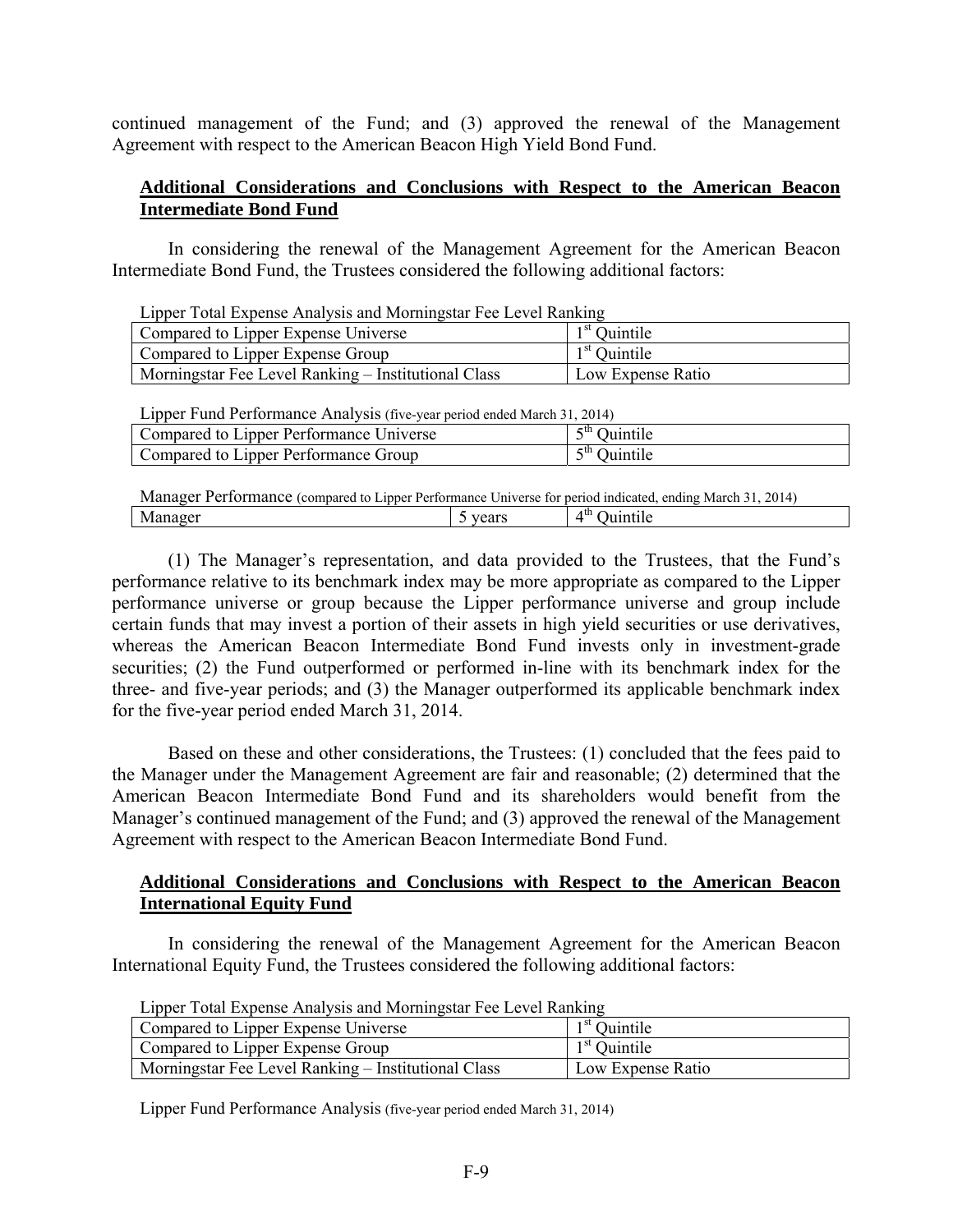| Compared to Lipper Performance Universe | $2nd$ Quintile           |
|-----------------------------------------|--------------------------|
| Compared to Lipper Performance Group    | <sup>1 st</sup> Quintile |

 Based on these and other considerations, the Trustees: (1) concluded that the fees paid to the Manager under the Management Agreement are fair and reasonable; (2) determined that the American Beacon International Equity Fund and its shareholders would benefit from the Manager's continued management of the Fund; and (3) approved the renewal of the Management Agreement with respect to the American Beacon International Equity Fund.

## **Additional Considerations and Conclusions with Respect to the American Beacon International Equity Index Fund**

 **In considering the renewal of the Management Agreement for the American Beacon International Equity Index Fund, the Trustees considered the following additional factors:** 

| Lipper Total Expense Analysis and Morningstar Fee Level Ranking |                   |  |
|-----------------------------------------------------------------|-------------------|--|
| Compared to Lipper Expense Universe                             | $1st$ Quintile    |  |
| Compared to Lipper Expense Group                                | $1st$ Ouintile    |  |
| Morningstar Fee Level Ranking – Institutional Class             | Low Expense Ratio |  |

Lipper Fund Performance Analysis (five-year period ended March 31, 2014)

| English T and T entermance Than (bib (five your period chaca march 51, 2011) |                       |  |
|------------------------------------------------------------------------------|-----------------------|--|
| Compared to Lipper Performance Universe                                      | $\sim$ nd<br>Juintile |  |
| Compared to Lipper Performance Group                                         | Juintile              |  |

 Based on these and other considerations, the Trustees: (1) concluded that the fees paid to the Manager under the Management Agreement are fair and reasonable; (2) determined that the American Beacon International Equity Index Fund and its shareholders would benefit from the Manager's continued management of the Fund; and (3) approved the renewal of the Management Agreement with respect to the American Beacon International Equity Index Fund.

## **Additional Considerations and Conclusions with Respect to the American Beacon Large Cap Value Fund**

 In considering the renewal of the Management Agreement for the American Beacon Large Cap Value Fund, the Trustees considered the following additional factors:

| Lipper Total Expense Analysis and Morningstal Fee Level Ranking |                   |  |
|-----------------------------------------------------------------|-------------------|--|
| Compared to Lipper Expense Universe                             | $1st$ Ouintile    |  |
| Compared to Lipper Expense Group                                | $2nd$ Ouintile    |  |
| Morningstar Fee Level Ranking – Institutional Class             | Low Expense Ratio |  |

Lipper Total Expense Analysis and Morningstar Fee Level Ranking

Lipper Fund Performance Analysis (five-year period ended March 31, 2014)

| Compared to Lipper Performance Universe | Ouintile                 |
|-----------------------------------------|--------------------------|
| Compared to Lipper Performance Group    | <sup>1 st</sup> Ouintile |

 Based on these and other considerations, the Trustees: (1) concluded that the fees paid to the Manager under the Management Agreement are fair and reasonable; (2) determined that the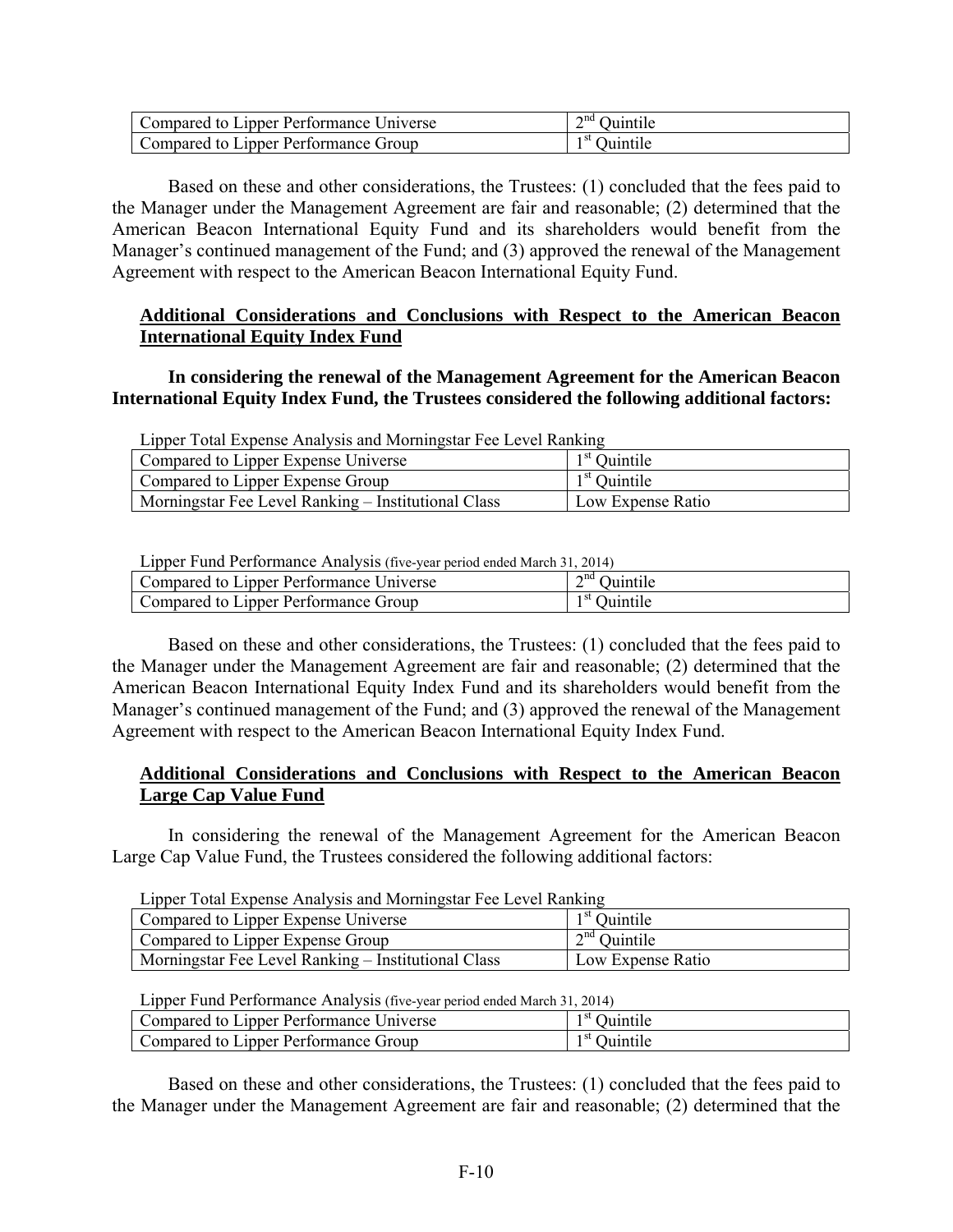American Beacon Large Cap Value Fund and its shareholders would benefit from the Manager's continued management of the Fund; and (3) approved the renewal of the Management Agreement with respect to the American Beacon Large Cap Value Fund.

## **Additional Considerations and Conclusions with Respect to the American Beacon Mid-Cap Value Fund**

In considering the renewal of the Management Agreement for the American Beacon Mid-Cap Value Fund, the Trustees considered the following additional factors:

| Explore Total Expense Amarysis and Mormingstal Tee Ecver Rainting |                       |  |
|-------------------------------------------------------------------|-----------------------|--|
| Compared to Lipper Expense Universe                               | $3rd$ Ouintile        |  |
| Compared to Lipper Expense Group                                  | $3rd$ Ouintile        |  |
| Morningstar Fee Level Ranking – Institutional Class               | Average Expense Ratio |  |

Lipper Total Expense Analysis and Morningstar Fee Level Ranking

Lipper Fund Performance Analysis (five-year period ended March 31, 2014)

| Compared to Lipper Performance Universe | $1st$ Ouintile |
|-----------------------------------------|----------------|
| Compared to Lipper Performance Group    | $1st$ Ouintile |

 **Based on these and other considerations, the Trustees: (1) concluded that the fees paid to the Manager under the Management Agreement are fair and reasonable; (2) determined that the American Beacon Mid-Cap Value Fund and its shareholders would benefit from the Manager's continued management of the Fund; and (3) approved the renewal of the Management Agreement with respect to the American Beacon Mid-Cap Value Fund.** 

## **Additional Considerations and Conclusions with Respect to the American Beacon Money Market Select Fund**

In considering the renewal of the Management Agreement for American Beacon Money Market Select Fund, the Trustees considered the following additional factors:

|  | Lipper Total Expense Analysis |  |
|--|-------------------------------|--|
|  |                               |  |

| Compared to Lipper Expense Universe | ⋅ SU<br>Juintile         |
|-------------------------------------|--------------------------|
| Compared to Lipper Expense Group    | <sup>1 st</sup> Ouintile |

Lipper Fund Performance Analysis (five-year period ended March 31, 2014)

| Universe<br>anner<br>. Pertormance '<br>`omnared_<br>tΩ | 5l  |
|---------------------------------------------------------|-----|
| Performance Group<br>`omnared_<br><i>anner</i><br>tΩ    | -SU |

Based on these and other considerations, the Trustees: (1) concluded that the fees paid to the Manager under the Management Agreement are fair and reasonable; (2) determined that the American Beacon Money Market Select Fund and its shareholders would benefit from the Manager's continued management of the Fund; and (3) approved the renewal of the Management Agreement with respect to the American Beacon Money Market Select Fund.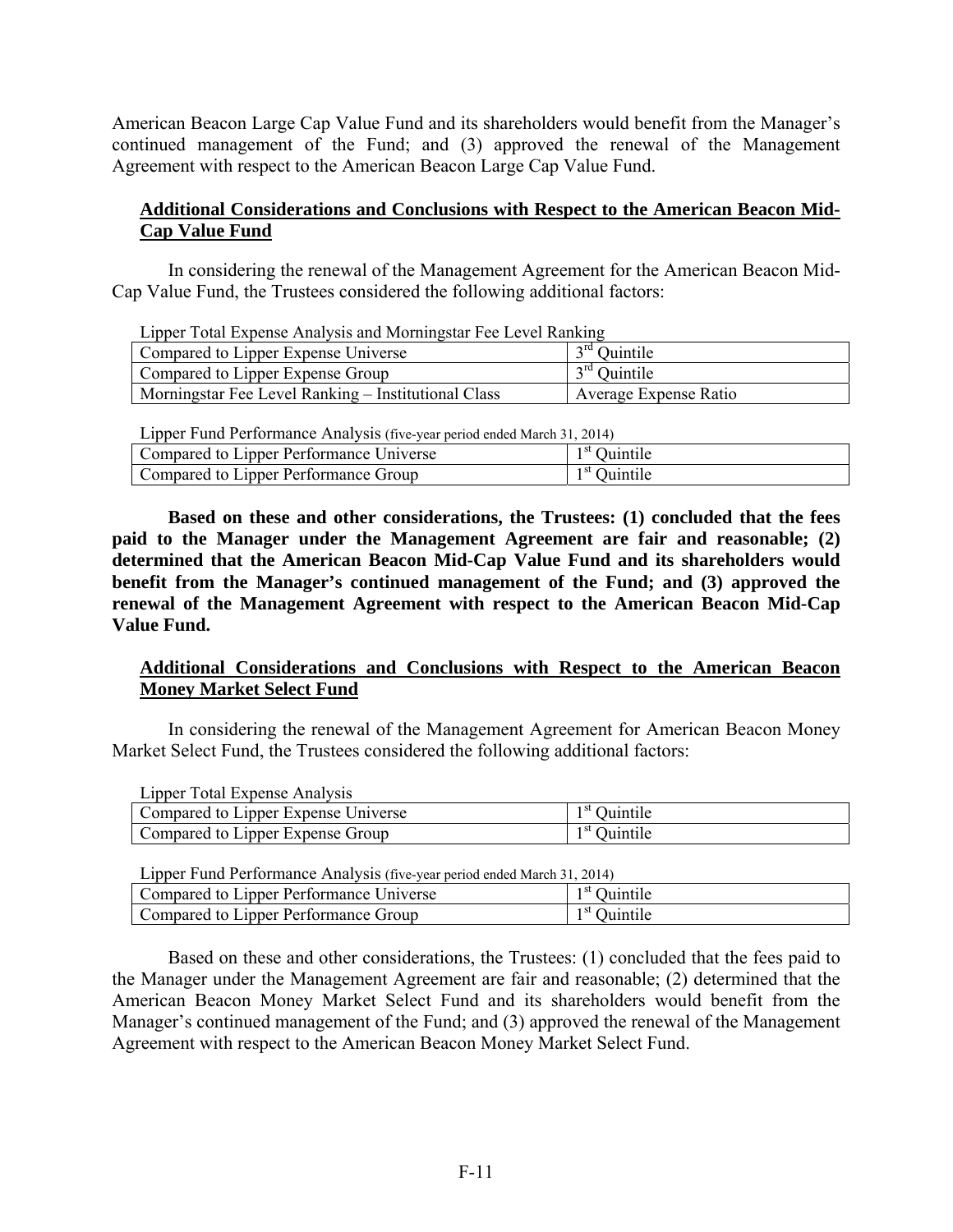## **Additional Considerations and Conclusions with Respect to the American Beacon Retirement Income and Appreciation Fund**

 In considering the renewal of the Management Agreement for the American Beacon Retirement Income and Appreciation Fund, the Trustees considered the following additional factors:

| Lipper Total Expense Analysis and Morningstar Fee Level Ranking                           |                     |  |
|-------------------------------------------------------------------------------------------|---------------------|--|
| Compared to Lipper Expense Universe                                                       | $1st$ Quintile*     |  |
| Compared to Lipper Expense Group                                                          | $1st$ Quintile      |  |
| Morningstar Fee Level Ranking – Y Class                                                   | High Expense Ratio* |  |
| * Lipper uses its Core Plus category and Morningstar uses its Retirement Income category. |                     |  |

Lipper Total Expense Analysis and Morningstar Fee Level Ranking

Lipper Fund Performance Analysis (five-year period ended March 31, 2014)

| Englished The Contribution of the contribution of the control of the contribution of the contribution of the c |                                       |  |
|----------------------------------------------------------------------------------------------------------------|---------------------------------------|--|
| Compared to Lipper Performance Universe                                                                        | $\gamma$ rd $\sim$<br>Juintile        |  |
| Compared to Lipper Performance Group                                                                           | $\cap^{\text{nd}} \cap$<br>. Juintile |  |

 (1) The Fund was designed by the Manager for a particular client to provide a conservative retirement income option and the Fund's investment strategy includes a fixed allocation between investment grade bonds, managed by the Manager, and a subadvised convertibles strategy and is appropriate for investors desiring this type of investment exposure; (2) the Manager's representation that a comparison of its performance relative to its benchmark index rather than the Fund's Lipper performance universe may be more appropriate because the Lipper performance universe includes funds that are managed pursuant to core plus strategies, whereas the Manager manages only a specific component of a core plus strategy; and (3) the Manager outperformed its applicable benchmark index for the five-year period ended March 31, 2014.

 Based on these and other considerations, the Trustees: (1) concluded that the fees paid to the Manager under the Management Agreement are fair and reasonable; (2) determined that the American Beacon Retirement Income and Appreciation Fund and its shareholders would benefit from the Manager's continued management of the Fund; and (3) approved the renewal of the Management Agreement with respect to the American Beacon Retirement Income and Appreciation Fund.

### **Additional Considerations and Conclusions with Respect to the American Beacon S&P 500 Index Fund**

In considering the renewal of the Management Agreement for the American Beacon S&P 500 Index Fund, the Trustees considered the following additional factors:

| Eipper Tomi Eapense Thim you and mommigour Tee Ee (or Kunking |                   |
|---------------------------------------------------------------|-------------------|
| Compared to Lipper Expense Universe                           | $1st$ Ouintile    |
| Compared to Lipper Expense Group                              | $1st$ Ouintile    |
| Morningstar Fee Level Ranking – Institutional Class           | Low Expense Ratio |

Lipper Total Expense Analysis and Morningstar Fee Level Ranking

Lipper Fund Performance Analysis (five-year period ended March 31, 2014)

| - -<br>ı SI<br>.<br>$\sim$ mass $\sim$ mass $\sim$<br>$\mathbf{1}$ |                                                                 |  |
|--------------------------------------------------------------------|-----------------------------------------------------------------|--|
| .<br>______<br>$\sim$ $\sim$ $\sim$ $\sim$ $\sim$ $\sim$ $\sim$    | <i>anner</i><br>Jniverse<br>tΩ<br>red<br>Performance,<br>ompar. |  |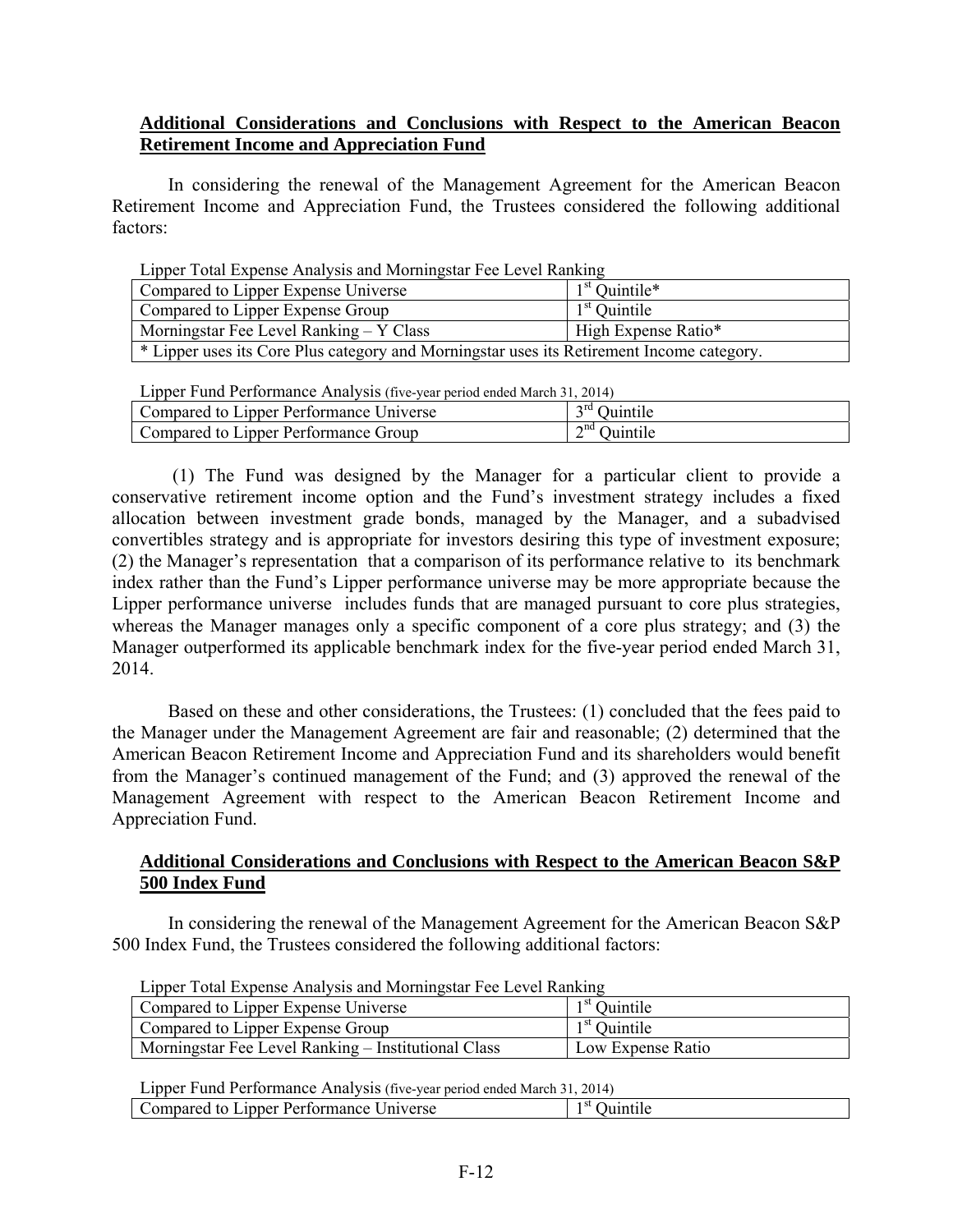| 5l<br>Lipper Performance Group<br>Compared<br>to 1 | Juintile |
|----------------------------------------------------|----------|
|----------------------------------------------------|----------|

Based on these and other considerations, the Trustees: (1) concluded that the fees paid to the Manager under the Management Agreement are fair and reasonable; (2) determined that the American Beacon S&P 500 Index Fund and its shareholders would benefit from the Manager's continued management of the Fund; and (3) approved the renewal of the Management Agreement with respect to the American Beacon S&P 500 Index Fund.

## **Additional Considerations and Conclusions with Respect to the American Beacon Short-Term Bond Fund**

In considering the renewal of the Management Agreement for the American Beacon Short-Term Bond Fund, the Trustees considered the following additional factors:

| Eipper Total Expense Aniarysis and Morningstar Fee Ecver Kanking |                   |
|------------------------------------------------------------------|-------------------|
| Compared to Lipper Expense Universe                              | $1st$ Ouintile    |
| Compared to Lipper Expense Group                                 | $1st$ Ouintile    |
| Morningstar Fee Level Ranking – Institutional Class              | Low Expense Ratio |

Lipper Total Expense Analysis and Morningstar Fee Level Ranking

Lipper Fund Performance Analysis (five-year period ended March 31, 2014)

| Universe<br>Compared to Lipper Performance G | 4 th |
|----------------------------------------------|------|
| Compared to Lipper Performance Group         | 4 th |

 (1) The Manager's representation, and data provided to the Trustees, that a comparison of the Fund's performance relative to the Fund's benchmark index rather than its Lipper performance universe and performance group may be more appropriate because the Lipper performance universe and performance group include certain funds that may invest a portion of their assets in high yield securities or use derivatives, whereas the American Beacon Short-Term Bond Fund may invest only in investment-grade securities; (2) the Fund outperformed or performed in-line with its benchmark index for all relevant periods; and (3) the Manager outperformed its applicable benchmark index for the five-year period ended March 31, 2014.

Based on these and other considerations, the Trustees: (1) concluded that the fees paid to the Manager under the Management Agreement are fair and reasonable; (2) determined that the American Beacon Short-Term Bond Fund and its shareholders would benefit from the Manager's continued management of the Fund; and (3) approved the renewal of the Management Agreement with respect to the American Beacon Short-Term Bond Fund.

## **Additional Considerations and Conclusions with Respect to the American Beacon SiM High Yield Opportunities Fund**

 In considering the renewal of the Management Agreement and the Investment Advisory Agreement with Strategic Income Management, LLC ("SiM") for the American Beacon SiM High Yield Opportunities Fund, the Trustees considered the following additional factors:

Lipper Total Expense Analysis and Morningstar Fee Level Ranking

| Eipper Touri Enpense Thin (515 and Monthlippur Tee Ee (61 Kunking |                  |
|-------------------------------------------------------------------|------------------|
| Linner Exnense<br>Iniverse<br>:ompared to                         | $\mathcal{L}$ rd |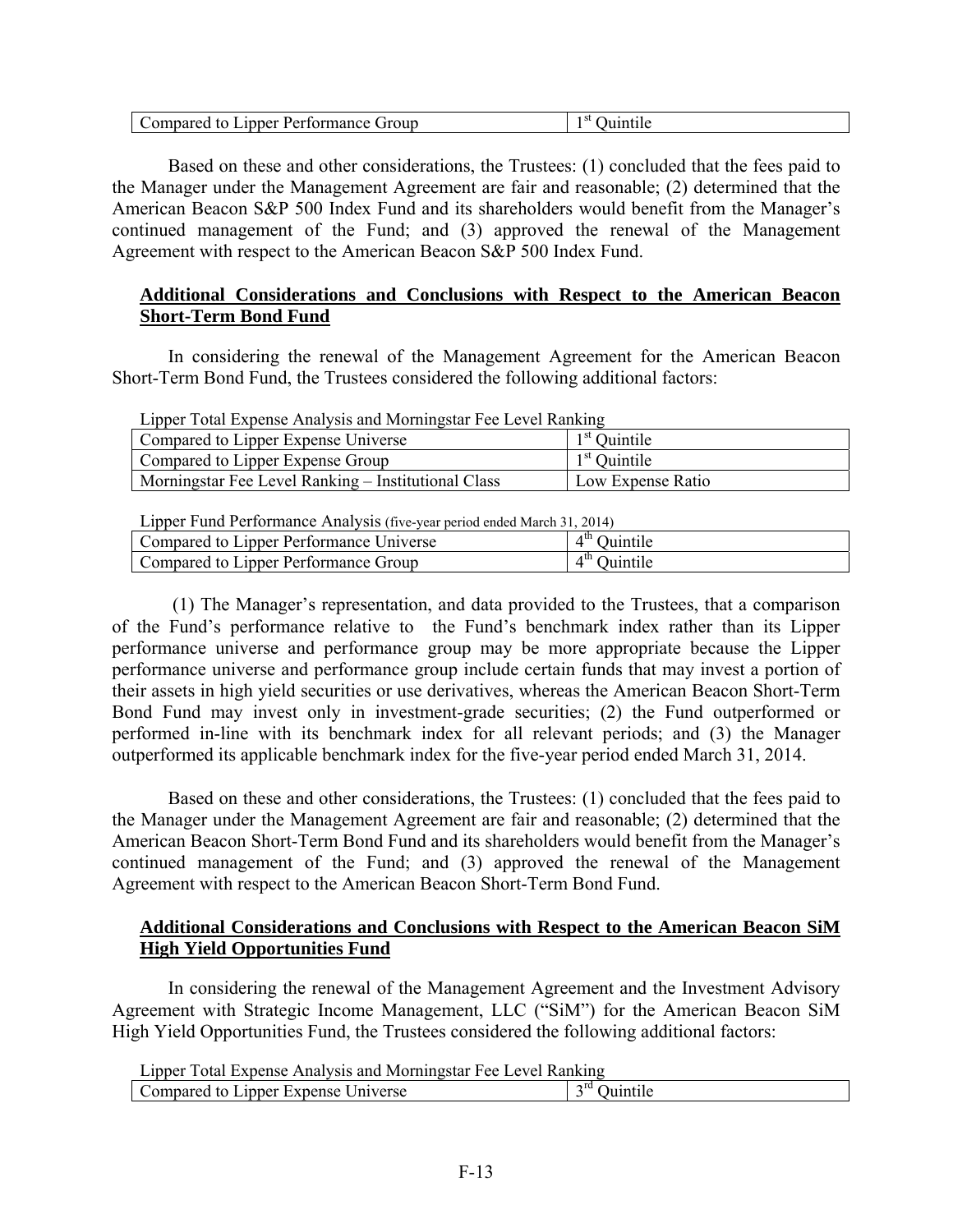| Compared to Lipper Expense Group                    | $4th$ Ouintile              |
|-----------------------------------------------------|-----------------------------|
| Morningstar Fee Level Ranking – Institutional Class | Above Average Expense Ratio |

| Lipper Fund Performance Analysis (three-year period ended March 31, 2014) |                                                     |
|---------------------------------------------------------------------------|-----------------------------------------------------|
|                                                                           | $\frac{1}{1}$ 1 st $\sim$ $\cdot$ $\cdot$ $\cdot$ 1 |

| Compared to Lipper Performance Universe | ı SU<br>Juintile |
|-----------------------------------------|------------------|
| Compared to Lipper Performance Group    | 1 SU<br>Juintile |

 Based on these and other considerations, the Trustees: (1) concluded that the fees paid to the Manager under the Management Agreement are fair and reasonable; (2) determined that the American Beacon SiM High Yield Opportunities Fund and its shareholders would benefit from the Manager's continued management of the Fund; and (3) approved the renewal of the Management Agreement with respect to the American Beacon SiM High Yield Opportunities Fund.

## **Additional Considerations and Conclusions with Respect to the American Beacon Small Cap Index Fund**

 In considering the renewal of the Management Agreement for the American Beacon Small Cap Index Fund, the Trustees considered the following additional factors:

| Lipper Total Expense Analysis and Morningstar Fee Level Ranking |                   |
|-----------------------------------------------------------------|-------------------|
| Compared to Lipper Expense Universe                             | $1st$ Ouintile    |
| Compared to Lipper Expense Group                                | $1st$ Ouintile    |
| Morningstar Fee Level Ranking – Institutional Class             | Low Expense Ratio |

Lipper Total Expense Analysis and Morningstar Fee Level Ranking

Lipper Fund Performance Analysis (five-year period ended March 31, 2014)

| Compared to Lipper Performance Universe | ord              |
|-----------------------------------------|------------------|
| Compared to Lipper Performance Group    | ı st<br>Juintile |

 Based on these and other considerations, the Trustees: (1) concluded that the fees paid to the Manager under the Management Agreement are fair and reasonable; (2) determined that the American Beacon Small Cap Index Fund and its shareholders would benefit from the Manager's continued management of the Fund; and (3) approved the renewal of the Management Agreement with respect to the American Beacon Small Cap Index Fund.

## **Additional Considerations and Conclusions with Respect to the American Beacon Small Cap Value Fund**

 In considering the renewal of the Management Agreement for the American Beacon Small Cap Value Fund, the Trustees considered the following additional factors:

| Compared to Lipper Expense Universe                 | $1st$ Ouintile    |
|-----------------------------------------------------|-------------------|
| Compared to Lipper Expense Group                    | $1st$ Ouintile    |
| Morningstar Fee Level Ranking – Institutional Class | Low Expense Ratio |

Lipper Total Expense Analysis and Morningstar Fee Level Ranking

Lipper Fund Performance Analysis (five-year period ended March 31, 2014)

| Jniverse<br>Performance<br>unner.<br>ompared<br>to | $\sim$ nd |
|----------------------------------------------------|-----------|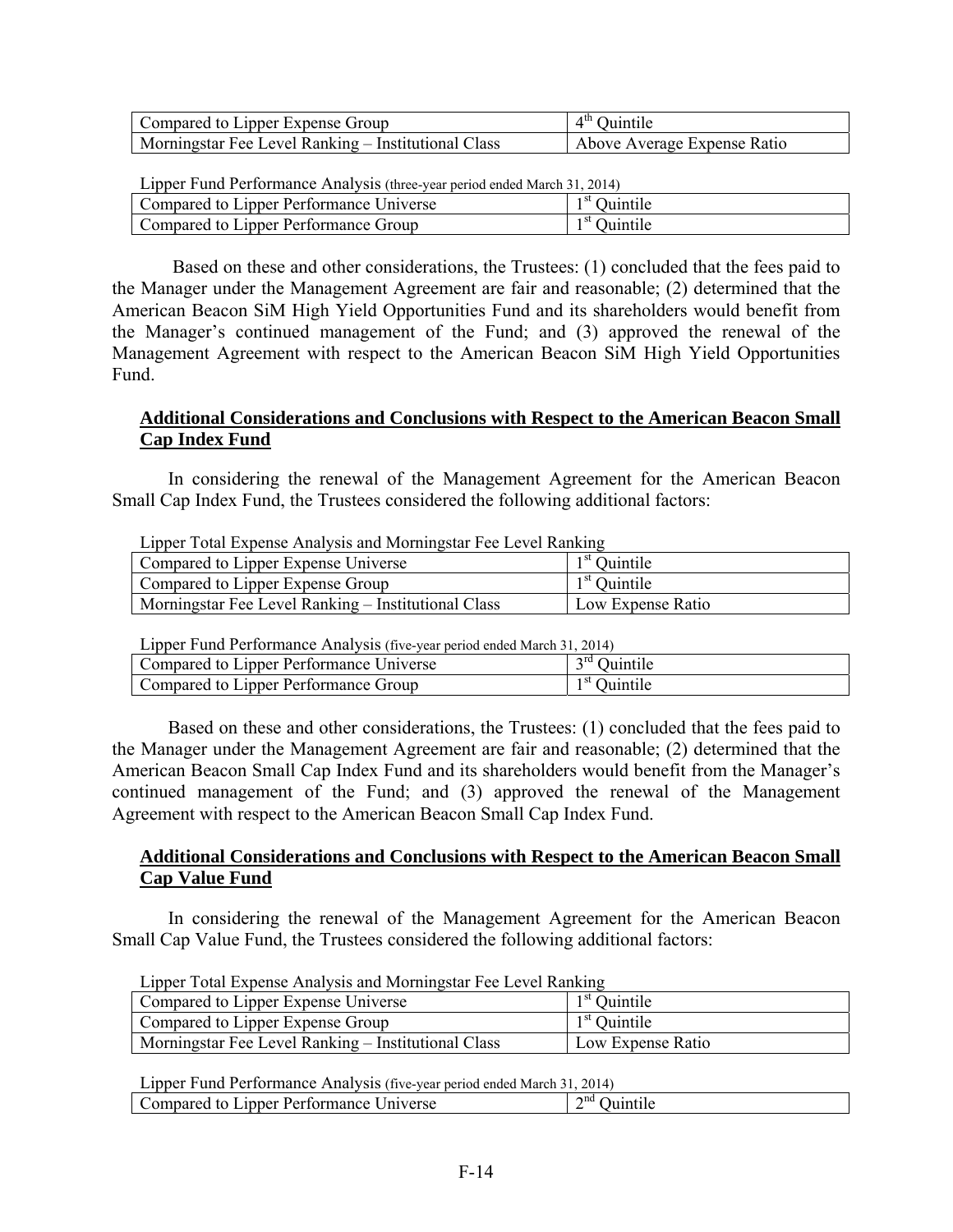| Compared                      | -51             |
|-------------------------------|-----------------|
| d to Lipper Performance Group | <b>Juintile</b> |

 Based on these and other considerations, the Trustees: (1) concluded that the fees paid to the Manager under the Management Agreement are fair and reasonable; (2) determined that the American Beacon Small Cap Value Fund and its shareholders would benefit from the Manager's continued management of the Fund; and (3) approved the renewal of the Management Agreement with respect to the American Beacon Small Cap Value Fund.

## **Additional Considerations and Conclusions with Respect to the American Beacon Small Cap Value II Fund**

In considering the renewal of the Management Agreement for the American Beacon Small Cap Value II Fund, the Trustees considered the following additional factors:

| Lipper Total Expense Analysis and Morningstar Fee Level Ranking |                       |
|-----------------------------------------------------------------|-----------------------|
| Compared to Lipper Expense Universe                             | $3rd$ Ouintile        |
| Compared to Lipper Expense Group                                | $2nd$ Ouintile        |
| Morningstar Fee Level Ranking – Y Class                         | Average Expense Ratio |

Lipper Total Expense Analysis and Morningstar Fee Level Ranking

Lipper Fund Performance Analysis (one-year period ended March 31, 2014)

| Explorer with a contemplation of the sold follow four period ended match 21, 2011 |                 |
|-----------------------------------------------------------------------------------|-----------------|
| Compared to Lipper Performance Universe                                           | ord<br>Juintile |
| Compared to Lipper Performance Group                                              | Juintile        |

 Based on these and other considerations, the Trustees: (1) concluded that the fees paid to the Manager under the Management Agreement are fair and reasonable; (2) determined that the American Beacon Small Cap Value II Fund and its shareholders would benefit from the Manager's continued management of the Fund; and (3) approved the renewal of the Management Agreement with respect to the American Beacon Small Cap Value II Fund.

## **Additional Considerations and Conclusions with Respect to the American Beacon Stephens Mid-Cap Growth Fund**

 In considering the renewal of the Management Agreement for the American Beacon Stephens Mid-Cap Growth Fund, the Trustees considered the following additional factors:

| Lipper Total Expense Analysis and Morningstar Fee Level Ranking |                       |
|-----------------------------------------------------------------|-----------------------|
| Compared to Lipper Expense Universe                             | $3rd$ Ouintile        |
| Compared to Lipper Expense Group                                | $2nd$ Ouintile        |
| Morningstar Fee Level Ranking – Institutional Class             | Average Expense Ratio |

 $L_{\text{L}}$   $\mathbf{F}$   $\mathbf{F}$   $\mathbf{F}$   $\mathbf{F}$   $\mathbf{F}$   $\mathbf{F}$   $\mathbf{F}$   $\mathbf{F}$   $\mathbf{F}$   $\mathbf{F}$   $\mathbf{F}$   $\mathbf{F}$   $\mathbf{F}$   $\mathbf{F}$   $\mathbf{F}$   $\mathbf{F}$   $\mathbf{F}$   $\mathbf{F}$   $\mathbf{F}$   $\mathbf{F}$   $\mathbf{F}$   $\mathbf{F}$   $\mathbf{F}$   $\mathbf$ 

Lipper Fund Performance Analysis (five-year period ended March 31, 2014)

| Universe<br>Compared to Lipper Performance U | $\sim$ nd<br>$\cdot$ .<br>untile |
|----------------------------------------------|----------------------------------|
| Compared to Lipper Performance G.            | $\gamma$ rd                      |
| . iroun                                      | Juintile.                        |

(1) The American Beacon Stephens Mid-Cap Growth Fund acquired all of the assets of the Stephens Mid-Cap Growth Fund, a series of Professionally Managed Portfolios ("Acquired Fund"), on February 24, 2012, and that the Fund's performance prior to that date is that of the Acquired Fund.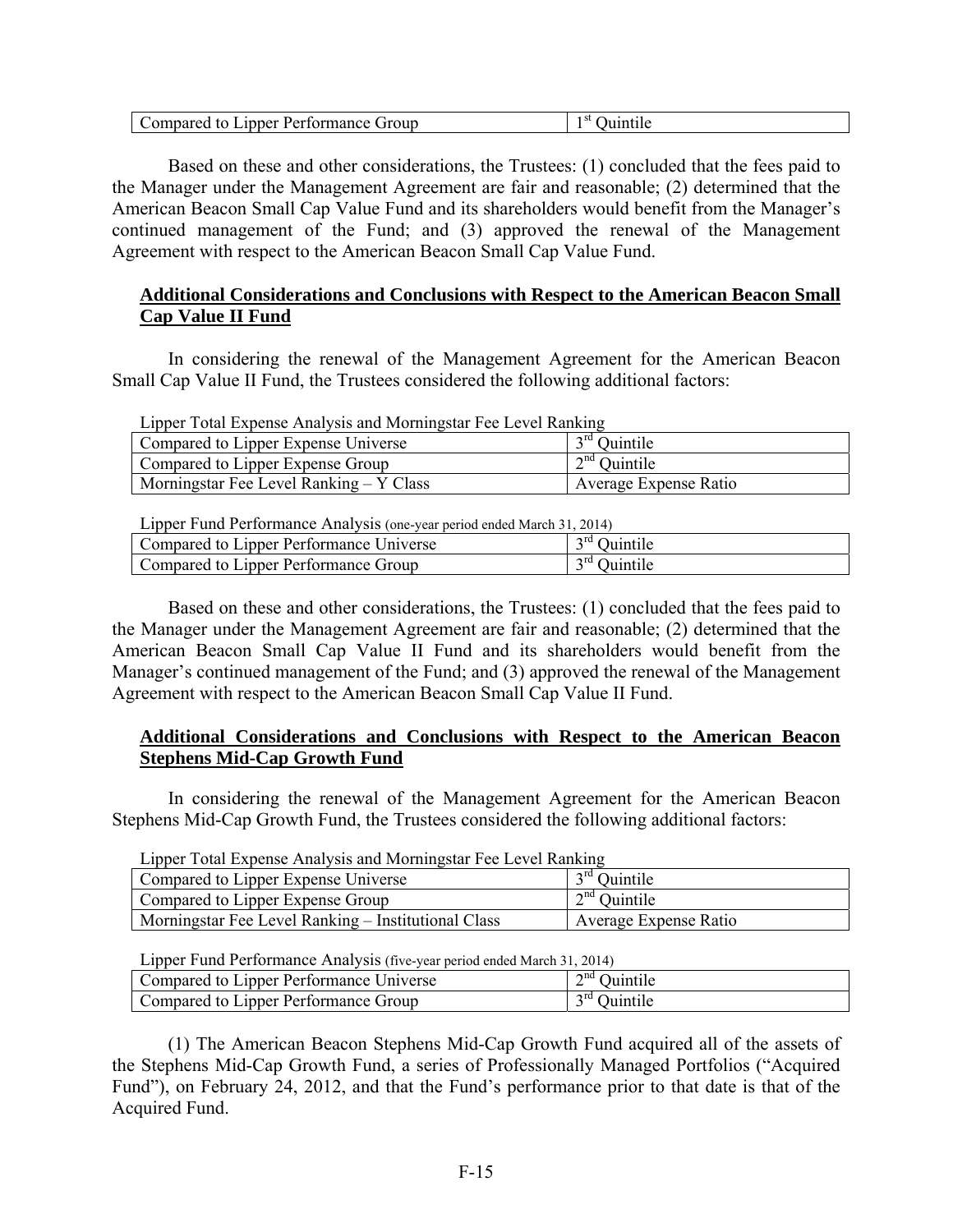Based on these and other considerations, the Trustees: (1) concluded that the fees paid to the Manager under the Management Agreement are fair and reasonable; (2) determined that the American Beacon Stephens Mid-Cap Growth Fund and its shareholders would benefit from the Manager's continued management of the Fund; and (3) approved the renewal of the Management Agreement with respect to the American Beacon Stephens Mid-Cap Growth Fund.

## **Additional Considerations and Conclusions with Respect to the American Beacon Stephens Small Cap Growth Fund**

 In considering the renewal of the Management Agreement for the American Beacon Stephens Small Cap Growth Fund, the Trustees considered the following additional factors:

| Lipper Total Expense Analysis and Morningstar Fee Level Ranking |                       |  |
|-----------------------------------------------------------------|-----------------------|--|
| Compared to Lipper Expense Universe                             | $3rd$ Quintile        |  |
| Compared to Lipper Expense Group                                | $3rd$ Quintile        |  |
| Morningstar Fee Level Ranking – Institutional Class             | Average Expense Ratio |  |

| Lipper Fund Performance Analysis (five-year period ended March 31, 2014) |                |
|--------------------------------------------------------------------------|----------------|
| Compared to Lipper Performance Universe                                  | $2nd$ Quintile |
| Compared to Lipper Performance Group                                     | $4th$ Ouintile |

(1) The American Beacon Stephens Small Cap Growth Fund acquired all of the assets of Stephens Small Cap Growth Fund, a series of Professionally Managed Portfolios ("Acquired Fund"), on February 24, 2012, and that the Fund's performance prior to that date is that of the Acquired Fund.

Based on these and other considerations the Trustees: (1) concluded that the fees paid to the Manager under the Management Agreement are fair and reasonable; (2) determined that the American Beacon Stephens Small Cap Growth Fund and its shareholders would benefit from the Manager's continued management of the Fund; and (3) approved the renewal of the Management Agreement with respect to the American Beacon Stephens Small Cap Growth Fund.

### **Additional Considerations and Conclusions with Respect to the American Beacon The London Company Income Equity Fund**

 In considering the renewal of the Management Agreement and the Investment Advisory Agreement with The London Company of Virginia, LLC ("London Company") for the American Beacon The London Company Income Equity Fund, the Trustees considered the following additional factors:

| Compared to Lipper Expense Universe                 | $2nd$ Quintile        |
|-----------------------------------------------------|-----------------------|
| Compared to Lipper Expense Group                    | $2nd$ Quintile        |
| Morningstar Fee Level Ranking – Institutional Class | Average Expense Ratio |

Lipper Fund Performance Analysis (one-year period ended March 31, 2014)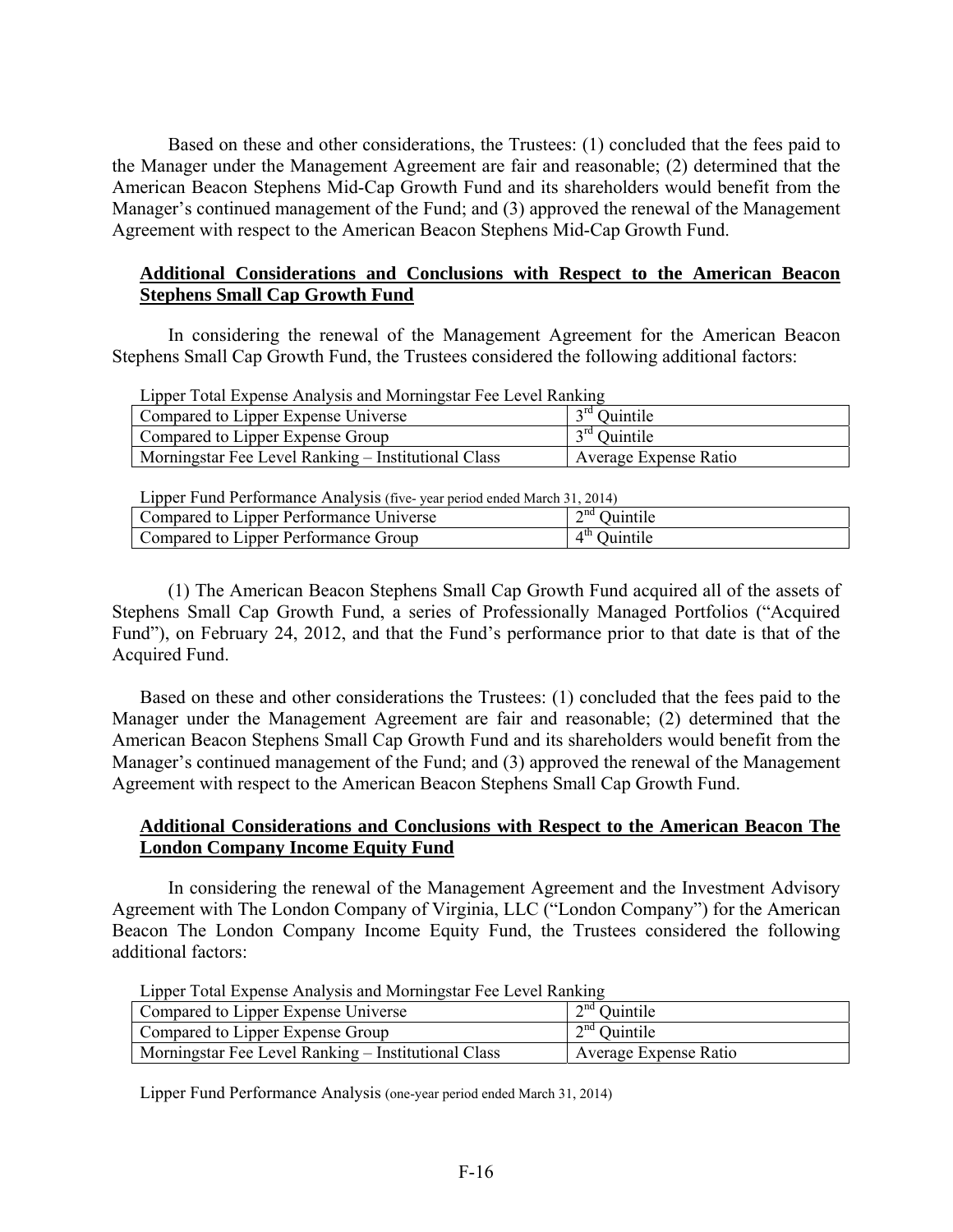| Compared to Lipper Performance Universe | $4th$ Quintile |
|-----------------------------------------|----------------|
| Compared to Lipper Performance Group    | $5th$ Ouintile |

 Based on these and other considerations, the Trustees: (1) concluded that the fees paid to the Manager under the Management Agreement are fair and reasonable; (2) determined that the American Beacon The London Company Income Equity Fund and its shareholders would benefit from the Manager's continued management of the Fund; and (3) approved the renewal of the Management Agreement with respect to the American Beacon The London Company Income Equity Fund.

### **Additional Considerations and Conclusions with Respect to the American Beacon Treasury Inflation Protected Securities Fund**

 In considering the renewal of the Management Agreement for the American Beacon Treasury Inflation Protected Securities Fund, the Trustees considered the following additional factors:

| Lipper Total Expense Analysis and Morningstar Fee Level Ranking |                   |
|-----------------------------------------------------------------|-------------------|
| Compared to Lipper Expense Universe                             | $1st$ Ouintile    |
| Compared to Lipper Expense Group                                | $1st$ Ouintile    |
| Morningstar Fee Level Ranking – Institutional Class             | Low Expense Ratio |
|                                                                 |                   |

Lipper Total Expense Analysis and Morningstar Fee Level Ranking

|  | Lipper Fund Performance Analysis (five-year period ended March 31, 2014) |
|--|--------------------------------------------------------------------------|
|--|--------------------------------------------------------------------------|

| English T and T entermance Than (bib (five your period chaca march 51, 2011) |                  |
|------------------------------------------------------------------------------|------------------|
| Compared to Lipper Performance Universe                                      | 4 U.<br>Juintile |
| Compared to Lipper Performance Group                                         | -th<br>Juintile  |

(1) The Fund was designed by the Manager for a particular client to provide inflation protection while limiting exposure to other risk factors and is currently structured such that it only invests in Treasury Inflation Protection Securities ("TIPS") and is benchmarked against the Barclays Capital 1-10 Year U.S. TIPS index to reduce sensitivity to changes in real interest rates; (2) the Manager's representation, and data provided to the Trustees, that the peer universe funds generally have longer duration portfolios and invest in TIPS, nominal Treasuries and foreign inflation-linked bonds which results in a higher standard deviation for the peer universe and thus the Fund's performance relative to its benchmark index may be a more appropriate comparison; and (3) the Fund underperformed its benchmark index after expenses annualized for the five-year period ended March 31, 2014.

 Based on these and other considerations, the Trustees: (1) concluded that the fees paid to the Manager under the Management Agreement are fair and reasonable; (2) determined that the American Beacon Treasury Inflation Protected Securities Fund and its shareholders would benefit from the Manager's continued management of the Fund; and (3) approved the renewal of the Management Agreement with respect to the American Beacon Treasury Inflation Protected Securities Fund.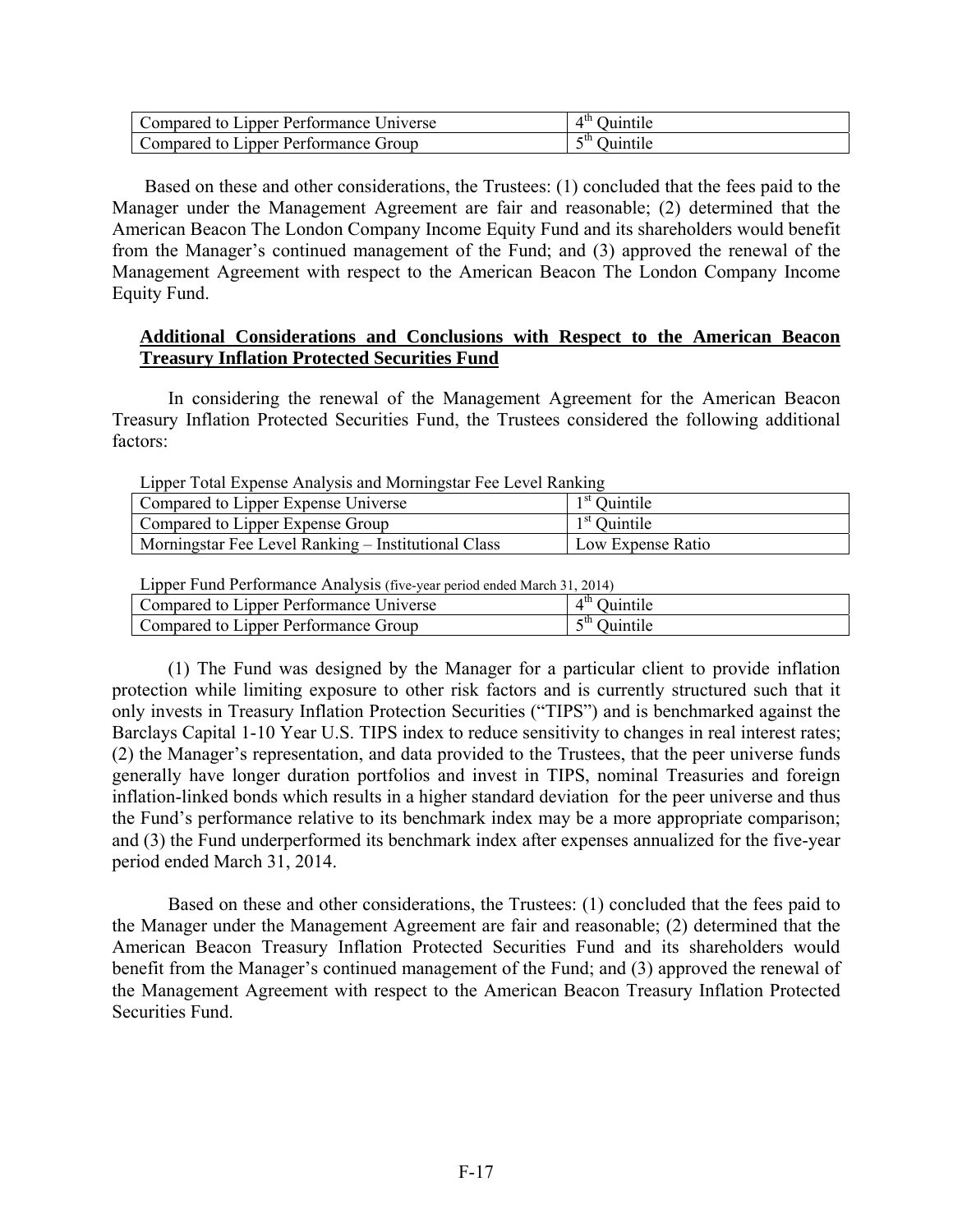## **Additional Considerations and Conclusions with Respect to the American Beacon U.S. Government Money Market Select Fund**

 In considering the renewal of the Management Agreement for the American Beacon U.S. Government Money Market Select Fund, the Trustees considered the following additional factors:

| Lipper Total Expense Analysis       |                |
|-------------------------------------|----------------|
| Compared to Lipper Expense Universe | $3rd$ Ouintile |
| Compared to Lipper Expense Group    | $3rd$ Ouintile |

Lipper Fund Performance Analysis (five-year period ended March 31, 2014)

| Eipper I and I errormance I mary shown't your period ended march 31, 201 i |                                      |
|----------------------------------------------------------------------------|--------------------------------------|
| Compared to Lipper Performance Universe                                    | 1 SU $\curvearrowright$<br>Juintile  |
| Compared to Lipper Performance Group                                       | $\rightarrow$ <sup>st</sup> Ouintile |

Based on these and other considerations, the Trustees: (1) concluded that the fees paid to the Manager under the Management Agreement are fair and reasonable; (2) determined that the American Beacon U.S. Government Money Market Select Fund and its shareholders would benefit from the Manager's continued management of the Fund; and (3) approved the renewal of the Management Agreement with respect to the American Beacon U.S. Government Money Market Select Fund.

## **Additional Considerations and Conclusions with Respect to the American Beacon Zebra Global Equity Fund**

 In considering the renewal of the Management Agreement for the American Beacon Zebra Global Equity Fund, the Trustees considered the following additional factors:

| Lipper Total Expense Analysis and Moningstal Fee Level Kanking |                   |
|----------------------------------------------------------------|-------------------|
| Compared to Lipper Expense Universe                            | $1st$ Quintile    |
| Compared to Lipper Expense Group                               | $1st$ Ouintile    |
| Morningstar Fee Level Ranking – Institutional Class            | Low Expense Ratio |

| Lipper Total Expense Analysis and Morningstar Fee Level Ranking |
|-----------------------------------------------------------------|
|-----------------------------------------------------------------|

Lipper Fund Performance Analysis (three-year period ended March 31, 2014) Compared to Lipper Performance Universe  $2<sup>nd</sup>$  Quintile Compared to Lipper Performance Group Not Available

 Based on these and other considerations, the Trustees: (1) concluded that the fees paid to the Manager under the Management Agreement are fair and reasonable; (2) determined that the American Beacon Zebra Global Equity Fund and its shareholders would benefit from the Manager's continued management of the Fund; and (3) approved the renewal of the Management Agreement with respect to the American Beacon Zebra Global Equity Fund.

## **Additional Considerations and Conclusions with Respect to the American Beacon Zebra Small Cap Equity Fund**

In considering the renewal of the Management Agreement for the American Beacon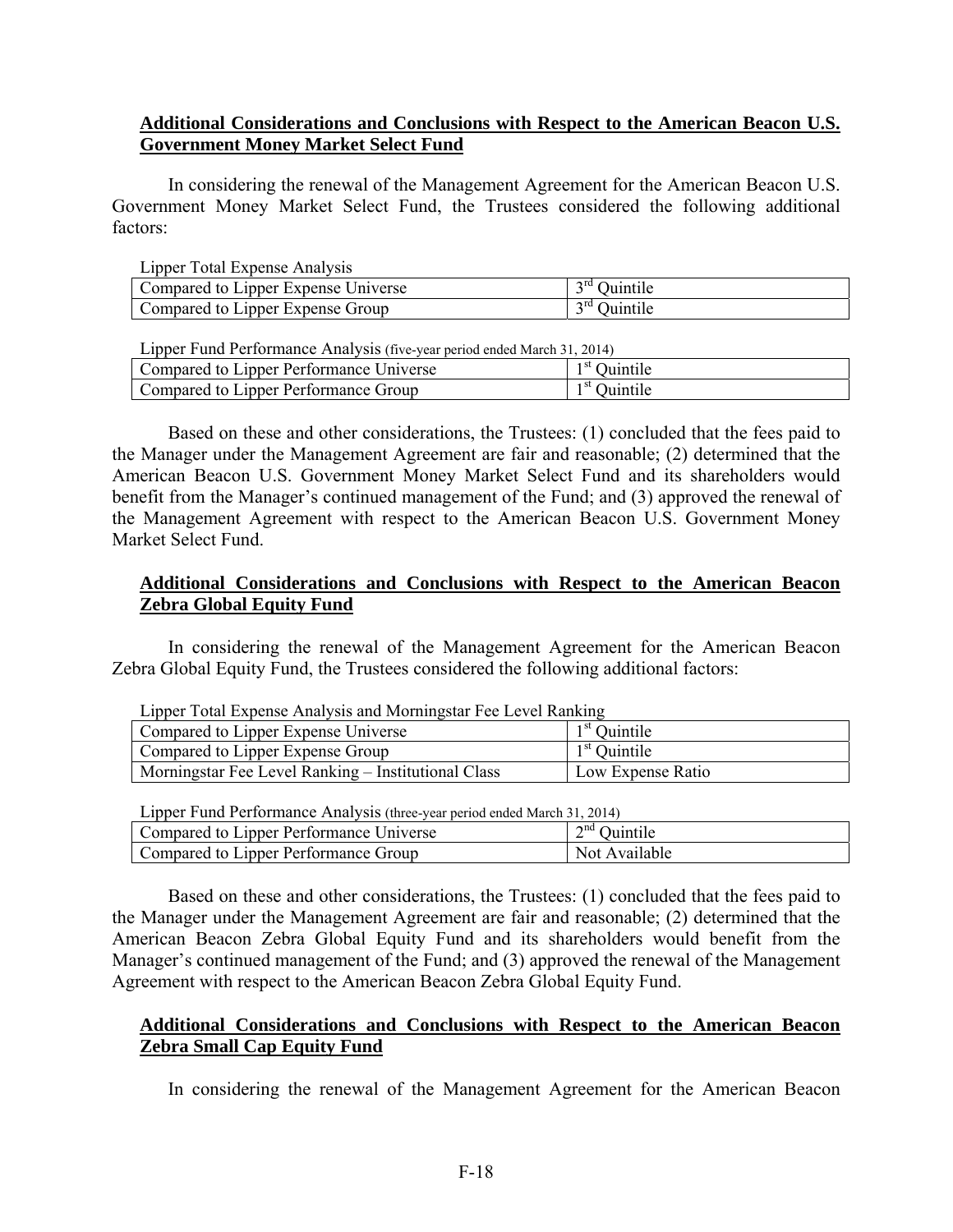Zebra Small Cap Equity Fund, the Trustees considered the following additional factors:

| Lipper Total Expense Analysis and Morningstal Fee Level Nativing |                             |
|------------------------------------------------------------------|-----------------------------|
| Compared to Lipper Expense Universe                              | $2nd$ Quintile              |
| Compared to Lipper Expense Group                                 | $1st$ Quintile              |
| Morningstar Fee Level Ranking – Institutional Class              | Below Average Expense Ratio |
|                                                                  |                             |

Lipper Total Expense Analysis and Morningstar Fee Level Ranking

Lipper Fund Performance Analysis (three-year period ended March 31, 2014)

| .                                       |                                       |
|-----------------------------------------|---------------------------------------|
| Compared to Lipper Performance Universe | $\cap^{\text{nd}}$ $\cap$<br>Juintile |
| Compared to Lipper Performance Group    | Not Available                         |
|                                         |                                       |

 Based on these and other considerations, the Trustees: (1) concluded that the fees paid to the Manager under the Management Agreement are fair and reasonable; (2) determined that the American Beacon Zebra Small Cap Equity Fund and its shareholders would benefit from the Manager's continued management of the Fund; and (3) approved the renewal of the Management Agreement with respect to the American Beacon Zebra Small Cap Equity Fund.

## *With respect to the Crescent Fund:*

# **Approval of Management Agreement and Investment Advisory Agreement**

At its June 5, 2014 meeting, the Board of Trustees ("Board") considered: (1) the approval of the Management Agreement between American Beacon Advisors, Inc. ("Manager") and the American Beacon Funds ("Trust") on behalf of American Beacon Crescent Short Duration High Income Fund ("Crescent Fund"), a new series of the Trust; and (2) the approval of a new investment advisory agreement among the Manager, Crescent Capital Group LP ("Crescent") and the Trust with respect to the Crescent Fund ("Crescent Agreement").

## **Approval of Management Agreement on Behalf of the Crescent Fund**

In advance of the meeting, the Board requested and reviewed information provided by the Manager in connection with its consideration of the Management Agreement for the Crescent Fund and the Investment Committee of the Board met with representatives of the Manager. The Board considered, among other materials, responses by the Manager to inquiries requesting: a description of the advisory and related services proposed to be provided to the Crescent Fund; identification of the professional personnel who are proposed to be assigned primary responsibility for managing the Crescent Fund; an analysis of the proposed advisory fee, and fee waivers, a comparison to the fees charged to other comparable clients and an explanation of any differences between the fee schedules; and any other information the Manager believed would be material to the Board's consideration of the Management Agreement. The Board also considered information that had been provided by the Manager to the Board at the May 15 and June 5, 2014 meetings in connection with the Board's consideration of the renewal of the Management Agreement between the Manager and the Trust as it related to the existing series of the Trust ("Existing Funds").

Provided below is an overview of the primary factors the Board or its committees considered at its June 5, 2014 meetings at which the Board considered the approval of the Management Agreement with respect to the Crescent Fund. In determining whether to approve the Management Agreement, the Board considered, among other things, the following factors: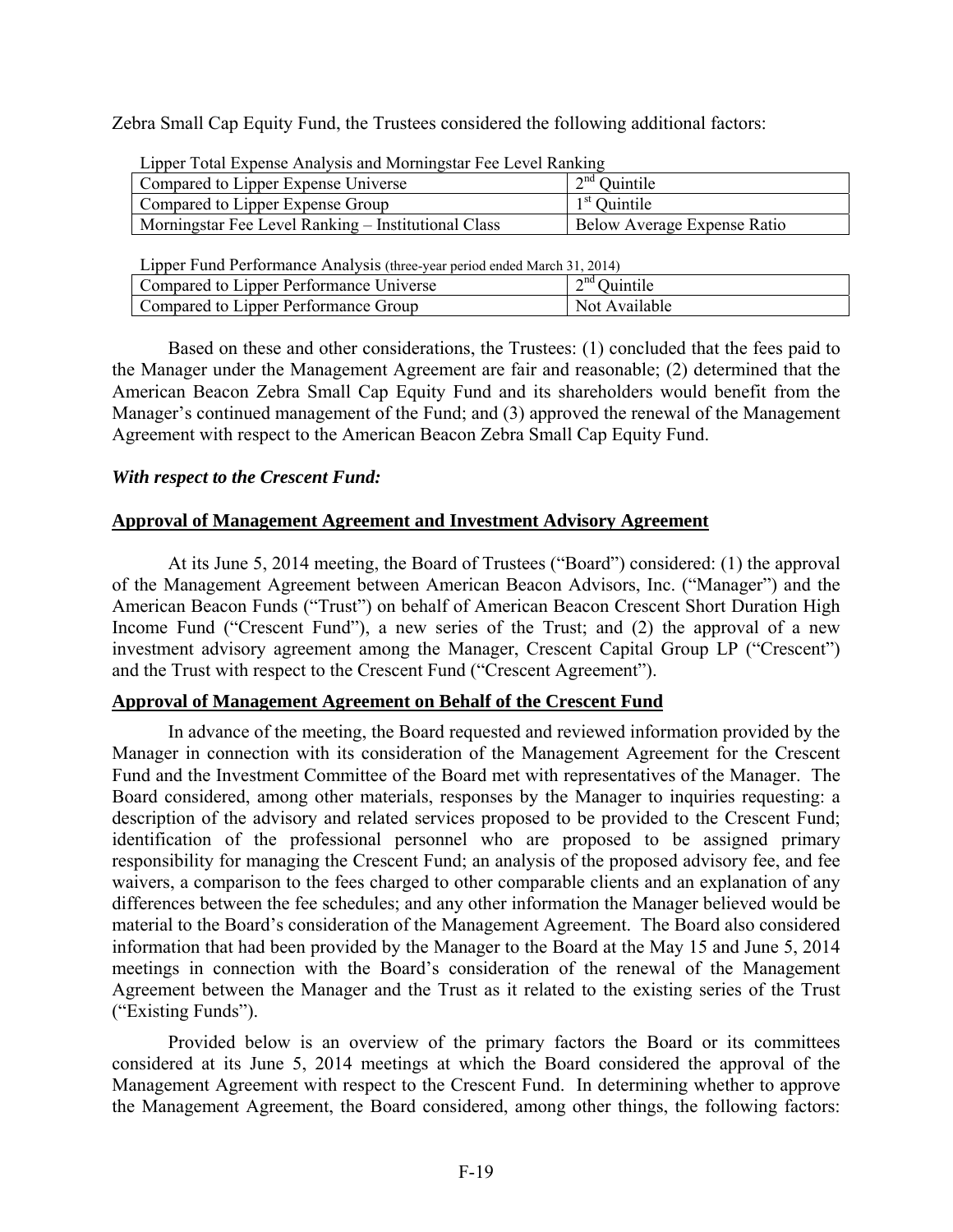(1) the nature and quality of the services to be provided; (2) the estimated costs to be incurred by the Manager in rendering its services and the resulting profits or losses; (3) the extent to which economies of scale, if any, have been taken into account in setting the fee schedule; (4) whether fee levels reflect these economies of scale, if any, for the benefit of investors; (5) comparisons of services and fees with contracts entered into by the Manager with the Existing Funds; and (6) any other benefits derived or anticipated to be derived by the Manager from its relationship with the Crescent Fund.

The Board did not identify any particular information that was most relevant to its consideration of the Management Agreement, and each Trustee may have afforded different weight to the various factors. The Trustees posed questions to various management personnel of the Manager regarding certain key aspects of the materials submitted in support of the approval. Legal counsel to the independent Trustees provided the Board with a memorandum regarding its responsibilities pertaining to the approval of the Management Agreement. Based on its evaluation, the Board unanimously concluded that the terms of the Management Agreement were reasonable and fair and that the approval of the Management Agreement was in the best interest of the Crescent Fund.

*Nature, Extent and Quality of Services.* The Board noted that it had considered the renewal of the Management Agreement between the Manager and the Trust as it relates to the existing series of the Trust ("Existing Funds") at its May 15, 2014 meeting and would formally vote on the renewal of that agreement at the June 5, 2014 meeting. At those meetings, the Board received detailed information regarding the Manager, including information with respect to the scope of services provided by the Manager to the Existing Funds and the background and experience of the Manager's key investment personnel. At the May 15 and June 5, 2014 meetings, the Board also considered the Manager's investment approach and goal to provide consistent above average long-term performance at below average costs on behalf of the Existing Funds and the Manager's culture of compliance and support for compliance operations that reduces risks to the Existing Funds. The Board noted the Manager's representation that the advisory and related services proposed to be provided to the Crescent Fund will be consistent with the services provided to the Existing Funds. The Board considered the background and experience of key investment personnel who will have primary responsibility for the day-to-day oversight of the A Crescent Fund. Based on the foregoing information, the Board concluded that the nature, extent and quality of the management to be provided by the Manager were appropriate for the Crescent Fund.

*Investment Performance.* The Board noted that the Crescent Fund is newly organized and, therefore, had no historical performance for the Board to review. The Board also noted that the Trustees would review the performance of Crescent in connection with their consideration of the Crescent Agreement.

*Costs of the Services Provided to the Crescent Fund and the Projected Profits or Losses to be Realized by the Manager from its Relationship with the Crescent Fund.* In analyzing the cost of services and profitability of the Manager, the Board considered the estimated revenues to be earned and the expenses to be incurred by the Manager. Additionally, the Board considered that the Manager will receive administrative service fees to compensate the Manager for providing shareholder and administrative services to the Crescent Fund. The Board noted the Manager's representation that its accounting system does not provide for cost allocation on a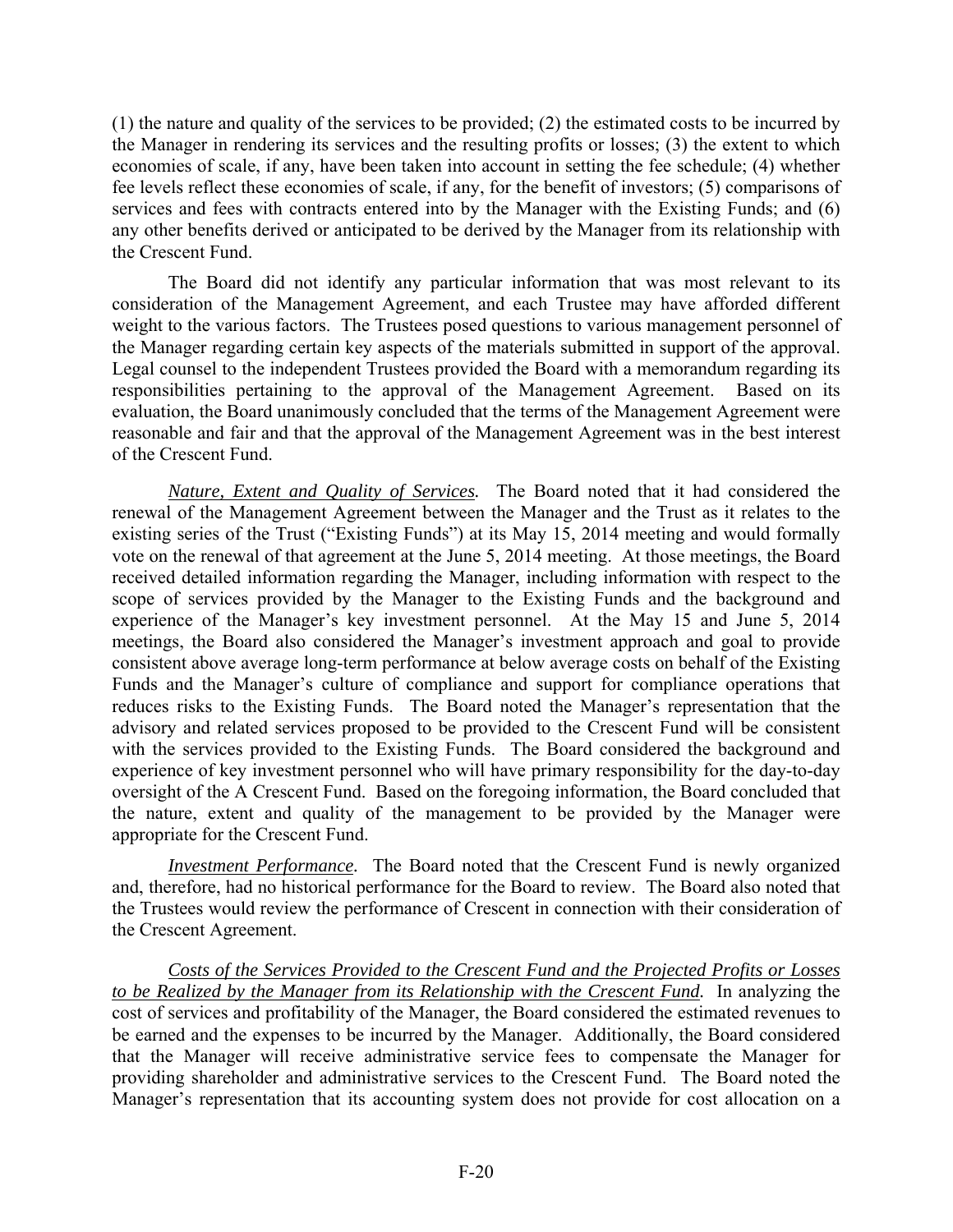fund-by-fund basis. Accordingly, the Manager created an allocation of expenses based upon the estimated percentage of time to be spent by its employees on non-distribution related business. The Board then noted that the Manager was projected to incur losses from its first year of rendering services to the Crescent Fund.

*Comparisons of the amounts to be paid to the Manager under the Management Agreement and other funds in the relevant Morningstar category*. In evaluating the Management Agreement, the Board reviewed the Manager's proposed management fee schedule. The Board considered a comparison of the management fee rate to be charged by the Manager under the Management Agreement versus the fee rates charged to comparable funds. The Board noted that the Manager provides comparable services to the Existing Funds at the same rate as proposed for the Crescent Fund. The Board also noted that the management fee rate proposed by the Manager for the Crescent Fund, both on a stand-alone basis and combined with the proposed advisory fee rate to be paid to Crescent, is lower than the average advisory fee rate paid by peer group funds in the Crescent Fund's Morningstar, Inc. ("Morningstar") category. The Board also considered that the Manager has agreed to contractually limit the expenses of the Crescent Fund for at least one year following the Crescent Fund's inception date. This information assisted the Board in concluding that the management fee rate appeared to be within a reasonable range for the services to be provided to the Crescent Fund, in light of all the factors considered.

*Economies of Scale.* The Board considered that breakpoints were not included in the proposed management fee and noted the Manager's representation that the proposed management fee rate for each Fund reflects economies of scale for the benefit of Crescent Fund shareholders.

*Benefits Derived from the Relationship with the Crescent Fund.* The Board considered the Manager's representation that it does not anticipate any material "fall-out" benefits resulting from its proposed relationship with the Crescent Fund. Based on the foregoing information, the Board concluded that the potential benefits accruing to the Manager by virtue of its relationship with the Crescent Fund appear to be fair and reasonable.

*Board's Conclusion*. Based on the various considerations described above, the Board, including a majority of Trustees who are not "interested persons" of the Crescent Fund or the Manager, as that term is defined in the 1940 Act: (1) concluded that the proposed management fee is fair and reasonable; (2) determined that the Crescent Fund and its shareholders would benefit from the Manager's management of the Crescent Fund; and (3) approved the Management Agreement on behalf of the Crescent Fund.

# **Approval of Investment Advisory Agreement with Crescent**

In advance of the meeting, the Board requested and reviewed information provided by Crescent in connection with its consideration of the Crescent Agreement, and the Investment Committee of the Board met with representatives of Crescent. The Board considered, among other materials, responses by Crescent to inquiries requesting: a description of the advisory and related services proposed to be provided to the Crescent Fund; identification of the professional personnel to perform services for the Crescent Fund and their education, experience and responsibilities; a comparison of investment performance of Crescent's Capital High Income Fund, L.P. ("High Income Fund") and composites of accounts managed pursuant to related strategies with the performance of applicable peer groups and indices; an analysis of the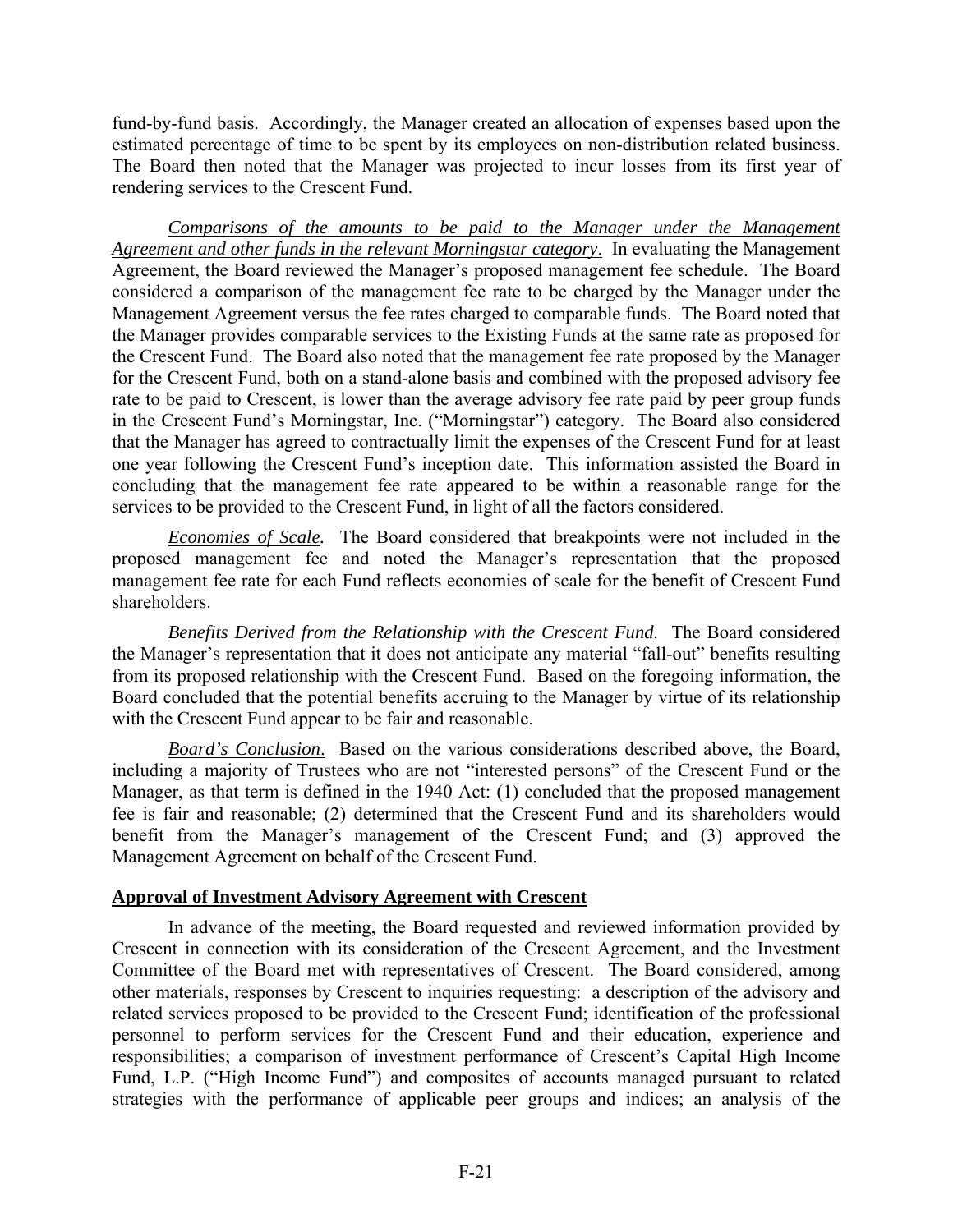proposed advisory fee, including a comparison with fee rates charged to the High Income Fund, for which similar services are provided and anticipated economies of scale; a description of the portfolio managers' compensation and, if compensation is tied to performance, a description of the oversight mechanism to prevent a manager with lagging performance from taking undue risks; a description of Crescent's compliance program and any material compliance matters, as well as its trading activities; a discussion of Crescent's financial condition and confirmation that Crescent's financial condition would not impair its ability to provide high-quality services to the Crescent Fund; and any other information that Crescent believed would be material to the Board's consideration of the Crescent Agreement.

Provided below is an overview of the primary factors the Board or its committees considered at its June 5, 2014 meetings at which the Board considered the approval of the Crescent Agreement. In determining whether to approve the Crescent Agreement, the Board considered, among other things, the following factors: (1) the nature and quality of the services to be provided; (2) the investment performance of Crescent; (3) the extent to which economies of scale, if any, have been taken into account in setting the fee schedule; (4) whether fee levels reflect these economies of scale, if any, for the benefit of investors; (5) comparisons of services and fees with contracts entered into by Crescent with other clients; and (6) any other benefits anticipated to be derived by Crescent from its relationship with the Crescent Fund.

The Board did not identify any particular information that was most relevant to its consideration of the Crescent Agreement, and each Trustee may have afforded different weight to the various factors. The Trustees posed questions to various management personnel of the Manager and Crescent regarding certain key aspects of the materials submitted in support of the approval. Legal counsel to the independent Trustees provided the Board with a memorandum regarding its responsibilities pertaining to the approval of the Crescent Agreement. Based on its evaluation, the Board unanimously concluded that the terms of the Crescent Agreement were reasonable and fair and that the approval of the Crescent Agreement was in the best interests of the Crescent Fund.

 *Nature, extent and quality of the services to be provided by Crescent.* The Board considered information regarding Crescent's principal business activities, its reputation, financial condition and overall capabilities to perform the services under the Crescent Agreement. The Board also considered Crescent's investment resources, infrastructure and the adequacy of its compliance program. In addition, the Board considered the background and experience of the portfolio management personnel who will be assigned responsibility for managing the Crescent Fund. The Board considered Crescent's representation that its financial condition is adequate to support the provision by Crescent of high quality advisory services to the Crescent Fund and that current staffing levels were adequate to service the Crescent Fund. In addition, the Board took into consideration the Manager's recommendation of Crescent. Based on this information, the Board concluded that the nature, extent and quality of the advisory services to be provided by Crescent were appropriate for the Crescent Fund in light of its investment objective and, thus, supported a decision to approve the Crescent Agreement.

*Performance of Crescent*. The Board evaluated the performance information provided by Crescent and the Manager regarding the performance of Crescent's High Income Fund and composites of accounts managed pursuant to Crescent's bank loan strategy, high yield strategy and private debt strategy ("Composites"), gross of fees, as compared to the Bank of America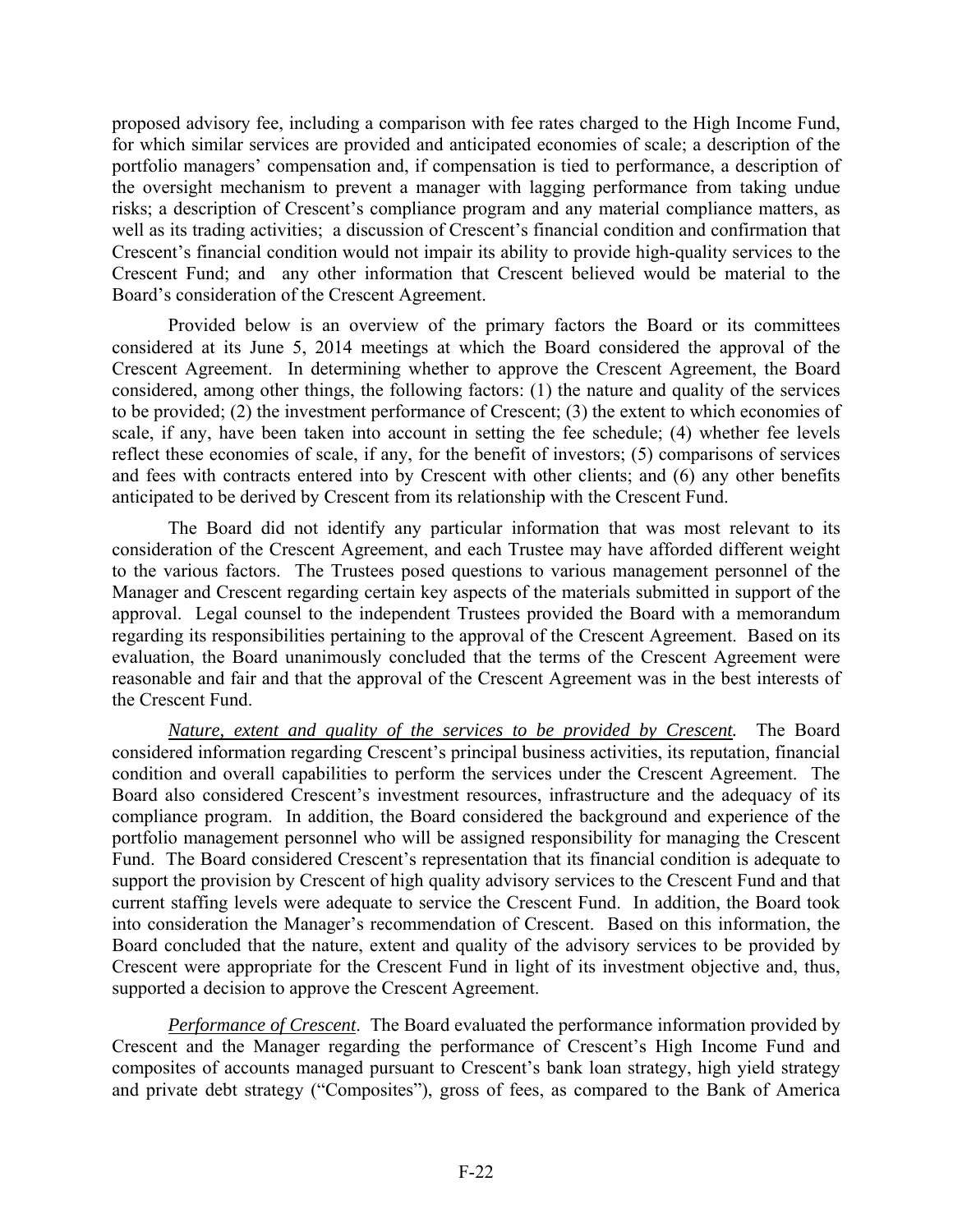Merrill Lynch High Yield Master II Index ("Merrill Lynch Index"), the S&P LSTA Leveraged Loan Index ("S&P Index") and a custom index comprised 50% of the Merrill Lynch Index and the S&P Index ("Custom Index"). The Board also considered the performance of the High Income Fund and the Composites as compared to select peer funds and the Morningstar bank loan and high yield categories ("Morningstar Categories"). The Board considered that the annualized performance of the High Income Fund outperformed the peer funds, the Morningstar Categories and the Custom Index for the one-year period ended March 31, 2014. The Board also considered that the Composites outperformed the Custom Index and Morningstar Categories for the one- and three-year periods ended March 31, 2014, and that the bank loan and high yield Composites outperformed the Custom Index for the five-year period ended March 31, 2014. The Board noted that the private debt Composite did not have a five-year performance history. Based on the foregoing information, the Board concluded that the historical investment performance record of Crescent supported approval of the Crescent Agreement.

*Comparisons of the amounts to be paid under the Agreement with those under contracts between Crescent and its other clients*. In evaluating the Crescent Agreement, the Board reviewed the proposed advisory fee rate for services to be performed by Crescent on behalf of and paid by the Crescent Fund. The Board considered Crescent's representation that the Crescent's proposed fee rate is lower than the fee schedule charged to other funds and accounts. The Board noted Crescent's representation that Crescent's other multi-strategy funds and accounts that utilize the same asset classes have a materially different asset allocation with higher amounts of private debt and are charged higher management fees. The Board also noted the Manager's representation that the combined management and advisory fee rate to be paid to the Manager and Crescent was lower than the average for the Crescent Fund's Morningstar Categories. After evaluating this information, the Board concluded that Crescent's advisory fee rate under the Crescent Agreement was reasonable in light of the services to be provided to the Crescent Fund.

*Costs of the services to be provided and profits to be realized by Crescent and its affiliates from its relationship with the Crescent Fund.* The Board did not consider the costs of the services to be provided and profits to be realized by Crescent from its relationship with the Crescent Fund, noting instead the arm's-length nature of the relationship between the Manager and Crescent with respect to the negotiation of the advisory fee rate on behalf of the Crescent Fund.

*Economies of Scale*. The Board considered Crescent's representation that the proposed fee rate includes breakpoints, which anticipate any economies of scale in connection with the services that it will provide to the Crescent Fund. Based on the foregoing information, the Board concluded that the breakpoints under the proposed fee schedule reflect economies of scale associated with the services to be provided to the Crescent Fund by Crescent.

*Benefits to be derived by Crescent from the relationship with the Crescent Fund.* The Board considered the "fall-out" or ancillary benefits that might accrue to Crescent as a result of its relationship with the Crescent Fund, including greater exposure in the marketplace with respect to Crescent's investment process and expanding the level of assets under management by Crescent. The Board also noted Crescent's representation that potential benefits to Crescent may include the diversification of Crescent's business, greater trading efficiencies and access to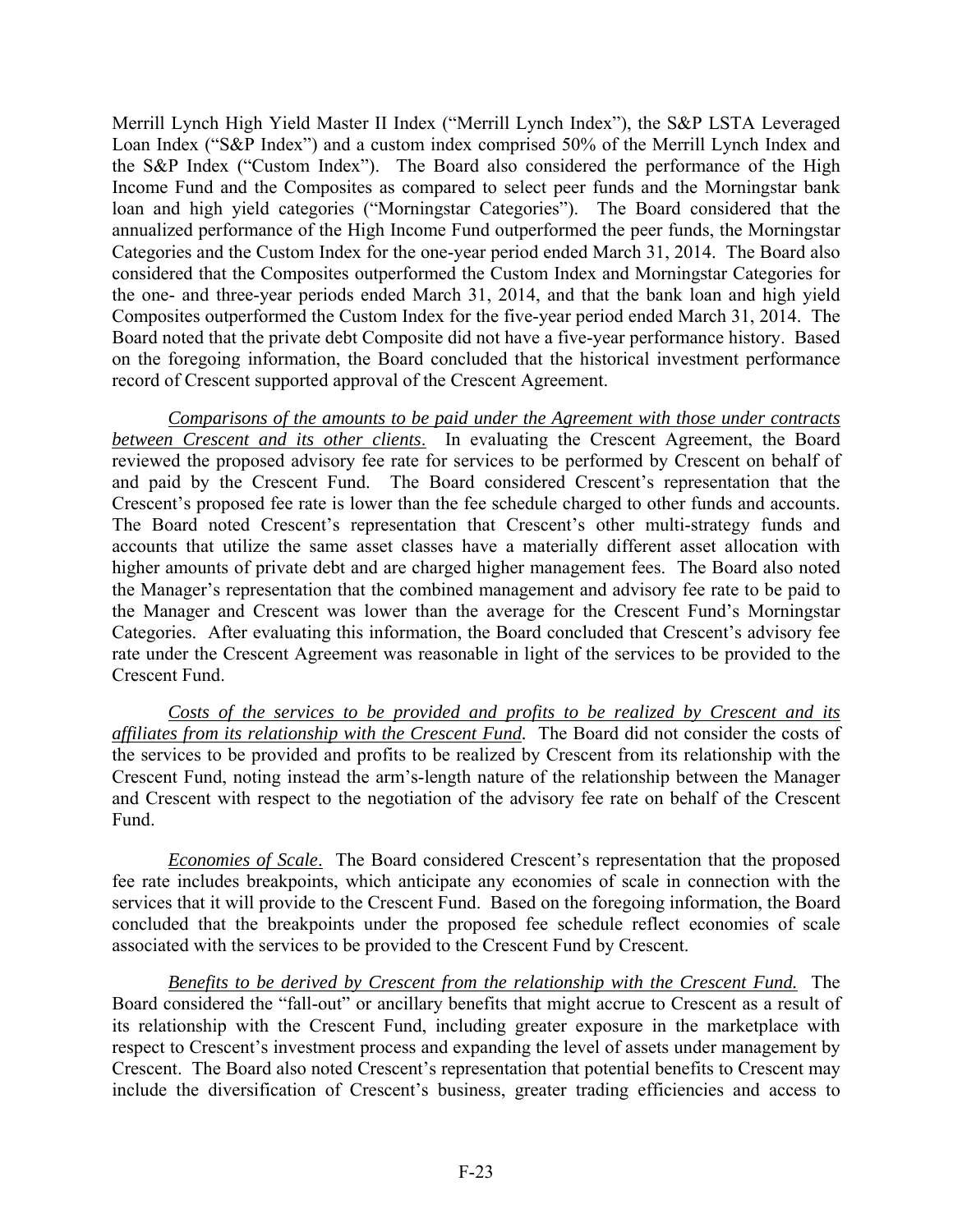market information as a result of larger trading volumes. Based on the foregoing information, the Board concluded that the potential benefits accruing to Crescent by virtue of its relationship with the Crescent Fund appear to be fair and reasonable.

 *Board's Conclusion*. Based on the various considerations described above, the Board, including a majority of Trustees who are not "interested persons" of the Crescent Fund, the Manager or Crescent, as that term is defined in the 1940 Act, concluded that the proposed advisory fee rate is fair and reasonable and that the approval of the Crescent Agreement is in the best interests of the Crescent Fund and approved the Crescent Agreement.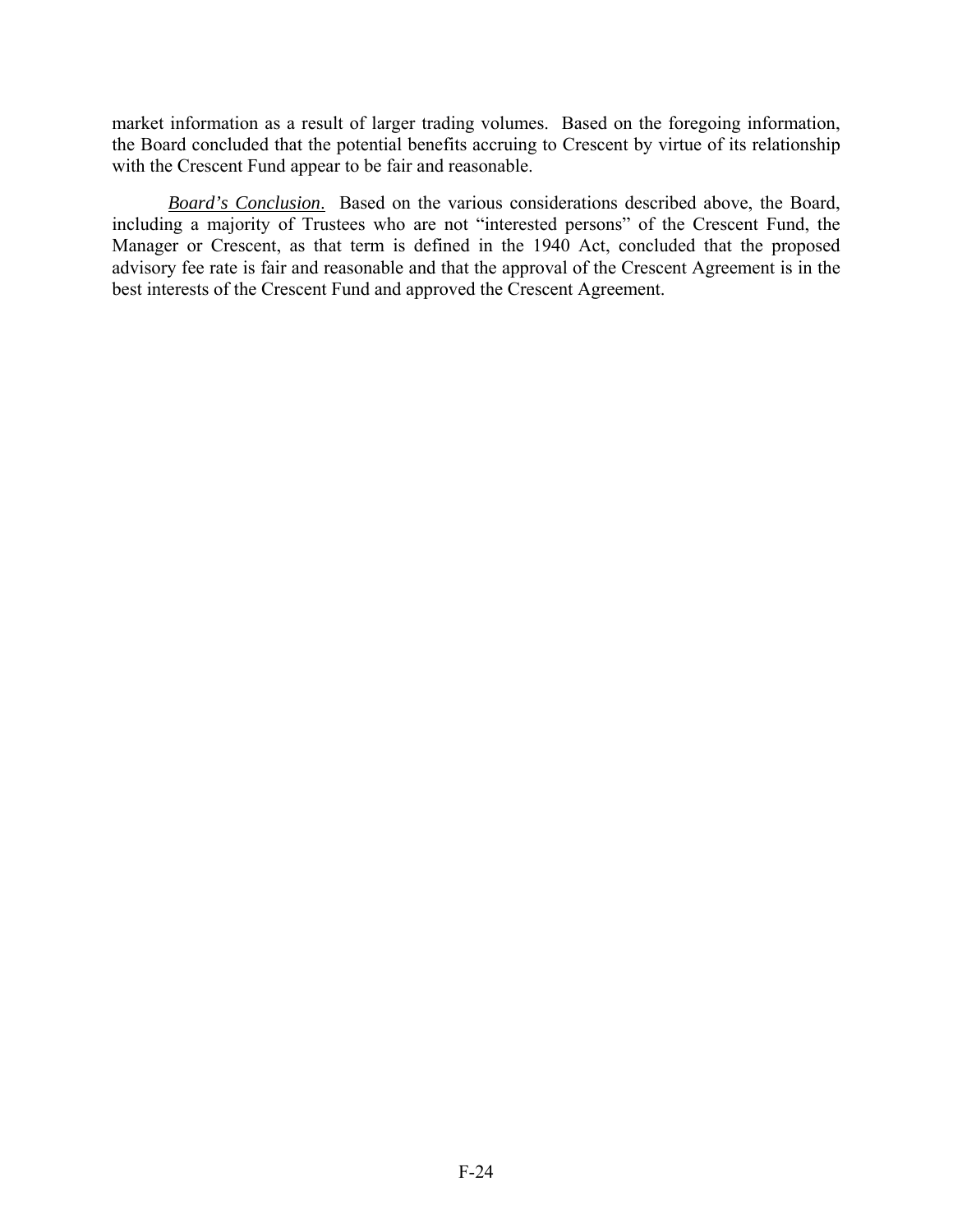PROXY TABULATOR PO BOX 55909 BOSTON, MA 02205-5909

# **Your Vote is Important!**



**Vote by Internet**

Please go to the electronic voting site at **www.2voteproxy.com/AB**. Follow the on-line instructions. If you vote by internet, you do not have to return your Proxy Card.



**Vote by Telephone**

Please call us toll-free at **1-800-830-3542**, and follow the instructions provided. If you vote by telephone, you do not have to return your Proxy Card.



Mark, sign and date your Proxy Card and return it promptly in the envelope provided.

**Please ensure the address below shows through the window of the enclosed postage paid return envelope.**

PROXY TABULATOR PO BOX 55909 BOSTON, MA 02205-9100



# **AMERICAN BEACON FUNDS AMERICAN BEACON SELECT FUNDS**

# **PROXY SOLICITED BY THE BOARD OF TRUSTEES**

#### PROXY FOR SPECIAL MEETING OF SHAREHOLDERS TO BE HELD MARCH 17, 2015

The undersigned hereby appoints as proxy Rosemary K. Behan, with power of substitution, to represent and to vote, as designated on the reverse side, at the Special Meeting of Shareholders ("Meeting") of American Beacon Funds ("Beacon Trust") and American Beacon Select Funds (together with Beacon Trust, the "Trusts") to be held on March 17, 2015 at 2:00 p.m., Central Time, to be held at the offices of the Trusts, 220 East Las Colinas Boulevard, Suite 1200, Irving, Texas 75039, and at any adjournment or postponement thereof, all of the power the undersigned would have if personally present.

THIS PROXY WHEN PROPERLY EXECUTED WILL BE VOTED IN THE MANNER DIRECTED HEREIN BY THE UNDERSIGNED SHAREHOLDER. **IF NO DIRECTION IS MADE, THIS PROXY WILL BE VOTED "FOR" EACH OF THE NOMINEES IN PROPOSAL 1 AND "FOR" PROPOSALS 2 AND 3. THE BOARD UNANIMOUSLY RECOMMENDS THAT SHAREHOLDERS VOTE "FOR" THE PROPOSALS.**

PLEASE SIGN EXACTLY AS YOUR NAME OR NAMES APPEAR. WHEN SIGNING AS AN ATTORNEY, EXECUTOR, ADMINISTRATOR, TRUSTEE OR GUARDIAN, PLEASE GIVE YOUR FULL TITLE AS SUCH.

Signature(s) of Shareholder(s)